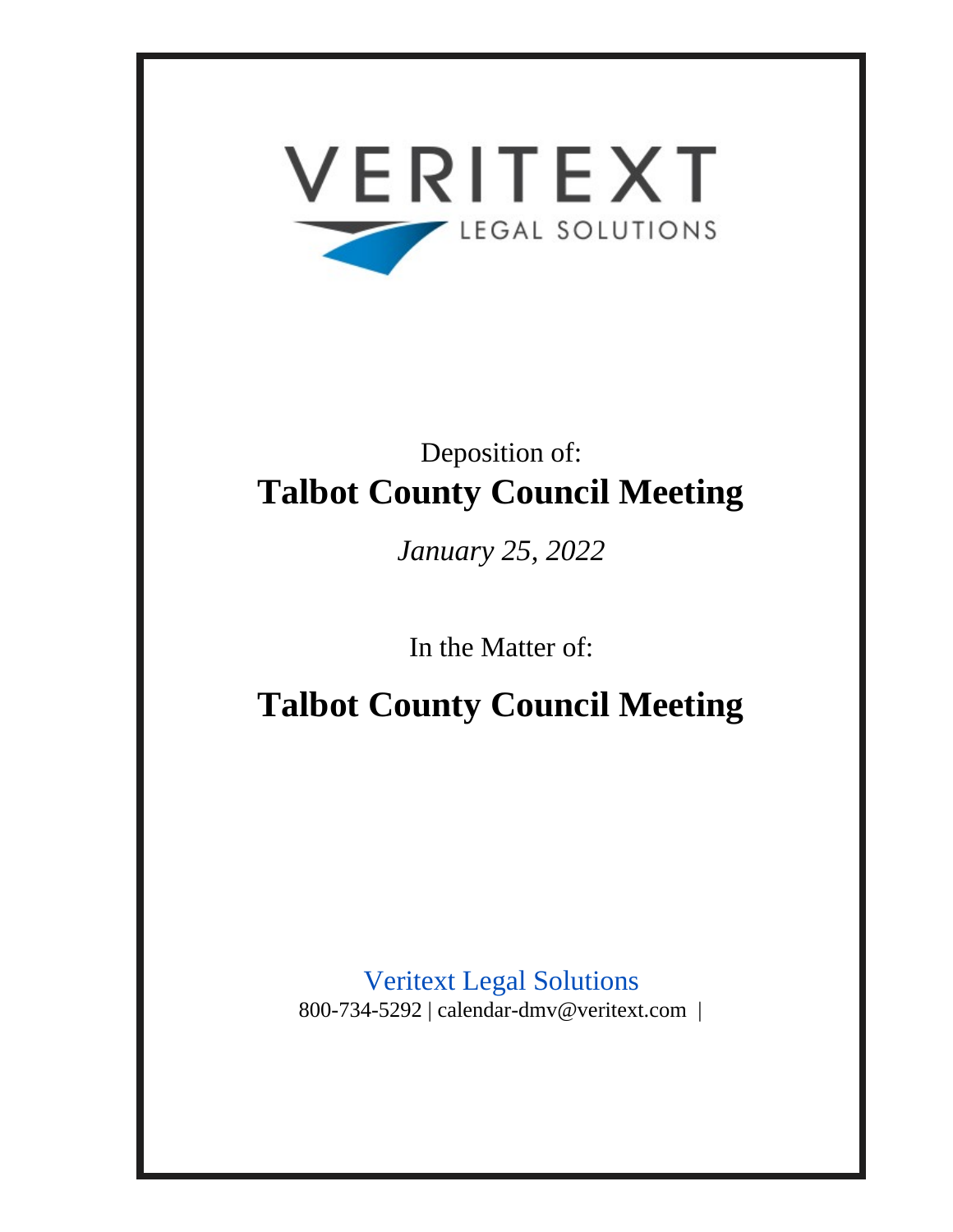|                | Page 1                                    |
|----------------|-------------------------------------------|
| $\mathbf{1}$   | COUNTY COUNCIL OF TALBOT COUNTY, MARYLAND |
| $\overline{2}$ |                                           |
| 3              |                                           |
| 4              | Council Meeting                           |
| 5              |                                           |
| $\sigma$       |                                           |
| 7              | January 25, 2022; 6:00 p.m.               |
| 8              |                                           |
| $\mathcal{G}$  |                                           |
| 10             | Via Webex Events                          |
| 11             |                                           |
| 12             |                                           |
| 13             | COUNCIL MEMBERS:                          |
| 14             | Chuck F. Callahan                         |
| 15             | Pete Lesher                               |
| 16             | Frank Divilio                             |
| $17\,$         | Corey W. Pack                             |
| 18             | Laura E. Price                            |
| 19             |                                           |
| 20             | Reported by                               |
| 21             | Diane Houlihan                            |
|                |                                           |
|                |                                           |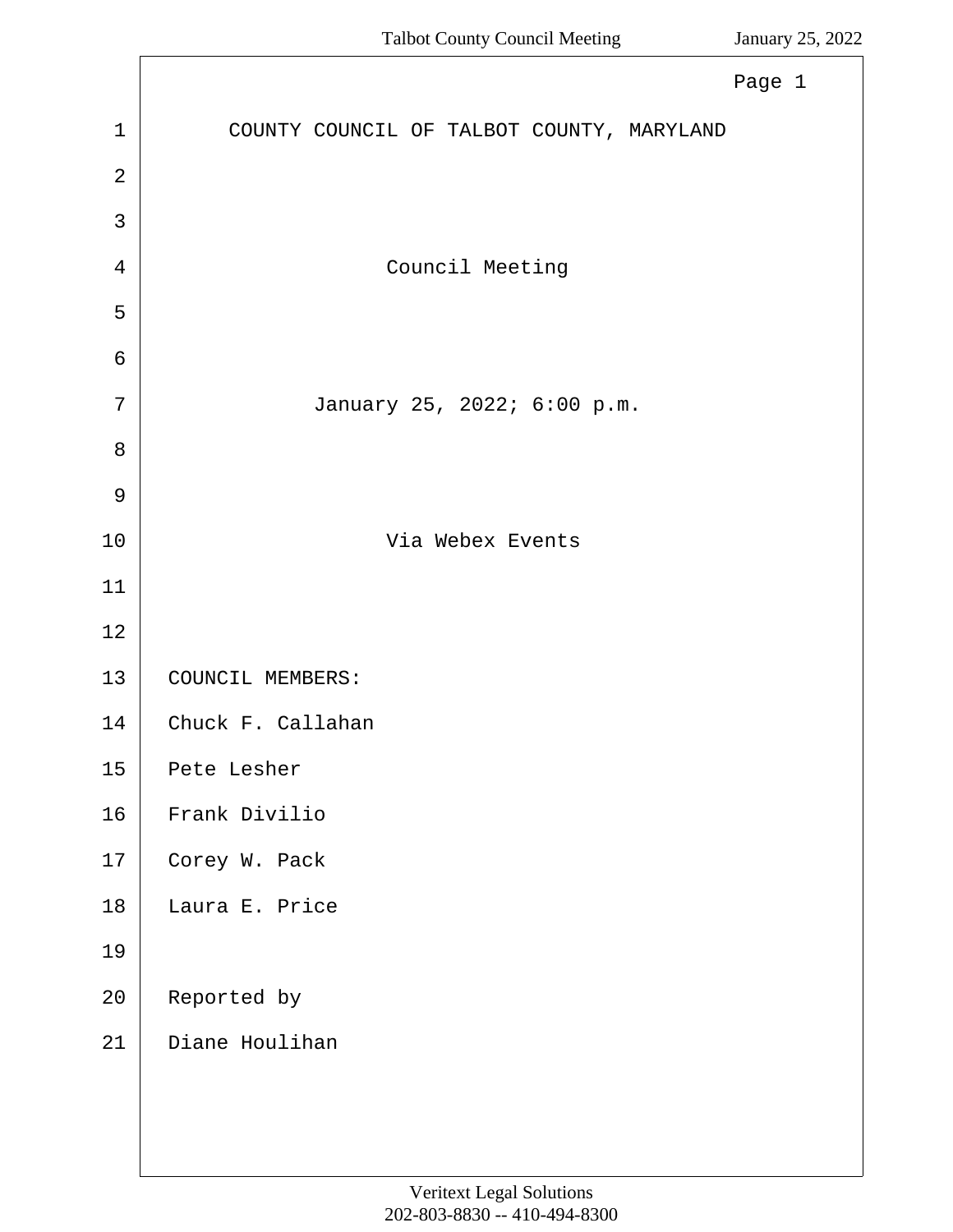|                | Page 2                                          |                | Page 4                                          |
|----------------|-------------------------------------------------|----------------|-------------------------------------------------|
| 1              | TRANSCRIPT OF PROCEEDINGS                       | 1              | 25th, and Council also has had a chance to take |
| $\overline{c}$ |                                                 | 2              | a look at this. And are there any additions,    |
| 3              | MR. CALLAHAN: So let's go ahead and get         | 3              | deletions, or corrections to the disbursements? |
| 4              | started, Council. I want to welcome everybody   | $\overline{4}$ | Hearing none, the chair moves that the          |
| 5              | to our virtual meeting tonight.                 | 5              | disbursements be accepted as unanimous consent. |
| 6              | I am going to do two little things this         | 6              | Okay.                                           |
| 7              | evening before we start. I want everybody to    | 7              | So we're going to start off tonight, and I      |
| 8              | stand, and I want to give a moment of silence   | 8              | was happy to sponsor this Proclamation,         |
| $\overline{9}$ | that we've had a tragedy in Baltimore City with | 9              | National Human Trafficking Month, which you     |
| 10             | these three firefighters, and it just almost    | 10             | know we support.                                |
| 11             | makes me cry to even talk about it. The one     | 11             | MR. PACK: Prevention, Mr. Callahan,             |
| 12             | gentleman from Truck 23 and then we had two     | 12             | prevention.                                     |
| 13             | firefighters from Engine 14, and one of them    | 13             | MR. CALLAHAN: Prevention, I'm sorry.            |
| 14             | was a young lady with 16 years experience.      | 14             | MR. PACK: That's an important word.             |
| 15             | These three firefighters were dedicated, very,  | 15             | MR. CALLAHAN: Yeah, it is. Thank you.           |
| 16             | very experienced. And it's a tragedy.           | 16             | So Madam Secretary, could you read the          |
| 17             | And I want to say my condolences to the         | 17             | proclamation into the record, please.           |
| 18             | family, the fire department, the city. City     | 18             | SECRETARY: Yes. A proclamation in honor         |
| 19             | lost a lot and their presence is known all over | 19             | of National Human Trafficking Prevention Month. |
| 20             | the United States of the hurt that has happened | 20             | January 2022.                                   |
| 21             | here. And we all pray as much as we can that    | 21             | Whereas, human trafficking is a serious         |
|                |                                                 |                |                                                 |
|                | Page 3                                          |                | Page 5                                          |
| $\mathbf{1}$   | they're in a better place and we are all there  | 1              | problem on the Eastern Shore, whereby           |
| 2              | for them. I hope for the best for them and      | 2              | traffickers use violence, threats, deception,   |
| 3              | we're there.                                    | 3              | and other manipulative tactics to force and     |
| 4              | So I want to follow that with a moment of       | $\overline{4}$ | coerce both young people and adults to engage   |
|                | silence for a few minutes for these brave       | 5              | in commercial sex acts or to provide labor or   |
| 6              | firefighters that will never be, never be       | 6              | services against their will.                    |
| 7              | forgotten.                                      | 7              | And whereas, human trafficking is the           |
| 8              | (Moment of silence.)                            | 8              | second highest criminal enterprise in the       |
| 9              | MR. CALLAHAN: Mr. Lesher, could you say         | 9              | United States, grossing \$9.5 billion a year,   |
| 10             | the opening prayer, please.                     | 10             | with the increased use of drugs, the focus on   |
| 11             | (Prayer and Pledge of Allegiance.)              | 11             | social media, and changes brought on by         |
| 12             | MR. CALLAHAN: Thank you, Mr. Lesher. And        | 12             | COVID-19, increasing the level of human         |
| 13             | thank you, Council. Okay.                       | 13             | trafficking.                                    |
| 14             | So let's get started with tonight's             | 14             | And whereas, the Eastern Shore Human            |
| 15             | agenda. Let's get started with tonight's        | 15             | Trafficking Task Force is engaged in anti-human |
| 16             | agenda. Council has an agenda in front of them  | 16             | trafficking actions by encouraging and          |
| 17             | for January 25th before us. Are there any       | 17             | promoting awareness and prevention of human     |
| 18             | additions, deletions, or corrections to the     | 18             | trafficking.                                    |
| 19             | agenda? Hearing none, the chair moves that the  | 19             | And whereas, between June 2013 and              |
| 20             | agenda be accepted as unanimous consent. Okay.  | 20             | May 2020, there were reports of child sex       |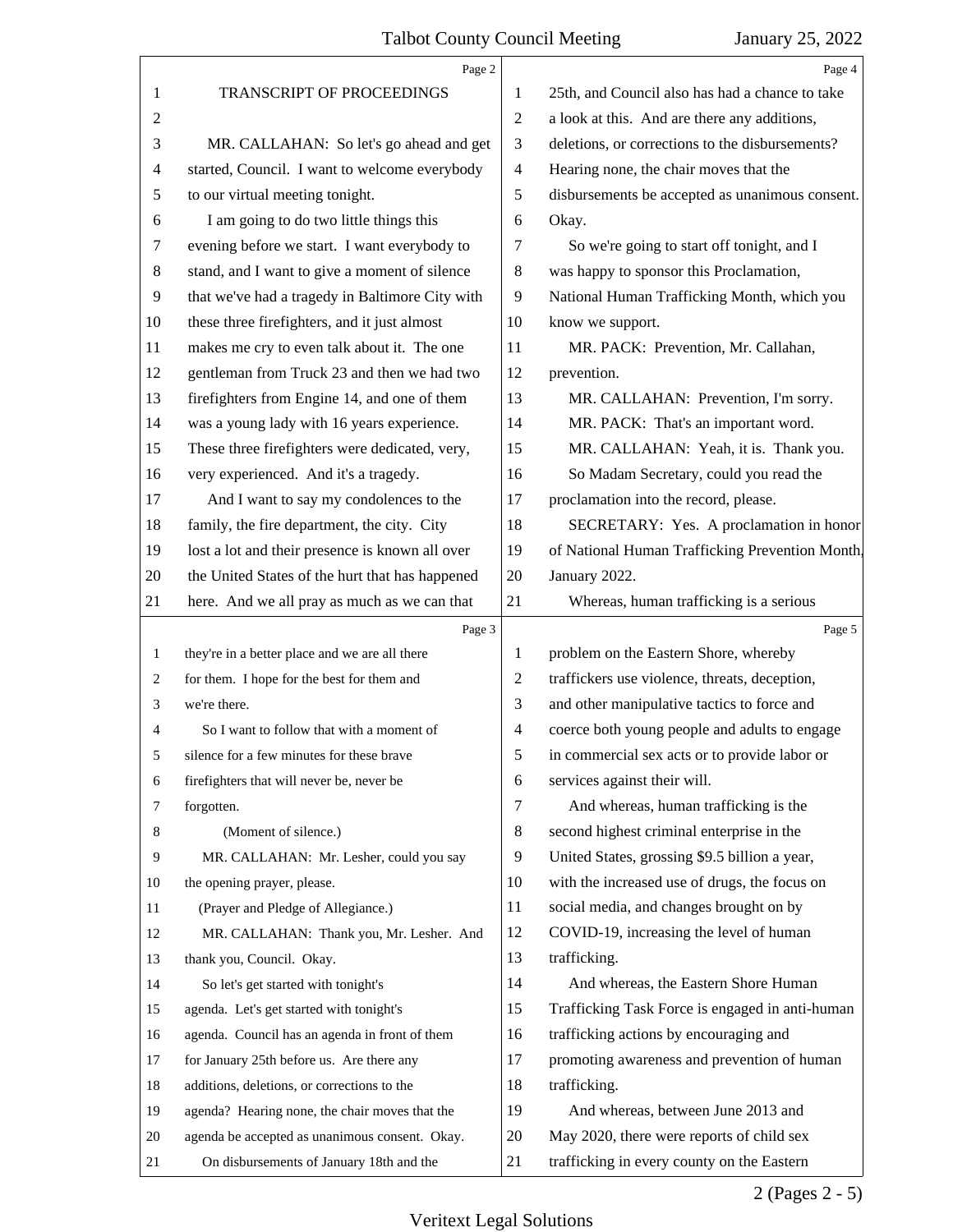|    | Page 6                                          |                          | Page 8                                          |
|----|-------------------------------------------------|--------------------------|-------------------------------------------------|
| 1  | Shore. And since 2017, 127 human trafficking    | 1                        | they're being put in just some horrendous       |
| 2  | victims have been rescued throughout Maryland.  | 2                        | conditions.                                     |
| 3  | And whereas, across the nation, Human           | 3                        | And yes, as the proclamation stated,            |
| 4  | Trafficking Prevention Month, acknowledged in   | 4                        | oftentimes illegal drugs and alcohol are a      |
| 5  | January each year, formally recognizes that     | 5                        | manner of de-humane actions are being committed |
| 6  | human trafficking consistently occurs in the    | 6                        | against them.                                   |
| 7  | United States and emphasizes the need for the   | 7                        | So I'm sorry that the person could not be       |
| 8  | public and private sectors to partner together  | 8                        | on with us. But at the same time, it's very     |
| 9  | and focus on prevention, prosecution of         | 9                        | important that this Council takes time to       |
| 10 | traffickers, and support of survivors.          | 10                       | acknowledge this and our efforts to support the |
| 11 | Now, therefore, we, the County Council of       | 11                       | prevention of human trafficking.                |
| 12 | Talbot County, do hereby declare the month of   | 12                       | So I will support. I will make a motion         |
| 13 | January 2022 as Human Trafficking Prevention    | 13                       | that we support it.                             |
| 14 | Month in Talbot County and urge all citizens to | 14                       | MS. PRICE: I'll second that and agree           |
| 15 | actively work toward the prevention of human    | 15                       | with everything that was said.                  |
| 16 | trafficking, prosecution of its perpetrators,   | 16                       | MR. LESHER: And it is appalling that this       |
| 17 | and support of the survivors of this horrendous | 17                       | is a problem, not only across the United        |
| 18 | crime.                                          | 18                       | States, but right here in our community. And    |
| 19 | Given under our hands in the great seal of      | 19                       | we do need the organizations who look out, look |
| 20 | Talbot County this 25th day of January in the   | 20                       | out for these child victims. It's a tragedy     |
| 21 | year of our Lord, 2022.                         | 21                       | when anything like this is perpetrated against  |
|    |                                                 |                          |                                                 |
|    | Page 7                                          |                          | Page 9                                          |
| 1  | MR. CALLAHAN: Thank you, Madam Secretary.       | 1                        | a child because the repercussions throughout    |
| 2  | Okay. We're honored here to have Mr. Edwin      | $\overline{c}$           | the child's life are so deep.                   |
| 3  | Thomas, the cochair of the Eastern Shore Human  | 3                        | And we need -- and I'm grateful. We need        |
| 4  | Trafficking Task Force, here.                   | $\overline{\mathcal{A}}$ | to acknowledge the work of those who are        |
| 5  | SECRETARY: Mr. Callahan, I don't see that       | 5                        | working to ameliorate these, to take care of    |
| 6  | Mr. Thomas has joined us this evening. And I    | 6                        | those victims, and to prevent these crimes.     |
| 7  | don't see anybody on the presentation possibly  | 7                        | MR. DIVILIO: And I will just step in and        |
| 8  | to represent this organization.                 | 8                        | say that I fully agree with all of it.          |
| 9  | MR. CALLAHAN: Okay, okay. So okay.              | 9                        | I remember as a child it was stranger           |
| 10 | That's fine. If somebody pops on, that's fine.  | 10                       | danger. Now it's not. You have to keep an eye   |
| 11 | Does Council have any words? Anybody want       | 11                       | out even for family members.                    |
| 12 | to comment on this?                             | 12                       | So it does take a village. Please keep an       |
| 13 | MR. PACK: I'll just make a motion that we       | 13                       | eye out for those who are around you. If you    |
| 14 | do approve this resolution. Let me -- this      | 14                       | see something, say something.                   |
| 15 | proclamation. I'm sorry.                        | 15                       | But I greatly appreciate all of the             |
| 16 | Let me just say that it's very befitting        | 16                       | resources in the community that are there for   |
| 17 | that we take the time to recognize this         | 17                       | these children when they're found and           |
| 18 | heinous, heinous criminal act that's taking     | 18                       | recovered. So all those individuals who treat   |
| 19 | place all over this nation.                     | 19                       | them and go through that with them, I can't     |
| 20 | Young girls and young boys are being            | 20                       | imagine how difficult of a career that is. And  |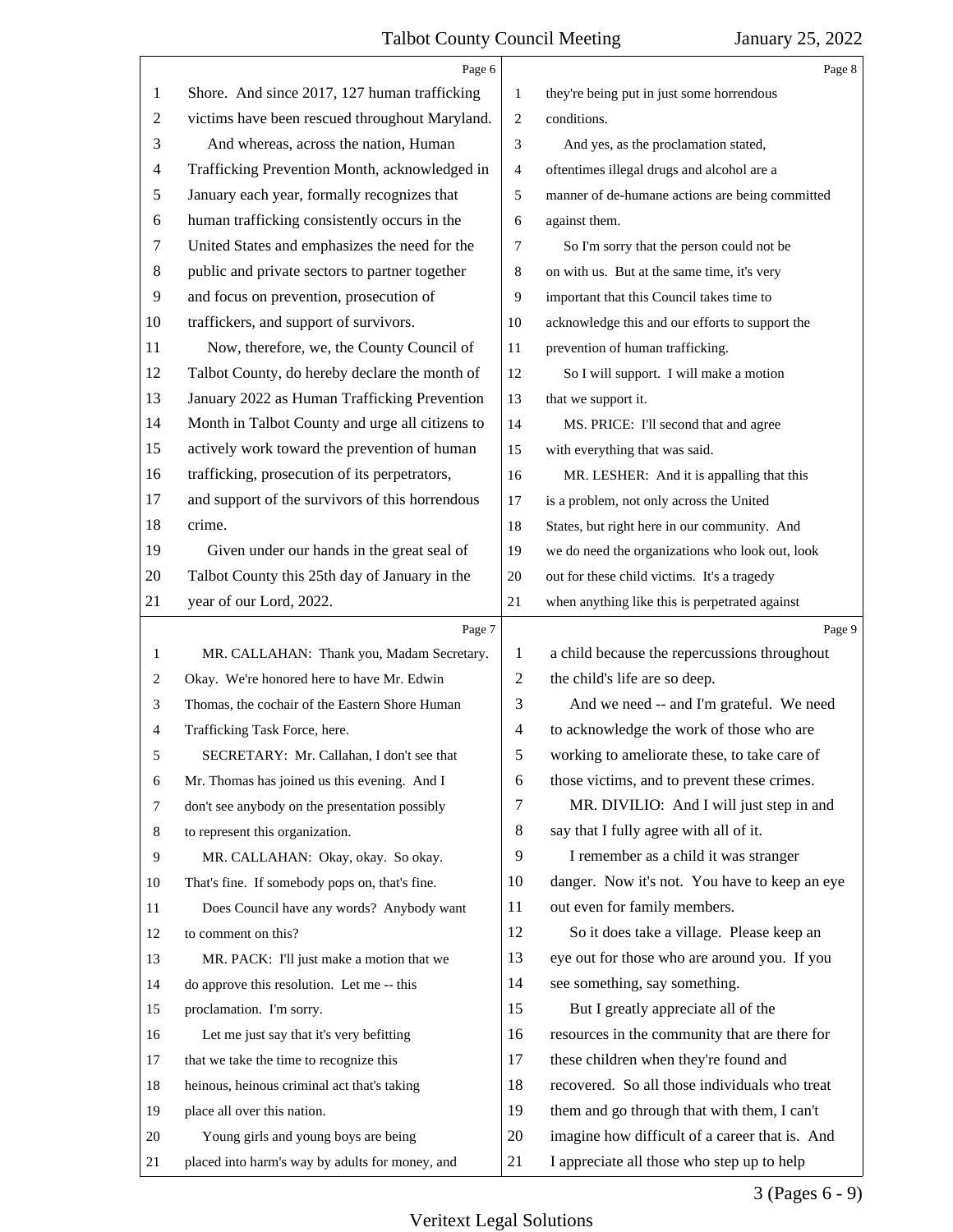|       | Page 10                                         |                | Page 12                                        |
|-------|-------------------------------------------------|----------------|------------------------------------------------|
| 1     | solve these crimes, to connect the families     | 1              | MR. LEHMAN: And Joye, I don't know if you      |
| 2     | back together, and then be there for the        | $\overline{2}$ | want to start and then I can segue in and      |
| 3     | support for the children after the fact. So     | 3              | then $-$                                       |
| 4     | thank you very much.                            | $\overline{4}$ | MS. NAGLE: Yes.                                |
| 5     | MR. CALLAHAN: Thank you, Mr. Divilio.           | 5              | MR. LEHMAN: I have a presentation. I           |
| 6     | And yes, Council is right. This stuff is        | 6              | don't know if I can share my screen or not.    |
| 7     | a tragedy, and thank God we've got people out   | 7              | MS. NAGLE: So I actually would like to         |
| $\,8$ | there that are working to stop all that. And    | 8              | start us off.                                  |
| 9     | we're there to support them and acknowledge     | 9              | And I'm hoping that my Internet connection     |
| 10    | them doing good work.                           | 10             | remains stable. I've been having some trouble  |
| 11    | So Madam Secretary, we have a motion and a      | 11             | this evening.                                  |
| 12    | second it. Could you please call the roll.      | 12             | So Chris Lehman is the audit partner for       |
| 13    | SECRETARY: Mr. Callahan.                        | 13             | SB & Company.                                  |
| 14    | MR. CALLAHAN: Aye.                              | 14             | And William is not here I assume? Chris,       |
| 15    | SECRETARY: Mr. Divilio.                         | 15             | it's just you?                                 |
| 16    | MR. DIVILIO: Aye.                               | 16             | MR. LEHMAN: Bill is here as well, yes.         |
| 17    | SECRETARY: Mr. Lesher.                          | 17             | MS. NAGLE: Okay. Well, welcome, Bill.          |
| 18    | MR. LESHER: Aye.                                | 18             | So this is the first year that Ken Davis       |
| 19    | SECRETARY: Ms. Price.                           | 19             | and I worked through the audit of the county's |
| 20    | MS. PRICE: Aye.                                 | 20             | financials. And we both have deep knowledge in |
| 21    | SECRETARY: Mr. Pack. Mr. Pack.                  | 21             | accounting and finance. Neither one of us have |
|       |                                                 |                |                                                |
|       | Page 11                                         |                | Page 13                                        |
| 1     | MR. PACK: Aye. I'm sorry. Still muted.          | 1              | real experience working in local governments.  |
| 2     | SECRETARY: Great. And we will make sure         | 2              | So this was our first go-round.                |
| 3     | that Mr. Thomas receives the proclamation.      | 3              | Ken and I learned quite a bit and made a       |
| 4     | MR. CALLAHAN: Good. All right. Well,            | $\overline{4}$ | few discoveries. And now we feel well prepared |
|       | thank you. Thank you, Council. Okay.            | 5              | to implement some positive change.             |
| 6     | So next up, we have a presentation of the       | 6              | We so much appreciated being able to work      |
| 7     | FY2021 audit. I think Joye is going to take     | 7              | through the audit with Chris and his           |
| 8     | the lead. And we got the partners here from     | 8              | colleagues. They were very willing to answer   |
| 9     | Chris Lehman and partners of SB & Company, LLC. | 9              | all our questions, and we had plenty of them.  |
| 10    | So welcome. Welcome, everybody. And how         | 10             | And also willing to tolerate some delays as we |
| 11    | you guys doing? Who are we talking -- can you   | 11             | came up to speed.                              |
| 12    | unmute yourself? Can you hear us?               | 12             | Again, I just wanted to thank you, Chris,      |
| 13    | MR. LEHMAN: Yes. Hi. I'm Chris Lehman           | 13             | and your team for helping us through this      |
| 14    | with SB & Company. Can you hear me?             | 14             | audit.                                         |
| 15    | MR. CALLAHAN: Hey, Chris.                       | 15             | MR. LEHMAN: I appreciate that.                 |
| 16    | MR. LEHMAN: Can you hear me and see me          | 16             | So when it's my time, I will share my          |
| 17    | okay?                                           | 17             | presentation that I have here.                 |
| 18    | MR. CALLAHAN: Yeah. Perfect, perfect.           | 18             | MR. CALLAHAN: Yup. Chris, go ahead, go         |
| 19    | Yeah, yup.                                      | 19             | ahead. That's fine.                            |
| 20    | Thank you, Chris. We want to welcome you.       | 20             | MR. LEHMAN: Let's see if I can share.          |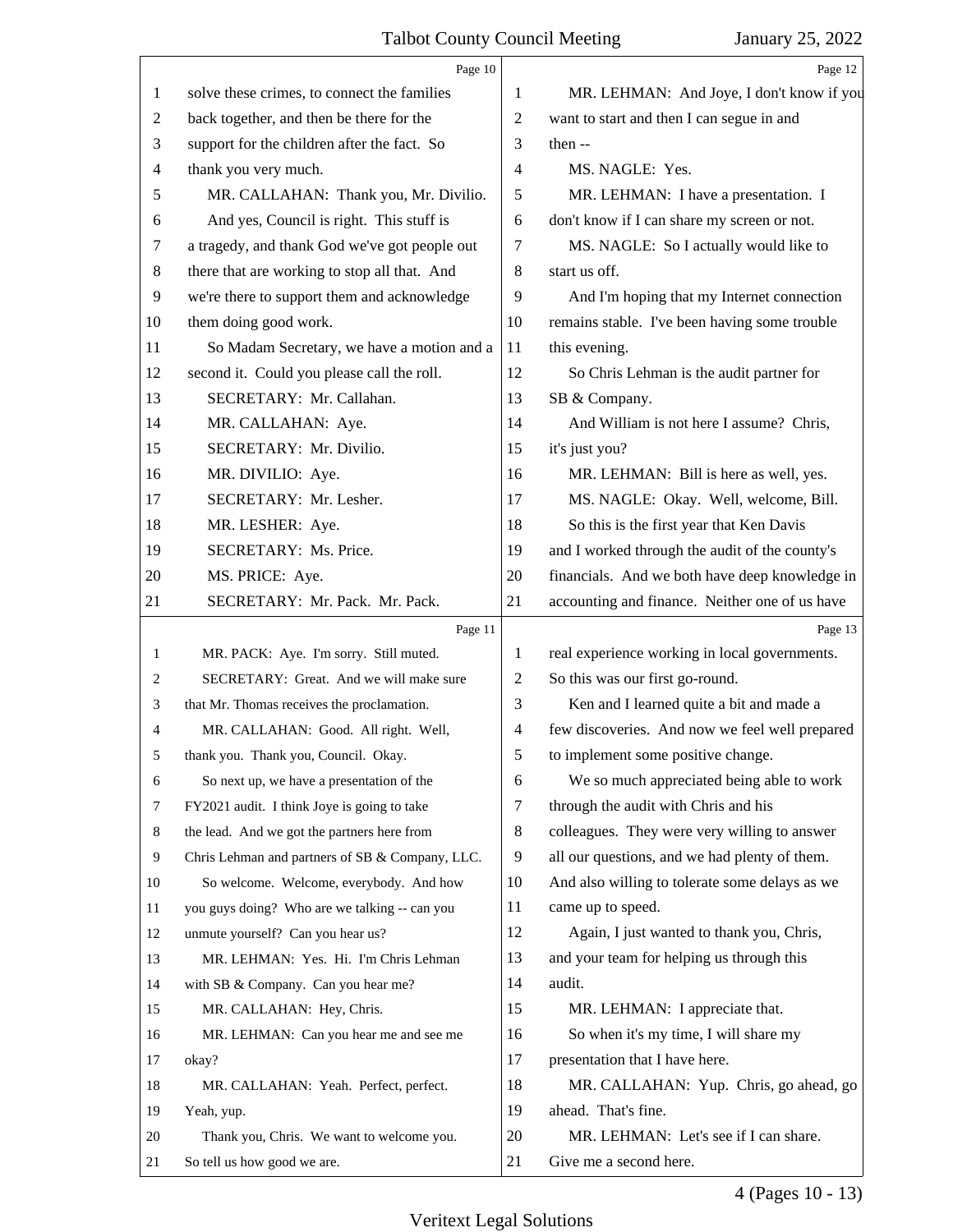|              | Page 14                                         |                | Page 16                                         |
|--------------|-------------------------------------------------|----------------|-------------------------------------------------|
| 1            | MR. CALLAHAN: No problem.                       | 1              | the audit results. And if there's any           |
| 2            | And Joye, I'm assuming that was okay with       | $\overline{2}$ | questions, people can chime in or add comments  |
| 3            | you?                                            | 3              | at the end.                                     |
| 4            | MS. NAGLE: Oh, yes. So I should have            | $\overline{4}$ | MR. CALLAHAN: Okay. That sounds good.           |
| 5            | given --                                        | 5              | MR. LEHMAN: As Joye mentioned, I was the        |
| 6            | MR. LEHMAN: So let's see.                       | 6              | audit partner and then we had Bill Seymour, who |
| 7            | MS. NAGLE: That was your lead in.               | 7              | is also on the call with me, who was the        |
| 8            | I did want to, though, Chris, I wanted to       | $\,8\,$        | engagement partner, again, for this year's      |
| 9            | give Ken Davis a chance to speak, if he had     | 9              | financial statement audit.                      |
| 10           | anything.                                       | 10             | On this slide here, you'll see our scope        |
| 11           | MR. DAVIS: Sure. Thank you, Joye. And           | 11             | of services. So we were engaged to complete     |
| 12           | really, thank you, Chris, and to your team.     | 12             | the June 30, 2021, financial statement audit    |
| 13           | As Joye mentioned, it was a year of             | 13             | for the county. In addition, we're also         |
| 14           | transition for both Joye and I. And we got the  | 14             | working through the uniform guidance single     |
| 15           | audit cycle started late by necessity just      | 15             | audit. We're still going through the single     |
| 16           | because of that year of transition.             | 16             | audit process, as the feds have delayed the     |
| 17           | We appreciate your team and the                 | 17             | issuance of the guidance. So that's kind of     |
| 18           | flexibility you provided to us working within a | 18             | put a little bit of a hold on the single audit, |
| 19           | condensed time frame in order for us to meet    | 19             | but we are working through that.                |
| 20           | our statutory deadline of December 31st. And    | 20             | We also completed the 911 trust fund            |
| 21           | just the body of work that we were sending your | 21             | audit, as well as the landfill assurance audit, |
|              | Page 15                                         |                | Page 17                                         |
| $\mathbf{1}$ | way in a very condensed time frame, the extra   | 1              | which is a State-mandated audit.                |
| 2            | effort over the holiday season. It wasn't what  | $\overline{c}$ | As far as completing the financial              |
| 3            | we'd hoped to be, but we look forward to not    | 3              | statement audit, there's a uniform financial    |
| 4            | being in a similar situation in the upcoming    | $\overline{4}$ | report that we have to complete. As well as     |
| 5            | audit cycle. We appreciate the extra effort     | 5              | part of the single audit, there's a federal     |
| 6            | and the flexibility in order to ensure that we  | 6              | data collection form that we'll complete at the |
| 7            | met our deadline.                               | 7              | conclusion of the single audit.                 |
| 8            | And thank you very much.                        | $\,8\,$        | At a high level, we've issued a clean or        |
| 9            |                                                 |                |                                                 |
| 10           | MR. LEHMAN: Well, thank you, Ken.               | 9              | unmodified opinion on the financial statements. |
| 11           | Can everyone see my screen? There should        | 10             | That's the best opinion we can give under       |
|              | be a presentation. They're all able to see.     | 11             | financial -- that's the best opinion we can     |
| 12           | My screen might look a little different from    | 12             | give under, under our standards. And that says  |
| 13           | yours. I just want to make sure you see our     | 13             | that the financial statements are reasonably    |
| 14           | presentation.                                   | 14             | free of material misstatement.                  |
| 15           | MR. CALLAHAN: I think we're good. Does          | 15             | We did not discover any instances of            |
| 16           | it start with people sitting around?            | 16             | fraud. A financial statement audit is not a     |
| 17           | MR. LEHMAN: Yeah. It starts with people         | 17             | fraud audit, but we are required to have        |
| 18           | sitting around. So yup.                         | 18             | healthy skeptism (sic.) that fraud could be     |
| 19           | MR. CALLAHAN: That's good.                      | 19             | perpetrated by anyone at any time.              |
| 20           | MR. LEHMAN: I'll go through this at a           | 20             | We did not discover any material                |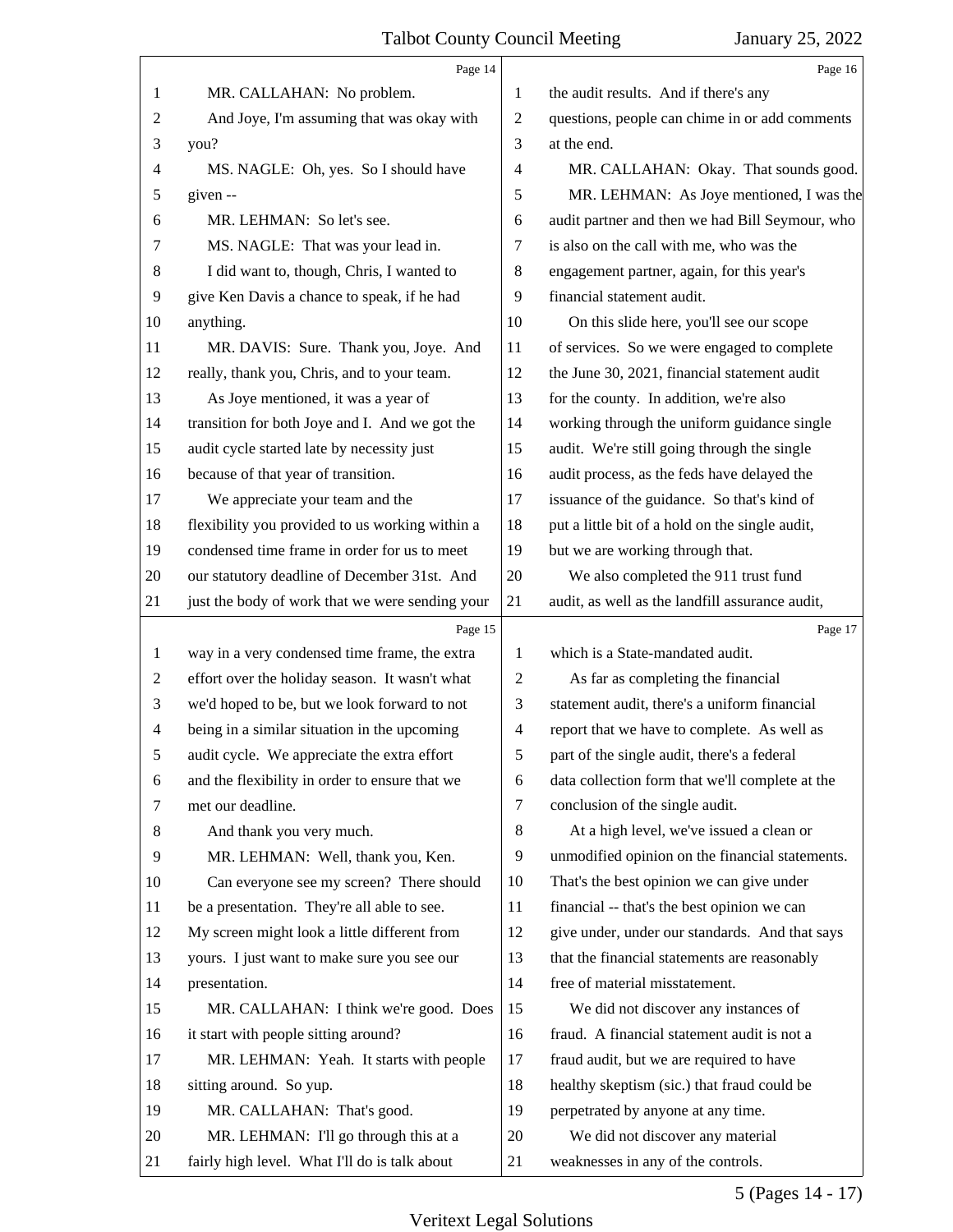|                | Page 18                                         |                | Page 20                                         |
|----------------|-------------------------------------------------|----------------|-------------------------------------------------|
| 1              | We also received the full cooperation of        | 1              | kind of taking a step further, we look at       |
| $\overline{c}$ | management. So any records that we requested    | 2              | treasury, we look at estimates within the       |
| 3              | support for, questions that we had, we obtained | 3              | financial statements, we look at financial      |
| 4              | timely and adequate responses for those.        | 4              | reporting, disbursements and expenditure cycle, |
| 5              | We also did not note any journal entries        | 5              | as well as payroll, revenue, and fixed assets.  |
| 6              | through the audit process. That just speaks to  | 6              | In each one of these areas, we've concluded     |
| 7              | the quality of the financial statements and the | 7              | that there's an adequate, there's an adequate   |
| 8              | ledger.                                         | 8              | environment for the year.                       |
| 9              | During the audit, and like I said, the          | 9              | And if you look -- I'm not going to read        |
| 10             | single audit is still in process. To date we    | 10             | each one of these last sections here. But if    |
| 11             | have no findings or anything of a negative      | 11             | we had difficulties getting through the audit   |
| 12             | nature to report. But the feds did just come    | 12             | or if we had barely acceptable accounting       |
| 13             | out with the final guidance about a week ago.   | 13             | processes or really anything of a negative      |
| 14             | So we are in the process of completing that     | 14             | nature, I'd be required to bring that to the    |
| 15             | process now.                                    | 15             | governance's attention. But I really have       |
| 16             | This slide here just is a picture of our        | 16             | nothing of a negative nature I would need to    |
| 17             | (inaudible) space audit approach. I'm not       | 17             | bring to your attention through the audit       |
| 18             | going to bore you all with the gory details of  | 18             | process.                                        |
| 19             | an audit. But really, this just goes through    | 19             | Like I said, it's been a clean audit,           |
| 20             | and explains each of our major segments for the | 20             | unmodified opinion, no material weaknesses that |
| 21             | financial statement audit, which in the next    | 21             | we've identified.                               |
|                |                                                 |                |                                                 |
|                | Page 19                                         |                | Page 21                                         |
| 1              | few slides I'm going to speak to the assessment | 1              | And as well, I've included Bill and my          |
| $\overline{c}$ | of the design and operation of the controls,    | $\overline{2}$ | contact information here so that if there's any |
| 3              | which is a key part of the audit, making sure   | 3              | questions or concerns during the year, you have |
| 4              | that there's adequate processes in place from   | $\overline{4}$ | our contact information, you're available to    |
| 5              | management's perspective to have, you know,     | 5              | access us.                                      |
| 6              | good controls in place and from that            | 6              | So with that, I'll open it up for any           |
| 7              | perspective.                                    | 7              | questions or comments.                          |
| 8              | So before we get into the specific              | 8              | MR. CALLAHAN: Chris. Council, I'll open         |
| 9              | internal controls, we look at the control       | 9              | the floor to the Council.                       |
| 10             | environment. And there's five interrelated      | 10             | MS. PRICE: I will start. It's nice to           |
| 11             | components that we look at for the control      | 11             | see that we have continued great marks for our  |
| 12             | environment, which I've highlighted here. So    | 12             | audit. Our previous finance manager was         |
| 13             | control environment, risk assessment,           | 13             | amazing. Our new finance manager is amazing,    |
| 14             | information communication, control activities,  | 14             | along with all of the staff. So I think that    |
| 15             | and monitoring are the five interrelated        | 15             | just goes to show that we have the right people |
| 16             | components that we look at.                     | 16             | in place and we take care and manage our money  |
| 17             | And we've concluded that there's been an        | 17             | very well and have all the processes to ensure  |
| 18             | adequate environment, there's been an adequate  | 18             | good use of our taxpayer dollars and going      |
| 19             | environment during the audit, during the audit  | 19             | through this audit process.                     |
| 20             | process.                                        | 20             | And I thank you and your firm for working       |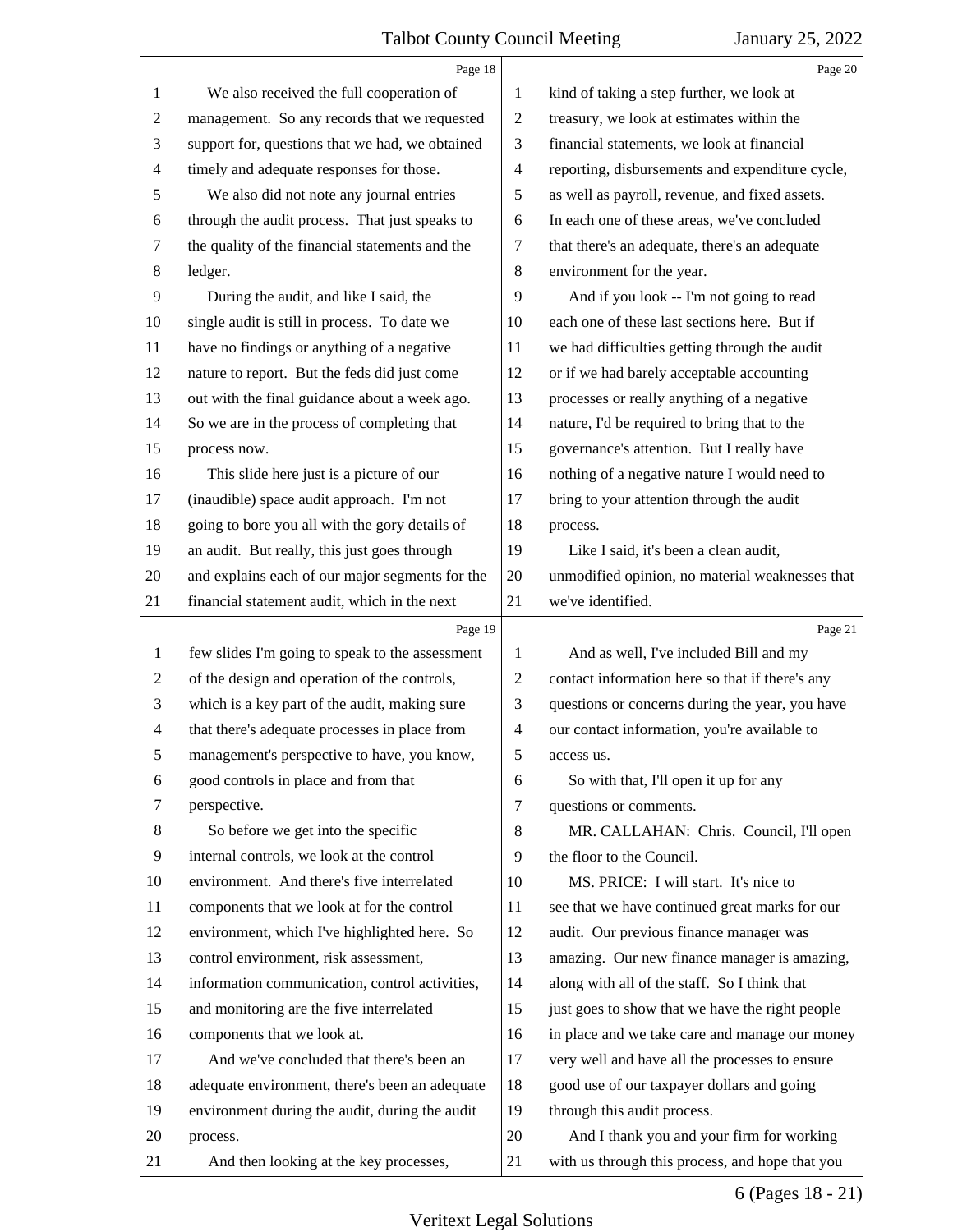|                | Page 22                                         |                | Page 24                                         |
|----------------|-------------------------------------------------|----------------|-------------------------------------------------|
| 1              | have enjoyed Joye this year.                    | 1              | MS. NAGLE: We appreciate having solid           |
| $\overline{c}$ | MR. LEHMAN: Yes, definitely.                    | 2              | auditors to work with through the audit         |
| 3              | MR. CALLAHAN: Thank you, Ms. Price.             | 3              | process. So I can't say enough, can't send      |
| 4              | Any other Council member want to speak, go      | $\overline{4}$ | enough thank yous to Chris and his team.        |
| 5              | ahead.                                          | 5              | MR. DAVIS: And I'll second that. Thank          |
| 6              | MR. LESHER: Mr. Callahan, no questions          | 6              | you, SB & Company, for the professionalism, the |
| 7              | from my side. Just congratulations to           | 7              | flexibility.                                    |
| 8              | Ms. Nagle and her team with new leadership in   | 8              | And as we get into the FY22 audit, we'll        |
| $\overline{9}$ | place pulling the county through with a clean   | 9              | have even more efficient and effective          |
| 10             | opinion on this audit in their first year on    | 10             | processes and an effective and efficient audit  |
| 11             | the job. So that, indeed, as Ms. Price said,    | 11             | cycle that we expect to have another great year |
| 12             | says something about the people that we have in | 12             | in FY22.                                        |
| 13             | place and the systems that we have in place.    | 13             | So thank you very much.                         |
| 14             | So thank you, thank you very much for your      | 14             | MR. CALLAHAN: Thank you, again, Ken.            |
| 15             | leadership on that.                             | 15             | Both of you, thank you. And Council is here if  |
| 16             | MR. CALLAHAN: Thank you, Mr. Lesher.            | 16             | you need anything. So appreciate you being      |
| 17             | Mr. Divilio.                                    | 17             | with us tonight. Okay.                          |
| 18             | MR. DIVILIO: No questions. And just             | 18             | SECRETARY: Mr. Callahan, can I interrupt        |
| 19             | appreciate everyone's hard work. Thank you.     | 19             | for just a moment?                              |
| 20             | MR. CALLAHAN: -- Pack.                          | 20             | MR. CALLAHAN: Sure.                             |
| 21             | MR. PACK: I have no questions. Just             | 21             | SECRETARY: I do see that Ed Thomas from         |
|                |                                                 |                |                                                 |
|                | Page 23                                         |                | Page 25                                         |
| 1              | again, congratulations and great job.           | $\mathbf{1}$   | the Eastern Shore Human Trafficking Task Force  |
| 2              | MR. CALLAHAN: No questions, either.             | $\overline{2}$ | has now joined.                                 |
| 3              | Other than, Chris, I really appreciate you      | 3              | MR. CALLAHAN: Oh, okay.                         |
| $\overline{4}$ | being on the team. And it seems like Joye and   | $\overline{4}$ | SECRETARY: -- if he wanted to make any          |
| 5              | Ken were very happy.                            | 5              | comments.                                       |
| 6              | And we're building a team. It started           | 6              | MR. CALLAHAN: Okay. So Mr. Thomas, can          |
| 7              | last year. And we're very blessed to have both  | $\overline{7}$ | you hear me? Mr. Thomas, can you hear me?       |
| 8              | of them and you on board. So we can't thank     | 8              | MR. EDWIN THOMAS: How about now?                |
| 9              | you enough for doing a good job and helping us. | 9              | MR. CALLAHAN: Yeah. I can hear you.             |
| 10             | MR. LEHMAN: Well, thank you. Thank you          | 10             | MR. EDWIN THOMAS: And I can hear you very       |
| 11             | to everyone.                                    | 11             | nicely.                                         |
| 12             | MR. CALLAHAN: Still on?                         | 12             | MR. CALLAHAN: Welcome, welcome.                 |
| 13             | MR. LEHMAN: Say it again.                       | 13             | MR. EDWIN THOMAS: No. I was on and was          |
| 14             | MR. CALLAHAN: I didn't know if Joye was         | 14             | listening and watching when the Council, you    |
| 15             | still on or not.                                | 15             | and the other members, made some very nice and  |
| 16             | MS. NAGLE: I'm still here. I am.                | 16             | thoughtful comments about human trafficking.    |
| 17             | MR. CALLAHAN: So you or Ken want to say         | 17             | So and I did hear the proclamation being read.  |
| 18             | anything on closing here?                       | 18             | I would just like to take a minute. The         |
| 19             | MS. NAGLE: Just again, it was a good            | 19             | Eastern Shore Human Trafficking Task Force      |
| 20             | learning experience for both Ken and I. And     | 20             | actually got its start right there in Easton as |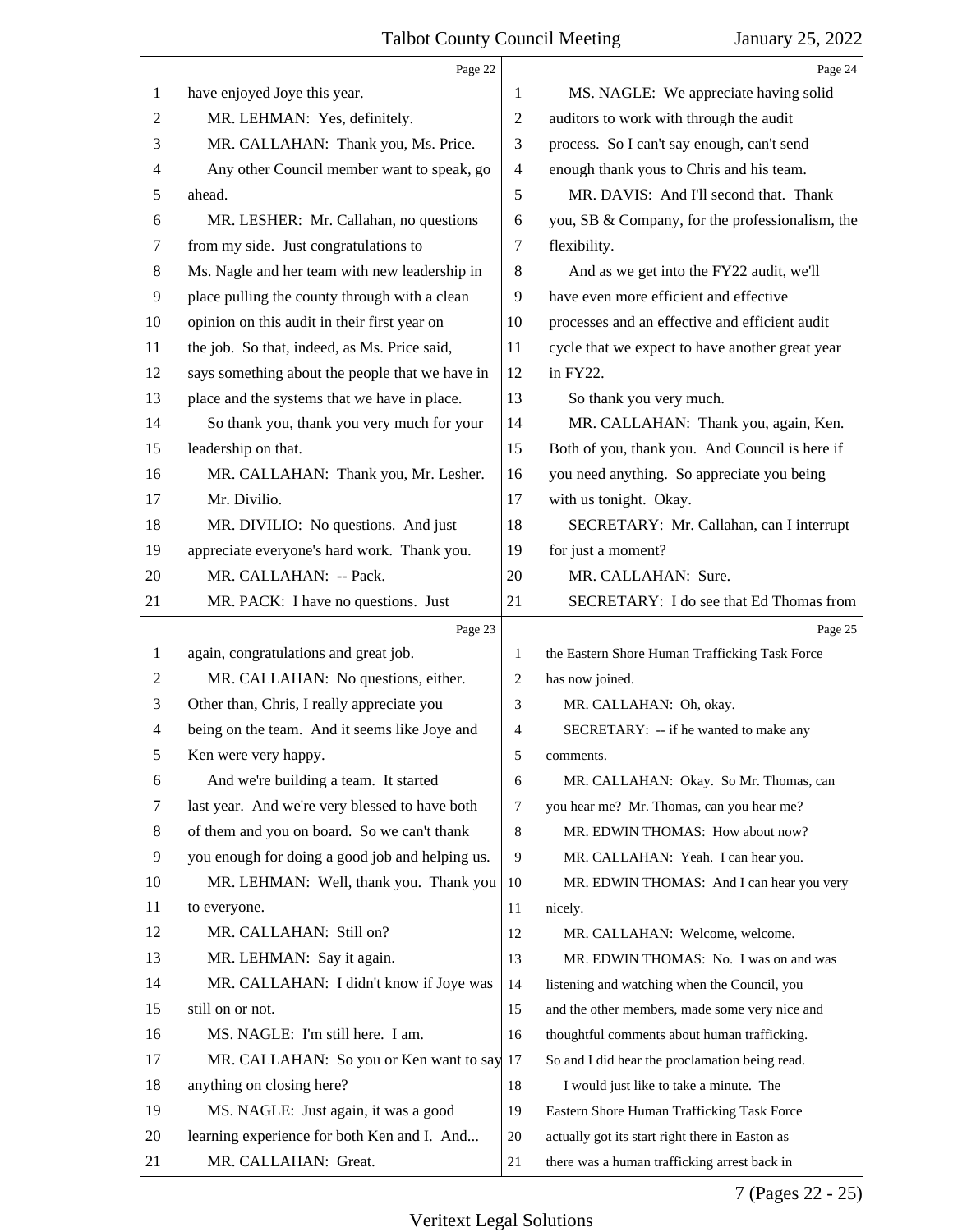|                | Page 26                                         |                | Page 28                                         |
|----------------|-------------------------------------------------|----------------|-------------------------------------------------|
| 1              | 2013. And based on that surprise, because as    | 1              | can do to --                                    |
| $\overline{c}$ | we find out most places we travel, everyone     | $\overline{2}$ | MR. EDWIN THOMAS: Yes, right.                   |
| 3              | thinks that human trafficking is national or    | 3              | MR. CALLAHAN: -- stop any of this stuff,        |
| $\overline{4}$ | international and it's not here at home. And    | $\overline{4}$ | you just please contact us and let us know.     |
| 5              | this was the case where there was an arrest     | 5              | We're there for you.                            |
| 6              | right there in Easton of a person who was       | 6              | MR. EDWIN THOMAS: Thank you for that.           |
| 7              | trafficking several ladies in the upstairs of   | 7              | We'll look forward to that.                     |
| 8              | their house.                                    | 8              | MR. CALLAHAN: Thank you.                        |
| 9              | And a number of Easton and nearby               | 9              | MR. PACK: Mr. Thomas, since you were able       |
| 10             | residents became very concerned about this,     | 10             | to join us, I just want to thank you for all    |
| 11             | created this task force, and we have been       | 11             | the work that you and your task force is doing. |
| 12             | moving on therefor.                             | 12             | And that case that you just mentioned, I        |
| 13             | Public awareness is our focus. We feel          | 13             | do remember that. When you started talking      |
| 14             | that the more the public is aware, the more     | 14             | about it, I do remember there was over top of a |
| 15             | traffickers will be caught and the more         | 15             | restaurant here in Easton, if I remember        |
| 16             | children will be prevented from becoming        | 16             | correctly, a massage parlor or something of     |
| 17             | victims of trafficking.                         | 17             | that nature. It was a business on the bottom    |
| 18             | So very pleased with what you were able to      | 18             | and some rooms on the top.                      |
| 19             | do tonight and taking the proclamation          | 19             | And I know also, Kenneth Morris, who, of        |
| 20             | seriously and thank you for enabling us to be   | 20             | course, has connection here to Talbot County    |
| 21             | there.                                          | 21             | being the great-great-great-great-grandson of   |
|                | Page 27                                         |                | Page 29                                         |
| 1              | And we've had a number of our meetings          | 1              | Frederick Douglass, has done a lot of work on   |
| 2              | right there in the library in Easton and        | 2              | human trafficking and he has promoted several   |
| 3              | actually got started in the restaurant across   | 3              | events around the country.                      |
| 4              | the street, the Scossa.                         | $\overline{4}$ | He was here in Talbot County two years ago      |
| 5              | So we have a lot of beginning in Easton.        | 5              | before the pandemic hit during Frederick        |
| 6              | We're pleased about that. It's still going on   | 6              | Douglass Day and spoke to a group of us quite   |
| 7              | throughout the other counties as well.          | $\tau$         | extensively about his efforts on human          |
| 8              | So thank you very much.                         | 8              | trafficking.                                    |
| 9              | MR. CALLAHAN: Thank you, Mr. Thomas. And        | 9              | So again, just want to tip my hat to you        |
| 10             | like we said a little bit ago, we can't thank   | 10             | and your team for what you're doing here        |
| 11             | you and your team for all that you're doing for | 11             | locally. And I know there's an effort           |
| 12             | the safety of people that are in trouble and    | 12             | nationally also to address this scourge on      |
| 13             |                                                 |                |                                                 |
| 14             | kids and stuff like that.                       | 13             | humanity. Thank you.                            |
|                | And there's just so much bad things and         | 14             | MR. EDWIN THOMAS: Yeah. There was a very        |
| 15             | bad people out there prying on people. And      | 15             | nice Frederick Douglass event in your library a |
| 16             | it's good to know that people like you are      | 16             | couple of years ago. We were part of that.      |
| 17             | around to help.                                 | 17             | So one of the things you might think about      |
| 18             | And if it's anything that the Council can       | 18             | is that everybody, every child virtually has a  |
| 19             | do, please always feel free to reach out to the | 19             | telephone, a cell phone. And cell phones are    |
| 20             | Council, reach out. Obviously you're in touch   | 20             | the way that pimps and predators reach out and  |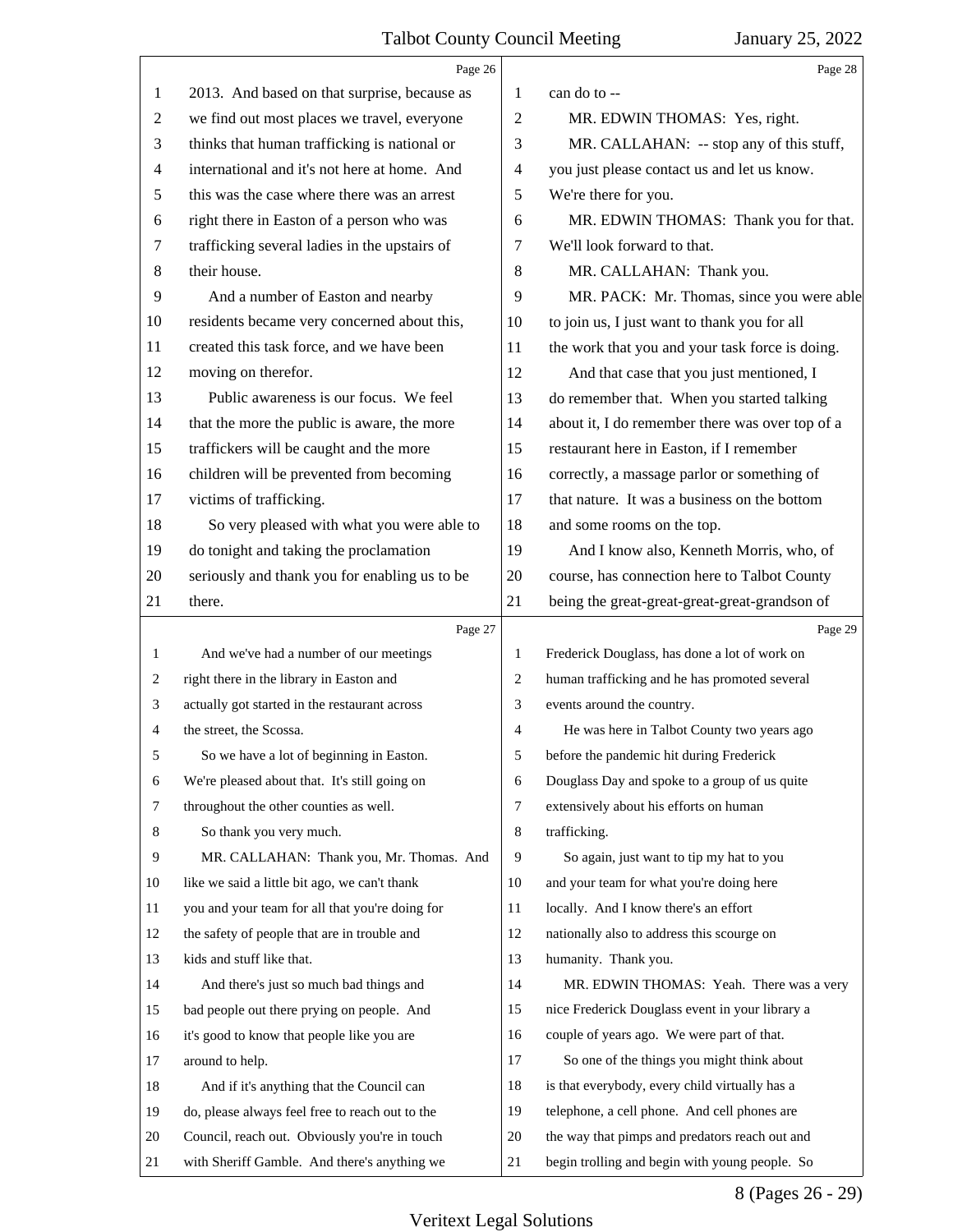|                | Page 30                                         |                | Page 32                                         |
|----------------|-------------------------------------------------|----------------|-------------------------------------------------|
| $\mathbf{1}$   | the more parents can pay attention to how their | 1              | the Talbot County Children's Advocacy Center    |
| $\overline{c}$ | children use their cell phones, the more likely | $\overline{2}$ | and spend a little time talking about a         |
| 3              | their children are unlikely to become victims   | 3              | prevention program that we coordinate called    |
| 4              | of human trafficking. So keep that in mind.     | 4              | Empower Me.                                     |
| 5              | And thank you for allowing me to have           | 5              | I want to start off with a little bit of        |
| 6              | another word.                                   | 6              | good news. You'll see at the bottom corners of  |
| 7              | MR. CALLAHAN: Thank you. Any other              | 7              | the introductory slide here two logos.          |
| 8              | Council member would like to say something?     | 8              | The logo on the left is the one from the        |
| 9              | Okay.                                           | 9              | Council on Accreditation, which indicates that  |
| 10             | Sounds good. Thanks a lot, Mr. Thomas.          | 10             | we are an accredited agency.                    |
| 11             | And we're there for you.                        | 11             | You may recall that you helped us out this      |
| 12             | MR. EDWIN THOMAS: Thank you.                    | 12             | year with the cost of our site visit, which     |
| 13             | MR. CALLAHAN: Next up, we're getting            | 13             | took place the week before Thanksgiving in      |
| 14             | ready to get an update with the Talbot County   | 14             | November of 2021.                               |
| 15             | Department of Social Services on Children's     | 15             | We successfully reaccredited the Talbot         |
| 16             | Advocacy Center with Empower Me programs.       | 16             | County Department of Social Services and, in    |
| 17             | And I want to welcome Ms. Linda Webb. Is        | 17             | fact, for the second cycle in a row achieved    |
| 18             | she on here?                                    | 18             | what they call expedited accreditation, which   |
| 19             | MS. WEBB: I am.                                 | 19             | means that we met every standard, there was no  |
| 20             | MR. CALLAHAN: Linda, how are you?               | 20             | corrective action required, and we are now      |
| 21             | MS. WEBB: I'm doing well. How are you,          | 21             | reaccredited for another four-year cycle with   |
|                |                                                 |                |                                                 |
|                | Page 31                                         |                | Page 33                                         |
| 1              | Mr. Callahan?                                   | 1              | the Council on Accreditation.                   |
| 2              | MR. CALLAHAN: I'm doing great. Thank            | 2              | The logo on the right is the logo of the        |
| 3              | you. I'm doing great.                           | 3              | National Children's Alliance. This is an        |
| 4              | So you want to go ahead and get us -- is        | $\overline{4}$ | organization that supports children's advocacy  |
| 5              | Paris, is she on here, too?                     | 5              | centers across the country and also accredits   |
| 6              | MS. WEBB: She should be.                        | 6              | those organizations.                            |
| 7              | MS. QUILLET: Yes, I am.                         | 7              | We are in the midst of our reaccreditation      |
| 8              | MR. CALLAHAN: Is she? Okay. We don't            | 8              | work with the National Children's Alliance now. |
| 9              | want to forget you. That's for sure.            | 9              | And we will be visited on May the 10th, 2022,   |
| 10             | MS. WEBB: And I've got a presentation. I        | 10             | for our site visit to complete that             |
| 11             | don't know. Jessica, will you be showing it or  | 11             | reaccreditation process.                        |
| 12             | should I be prepared to share my screen?        | 12             | So we can move on to the next slide.            |
| 13             | What's --                                       | 13             | So I just want to -- you know I always try      |
| 14             | SECRETARY: Yeah. I can share my screen,         | 14             | to share a little bit of personalized           |
| 15             | Linda. And you can just let me know when        | 15             | information when I'm here to talk with you      |
| 16             | you're ready to go to the next slide.           | 16             | about the programs that the Department of       |
| 17             | MS. WEBB: Okay. Perfect. Thank you so           | 17             | Social Services runs. The hands that you see    |
| 18             | much.                                           | 18             | on the left of your screen are the hands of     |
| 19             | So thank you so much, President Callahan        | 19             | some young women who participated in an art     |
| 20             | and Members of the Council, for having me back. | 20             | therapy group maybe the first year of the       |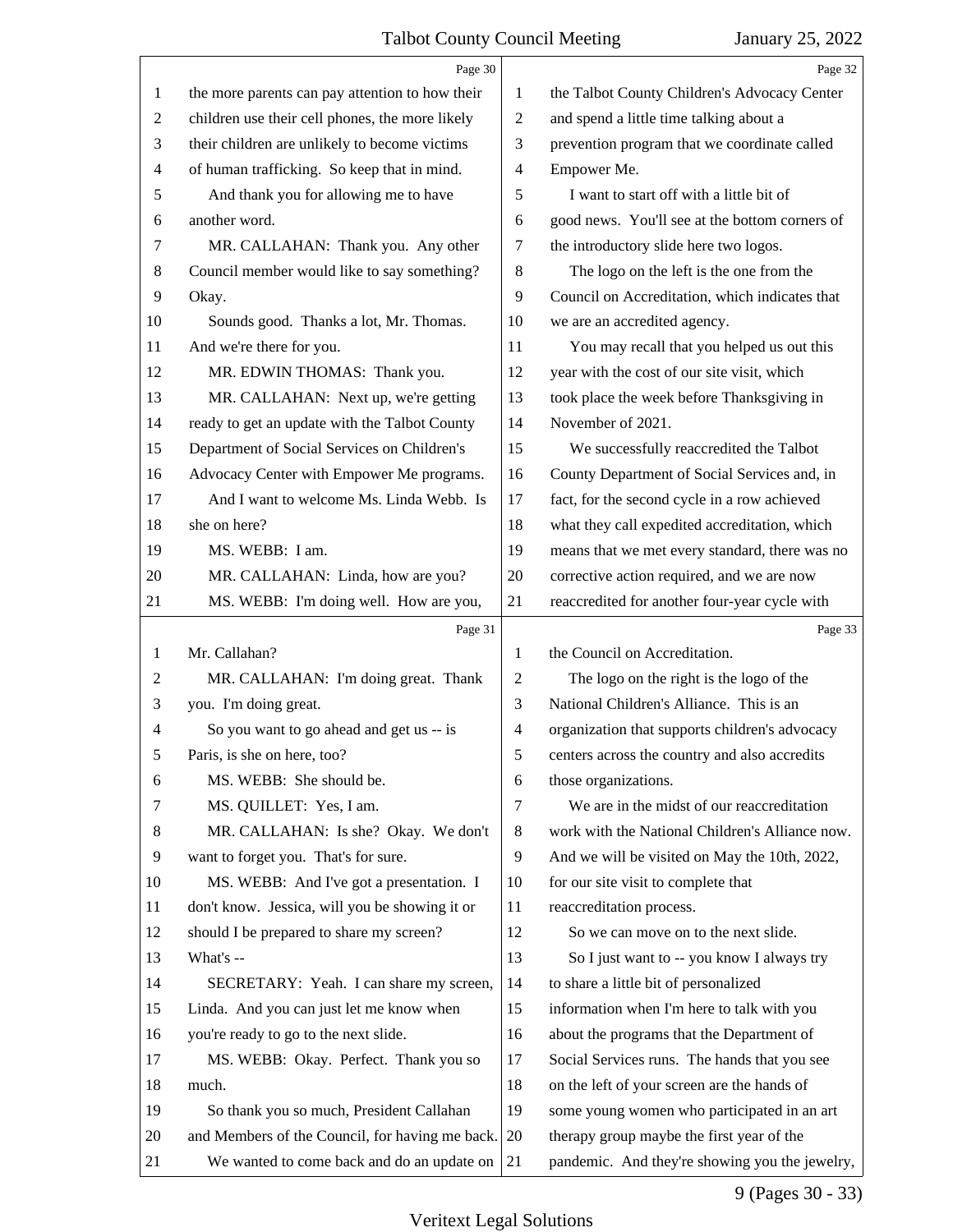|                | Page 34                                         |                | Page 36                                         |
|----------------|-------------------------------------------------|----------------|-------------------------------------------------|
| 1              | the rings that they made as a part of that art  | 1              | practice model of care for children who have    |
| 2              | therapy group.                                  | $\overline{2}$ | been sexually abused.                           |
| 3              | You may recall from when I was with you         | 3              | Prior to the implementation of children's       |
| 4              | last time that we talk about not only do we     | $\overline{4}$ | advocacy centers, let's say a child discloses   |
| 5              | provide mental health therapy, but we provide   | 5              | to a teacher at school that something has       |
| 6              | alternative therapies because different         | 6              | happened at home. Next, a Child Protective      |
| 7              | individuals heal in different ways. And art     | 7              | Services investigator asks the child questions. |
| 8              | therapy is one of those services that we        | 8              | Then the State's Attorney may ask the child     |
| 9              | provide.                                        | 9              | asks and a doctor may ask the child questions.  |
| 10             | And this is a group of young ladies that        | 10             | And each time that child is questioned about    |
| 11             | participated and are proudly showing the        | 11             | their experience, they are re-traumatized from  |
| 12             | results of their work there.                    | 12             | the sex abuse incidents.                        |
| 13             | Next slide, please.                             | 13             | The implementation of children's advocacy       |
| 14             | So in case you didn't hear my presentation      | 14             | centers created a multidisciplinary team of     |
| 15             | last time, I just want to very briefly go over  | 15             | professionals that would observe a              |
| 16             | what the Talbot County Children's Advocacy      | 16             | specially-trained forensic interviewer          |
| 17             | Center is and does.                             | 17             | interview the child remotely and could          |
| 18             | So a CAC provides services and support to       | 18             | communicate with the investigator to make sure  |
| 19             | child victims of sex abuse, severe physical     | 19             | that all of the questions that were needed in   |
| 20             | abuse, and extreme neglect. We also serve the   | 20             | order to try to elicit information from the     |
| 21             | non-offending caregivers.                       | 21             | child to support an investigation and whatever  |
|                |                                                 |                |                                                 |
|                | Page 35                                         |                | Page 37                                         |
| 1              | A little while ago, we heard Council            | 1              | else needed to be done by that team, happened   |
| $\overline{c}$ | Member Divilio talk about stranger danger. And  | $\mathbf{2}$   | just once.                                      |
| 3              | you're absolutely correct. We rarely see child  | 3              | And those interviews are recorded so that       |
| 4              | abuse, especially sexual abuse, taking place at | 4              | they can be used as evidence and we don't even  |
| 5              | the hands of someone that the child and the     | 5              | have to always have the child speak with the    |
| 6              | family does not know. So often, the male        | 6              | State's Attorney's Office, perhaps not testify  |
| 7              | treater is a member of the family or someone    | 7              | in court, and protect the child from            |
| 8              | who is close to the family who has to be        | 8              | re-traumatization in that way.                  |
| 9              | removed from the household. And they receive    | 9              | Next slide, please.                             |
| 10             | services elsewhere. We serve the child and the  | 10             | So as I explained last time, we are so          |
| 11             | non-offending caregiver.                        | 11             | fortunate in Talbot County to have the          |
| 12             | The services are provided through a             | 12             | partnerships that we do in the operation of the |
| 13             | multidisciplinary team of professionals. That   | 13             | Children's Advocacy Center. And all of these    |
| 14             | includes our Child Protective Services workers, | 14             | partnerships are critical in sustaining the     |
| 15             | our family advocate, our legal, law             | 15             | services that we provide.                       |
| 16             | enforcement, medical, and mental health         | 16             | We have been working with the hospital,         |
| 17             | partners.                                       | 17             | currently University of Maryland Shore Regional |
| 18             | The Children's Advocacy is a location.          | 18             | Health, for the last 18 years in the operation  |
| 19             | It's a place where we do specialized forensic   | 19             | of the Children's Advocacy Center.              |
| 20             | interviews, as well as medical examinations and | 20             | The Talbot County Department of Social          |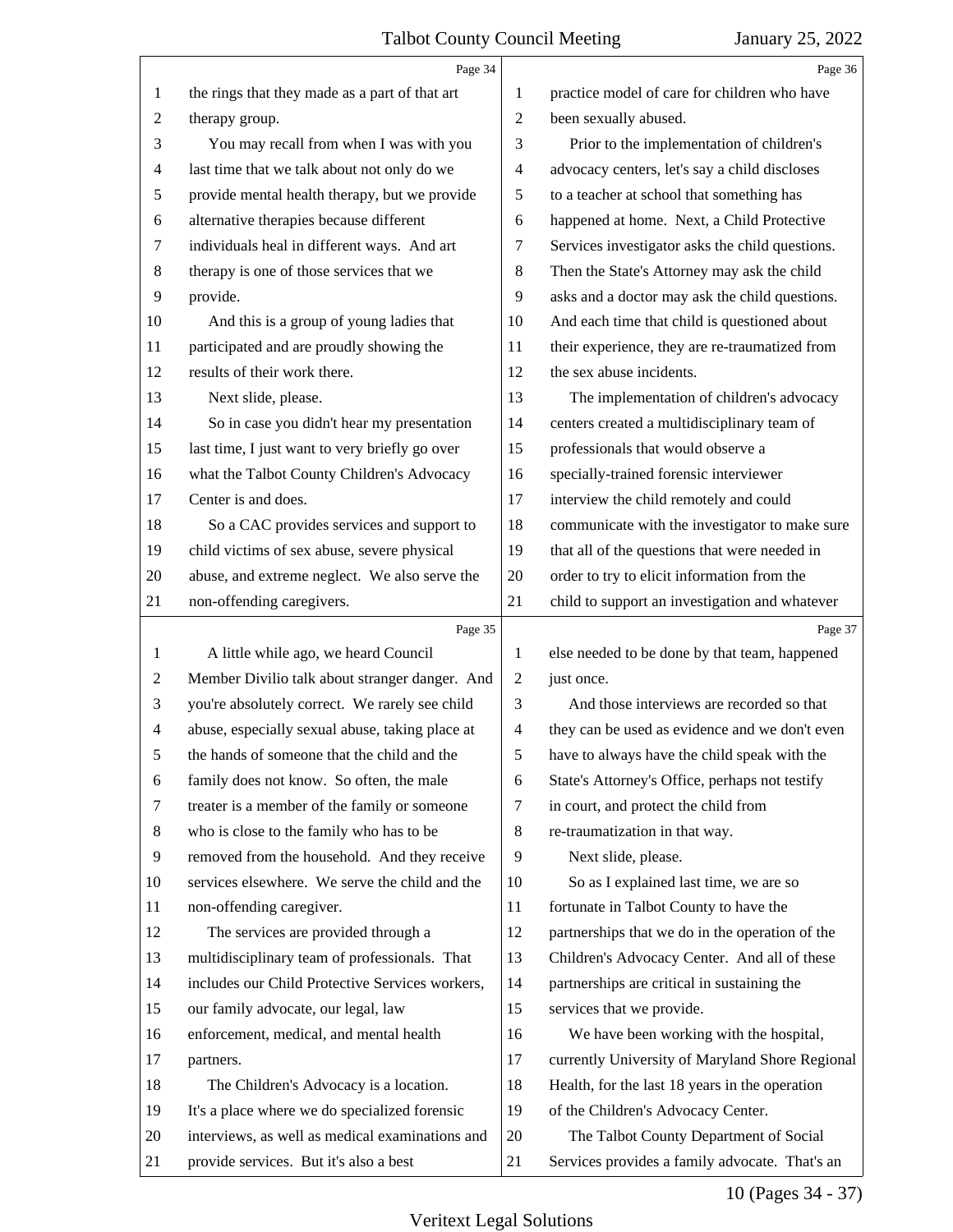|              | Page 38                                         |                | Page 40                                         |
|--------------|-------------------------------------------------|----------------|-------------------------------------------------|
| 1            | individual that supports the child and the      | $\mathbf{1}$   | appreciate.                                     |
| 2            | family in the CPS investigation, through the    | 2              | Talbot Community Connections is a               |
| 3            | medical examination, and through any other      | 3              | nonprofit that raises funds for Department of   |
| 4            | legal or systems that they need to participate  | $\overline{4}$ | Social Services that are not funded by other    |
| 5            | in as a result of the incident of sex abuse.    | 5              | government entities. They provide us with       |
| 6            | We employ a Child Advocacy Center               | 6              | funding through fundraising, as well as grants  |
| 7            | coordinator, who coordinates all of the         | 7              | that they secure from organizations such as     |
| 8            | activities of the CAC. We also have a           | 8              | Mid-Shore Community Foundation, the St. John    |
| 9            | supervisor, a program manager, and we provide   | 9              | Foundation, Women and Girls Fund, and Christmas |
| 10           | all of the administrative functions of the      | 10             | in St. Michael's.                               |
| 11           | Children's Advocacy Center, like grant writing, | 11             | We've even gotten some funding from the         |
| 12           | fracking for the grants, reporting for the      | 12             | Caroline Foundation through the Caroline County |
| 13           | grants.                                         | 13             | Department of Social Services. And you might    |
| 14           | The University of Maryland Shore Regional       | 14             | ask why. And that's because this Children's     |
| 15           | Health provides us with a physical location for | 15             | Advocacy Center provides the medical services   |
| 16           | the Children's Advocacy Center. They also       | 16             | for the region. So our medical program          |
| 17           | provide specially-trained sex abuse nurse       | 17             | provides medical services to child victims of   |
| 18           | examiners, as well as medical equipment and     | 18             | sex abuse from Kent, Caroline, Talbot,          |
| 19           | laboratory services.                            | 19             | Dorchester, and Queen Anne's Counties.          |
| 20           | Now, the healthiest children's advocacy         | $20\,$         | And then we can't forget Easton Utilities.      |
| 21           | centers all make sure that their funds come     | 21             | They provide us with Internet service at the    |
|              | Page 39                                         |                | Page 41                                         |
| $\mathbf{1}$ | from a blend of different sources. That's just  | 1              | Children's Advocacy Center.                     |
| 2            | good business. And we don't want to be too      | 2              | Next slide, please.                             |
| 3            | reliant on any one funding source in case       | 3              | So probably what people are most                |
| 4            | something changes. We really need to make sure  | $\overline{4}$ | interested in is the impact that the CAC has in |
| 5            | that we are able to respond quickly.            | 5              | the community. You can see here that the        |
| 6            | And as you know, we had such a change in        | 6              | number of children and adults served have grown |
| 7            | the last year when the changes in the health    | 7              | steadily through 2020.                          |
| 8            | delivery system of University of Maryland Shore | 8              | We did a couple of things that year that        |
| 9            | Regional Health System in the region changed    | 9              | helped us increase our penetration into the     |
| 10           | and we had to move out of the hospital and into | 10             | community, reaching families and children who   |
| 11           | a separate location, again, provided by         | 11             | are in need of these services.                  |
| 12           | University of Maryland Shore Regional Health.   | 12             | One, we increased our family advocate from      |
| 13           | But I do want to take a moment to mention       | 13             | part time to full time. We knew that that was   |
| 14           | the many organizations that provide the         | 14             | a service that was needed more in the           |
| 15           | Children's Advocacy Center with support. They   | 15             | community.                                      |
| 16           | include the Governor's Office of Crime          | 16             | We went to each of the five jurisdictions       |
| 17           | Prevention Youth and Victim Services. We get a  | 17             | that the Children's Advocacy Center served and  |
| 18           | lot of grant funding from that office that      | 18             | worked with their multidisciplinary teams to    |
| 19           | really sustains the CAC.                        | 19             | increase their referrals to the CAC so that we  |
| 20           | You, County Council, provided us with some      | 20             | can support child victims of sex abuse.         |
| 21           | very generous support this year, which we       | 21             | And we have gotten better at our data           |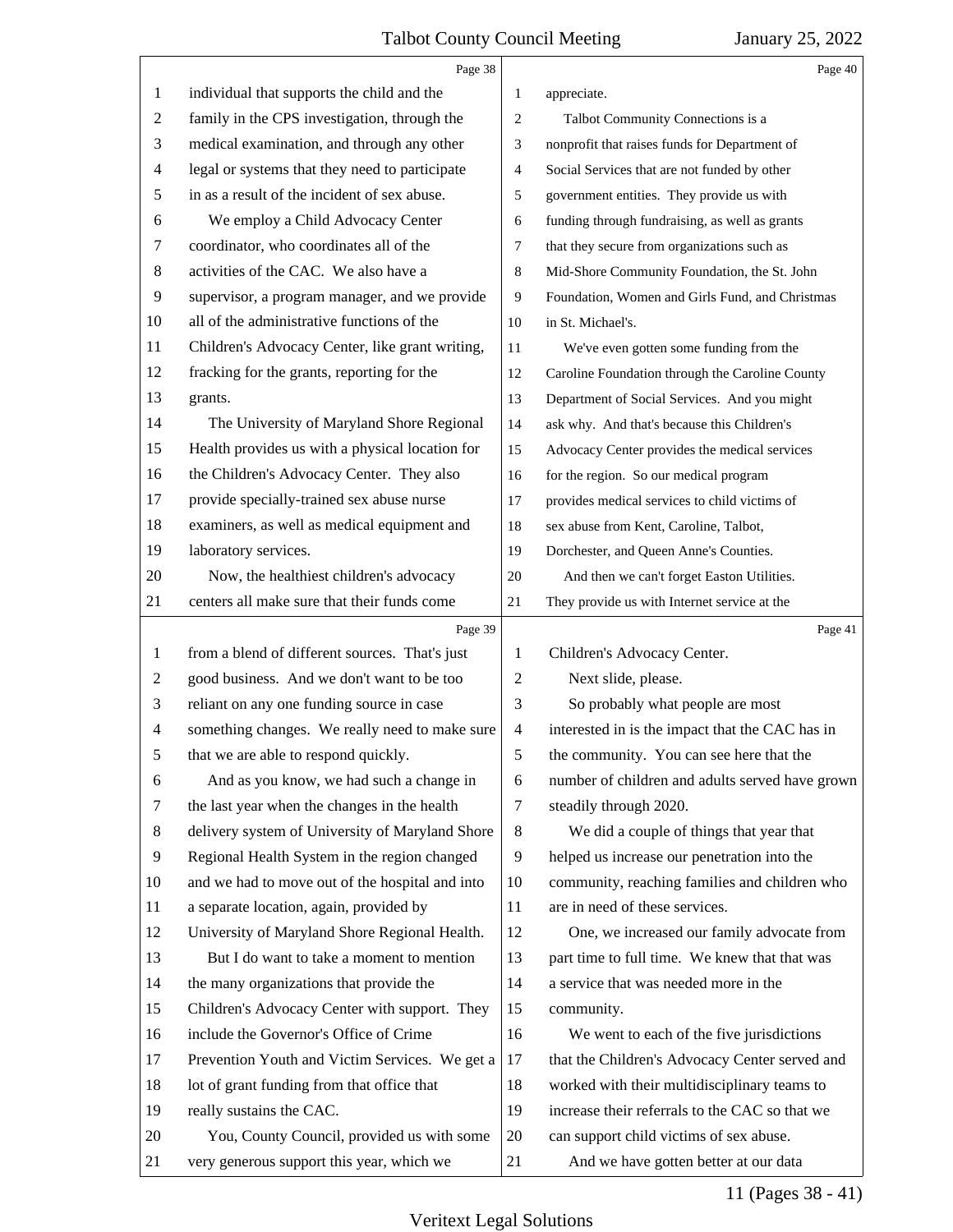|                | Page 42                                         |                | Page 44                                         |
|----------------|-------------------------------------------------|----------------|-------------------------------------------------|
| 1              | collection over the last couple of years.       | 1              | trafficking require special interview skills.   |
| $\overline{c}$ | Now, you can see that some of the               | $\overline{2}$ | Okay.                                           |
| 3              | challenges that we went through in 2020 early   | 3              | Next slide, please.                             |
| 4              | in the pandemic, for example, some of our       | 4              | So what's new at the Talbot County              |
| 5              | numbers dropped. But this year, from July       | 5              | Children's Advocacy Center? We have hired a     |
| 6              | through the end of December, we've already      | 6              | new medical director. We're thrilled. It's a    |
| 7              | served families with 253 sessions with the      | 7              | local nurse practitioner, and she is highly     |
| $8\,$          | family advocate, we've served 94 children and   | 8              | enthusiastic about joining our team and helping |
| 9              | adults, we've conducted 38 forensic interviews, | 9              | us not only by conducting medical examinations, |
| 10             | and we've conducted nine medical examinations.  | 10             | working with the medical team from the          |
| 11             | This fiscal year to date we've also             | 11             | hospital, but also helping us do community      |
| 12             | provided financial assistance for emergency     | 12             | outreach about all the wonderful things that    |
| 13             | stabilization to nine families with 22 children | 13             | the Children's Advocacy Center does.            |
| 14             | and child care assistance to 15 children from   | 14             | We held our first in-person open house on       |
| 15             | five families.                                  | 15             | October 18th of last year. And I want to thank  |
| 16             | So we provide these resources to meet           | 16             | Council Members Pack and Lesher for attending.  |
| 17             | immediate needs, which help families focus on   | 17             | We really appreciated having you there.         |
| 18             | healing from the trauma that they've            | 18             | Senator Eckardt and Delegate Mautz attended,    |
| 19             | experienced.                                    | 19             | Dr. Griffith. And we had representatives from   |
| 20             | Now, I guess it's fortuitous that we're         | 20             | all of the regional multidisciplinary teams and |
| 21             | here this evening and on the same evening that  | 21             | other community partners. So it was very        |
|                | Page 43                                         |                | Page 45                                         |
| $\mathbf{1}$   | human trafficking has been discussed as a part  | 1              | successful, and we were proud to show off our   |
| $\overline{c}$ | of the National Human Trafficking Prevention    | $\overline{2}$ | new space provided by University of Maryland    |
| 3              | Month. We, too, work with child victims of      | 3              | Shore Regional Health.                          |
| $\overline{4}$ | human trafficking. We're currently working on   | $\overline{4}$ |                                                 |
| 5              |                                                 |                | We've offered 53 training opportunities         |
|                | one case and completing interviews right now.   | 5              | this fiscal year to date to members of our      |
| 6              | At this point, we have one offender and three   | 6              | multidisciplinary team. It is incredibly        |
| 7              | to four victims.                                | 7              | important to keep those MDT members up to date  |
| 8              | We had two cases last year, and we              | 8              | on changes in areas like investigation,         |
| 9              | frequently provide support for forensic         | 9              | interview, medical trauma, mental health and    |
| 10             | interviews to happen by Homeland Security and   | 10             | forensic sciences, and techniques. So we        |
| 11             | the FBI in the Children's Advocacy Center.      | 11             | continue to provide expert care to the children |
| 12             | Those two federal agencies used the CAC six     | 12             | that we serve.                                  |
| 13             | times last year for cases that crossed State    | 13             | We implemented a youth feedback survey.         |
| 14             | lines and involved multiple law enforcement     | 14             | We've just begun implementing that survey       |
| 15             | jurisdictions.                                  | 15             | trying to get feedback from the young people    |
| 16             | And we did just have our CAC coordinator        | 16             | that are served there around our services and   |
| 17             | complete a 24-hour training on forensic         | 17             | making sure that in addition to all of these    |
| 18             | interviews of child sex trafficking victims.    | 18             | technical services, we are providing them with  |
| 19             | So those forensic interviews are highly         | 19             | the environment and the support that is helpful |
| 20             | specialized. And young children and young       | 20             | in their healing and in the healing of their    |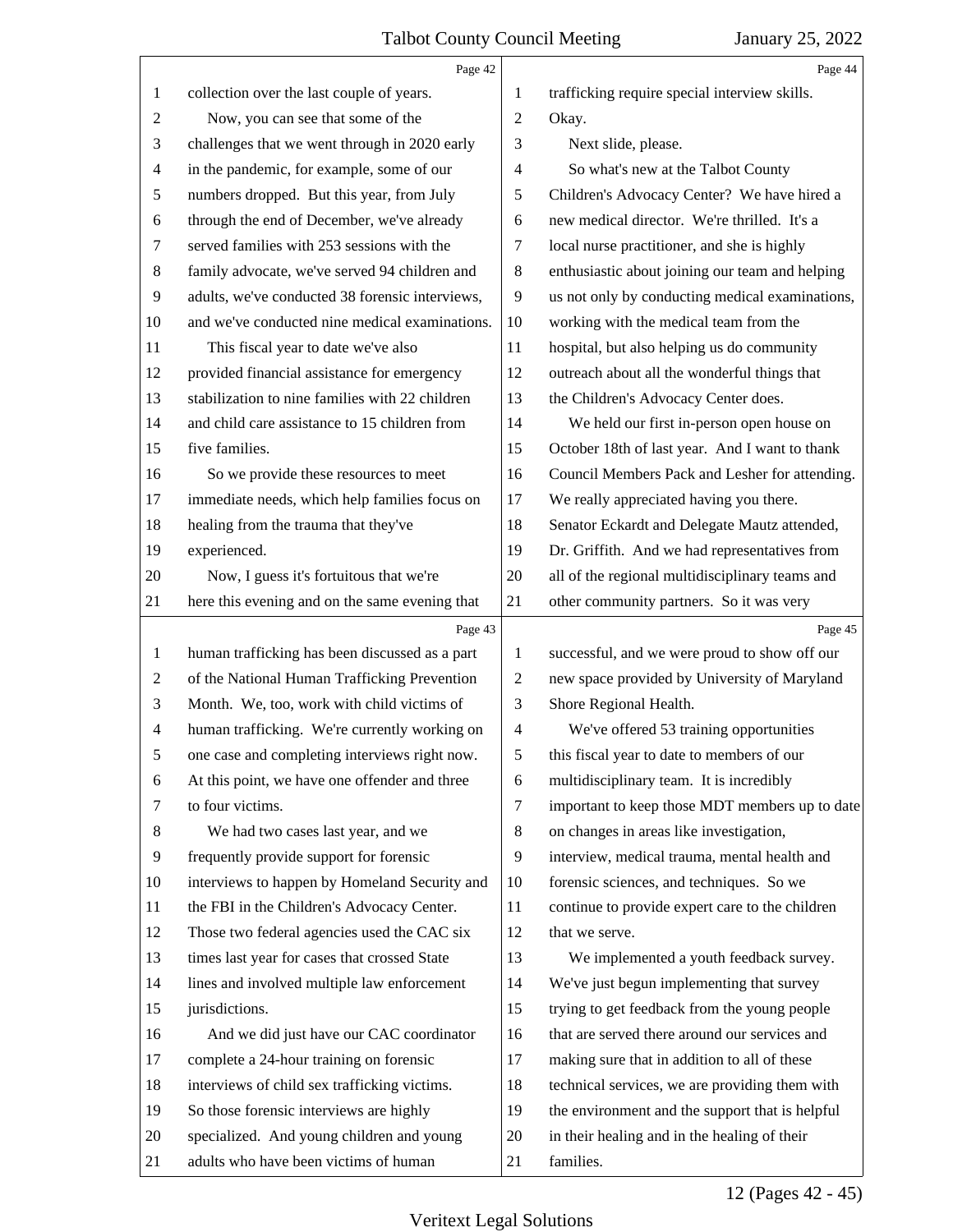|    | Page 46                                         |    | Page 48                                         |
|----|-------------------------------------------------|----|-------------------------------------------------|
| 1  | So that -- oh, and we're preparing for our      | 1  | of the program is that not only are we          |
| 2  | reaccreditation site visit in May, currently    | 2  | providing this program directly to children to  |
| 3  | scheduled for May the 10th.                     | 3  | help build their skill set, we're also teaching |
| 4  | So that's all that I have on the                | 4  | adults and community members.                   |
| 5  | Children's Advocacy Center. But as President    | 5  | The goal is to reduce the incidence of          |
| 6  | Callahan mentioned, I have with me today Paris  | 6  | child sex abuse by providing the education to   |
| 7  | Quillet, who is the department's special        | 7  | adults and raising community awareness,         |
| 8  | projects coordinator.                           | 8  | providing child -- children and caregivers with |
| 9  | You heard Mr. Thomas of the task force          | 9  | the language and the tools to help themselves   |
| 10 | talk about child and family education and how   | 10 | and to keep others safe.                        |
| 11 | important that is in preventing human           | 11 | Extremely important. I always say I love        |
| 12 | trafficking. It's also important in the         | 12 | presenting to the children, but what is more    |
| 13 | prevention of child abuse. We see the impact    | 13 | powerful is presenting to the adults because    |
| 14 | of child sex abuse in that Children's Advocacy  | 14 | it's our responsibility as adults to help keep  |
| 15 | Center every day.                               | 15 | kids safe.                                      |
| 16 | And so a number of years ago, the               | 16 | Next slide, please.                             |
| 17 | Department of Social Services started           | 17 | So we're focusing with Empower Me on            |
| 18 | implementing what's called Empower Me. It's a   | 18 | teaching children about gut instinct. Believe   |
| 19 | child safety and child abuse prevention         | 19 | it or not, we're teaching adults about that     |
| 20 | program. And Paris is here to talk about that.  | 20 | too, right? As adults, we know what gut         |
| 21 | So Paris, are you on?                           | 21 | instinct is. But did you know and if you        |
|    |                                                 |    |                                                 |
|    | Page 47                                         |    | Page 49                                         |
| 1  | MS. QUILLET: Yes, I am.                         | 1  | reflect in your childhood, did anybody ever     |
| 2  | Good evening. How is everyone? Thank you        | 2  | teach you about that, how to listen to your     |
| 3  | for the opportunity to come and share about     | 3  | gut, what that gut feeling feels like?          |
| 4  | Empower Me. Linda couldn't have set the stage   | 4  | We equate that with children to animals         |
| 5  | better. And how timely to have this             | 5  | and the gut instinct that animals have to keep  |
| 6  | presentation tonight as we're honoring the      | 6  | them safe. And they get it every time. They     |
| 7  | National Prevention Month of Human Trafficking. | 7  | understand it. We call it the uh-oh feeling.    |
| 8  | And as Linda opened, Empower Me is a child      | 8  | And helping them focus on how to develop        |
| 9  | sex abuse prevention program. So looking at     | 9  | an adult safety net and implementing four       |
| 10 | all of the victims, both in human trafficking   | 10 | safety rules. We use our hand as an             |
| 11 | and child sex abuse in our community.           | 11 | interactive way to teach children their net.    |
| 12 | First slide you'll see here, pictured on        | 12 | Their hand is their net, and each one of our    |
| 13 | the right is Allison Fay. She is the founder    | 13 | fingers representing an adult that we can go to |
| 14 | of the program Empower Me, which was developed  | 14 | that's a trusted person.                        |
| 15 | by the Jacob Wetterling Resource Center and the | 15 | We have our four safety rules that we go        |
| 16 | Zero Abuse Project in Minnesota.                | 16 | through. And we're using interactive            |
| 17 | Next slide, please.                             | 17 | activities when working with the children to    |
| 18 | So just a brief overview of Empower Me.         | 18 | apply the rules and helping them develop their  |
| 19 | It's a child sex abuse prevention program, as   | 19 | safety net.                                     |
| 20 | we said. Teaches children and adults about      | 20 | When we're doing presentations with             |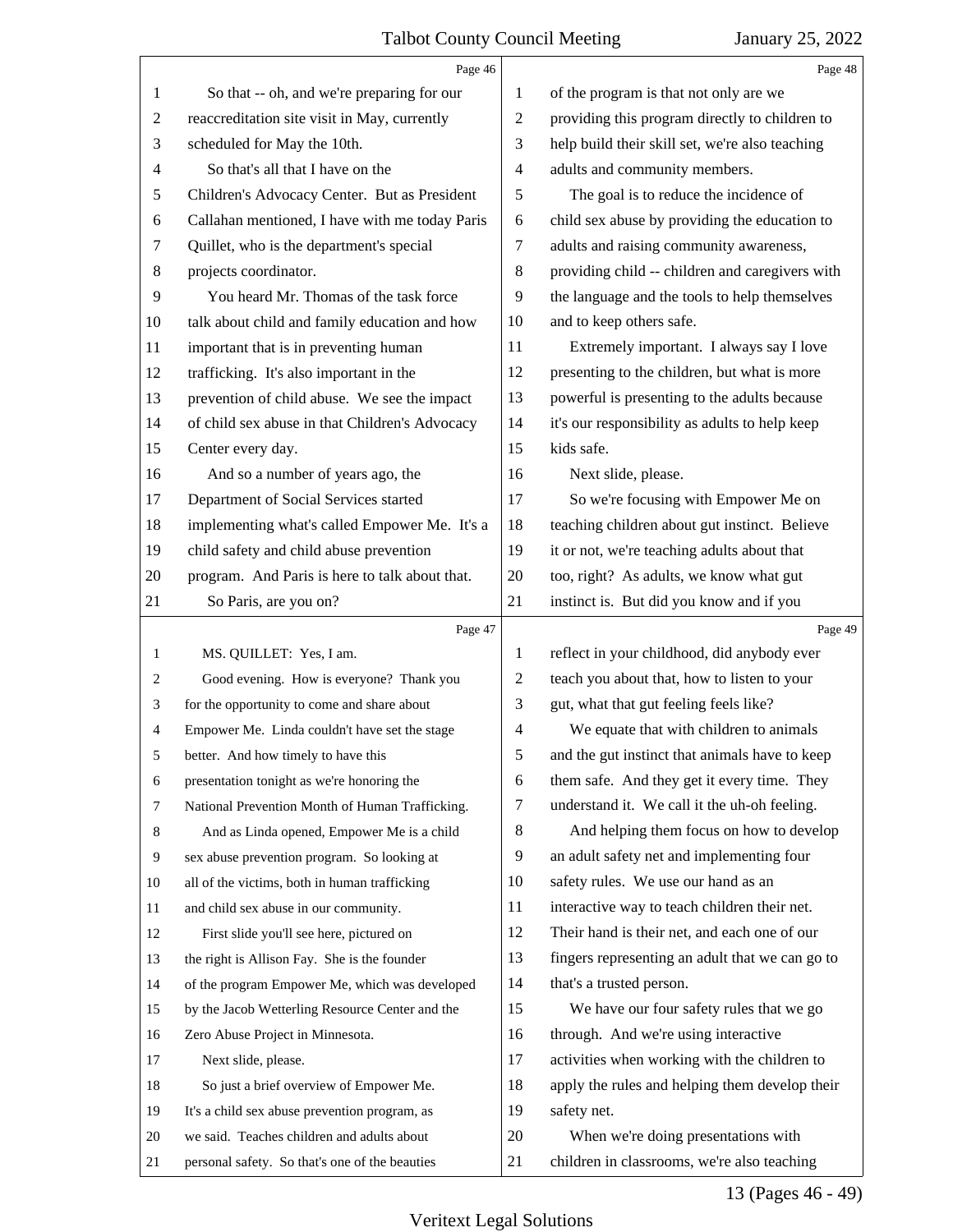|                | Page 50                                         |                | Page 52                                         |
|----------------|-------------------------------------------------|----------------|-------------------------------------------------|
| 1              | their educators and leaders of their groups to  | 1              | kids healthy and safe? And they're like oh,     |
| $\overline{c}$ | reinforce those skills, help them continue to   | $\overline{2}$ | yeah. I'm like it's not a secret, right? We     |
| 3              | develop those safety nets.                      | 3              | can talk about the poopy diaper. And the light  |
| 4              | Next slide, please.                             | 4              | bulbs start to go off. They start to            |
| 5              | So the four safety rules are check first.       | 5              | understand. As opposed to the nobody ever       |
| 6              | And check first teaches children to check in    | 6              | touches you, when we know that that's not       |
| 7              | with the person that's taking care of them.     | 7              | reality.                                        |
| 8              | And we focus on that. Before you're getting     | 8              | Next rule is we tell to get help. So we         |
| $\overline{9}$ | into a car, before you accept a gift, before    | 9              | teach children the difference between tattling  |
| 10             | you let someone take your photo or when there's | 10             | versus telling, which is really important       |
| 11             | adults seeking help.                            | 11             | because especially for young people, they've    |
| 12             | And we do a lot of this education with all      | 12             | been taught by everyone around them I don't     |
| 13             | four of the rules by doing a lot of what ifs.   | 13             | want to hear a tattletale, I don't want to hear |
| 14             | So we do questions well, what if, and we play   | 14             | tattletaling. And so we teach them the          |
| 15             | out different scenarios for children and how    | 15             | difference between tattling to get someone in   |
| 16             | these rules apply.                              | 16             | trouble and telling to get help is to get       |
| 17             | I always say check first is my favorite         | 17             | someone out of trouble.                         |
| 18             | because it kind of trumps everything else.      | 18             | And the last rule that we focus on is no        |
| 19             | Right? If you're checking in first with the     | 19             | secrets. So we educate the children about the   |
| 20             | adult that's taking care of you, all of these   | 20             | difference between secrets versus surprises.    |
| 21             | other things start to fall into place.          | 21             | So we're not out here to ruin anybody's 50th    |
|                | Page 51                                         |                | Page 53                                         |
|                |                                                 |                |                                                 |
| 1              | We teach children that we talk about all        | 1              | wedding anniversary or surprise birthday party  |
| 2              | touches. So children are asked often to think   | 2              | on Friday night.                                |
| 3              | of touch as in the context of is this a clean   | 3              | We talk about the fact that there's a huge      |
| $\overline{4}$ | and healthy touch.                              | 4              | difference between keeping secrets from the     |
| 5              | Years ago as I heard you all reference          | 5              | adults that take care of us or a surprise that  |
| 6              | earlier stranger danger. So just as we're kind  | 6              | something is healthy, safe, exciting, and we    |
| 7              | of abandoning the language of stranger danger,  | 7              | all know when we're going to share that.        |
| 8              | we're also abandoning the language of good      | 8              | Next slide, please.                             |
| 9              | touch, bad touch for a number of reasons. And   | 9              | As I mentioned earlier, there's two             |
| 10             | we really help children understand is this a    | 10             | presentation versions, one for children, and    |
| 11             | clean and healthy touch.                        | 11             | that's preschool through sixth grade, and the   |
| 12             | So all touches is the focus with children       | 12             | other is for adults. And it's caretakers and    |
| 13             | because there are times to keep the children    | 13             | really anyone in the community that interacts   |
| 14             | clean and healthy and safe that adults and      | 14             | or works with children.                         |
| 15             | people that they trust may have to look and     | 15             | You know, I may be biased. But I say that       |
| 16             | touch their private parts. And so helping them  | 16             | anyone really as an adult should have this      |
| 17             | understand that we can talk about all of those  | 17             | knowledge and experience this presentation,     |
| 18             | touches.                                        | 18             | even if you're a neighbor in a community. We    |
| 19             | I get lots of laughter when I'm talking to      | 19             | all have a role in child protection.            |
| 20             | kids about changing diapers and doesn't         | 20             | Next slide, please.                             |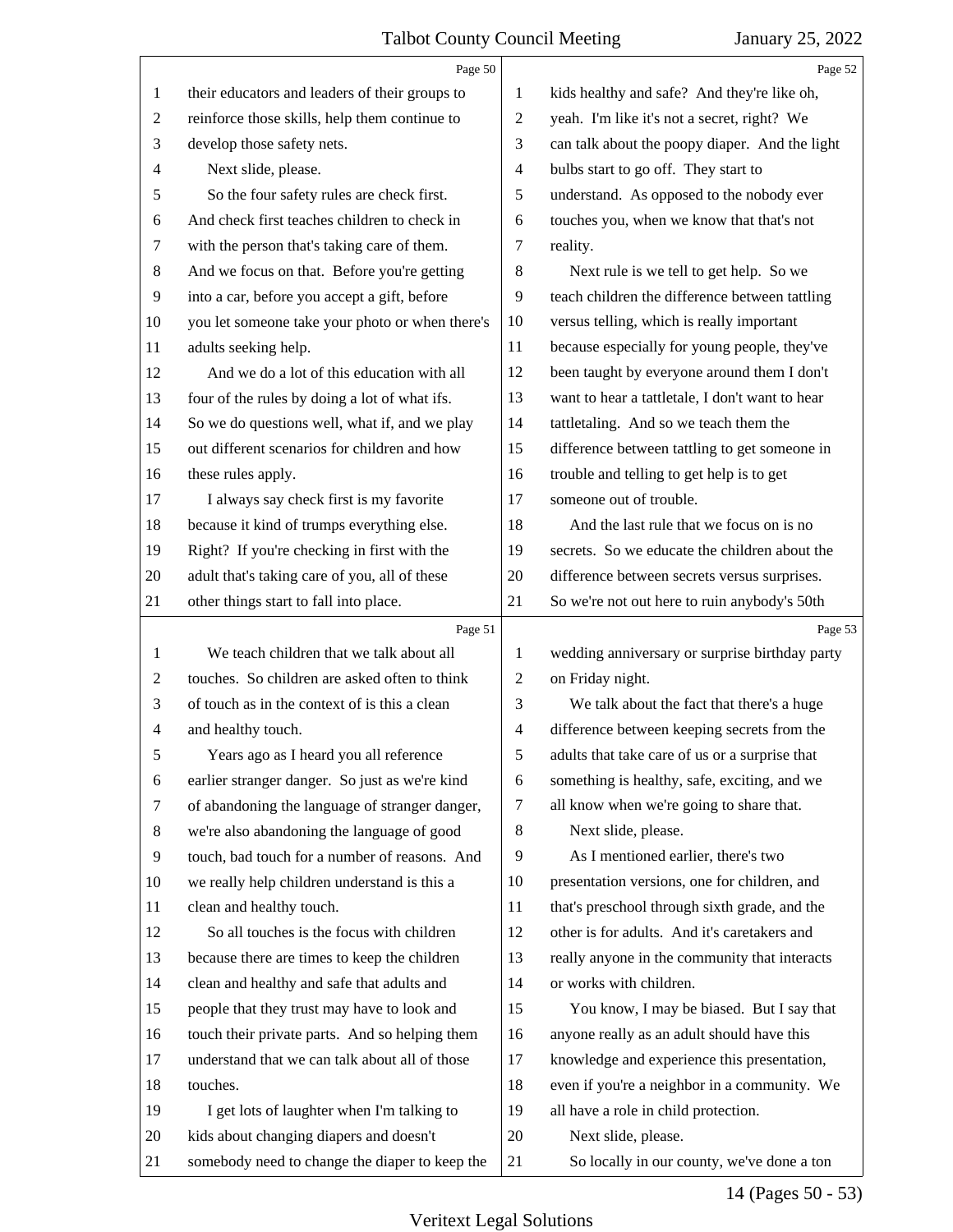|                | Page 54                                         |                | Page 56                                         |
|----------------|-------------------------------------------------|----------------|-------------------------------------------------|
| 1              | of presentations in a variety of settings.      | 1              | delivered it to approximately 600 adults and    |
| $\overline{c}$ | When Empower Me first started, it was           | 2              | 1,200 children.                                 |
| 3              | identified through staff at our CAC at a        | 3              | During the height of the pandemic, virtual      |
| 4              | national conference as a resource to bring      | 4              | presentations were conducted. We actually had   |
| 5              | locally. And we really developed that as a      | 5              | the founder of the program record a             |
| 6              | grassroots community initiative.                | 6              | child-specific presentation just for our county |
| 7              | So the SS has maintained the lead, but it       | 7              | entering in some county specific information    |
| 8              | is very much a community-supported program.     | 8              | and resources into that presentation as well.   |
| 9              | And so we deliver that at no cost to the        | 9              | We do maintain, with the financial support of   |
| 10             | schools and churches.                           | 10             | both the county and the local department, a     |
| 11             | We've held open community sessions,             | 11             | license to have that county-specific            |
| 12             | recreational organizations, many nonprofits.    | 12             | presentation as a virtual resource.             |
| 13             | We've delivered it within the Detention Center  | 13             | And there's also a virtual resource for         |
| 14             | directly with our clients, our parenting        | 14             | adult education as well.                        |
| 15             | groups, child care programs.                    | 15             | We have resumed in-person presentations         |
| 16             | I've been in backyards of local                 | 16             | and live virtuals. So just recently, we did a   |
| 17             | neighborhoods. So really the populations are    | 17             | live virtual training with the staff at Chapel  |
| 18             | endless.                                        | 18             | District Elementary School.                     |
| 19             | And we've also done a lot of consulting in      | 19             | And this year, I got really lucky to get        |
| 20             | other counties and helping them develop their   | 20             | right in that window of we think we were        |
| 21             | programs and bring Empower Me to their schools  | 21             | getting out of the pandemic. So I was able to   |
|                |                                                 |                |                                                 |
|                | Page 55                                         |                | Page 57                                         |
| 1              | and their community as well.                    | 1              | do in-person presentations to all of the first  |
| $\overline{c}$ | Next slide, please.                             | 2              | graders in the county through our partnership   |
| 3              | So impact. That's what we're all                | 3              | with Talbot County Public Schools.              |
| 4              | interested, right, in. Anyone that knows any    | $\overline{4}$ | This has been a wonderful partnership.          |
| 5              | work in prevention knows that measuring impact  | 5              | It's in an effort to be in compliance with      |
| 6              | of prevention programs is especially            | 6              | Erin's Law. MDSE incorporated several           |
| 7              | challenging. And one of the ways to measure     | 7              | requirements into their health curriculum. And  |
| 8              | impact certainly for our program, we look a lot | 8              | our partnership with TCPS has been from the     |
| 9              | at our delivery and how many people we're able  | 9              | very beginning of the program. And the          |
| 10             | to reach.                                       | 10             | implementation of the mandate of Erin's Law has |
| 11             | And I think as you saw just in our CAC          | 11             | helped -- bringing Empower Me has helped the    |
| 12             | stats, that as we continue to educate the       | 12             | school meet those standards.                    |
| 13             | community, both adults and children, reporting  | 13             | So the school welcomes us in. We've been        |
| 14             | will rise. And so numbers rising when you're    | 14             | presenting to all first grade classes. And it   |
| 15             | thinking of prevention, you know, sometimes     | 15             | will continue.                                  |
| 16             | it's hard to wrap our minds around, but that is | 16             | We've also done at St. Peter and Paul.          |
| 17             | indeed what we're looking for, is more          | 17             | We've had an opportunity pre-pandemic to do the |
| 18             | reporting and more opportunities to keep        | 18             | entire elementary school, both pre-k all the    |
| 19             | children safe and help families heal.           | 19             | way through sixth grade. They delivered the     |
| 20             | So we began presenting, doing                   | 20             | presentation virtually last year, with hopes to |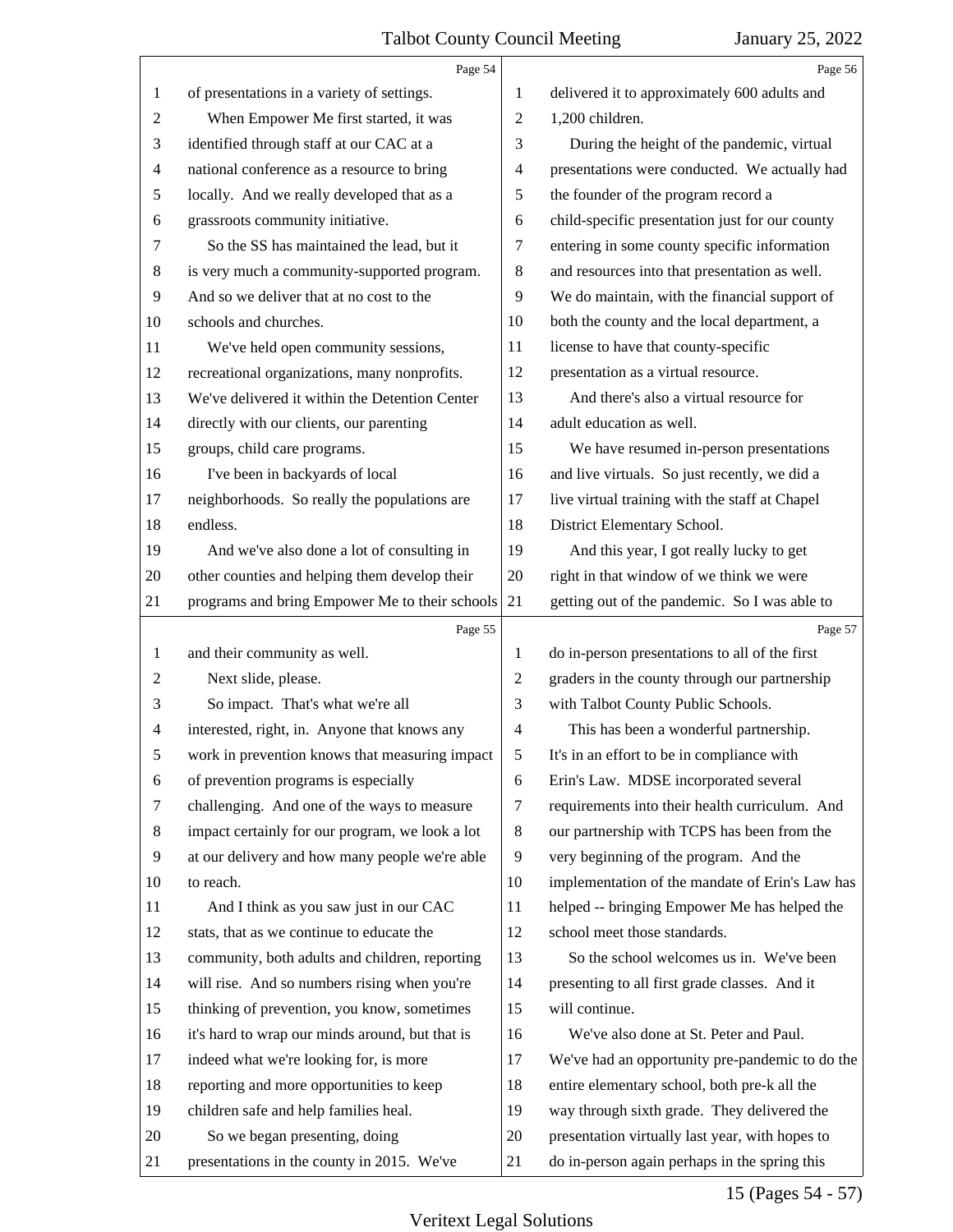|                | Page 58                                         |                | Page 60                                         |
|----------------|-------------------------------------------------|----------------|-------------------------------------------------|
| 1              | year.                                           | 1              | learning more about what we do there, I would   |
| $\sqrt{2}$     | We continue to do outreach in the               | $\overline{2}$ | absolutely welcome hearing from any one of you  |
| 3              | community to offer these sessions both virtual, | 3              | at any time and we would make that happen.      |
| $\overline{4}$ | in person in any setting, and prerecorded       | $\overline{4}$ | So thanks, again, for the opportunity this      |
| $\mathfrak s$  | that's safe for the community and that          | 5              | evening.                                        |
| 6              | organization. We have several scheduled for     | 6              | MR. CALLAHAN: Once again, Linda, thank          |
| $\tau$         | next month as well. So fingers crossed, we'll   | 7              | you. And thank you, Paris. That was a great     |
| $8\phantom{1}$ | be live and in person in a safe setting.        | 8              | presentation, a lot of information.             |
| 9              | Just kind of close here. This is our            | 9              | And we're so blessed to have people like        |
| 10             | recent photo of Bill Keswick, myself,           | 10             | you working really hard to make a difference in |
| 11             | Ms. DeShields, and a student intern in one of   | 11             | kids' lives and people's lives.                 |
| 12             | the first grade classrooms and holding up our   | 12             | So Council? Corey?                              |
| 13             | CAC fans.                                       | 13             | MR. PACK: Thanks, Mr. Callahan.                 |
| 14             | And we actually use those in the classroom      | 14             | MR. CALLAHAN: Yup.                              |
| 15             | as an interact activity. Turn them around and   | 15             | MR. PACK: Linda, always a pleasure to           |
| 16             | have each child write a name on each of the     | 16             | hear from you. And Paris, good seeing you       |
| 17             | fingers. And the teachers can reinforce that.   | 17             | again.                                          |
| 18             | We provide books and coloring books, as         | 18             | Paris and I were together about two months      |
| 19             | you see photo?d. So all of the support that     | 19             | ago handing out holiday food baskets for the    |
| 20             | we've gotten from the County Council and the    | 20             | foster parents at the parking lot of the        |
| 21             | local department is what makes this possible.   | 21             | Department of Social Services. It was my        |
|                |                                                 |                |                                                 |
|                | Page 59                                         |                | Page 61                                         |
| $\mathbf{1}$   | It makes us be able to deliver this             | 1              | pleasure to be out there with her and some of   |
| 2              | presentation at no cost and provide all the     | $\overline{2}$ | her foster parent staff to do that.             |
| 3              | additional resources and supports to really     | 3              | But the CAC, one of the best run programs       |
| 4              | help continue the education and prevention      | $\overline{4}$ | we have in the county. Probably not widely      |
| 5              | efforts in our county.                          | 5              | known. But it serves a very important part of   |
| 6              | And I feel honored to be a part of this         | 6              | the whole criminal justice process when it      |
| $\tau$         | project, and really appreciate the opportunity  | 7              | comes to this most valuable, vulnerable I       |
| 8              | to share this with all of you.                  | 8              | should say, vulnerable population. And when     |
| 9              | I know I've spoke with some of you in           | 9              | they are taken advantage of, the CAC is here to |
| 10             | other areas before about Empower Me. And would  | 10             | provide a service, not only to those victims,   |
| 11             | just offer today to all of the Council members  | 11             | but also to the families of those victims as    |
| 12             | and anyone else observing, if anyone is         | 12             | well.                                           |
| 13             | interested, next slide please, in having a      | 13             | So I've always been a big supporter of the      |
| 14             | presentation in its entirety, we are happy to   | 14             | CAC. I was glad to see that it landed back on   |
| 15             | do that, virtually, recorded, and in person.    | 15             | its feet after being removed from Shore Health  |
| 16             | Thank you.                                      | 16             | building last year.                             |
| 17             | MS. WEBB: Thanks, Paris. You can also           | 17             | The current location is wonderful. It is        |
| 18             | use this information to get in touch with us.   | 18             | a perfect location I believe for it to continue |
| 19             | If any member of the Council would be           | 19             | on its work. And so I wish them well in all     |
| 20             | interested in coming to the Children's Advocacy | 20             | that they do.                                   |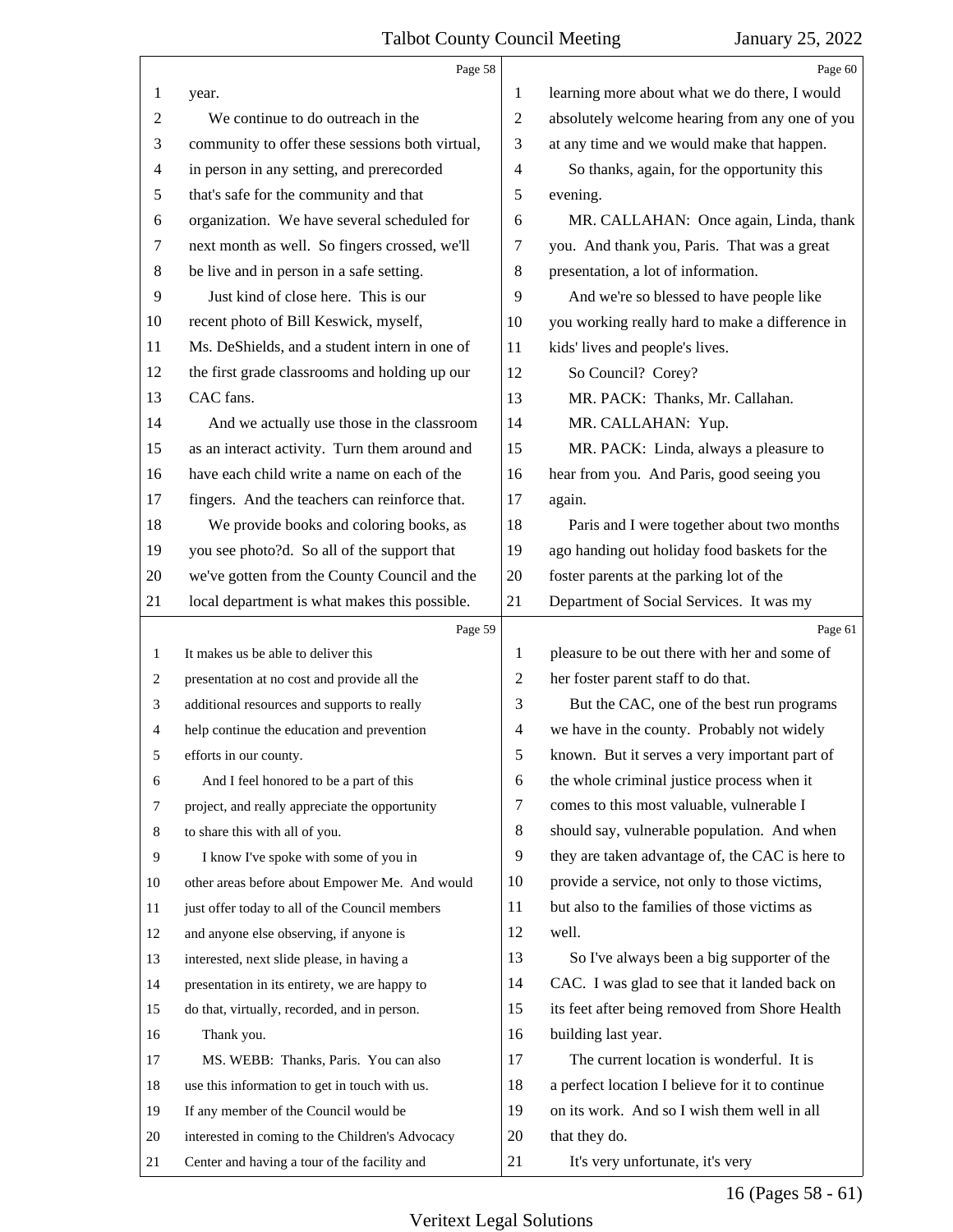|                | Page 62                                         |                | Page 64                                         |
|----------------|-------------------------------------------------|----------------|-------------------------------------------------|
| 1              | unfortunate that we have to have a CAC. It      | 1              | afterwards with maybe a couple of other         |
| $\overline{c}$ | really is. We wish that we did not have to      | $\overline{c}$ | organizations I think we might be able to       |
| 3              | have this type of operation, but unfortunately  | 3              | connect with to get in front of some more kids. |
| 4              | we do.                                          | $\overline{4}$ | So thank you very much, and I really            |
| 5              | And I'm just so happy that we have good         | 5              | appreciate it.                                  |
| 6              | people working there who are very compassionate | 6              | MS. WEBB: Thank you, Mr. Divilio. We            |
| 7              | and very knowledgeable about their job and do   | 7              | welcome speaking with any organization that's   |
| $\,8$          | it in a way, as Linda pointed out, that these   | 8              | interested and giving you a virtual tour.       |
| 9              | very small and vulnerable individuals won't     | 9              | MR. DIVILIO: Thanks.                            |
| 10             | feel that they're being stigmatized and put     | 10             | MR. LESHER: I'll chime in here and              |
| 11             | under too much of a microscope.                 | 11             | express my appreciation for the tour that I did |
| 12             | So again, thank you very much for the           | 12             | receive during your open house last October and |
| 13             | presentation, Linda. Very well done.            | 13             | learning more about this program, which I       |
| 14             | MS. WEBB: Thank you, Mr. Pack.                  | 14             | guess, as you explained, is necessarily behind  |
| 15             | MR. CALLAHAN: Thank you, Mr. Pack.              | 15             | the scenes or low visibility. Not the sort of   |
| 16             | Mr. Divilio.                                    | 16             | thing that you can hang a big sign out for,     |
| 17             | MR. DIVILIO: So this is one of those            | 17             | given the confidentiality that is needed for    |
| 18             | things that you wish you never even knew about. | 18             | those who are needing the services.             |
| 19             | You know, unfortunate that it exists.           | 19             | But this, for the presentation, is helpful      |
| 20             | I remember the first time meeting a nurse       | 20             | on top of that night. I thank you very much     |
| 21             | who just handles these kind of cases and        | 21             | for doing this.                                 |
|                |                                                 |                |                                                 |
|                | Page 63                                         |                | Page 65                                         |
| 1              | thinking how difficult and challenging her life | 1              | MS. WEBB: Thank you, Mr. Lesher.                |
| $\overline{2}$ | must be.                                        | 2              | MS. PRICE: And I'll say thank you, like         |
| 3              | I just, I can't thank the people who step       | 3              | all of my colleagues.                           |
| 4              | into these roles enough that you are providing  | $\overline{4}$ | And it's always amazing to me the talent        |
| 5              | just an amazing service.                        | 5              | that is behind services like yours and the      |
| 6              | But I also feel that during this COVID          | 6              | compassion that you have for children or if     |
| 7              | time, from what I've been reading, it's become  | 7              | it's hospice for seniors or people that are     |
| 8              | much worse. You're having children watching     | 8              | going through those types of things. You have   |
| 9              | other children because parents have to go to    | 9              | to have a special heart to do this kind of      |
| 10             | work. And they're not old enough to be doing    | 10             | work.                                           |
| 11             | it, but you got to pay the electric bill and    | 11             | And I just want to thank you for having         |
| 12             | then pay rent. Just a lot of terrible things    | 12             | that heart and the staff and the people that    |
| 13             | have been happening.                            | 13             | are working on that, being able to share that   |
| 14             | Mental health is always on the forefront        | 14             | and have so much compassion, it is a gift. So   |
| 15             | of my mind. And I greatly appreciate all of     | 15             | thank you.                                      |
| 16             | these types of facilities and workers around.   | 16             | MS. WEBB: Thank you, Ms. Price. You're          |
| 17             | I would love to have a tour of it.              | 17             | right. It's almost a calling. And we have a     |
| 18             | Hopefully maybe just a virtual one. If you      | 18             | wonderful team that puts their heart and soul   |
| 19             | want to walk through with a phone, I'm more     | 19             | into the work serving these children and their  |
| 20             | than happy to watch that.                       | 20             | families and helping them heal.                 |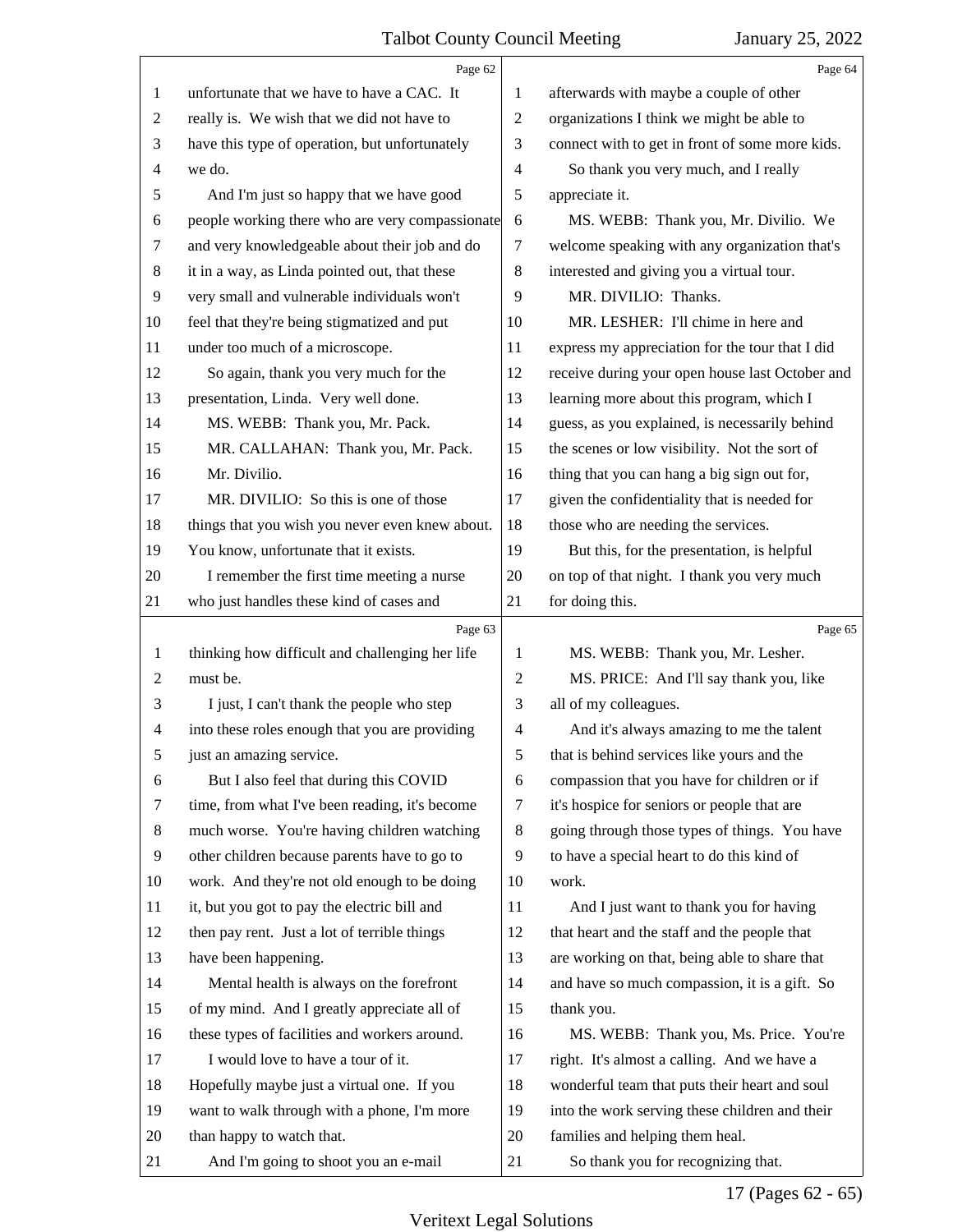|                | Page 66                                         |                          | Page 68                                         |
|----------------|-------------------------------------------------|--------------------------|-------------------------------------------------|
| 1              | MR. CALLAHAN: Okay. Thank you, Linda.           | $\mathbf{1}$             | W-1, areas served or to be served by community  |
| 2              | Like you said, everybody can't say enough how   | 2                        | multi-use, or shared sanitary facilities, which |
| 3              | blessed we are to have you guys and your team   | 3                        | are existing, under construction, or have       |
| 4              | and your services and stuff and helping Talbot  | 4                        | immediate priority status. To amend the plan    |
| 5              | County.                                         | 5                        | to add certain water and sewer capital projects |
| 6              | And you know, you and Paris have really         | 6                        | related to the Lakeside project and existing    |
| 7              | done a great job tonight. We really thank you.  | $\tau$                   | systems for the fiscal years 2020 through 2030. |
| 8              | And Council is always here to help you, always  | 8                        | And to amend the plan to update the narrative   |
| 9              | there willing and to watch your back and we're  | 9                        | description in the plan relative to the         |
| 10             | there for you.                                  | 10                       | Lakeside project and existing systems, as       |
| 11             | MS. WEBB: Great. Thank you, President           | 11                       | amended, without prejudice.                     |
| 12             | Callahan. We've appreciated the opportunity,    | 12                       | MR. CALLAHAN: Thank you, Madam Secretary.       |
| 13             | and certainly appreciate the kind words that    | 13                       | Good job.                                       |
| 14             | you've all provided this evening.               | 14                       | Vice President Lesher, discussion.              |
| 15             | MR. CALLAHAN: Thank you. Appreciate it.         | 15                       | MR. LESHER: Thank you. And I know that          |
| 16             | MS. WEBB: And congratulations on the            | 16                       | we do not yet have in our packet an opinion on  |
| 17             | awesome audit.                                  | 17                       | Resolution 308 from the Planning Commission.    |
| 18             | MR. CALLAHAN: Exactly. We needed it, $w\phi$ 18 |                          | And there's an opportunity for that to happen   |
| 19             | needed it. All right, guys. Thanks a lot.       | 19                       | at the Planning Commission's meeting in         |
| 20             | Okay.                                           | 20                       | February.                                       |
| 21             | Council, let's move on to eligible votes.       | 21                       | And I think that it's important that we         |
|                | Page 67                                         |                          | Page 69                                         |
| 1              | Council has two resolutions eligible for votes. | 1                        | have that information before us before          |
|                |                                                 |                          |                                                 |
| $\overline{2}$ | Madam Secretary, could you read the first       | $\overline{2}$           | proceeding on this.                             |
| 3              | resolution into the record, please.             | 3                        | And so I would propose that we defer            |
| 4              | SECRETARY: Resolution Number 308, a             | $\overline{\mathcal{A}}$ | voting on this until that opportunity has       |
|                | resolution to rescind adoption of Resolution    | 5                        | passed.                                         |
| 6              | 281, a resolution to amend the Talbot County    | 6                        | MR. DIVILIO: So I've got a question.            |
| 7              | comprehensive water and sewer plan, the plan,   | 7                        | MR. PACK: So do I.                              |
| 8              | to reclassify and remap portions of certain     | 8                        | MR. DIVILIO: What are we looking to             |
| 9              | real property located in the Town of Trappe,    | 9                        | accomplish with this?                           |
| 10             | Maryland, associated with the Lakeside planned  | 10                       | So if we send it back to the Planning           |
| 11             | unit development, the Lakeside project,         | 11                       | Commission, we're asking the Planning           |
| 12             | formerly known as Trappe East. Further          | 12                       | Commission to see if rescinding 281 fits into   |
| 13             | described as tax map 54, parcel 304, tax map    | 13                       | the Comp Plan?                                  |
| 14             | 55, parcels 14, 15, 17, 19, 44, 65, 83, and 85, | 14                       | MR. LESHER: We are asking them for              |
| 15             | and tax map 59, parcel four, the total area     | 15                       | their -- given the revised information and the  |
| 16             | consisting of 865 acres, more or less, the      | 16                       | new information that has come to light, does    |
| 17             | property, from S-2 and W-2, areas where         | 17                       | this, is this supported by the Comprehensive    |
| 18             | improvements or extensions to existing or       | 18                       | Plan, yes, absolutely.                          |
| 19             | construction of new community, multi-use, or    | 19                       | MR. DIVILIO: So I'm confused. What are          |
| 20             | shared sanitary facilities are programmed for   | 20                       | we asking them to fit that we would want to     |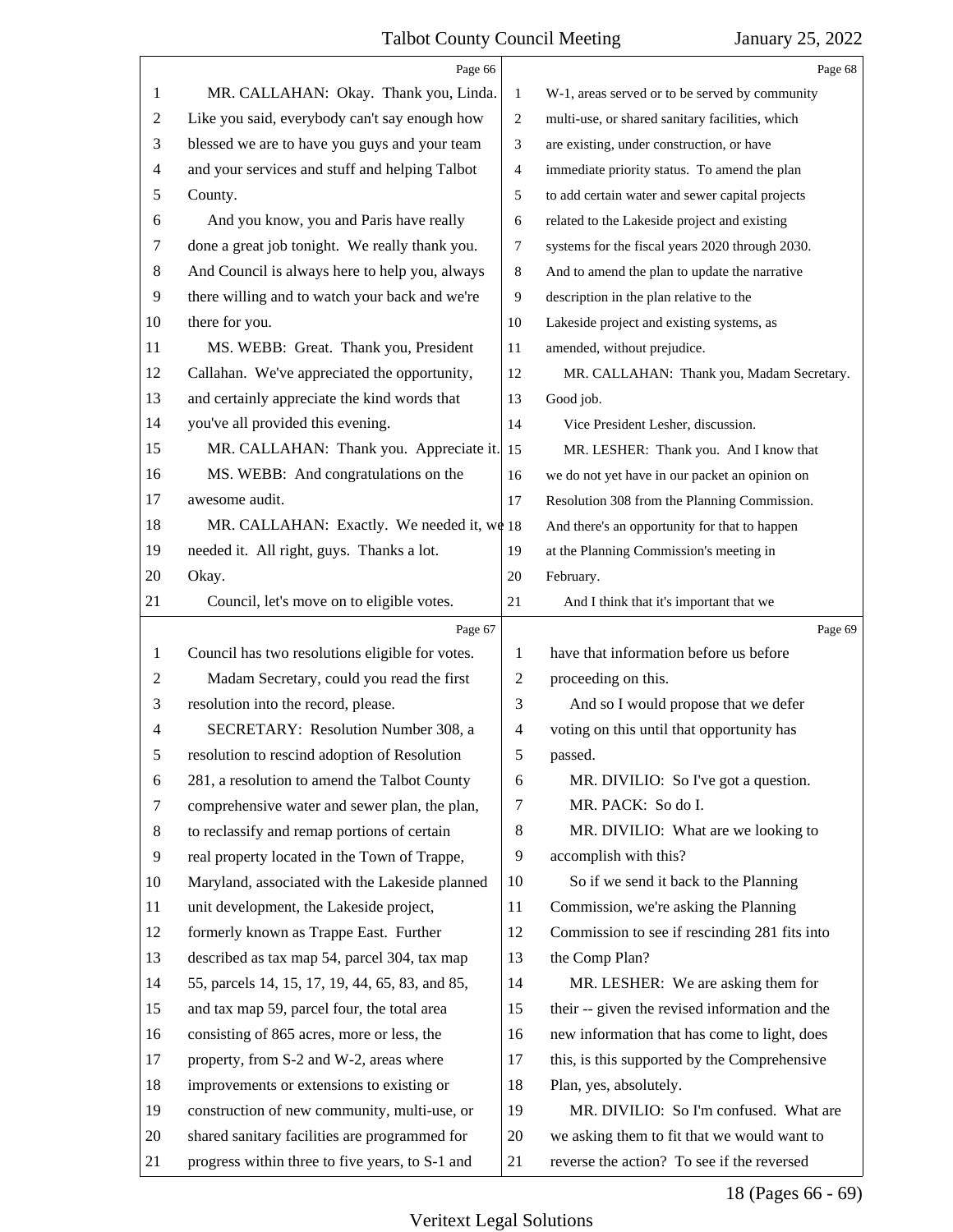|                | Page 70                                         |                | Page 72                                         |
|----------------|-------------------------------------------------|----------------|-------------------------------------------------|
| $\mathbf{1}$   | action that would have already been in the      | 1              | MS. PRICE: Let me take a shot at that.          |
| 2              | Comprehensive Plan?                             | 2              | Okay.                                           |
| 3              | MR. LESHER: Does this change to the             | 3              | So in November, the Planning Commission         |
| 4              | comprehensive water and sewer plan comport with | 4              | gave an opinion on Resolution 281 itself. And   |
| 5              | the county's Comprehensive Plan, its plan for   | 5              | before the adoption of 281 in August 2020, when |
| 6              | development and its impact on this part of the  | 6              | it passed by the County Council, was there the  |
| 7              | county.                                         | 7              | authority to have new development connected to  |
| 8              | MR. DIVILIO: I'm confused. But what             | 8              | the plant and did -- the question is whether    |
| 9              | specifically in this do they need to address?   | 9              | MDE issued those permits properly.              |
| 10             | MS. PRICE: So this is --                        | 10             | We do have new information that needs to        |
| 11             | MR. DIVILIO: This is rescinding 281.            | 11             | be considered. And there are a few steps to     |
| 12             | Why would we ask the Planning Commission        | 12             | take. One -- and the Planning Commission does   |
| 13             | to rescind 281 when we could, we could put      | 13             | have the authority. We can't pass something     |
| 14             | something better together and ask them, opposed | 14             | that they don't approve.                        |
| 15             | to what -- because let's remember the issues    | 15             | Now, I understand your question. You're         |
| 16             | with this, right.                               | 16             | saying well, this is a negative, this is        |
| 17             | Our Office of Law said that rescinding 281      | 17             | rescission. Okay. But they -- there's another   |
| 18             | wouldn't do anything. And that's going to be    | 18             | resolution obviously that three of us           |
| 19             | the same legal recommendation that's provided   | 19             | introduced last month that will have an         |
| 20             | to the Planning Commission.                     | 20             | amendment on it when we get to it this evening  |
| 21             | And it seems to me we're just following         | 21             | that it would make sense if they were to review |
|                |                                                 |                |                                                 |
|                | Page 71                                         |                | Page 73                                         |
| 1              | along with confusing the general public and not | 1              | both of them together at that same meeting.     |
| $\overline{c}$ | addressing any issues.                          | 2              | So to have them comment on 308. Because,        |
| 3              | I want to know what would the Planning          | 3              | again, maybe just rescinding 281 may or may not |
| 4              | Commission, on this document, what would they   | $\overline{4}$ | do something.                                   |
| 5              | be reviewing that involves the Comprehensive    | 5              | However, I have had extensive                   |
| 6              | Plan?                                           | 6              | conversations with MDE. And just the fact that  |
| 7              | To me, I don't see why we would be asking       | 7              | they have overturned 281 in November, that is a |
| 8              | their opinion if we should be rescinding this.  | 8              | huge statement to MDE that may affect the       |
| 9              | MS. PRICE: So there is --                       | 9              | permit procedure for the spray irrigation       |
| 10             | MR. LESHER: Are there issues in here,           | 10             | permit, that the discharge permit that they're  |
| 11             | right in the title, for example, we've heard    | 11             | going for.                                      |
| 12             | evidence that perhaps the title of 281 was      | 12             | Us, needing to follow what the Planning         |
| 13             | erroneous. Was, in fact, this property indeed   | 13             | Commission's recommendations are, we are not    |
| 14             | S-2 and W-2 when --                             | 14             | allowed, again, not allowed to pass something   |
| 15             | MR. DIVILIO: That's not a Planning              | 15             | without an affirmative vote of three members of |
| 16             | Commission question.                            | 16             | the Planning Commission.                        |
| 17             | MR. LESHER: -- the maps in the                  | 17             | So I think that this puts some clarity on       |
| 18             | comprehensive water and sewer plan don't        | 18             | it if they take an official position on it.     |
| 19             | represent it that way?                          | 19             | And then along with, like you said, doing       |
| 20             | MR. DIVILIO: Why would the Planning             | 20             | something else, which again is Resolution 313,  |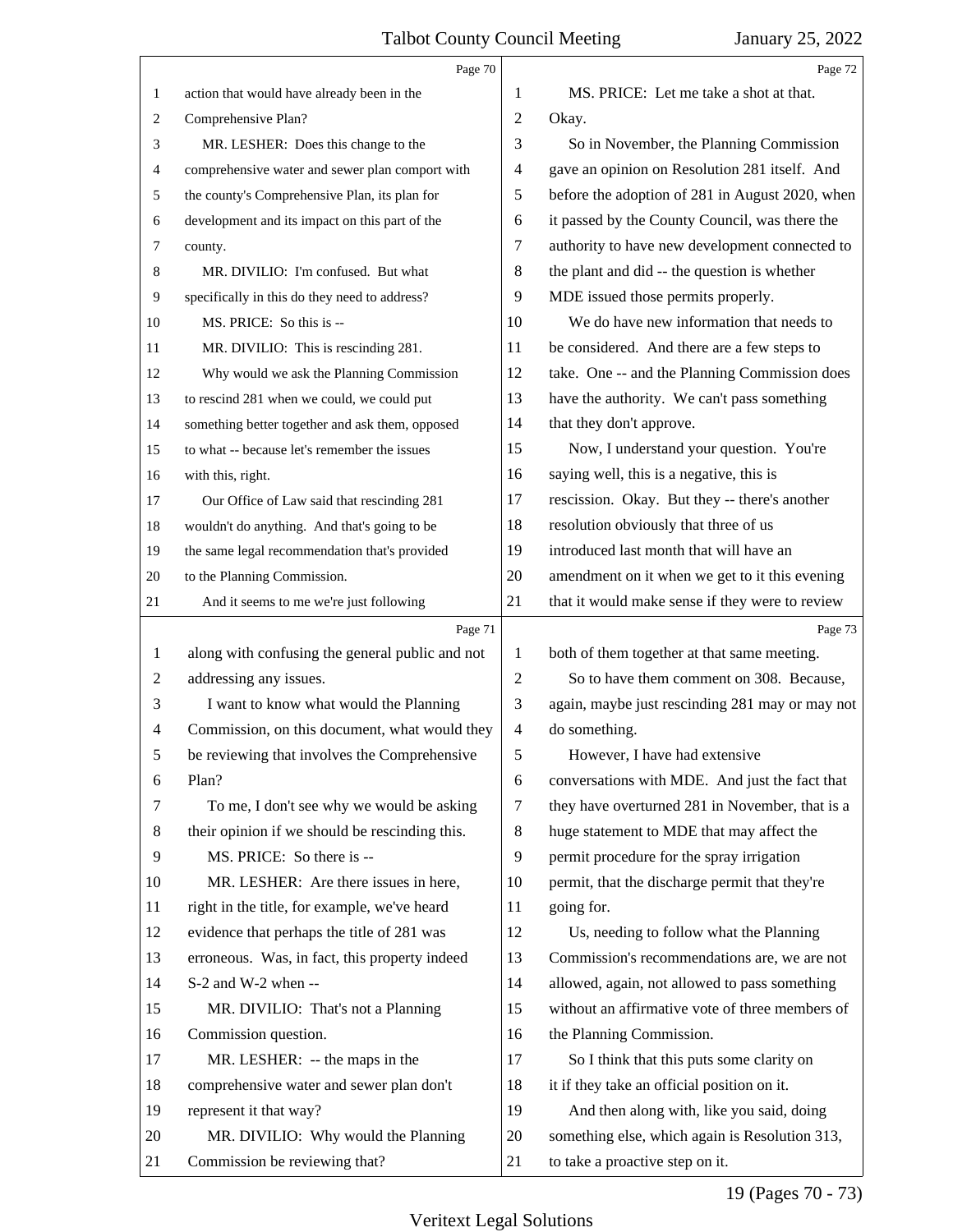|                | Page 74                                         |                | Page 76                                         |
|----------------|-------------------------------------------------|----------------|-------------------------------------------------|
| 1              | So while we may not officially need it, it      | 1              | MS. PRICE: Because I don't think they           |
| 2              | does make sense, at least in my mind, to, if    | $\overline{c}$ | think the information is wrong. I mean they've  |
| 3              | we're going to be sending 313 to them, which I  | 3              | got -- they did. They changed their mind in     |
| 4              | assume we're going to be doing in a little      | $\overline{4}$ | November on 281. They absolutely --             |
| 5              | while, to go ahead and let them officially make | 5              | MR. DIVILIO: Let's address that. I'll be        |
| 6              | a statement on Resolution 308, which makes more | 6              | happy to address that as well.                  |
| 7              | sense than what they did on 281.                | 7              | I've spoken with two of them who have told      |
| 8              | But I think all three of them kind of go        | 8              | me that the plant is failing.                   |
| 9              | together hand in hand to figure out what is,    | 9              | Can anybody tell me what the pass fail          |
| 10             | what it is the County Council, along with the   | 10             | test is called?                                 |
| 11             | Planning Commission, need to do to meet water   | 11             | MS. PRICE: So let's talk about the plant        |
| 12             | quality and whether or not things were --       | 12             | and $-$                                         |
| 13             | whether or not they had that ability.           | 13             | MR. DIVILIO: I want to know what's              |
| 14             | And there are some questions about how it       | 14             | passing and failing, if there's a test,         |
| 15             | was classified and whether that permit          | 15             | because --                                      |
| 16             | discharge was properly issued and what will     | 16             | MS. PRICE: -- violation. MDE will tell          |
| 17             | happen, this is more what will happen with the  | 17             | you there have been violations in the past.     |
| 18             | MDE.                                            | 18             | And part of the thing that you need to          |
| 19             | And again, I've had extensive                   | 19             | understand is there are three levels -- I       |
| 20             | conversations with them. Mr. Lesher joined me   | 20             | thought there was just BNR and ENR. But         |
| 21             | on one last week. And they are right now        | 21             | apparently there is something called BIOLAC.    |
|                |                                                 |                |                                                 |
|                | Page 75                                         |                | Page 77                                         |
| 1              | reviewing all of the -- I believe they got      | 1              | And BIOLAC is not even up to the same standard  |
| 2              | 3,700 comments back in this October meeting and | $\overline{2}$ | as a BNR.                                       |
| 3              | as long as the public comment was open.         | 3              | So let's call it maybe good, better, best.      |
| 4              | So they are looking to the Council. So I        | 4              | And we have standards that we have to meet with |
| 5              | think that we need to give them every piece     | 5              | TMDLs. And then the best way to do that is to   |
| 6              | that they need to help them make this decision  | 6              | treat it with ENR technology. We have the       |
| 7              | on this permit, new permit, or whether it's a   | 7              | ability. The technology exists to have          |
| 8              | new permit or whether it is -- not a            | 8              | connections to an ENR, whether it's through     |
| $\overline{9}$ | reissuance. Doesn't matter.                     | 9              | spray irrigation, whether it's through an       |
| 10             | The decision that MDE is going to be            | 10             | upgraded Trappe wastewater treatment plant, or  |
| 11             | making, they need to have all these pieces in   | 11             | through some temporary modular type of          |
| 12             | place. And it certainly doesn't hurt            | 12             | component.                                      |
| 13             | anything --                                     | 13             | Repeat your question. Sorry. Oh.                |
| 14             | MR. DIVILIO: -- absolutely confuses             | 14             | MR. DIVILIO: What's the name of the test        |
| 15             | because they gave us all the information,       | 15             | that passes or fails?                           |
| 16             | Planning Commission gave us all the information | 16             | MS. PRICE: I don't know what the name of        |
| 17             | to vote on 281.                                 | 17             | the test is. Who cares what the name of the     |
| 18             | I have not received anything from the           | 18             | test is --                                      |
| 19             | Planning Commission saying I'm sorry, we made   | 19             | MR. DIVILIO: I do because they made that        |
| 20             | mistakes, all of this information was wrong. I  | 20             | their decision based off of it failing.         |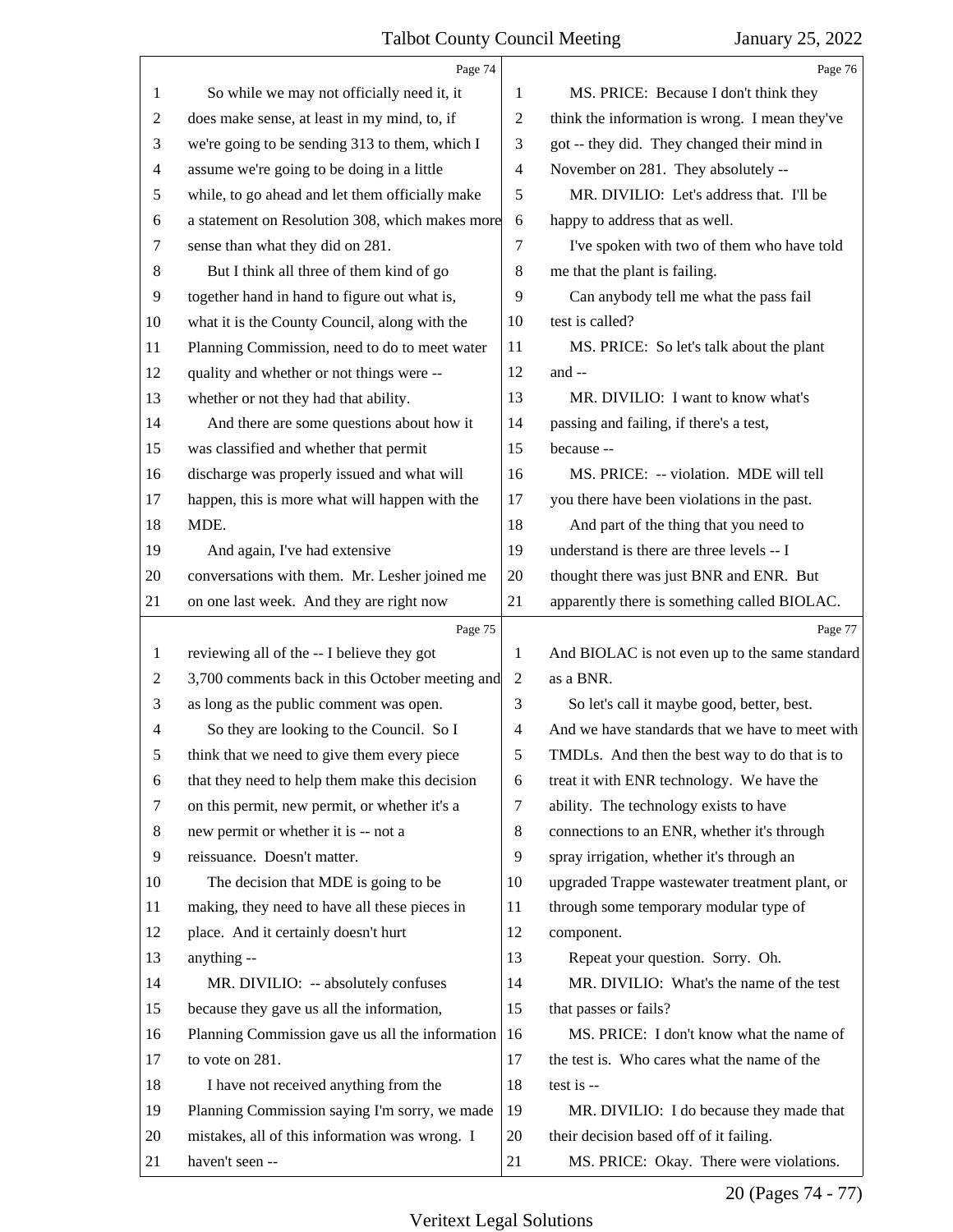|                | Page 78                                         |                | Page 80                                         |
|----------------|-------------------------------------------------|----------------|-------------------------------------------------|
| 1              | MDE is going to tell you there were violations. | 1              | was too high coming out of the facility, right? |
| $\overline{c}$ | Okay. So the reason I was telling you           | $\mathfrak{2}$ | MS. PRICE: If you have 100 milligrams of        |
| 3              | about the three different types of wastewater   | 3              | nitrogen coming out that that is what comes --  |
| $\overline{4}$ | treatment plants is because a BIOLAC has a much | $\overline{4}$ | and I'm making up a number. Okay. I'm just      |
| 5              | lower standard. It doesn't have as high a bar   | 5              | trying to talk in round numbers. Coming out of  |
| 6              | to reach. That doesn't mean that a too high a   | 6              | a BIOLAC plant, but a ENR plant would be        |
| 7              | level of nutrient, phosphorus, nitrogen, is     | 7              | ten milligrams, okay, technically it's in       |
| 8              | going out and being -- going out into La Trappe | $\,8\,$        | compliance. But it's still discharging 100      |
| 9              | Creek or any other impaired waterway.           | 9              | milligrams as opposed to ten milligrams.        |
| 10             | And we want to treat it to ENR standards.       | 10             | So it's in compliance, but it's still a         |
| 11             | We have the ability to do that immediately.     | 11             | lousy standard.                                 |
| 12             | And so just because it's not, quote,            | 12             | MR. DIVILIO: And I'm not saying --              |
| 13             | unquote, if it's not in violation today, that   | 13             | MR. PACK: Let me --                             |
| 14             | doesn't mean that it meets a standard that it   | 14             | MR. DIVILIO: -- forever. But it's in            |
| 15             | should.                                         | 15             | compliance. And we keep -- I keep hearing       |
| 16             | It's not even BNR technology, let alone         | 16             | people saying that it's failing and that it's   |
| 17             | ENR technology.                                 | 17             | not doing what it should be doing. And it is    |
| 18             | So when people talk about the fact it's         | 18             | doing what it should be doing.                  |
| 19             | not, is or is not in violation, you're          | 19             | MS. PRICE: If you read the developer's          |
| 20             | comparing it against a much lower standard than | 20             | documents, it says they have every intention of |
| 21             | an ENR plant.                                   | 21             | connecting things to ENR technology. You can    |
|                | Page 79                                         |                | Page 81                                         |
| 1              | MR. DIVILIO: Well, you're also -- well,         | 1              | go back 15 years, and that is what the document |
| 2              | in that regard, should we sell all the dump     | 2              | says, to ENR technology.                        |
| 3              | trucks and just push snow with Priuses?         | 3              | And they're not. They're not connecting         |
| 4              | There's a facility there. And it is in          | 4              | to ENR. They're going to be connecting to a     |
|                | compliance. I have the report right here from   | 5              | substandard type plant.                         |
| 6              | the Maryland Department of the Environment      | 6              | And we have the ability to fix that, and        |
| 7              | showing it's been in compliance.                | 7              | we'll talk about that later --                  |
| 8              | November, in compliance. October, shows         | 8              | MR. PACK: Point of order, Mr. Callahan,         |
| 9              | compliance. September, shows compliance.        | 9              | if I may.                                       |
| 10             | August, shows compliance. July, shows           | 10             | MR. CALLAHAN: No problem, Mr. Pack.             |
| 11             | compliance --                                   | 11             | Let's go ahead and --                           |
| 12             | MS. PRICE: With below the standard and we       | 12             | MR. PACK: Point of order. The question          |
| 13             | have to --                                      | 13             | before -- and I will call that -- I will ask    |
| 14             | MR. DIVILIO: They were there. MDE was           | 14             | the chair to call the vote on 308 this evening. |
| 15             | there today and --                              | 15             | And let me say this before I ask the chair      |
|                | MS. PRICE: We have to clean up TMDLs and 16     |                | to take that action. It's to say this, but      |
| 16             |                                                 |                |                                                 |
| 17             | we have to pay per pound for nitrogen,          | 17             | it's not about the type of system that Trappe   |
| 18             | phosphorus, nutrients, all of those things.     | 18             | has and whether it's in compliance or not.      |
| 19             | And there are too high a level going out into   | 19             | Whether or not the system is in                 |
| 20             | the impaired waterways of which --              | 20             | compliance, and it's a system that is an        |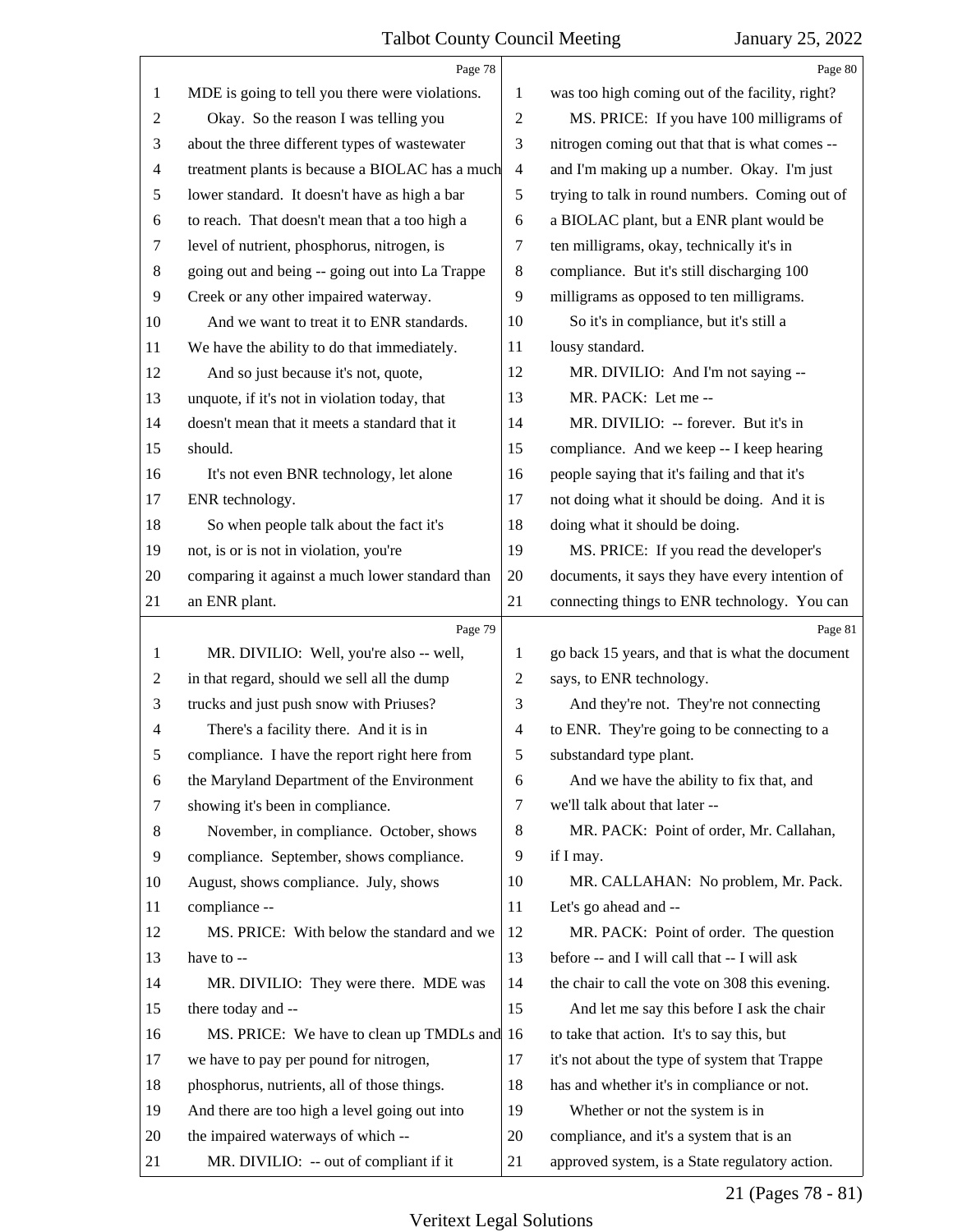|                          | Page 82                                         |                | Page 84                                         |
|--------------------------|-------------------------------------------------|----------------|-------------------------------------------------|
| 1                        | That's the State of Maryland, not Talbot        | 1              | So to try to say that now you can go back       |
| $\overline{c}$           | County, first of all.                           | $\overline{c}$ | and redo this, you can't. 281 has already been  |
| 3                        | So whether it's an ENR, BNR, MBR, lagoon        | 3              | enacted, it's already been sent to MDE, MDE has |
| 4                        | system, BIOLAC system really is not in our      | $\overline{4}$ | already accepted it, and it already have been   |
| 5                        | purview. It's not really worth us going         | 5              | incorporated into the county's Comprehensive    |
| 6                        | through those discussions this evening.         | 6              | Plan, which, which MDE has the authority over.  |
| 7                        | But to Mr. Divilio's earlier point, let me      | 7              | They accept the plan and they have approved     |
| 8                        | say this. 308 is a County Council legislative   | $\,8\,$        | that change.                                    |
| 9                        | action either to rescind a previous resolution. | 9              | So this is just a maneuver, a ploy.             |
| 10                       | It does not have any purview before the         | 10             | The County Council has got in trouble with      |
| 11                       | Planning Commission at all, at all. There's no  | 11             | this before back in 2005 when they tried to     |
| 12                       | reason that it should have been even remotely   | 12             | impede its power on the Town of Trappe and try  |
| 13                       | suggested that it go to the Planning            | 13             | to rescind a previous plan in 2002. And MDE     |
| 14                       | Commission, much less that they have any        | 14             | slapped our, slapped the Council's hand then    |
| 15                       | purview over a Council decision.                | 15             | and said no, we won't accept your amendment of  |
| 16                       | They do not, they do not rule on whether        | 16             | that plan.                                      |
| 17                       | or not the Council will rescind a resolution.   | 17             | So we're going back full circle 20 years        |
| 18                       | They do not.                                    | 18             | ago and trying to impose onto a sovereign       |
| 19                       | So this is just a political ploy, in my         | 19             | entity its right to govern its wastewater.      |
| 20                       | opinion. It's kicking the can. It's trying to   | 20             | And so 281 has been approved. The               |
| 21                       | use a invalid action of the Planning Commission | 21             | property is split zoned based on 281. It was    |
|                          | Page 83                                         |                | Page 85                                         |
| $\mathbf{1}$             | because members of this Council know it's       | 1              | S-2, W-2.                                       |
| $\overline{c}$           | loaded in their favor, to stand behind and say  | 2              | Look, when I came onto this Council, I was      |
|                          |                                                 |                |                                                 |
| 3                        | oh, the Planning Commission voted that we       | 3              | told the property was all in S-2 and W-2. Your  |
| $\overline{\mathcal{A}}$ | should go with 308, and then say we can't do    | $\overline{4}$ | county engineer, whom you pay, whom you pay,    |
| 5                        | anything, we got to rescind.                    | 5              | who has several degrees, have told you the      |
| 6                        | No. It's a political ploy. That's all it        | 6              | property was S-2, W-2. And still because some   |
| 7                        | is.                                             | 7              | other guy down the street said no, it wasn't,   |
| 8                        | 308 has nothing to do with the Planning         | 8              | it was unprogrammed, you believe him.           |
| 9                        | Commission, period. It is the decision -- as    | 9              | Why you paying Ray Clarke? You might as         |
| 10                       | you have said many, many times, Mr. Callahan,   | 10             | well let him go. Why are you paying him?        |
| 11                       | we were elected to do a job. This is your job   | 11             | He's told you multiple times it was S-2,        |
| 12                       | this evening. Your job is to decide whether or  | 12             | W-2. But you want to listen to the guy down     |
| 13                       | not to pass 308, this resolution, based on as   | 13             | the street that says unprogrammed. I don't get  |
| 14                       | it's written or not, period. That's the job     | 14             | it. I don't get it. So to try -- this is a      |
| 15                       | you were elected to do.                         | 15             | ploy.                                           |
| 16                       | Now, you've been told by your county            | 16             | Mr. Chair, I would ask that you call the        |
| 17                       | attorney, whom you've hired, who has a law      | 17             | vote on 308 this evening.                       |
| 18                       | degree, who has stated multiple times in        | 18             | It has no reason to go before the Planning      |
| 19                       | public, that you cannot rescind 281. You        | 19             | Commission. They do not rule on rescission,     |
| 20                       | cannot unring a bell. Once the sound has        | 20             | period. They do not. They have no authority     |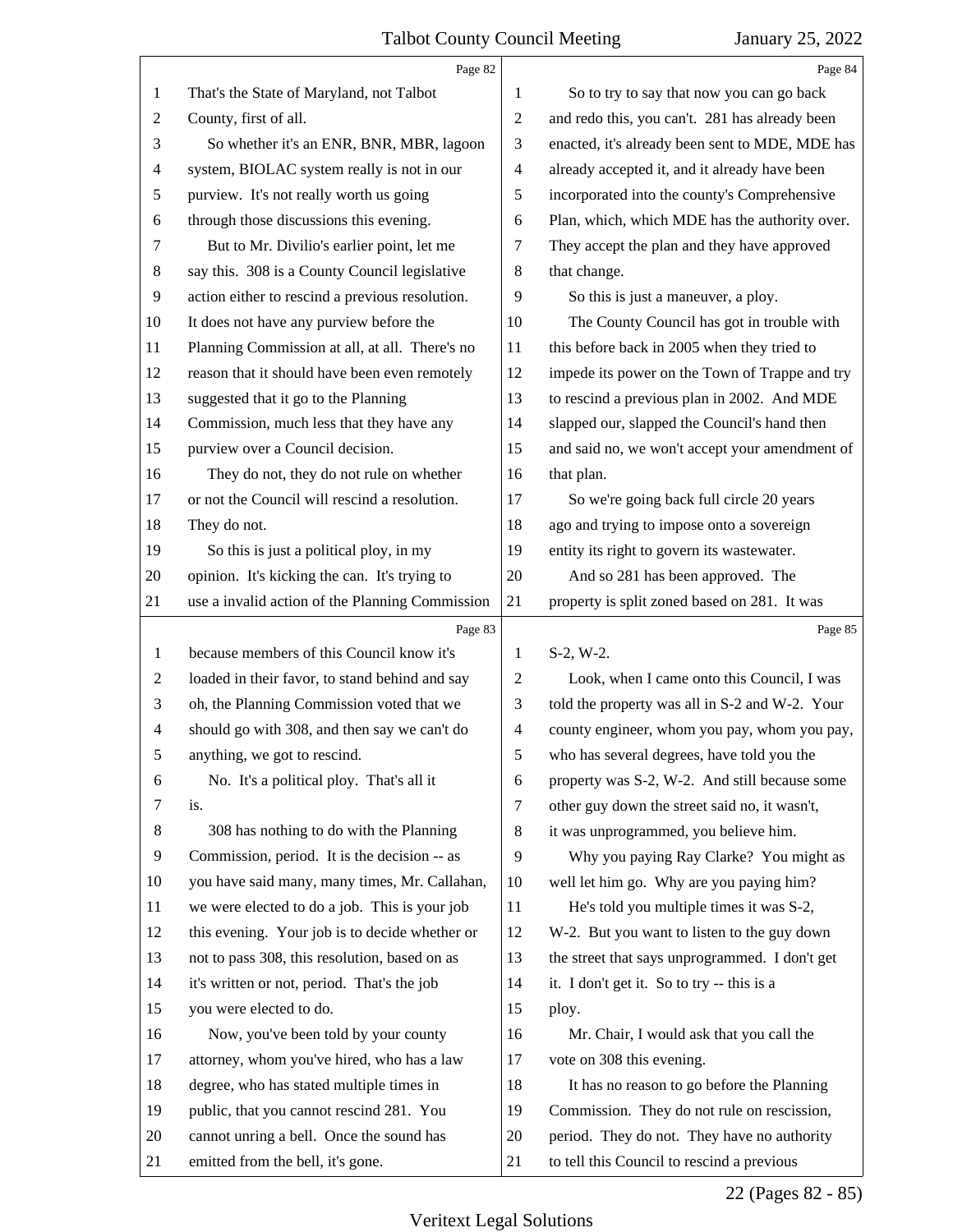|    | Page 86                                         |                | Page 88                                         |
|----|-------------------------------------------------|----------------|-------------------------------------------------|
| 1  | approved resolution, period.                    | 1              | this project.                                   |
| 2  | This is just a ploy.                            | 2              | MR. PACK: That is not a fact. That is           |
| 3  | MS. PRICE: It is not --                         | 3              | not a fact. That is not a fact.                 |
| 4  | MR. PACK: You were hired to do a job.           | $\overline{4}$ | MS. PRICE: You don't have to argue with         |
| 5  | The job was to make these tough decisions.      | 5              | me on point.                                    |
| 6  | MS. PRICE: Okay. I'm going to jump in           | 6              | Now, let me finish.                             |
| 7  | and correct a couple of things that were said.  | 7              | 281, if the Planning Commission has gone        |
| 8  | Number one, if people don't, aren't ready       | 8              | against that, then we didn't have the authority |
| 9  | to vote and they want to wait, it had always    | 9              | to approve 281. And because they have turned    |
| 10 | been a "gentleman's agreement," even though I'm | 10             | it over, we do have to pay attention to that.   |
| 11 | not a gentleman. But --                         | 11             | I have talked to people at MDE. And it          |
| 12 | MR. PACK: We're not going to play this          | 12             | does mean something. What the Planning          |
| 13 | game tonight.                                   | 13             | Commission did in November does mean something. |
| 14 | MS. PRICE: -- to respect that.                  | 14             | I talk to MDE every week, and I know what       |
| 15 | It's not a game because when you --             | 15             | they're reviewing. I know what the people are   |
| 16 | MR. CALLAHAN: Let her talk.                     | 16             | thinking.                                       |
| 17 | MS. PRICE: When you want to hold a vote,        | 17             | And it does mean something. Our county          |
| 18 | when you want to hold off on a vote, we respect | 18             | attorney is not completely correct on this      |
| 19 | that. And someone else wants to, it doesn't     | 19             | matter.                                         |
| 20 | always work that way, but that --               | 20             | So if the Planning Commission -- and maybe      |
| 21 | MR. PACK: Where there's justifiable             | 21             | we don't need to send it to them. Maybe them    |
|    |                                                 |                |                                                 |
|    | Page 87                                         |                | Page 89                                         |
| 1  | reasons.                                        | 1              | simply making their statement, their decision   |
| 2  | MS. PRICE: That's not --                        | 2              | on 281 in November is enough information that   |
| 3  | MR. PACK: Not a ploy tactic to try to           | 3              | we really -- our hands pretty much are tied     |
| 4  | hide behind the Planning Commission, who has no | $\overline{4}$ | because, for example, on 313, which is          |
| 5  | authority over this.                            | 5              | upcoming, as written they didn't approve --     |
| 6  | MS. PRICE: -- hiding behind the Planning        | 6              | MR. PACK: What decision on 281 in               |
| 7  | Commission.                                     | 7              | December? What decision are you talking about?  |
| 8  | MR. PACK: It's a ploy.                          | 8              | MS. PRICE: In November. And it's in your        |
| 9  | MS. PRICE: I know how I'm going to vote.        | 9              | packet.                                         |
| 10 | Okay. But let me correct something.             | 10             | MR. PACK: 281 was approved two years ago.       |
| 11 | Trappe or the developer does not have the       | 11             | What are you talking about?                     |
| 12 | authority to connect or do this without our     | 12             | MS. PRICE: They rescinded that.                 |
| 13 | blessing. And they had -- that's why 281        | 13             | MR. PACK: They don't have the power to          |
| 14 | exists.                                         | 14             | rescind. That should have never even been on    |
| 15 | You can sit there and you can chuckle, but      | 15             | their agenda. They do not have the power to     |
| 16 | that is the truth.                              | 16             | rescind 281, period.                            |
| 17 | They had to come to us in December, I           | 17             | MS. PRICE: May I finish my point on 281?        |
| 18 | believe December of 2019, to ask for permission | 18             | Mr. Pack, you're incorrect.                     |
| 19 | to get this wastewater discharge permit. That   | 19             | And I would like to bring up another            |
| 20 | is a fact. And if we didn't do that, then they  | 20             | point, if you will let me finish. We have had   |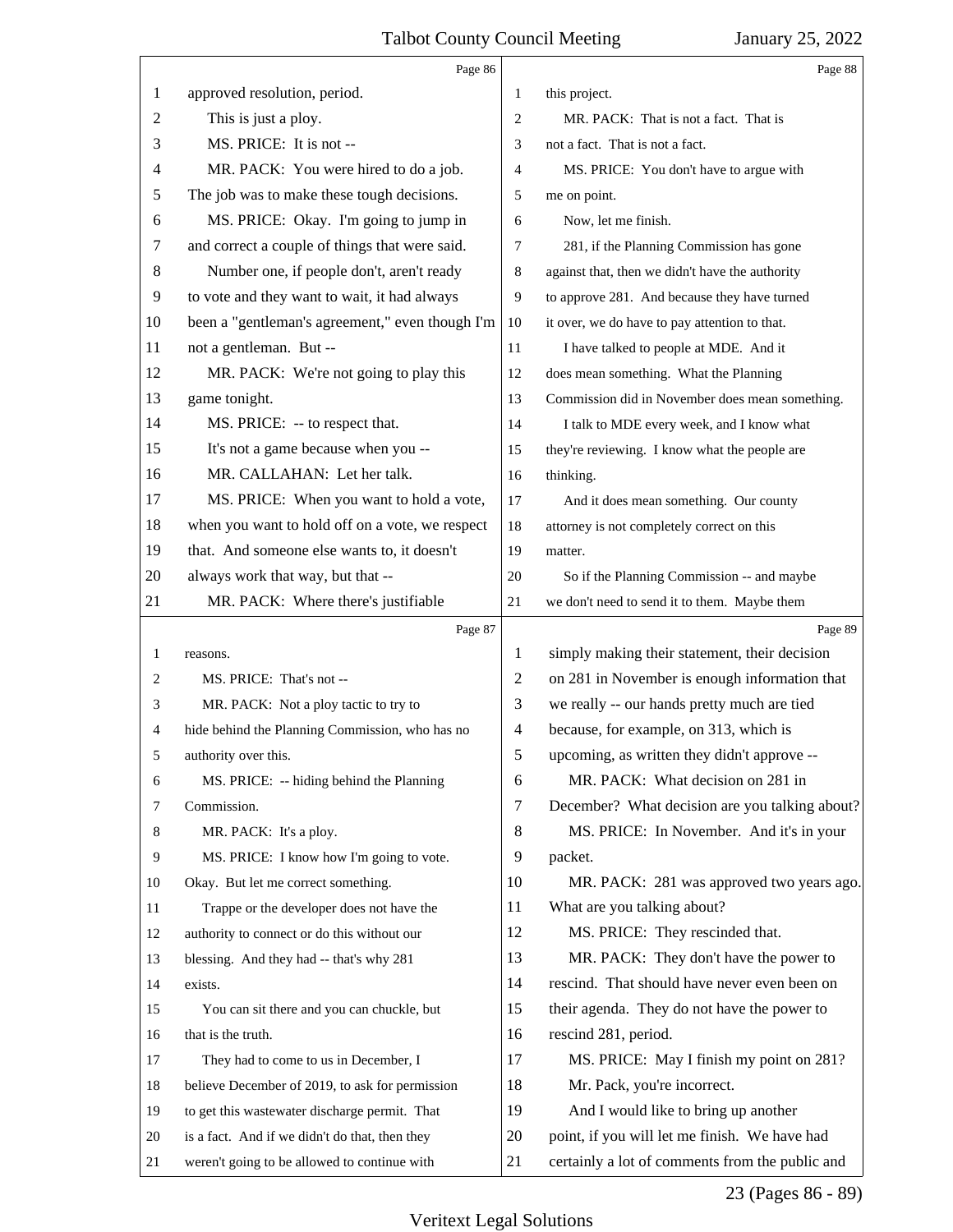|    | Page 90                                         |                | Page 92                                         |
|----|-------------------------------------------------|----------------|-------------------------------------------------|
| 1  | also from the attorney representing the         | 1              | General, we lose. They are going to side with   |
| 2  | developer. And he has his case to state and     | 2              | the Planning Commission. We cannot do it        |
| 3  | other people have their case to state.          | 3              | without them.                                   |
| 4  | And you cannot reply all to your Council        | 4              | We have to pay attention to what happened       |
| 5  | members and violate the Open Meetings Act. And  | 5              | and what the rules are with if something is     |
| 6  | what you said, you repeated again for the third | 6              | found in line with our Comprehensive Plan or    |
| 7  | time tonight about the municipality having      | 7              | not. If they don't, we're not allowed to pass   |
| 8  | their autonomy. Not on the comprehensive water  | 8              | it. So we have to take some form of action.     |
| 9  | and sewer plan.                                 | 9              | And if we do something that is contrary to      |
| 10 | They had to come to the County Council          | 10             | what the Planning Commission recommendation is  |
| 11 | 100 percent to ask for permission and the       | 11             | and you have a dispute between the County       |
| 12 | blessing. The comprehensive water and sewer     | 12             | Council and the Planning Commission in a        |
| 13 | plan -- you can sit there and shake your        | 13             | situation like this on whether something is in  |
| 14 | head --                                         | 14             | line with the Comprehensive Plan, the Attorney  |
| 15 | MR. PACK: They are not asking for the           | 15             | General is going to side with the Planning      |
| 16 | Council's permission. We are not their big      | 16             | Commission.                                     |
| 17 | brother. They come to --                        | 17             | So this isn't about some dude down the          |
| 18 | MS. PRICE: I'm going to finish my point         | 18             | street and his opinion.                         |
| 19 | and then I will be done with this, if you will  | 19             | You got to do all of the research to the        |
| 20 | stop interrupting me because I'm tired of this  | 20             | facts of this. And we have to take this very    |
| 21 | being an argument.                              | 21             | seriously.                                      |
|    |                                                 |                |                                                 |
|    | Page 91                                         |                | Page 93                                         |
| 1  | MR. PACK: Stop telling these mistruths.         | 1              | And out of everything that we have ever         |
| 2  | They don't come to us for permission for their  | $\overline{c}$ | voted on in Talbot County, this is the single   |
| 3  | comprehensive water and sewer plan. They do     | 3              | largest issue that we have to take very         |
| 4  | not.                                            | $\overline{4}$ | seriously. You have to take personalities out   |
| C  | MS. PRICE: -- MDE. Go ahead. Go talk to         | 5              | of it.                                          |
| 6  | secretary and the people working for MDE. They  | 6              | And what I was going to say was it was          |
| 7  | absolutely do.                                  | 7              | completely inappropriate for you to reply to    |
| 8  | We have complete authority over our             | 8              | Mr. Showalter and, in my opinion, violate the   |
| 9  | comprehensive water and sewer plan. It doesn't  | 9              | Open Meetings Act and --                        |
| 10 | matter what Trappe or the developer want.       | 10             | MR. PACK: Let me -- instead of making           |
| 11 | I'm not saying that I'm not in favor of         | 11             | false -- let's stick to the facts we're talking |
| 12 | having some development out there. That is not  | 12             | about here tonight --                           |
| 13 | what this is about. But they can't do it        | 13             | MS. PRICE: I'm going -- no, no, no, no.         |
| 14 | without us.                                     | 14             | MR. PACK: -- if we may. I'm going to            |
| 15 | So when 281 got passed with quite probably      | 15             | read from the document, since you bought it up. |
| 16 | some inaccurate information that deserves to be | 16             | MS. PRICE: -- 30 more seconds --                |
| 17 | looked at again, which is what happened, and    | 17             | MR. PACK: I'm going to read from the            |
| 18 | the Planning Commission then changes it to      | 18             | document since you bought it up several times.  |
| 19 | another vote, we do have to take action.        | 19             | Now, the County Council --                      |
| 20 | And I have been told that if this goes --       | 20             | MS. PRICE: (Inaudible.)                         |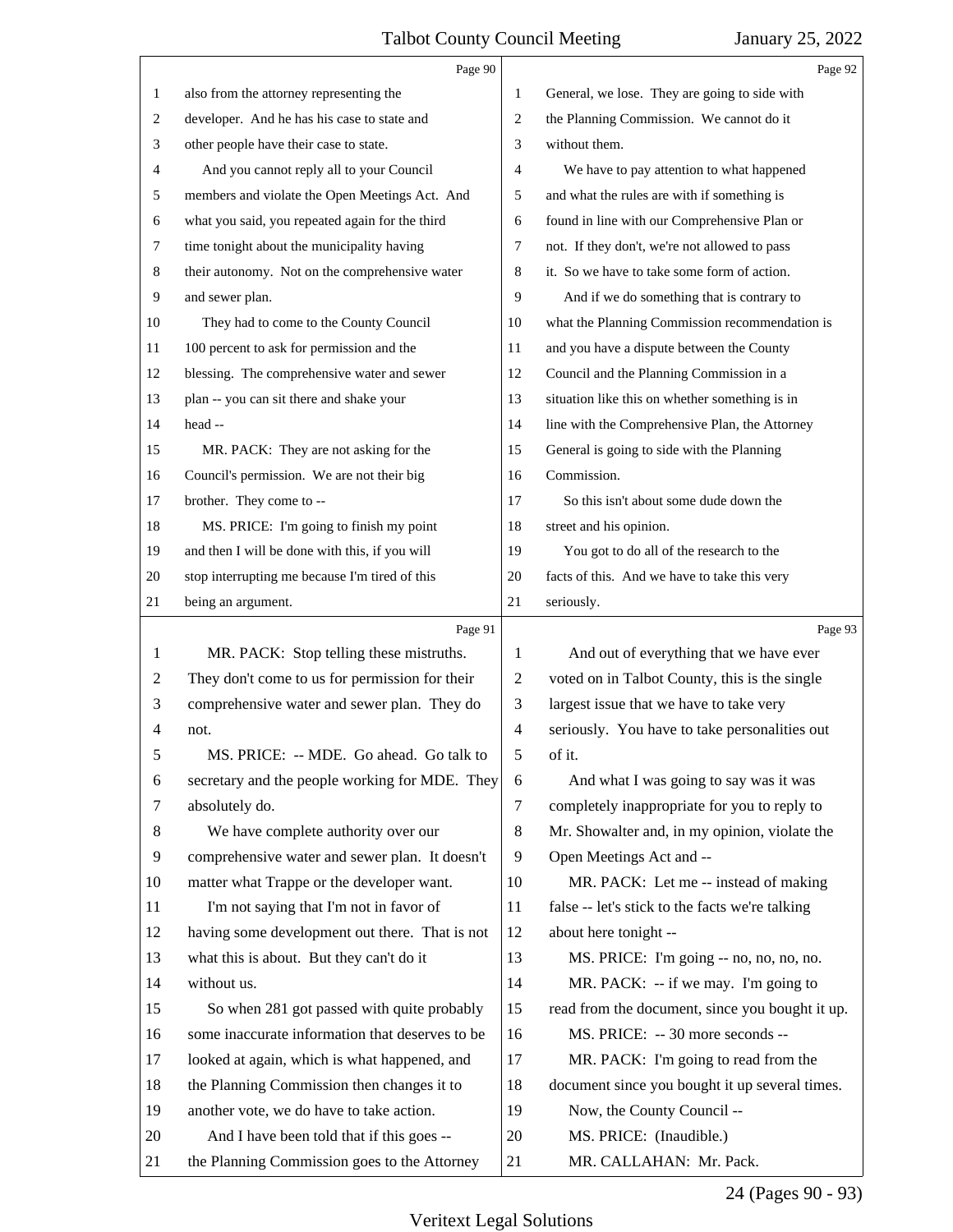|                | Page 94                                         |                | Page 96                                         |
|----------------|-------------------------------------------------|----------------|-------------------------------------------------|
| 1              | MR. PACK: -- exact same thing that you're       | 1              | now.                                            |
| 2              | talking about. Under the guise that they could  | $\overline{2}$ | MR. CALLAHAN: Okay. All right.                  |
| 3              | control, they have the power to tell Trappe     | 3              | MR. DIVILIO: -- documents from MDE saying       |
| 4              | what to do and that Trappe had to come to the   | $\overline{4}$ | we've made all these mistakes? Did I not get    |
| 5              | County for permission dealing with its own      | 5              | the letter from the MDE apologizing for all     |
| 6              | wastewater and sewer plan. They are a           | 6              | their mistakes and lies and illegal actions?    |
| 7              | sovereign municipality.                         | 7              | Did anybody else get that?                      |
| 8              | So the Council introduced Resolution 126        | 8              | MR. PACK: It don't exist, Mr. Divilio.          |
| 9              | in an effort to amend a 2002 plan to undo the   | 9              | It don't exist.                                 |
| 10             | process made with respect to a discharge        | 10             | MR. DIVILIO: Okay. So MDE did not               |
| 11             | permit, delay the timeline and capital          | 11             | apologize and admit that they acted illegally.  |
| 12             | improvements, and to establish policy changes   | 12             | I take -- I reach out to information. And       |
| 13             | between the county and the town to further      | 13             | you're not the only one who can call MDE. I     |
| 14             | impede upon the town's progress.                | 14             | have. I've got a good relationship with an      |
| 15             | Resolution 126, which was ultimately            | 15             | individual up there who is on this and has been |
| 16             | adopted by the Council in November 9, 2005.     | 16             | handling it ever since he started working for   |
| 17             | However, however, MDE rejected the              | 17             | MDE 20 something years ago.                     |
| 18             | county's attempt to delist the Lakeside         | 18             | I take all the information I can and I          |
| 19             | wastewater treatment from the 2002 plan.        | 19             | make a vote on that.                            |
| 20             | MDE stated MDE believes that the desires        | 20             | And if there was illegal information,           |
| 21             | and the intentions of the municipality within   | 21             | somebody lied and it's false, I've been asking  |
|                | Page 95                                         |                | Page 97                                         |
| 1              | which the waste, the water and sewer            | 1              | for that. And nobody has been able to supply    |
| $\overline{c}$ | improvements will occur has significant weight. | $\overline{c}$ | me a document that they gave me when I voted on |
| 3              | It is MDE's interpretation that Resolution 126  | 3              | 281 that was unethical, illegal, or incorrect   |
| $\overline{4}$ | would adversely affect the Town of Trappe and   | $\overline{4}$ | factually. I have yet to receive that           |
| 5              | impede the ongoing public process within the    | 5              | document.                                       |
| 6              | town. Therefore, it disapproves the amendment   | 6              | So I'm going to stand by my vote. And I'm       |
| 7              | known as Resolution 162.                        | $\tau$         | going to continue working with all of these     |
| 8              | Tried to do exactly what you were saying.       | 8              | groups to actually make a difference and clean  |
| 9              | So it's been -- we have been down this road     | 9              | up the water.                                   |
| 10             | before, and MDE has said no, you do not have    | 10             | I'm not going to rescind this, send it          |
| 11             | the authority.                                  | 11             | back to the Planning Commission for what, to    |
| 12             | MS. PRICE: And they are looking at that         | 12             | hope that they can invent some kind of better   |
| 13             | and they think that they may have erred in that | 13             | wastewater treatment plant facility? Is that    |
| 14             | judgment --                                     | 14             | what we're looking for here?                    |
| 15             | MR. PACK: Well, until we see something          | 15             | No. We're not sending this back to them         |
| 16             | different, Ms. Price, we are going to go with   | 16             | over that. We're not trying to get them to      |
| 17             | what's on record.                               | 17             | invent anything.                                |
| 18             | MS. PRICE: No, no. There's also                 | 18             | There's a plant coming and there's a            |
| 19             | documents that I read that also in our packet.  | 19             | development that's coming. And we need to       |
| 20             | And there are a ton of documents in our packet. | 20             | recognize that, accept it, and make it the best |
| 21             | So let's go ahead and let someone else go       | 21             | that it possibly can. That's our job.           |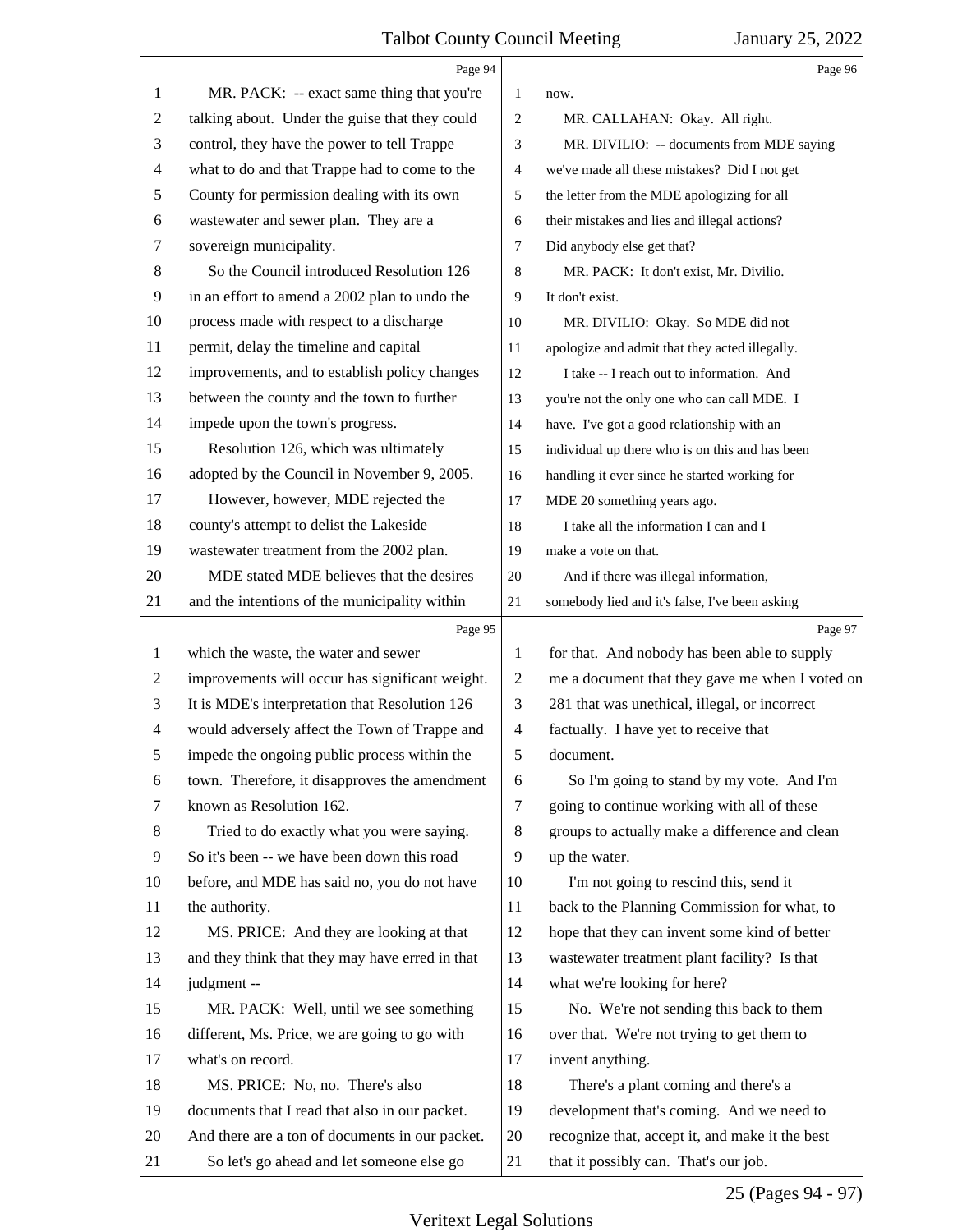|                | Page 98                                         |                | Page 100                                        |
|----------------|-------------------------------------------------|----------------|-------------------------------------------------|
| 1              | MS. PRICE: That's great because there's         | 1              | garner that information, which is simply        |
| $\overline{c}$ | ENR technology that exists today that they      | $\overline{c}$ | parallel to what we've asked for before on this |
| 3              | could hook up. They don't need to hock up       | 3              | same subject matter, is entirely reasonable.    |
| 4              | $\mathfrak{g}$ --                               | $\overline{4}$ | MR. DIVILIO: I would completely disagree.       |
| 5              | MR. DIVILIO: And rescinding this is not         | 5              | I believe that MDE was told to open up          |
| 6              | going to fix that, right? It's not going to     | 6              | public comment again and they did.              |
| 7              | immediately put an ENR plant there.             | 7              | And you went along with this. You               |
| 8              | So listen, I have voted down things before      | 8              | followed the petitioner. You allowed him to     |
| 9              | that was just bad legislation and come back     | 9              | add additional comment. You allowed the public  |
| 10             | with the correct, proper way to do it. And      | 10             | to make additional comment. And they have.      |
| 11             | that's where I am right now.                    | 11             | And that's all that was needed. The lawsuit     |
| 12             | Not this. I'm voting this one down. I'm         | 12             | went away.                                      |
| 13             | a hard no here.                                 | 13             | It's time to close this, and it's time to       |
| 14             | MR. LESHER: Mr. Callahan.                       | 14             | move forward with the project and actually make |
| 15             | MR. CALLAHAN: Yes, Mr. Lesher.                  | 15             | a difference.                                   |
| 16             | MR. LESHER: If I may.                           | 16             | Sending this back to the Planning               |
| 17             | MR. CALLAHAN: Yeah.                             | 17             | Commission does not do it. I don't see          |
| 18             | MR. LESHER: A year and a half ago, the          | 18             | anything in here that justifies that.           |
| 19             | Planning Commission was asked and did provide   | 19             | If you want to send something else to           |
| 20             | an opinion on Resolution 281.                   | 20             | them, I would be willing to listen to that.     |
| 21             | Based on (inaudible) information, MDE           | 21             | MR. CALLAHAN: Okay. So I've been sitting        |
|                | Page 99                                         |                | Page 101                                        |
|                |                                                 |                |                                                 |
| 1              | acted preliminarily. Given new information      | 1              | here listening.                                 |
| $\overline{2}$ | that came across, the courts ordered MDE to     | 2              | So I look at this both ways. I've talked        |
| 3              | start over as new.                              | 3              | to a lot of people. I've also talked to MDE.    |
| 4              | We have not been so ordered, but this is        | $\overline{4}$ | I've talked to Trappe. I've talked to all the   |
| 5              | our opportunity to do precisely that in light   | 5              | players involved. I talked to the Planning      |
| 6              | of the same new information.                    | 6              | Commission.                                     |
| 7              | Resolution 308 is based on the same             | 7              | My thought was, Mr. Pack and Mr. Divilio,       |
| 8              | material as resolution, or the same subject     | 8              | I fully understand where you're headed, I       |
| 9              | matter, new information, as Resolution 281.     | 9              | really do. I don't know if this makes a         |
| 10             | It is, therefore, entirely appropriate,         | 10             | difference one way or the other.                |
| 11             | since the Planning Commission gave us their     | 11             | I think you're right. I think you're            |
| 12             | opinion on the initial Resolution 281, that the | 12             | right, Frank. There's a lot in here in          |
| 13             | Planning Commission should, in light of this    | 13             | rescinding this that we feel like is it going   |
| 14             | new information, render an opinion on           | 14             | to make a difference or not.                    |
| 15             | Resolution 308.                                 | 15             | Hearing you guys tonight back and forth,        |
| 16             | And so we have that opportunity to do           | 16             | everybody's got their really good points.       |
| 17             | that. They will be able to act on that, review  | 17             | Everybody wants to be heard. So when you look,  |
| 18             | that in their meeting the first Wednesday in    | 18             | when you look down at us, there's confusion.    |
| 19             | February, which will be prior to this Council's | 19             | We've been the last couple of months with       |
| 20             | next meeting.                                   | 20             | people in front of us claiming stuff was done   |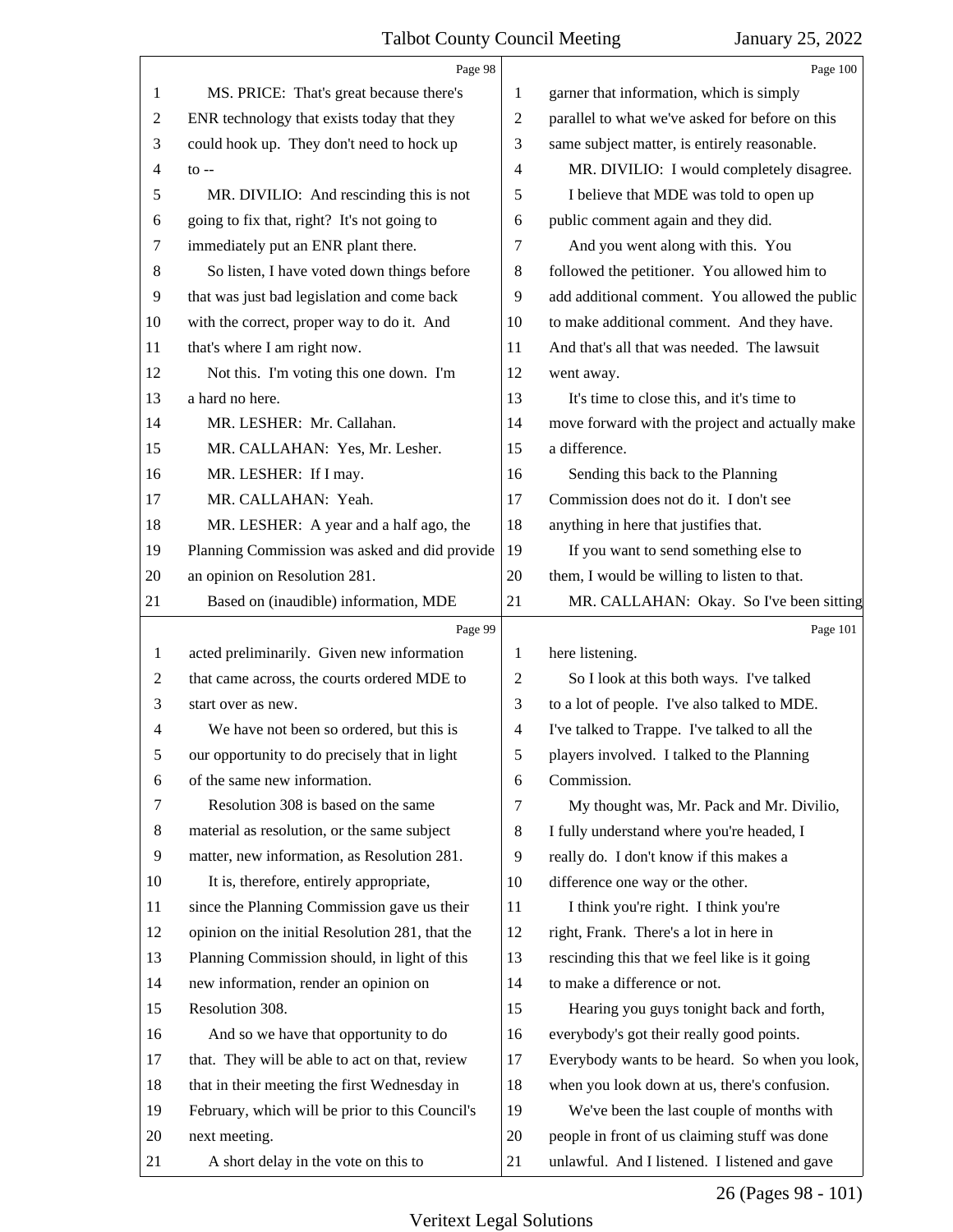|                | Page 102                                        |                          | Page 104                                        |
|----------------|-------------------------------------------------|--------------------------|-------------------------------------------------|
| 1              | the people the respect to understand where      | 1                        | We're fighting amongst ourself, and we          |
| 2              | we're coming from.                              | $\overline{2}$           | shouldn't be doing that. What we should be      |
| 3              | And there's some serious allegations that       | 3                        | doing is keeping a balanced and open mind of    |
| 4              | come out of this that the MDE was accused of    | $\overline{\mathcal{A}}$ | we're making decisions for a municipality in a  |
| 5              | doing something.                                | 5                        | sense that doesn't even have a seat at the      |
| 6              | And you're right. I haven't seen                | 6                        | table right at this second to talk about it.    |
| 7              | anything. Mr. Divilio, you're right. I          | 7                        | So did somebody want to say something?          |
| $\,8\,$        | haven't seen anything. I don't think you have,  | $\,8\,$                  | So I just think it's a little premature.        |
| 9              | either.                                         | 9                        | I don't see where it would hurt a week.         |
| 10             | This is, all this back and forth, my            | 10                       | I've talked to a lot of people. One way         |
| 11             | thoughts, and I know you don't agree with this, | 11                       | or the other, everybody is so passionate about  |
| 12             | my thoughts were why not give an opportunity to | 12                       | it. Mr. Divilio, Mr. Pack, hey, I'd rather not  |
| 13             | the players; Trappe, MDE, the Planning          | 13                       | vote on it right now. I'd rather -- and it's    |
| 14             | Commission, the developers. Why don't we give   | 14                       | not, understand this, it's not about the vote.  |
| 15             | them a seat at the table in a week, two weeks.  | 15                       | It's about hearing the people, and it is a big  |
| 16             | I don't see where that harms anything. I        | 16                       | deal to people.                                 |
| 17             | think it might clear things up a little bit for | 17                       | It's been shifted in a sense. And this is       |
| 18             | the public and us.                              | 18                       | my opinion. It's been shifted into a direction  |
| 19             | I know, Mr. Pack, you're passionate about       | 19                       | where it's the plant, then it's the building.   |
| 20             | what you've said. The lawyer has told us that   | 20                       | Do we really want the building? Now, the plant  |
| 21             | he agrees with this doesn't do anything.        | 21                       | is it legal or not legal?                       |
|                |                                                 |                          |                                                 |
|                | Page 103                                        |                          | Page 105                                        |
| 1              | It's not like I really want to vote on          | 1                        | There's not one person listening that           |
| 2              | something and you're saying that I've always    | 2                        | doesn't want that plant up and running and safe |
| 3              | said hey, you got to step up to the plate and   | 3                        | for the environment. There's not one of us,     |
| $\overline{4}$ | vote. In this particular situation, I'd like    | $\overline{4}$           | not one of us.                                  |
| 5              | to just like to see the players at the table so | 5                        | And look, let's face it. That's going to        |
| 6              | we can kind of build off the discussion in the  | 6                        | happen. That's going to happen. It's just a     |
| 7              | last half hour that we've talked about.         | 7                        | matter of moving forward, making sure, and this |
| 8              | So why don't we have players at the table.      | 8                        | is how I feel. And I'm trying to get it out.    |
| 9              | Maybe that can clear some of this up. Maybe it  | 9                        | When people are sitting in front of us for      |
| 10             | doesn't. Maybe it doesn't. You know, we got     | 10                       | four hours making statements and saying that we |
| 11             | to vote on it and vote it up or down.           | 11                       | have things that are a problem, I kind of feel  |
| 12             | But it just makes sense to me that at this      | 12                       | like it's not fair for the other side to defend |
| 13             | stage, with everything that's been said and all | 13                       | that. That's my opinion.                        |
| 14             | the social media and all the meetings we were   | 14                       | And once I got my head clear of what's in       |
| 15             | at, I don't really see harm in having a meeting | 15                       | front of us and what somebody is telling us, I  |
| 16             | and get together. I really don't.               | 16                       | think in a court of law, both sides should be   |
| 17             | Maybe that's not what everybody wants to        | 17                       | heard and they are heard.                       |
| 18             | do here, but communication means everything. I  | 18                       | Throw some of the Planning Commission to        |
| 19             | think each one of us are right. Each one of us  | 19                       | the side. It's on the Council's shoulders.      |
| 20             | are right. I want you to understand that, each  | 20                       | Mr. Pack, you're 100 percent right. At          |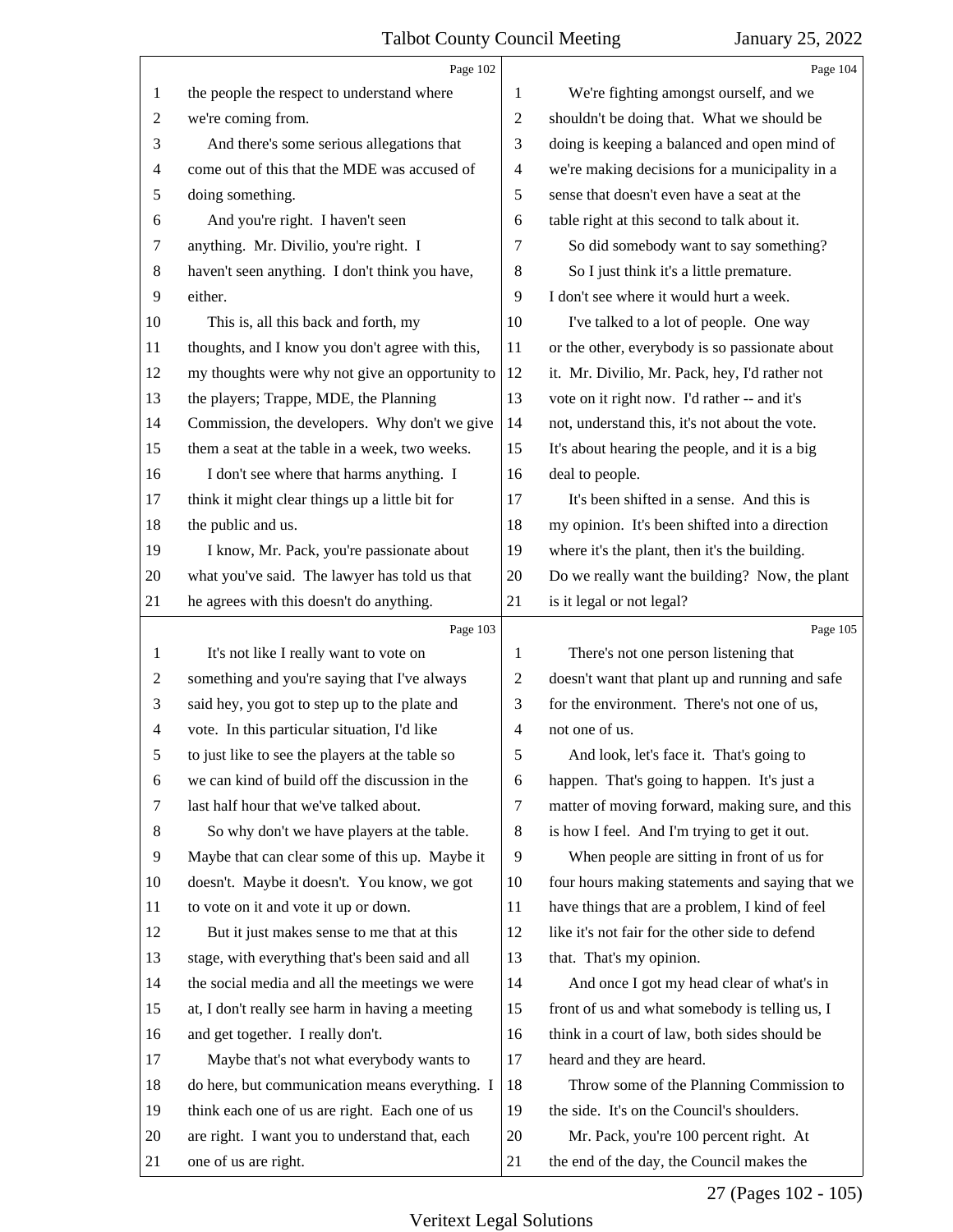|    | Page 106                                        |                          | Page 108                                        |
|----|-------------------------------------------------|--------------------------|-------------------------------------------------|
| 1  | decision. You're right. I'm going to agree      | 1                        | And I would really, really like for you         |
| 2  | with you. The Planning Commission is a -- they  | $\sqrt{2}$               | guys to consider, because you're probably not   |
| 3  | tell us what they think it should be. They do.  | 3                        | going to change your mind on your vote. But I   |
| 4  | They advise us. That's what they do.            | $\overline{\mathcal{A}}$ | would ask you, I would ask you to slow it down  |
| 5  | And I've talked to Mr. Councell and             | 5                        | for a week or two to get people to the table.   |
| 6  | Mr. Councell has been great with me the last    | 6                        | You might end up at the same thing. You really  |
| 7  | couple of weeks just bringing him up to speed.  | 7                        | might.                                          |
| 8  | And look, all the Planning Commissions are      | 8                        | MR. PACK: Mr. Callahan, with all due            |
| 9  | very good people. Everybody is passionate.      | 9                        | respect, with all due respect, Resolution 308   |
| 10 | There's five of them, five of us. There's ten   | 10                       | is before the Council tonight for vote.         |
| 11 | people here, and we really got to get on the    | 11                       | I would ask you as the chair to call the        |
| 12 | same train on this because it's coming.         | 12                       | vote.                                           |
| 13 | And we want what's is best for Trappe.          | 13                       | If you want to sit down with whomever you       |
| 14 | That's what needs to be said. We want what's    | 14                       | want to sit down with tomorrow, next week,      |
| 15 | best for Trappe. We want a healthy              | 15                       | you're well welcome to do that.                 |
| 16 | environment. And we can all work together on    | 16                       | We had a public hearing on this. You had        |
| 17 | this.                                           | 17                       | Mr. Watson go on for hours at length on this.   |
| 18 | It's amazing, it's amazing that we don't        | 18                       | So you have heard. You do have the              |
| 19 | want to try to shift things and get together    | 19                       | opportunity, even after this evening, if you so |
| 20 | and get at the table, work this stuff out. All  | 20                       | choose.                                         |
| 21 | the amendments, all the resolutions, all the    | 21                       | I was down at Trappe just the other day         |
|    |                                                 |                          |                                                 |
|    | Page 107                                        |                          | Page 109                                        |
| 1  | bills, all of that stuff there, why aren't we   | 1                        | meeting with Nick and some representative from  |
| 2  | at the table?                                   | $\overline{c}$           | Trappe. You're well welcome -- and you were     |
| 3  | It's fascinating to me that we're all           | 3                        | invited to that meeting as well. You were       |
| 4  | leaders here and we want to do a quick vote.    | $\overline{\mathcal{A}}$ | invited, but you didn't show up.                |
| 5  | It's just to me it's a little bit bigger than   | 5                        | MR. CALLAHAN: -- work now. Some of us           |
| 6  | that. It's a little bit more of trying to get   | 6                        | have to work.                                   |
| 7  | together.                                       | 7                        | MR. PACK: I'm just saying --                    |
| 8  | I don't have the golden egg here and I          | 8                        | MR. CALLAHAN: Don't need to pull that.          |
| 9  | don't have the solution. But I know one thing,  | 9                        | You're retired. But I'm working. So I don't     |
| 10 | my gut is telling me to get people at the table | 10                       | appreciate you saying that. I don't appreciate  |
| 11 | and make sure that what everybody has said      | 11                       | you saying that.                                |
| 12 | tonight has some truth to it. Everything does.  | 12                       | MR. PACK: Well, I'm just saying there was       |
| 13 | Everybody that's here has a well-groomed point. | 13                       | a meeting --                                    |
| 14 | Mr. Pack, I applaud you were prepared for       | 14                       | MR. CALLAHAN: I know it was meeting.            |
| 15 | all your information. And I understand that.    | 15                       | Everybody could have --                         |
| 16 | And you think you're right, and you are right   | 16                       | MR. PACK: -- saying. So it's not like --        |
| 17 | on a lot of things. Okay. You are. Okay.        | 17                       | MR. CALLAHAN: Don't say I wasn't there.         |
| 18 | And Frank, same with you, same with you.        | 18                       | Don't act like I didn't want to be there. That  |
| 19 | And look, and I don't mean this in a bad        | 19                       | was --                                          |
| 20 | way, but we really need to all be on the same   | 20                       | MR. PACK: I didn't say you did.                 |

28 (Pages 106 - 109)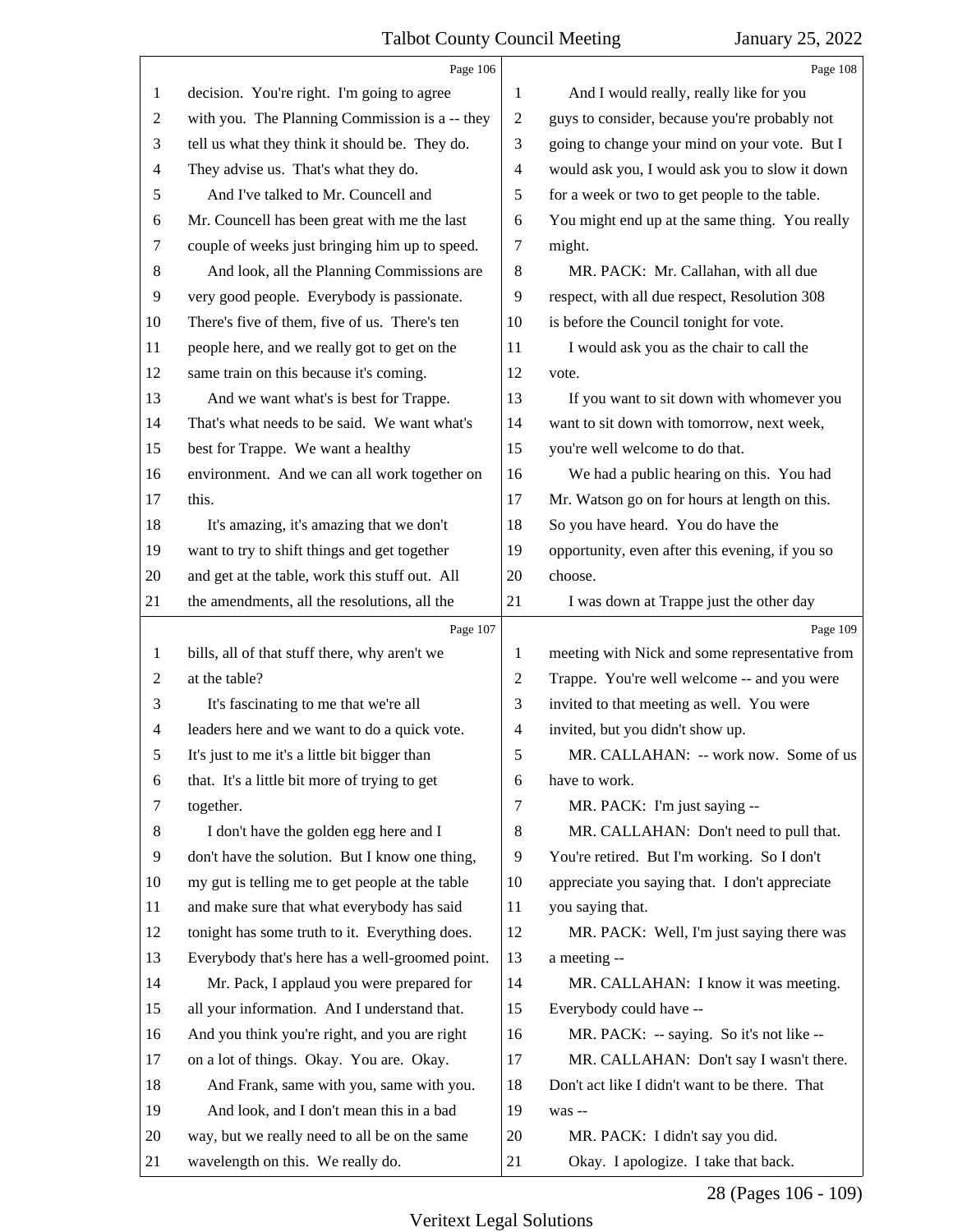|                | Page 110                                       |    | Page 112                                       |
|----------------|------------------------------------------------|----|------------------------------------------------|
| 1              | You weren't there, you weren't there.          | 1  | before, before we took that vote, and it's     |
| $\overline{2}$ | MR. CALLAHAN: -- get upset.                    | 2  | probably mute at this point, but I did ask the |
| 3              | MR. PACK: You weren't there. I just said       | 3  | chair as a point of order to call this matter  |
| 4              | you weren't there, but there was a meeting and | 4  | to vote and you did not do so, Mr. Callahan.   |
| 5              | you weren't there.                             | 5  | MR. LESHER: A four-fifths vote can             |
| 6              | MS. PRICE: And guess what? You know            | 6  | overrule the chair. It would take a            |
| 7              | what? Nobody ever told me about a meeting. I   | 7  | four-fifths vote to overrule the chair's       |
| 8              | had no idea. So why --                         | 8  | decision.                                      |
| 9              | MR. PACK: So the thing about it is that        | 9  | MR. PACK: Well, he didn't call the matter      |
| 10             | there is opportunity --                        | 10 | to vote.                                       |
| 11             | MS. PRICE: -- people are invited to that       | 11 | MR. LESHER: And if you wanted to overrule      |
| 12             | meeting. I knew nothing about it. And right    | 12 | him on that, it takes a four-fifths vote.      |
| 13             | now there are three people who want to delay a | 13 | Calling the question is also requires a        |
| 14             | vote; myself, Pete, and Mr. Callahan --        | 14 | super majority. Calling the question, asking   |
| 15             | MR. PACK: The question is before Council,      | 15 | him to call the vote, that requires a super    |
| 16             | I'm asking the chair to call for the vote as a | 16 | majority for a vote.                           |
| 17             | point of order.                                | 17 | MR. DIVILIO: What is the next action by        |
| 18             | MR. LESHER: Mr. Callahan, I've asked this      | 18 | this Council on this?                          |
| 19             | simply, I started simply as a courtesy. But I  | 19 | MR. CALLAHAN: The next action --               |
| 20             | will put it in the form of a motion.           | 20 | MR. PACK: To hide behind the Planning          |
| 21             | I move that we defer voting on Resolution      | 21 | Commission's unauthorized vote on 308.         |
|                |                                                |    |                                                |
|                | Page 111                                       |    | Page 113                                       |
| 1              | 308.                                           | 1  | MR. DIVILIO: Are we sending this to the        |
| 2              | MR. CALLAHAN: Do I have a second?              | 2  | Planning Commission? Are we making --          |
| 3              | MS. PRICE: Sorry. I was muted. I               | 3  | MR. PACK: There's nothing to send to the       |
| 4              | seconded it.                                   | 4  | Planning Commission.                           |
| 5              | MR. CALLAHAN: Okay. I have a motion and        | 5  | MR. LESHER: We have --                         |
| 6              | a second to defer the motion. Madam Secretary, | 6  | MR. PACK: The Planning Commission has no       |
| 7              | could you call the vote.                       | 7  | authority over Resolution 308, none.           |
| 8              | SECRETARY: Mr. Callahan.                       | 8  | MR. LESHER: We have asked for their            |
| 9              | MR. CALLAHAN: Aye.                             | 9  | opinion now.                                   |
| 10             | SECRETARY: Mr. Divilio.                        | 10 | MR. DIVILIO: When?                             |
| 11             | MR. DIVILIO: No.                               | 11 | MR. LESHER: I just did and actually in         |
| 12             | SECRETARY: Mr. Lesher.                         | 12 | December.                                      |
| 13             | MR. LESHER: Aye.                               | 13 | MR. CALLAHAN: I would really love to go        |
| 14             | SECRETARY: Ms. Price.                          | 14 | back to what I asked, and I'd like to put      |
| 15             | MS. PRICE: Aye.                                | 15 | everybody at the table. That's what I'd like   |
| 16             | SECRETARY: Mr. Pack.                           | 16 | to do.                                         |
| 17             | MR. PACK: No.                                  | 17 | MR. PACK: Well, call it. I mean you            |
| 18             | MR. CALLAHAN: Okay. So what we're going        | 18 | could have done that months ago.               |
| 19             | to do, we're going to put this on hold --      | 19 | MR. DIVILIO: Mr. Lesher --                     |
| 20             | MR. PACK: Let me just say, and I know I        | 20 | MR. PACK: Same way with the statue. You        |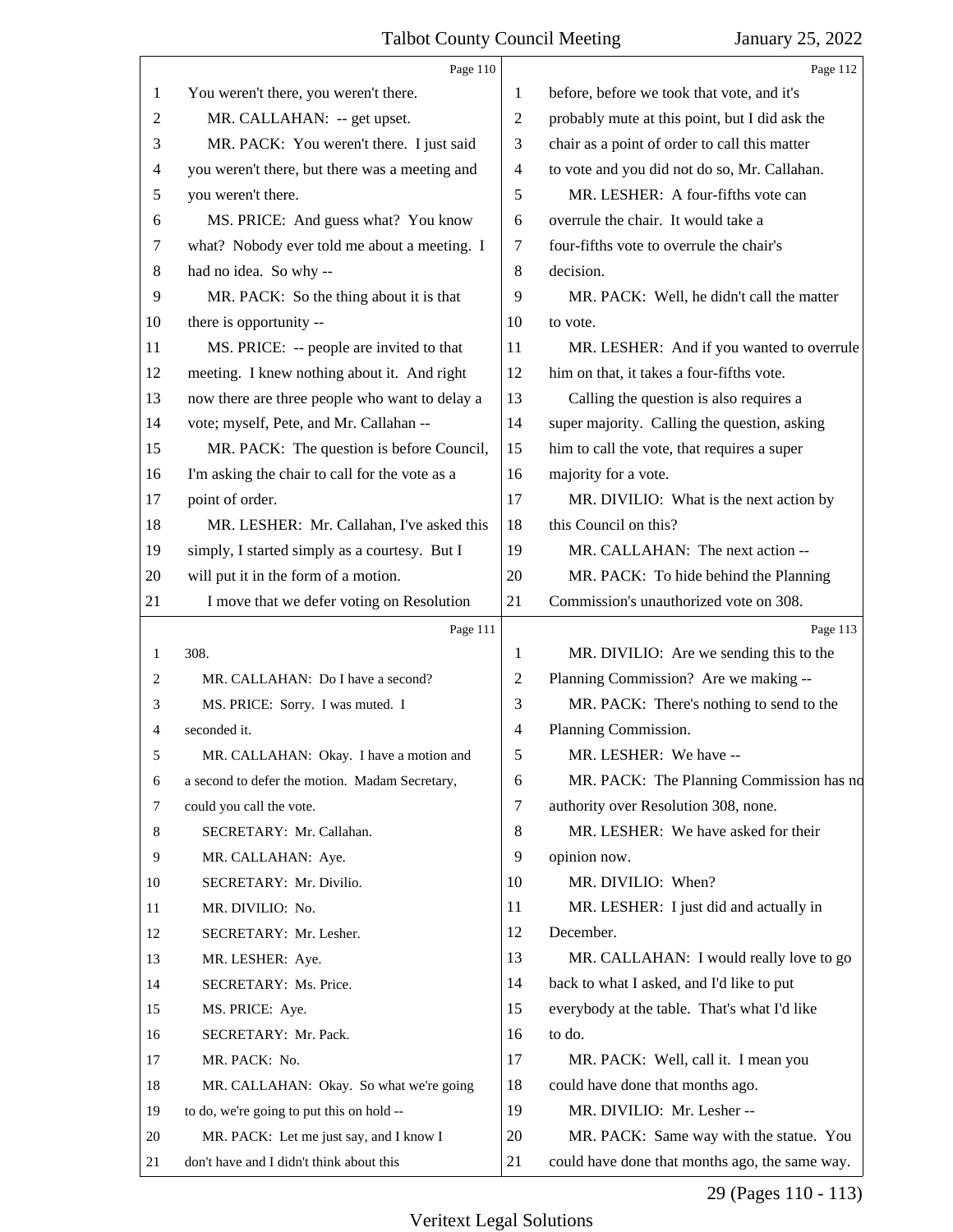|                | Page 114                                        |                          | Page 116                                        |
|----------------|-------------------------------------------------|--------------------------|-------------------------------------------------|
| 1              | Don't keep on saying you want to do it,         | 1                        | MS. PRICE: They are not just allegations.       |
| $\overline{c}$ | you want to do it, you want to do it. Do it.    | $\overline{c}$           | There are some things true, some things not     |
| 3              | MR. CALLAHAN: Why would you bring that          | 3                        | true.                                           |
| $\overline{4}$ | into it?                                        | 4                        | We're trying to get through and get to the      |
| 5              | MR. PACK: I'm just saying do it. If you         | 5                        | truth so that we do the right thing. But to     |
| 6              | want to do it, do it. Stop saying I want to do  | 6                        | discredit somebody just because you don't like  |
| 7              | it, and do it.                                  | 7                        | him is wrong.                                   |
| 8              | MR. CALLAHAN: I will, I will. I will            | 8                        | MR. PACK: And even if you do, as your           |
| 9              | within the next couple of weeks get with staff, | 9                        | county attorney has said, you cannot rescind    |
| 10             | put something together so we all can listen to  | 10                       | 281.                                            |
| 11             | some information. And then we'll move forward.  | 11                       | MR. CALLAHAN: That might be true. That          |
| 12             | We're going to move forward and then we'll      | 12                       | might be true.                                  |
| 13             | vote on this. But we're going to vote it where  | 13                       | MR. PACK: So all of this is for what?           |
| 14             | I feel like the majority of us -- what's going  | 14                       | MR. CALLAHAN: It might be true and --           |
| 15             | to wait a couple of weeks?                      | 15                       | MR. PACK: So all of this is for what?           |
| 16             | It might end up same result, Mr. Pack.          | 16                       | All the waiting and going through all these     |
| 17             | You know what I mean. But don't bully me        | 17                       | MR. CALLAHAN: You know what it's for.           |
| 18             | through something. Okay. Don't bully me.        | 18                       | MR. PACK: For what?                             |
| 19             | MR. PACK: Nobody is bullying you,               | 19                       | MR. CALLAHAN: It's for the safety and           |
| 20             | Mr. Callahan.                                   | 20                       | health of this community is what it's for.      |
| 21             | You're saying you want to bring people to       | 21                       | MR. PACK: Oh, okay.                             |
|                |                                                 |                          |                                                 |
|                | Page 115                                        |                          | Page 117                                        |
| 1              | the table.                                      | 1                        | MR. CALLAHAN: Okay.                             |
| $\overline{c}$ | MR. CALLAHAN: Don't --                          | 2                        | MR. PACK: Okay.                                 |
| 3              | MR. PACK: This has been on our agenda for       | 3                        | MS. PRICE: With all due respect to our          |
| $\overline{4}$ | over a month. This project has been in the      | $\overline{\mathcal{A}}$ | county attorney, he is one attorney's opinion.  |
| 5              | works for 20 years.                             | 5                        | And I have talked to the attorney at MDE,       |
| 6              | MR. CALLAHAN: I understand, I understand        | 6                        | and that is not necessarily true.               |
| 7              | MR. PACK: So to say that now tonight, now       | 7                        | So let's let everybody get all that             |
| 8              | tonight as a ploy I want to bring people        | 8                        | information. I know that they are reviewing     |
| 9              | together, could have been done that.            | 9                        | all of the background information.              |
| 10             | MR. CALLAHAN: Not necessarily. We just          | 10                       | Different people at MDE were in charge          |
| 11             | got all the information. We just --             | 11                       | back then, different administration. And        |
| 12             | MR. PACK: What information? You've had          | 12                       | they're sorting through all of the comments and |
| 13             | volumes of information on this for years. What  | 13                       | data and information that has been presented to |
| 14             | information?                                    | 14                       | them at the public hearing back in October.     |
| 15             | MS. PRICE: We got --                            | 15                       | Again, 3,700 comments, 2,800 unique comments.   |
| 16             | MR. CALLAHAN: Years. It's not been              | 16                       | It is taking time for them to sort through it.  |
| 17             | years. We just had new stuff, allegations.      | 17                       | There's -- yes, there is dirt moving out        |
| 18             | That's what you're not understanding.           | 18                       | there at Lakeside. But there's no actual        |
| 19             | MR. PACK: Allegations. Okay, okay.              | 19                       | houses or connections happening right now. So   |
| 20             | MS. PRICE: No--                                 | 20                       | to take a few more weeks and also to consider   |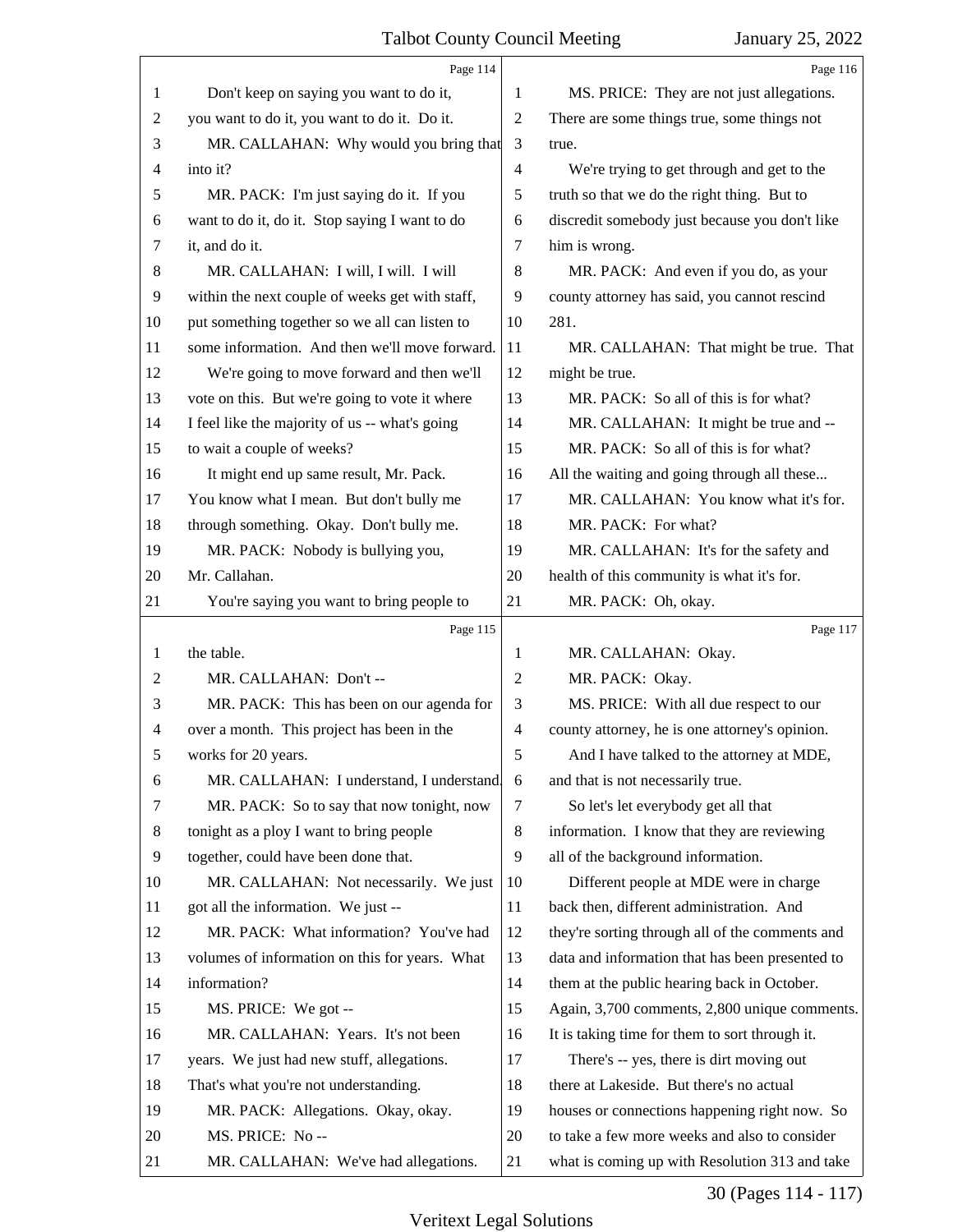|                | Page 118                                        |    | Page 120                                        |
|----------------|-------------------------------------------------|----|-------------------------------------------------|
| 1              | it as an all-encompassing unit, hopefully is    | 1  | happen that quick --                            |
| $\overline{2}$ | going to solve the problem.                     | 2  | MR. CALLAHAN: Don't let --                      |
| 3              | And it makes sense for it to all go             | 3  | MR. PACK: If you want to meet with them,        |
| $\overline{4}$ | together and let them look at it all            | 4  | go ahead and meet with them. You don't have to  |
| 5              | encompassing rather just piecemeal. Because if  | 5  | include everybody in that. If you want to meet  |
| 6              | we vote tonight, it might or might not change   | 6  | with them, meet with them.                      |
| 7              | what we're going to do with 313.                | 7  | MR. STAMP: So just to clarify your              |
| 8              | And I think it makes sense to do them           | 8  | question, are you asking staff to set up a work |
| 9              | together so that they are -- so that they make  | 9  | session with Council?                           |
| 10             | sense. You don't want to do something that      | 10 | MR. CALLAHAN: That's what I'd like --           |
| 11             | would be opposite to the other resolution since | 11 | MR. PACK: We don't need a work session.         |
| 12             | there are two of them before us right now.      | 12 | If he wants to meet with them, he can meet with |
| 13             | So we have called the vote. We're going         | 13 | them.                                           |
| 14             | to hold off.                                    | 14 | MS. PRICE: And I --                             |
| 15             | MR. CALLAHAN: Well-                             | 15 | MR. DIVILIO: -- Maryland Department of          |
| 16             | MR. DIVILIO: Why don't we just follow the       | 16 | the Environment, right? We want MDE there.      |
| 17             | petitioner's request?                           | 17 | Should we go ahead and list off all the         |
| 18             | I don't know if everybody remembers or          | 18 | players that we want?                           |
| 19             | not, but when he came in, he said just rescind  | 19 | MR. CALLAHAN: That's what I was getting         |
| 20             | it without prejudice and let the attorneys      | 20 | at. I want all the players there. That's what   |
| 21             | figure it all out.                              | 21 | I wanted.                                       |
|                |                                                 |    |                                                 |
|                | Page 119                                        |    | Page 121                                        |
| 1              | Is that what we're doing here? Is that --       | 1  | Mr. Pack, you don't have to be there.           |
| 2              | MS. PRICE: I don't really care what the         | 2  | That's fine.                                    |
| 3              | petitioner wanted. I'm trying to do --          | 3  | MR. DIVILIO: We're going to have a              |
| 4              | MR. DIVILIO: No. That's the action that         | 4  | meeting with them but we're going to have the   |
| 5              | we have been led to do now.                     | 5  | Planning Commission review this and give us a   |
| 6              | So yes, it does matter because that's what      | 6  | vote on this after we already meet with them?   |
| 7              | we're doing.                                    | 7  | MR. STAMP: So Council, I think your vote        |
| 8              | MS. PRICE: I'll go ahead and call the           | 8  | on this was to defer.                           |
| 9              | point of order. Mr. President, we've already    | 9  | MS. PRICE: Yup. So let's --                     |
| 10             | voted to hold off on this.                      | 10 | MR. STAMP: -- defer.                            |
| 11             | MR. CALLAHAN: So, so --                         | 11 | MR. DIVILIO: To send it to the Planning         |
| 12             | MS. PRICE: -- to the next item.                 | 12 | Commission. So the Planning Commission was      |
| 13             | MR. CALLAHAN: So Mr. Stamp, could you and       | 13 | (inaudible) here.                               |
| 14             | Ms. Morris, could you put on our agenda next    | 14 | MR. STAMP: I don't think that was part of       |
| 15             | week to get all the parties together so we can  | 15 | the vote.                                       |
| 16             | have a meeting.                                 | 16 | MR. DIVILIO: So the Planning Commission         |
| 17             | And then hopefully by next meeting, we can      | 17 | has to have time to review this.                |
| 18             | take this and put this thing to bed, but I'd    | 18 | MR. STAMP: I don't think that was part of       |
| 19             | like to be able to get in a meeting with        | 19 | the vote; was it? Just to defer.                |
| 20             | everybody on board next week.                   | 20 | MR. DIVILIO: I believe Mr. Lesher did ask       |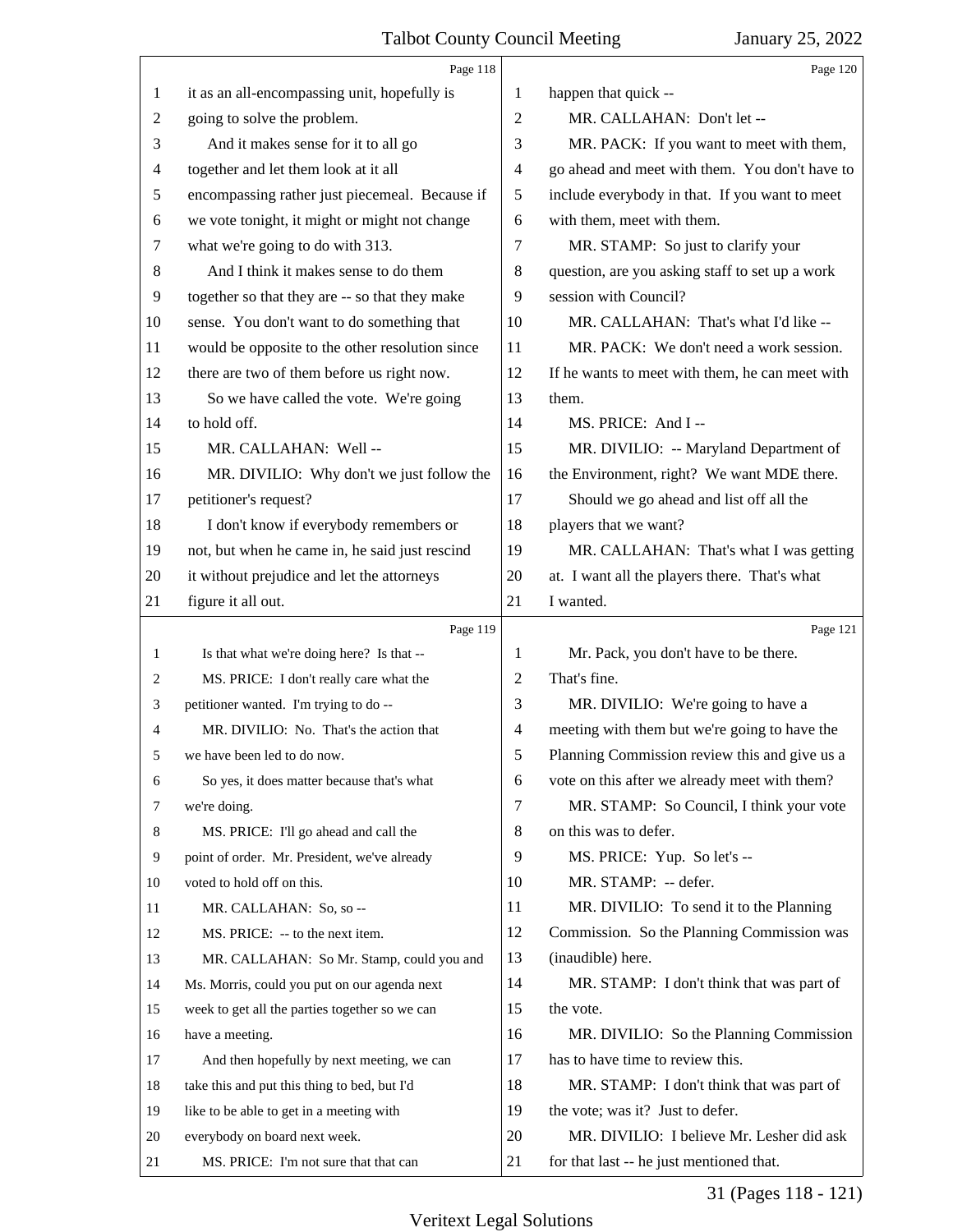|                | Page 122                                                                                     |                | Page 124                                                           |
|----------------|----------------------------------------------------------------------------------------------|----------------|--------------------------------------------------------------------|
| 1              | MR. LESHER: I did not define the purpose.                                                    | 1              | render an opinion on this.                                         |
| $\overline{c}$ | MR. DIVILIO: No, no. That you sent this                                                      | $\mathfrak{2}$ | And Mr. Callahan has separately asked for                          |
| 3              | to the Planning Commission for a decision.                                                   | 3              | a Council workshop on this. And that will be                       |
| $\overline{4}$ | MR. CALLAHAN: I don't think he said that.                                                    | $\overline{4}$ | scheduled as soon as possible I presume and                        |
| 5              | MR. PACK: Mr. Divilio, December the 14th,                                                    | 5              | that will allow us to move forward.                                |
| 6              | Ms. Price made a statement about sending these                                               | 6              | MR. DIVILIO: Wouldn't it make sense that                           |
| $\tau$         | matters back to the Planning Commission and to                                               | $\tau$         | the Planning Commission has all the information                    |
| 8              | the Public Works Advisory Board.                                                             | $\,8\,$        | before they render a decision, if they were                        |
| 9              | So it wasn't Mr. Lesher. It was back on                                                      | 9              | part of that work session?                                         |
| 10             | December 14th, if you go back and read that                                                  | 10             | MR. CALLAHAN: I agree with that. I agree                           |
| 11             | transcript, the transcript. She said something                                               | 11             | with that. That's my whole point, to flush all                     |
| 12             | very loosely about --                                                                        | 12             | this stuff out. I think you're right,                              |
| 13             | MR. DIVILIO: (Inaudible.)                                                                    | 13             | Mr. Divilio. That was my point, to flush all                       |
| 14             | MR. PACK: Yeah, you remember. And I                                                          | 14             | this stuff out because we have so much in front                    |
| 15             | think that was the same night that Mr. Anderson                                              | 15             | of us, all I want is clarification on this                         |
| 16             | came and spoke and said that the Public Works                                                | 16             | stuff. That's really it, you know.                                 |
| 17             | Advisory Board is here to help. And she said                                                 | 17             | MR. DIVILIO: And I would like it right                             |
| 18             | yeah, we want your, we want -- and then she                                                  | 18             | from the horse's mouth.                                            |
| 19             | called to Miguel and said Miguel, put that on                                                | 19             | MR. CALLAHAN: That's my whole point.                               |
| 20             | the agenda.                                                                                  | 20             | That's my whole point. You know what I mean?                       |
| 21             | So that's -- it was very loosely done. It                                                    | 21             | I don't -- I've rather hear from the                               |
|                |                                                                                              |                |                                                                    |
|                | Page 123                                                                                     |                | Page 125                                                           |
| 1              | was very loosely done --                                                                     | 1              | horse's mouth on some of this stuff. And                           |
| 2              | MR. DIVILIO: Mr. Lesher said tonight on                                                      | 2              | that's all.                                                        |
| 3              | the record that he has said this, right?                                                     | 3              | MR. STAMP: Council President, staff will                           |
| 4              | MS. PRICE: And we do have, we do have in                                                     | $\overline{4}$ | be happy obviously to schedule a work session.                     |
|                | our packets a recommendation from the Public                                                 | 5              | We just need clarity on who you'd like to                          |
| 6              | Works Advisory Board.                                                                        | 6              | invite.                                                            |
| 7              | So we did let them give us an opinion.                                                       | 7              | And you can either share that with us                              |
| 8              | They got it done in January. I'm not sure why                                                | 8              | tonight or let us know. We'll work to set that                     |
| 9              | the Planning Commission didn't get it done at                                                | 9              | work session up.                                                   |
| 10             | their January meeting, but we do have in our                                                 | 10             | MR. CALLAHAN: Well, I --                                           |
| 11             | packet a recommendation on 308 from the Public                                               | 11             | MR. DIVILIO: -- give direction to staff                            |
| 12             | Works Advisory Board.                                                                        | 12             | to hold off on the Planning Commission review                      |
| 13             | Normally we would ask for opinions from                                                      | 13             | of this document until we have the work                            |
| 14             | both bodies. And we have already gotten one                                                  | 14             | session?                                                           |
| 15             | from the PWAB.                                                                               | 15             | MR. CALLAHAN: Fine with me.                                        |
| 16             | MR. DIVILIO: So Mr. Lesher, can you                                                          | 16             | MS. PRICE: But.                                                    |
| 17             | please let me know what has been done and what                                               | 17             | MR. CALLAHAN: Why not? Why not?                                    |
| 18             | the timeline of this will be?                                                                | 18             | MS. PRICE: Because you got to figure out                           |
| 19             | MR. LESHER: Well, the Planning Commission                                                    | 19             | whether you can get it done that fast and they                     |
| 20             | I believe is going to be meeting the first<br>Wednesday in February, at which point they can | 20<br>21       | only meet once a month.<br>And so you want to defer this now until |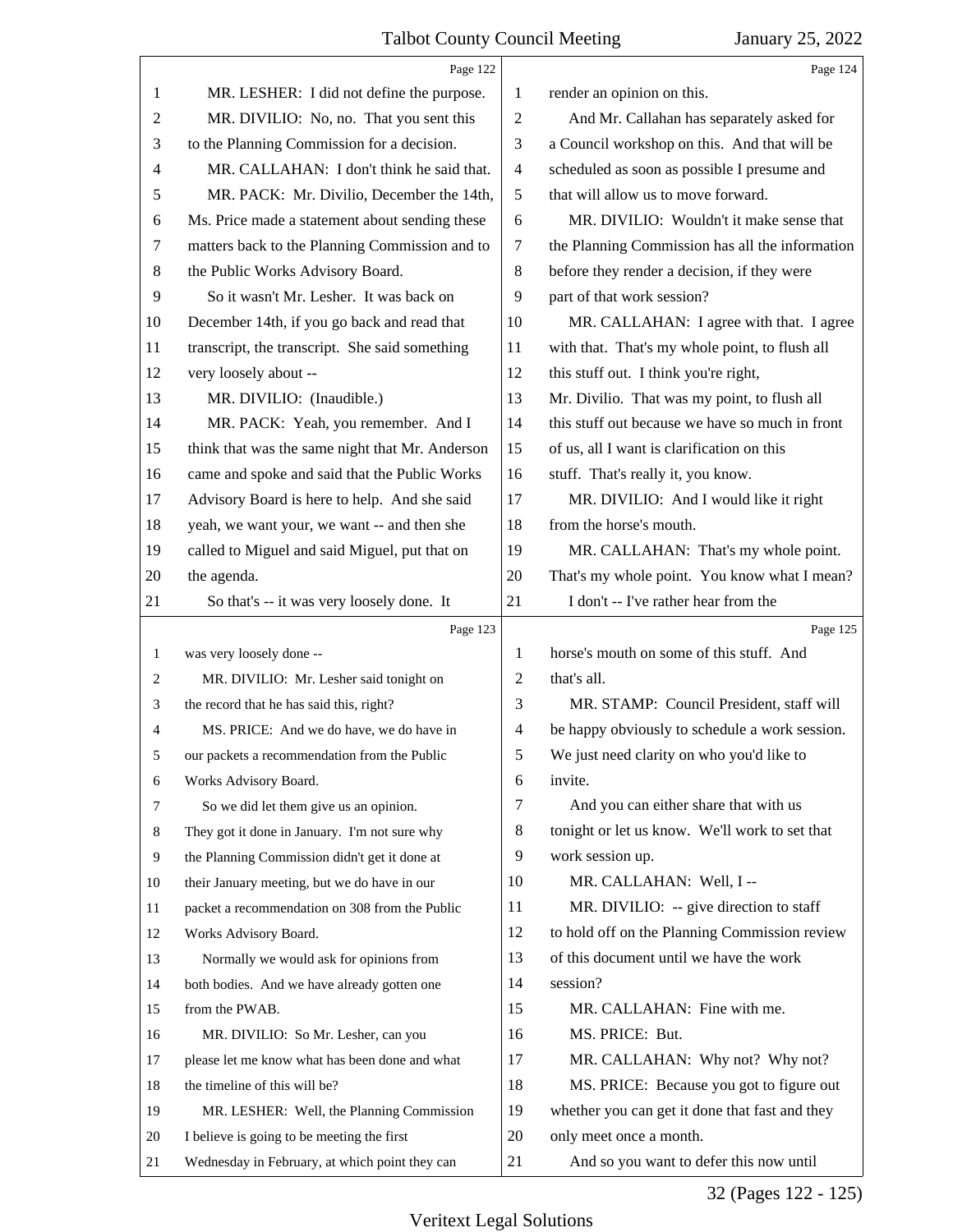|                | Page 126                                        |                | Page 128                                        |
|----------------|-------------------------------------------------|----------------|-------------------------------------------------|
| $\mathbf{1}$   | March if we can't get a workshop set up before  | 1              | Madam Secretary, could you read Resolution      |
| 2              | the Planning Commission can get together. And   | 2              | 311 into the record, please.                    |
| 3              | I'm not so sure I'm in favor of a workshop.     | 3              | SECRETARY: Resolution Number 311, a             |
| 4              | I think all the information is out there.       | 4              | resolution to amend the Talbot County Council   |
| 5              | It's a matter of going through it and everybody | 5              | rules of procedure to clarify certain           |
| 6              | reviewing it, all the players reviewing it.     | 6              | procedures regarding the adoption of numbered   |
| 7              | MR. CALLAHAN: There needs to be voices at       | 7              | and administrative resolutions, the filing of   |
| 8              | the table. That's what it needs to be.          | 8              | petitions, the drafting of legislation, and the |
| 9              | MS. PRICE: You know what, it is the             | 9              | conduct of public hearings, and to correct      |
| 10             | Talbot County Council who holds the             | 10             | outdated and inconsistent language.             |
| 11             | decision-making purview of the comprehensive    | 11             | MR. CALLAHAN: Council, any comments?            |
| 12             | water and sewer plan. It is our plan all by     | 12             | MS. PRICE: There was a couple of things         |
| 13             | ourselves.                                      | 13             | that I had some issues with before and we got   |
| 14             | And we know what Trappe thinks. We know         | 14             | some comments.                                  |
| 15             | what the developer thinks. We know what         | 15             | I'm not sure if this is maybe a little too      |
| 16             | they've written. For goodness sakes, Ryan       | 16             | restrictive on the petition process. Not        |
| 17             | Showalter sent us 150-page document.            | 17             | thrilled about that.                            |
| 18             | MR. CALLAHAN: Yeah. But what he hasn't          | 18             | And the other one was the part where it         |
| 19             | said, what he hasn't said is what Frank has     | 19             | says, it's on page six, that every time you     |
| 20             | said. Okay.                                     | 20             | want to -- except for requests made in open     |
| 21             | There's nothing there with all this new         | 21             | session, any request by any member of the       |
|                |                                                 |                |                                                 |
|                | Page 127                                        |                | Page 129                                        |
| 1              | information that we got. Okay. Is that true     | 1              | Council to the county attorney to draft         |
| $\overline{c}$ | or not?                                         | $\overline{c}$ | proposed legislation shall be in writing and    |
| 3              | MS. PRICE: He chose -- actually I'm going       | 3              | shall set forth the substance of the proposal.  |
| 4              | to let Mr. Lesher pick up on this because I     | 4              | It says all other members of the Council        |
| 5              | believe he had a little better insight into the | 5              | and the county manager have to be copied on     |
| 6              | things that Mr. Showalter --                    | 6              | that request.                                   |
| 7              | MR. CALLAHAN: Well, you know --                 | 7              | We've never done that before. And we've         |
| 8              | MR. PACK: Mr. Callahan, I'm going to go         | 8              | always been -- again, in the 11 years I've been |
| 9              | to Ms. Price's earlier point. If we can please  | 9              | here, I don't think anybody has abused that.    |
| 10             | get through this agenda.                        | 10             | And I don't think that I need to or Chuck needs |
| 11             | We have another matter for vote tonight,        | 11             | to or Frank or any of us or a future Council    |
| 12             | which is 113.                                   | 12             | needs to notify every single member of the      |
| 13             | MR. CALLAHAN: Yeah.                             | 13             | Council when you're working on trying to draft  |
| 14             | MR. PACK: You can contact Mr. Stamp             | 14             | some legislation and you're working through it, |
| 15             | offline and give him the people you want to     | 15             | because then you got to get through the bumps,  |
| 16             | give him.                                       | 16             | you've got to get through the drafts and things |
| 17             | MR. CALLAHAN: Okay.                             | 17             | like that. And then maybe you don't think that  |
| 18             | MR. PACK: Thank you.                            | 18             | the Council is going to agree on it.            |
| 19             | MR. CALLAHAN: I got you. All right. No          | 19             | So I really don't like that paragraph. I        |
| 20             | problem. Okay.                                  | 20             | think that, again, in the 11 years I've been    |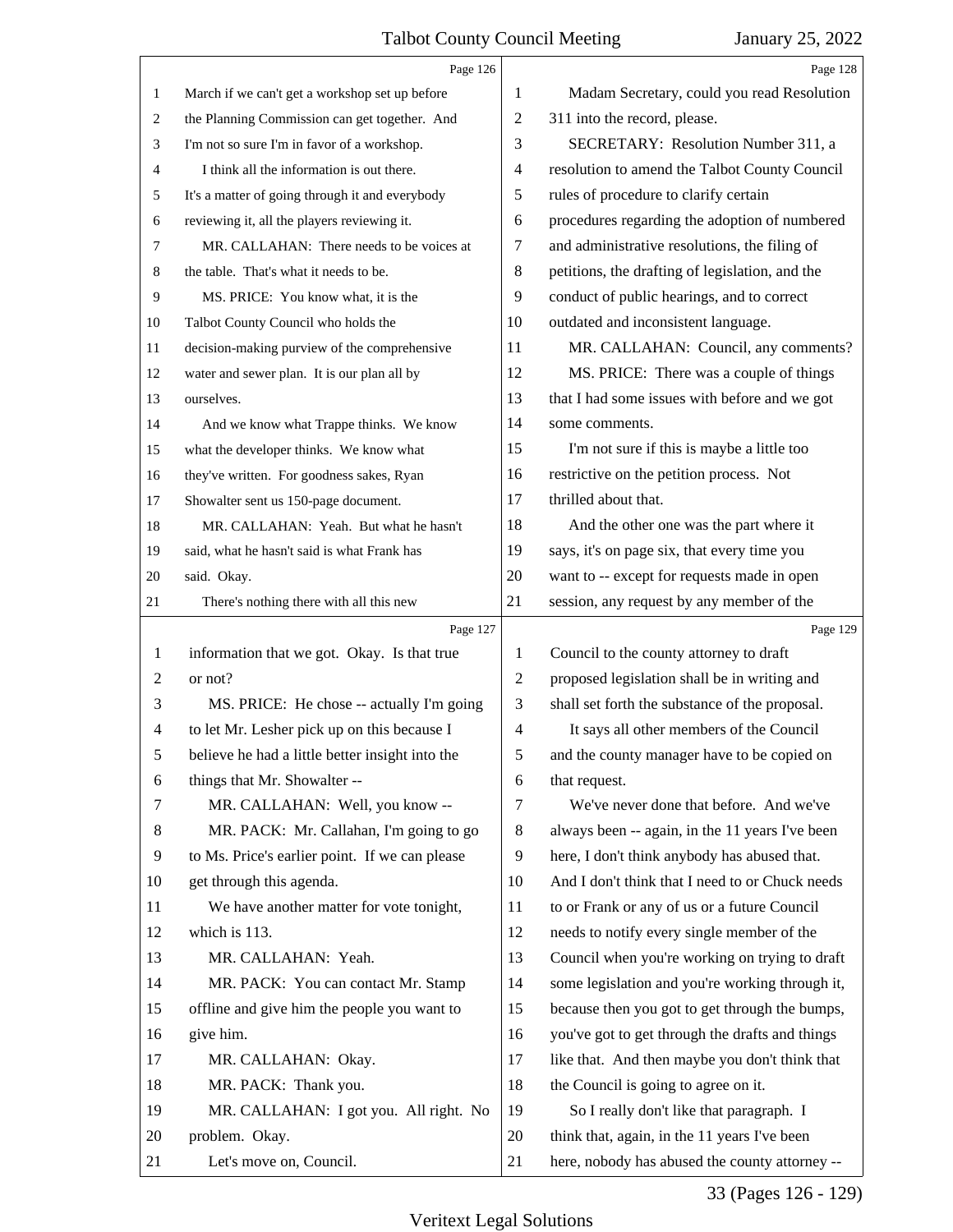|                | Page 130                                        |                          | Page 132                                        |
|----------------|-------------------------------------------------|--------------------------|-------------------------------------------------|
| 1              | hopefully Patrick will agree, he hasn't been    | 1                        | I know specifically a Council member who rose   |
| 2              | with us that long -- in drafting proposed       | $\overline{c}$           | this issue. So I know it has been done in the   |
| 3              | legislation.                                    | 3                        | past.                                           |
| 4              | And then that legislation does get              | 4                        | But I was okay with the wording the way it      |
| 5              | circulated seven days in advance. And I think   | 5                        | was before, to have at least two members be     |
| 6              | that is certainly good enough. It is how we've  | 6                        | notified. Notifying the full Council may be a   |
| 7              | done things in the entire time I've been here.  | 7                        | bit too much and notifying the county manager.  |
| 8              | It gives all the other Council members seven    | 8                        | Again, the way it was worded previously,        |
| 9              | days to review it. And then it goes public on   | 9                        | the strikeout there, shall include an           |
| 10             | the Friday before it gets introduced.           | 10                       | acknowledgment by at least two other members of |
| 11             | So generally, I think most of these             | 11                       | Council that they are aware of the request. I   |
| 12             | changes are certainly fine. Some are just       | 12                       | could live with that. I could live with that.   |
| 13             | cleanup language. But on that one, I really     | 13                       | MS. PRICE: Mr. Pack, I mean you just            |
| 14             | don't think that every time a Council member    | 14                       | mentioned about being overburdened. And you've  |
| 15             | wants to propose legislation, that we have to   | 15                       | been here a couple of years longer than I have. |
| 16             | notify every single other Council member. I     | 16                       | And I do think I know to whom you refer, and it |
| 17             | think it's unnecessary.                         | 17                       | was before my time. I think it was -- and I     |
| 18             | MR. PACK: This change, if you remember          | 18                       | think that there was a Council member 12 or 13  |
| 19             | the way it was worded before is in red with the | 19                       | or 14 years ago who maybe did that.             |
| 20             | strikeouts, was that you had to notify at least | 20                       | But in 11 years, I don't think anybody has      |
| 21             | two Council members.                            | 21                       | ever overburdened the county attorney, whether  |
|                | Page 131                                        |                          | Page 133                                        |
| 1              | MS. PRICE: Yes.                                 | 1                        | it was Tony Kupersmith or Mike Pullen.          |
|                |                                                 |                          |                                                 |
| $\overline{2}$ | MR. PACK: And that's so the county              | $\overline{c}$           | So I don't feel the need for either of          |
| 3              | attorney wouldn't be overburdened by Council    | 3                        | them. But I certainly think this is overkill.   |
| $\overline{4}$ | members running to him with legislation that    | $\overline{\mathcal{A}}$ | And there have been occasions when at the       |
| 5              | was not going to be supported by two other      | 5                        | last minute on a Tuesday at five minutes to     |
| 6              | Council members and he go through the process   | 6                        | five, all of a sudden something needs to be     |
| 7              | of drafting it and then it goes absolutely      | 7                        | drafted and you can't get a hold of two other   |
| 8              | nowhere --                                      | 8                        | Council members. That happened on at least two  |
| 9              | MS. PRICE: So it doesn't mean that two          | 9                        | occasions that I can recall just in the past    |
| 10             | other Council members had to support it. It     | 10                       | six months.                                     |
| 11             | just mean they had to --                        | 11                       | And I think we're trying to solve a             |
| 12             | MR. PACK: No. Had to have knowledge of          | 12                       | problem that doesn't exist as far as having to  |
| 13             | $it -$                                          | 13                       | notify.                                         |
| 14             | MS. PRICE: (Inaudible.)                         | 14                       | And again, until Mr. Thomas came on, not        |
| 15             | MR. PACK: You're right. Not to say that         | 15                       | with Mike Pullen, not with Tony Kupersmith, did |
| 16             | they were supporting it, but have knowledge of  | 16                       | we ever notify two other Council members before |
| 17             | it. So --                                       | 17                       | asking the Council attorney to draft some type  |
| 18             | MS. PRICE: And until Mr. Thomas came on         | 18                       | of request. It hasn't been done. I don't        |
| 19             | board, we never did that. We never did that.    | 19                       | think it's been abusive. So I just don't feel   |
| 20             | MR. PACK: I wouldn't say we never did           | 20                       | the need there.                                 |

34 (Pages 130 - 133)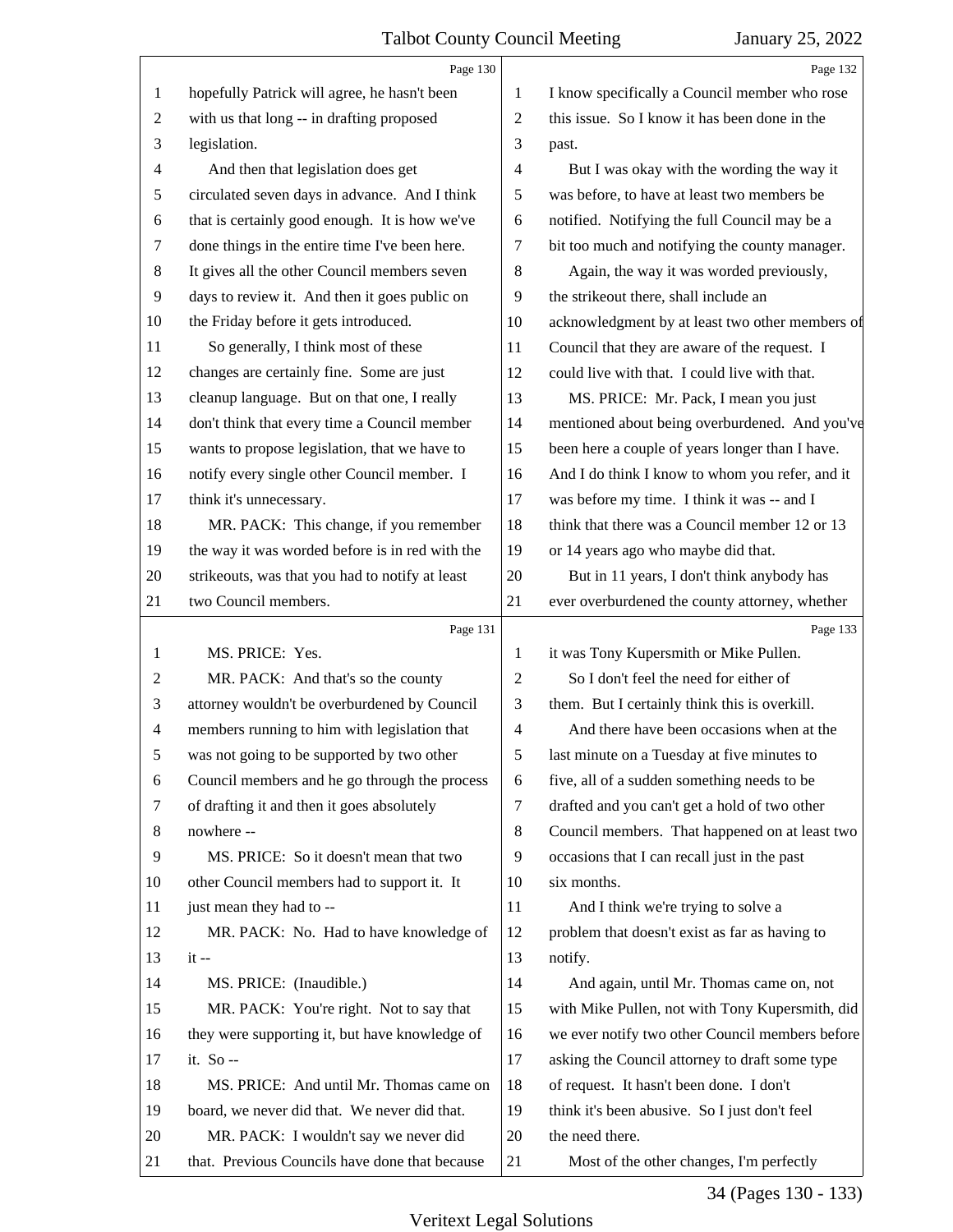|                | Page 134                                        |                          | Page 136                                        |
|----------------|-------------------------------------------------|--------------------------|-------------------------------------------------|
| 1              | fine with, though.                              | 1                        | research legislation and have an idea of what   |
| $\overline{c}$ | MR. THOMAS: If I may, to Council Member         | $\overline{2}$           | could be done. Is that                          |
| 3              | Price's point, the language as it's written     | 3                        | MR. THOMAS: No. It just -- so if one of         |
| $\overline{4}$ | does say it shall include, if it's in writing,  | $\overline{\mathcal{A}}$ | you asks me to draft a bill or a resolution, it |
| $\sqrt{5}$     | it shall include an acknowledgement by at least | 5                        | has to be in writing. It doesn't preclude you   |
| 6              | two other members of the Council that they are  | 6                        | from saying hey, can we do this, how would we   |
| 7              | aware.                                          | 7                        | do something like this, could we do it by bill, |
| $\,8\,$        | So that states if a Council member is           | $\,8\,$                  | resolution, how would it need to be done. It    |
| 9              | asking the county attorney to draft something,  | 9                        | doesn't affect that. That just falls under      |
| 10             | two other Council members under this rule, have | 10                       | legal research.                                 |
| 11             | to say yes, I'm aware of the request.           | 11                       | MR. CALLAHAN: And Mr. Divilio, I think,         |
| 12             | And I do think it's a bit cumbersome when       | 12                       | too, to add to what you were saying, I mean if  |
| 13             | it has to be submitted a week in advance. If    | 13                       | we're going to ask, if we're going to ask       |
| 14             | the request is coming in, as Council Member     | 14                       | Mr. Thomas to do something, it would really be  |
| 15             | Price said, at five o'clock Tuesday afternoon,  | 15                       | nice if we did have, we call each other, so to  |
| 16             | to have to scramble to get two other Council    | 16                       | speak, and had two people aware of it.          |
| 17             | members to say yes, I'm aware of it, I think    | 17                       | And so it needs to almost be discussed          |
| 18             | by -- you can even simplify this to just say    | 18                       | because in a sense, and maybe you can help me   |
| 19             | two other Council members shall be copied on    | 19                       | with this, not waste your time if something is  |
| 20             | the request so that they are aware of it.       | 20                       | not going to pass.                              |
| 21             | That I think serves the same purpose            | 21                       | MS. PRICE: No, no, no. We have to go            |
|                |                                                 |                          |                                                 |
|                | Page 135                                        |                          | Page 137                                        |
| $\mathbf{1}$   | without having this need to have two say yes,   | $\mathbf{1}$             | through a whole process. So no. That's wrong.   |
| $\overline{c}$ | they told me, I'm aware of it. And I think      | 2                        | You shouldn't try -- I mean it's all nice if    |
| 3              | that would simplify it somewhat.                | 3                        | you've got five Council members who are on      |
| 4              | MR. LESHER: I agree with that change.           | 4                        | board before drafting legislation --            |
| 5              | This, the proposed language is actually         | 5                        | MR. CALLAHAN: I don't mean five. I mean         |
| 6              | both more transparent, because it gets          | 6                        | three. You know, sometimes, though, Laura --    |
| 7              | everybody in the loop, and less burdensome,     | 7                        | MS. PRICE: I think you're --                    |
| 8              | because it does not require that affirmative    | 8                        | MR. CALLAHAN: -- common sense. That's           |
| 9              | response from the two other Council members. I  | 9                        | all I'm saying. Just a little bit of common     |
| 10             | thought this was a step forward actually.       | 10                       | sense.                                          |
| 11             | But if we want to make it just two other        | 11                       | MS. PRICE: That's a predetermined               |
| 12             | Council members, the point in the revised       | 12                       | outcome, and I don't agree with that.           |
| 13             | language, which I support, is simply that       | 13                       | Sometimes somebody, one person has an idea      |
| 14             | MR. PACK: Copied on it.                         | 14                       | and you go through a process and you draft it.  |
| 15             | MR. LESHER: That others be notified, not        | 15                       | Single members start the process --             |
| 16             | that you have an affirmative acknowledgment.    | 16                       | MR. CALLAHAN: But why not share it? Why         |
| 17             | MR. PACK: I can go with that. I can go          | 17                       | not share that?                                 |
| 18             | with that.                                      | 18                       | MS. PRICE: We're going to copy them. But        |
| 19             | MR. DIVILIO: And this would not preclude        | 19                       | we don't need to get some type of pre-approval  |
| 20             | any Council member from reaching out to         | 20                       | that people are all on board and everything is  |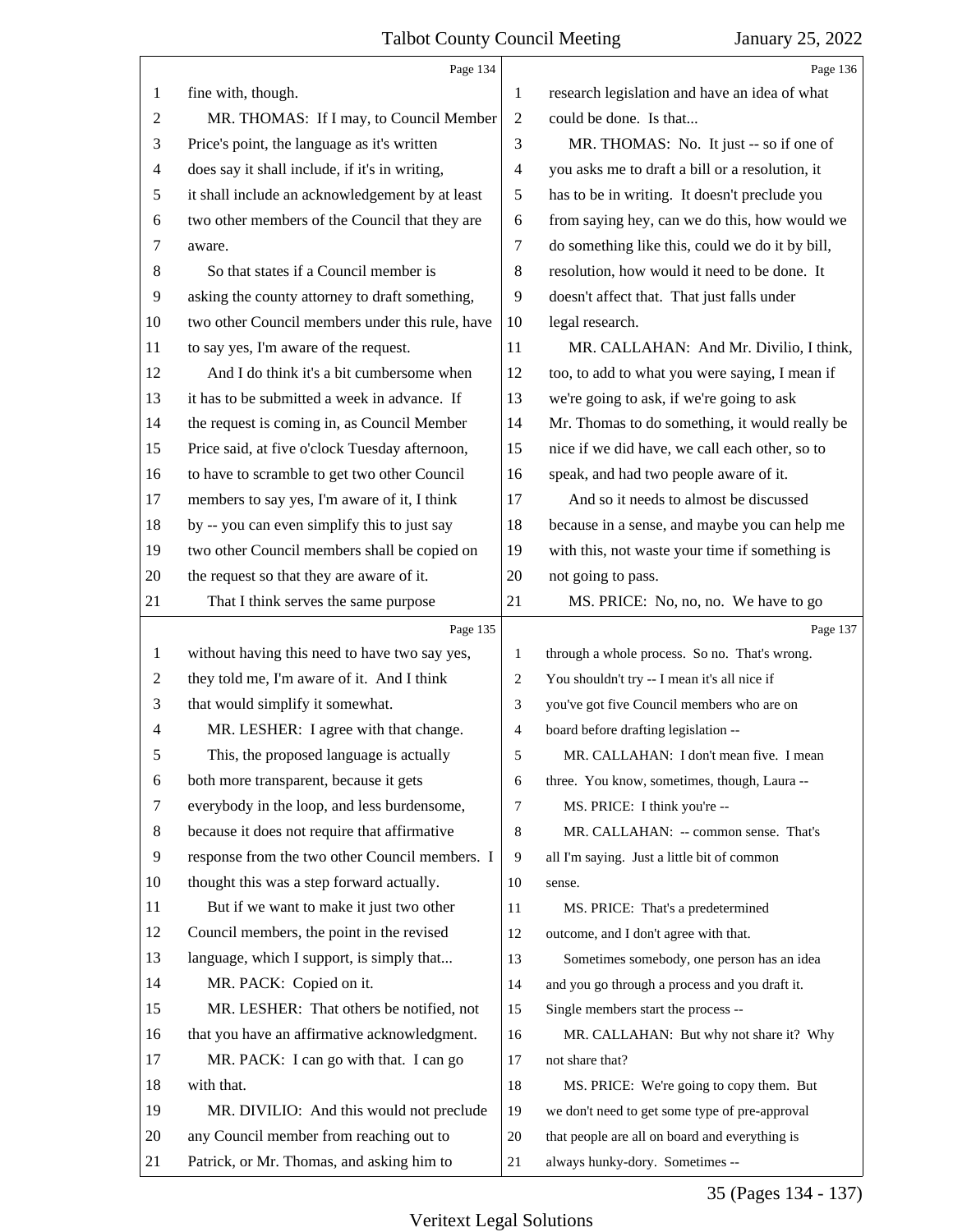<span id="page-36-0"></span>

|                | Page 138                                           |                | Page 140                                        |
|----------------|----------------------------------------------------|----------------|-------------------------------------------------|
| 1              | MR. CALLAHAN: -- pre-approval. Nobody              | 1              | communication amongst staff?                    |
| $\overline{c}$ | said pre-approval.                                 | $\overline{2}$ | MS. PRICE: I was going to say this is all       |
| 3              | I'm just saying, all I'm saying, Laura, is         | 3              | new. We've never done it. It's never been a     |
| 4              | it could be cost effective. That's all I'm         | 4              | problem before.                                 |
| 5              | saying.                                            | 5              | I think most of us probably would, but I        |
| 6              | MS. PRICE: And nobody has abused it in             | 6              | just don't like it being a requirement or a     |
| 7              | the 11 years I've been here and -- okay.           | 7              | mandate that we have to. I'm sure most Council  |
| $\,8\,$        | So I think we just came up with two other          | 8              | members are going to have that respect to talk  |
| 9              | members shall be copied. You don't have to do      | 9              | to the county manager about it.                 |
| 10             | the county manager, and I don't know that we       | 10             | MR. PACK: Remove and county manager?            |
| 11             | have to copy the secretary at that point,          | 11             | MR. DIVILIO: You can remove that.               |
| 12             | either.                                            | 12             | MR. PACK: Okay. So the amendment is             |
| 13             | So just copy two other members of Council          | 13             | this, to the bill, to the resolution, two other |
| 14             | at the time the actual draft of the legislation    | 14             | members of Council shall be copied on the       |
| 15             | is done. I think that's probably a decent          | 15             | request is the amendment.                       |
| 16             | compromise.                                        | 16             | Is there a second?                              |
| 17             | MR. CALLAHAN: Okay. Any other --                   | 17             | MS. PRICE: Second.                              |
| 18             | MR. PACK: This would be an amendment,              | 18             | MR. PACK: Second by Ms. Price.                  |
| 19             | then. So let me get the wording to this            | 19             | MS. PRICE: Do you -- second question.           |
| 20             | amendment correct, then.                           | 20             | Next sentence. A copy of the request            |
| 21             | So it says, if you go back to your                 | 21             | shall also be filed with the secretary. Is      |
|                |                                                    |                |                                                 |
|                | Page 139                                           |                | Page 141                                        |
| $\mathbf{1}$   | strikeout on page six, second paragraph, it        | 1              | that necessary at the time of the request?      |
| $\overline{c}$ | shall include a copy to at least two other         | $\overline{2}$ | MR. PACK: I think you want the secretary        |
| 3              | members. Is that what we're saying? It should      | 3              | to be copied just for recordkeeping purposes,   |
| 4              | include a copy.                                    | $\overline{4}$ | yes. She's not going to do anything with it,    |
| 5              | MR. THOMAS: I think you could just change          | $\mathfrak{S}$ | just to record it.                              |
| 6              | it. The language stay stricken through. But        | 6              | MR. CALLAHAN: Council.                          |
| 7              | then the next sentence would read two other        | 7              | MR. PACK: Any other changes?                    |
| 8              | members of Council shall be copied on the          | 8              | MS. PRICE: I mean there was a request on        |
| 9              | request.                                           | 9              | petitions, whether or not -- it says something  |
| 10             | MR. PACK: So you're saying keep the                | 10             | now -- county -- instead of adopting -- saying  |
| 11             | strikeouts in place, Patrick?                      | 11             | that you have to cite applicable law with the   |
| 12             | MR. THOMAS: Yes.                                   | 12             | petition, I think somebody is proposing that    |
| 13             | MR. PACK: Give me the amendment again.             | 13             | you change it to filing a petition on a matter  |
| 14             | MR. THOMAS: So in the added sentence that          | 14             | that's within the Council's jurisdiction or     |
| 15             | reads all other members of the Council and the     | 15             | authority and not necessarily having to cite an |
| 16             | county manager shall be copied on the request,     | 16             | applicable law on a petition.                   |
| 17             | that would be amended to read two other members 17 |                | Might be a little difficult to try to find      |
| 18             | of the Council shall be copied on the request.     | 18             | a law that they're citing if they want to       |
| 19             | MR. DIVILIO: What about adding the county          | 19             | petition on an issue.                           |
| 20             | manager as well in case a department head needs    | 20             | MR. LESHER: Ms. Price, just should we ask       |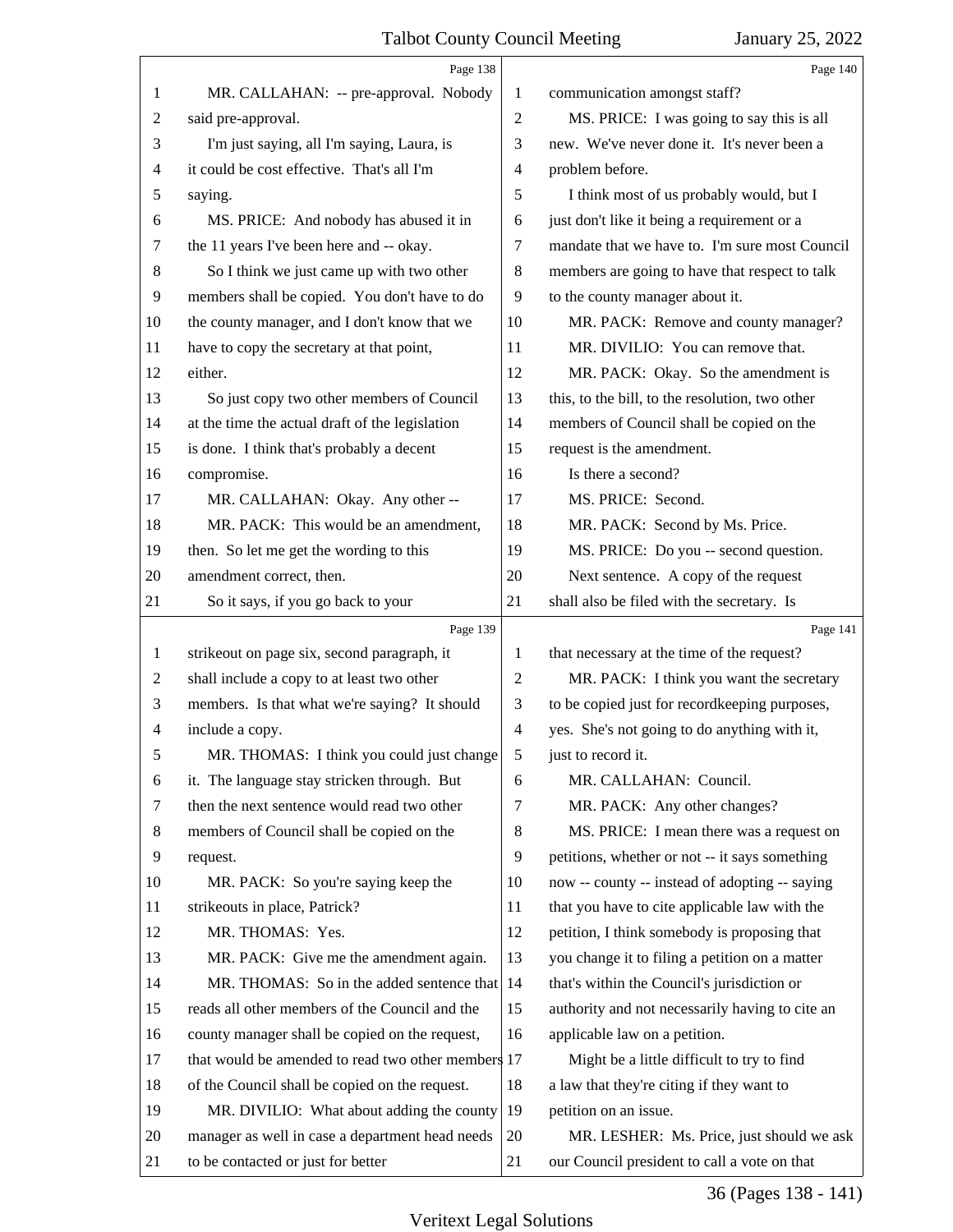<span id="page-37-0"></span>

|    | Page 142                                        |                | Page 144                                        |
|----|-------------------------------------------------|----------------|-------------------------------------------------|
| 1  | first amendment before we move on to another    | 1              | frivolous petition that would just waste the    |
| 2  | amendment?                                      | $\overline{2}$ | Council's time, that there would be some        |
| 3  | MS. PRICE: Sounds like a good idea.             | 3              | underlying authority for petitioning a matter   |
| 4  | MR. THOMAS: Yes.                                | $\overline{4}$ | to the Council.                                 |
| 5  | MR. CALLAHAN: Madam Secretary, could you        | 5              | So for example, there's a process in the        |
| 6  | please call a vote on the amendment that we     | 6              | code for petitioning the Council on creating a  |
| 7  | just discussed, please.                         | 7              | streetlight district. So that was my thinking   |
| 8  | SECRETARY: Yes. I'm sorry. Just I'm not         | 8              | there.                                          |
| 9  | sure I followed that. The motion was made by    | 9              | But you can certainly expand it, expand         |
| 10 | Mr. Pack and seconded by Ms. Price. Is that     | 10             | the authority if you so choose.                 |
| 11 | correct?                                        | 11             | MS. PRICE: Is there a way to say shall          |
| 12 | MR. CALLAHAN: Yes, yes.                         | 12             | cite the applicable law or something that gives |
| 13 | SECRETARY: Okay. Thank you.                     | 13             | a little bit more broadness without getting     |
| 14 | Mr. Callahan.                                   | 14             | into the frivolous stuff? Can you think of      |
| 15 | MR. CALLAHAN: Aye.                              | 15             | another petition there?                         |
| 16 | SECRETARY: Mr. Divilio.                         | 16             | MR. THOMAS: To cite the authority or            |
| 17 | MR. DIVILIO: Aye.                               | 17             | other grounds for the petition, something to    |
| 18 | SECRETARY: Mr. Lesher.                          | 18             | that effect that just may bring some clarity to |
| 19 | MR. LESHER: Aye.                                | 19             | the ground under which it's brought.            |
| 20 | SECRETARY: Ms. Price.                           | 20             | I don't know that it necessarily resolves       |
| 21 | MS. PRICE: Aye.                                 | 21             | the underlying concern, though.                 |
|    |                                                 |                |                                                 |
|    | Page 143                                        |                | Page 145                                        |
| 1  | SECRETARY: Mr. Pack.                            | 1              | MR. PACK: I think as worded, Ms. Price,         |
| 2  | MR. PACK: Aye.                                  | 2              | it's not going to be unduly burdensome on a     |
| 3  | SECRETARY: Thank you.                           | 3              | petitioner. If they're requesting something     |
| 4  | MR. PACK: Okay. We're back on petitions.        | 4              | that's within the purview or scope of the       |
| 5  | MS. PRICE: Right. The petitioner has to         | 5              | Council, either by resolution or by county      |
| 6  | cite applicable law. It might not be a law or   | 6              | bill, certainly that's going to fall within our |
| 7  | maybe the law doesn't exist yet.                | 7              | purview to act upon.                            |
| 8  | So I'm -- can we just say when you're           | 8              | So I don't know whether watering this down      |
| 9  | talking about petitions, that as long as it's a | 9              | would be necessary.                             |
| 10 | matter that's within our Council jurisdiction   | 10             | MR. LESHER: I agree with Mr. Pack on that       |
| 11 | and authority, rather than having to cite       | 11             | point. I'm not sure that this creates an undue  |
| 12 | applicable law?                                 | 12             | burden or barrier.                              |
| 13 | MR. THOMAS: Well --                             | 13             | MR. PACK: Anything else we see?                 |
| 14 | MS. PRICE: -- Mr. Thomas?                       | 14             | MS. PRICE: I mean there are some things         |
| 15 | MR. THOMAS: My thinking was that the            | 15             | that say you can't do anything else for 18      |
| 16 | petition should be for something which can      | 16             | months. It says nobody can be added, it says    |
| 17 | actually be petitioned, that there's some       | 17             | nobody can be added to the petition. I mean     |
| 18 | authority to petition to the Council.           | 18             | once it's filed, what difference does it make   |
| 19 | So this would avoid frivolous petitions on      | 19             | if there's additional names?                    |
| 20 | matters that like let's say somebody wants to   | 20             | Now, do we need to be updated on the            |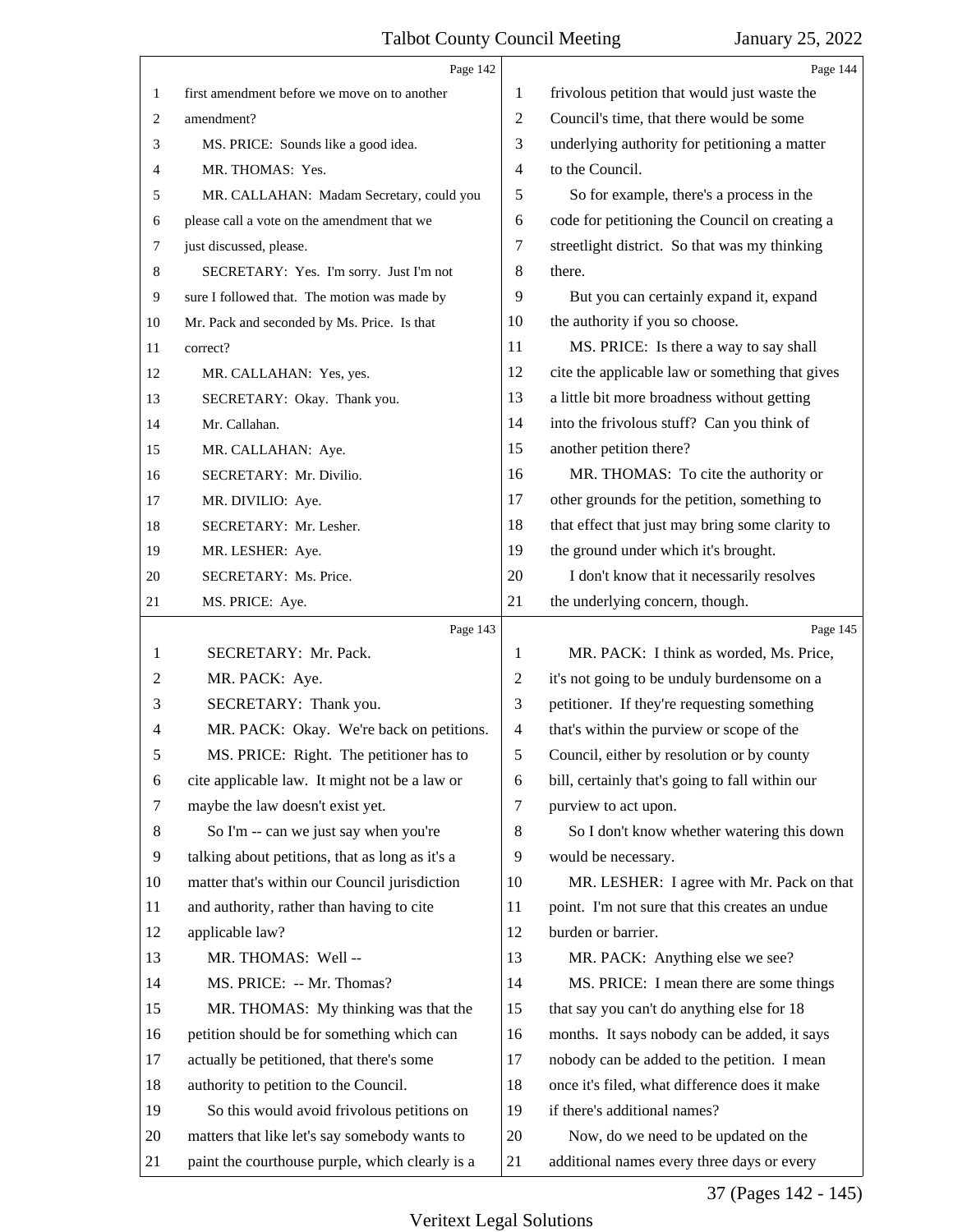<span id="page-38-0"></span>

|                          | Page 146                                        |                | Page 148                                        |
|--------------------------|-------------------------------------------------|----------------|-------------------------------------------------|
| 1                        | three minutes, no, we don't.                    | 1              | Mr. Thomas' point, this doesn't preclude        |
| 2                        | But why would you prevent somebody from         | 2              | someone from supporting the petition.           |
| 3                        | being able to sign on and show their support if | 3              | But let's say a petition is filed. Your         |
| 4                        | another petition -- now, grant it. We've never  | 4              | secretary has to go through the recording       |
| 5                        | had petitions until this year. Okay. So         | 5              | process. Then every day of the next two weeks,  |
| 6                        | again, are we building a clock when someone is  | 6              | she gets four or five more add-ons to that      |
| 7                        | asking us what time it is?                      | 7              | petition, which means now she has to go ahead   |
| 8                        | But why would you prevent somebody from         | 8              | and record those as well.                       |
| 9                        | being able to add their name so that when, if   | 9              | So the fact that once a petition is filed       |
| 10                       | and when we consider it, it might have started  | 10             | by the secretary, doesn't preclude anybody from |
| 11                       | with 50 people and now there's 200? I mean why  | 11             | supporting it, either in public session or in   |
| 12                       | would we prevent people from being able to do   | 12             | writing to Council members.                     |
| 13                       | that?                                           | 13             | So again, this is not burdensome. It            |
| 14                       | So I mean everybody has probably read the       | 14             | doesn't restrict anybody's right to support a   |
| 15                       | memo from the one citizen. And I think some of  | 15             | petition and doesn't restrict their right for   |
| 16                       | those suggestions are fine.                     | 16             | their voice to be heard. It just doesn't        |
| 17                       | If you're going to say applicable law, but      | 17             | burden our secretary down with having to record |
| 18                       | why would you put a time limitation on it and   | 18             | every add-on once a particular petition is      |
| 19                       | why would you prevent other citizens from being | 19             | filed.                                          |
| 20                       | able to join in on that petition?               | 20             | MS. PRICE: And I don't disagree with --         |
| 21                       | MR. THOMAS: Typically with petitions, for       | 21             | MR. DIVILIO: -- designed really to make         |
|                          | Page 147                                        |                | Page 149                                        |
| 1                        | example, petitions for referendum, petitions    | 1              | the petitioner be as complete as possible --    |
| $\overline{c}$           | for charter amendments, they typically require  | $\overline{c}$ | MR. PACK: That, too. Yeah.                      |
| 3                        | a certain number of, those cases, qualified     | 3              | MR. DIVILIO: It's not -- yeah. I agree          |
| $\overline{\mathcal{A}}$ | voters that sign the petition at the time it's  |                |                                                 |
| 5                        |                                                 | $\overline{4}$ | with this. Submit everything at one time.       |
|                          | filed. You don't have people that come on       | 5              | Don't keep coming back.                         |
| 6                        | after the fact.                                 | 6              | MS. PRICE: And that's why I said you            |
| 7                        | I mean certainly people can support a           | 7              | don't want to have to update this every three   |
| 8                        | petition or say I would hope you would act on   | 8              | minutes.                                        |
| 9                        | this, I support it. It doesn't prevent that.    | 9              | But again, I'm trying to go through what        |
| 10                       | But typically once a petition is filed,         | 10             | the citizen wrote and at least have a little    |
| 11                       | you don't have people jumping on the petition   | 11             | bit of discussion on these points.              |
| 12                       | after the fact.                                 | 12             | And that's fine. We're having, we're            |
| 13                       | MS. PRICE: And I understand that for            | 13             | actually having good discussion now.            |
| 14                       | voting for a referendum. I mean obviously that  | 14             | I don't know about the time limitation,         |
| 15                       | makes sense. There's a time limitation,         | 15             | though, of 18 months. That's arbitrary. I       |
| 16                       | there's a date that a vote is going to be       | 16             | mean if there's -- and the way it was written   |
| 17                       | taking place.                                   | 17             | was if there's a material change in the facts   |
| 18                       | The petition may not get reviewed right         | 18             | or circumstances, then a new petition may be    |
| 19                       | away. There's no time limitation. So this is    | 19             | filed concerning that.                          |
| 20                       | kind of a different incidence of a petition.    | 20             | And I mean, again, we just finished             |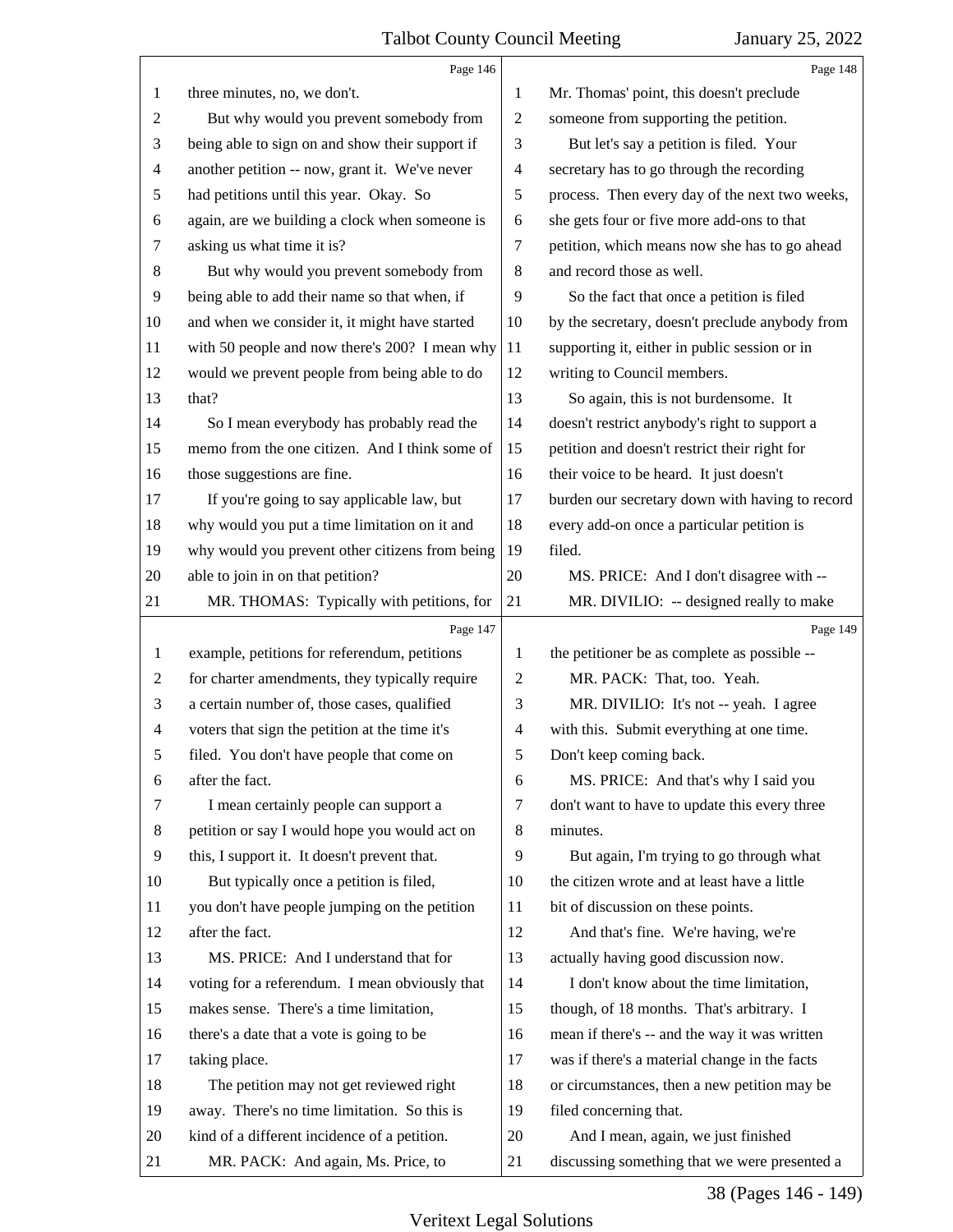<span id="page-39-0"></span>

|                | Page 150                                        |                | Page 152                                        |
|----------------|-------------------------------------------------|----------------|-------------------------------------------------|
| 1              | whole lot of new information that we need to    | 1              | really is new evidence to support the position, |
| $\overline{c}$ | reconsider that resolution that we just spent   | $\overline{c}$ | whatever they're advocating for in their        |
| 3              | so much time on.                                | 3              | petition, that then could be an exception.      |
| 4              | I don't know about putting an 18-month          | 4              | MS. PRICE: Can you put that back in             |
| 5              | limitation on something. If you get new         | 5              | language again that we can make that an         |
| 6              | information to light, it's important to         | 6              | amendment?                                      |
| 7              | consider it. So that seems a little arbitrary.  | 7              | MR. THOMAS: Sure. Let me see what was           |
| 8              | MR. LESHER: Usually this is not your --         | $\,8\,$        | submitted.                                      |
| 9              | MR. PACK: (Inaudible.)                          | 9              | MS. PRICE: Point number four. Unless            |
| 10             | MR. LESHER: -- government to have such a        | 10             | there is a material change or --                |
| 11             | prohibition that you can't file exactly the     | 11             | MR. PACK: I don't, I don't think you            |
| 12             | same action within a certain period of time and | 12             | really need any new language.                   |
| 13             | for the same motivations if it is merely        | 13             | MS. PRICE: Yeah, you do. Because this is        |
| 14             | duplicative.                                    | 14             | basically saying it's the same topic, even      |
| 15             | When there's new information, when there's      | 15             | though something has changed, they're not going |
| 16             | a new twist, yes, absolutely. But that changes  | 16             | to allow it.                                    |
| 17             | the substance and it's not the same petition.   | 17             | So if you let him add about six words,          |
| 18             | MS. PRICE: Right. So this point number          | 18             | something like unless there is a material       |
| 19             | four that's on this comment says if there's a   | 19             | change in facts or circumstances.               |
| 20             | material change in facts or circumstances, then | 20             | MR. DIVILIO: So you put a petition              |
| 21             | a new petition may be filed concerning the      | 21             | together, you get in front of the Council, you  |
|                |                                                 |                |                                                 |
|                | Page 151                                        |                | Page 153                                        |
| 1              | matter.                                         | 1              | have your public hearings, and then you, I      |
| $\overline{c}$ | So I would love -- I think we should adopt      | 2              | don't know, you lose.                           |
| 3              | that at least.                                  | 3              | And so you turn right around and you say        |
| 4              | MR. THOMAS: Another way perhaps to say          | 4              | oh, there was additional information that just  |
| 5              | this would say no petition should be filed with | 5              | came out and you resubmit it again. You're      |
| 6              | the county concerning a matter for which        | 6              | essentially filibustering the Council, right?   |
| 7              | another petition was filed with the county at   | 7              | Opposed to waiting 18 months to rethink the     |
| 8              | any time in the previous 18 months, except upon | 8              | entire process and put together your thoughts,  |
| 9              | presentation of new evidence. Something to the  | 9              | gather the names, gather the research --        |
| 10             | effect that it would allow for somebody to      | 10             | MS. PRICE: The word is if there's a             |
| 11             | present new evidence that might, that would     | 11             | material change in fact or circumstance. It     |
| 12             | change the substance of the petition.           | 12             | has to be --                                    |
| 13             | MS. PRICE: Yeah. Can we use our change          | 13             | MR. DIVILIO: Who defines that?                  |
| 14             | or mistake rule?                                | 14             | MR. PACK: What this is saying as it's           |
| 15             | MR. THOMAS: So that would allow an              | 15             | written is that no petition shall be filed with |
| 16             | opportunity.                                    | 16             | the county concerning a matter for which        |
| 17             | But the idea is to prevent -- you don't         | 17             | another petition was filed with the Council at  |
| 18             | want to have people, if they keep filing        | 18             | the time of the -- so of 18 months.             |
| 19             | petitions again for frivolous purposes or to    | 19             | So it's like I can't file a petition to         |
| 20             | clog up the Council agenda on a particular      | 20             | cancel out Frank's petition.                    |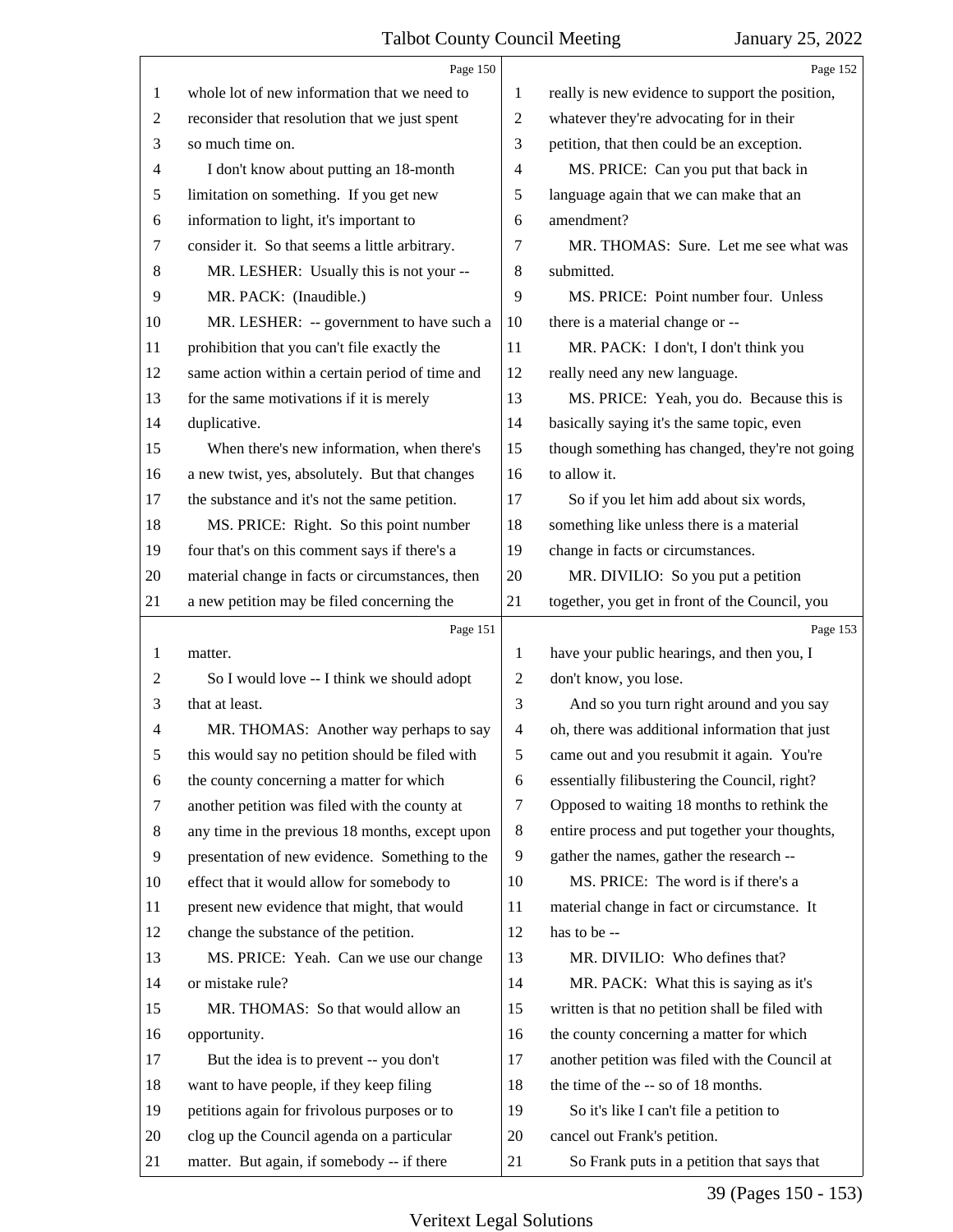<span id="page-40-0"></span>

|                | Page 154                                        |                          | Page 156                                                                      |
|----------------|-------------------------------------------------|--------------------------|-------------------------------------------------------------------------------|
| 1              | he wants peas and carrots on Monday. I can't    | 1                        | members. You can't get one of them to agree,                                  |
| $\overline{c}$ | come back and say a petition saying, within 18  | $\overline{c}$           | then you got --                                                               |
| 3              | months, that no, I want peas and carrots on     | 3                        | MS. PRICE: (Inaudible).                                                       |
| 4              | Tuesday.                                        | 4                        | MR. DIVILIO: -- public.                                                       |
| 5              | That's what this is saying. This is             | 5                        | MR. PACK: Or to file a petition just                                          |
| 6              | saying -- this is not to say that if there's a  | 6                        | because you don't like the other person's                                     |
| 7              | material change to something that we had, maybe | 7                        | petition. So you're trying to cancel them out.                                |
| 8              | we're out of peas and carrots and maybe we have | 8                        | This is not saying what you think it's                                        |
| 9              | to go to something else.                        | 9                        | saying, Ms. Price. I know what the writer                                     |
| 10             | So what this is saying is that I can't now      | 10                       | wrote, but you don't have to go down here and                                 |
| 11             | try to counterbalance Frank's petition with my  | 11                       | submit every single thing she wrote. That's                                   |
| 12             | own petition within 18 months.                  | 12                       | not what this is saying.                                                      |
| 13             | MS. PRICE: Okay. I think you're trying          | 13                       | MR. CALLAHAN: Mr. Thomas, can you clear                                       |
| 14             | to prevent the public. And things do change,    | 14                       | this up a little bit for us?                                                  |
| 15             | as evidence --                                  | 15                       | MR. THOMAS: You could, I think maybe to                                       |
| 16             | MR. PACK: I'm not trying to prevent the         | 16                       | bring some clarity to it, you could add the                                   |
| 17             | public. I'm just reading the way this is        | 17                       | words --                                                                      |
| 18             | written.                                        | 18                       | MR. DIVILIO: Please do.                                                       |
| 19             | This is not saying that --                      | 19                       | MR. THOMAS: So no petition shall be filed                                     |
| 20             | MS. PRICE: It's preventing somebody from        | 20                       | with the county concerning a matter for which                                 |
| 21             | doing that, unless --                           | 21                       | another petition was filed with the county at                                 |
|                | Page 155                                        |                          | Page 157                                                                      |
|                |                                                 |                          |                                                                               |
| $\mathbf{1}$   | MR. PACK: No.                                   | 1                        | any time in the previous 18 months, except upon                               |
| 2              | MS. PRICE: -- we just spent the last hour       | 2                        | demonstration of a material change in facts or                                |
| 3              | doing. We've had some significant changes in    | 3                        | circumstances as determined by the Council in                                 |
| 4              | facts, and we should be able to consider it.    | $\overline{\mathcal{A}}$ | its sole discretion.                                                          |
| 5              | And I think the public, if there is a           | 5                        | So that they would have to present a                                          |
| 6              | significant change in material facts, they      | 6                        | material change in circumstances. Then you                                    |
| 7              | ought to have the right. It might be the same   | 7                        | would have to agree that that constitutes a                                   |
| 8              | topic.                                          | 8                        | material change in circumstances to allow the                                 |
| 9              | MR. PACK: That's not saying you can't.          | 9                        | petition to go forward.                                                       |
| 10             | This is not saying that you can't.              | 10                       | MS. PRICE: (Inaudible.)                                                       |
| 11             | MS. PRICE: Let's ask Mr. Thomas.                | 11                       | MR. PACK: No more peas and carrots.                                           |
| 12             | MR. PACK: That is not saying that you           | 12                       | MS. PRICE: I would be okay with that                                          |
| 13             | can't.                                          | 13                       | language, what he said. I'll make a motion.                                   |
| 14             | MR. DIVILIO: I am trying to prevent the         | 14                       | MR. CALLAHAN: Second?                                                         |
| 15             | public because if you can't get one of the five | 15                       | MR. LESHER: I'll second.                                                      |
| 16             | of us to put it on the agenda and you have to   | 16                       |                                                                               |
| 17             | petition the public to put it on the agenda,    | 17                       | Mr. Thomas, could you possibly read that<br>back into the record for clarity? |
| 18             | yeah, you got to wait 18 months to do it again. | 18                       |                                                                               |
| 19             | You shouldn't be able to turn right around and  | 19                       | MR. THOMAS: Yes. I'm just writing it<br>down.                                 |
| 20             | do it the next day.                             | 20                       | So to add to the sentence, so the sentence                                    |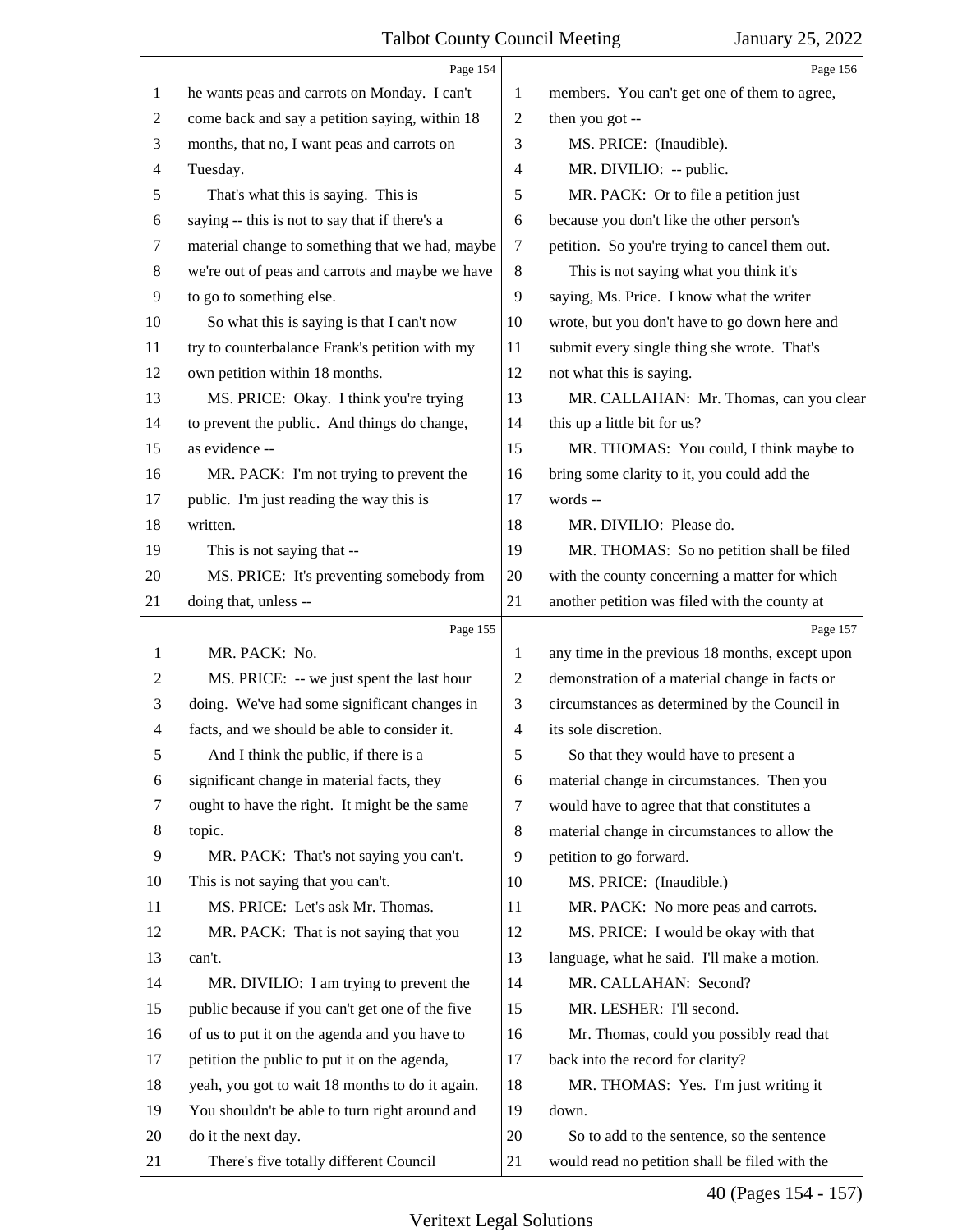<span id="page-41-0"></span>

|                | Page 158                                       |                | Page 160                                        |
|----------------|------------------------------------------------|----------------|-------------------------------------------------|
| 1              | county concerning a matter for which another   | 1              | MR. PACK: Aye.                                  |
| 2              | petition was filed with the county at any time | $\overline{c}$ | Thank you. Long time in the making.             |
| 3              | in the previous 18 months, except upon         | 3              | MR. CALLAHAN: Long time in the making           |
| $\overline{4}$ | demonstration of a material change in facts or | $\overline{4}$ | now.                                            |
| 5              | circumstances as determined by the Council in  | 5              | Right on time with the public hearing,          |
| 6              | its sole discretion.                           | 6              | right on time.                                  |
| 7              | MR. CALLAHAN: Okay. I've got a motion          | 7              | MS. PRICE: Mr. Callahan, can we take two        |
| 8              | and a second. Madam Secretary, could you call  | $\,8\,$        | minutes, please?                                |
| 9              | the vote.                                      | 9              | MR. CALLAHAN: Sure. All right. Let's            |
| 10             | SECRETARY: Yes. Mr. Callahan.                  | 10             | everybody come back in two minutes or so.       |
| 11             | MR. CALLAHAN: Aye.                             | 11             | Thank you.                                      |
| 12             | SECRETARY: Mr. Divilio.                        | 12             | MS. PRICE: Thank you.                           |
| 13             | MR. DIVILIO: Aye.                              | 13             | MR. CALLAHAN: No problem.                       |
| 14             | SECRETARY: Mr. Lesher.                         | 14             | (Recess taken.)                                 |
| 15             | MR. LESHER: Aye.                               | 15             | MR. CALLAHAN: Okay. We're going to go           |
| 16             | SECRETARY: Ms. Price.                          | 16             | ahead and get started on the public hearing.    |
| 17             | MS. PRICE: Aye.                                | 17             | Ain't too bad. It's 8:30. We're only two        |
| 18             | SECRETARY: Mr. Pack. Mr. Pack.                 | 18             | hours behind. That ain't bad, right, Mr. Pack?  |
| 19             | MR. PACK: Am I muted? Aye. I'm sorry.          | 19             | Council.                                        |
| 20             | SECRETARY: Thank you.                          | 20             | MR. PACK: You told me not to be negative.       |
| 21             | MS. PRICE: Now, do you --                      | 21             | So                                              |
|                | Page 159                                       |                | Page 161                                        |
|                |                                                |                |                                                 |
| $\mathbf{1}$   | MR. PACK: Anything else?                       | 1              | MR. CALLAHAN: I wasn't. All right.              |
| 2              | MS. PRICE: -- to take this to a vote           | 2              | Madam Secretary, could you read the             |
| 3              | incorporating the two amendments?              | 3              | Resolution Number 313 into the record, please.  |
| 4              | MR. THOMAS: Yes.                               | 4              | SECRETARY: Yes. Resolution Number 313, a        |
| 5              | MS. PRICE: Okay. I'll make that motion.        | 5              | resolution to amend the Talbot County           |
| 6              | MR. PACK: Second.                              | 6              | comprehensive water and sewer plan regarding    |
| 7              | MR. CALLAHAN: So Council, we got a motion      | 7              | the connection of phase one, section one of the |
| 8              | and a second to go ahead and put both -- well, | 8              | Lakeside project to the existing Trappe         |
| 9              | to go ahead and vote on 311.                   | 9              | wastewater -- sorry. This cut off. System,      |
| 10             | MR. PACK: As amended.                          | 10             | wastewater system. Sorry.                       |
| 11             | MR. CALLAHAN: As amended. I'm sorry. As        | 11             | MR. CALLAHAN: All right. Good.                  |
| 12             | amended.                                       | 12             | Mr. Thomas, do you have any comments or         |
| 13             | SECRETARY: Mr. Callahan.                       | 13             | wishes on this resolution? Want to get ready    |
| 14             | MR. CALLAHAN: Aye.                             | 14             | to start off here?                              |
| 15             | SECRETARY: Mr. Divilio.                        | 15             | MR. THOMAS: I do not, no.                       |
| 16             | MR. DIVILIO: Aye.                              | 16             | MR. CALLAHAN: Okay. I got you.                  |
| 17             | SECRETARY: Mr. Lesher.                         | 17             | So I'm going to open this --                    |
| 18             | MR. LESHER: Aye.                               | 18             | MS. PRICE: Mr. Callahan.                        |
| 19             | SECRETARY: Ms. Price.                          | 19             | MR. CALLAHAN: Yeah. Go ahead.                   |
| 20             | MS. PRICE: Aye.                                | 20             | MS. PRICE: Go ahead, Mr. Lesher.                |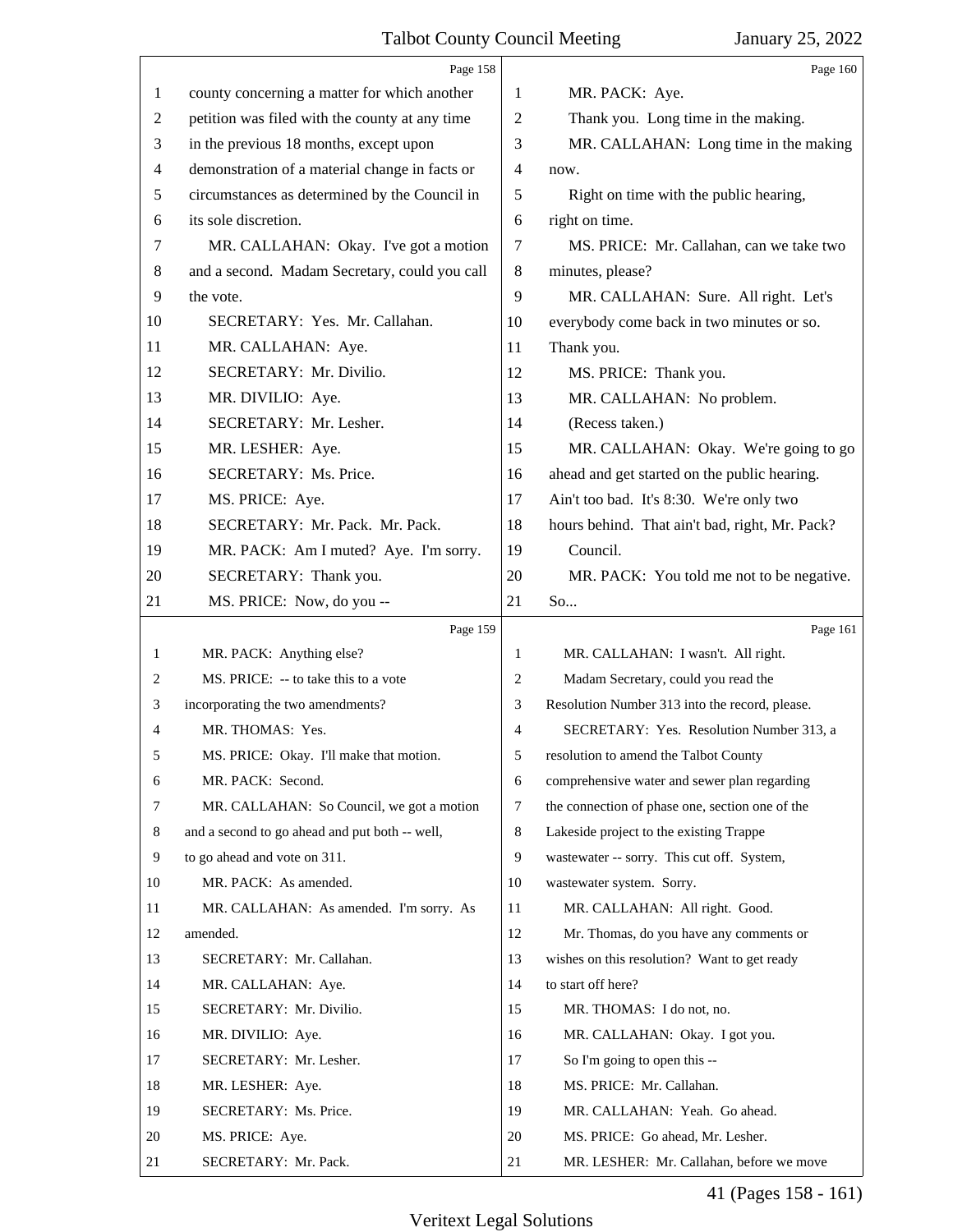<span id="page-42-0"></span>

|                | Page 162                                           |                | Page 164                                        |
|----------------|----------------------------------------------------|----------------|-------------------------------------------------|
| 1              | to the public hearing, I would like to, I would    | 1              | portion of the phase of Lakeside, the initial   |
| 2              | like to offer and move the amendment that was      | $\overline{2}$ | phase of Lakeside that would rely on the        |
| 3              | prepared. It's the blue amendment, amendment       | 3              | existing Trappe plant would, connection would   |
| 4              | number one in our package, to Resolution 313.      | 4              | first require the upgrade of the Trappe plant   |
| 5              | I'd like to move that before we proceed to the     | 5              | to the ENR standards to better take care of     |
| 6              | public hearing.                                    | 6              | that discharge in La Trappe Creek.              |
| 7              | MR. CALLAHAN: You want to move it?                 | 7              | After that, any of the new, any of the new      |
| 8              | MR. LESHER: I'm making, I'm offering that          | $\,8\,$        | discharge, of course, is covered by the plant,  |
| 9              | motion for that amendment.                         | 9              | the ENR plant that is designed into the         |
| 10             | MS. PRICE: So can -- I will second that.           | 10             | Lakeside project itself.                        |
| 11             | Can Mr. Thomas please -- because it is             | 11             | MS. PRICE: So let me back up two                |
| 12             | definitely different and it may -- it's not        | 12             | sentences and read it in its entirety because   |
| 13             | material or whatever you call that,                | 13             | to where it says startup.                       |
| 14             | substantive, but it may change what people are     | 14             | Startup -- so this is how it would read         |
| 15             | going to say in the public hearing.                | 15             | now. Startup wastewater treatment for the       |
| 16             | So Mr. Thomas, could you explain it to us?         | 16             | Lakeside project may be provided by. And it's   |
| 17             | MR. THOMAS: Yes. So this amendment is              | 17             | a one or a two.                                 |
| 18             | intended to add a requirement that any new         | 18             | So what people may think is that, well,         |
| 19             | connections from the Lakeside startup phase to     | 19             | there is no upgrade to the wastewater treatment |
| 20             | the existing Trappe wastewater system are also     | $20\,$         | plant yet and it might take a couple of years,  |
| 21             | subject to the existing wastewater treatment       | 21             | but they have an option.                        |
|                |                                                    |                |                                                 |
|                | Page 163                                           |                | Page 165                                        |
| 1              | plant being upgraded to ENR standards, with the    | 1              | So startup wastewater may be provided by,       |
| $\overline{c}$ | treated effluent also meeting ENR standards as     | $\overline{2}$ | one, a modular ENR MBR wastewater treatment     |
| 3              | set forth in the Trappe area sewerage system       | 3              | plant capable of operating at the initial       |
| 4              | section of the comprehensive water and sewer       | $\overline{4}$ | development flow rates --                       |
| 5              | plan.                                              | 5              | MR. PACK: I'm sorry. Are you guys               |
| 6              | And it would delete the proposed                   | 6              | reading from the blue? I think you said blue.   |
| 7              | amendments that are inconsistent therewith.        | 7              | MS. PRICE: Yup. And it's page two, the          |
| 8              | So the language about no portion of the            | 8              | middle of page two, that second paragraph,      |
| 9              | startup phase may be connected to the existing     | 9              | about halfway through that paragraph.           |
| 10             | system more than 18 months after final approval    | 10             | MR. PACK: In green?                             |
| 11             | of this resolution and then within 18 months       | 11             | MS. PRICE: Yeah. So do you see where it         |
| 12             | for final issuance of all required permits and     | 12             | says one and two, Mr. Pack, right in the        |
| 13             | approvals for the new Lakeside facility. All       | 13             | middle?                                         |
| 14             | hookups from the startup phase would have to be    | 14             | MR. PACK: Okay. Yes, I do. Okay.                |
| 15             | redirected there. That language is being           | 15             | MS. PRICE: So go up one line from there.        |
| 16             | proposed to be deleted under this amendment.       | 16             | Startup wastewater treatment for the            |
| 17             | MR. LESHER: Thank you. And essentially             | 17             | Lakeside project may be provided by.            |
| 18             | what this amendment does is it reflects            | 18             | And this is old language. This has always       |
| 19             | language that was offered by our own Planning      | 19             | been there.                                     |
| 20             | Commission back in November in their discussion 20 |                | By, one, a modular ENR MBR wastewater           |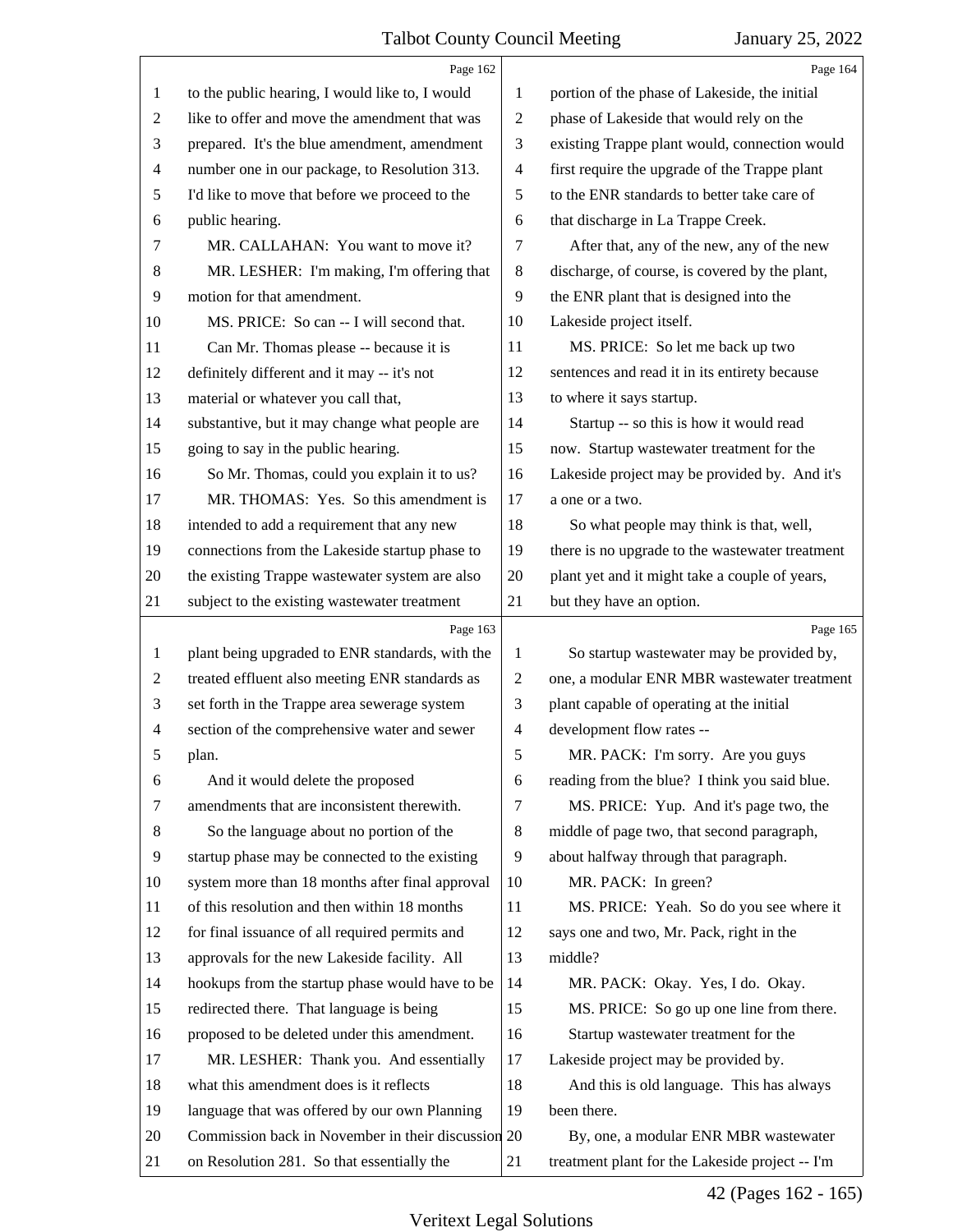<span id="page-43-0"></span>

|                | Page 166                                        |                          | Page 168                                        |
|----------------|-------------------------------------------------|--------------------------|-------------------------------------------------|
| 1              | sorry. Capable of operating at the initial      | 1                        | existing wastewater treatment plant, which does |
| 2              | development flow rates. So that's an ENR. Or    | $\overline{2}$           | meet MDE standards, and saying that you can't   |
| 3              | by direct connection to the existing Trappe     | 3                        | even connect the first 120 homes until you get  |
| $\overline{4}$ | wastewater system. Any new connections to the   | $\overline{\mathcal{A}}$ | your current plant or your new plant into       |
| 5              | Town of Trappe are subject to the existing      | 5                        | $ENR -$                                         |
| 6              | wastewater treatment plant not having any       | 6                        | MS. PRICE: So--                                 |
| $\tau$         | outstanding MDE enforcement actions, consent    | 7                        | MR. PACK: This doesn't work -- let me           |
| $\,8\,$        | orders, or violations, and being upgraded to    | 8                        | finish.                                         |
| 9              | E -- sorry. Yes. And being upgraded to ENR      | 9                        | MS. PRICE: We're not voting on this             |
| 10             | standards with the treated effluent also        | 10                       | tonight. We're just sending it --               |
| 11             | meeting ENR standards as set forth.             | 11                       | MR. PACK: This doesn't -- well, even the        |
| 12             | So whatever they connect to, whether it's       | 12                       | amendment, even the amendment smacks of         |
| 13             | a temporary modular wastewater treatment plant, | 13                       | government overreach.                           |
| 14             | or whether when they get the spray irrigation   | 14                       | So you can't do this, even under the guise      |
| 15             | one done, if MDE issues that permit, or the     | 15                       | that you're trying to make -- again, you are    |
| 16             | existing wastewater treatment plant that we     | 16                       | reaching way beyond your scope yet again --     |
| 17             | talked about is BIOLAC now, getting it to ENR.  | 17                       | MS. PRICE: Absolutely not. This is the          |
| 18             | That is what this amendment says.               | 18                       | amendment that --                               |
| 19             | It gets rid of all of the timeline and the      | 19                       | MR. PACK: Yet again and trying to tell          |
| 20             | temporary connection the way it is now. And     | 20                       | them that they cannot connect the first 120     |
| 21             | that is in line with what the Planning          | 21                       | homes until it's at ENR levels. Come on, come   |
|                |                                                 |                          |                                                 |
|                | Page 167                                        |                          | Page 169                                        |
| 1              | Commission said was if we're sending -- as long | 1                        | on.                                             |
| $\overline{2}$ | as we're sending things to them, and we will be | 2                        | MS. PRICE: They don't have --                   |
| 3              | sending this to, 313, to the Planning           | 3                        | MR. DIVILIO: -- real question on that           |
| $\overline{4}$ | Commission, it will now have language that says | $\overline{4}$           | sentence just before it where it says any new   |
| 5              | it has to be connected to an ENR plant because  | 5                        | connections to the existing Town of Trappe      |
| 6              | they just -- and we'll hear this in the public  | 6                        | wastewater system are subject to the existing   |
| 7              | hearing.                                        | 7                        | wastewater treatment plant, not -- so any new   |
| 8              | So I'll let the public hearing go first,        | 8                        | connections to the existing Town of Trappe      |
| 9              | go forth because Miguel will probably give us   | 9                        | plant.                                          |
| 10             | the information that I'm asking for.            | 10                       | Does that mean that if there was a              |
| 11             | MR. PACK: I don't know if I can support         | 11                       | restaurant there whose septic failed, they      |
| 12             | this language because what you're basically,    | 12                       | wouldn't be able to hook up to the current      |
| 13             | again, trying to do is impede a sovereign       | 13                       | plant?                                          |
| 14             | municipality from connecting the first 100 --   | 14                       | MS. PRICE: It would be up to MDE. MDE is        |
| 15             | MS. PRICE: No, no --                            | 15                       | the one who controls whether they are going to  |
| 16             | MR. PACK: Let me finish.                        | 16                       | allow new connections or not.                   |
| 17             | MS. PRICE: We're not voting on the              | 17                       | So if they had a violation, it is not our       |
| 18             | amendment tonight.                              | 18                       | purview, but it is actually up to MDE whether   |
| 19             | MR. PACK: What you're trying to do is           | 19                       | or not they would allow this connection.        |
| 20             | impede a sovereign municipality, which you can  | 20                       | So we are not controlling connections if        |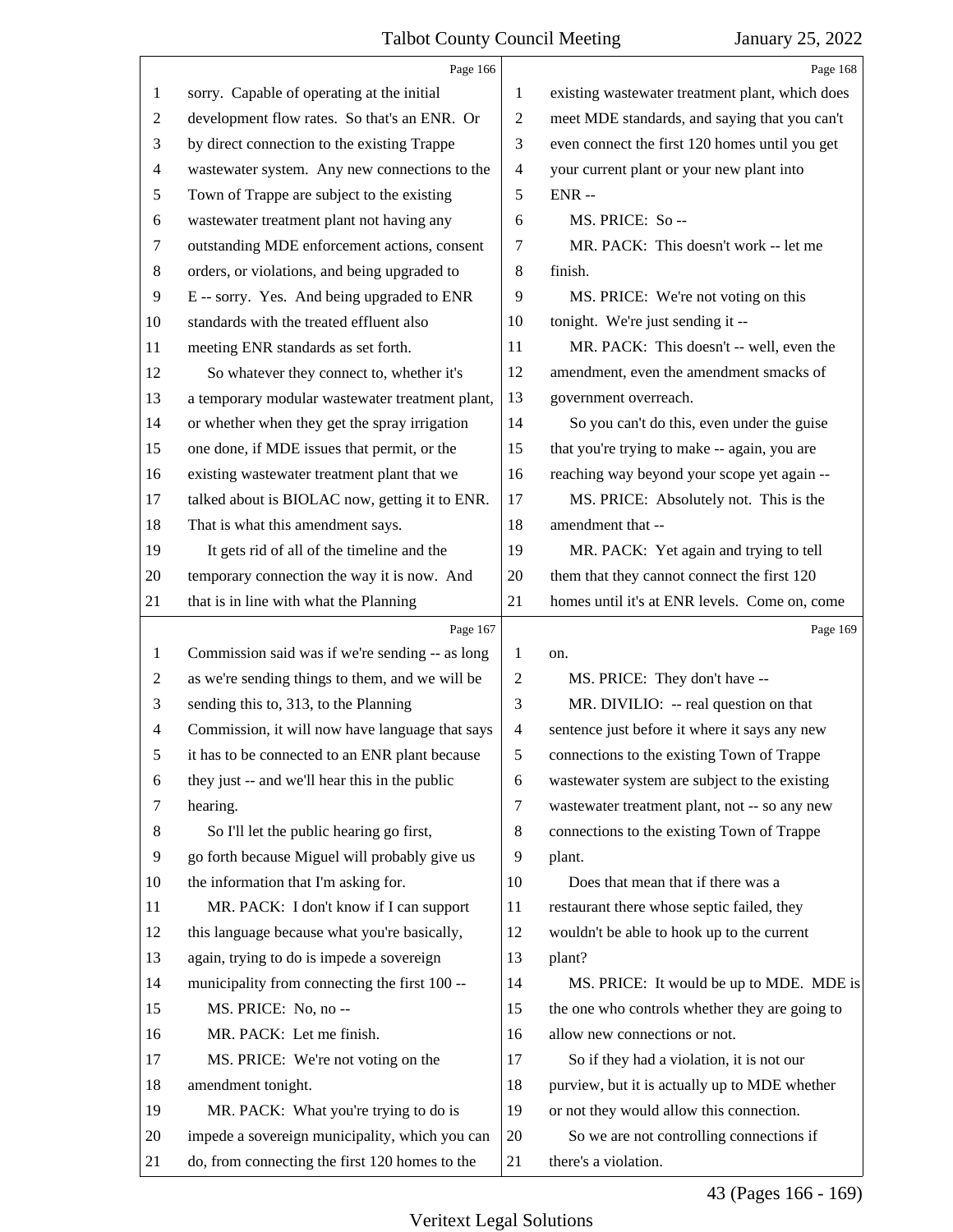<span id="page-44-0"></span>

|                | Page 170                                           |    | Page 172                                       |
|----------------|----------------------------------------------------|----|------------------------------------------------|
| 1              | MR. DIVILIO: No, no. I mean like if                | 1  | grant, which has been approved for the         |
| 2              | there's a current restaurant and that's on a       | 2  | wastewater treatment plant.                    |
| 3              | septic and the Town of Trappe, the septic          | 3  | They can bring in temporary modular            |
| 4              | fails, they decide to connect, would they not      | 4  | technology that exists today, that Ryan        |
| 5              | be able to? Because this says any new              | 5  | Showalter has even said exists today, and they |
| 6              | connection to the existing plant.                  | 6  | can hook them up tomorrow with the temporary   |
| 7              | MS. PRICE: That would be an MDE decision           | 7  | modular-                                       |
| 8              | if there was a violation. As long as there's       | 8  | MR. DIVILIO: I'm concerned about the           |
| 9              | not an existing violation, of course, they         | 9  | current --                                     |
| 10             | would be able to connect.                          | 10 | MS. PRICE: -- I want to be clear --            |
| 11             | MR. THOMAS: No. I think it's intended              | 11 | MR. DIVILIO: I'm not talking about             |
| 12             | for any new connections from the phase one,        | 12 | Lakeside. I'm talking about the Town of        |
| 13             | section one of Lakeside as referenced in this.     | 13 | Trappe, because it appears that any new        |
| 14             | MR. DIVILIO: I'm reading any new                   | 14 | connection.                                    |
| 15             | connections.                                       | 15 | If you had put in here that any                |
| 16             | MR. PACK: Just the first 120 homes,                | 16 | connections from the new development, that --  |
| 17             | Mr. Divilio.                                       | 17 | MS. PRICE: We're talking about Lakeside.       |
| 18             | It's trying to -- this is an attempt to            | 18 | MR. DIVILIO: I know we're talking              |
| 19             | try to impede on the Town of Trappe that they      | 19 | about --                                       |
| 20             | cannot make the first 100 homes connect to         | 20 | MR. LESHER: The context of the paragraph.      |
| 21             | their existing plant, which MDE said, which MDE 21 |    | MR. PACK: You got to read up --                |
|                | Page 171                                           |    | Page 173                                       |
| 1              | has already said, as you know, Mr. Divilio, is     | 1  | MR. LESHER: -- earlier is --                   |
| $\overline{c}$ | working within its regulatory permit and until     | 2  | MR. PACK: You got to go up two lines,          |
| 3              | the plant is upgraded to ENR. That's what this     | 3  | Mr. Divilio. This is phase one, section one of |
|                |                                                    |    |                                                |
| 4              | is trying to do.                                   | 4  | proposed -- if you go up two lines, you'll see |
| 5              | MR. DIVILIO: It just seems like --                 | 5  | this is flowing down from two lines up.        |
| 6              | MR. PACK: -- trying to do.                         | 6  | So it is targeting those new connections       |
| 7              | MR. DIVILIO: Moratorium until it's                 | 7  | to those first phase one connections saying    |
| 8              | created, both --                                   | 8  | basically that they can't connect to the       |
| 9              | MS. PRICE: It's not.                               | 9  | existing Trappe plant unless it's ENR.         |
| 10             | MR. DIVILIO: -- it's upgraded to ENR.              | 10 | This is a blatant attempt to impede --         |
| 11             | Because this says any new connection to that       | 11 | MS. PRICE: No, it's not. It is not a           |
| 12             | existing plant.                                    | 12 | moratorium --                                  |
| 13             | MS. PRICE: No. And it's within that.               | 13 | MR. PACK: It most certainly is. It most        |
| 14             | Mr. Thomas just said that.                         | 14 | certainly is.                                  |
| 15             | And you and I had this conversation. It's          | 15 | MS. PRICE: It is not.                          |
| 16             | not a moratorium because there is technology.      | 16 | MR. PACK: -- to impede the Town of Trappe      |
| 17             | There is a temporary modular technology that       | 17 | from moving forward with this development.     |
| 18             | they can bring in tomorrow that can have them      | 18 | MR. CALLAHAN: One at a time, one at a          |
| 19             | connect these new homes to ENR technology.         | 19 | time. If you're going to talk, if you're going |
| 20             | It does not require the spray irrigation           | 20 | to talk, one at a time.                        |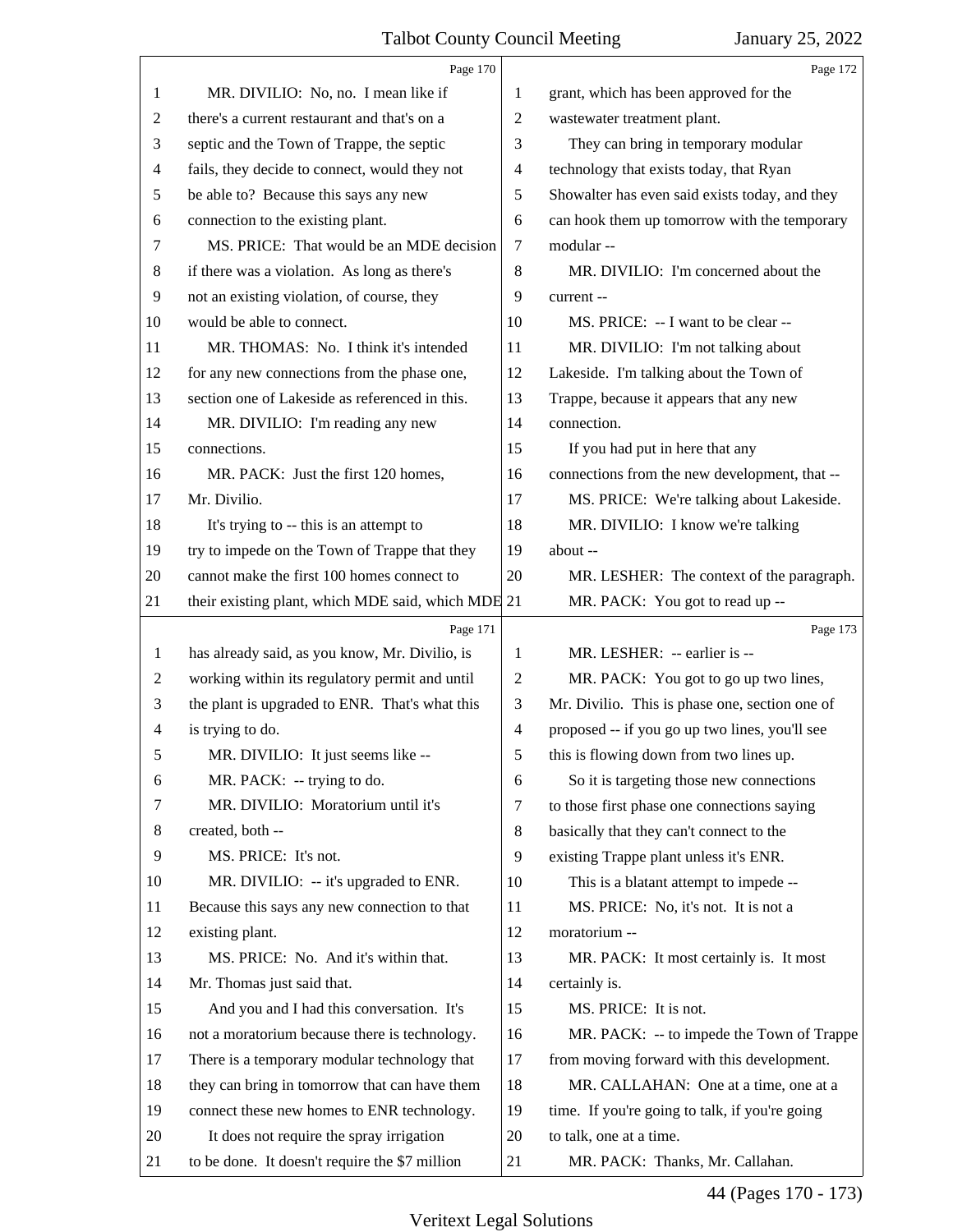<span id="page-45-0"></span>

|                | Page 174                                        |                | Page 176                                       |
|----------------|-------------------------------------------------|----------------|------------------------------------------------|
| 1              | So as I was saying to Mr. Divilio in            | 1              | type of ENR technology that exists today that  |
| 2              | answering, if you go up two lines to phase one  | $\overline{2}$ | does not put a moratorium on it. And then we   |
| 3              | where it says phase one, section one and come   | 3              | can continue with the public hearing.          |
| $\overline{4}$ | down, this is speaking about those connections, | $\overline{4}$ | But the public needed to know what the         |
| 5              | those new connections in the Lakeside project,  | 5              | amendment was before they comment.             |
| 6              | not what you're referring to.                   | 6              | MR. PACK: Mr. Callahan, a point of order.      |
| 7              | You're referring to if someone is on            | 7              | You have an amendment that has been            |
| $\,8\,$        | septic, a commercial property owner, and he     | 8              | introduced and seconded. It has to be voted    |
| 9              | wanted to connect, would he be allowed to.      | 9              | upon.                                          |
| 10             | That's not dealing with this. That's a whole    | 10             | If the amendment fails, there's nothing        |
| 11             | separate matter.                                | 11             | for the public to consider for public hearing. |
| 12             | MS. PRICE: And I want to be clear, this         | 12             | You have an amendment --                       |
| 13             | is not a moratorium. They can bring in the      | 13             | MS. PRICE: Okay. Wait a minute --              |
| 14             | technology today. The developer has told us     | 14             | MR. PACK: -- introduced. It has been           |
| 15             | this in the past. It is even in one of the      | 15             | seconded.                                      |
| 16             | documents that exists in our packet tonight     | 16             | MS. PRICE: And it can be --                    |
| 17             | that this technology exists.                    | 17             | MR. PACK: Unless it is supported by a          |
| 18             | And I discussed that with you earlier,          | 18             | majority --                                    |
| 19             | Mr. Divilio, that this is not a moratorium.     | 19             | MS. PRICE: -- whoever --                       |
| 20             | We will have a public hearing.                  | 20             | MR. PACK: -- there's nothing to be heard.      |
| 21             | We are not voting on this amendment             | 21             | MS. PRICE: Whoever seconded it can             |
|                |                                                 |                |                                                |
|                | Page 175                                        |                | Page 177                                       |
| $\mathbf{1}$   | tonight. This -- it only takes one person to    | 1              | rescind the second and then I can rescind the  |
| 2              | send this over.                                 | $\overline{c}$ | motion because this amendment needs to go to   |
| 3              | So the 313 has already -- and this is           | 3              | the Planning Commission.                       |
| 4              | where we just need to go ahead and go to Miguel | $\overline{4}$ | MR. CALLAHAN: Who seconded it?                 |
| 5              | and what --                                     | 5              | SECRETARY: I believe this was introduced       |
| 6              | MR. PACK: The amendment has been                | 6              | by Mr. Lesher and seconded by Ms. Price.       |
| 7              | introduced and seconded. It's open for vote.    | 7              | MS. PRICE: Fine. So then I will rescind        |
| 8              | MS. PRICE: -- again.                            | 8              | my second.                                     |
| 9              | MR. PACK: It's been introduced and              | 9              | MR. PACK: We have a motion on the floor        |
| 10             | seconded. This is not being passed over this    | 10             | and second it. We have an amendment,           |
| 11             | evening. This amendment has been introduced     | 11             | Mr. Callahan.                                  |
| 12             | and seconded.                                   | 12             | MR. LESHER: We--                               |
| 13             | MS. PRICE: I'm trying to tell you that          | 13             | MR. PACK: If it's not seconded, this           |
| 14             | 313 right now has already been -- has a         | 14             | dies.                                          |
| 15             | decision by the Planning Commission.            | 15             | MS. PRICE: Wait --                             |
| 16             | So right now, unless we amend it, then we       | 16             | MR. LESHER: -- amendment. That is all.         |
| 17             | can't do anything with it.                      | 17             | MR. CALLAHAN: I will -- hold up for a          |
| 18             | So I guess I just wanted to get the             | 18             | second.                                        |
| 19             | amendment on the record. I wanted to make sure  | 19             | MS. PRICE: We have to have a public            |
| 20             | people knew that this was not a moratorium,     | 20             | hearing.                                       |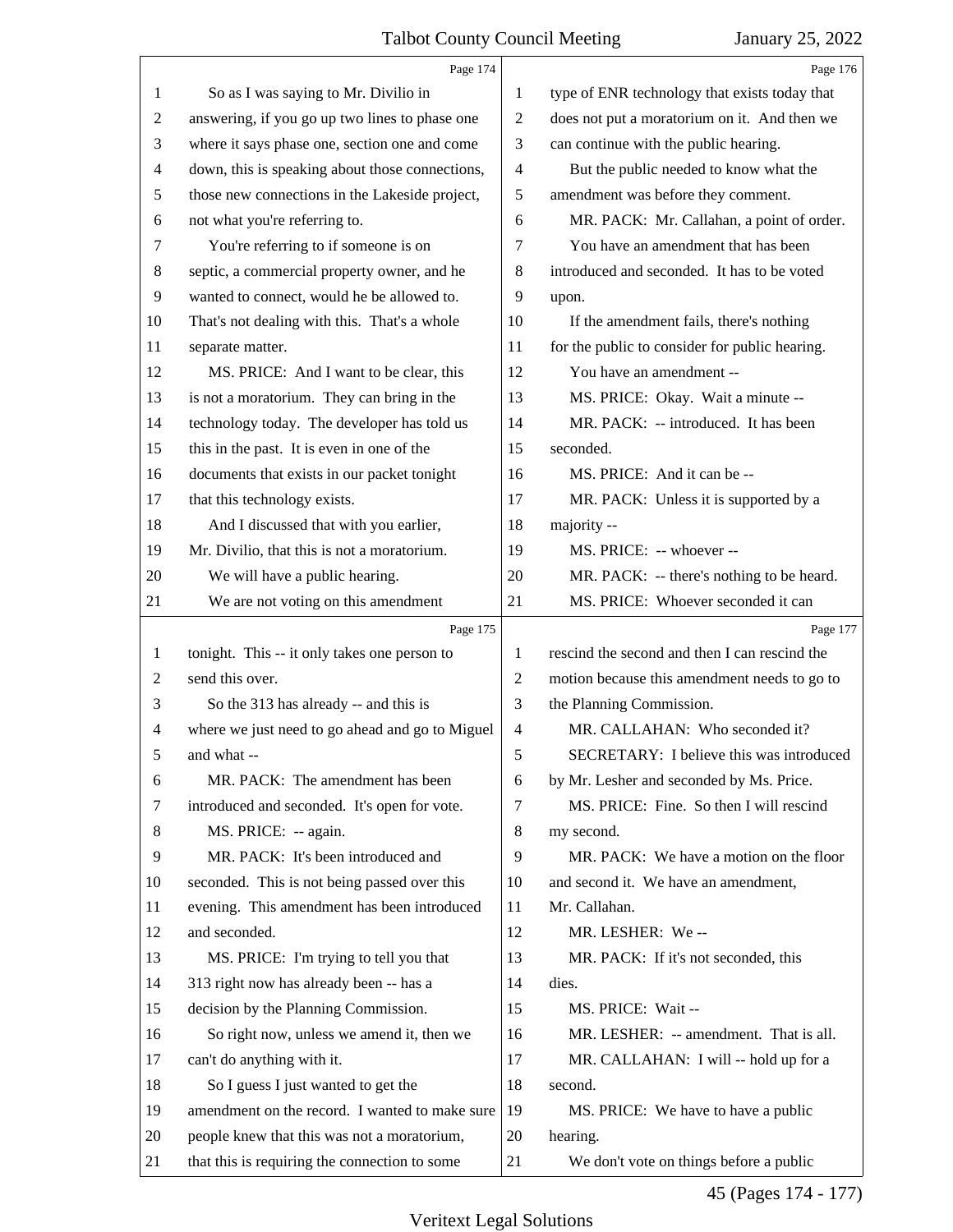<span id="page-46-0"></span>

|              | Page 178                                        |                | Page 180                                       |
|--------------|-------------------------------------------------|----------------|------------------------------------------------|
| 1            | hearing before sending --                       | 1              | resolution where we voted on these individual  |
| 2            | MR. PACK: If you're offering an                 | 2              | amendments to the resolution itself and then   |
| 3            | amendment, the amendment must be carried.       | 3              | voted on the entire resolution as amended.     |
| 4            | MS. PRICE: We have a public hearing. We         | 4              | MR. CALLAHAN: But how can we -- I'm just       |
| 5            | have a public hearing first --                  | 5              | curious. How can we -- so as written now,      |
| 6            | MR. PACK: On 313, on 313 as drafted.            | 6              | okay, we're having the public hearing as is.   |
| 7            | You guys are offering an amendment.             | 7              | How can we, how can we put this on top of      |
| 8            | MS. PRICE: All right.                           | 8              | that and the public hasn't seen it yet?        |
| 9            | MR. CALLAHAN: I agree with that.                | 9              | MR. THOMAS: You could have another public      |
| 10           | MS. PRICE: -- listen to me. I'm resining        | 10             | hearing. You could defer the public hearing    |
| 11           | my second.                                      | 11             | tonight to occur after the Public Works        |
| 12           | MR. CALLAHAN: Hold on now. Hold on.             | 12             | Advisory Board.                                |
| 13           | Let's all slow down.                            | 13             | If you were to adopt -- vote on this           |
| 14           | MS. PRICE: God.                                 | 14             | amendment and it passes, then you could defer  |
| 15           | MR. CALLAHAN: Let's all slow down. Okay.        | 15             | the public hearing tonight until after the     |
| 16           | So the way I look at this is the public         | 16             | Public Works Advisory Board and Planning       |
| 17           | hearing is on 313 as is at this --              | 17             | Commission has held their hearings and given   |
| 18           | MR. PACK: As is.                                | 18             | their opinions and then have the hearing on    |
| 19           | MR. CALLAHAN: As is.                            | 19             | this as amended. That would be one way to      |
| 20           | MR. PACK: As is.                                | 20             | address it.                                    |
| 21           | MR. CALLAHAN: So you've done -- so we           | 21             | You've scheduled the public hearing. You       |
|              |                                                 |                |                                                |
|              | Page 179                                        |                | Page 181                                       |
| $\mathbf{1}$ | can -- help me, Mr. Thomas. We can handle this  | 1              | have people here who want to speak it seems.   |
| 2            | a couple of different ways.                     | 2              | You may want to hear from them tonight while   |
| 3            | Can we vote on this and vote it down and        | 3              | they're here, if it's -- even if you do end up |
| 4            | do a new one or, you know                       | $\overline{4}$ | deciding to hold another hearing later to      |
| 5            | MR. THOMAS: I think you can vote on the         | 5              | address the amendments after everybody has had |
| 6            | amendment, and then it's 313 as amended. And    | 6              | a chance to digest the amendments and what the |
| 7            | then you still go forward with the public       | 7              | other bodies may say about them.               |
| 8            | hearing.                                        | 8              | MR. CALLAHAN: I agree with you.                |
| 9            | And then it would go on. You have an            | 9              | Not only that. We're going to have a work      |
| 10           | amended resolution. It can go back to the       | 10             | session hopefully, too, and clear some of this |
| 11           | Planning Commission and Public Works Advisory   | 11             | up, too.                                       |
| 12           | Board for comment on the resolution as amended. | 12             | MR. THOMAS: Right. So this would be            |
| 13           | But you still have the public hearing tonight.  | 13             | appropriate for discussion in that form as     |
| 14           | MR. CALLAHAN: What you're saying is the         | 14             | well.                                          |
| 15           | new amendment to the amended 313, we can attach | 15             | MR. CALLAHAN: Correct, correct.                |
| 16           | that to that for the public hearing?            | 16             | MS. PRICE: It is completely inappropriate      |
| 17           | MR. THOMAS: You're not voting to approve        | 17             | to take a vote on this amendment of which      |
| 18           | Resolution 313 as amended. You're voting to     | 18             | nobody has really heard and we haven't had     |
| 19           | approve the amendment to the resolution, not    | 19             | public comment on tonight.                     |
| 20           | voting on the resolution itself as amended.     | 20             | I have rescinded my second so that we can      |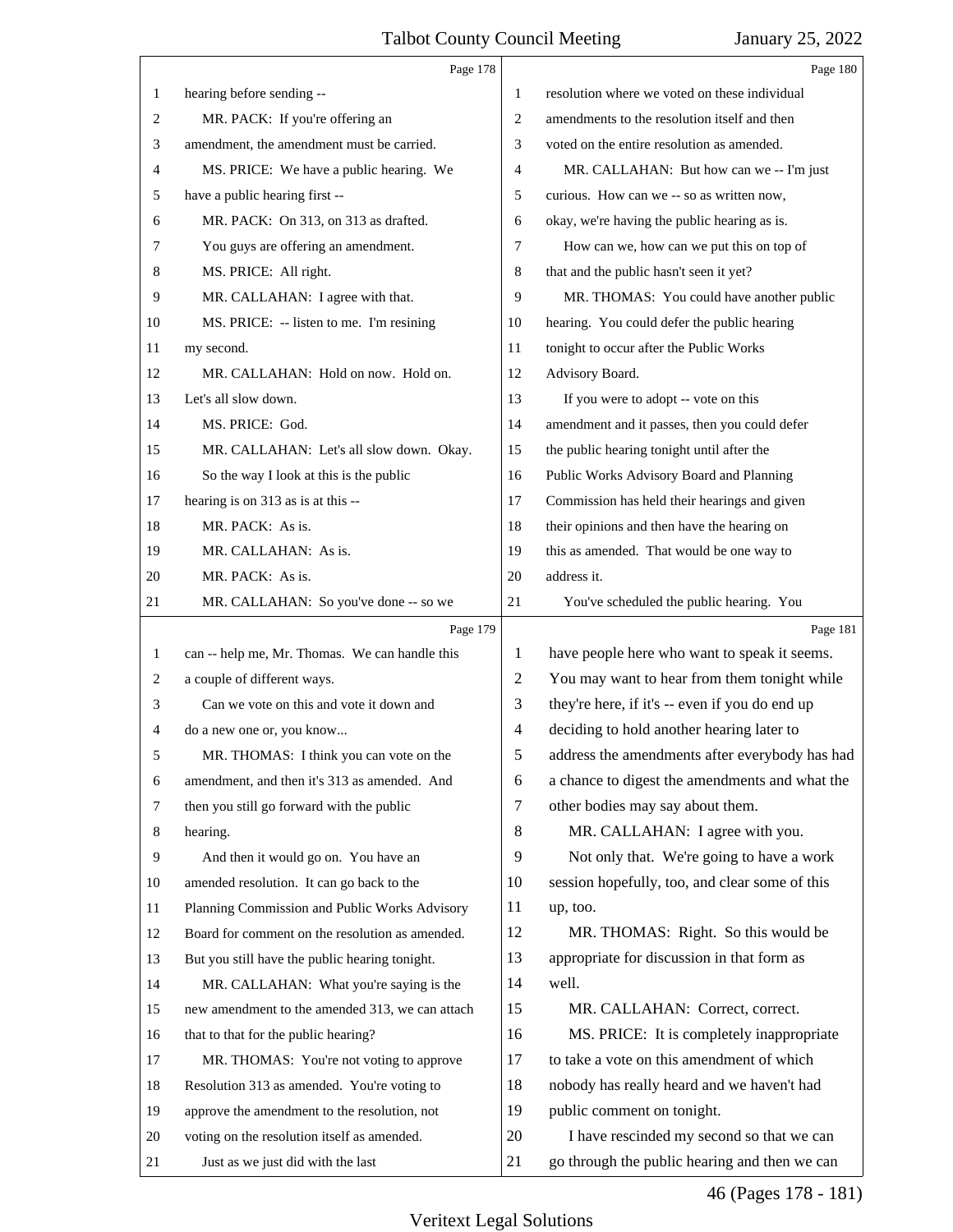<span id="page-47-0"></span>

|    | Page 182                                       |                | Page 184                                       |
|----|------------------------------------------------|----------------|------------------------------------------------|
| 1  | talk about the amendment and when we're going  | 1              | MR. PACK: It has to carry.                     |
| 2  | to introduce it later.                         | $\overline{2}$ | MR. CALLAHAN: One at a time.                   |
| 3  | MR. CALLAHAN: Fine. Yeah.                      | 3              | Here is what we need to do. Okay. So the       |
| 4  | MR. PACK: Let me make sure that --             | 4              | public hearing right now is on 311 as is right |
| 5  | MR. CALLAHAN: Okay.                            | 5              | now. That's the public hearing right now.      |
| 6  | MS. PRICE: If you're going to do this on       | 6              | MR. PACK: Well, Mr. Callahan, with all         |
| 7  | $a -$                                          | 7              | due respect.                                   |
| 8  | MR. PACK: Mr. Lesher, are you not              | 8              | MR. CALLAHAN: Yes.                             |
| 9  | introducing an amendment tonight? Is that what | 9              | MR. PACK: You have a Council member who        |
| 10 | I'm understanding? You're pulling your         | 10             | has proposed an amendment on the floor.        |
| 11 | amendment tonight? Is that what I'm hearing?   | 11             | You have to deal with that. You can't          |
| 12 | MS. PRICE: Right now for this moment I         | 12             | ignore it. It may be uncomfortable, but you    |
| 13 | am --                                          | 13             | can't ignore it.                               |
| 14 | MR. PACK: Well, he offered the amendment.      | 14             | MR. CALLAHAN: I'm --                           |
| 15 | You just seconded.                             | 15             | MR. PACK: If the Council member is not         |
| 16 | I'm asking Mr. Lesher. Are you pulling         | 16             | going to withdraw his amendment, it has to be  |
| 17 | your amendment tonight?                        | 17             | dealt with.                                    |
| 18 | MR. LESHER: I have not done so.                | 18             | He offered an amendment. Someone needs to      |
| 19 | MR. PACK: Okay. So you have the                | 19             | second it. And we have discussion, which we're |
| 20 | amendment still before us. It has to be        | 20             | having right now, and then the amendment is    |
| 21 | seconded.                                      | 21             | called to a vote. If the amendment carries, we |
|    | Page 183                                       |                | Page 185                                       |
| 1  | MR. LESHER: I think that we need to hear       | 1              | have 313 now amended.                          |
| 2  | from the Planning Commission before we do so.  | $\overline{2}$ | MS. PRICE: That is not --                      |
| 3  | MS. PRICE: Right. And --                       | 3              | MR. PACK: You can't just ignore it.            |
| 4  | MR. PACK: Are you offering the amendment       | $\overline{4}$ | MR. CALLAHAN: Wait a minute now.               |
|    | or not, Mr. Lesher?                            | 5              | What you mean, Mr. Pack, carried on top of     |
| 6  | MR. LESHER: I have offered the amendment.      | 6              | 311 (sic.).                                    |
| 7  | MR. PACK: It has to be seconded. It has        | 7              |                                                |
| 8  |                                                |                | MR. PACK: It would alter 311. The              |
| 9  | to be seconded and carried.                    | 8              | amendment would alter 311 as drafted. It would |
|    | MS. PRICE: I'm tired of the                    | 9              | alter it. It would amend it.                   |
| 10 | technicalities --                              | 10             | MR. CALLAHAN: I'm just trying to               |
| 11 | MR. LESHER: -- former president, you           | 11             | understand you. I'm just trying to understand  |
| 12 | surely know the procedure around here. We've   | 12             | what you're saying.                            |
| 13 | been through this before.                      | 13             | MR. PACK: It would change it. It would         |
| 14 | MS. PRICE: We do not vote on an amendment 14   |                | change 311 as drafted.                         |
| 15 | the moment it's been introduced before we've   | 15             | MS. PRICE: -- county (inaudible) right         |
| 16 | even had a public hearing on the resolution at | 16             | now.                                           |
| 17 | all. We don't do that.                         | 17             | MR. PACK: It would change it.                  |
| 18 | MR. PACK: The amendment has --                 | 18             | MS. PRICE: We do not always vote on the        |
| 19 | MS. PRICE: -- amendment.                       | 19             | amendment immediately when we have a public    |
| 20 | MR. PACK: It has to carry.                     | 20             | hearing at hand. We have offered amendments in |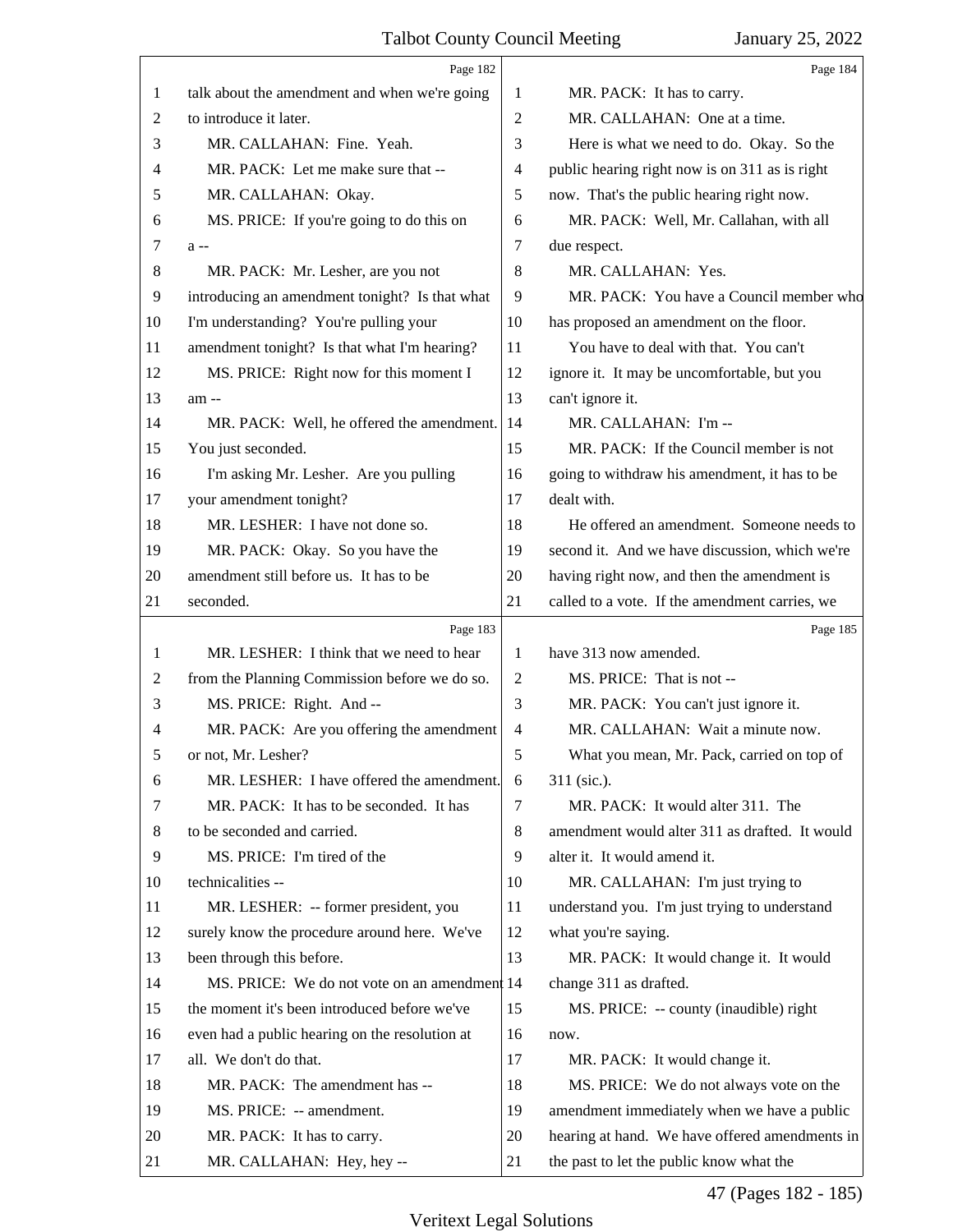<span id="page-48-0"></span>

|                | Page 186                                        |                | Page 188                                       |
|----------------|-------------------------------------------------|----------------|------------------------------------------------|
| 1              | amendment is going to be, but we do not         | 1              | anybody on the phone who wants to talk about   |
| 2              | necessarily vote on them before we've had a     | 2              | 313?                                           |
| 3              | public hearing.                                 | 3              | SECRETARY: Mr. Callahan, Mr. Willey had        |
| $\overline{4}$ | MR. PACK: You don't have an amendment           | 4              | to leave.                                      |
| 5              | until it's carried. You have an idea, but you   | 5              | MR. CALLAHAN: Oh, he did. I'm sorry.           |
| 6              | don't have an amendment until it's carried.     | 6              | SECRETARY: That's no worries.                  |
| 7              | You have an idea.                               | 7              | So we do have several people who are           |
| 8              | MR. LESHER: Mr. Callahan is correct.            | 8              | joining us this evening.                       |
| 9              | 313 has not been amended. It is simply          | 9              | MR. CALLAHAN: Great.                           |
| 10             | out there in the public. The amendment is in    | 10             | SECRETARY: If you wish to speak, please        |
| 11             | the public record, but it is not, 313 is not    | 11             | raise your hand.                               |
| 12             | amended.                                        | 12             | Mr. Schmidt, one of the commissioners from     |
| 13             | That now allows the public hearing to go        | 13             | the Town of Trappe, had written in earlier and |
| 14             | forward with this further knowledge.            | 14             | asked to speak.                                |
| 15             | When we get the amendment, we can get a         | 15             | So Mr. Schmidt, I'm going to unmute you        |
| 16             | second, we can vote on that at a later point.   | 16             | and you have the floor.                        |
| 17             | But all that we have now is that on the public  | 17             | MR. CALLAHAN: Yup. And let me throw the        |
| 18             | record and the hearing can proceed on 313.      | 18             | ground rules. We need, so tell us who you are  |
| 19             | MR. PACK: We're not going with an               | 19             | and where you're from.                         |
| 20             | amendment tonight. Okay.                        | 20             | And Mr. Pack, I'm going to give you a job.     |
| 21             | MR. LESHER: Correct.                            | 21             | You're going to keep time for us.              |
|                | Page 187                                        |                | Page 189                                       |
| 1              | MR. PACK: Okay. All right. So there's           | 1              | MS. PRICE: Mr. Callahan, one moment. We        |
| 2              | no amendment being offered to 313 this evening? | 2              | normally do hear from the Planning and Zoning  |
| 3              | I'm sorry, Mr. Callahan.                        | 3              |                                                |
| $\overline{4}$ |                                                 |                | officer before we start the regular public.    |
|                | MR. LESHER: -- deduced surely. It wasn't        | $\overline{4}$ | So can we hear from Miguel?                    |
| 5              | that long ago that you were president of this   | 5              | MR. CALLAHAN: What, first?                     |
| 6              | Council. You must remember how this was done.   | 6              | MS. PRICE: With his report from the            |
| 7              | MR. PACK: Mr. Lesher, with all due              | 7              | Planning Commission and the Public Works       |
| 8              | respect, you can't issue an amendment, throw it | 8              | Advisory -- and Ray from the Public Works      |
| 9              | out there to a resolution that's already        | 9              | Advisory Board.                                |
| 10             | drafted, and not have it seconded and not have  | 10             | We always hear from those two typically        |
| 11             | it addressed.                                   | 11             | first before we go through the rest of the     |
| 12             | MR. CALLAHAN: Okay. Let's move on.              | 12             | public hearing.                                |
| 13             | MR. PACK: -- out there to see if people         | 13             | MR. CALLAHAN: That's fine, that's fine.        |
| 14             | like it or not.                                 | 14             | Is Miguel on here?                             |
| 15             | MR. CALLAHAN: Let's move on, Council.           | 15             | MR. SALINAS: I am, I am on here.               |
| 16             | Okay. So right now, so right now I'm            | 16             | MR. CALLAHAN: Miguel, you're up, bud.          |
| 17             | going to open the public hearing on 313. If     | 17             | MR. SALINAS: All right.                        |
| 18             | you have -- you'll have three minutes to speak  | 18             | MR. CALLAHAN: It's go time.                    |
| 19             | individually. If you're representing an         | 19             | MR. SALINAS: I did prepare a memorandum        |
| 20             | organization, you'll have five minutes.         | 20             | to the Council laying the vote of the Planning |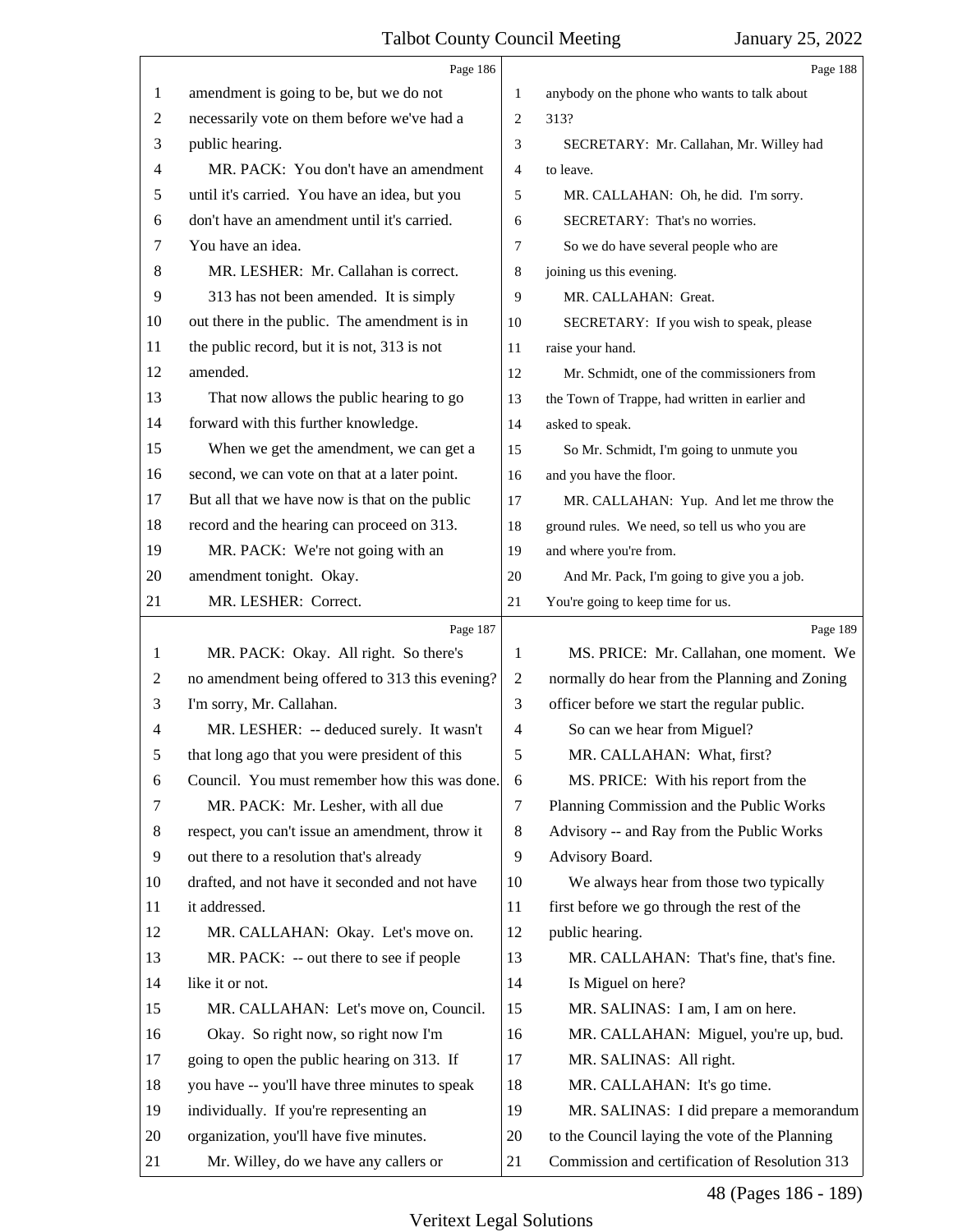<span id="page-49-0"></span>

|    | Page 190                                        |                | Page 192                                        |
|----|-------------------------------------------------|----------------|-------------------------------------------------|
| 1  | that was sent to them at a public hearing at    | 1              | allowing me to speak for a second. Thank you.   |
| 2  | their January meeting where they certified that | 2              | MR. CALLAHAN: No problem, no problem.           |
| 3  | Resolution 313 was inconsistent with the        | 3              | Is Ray here?                                    |
| 4  | Comprehensive Plan. That motion passed three    | 4              | MR. CLARKE: Yes, sir, I am.                     |
| 5  | to two.                                         | 5              | MR. CALLAHAN: Okay. Hey, Ray. How you           |
| 6  | And I also indicated in there some of the       | 6              | doing, man?                                     |
| 7  | concerns they expressed related to that vote.   | 7              | MR. CLARKE: I'm doing very well.                |
| 8  | Their concerns about level of nitrogen release  | 8              | Yourself?                                       |
| 9  | into La Trappe Creek, the lack of a nitrogen    | 9              | MR. CALLAHAN: Good, good. Appreciate you        |
| 10 | cap imposed on the existing plant, and the      | 10             | sticking around.                                |
| 11 | overall existing conditions of La Trappe Creek. | 11             | MR. CLARKE: No problem, no problem.             |
| 12 | They noted that the existing plant is a         | 12             | I think as you just heard, the Planning         |
| 13 | BIOLAC plant, and they expressed concern that   | 13             | Commission did find Resolution 313 inconsistent |
| 14 | any connection of additional homes from         | 14             | with the Comp Plan.                             |
| 15 | Lakeside in Trappe to the existing plant will   | 15             | We actually had 313, Resolution 313 on the      |
| 16 | continue to harm surface waters, watermen, and  | 16             | Public Works Advisory Board. I removed it       |
| 17 | recreationists.                                 | 17             | after the Planning Commission basically found   |
| 18 | (Inaudible) Callahan, may have use this         | 18             | that it was inconsistent with the Comp Plan.    |
| 19 | moment (inaudible) 313 just to, now that I have | 19             | At that point, the Public Works Advisory        |
| 20 | the floor for a couple of minutes, to just ask, | 20             | Board did go and provide I guess a listing of   |
| 21 | make sure that I understand the direction from  | 21             | what they believe is new information collected  |
|    |                                                 |                |                                                 |
|    | Page 191                                        |                | Page 193                                        |
| 1  | the Council related to 308 and what will be     | 1              | I think from the public hearings and whatnot    |
| 2  | 313.                                            | $\overline{2}$ | for Resolution 308, as well as the possibility  |
| 3  | I understand that the Council is setting        | 3              | of the discharge permits. So that information   |
| 4  | up, proposing to set up a work session.         | $\overline{4}$ | was forwarded to you by Bill Anderson through I |
| 5  | MR. CALLAHAN: Which you're going to be          | 5              | think it was Susan Moran.                       |
| 6  | there.                                          | 6              | The only one point I would make is that if      |
| 7  | MR. SALINAS: Okay. And in addition to           | 7              | you do amend Resolution 313, if you do that and |
| 8  | that, the direction of the Council is, I        | 8              | it goes back to the Planning Commission, I      |
| 9  | understand I think from Council Member Lesher,  | 9              | don't believe we're going to be able to make    |
| 10 | is that the commission at their meeting next    | 10             | the advertising date. So that would probably    |
| 11 | week will provide an opinion on Resolution 308  | 11             | have to wait for any action until March.        |
| 12 | in addition to the work session, or they will   | 12             | MR. SALINAS: Thank you, Ray. I was going        |
| 13 | not and they will attend the work session, the  | 13             | to say that. Thank you for reminding.           |
| 14 | joint work session and then go from there.      | 14             | March 2nd would be the actual date if           |
| 15 | So I just want to make sure I have that         | 15             | there is an amendment that is proposed and      |
| 16 | clear.                                          | 16             | approved by the Council. It would have to go    |
| 17 | MR. CALLAHAN: Right. You're headed in           | 17             | back to public hearing.                         |
| 18 | the right direction. But I'd rather see them    | 18             | MR. CALLAHAN: Well, you know, that was my       |
| 19 | not discuss it until after the work session.    | 19             | whole point. It would have been really nice if  |
| 20 | MR. SALINAS: Okay. That's what I needed         | 20             | we would have had this meeting. There was no    |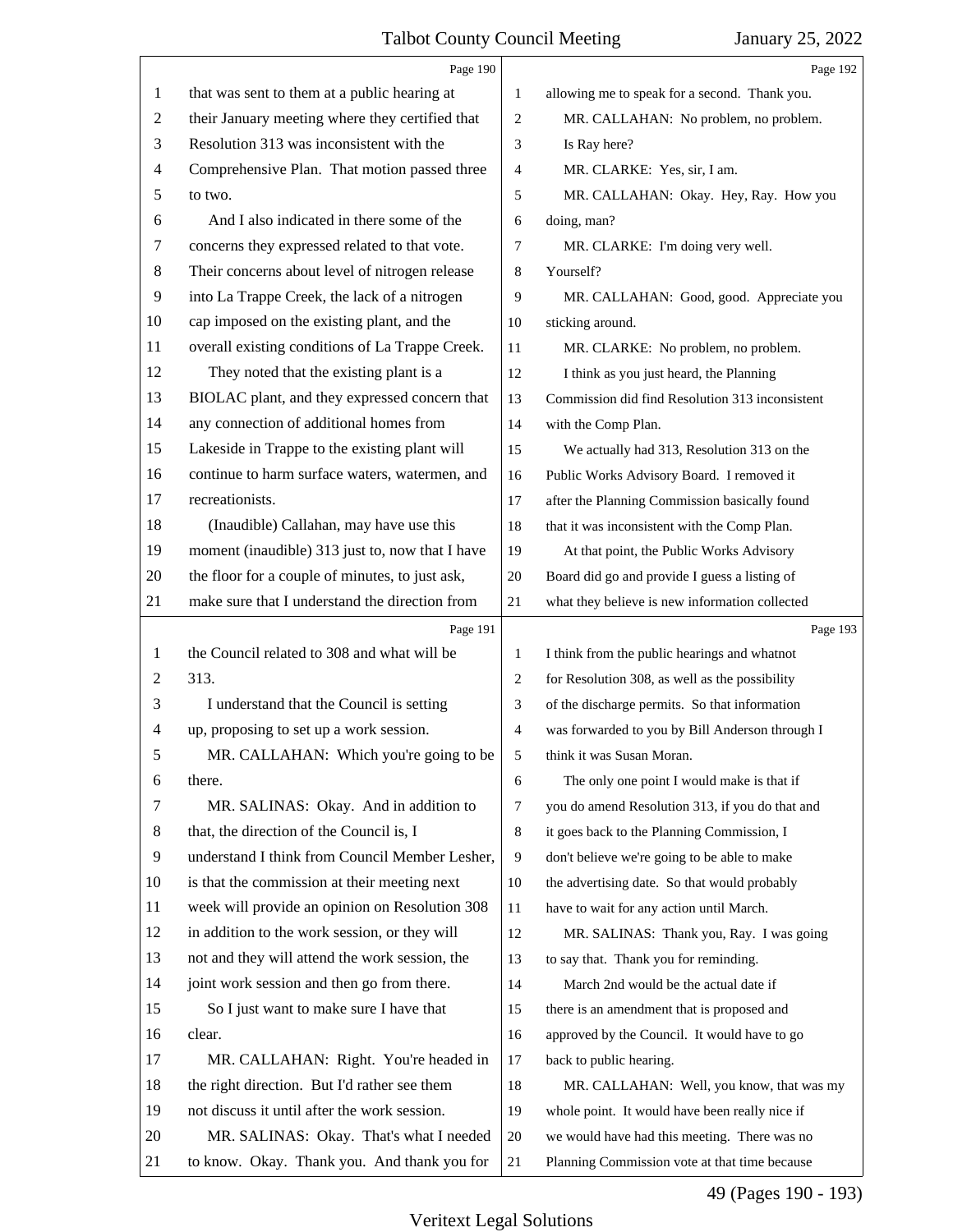<span id="page-50-0"></span>

|                | Page 194                                        |                | Page 196                                        |
|----------------|-------------------------------------------------|----------------|-------------------------------------------------|
| 1              | we're getting ready to hear some more           | 1              | Can we hear from the public now?                |
| $\overline{c}$ | information.                                    | 2              | MR. CALLAHAN: All right. I'll grant             |
| 3              | So they've taken, in my opinion, they've        | 3              | that, Mr. Pack.                                 |
| 4              | really taken a little bit premature vote at the | 4              | I'll tell you what we'll do. That way           |
| 5              | time because not all the information is out     | 5              | that might have a little bit more information   |
| 6              | there yet.                                      | 6              | once they hear from the public. The public      |
| 7              | But hey, it is what it is at this point.        | 7              | could clean something up. So I'll grant that.   |
| 8              | But we're going to come up with different       | 8              | So okay. Madam Secretary, could we go           |
| 9              | information hopefully in the next couple of     | 9              | ahead and start with the public.                |
| 10             | weeks to keep on moving forward.                | 10             | SECRETARY: Yes. Mr. Schmidt, your line          |
| 11             | So at this time, anybody else want to say       | 11             | is unmuted, if you'd like to go ahead and       |
| 12             | anything with staff, because I want to go ahead | 12             | speak.                                          |
| 13             | and open it to the public for this gentleman    | 13             | MR. CALLAHAN: Go ahead, Mr. Schmidt.            |
| 14             | that's waiting?                                 | 14             | Appreciate you hanging in there tonight with    |
| 15             | MR. DIVILIO: I would just like to say           | 15             | us.                                             |
| 16             | that there are, there's a member of the         | 16             | MR. SCHMIDT: No worries. Thanks for             |
| 17             | Planning Commission and the Public Works        | 17             | having me.                                      |
| 18             | Advisory Board are both on the line as well for | 18             | MR. CALLAHAN: No problem.                       |
| 19             | comment.                                        | 19             | MR. SCHMIDT: Again, as the last meeting I       |
| 20             | MR. CALLAHAN: Oh, they are? Okay.               | 20             | was at, this is something that I'm coming to    |
| 21             | MR. DIVILIO: Mr. Anderson and Ms. Ghezzi        | 21             | you guys somewhat on a personal level, even     |
|                |                                                 |                |                                                 |
|                | Page 195                                        |                | Page 197                                        |
| 1              | are both on there.                              | 1              | though I am on the Trappe Town Council and the  |
| 2              | MR. CALLAHAN: Okay. So let's ask                | 2              | Trappe Town Planning Commission. But I did      |
| 3              | Ms. Ghezzi to go ahead and come on and talk to  | 3              | want to say a few things about all of this.     |
| 4              | us for a minute.                                | $\overline{4}$ | So let's be clear about Trappe's                |
| 5              | MR. PACK: Mr. Callahan, why don't you go        | 5              | wastewater treatment plant. It is not a         |
| 6              | through your public?                            | 6              | failing plant. It may be an older plant, but    |
| 7              | You already got the opinion of the              | $\tau$         | it is not a failing plant.                      |
| 8              | Planning Commission and the Public Works        | 8              | This is a BIOLAC plant that has been            |
| 9              | Advisory Board as noted by your planning        | 9              | maximized to almost BNR standards and is        |
| 10             | officer and your Public Works Advisory --       | 10             | working and is being operated to its peak       |
| 11             | Public Works engineer.                          | 11             | ability.                                        |
| 12             | Can we just hear from the public now?           | 12             | The plant that seems to have the ire of so      |
| 13             | MS. PRICE: We do typically hear from the        | 13             | many people in recent months was built in 2003  |
| 14             | chair or whatever of each of those              | 14             | with no grant money or help from MDE, the State |
| 15             | committees --                                   | 15             | of Maryland, or the residents of Talbot County. |
| 16             | MR. PACK: No, we do not. We hear from,          | 16             | The residents of Trappe, all 513 households,    |
| 17             | we hear from the boards, the board.             | 17             | took on this \$3.1 million project all by       |
| 18             | And we heard the board report. Three to         | 18             | themselves to better what we were doing.        |
| 19             | two the Planning Commission and three to -- and | 19             | Since that time, the plant has been             |
| 20             | the Public Works Advisory Board. We heard from  | 20             | upgraded twice to something just short of a BNR |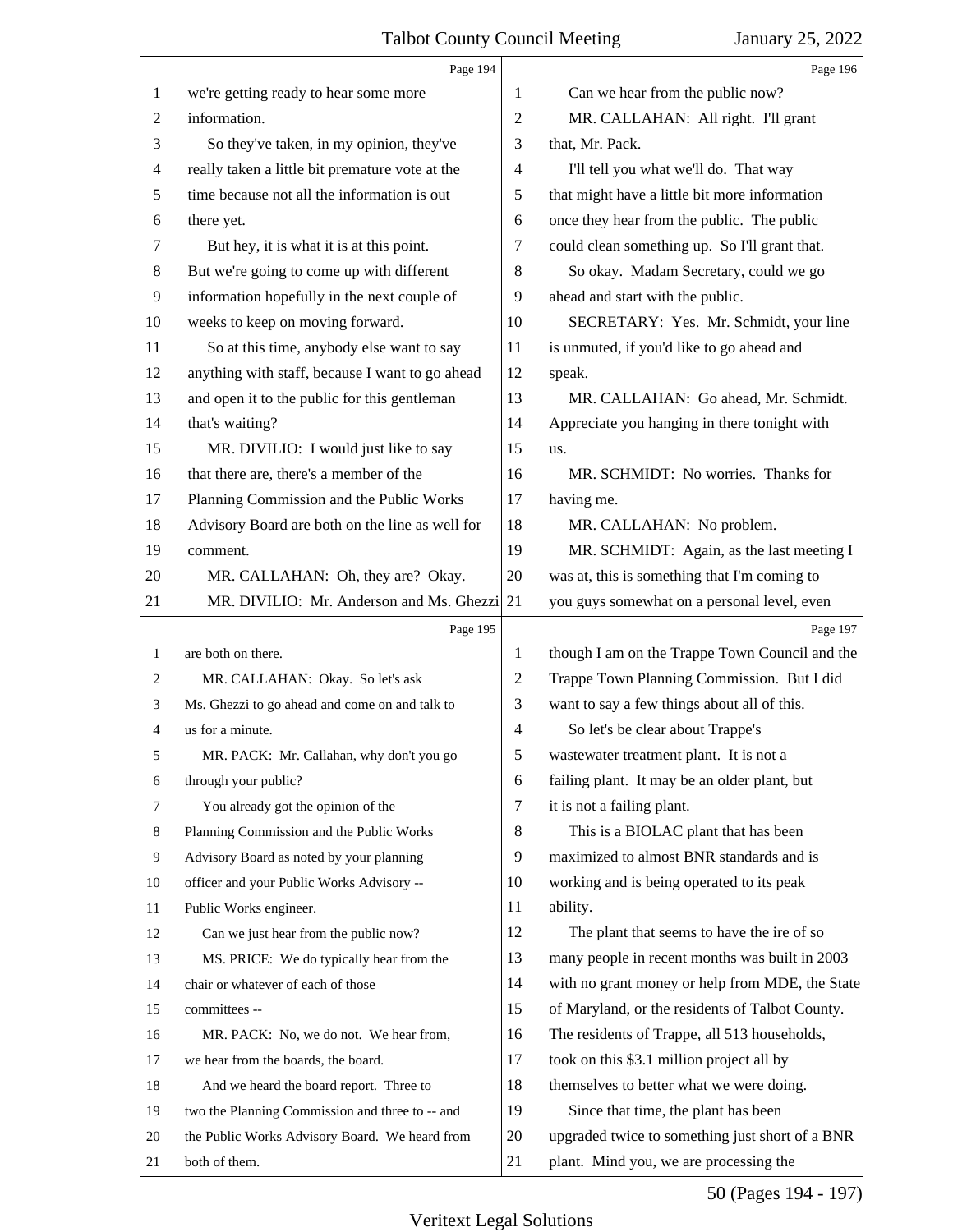<span id="page-51-0"></span>

|                | Page 198                                        |                          | Page 200                                        |
|----------------|-------------------------------------------------|--------------------------|-------------------------------------------------|
| 1              | phosphorus to ENR standards at present.         | 1                        | So this bill will only hurt the Town of         |
| $\overline{2}$ | These upgrades have taken the plant as far      | $\overline{c}$           | Trappe as it is written.                        |
| 3              | as it can go. And with the help of our town     | 3                        | The point in all of this, the Town of           |
| $\overline{4}$ | water superintendent, it is operating to the    | $\overline{\mathcal{A}}$ | Trappe is working diligently to build a new ENR |
| 5              | standards to which it was intended to operate.  | 5                        | wastewater treatment plant. Having the Talbot   |
| 6              | Bill 313 has the language to take the           | 6                        | County Council on our backs telling us how to   |
| 7              | authority of Trappe's wastewater treatment      | 7                        | run our wastewater treatment plant is           |
| $\,8\,$        | plant away from Trappe itself. Trappe is an     | $\,8$                    | unnecessary. Again, we are moving forward.      |
| 9              | incorporated municipality. We have our own      | 9                        | And that's all. Thank you.                      |
| 10             | rules, our own regulations. We need to have     | 10                       | MR. CALLAHAN: Thank you, Mr. Schmidt.           |
| 11             | the authority to determine how our wastewater   | 11                       | And I can't thank you enough.                   |
| 12             | treatment plant is run and how many houses to   | 12                       | And I would want to make sure that your         |
| 13             | connect to that wastewater treatment plant.     | 13                       | Council and you are -- I will be, as you        |
| 14             | We do not want the Talbot County Council        | 14                       | listened, we will be setting up a workshop. I   |
| 15             | to be our big brother when we have a single     | 15                       | definitely want you guys there because that's   |
| 16             | home to be connected to the wastewater          | 16                       | the whole reason I want the communication and   |
| 17             | treatment plant.                                | 17                       | for people to understand what you guys are      |
| 18             | If anyone has been paying attention to the      | 18                       | trying to do.                                   |
| 19             | Trappe's meetings, they will know that we are   | 19                       | MR. SCHMIDT: Sounds perfect.                    |
| 20             | presently and have been for a couple of years   | 20                       | MR. CALLAHAN: Thank you.                        |
| 21             | researching a new ENR plant. A couple of        | 21                       | MR. SCHMIDT: Thank you.                         |
|                |                                                 |                          |                                                 |
|                | Page 199                                        |                          | Page 201                                        |
| 1              | options have been looked at and deemed not      | 1                        | MR. CALLAHAN: Madam Secretary, next             |
| $\overline{c}$ | feasible.                                       | $\overline{c}$           | caller.                                         |
| 3              | We are making progress forward, talking         | 3                        | SECRETARY: Yes. The next caller is Alan         |
| 4              | with MDE and USDA concerning funding.           | $\overline{\mathcal{A}}$ | Gerard.                                         |
| 5              | We know -- you know as well as I do to          | 5                        | You're unmuted Mr. Gerard.                      |
| 6              | point Ferry Point and Wye Preserve that putting | 6                        | MR. GERARD: Thanks, Jessica. Alan Gerard        |
| 7              | a new wastewater treatment plant in place takes | 7                        | representing the Chesapeake Bay Foundation.     |
| 8              | years of planning. We are nearing a             | 8                        | I did share an amendment with the members       |
| 9              | preliminary decision.                           | 9                        | of Council that introduced Resolution 313.      |
| 10             | Taking away these hookups, the 120 hookups      | 10                       | Very similar in nature to the one that was just |
| 11             | for Lakeside to the Town of Trappe, is taking   | 11                       | discussed prior to the public hearing.          |
| 12             | away a lot of connection fees that would        | 12                       | There's no disagreement that the upgrades       |
| 13             | greatly impact Trappe's ability to pay for a    | 13                       | are needed at this plant. Under current         |
| 14             | new wastewater treatment plant.                 | 14                       | condition, the plant has violated its permit    |
| 15             | In all reality, the development, Lakeside,      | 15                       | last year exceeding ammonium nitrogen limits by |
| 16             | will be building the wastewater treatment plant | 16                       | 249 percent.                                    |
| 17             | well before we will be able to because a        | 17                       | Even when performing without violations,        |
| 18             | private business has different rules and        | 18                       | the plant discharges an average of nearly       |
| 19             | regulations than municipalities do.             | 19                       | 24 milligrams per liter of nitrogen. ENR        |
| 20             | Again, that is something you know very          | 20                       | treatment can bring that figure down to three.  |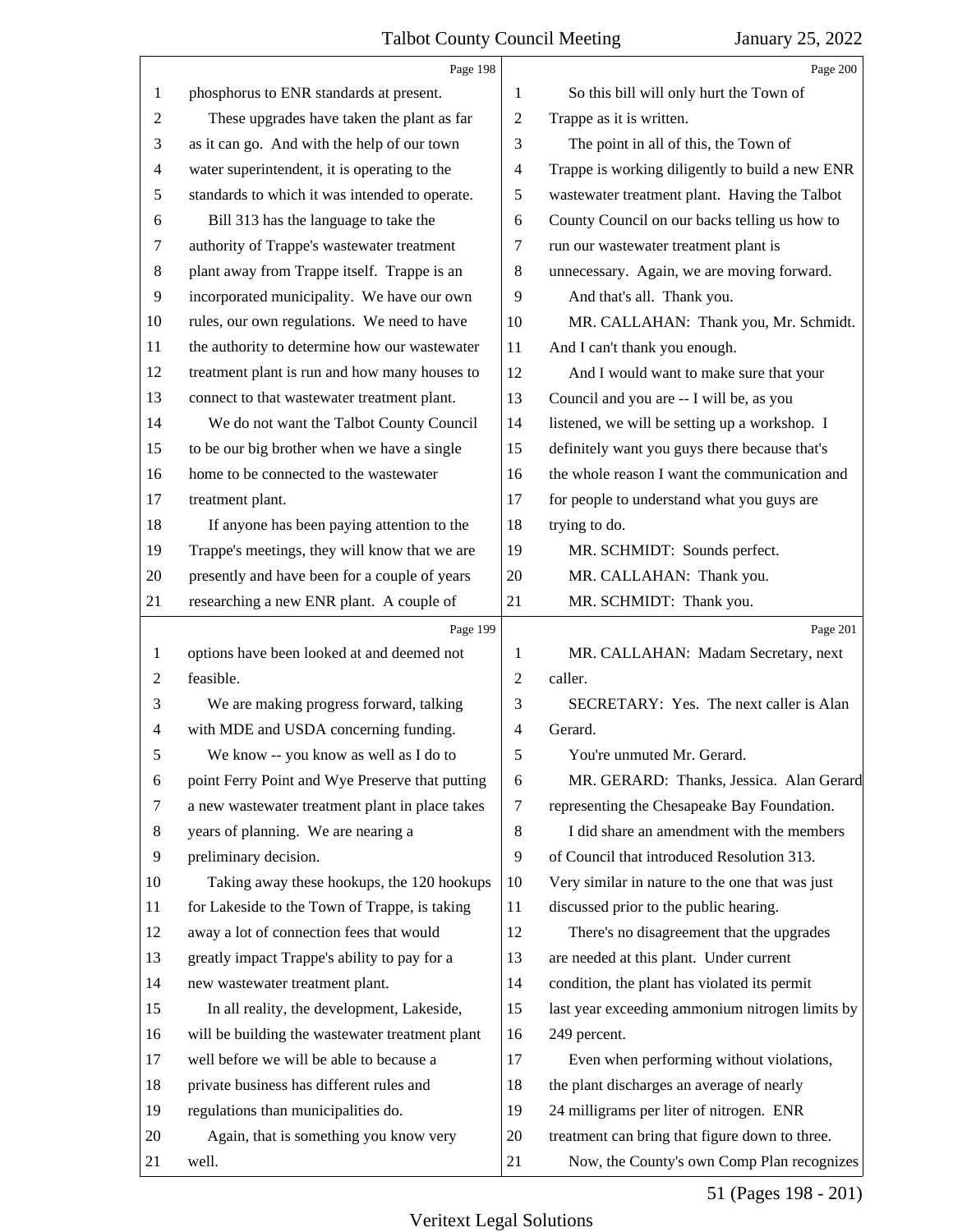<span id="page-52-0"></span>

|                          | Page 202                                        |                | Page 204                                       |
|--------------------------|-------------------------------------------------|----------------|------------------------------------------------|
| 1                        | the compelling need to minimize impacts from    | 1              | Callahan, Members of the Council. Ryan         |
| $\overline{c}$           | discharges, designating La Trappe Creek and     | $\overline{c}$ | Showalter appearing on behalf of Trappe East   |
| 3                        | other local waterways in the county as          | 3              | Holdings Business Trust in connection to       |
| $\overline{\mathcal{A}}$ | "unsuitable receiving waters for treated        | 4              | Resolution 313.                                |
| 5                        | waste".                                         | 5              | And I have comments both on the present        |
| 6                        | The Town of Trappe agrees by its own            | 6              | version, and I'll just share a couple of brief |
| 7                        | actions, as we just heard, that the plant needs | 7              | thoughts on your amendment.                    |
| 8                        | to be upgraded. It submitted or plans to        | 8              | There is no doubt that there's a               |
| 9                        | submit preliminary engineering reports to       | 9              | commitment by Trappe East to have the Lakeside |
| 10                       | upgrade the plant with ENR. That action         | 10             | project long term served by an ENR quality     |
| 11                       | enables Trappe to move forward with its         | 11             | wastewater treatment plant.                    |
| 12                       | permitting for the full design and construction | 12             | The Town of Trappe has existing capacity       |
| 13                       | of the upgrade.                                 | 13             | within its plant within the permit limits      |
| 14                       | And all this is in line with the County's       | 14             | authorized by the State within the TMDL limits |
| 15                       | expectations and its Comp Plan, which assumes   | 15             | established for La Trappe Creek. And providing |
| 16                       | ENR treatment technology will be in place at    | 16             | utilization of some of that existing capacity  |
| 17                       | Trappe by the end of the decade.                | 17             | for Lakeside on an interim basis allows the    |
| 18                       | For these reasons, I hope you'll consider       | 18             | town to connect in the near term capital       |
| 19                       | amending the county water and sewer plan to     | 19             | connection fees in excess of \$600,000, which  |
| 20                       | require ENR treatment at Trappe before any new  | 20             | helps the town either reduce its existing debt |
| 21                       | homes are connected to that facility.           | 21             | or pay for a new treatment plant.              |
|                          |                                                 |                |                                                |
|                          | Page 203                                        |                | Page 205                                       |
| $\mathbf{1}$             | Thank you.                                      | 1              | So based on this Council's approval of         |
| 2                        | MR. CALLAHAN: Thank you, Mr. Gerard.            | 2              | Resolution 281, the Town of Trappe and Trappe  |
| 3                        | Appreciate your input tonight, and thanks for   | 3              | East entered into a wastewater allocation      |
| 4                        | hanging in there with us tonight, too.          | $\overline{4}$ | agreement in January of 2021 that provides for |
| 5                        | MR. GERARD: Thank you, sir.                     | 5              | that interim allocation. And again, it is an   |
| 6                        | MR. CALLAHAN: Madam Secretary, next             | 6              | interim or temporary allocation, for which the |
| 7                        | caller.                                         | $\tau$         | town has paid those funds.                     |
| 8                        | SECRETARY: Nobody else has raised their         | 8              | The connection, as you know, occurs when a     |
| 9                        | hand to speak.                                  | 9              | house is constructed. It takes time to build   |
| 10                       | If you would like to speak, if you could        | 10             | infrastructure. It takes time to construct     |
| 11                       | raise your hand so we can call on you.          | 11             | houses. And you don't actually have any flow   |
| 12                       | That appears to be the end of the speakers      | 12             | until the house is occupied.                   |
| 13                       | for this evening, Mr. Callahan.                 | 13             | So I understand a desire to see those          |
| 14                       | MR. PACK: Okay. That's fine. Okay. So           | 14             | connections occur over a short period of time. |
| 15                       | at this time, Madam Secretary --                | 15             | If we had a construction permit and            |
| 16                       | SECRETARY: Sorry, Mr. Callahan. I               | 16             | discharge permit for the new Trappe Lakeside   |
| 17                       | apologize. Somebody did just raise their hand.  | 17             | plant today, it would be under construction    |
| 18                       | Ryan Showalter would like to speak.             | 18             | next month. Contrary to suggestions by the     |
| 19                       | MR. CALLAHAN: Absolutely.                       | 19             | public, the wastewater treatment plant for     |
| 20                       | SECRETARY: Go ahead, Mr. Showalter.             | 20             | Lakeside will be constructed as soon as it is  |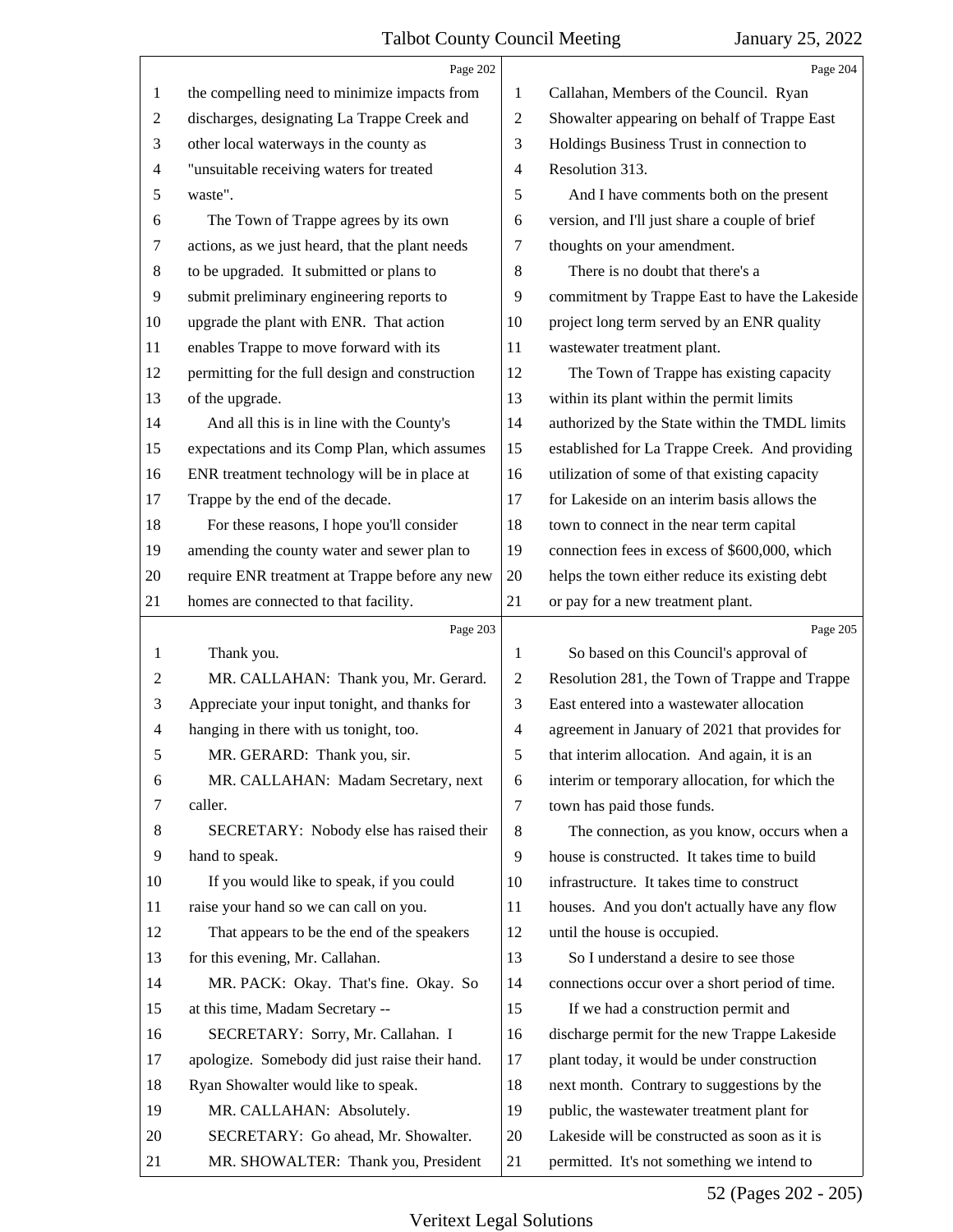<span id="page-53-0"></span>

|                | Page 206                                        |                | Page 208                                        |
|----------------|-------------------------------------------------|----------------|-------------------------------------------------|
| 1              | delay for months or years planning to build     | 1              | the town's treatment plant, that sentence       |
| $\overline{2}$ | only 120 homes. It's something we intend to     | 2              | actually incentives or encourages or requires a |
| 3              | construct as soon as we're able to construct    | 3              | race, if you will, for connections.             |
| $\overline{4}$ | it.                                             | 4              | If the right to connect expires after 18        |
| 5              | So the reality and the practicality of          | 5              | months, it incentivizes those connections to    |
| 6              | limiting these connections I think is likely to | 6              | occur sooner so that they can be utilized. If   |
| 7              | be of little significance from an actual        | 7              | that sentence is deleted, it doesn't change the |
| 8              | discharge perspective. The town has capacity    | 8              | impact of the third sentence, which is the      |
| 9              | to utilize.                                     | 9              | provision that says within 18 months after      |
| 10             | It takes months to construct homes. Then        | 10             | receipt of the discharge permits and            |
| 11             | they have to be sold before they're occupied    | 11             | construction permits, the flow has to go to the |
| 12             | before they actually generate flow.             | 12             | new plant.                                      |
| 13             | So the first sentence in this proposed          | 13             | So if you delete what I'll call the second      |
| 14             | amendment as is, without the Council's blue     | 14             | insert, the second sentence in its entirety,    |
| 15             | amendment number one, I would submit to you is  | 15             | you still have the 18-month time frame for      |
| 16             | vague. The determination of whether an          | 16             | transmission of the flow from the existing      |
| 17             | enforcement action or consent order is          | 17             | plant to the new Lakeside plant. And I think,   |
| 18             | outstanding I think is clear. But the           | 18             | frankly, that's more consistent with your       |
| 19             | determination of whether there's a violation    | 19             | intent.                                         |
| 20             | outstanding, just defers to another day a       | 20             | And the last thing that I'll note, 18           |
| 21             | question and a dispute.                         | 21             | months generally I expect to be enough time to  |
|                | Page 207                                        |                | Page 209                                        |
| 1              | There were three months of violations back      | 1              | construct and commission a wastewater treatment |
| 2              | in the beginning of 2021. The Town of Trappe    | $\overline{2}$ | plant, absent procurement or COVID business     |
| 3              | has operated its plant in compliance with its   | 3              | impacts and delays. So I'm not going to tell    |
| 4              | permit since that time.                         | $\overline{4}$ | you that that's not sufficient time, but I want |
| 5              | The suggestions by the public that the          | 5              | to just caution you that there are procurement  |
| 6              | State hasn't taken an enforcement action are    | 6              | challenges in the construction world that might |
| 7              | true. To my knowledge, no enforcement action    | 7              | complicate that.                                |
| 8              | has been taken.                                 | 8              | MR. CALLAHAN: Five minutes,                     |
| 9              | That begs the question. Does that mean a        | 9              | Mr. Showalter.                                  |
| 10             | violation is outstanding? Who gets to be the    | 10             | MR. SHOWALTER: I'm sorry. How many              |
| 11             | arbiter of that? I think that language invites  | 11             | minutes?                                        |
| 12             | a future and ongoing debate.                    | 12             | MR. PACK: That was your five minutes.           |
| 13             | The second sentence of your proposed            | 13             | MR. SHOWALTER: Okay. Well, I guess I'll         |
| 14             | amendment, the sentence that says no portion of | 14             | reserve my comments on the amendment for your   |
| 15             | the startup phase may be constructed -- I'm     | 15             | next hearing.                                   |
| 16             | sorry. May be connected more than 18 months     | 16             | MR. PACK: Thank you, sir.                       |
| 17             | after final approval of Resolution 313, I think | 17             | MR. CALLAHAN: Thank you, Mr. Showalter.         |
| 18             | that has the opposite effect of what this       | 18             | And I really appreciate that very valuable      |
| 19             |                                                 |                |                                                 |
|                | Council desires.                                | 19             | information.                                    |
| 20             | If the Council members who introduced this      | 20             | And I want to make sure, if you didn't          |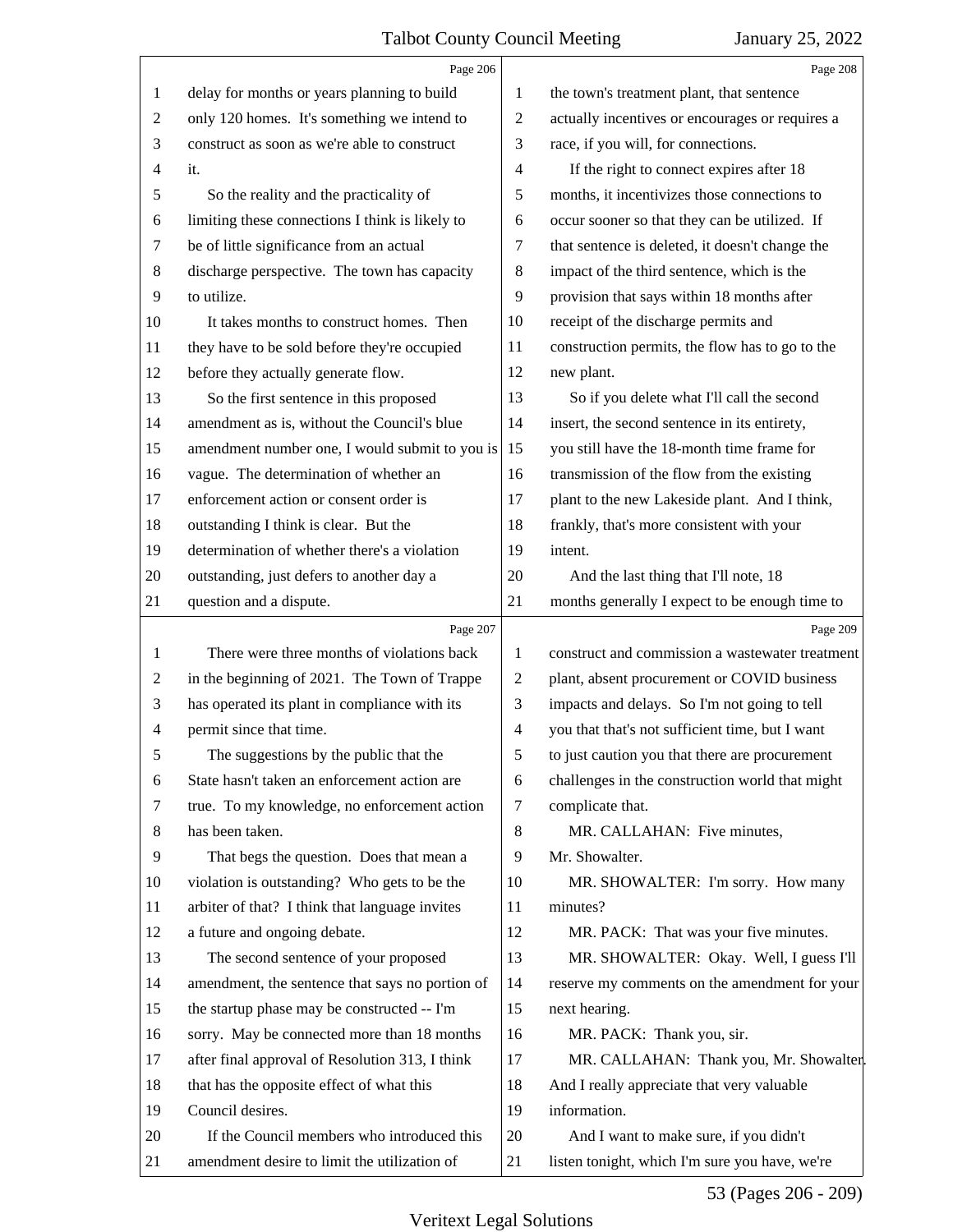<span id="page-54-0"></span>

|                | Page 210                                        |                | Page 212                                        |
|----------------|-------------------------------------------------|----------------|-------------------------------------------------|
| 1              | putting a workshop together. And I would like   | 1              | that in writing because it's not in the         |
| $\overline{c}$ | for you to be there and follow up with          | $\overline{2}$ | agreement. It's not in writing now.             |
| 3              | additional information on what you've -- what's | 3              | So I would like you to consider doing so,       |
| 4              | happened here in the last four weeks or so, if  | $\overline{4}$ | which I think might make our job a little bit   |
| 5              | you would, please.                              | 5              | easier.                                         |
| 6              | MS. PRICE: Mr. Callahan, may I ask              | 6              | And the second question is if you go back       |
| 7              | Mr. Showalter two questions, please?            | 7              | to the original agreement with the town and     |
| 8              | MR. CALLAHAN: Sure.                             | 8              | everything, hookup to the old plant was never   |
| 9              | MS. PRICE: You just said interim basis          | 9              | part of the original deal. That changed         |
| 10             | and that the intent is to connect to ENR.       | 10             | somewhere along the way.                        |
| 11             | And when I put this initial 313 together,       | 11             | Could you clarify that, because it was not      |
| 12             | it was a compromise and it was basically trying | 12             | in the original documents? There was never any  |
| 13             | to put words to what you have been saying to us | 13             | intent to hook up to this old plant. Why now?   |
| 14             | for over a year.                                | 14             | Why not go ahead and build this thing before    |
| 15             | Can I ask you why you didn't go ahead and       | 15             | hooking up anything and make sure that any new  |
| 16             | put that language in the agreement, because as  | 16             | connections are to ENR technology, which        |
| 17             | written, it doesn't limit you? It doesn't       | 17             | everybody agrees is the best solution?          |
| 18             | limit you to 120 homes, and you keep talking    | 18             | MR. SHOWALTER: Well, so I don't want to         |
| 19             | about intent.                                   | 19             | belabor too many points, but there's been lots  |
| 20             | But the problem with intent is if you           | 20             | of allegations and suggestions that there's new |
| 21             | don't have it in writing, you don't have it.    | 21             | information and facts and history going back 20 |
|                |                                                 |                |                                                 |
|                | Page 211                                        |                | Page 213                                        |
| $\mathbf{1}$   | And so everybody might have the best of         | 1              | years that I strongly disagree with.            |
| $\overline{c}$ | intentions, but there's nothing in writing that | $\overline{2}$ | So let me just --                               |
| 3              | says that you have to do it, which was the idea | 3              | MS. PRICE: I went back to one of the old        |
| 4              | behind this particular resolution.              | $\overline{4}$ | agreements. I did read it. It is in writing.    |
| 5              | Are you guys willing to on your own put         | 5              | MR. SHOWALTER: So technology changes.           |
| 6              | something in writing that would require you to  | 6              | And as you well know, politics change over      |
| 7              | go ahead and start building the spray           | 7              | time.                                           |
| 8              | irrigation plant once you get some type of      | 8              | At the beginning of this project, the           |
| $\overline{9}$ | permit from MDE, rather than us having to write | 9              | desire and intent of the Town of Trappe was to  |
| 10             | something to basically force you to do it? And  | 10             | see a standalone sewer service district called  |
| 11             | have you connect within -- you've been saying   | 11             | Trappe East to be served by a 540,000-gallon    |
| 12             | 12 to 18 months you guys can build this thing.  | 12             | BNR BIOLAC wastewater treatment plant with      |
| 13             | MR. SHOWALTER: So Ms. Pack (sic.), the          | 13             | spray irrigation. That's what the 2002          |
| 14             | answer is yes. And if you have lines of         | 14             | comprehensive water and sewer plan specifically |
| 15             | communication at MDE that can facilitate or     | 15             | describes and that was the plan.                |
| 16             | expedite the issuance of a discharge permit and | 16             | This question of whether the plant was in       |
| 17             | a construction permit, we'll begin construction | 17             | the water and sewer plan was debated back in    |
| 18             | of the treatment plant in three weeks.          | 18             | 2003, 2004, 2005. MDE evaluated that and        |
| 19             | I mean we intend to construct the Lakeside      | 19             | determined that the proposed infrastructure     |
| 20             | ENR plant when permits are available for it.    | 20             | was, in fact, in the county's water and sewer   |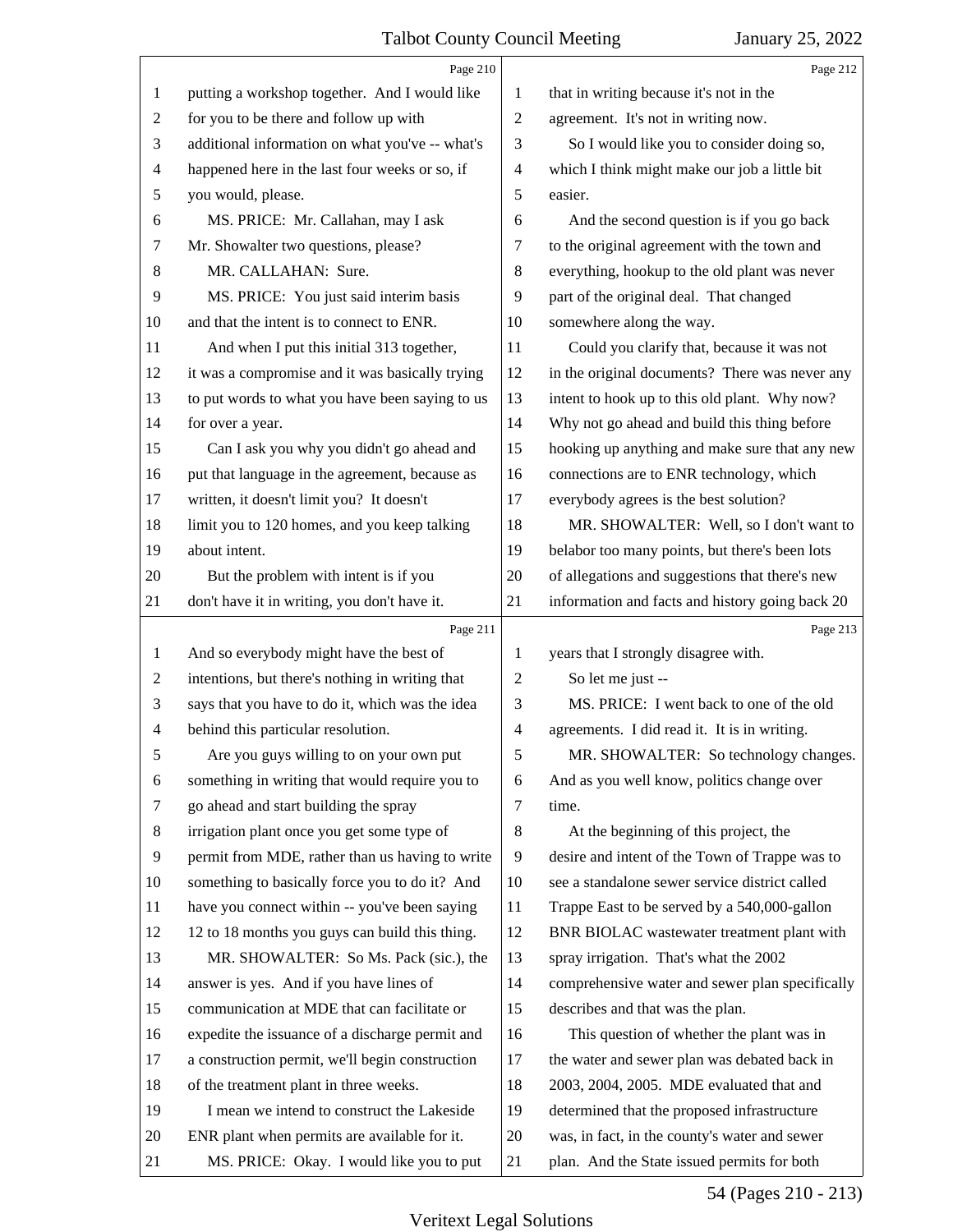<span id="page-55-0"></span>

|                | Page 214                                        |                          | Page 216                                        |
|----------------|-------------------------------------------------|--------------------------|-------------------------------------------------|
| 1              | discharge and construction of the Trappe East   | 1                        | the cost of construction, and opportunities for |
| 2              | ENR plant.                                      | 2                        | discharge then changed. And the current plans   |
| 3              | Those permits were not utilized due to the      | 3                        | are to go back to what essentially was the      |
| $\overline{4}$ | economic conditions that occurred in 2007 and   | $\overline{\mathcal{A}}$ | original plan, which is have a ENR plant that   |
| 5              | 2008 and beyond.                                | 5                        | uses spray irrigation on the east side of       |
| 6              | In the 2010 time frame, the politics in         | 6                        | Route 50.                                       |
| 7              | the Town of Trappe were different. A gentleman  | 7                        | There's no misrepresentations. There's no       |
| $\,8\,$        | named Rob Crosswell, who is the former Trappe   | $\,8\,$                  | fraud. There's no lies. It's just the reality   |
| 9              | wastewater system operator, was president of    | 9                        | that over the course of 18 years, technology    |
| 10             | the Town Council. And the Town of Trappe        | 10                       | and politics have changed and those             |
| 11             | actually had a different conclusion.            | 11                       | circumstances have vacillated. So the --        |
| 12             | So the Town of Trappe in -- and I don't         | 12                       | MS. PRICE: That doesn't make it incumbent       |
| 13             | have the dates in front of me. So I'm going to  | 13                       | upon the County Council because politics have   |
| 14             | say in the 2010 time frame, but I can confirm   | 14                       | changed to grant that request, when back in     |
| 15             | those dates separately. It's not a              | 15                       | 2002 or four, whatever the date it was.         |
| 16             | misrepresentation. In that time frame, the      | 16                       | So I was just asking for you all to put it      |
| 17             | Town of Trappe decided that it wanted to        | 17                       | in writing that you will not connect anything   |
| 18             | evaluate not having a separate Lakeside plant   | 18                       | unless it's to ENR technology that can exist.   |
| 19             | but having a single plant.                      | 19                       | But I thank you for answering those two         |
| 20             | So some evaluation of connecting all of         | 20                       | questions. I'm sure this conversation will be   |
| 21             | the Lakeside flow to the existing town plant    | 21                       | continued.                                      |
|                | Page 215                                        |                          | Page 217                                        |
| $\mathbf{1}$   | was undertaken. The Town Council at that time   | $\mathbf{1}$             | MR. SHOWALTER: Thank you.                       |
| 2              | had a preference actually to see the approach   | 2                        | MR. CALLAHAN: Thank you, Mr. Showalter.         |
| 3              | to upgrade the town plan and have all flow go   | 3                        | Appreciate it. And I hope you can make          |
| $\overline{4}$ | to the town's existing footprint, the site of   | 4                        | arrangements to be at our work session. Thank   |
| 5              | the existing town plant with an upgrade on that | 5                        | you.                                            |
| 6              | site utilizing both spray irrigation and the    | 6                        | Madam Secretary -- did you say something,       |
| 7              | point discharge.                                | 7                        | Mr. Pack?                                       |
| 8              | There were discussions with MDE about the       | $\,8\,$                  | MR. PACK: If the public hearing was over,       |
| 9              | possibility of essentially a pivot on where the | 9                        | I was going to ask would you entertain a motion |
| 10             | plant would occur, and the town -- MDE would    | 10                       | to move this to vote this evening?              |
| 11             | not entertain multiple permits for              | 11                       | It is a numbered resolution. It has been        |
| 12             | construction. So the town notified the State    | 12                       | read a second time and is eligible for vote.    |
| 13             | in writing that it did not intend to proceed    | 13                       | MR. CALLAHAN: Do I have a second?               |
| 14             | with a separate Lakeside, or then Trappe East,  | 14                       | MR. LESHER: I would ask that we defer           |
| 15             | wastewater treatment plant.                     | 15                       | action on this resolution, ask that we can      |
| 16             | That wasn't an expression by the town it        | 16                       | handle this the same way that we're handling    |
| 17             | was abandoning the project. It was an           | 17                       | $308 -$                                         |
| 18             | expression by the town of its intent at that    | 18                       | MR. PACK: You have a motion on the floor.       |
| 19             | time to see a single plant on the west side of  | 19                       | You have a motion on the floor. Let's see if    |
| 20             | Route 50.                                       | 20                       | you get a second.                               |
|                |                                                 |                          |                                                 |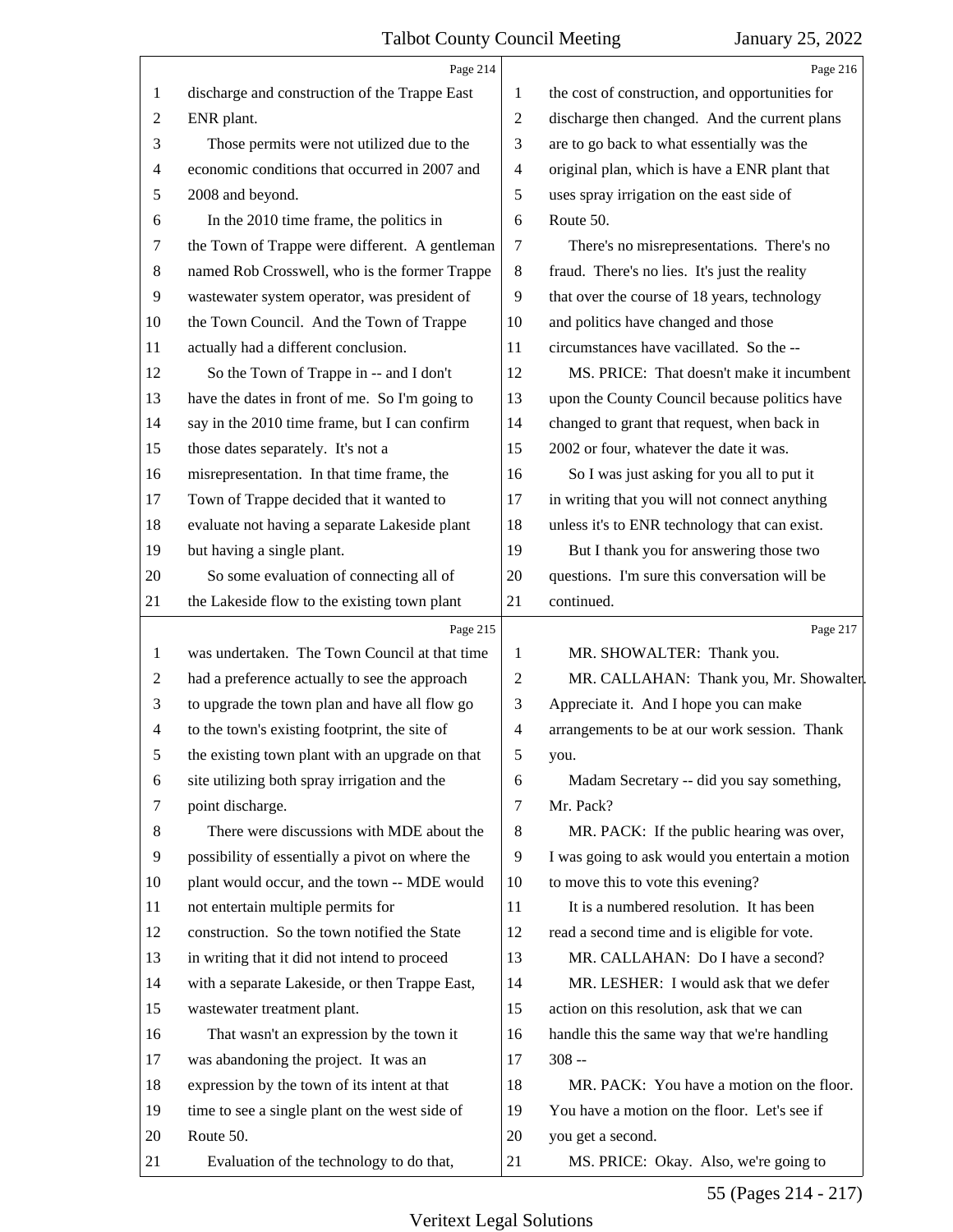<span id="page-56-0"></span>

|                | Page 218                                        |                          | Page 220                                        |
|----------------|-------------------------------------------------|--------------------------|-------------------------------------------------|
| 1              | have this gentleman's agreement, nobody is      | 1                        | MR. PACK: You don't have to defer the           |
| $\overline{c}$ | ready to -- well, maybe you're ready to vote    | $\overline{c}$           | vote. If there's not a motion to vote tonight,  |
| 3              | because you've already made up your mind and    | 3                        | it doesn't get voted on tonight. You don't      |
| $\overline{4}$ | you're not listening to some of the information | $\overline{\mathcal{A}}$ | have to defer anything.                         |
| 5              | that's coming out --                            | 5                        | MR. CALLAHAN: Okay. That's fine. No             |
| 6              | MR. PACK: -- not listening.                     | 6                        | problem.                                        |
| 7              | MS. PRICE: There is an amendment that we        | 7                        | MR. PACK: The motion failed.                    |
| 8              | need to discuss and take this information from  | $\,8\,$                  | MR. CALLAHAN: Okay. Let's move on.              |
| 9              | the public hearing.                             | 9                        | Madam Secretary, at this time, I know it's      |
| 10             | We don't typically vote this quickly. And       | 10                       | failed, but I need to close the public hearing, |
| 11             | I would like to see this amendment go back to   | 11                       | correct?                                        |
| 12             | the Planning Commission because right now our   | 12                       | SECRETARY: That is correct.                     |
| 13             | hands are kind of tied --                       | 13                       | MR. CALLAHAN: So at this time, public           |
| 14             | MR. PACK: You don't have an amendment.          | 14                       | hearing will be closed on 313. Okay? Okay.      |
| 15             | Mr. Lesher withdrew. You don't have an          | 15                       | So are we moving on?                            |
| 16             | amendment.                                      | 16                       | MR. PACK: Sure.                                 |
| 17             | MS. PRICE: I'm not ready to vote on this        | 17                       | MR. CALLAHAN: Okay.                             |
| 18             | tonight. We already decided we were going to    | 18                       | MS. PRICE: Well, a lot of times we leave        |
| 19             | defer the vote on 308.                          | 19                       | it open based on what people hear. Is there     |
| 20             | MR. PACK: No one has to act on my motion.       | 20                       | any reason not to leave it, written public      |
| 21             | It's the rule of procedure. I can make a        | 21                       | comment open until we meet again or until       |
|                |                                                 |                          |                                                 |
|                | Page 219                                        |                          | Page 221                                        |
| 1              | motion. If no one seconds it, it fails. I       | 1                        | Friday or the Friday before we meet again?      |
| 2              | mean --                                         | $\overline{c}$           | We leave public comment open all the time.      |
| 3              | MS. PRICE: -- so good at those, Mr. Pack,       | 3                        | People listen to our meeting and discussion --  |
| $\overline{4}$ | trying to make a motion before anybody else --  | $\overline{4}$           | MR. PACK: We move matters to vote all the       |
| 5              | MR. PACK: -- Mr. Price. I can make the          | 5                        | time.                                           |
| 6              | motion. If nobody seconds the motion, it        | 6                        | MS. PRICE: Okay. So I would then guess I        |
| 7              | fails. That's how things go.                    | 7                        | could make --                                   |
| 8              | MR. CALLAHAN: Exactly, exactly. So let's        | 8                        | MR. CALLAHAN: So bear with me on this.          |
| 9              | all just be respectful of everybody. That's     | 9                        | So let's look at it like this.                  |
| 10             | all Mr. Pack did. He just called for a vote.    | 10                       | Right now, you don't like Number 313. You       |
| 11             | And at this time, he didn't have a second.      | 11                       | don't like it. You want to change it. So it     |
| 12             | MR. PACK: So.                                   | 12                       | doesn't mean anything for you. You want to go   |
| 13             | MR. CALLAHAN: So that's failed.                 | 13                       | ahead and amend 313.                            |
| 14             | So now let's go back to Mr. Lesher. And         | 14                       | Let's get through the work session and          |
| 15             | Mr. Lesher, you've made a motion to defer it,   | 15                       | come back with the new resolution.              |
| 16             | correct?                                        | 16                       | MS. PRICE: Right. And so while all this         |
| 17             | MR. LESHER: I will offer that as a              | 17                       | is going on, is there any reason why we can't   |
| 18             | motion.                                         | 18                       | leave public comment open, because there's      |
| 19             | MR. CALLAHAN: Do we have a second?              | 19                       | going to be a public work session? They may     |
| 20             | MS. PRICE: To defer the vote, yes.              | 20                       | have --                                         |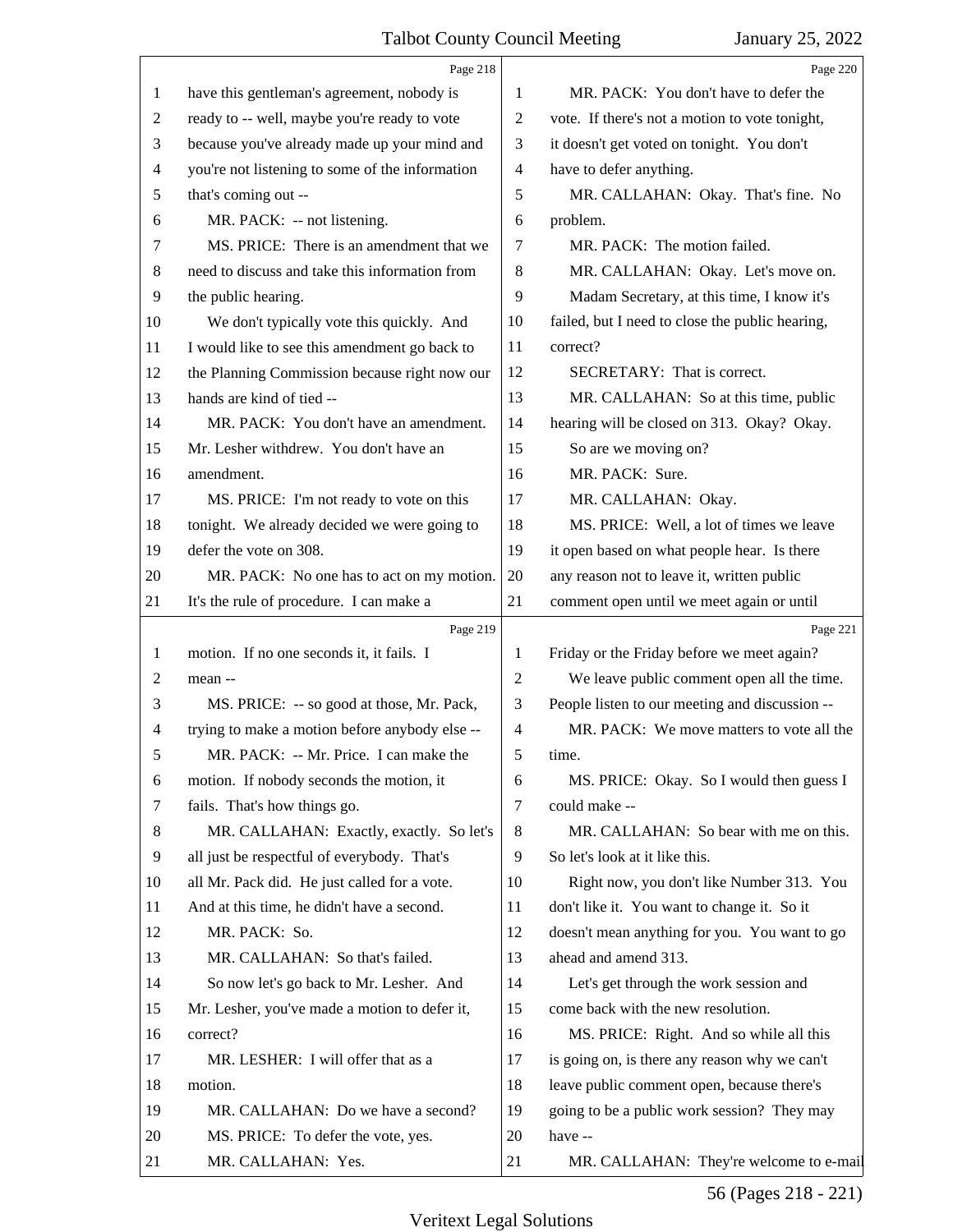<span id="page-57-0"></span>

|                | Page 222                                        |         | Page 224                                        |
|----------------|-------------------------------------------------|---------|-------------------------------------------------|
| 1              | us anytime.                                     | 1       | It also includes a short turkey season in       |
| $\overline{c}$ | MS. PRICE: Okay. But we don't have to           | 2       | the spring.                                     |
| 3              | close, officially close public comment.         | 3       | I believe, I should know this, I don't          |
| 4              | MR. PACK: Well, he did, Laura. Let's            | 4       | offhand, I wasn't totally prepared to be with   |
| 5              | move on. He did. He closed it. He's the         | 5       | you tonight, but it was three or four Sundays   |
| 6              | chair. He closed it. Let's move on.             | 6       | in total.                                       |
| 7              | MR. CALLAHAN: Okay. So let's move on to         | 7       | And in the bill that we brought last year,      |
| 8              | discussion of pending General Assembly          | $\,8\,$ | it included public and private land. And in     |
| $\overline{9}$ | legislation. Okay.                              | 9       | Talbot County, we have one area of public land  |
| 10             | Madam Secretary, do we have any                 | 10      | set demonstration forest. That was a problem.   |
| 11             | legislation before us?                          | 11      | We discussed it up in Annapolis in the          |
| 12             | SECRETARY: Yes. Mr. Callahan, we have           | 12      | environment and transportation committee. So    |
| 13             | one bill, House Bill 51, Talbot County deer and | 13      | we amended the bill last year and took out the  |
| 14             | turkey hunting Sundays.                         | 14      | public portion.                                 |
| 15             | And Delegate Mautz is with us this              | 15      | So the legislation before you today would       |
| 16             | evening.                                        | 16      | only allow for the Sunday hunting, the Sundays  |
| 17             | MR. CALLAHAN: That sounds great.                | 17      | that are not already permitted during deer      |
| 18             | Mr. Mautz, are you with us?                     | 18      | season on private land only and would also      |
| 19             | DELEGATE MAUTZ: I am with you this              | 19      | allow a Sunday during the turkey season on      |
| 20             | evening. It's great to see everyone.            | 20      | private land only.                              |
| 21             | Can you hear me okay?                           | 21      | In the past, the Council has supported the      |
|                |                                                 |         |                                                 |
|                | Page 223                                        |         | Page 225                                        |
| 1              | MR. CALLAHAN: Oh, yeah. We can see you.         | 1       | legislation, and I believe there was we had     |
| 2              | We can see you and hear you. I can't see you,   | 2       | dissenting vote last year.                      |
| 3              | but I can hear you.                             | 3       | MR. CALLAHAN: Okay. All right. Council,         |
| 4              | DELEGATE MAUTZ: Okay. Well, just imagine        | 4       | for discussion.                                 |
| 5              | a big smiling delegate looking right at you.    | 5       | MS. PRICE: I'll move to support Delegate        |
| 6              | MR. CALLAHAN: Oh, it's no doubt in my           | 6       | Mautz's House Bill 51. We did so last year,     |
| 7              | mind. You know what I mean? No doubt.           | 7       | and it's even a little bit more narrow, as he   |
| 8              | DELEGATE MAUTZ: So would you like me to         | 8       | described, without the public land.             |
| 9              | present the bill?                               | 9       | MR. DIVILIO: And I'll make the second or        |
| 10             | MR. CALLAHAN: Yeah, yeah. Exactly,              | 10      | give the second on that.                        |
| 11             | please. And explain to us where you stand with  | 11      | There's 52 Sundays out of the year. We're       |
| 12             | this.                                           | 12      | giving five to allow the opportunity for        |
| 13             | DELEGATE MAUTZ: Okay. So we have, last          | 13      | individuals to hunt and procure their own meat  |
| 14             | year, we brought a bill to Council. It's        | 14      | for their families. I think that that's a       |
| 15             | almost identical to this bill, that allows for  | 15      | descent tradeoff to those individuals who would |
| 16             | Sunday hunting and during the deer season for   | 16      | like to be hiking those days. Hopefully they    |
| 17             | deer with the weapon that's approved for that   | 17      | can find another place out of those five        |
| 18             | season for Sundays that were not currently      | 18      | Sundays that they'll miss.                      |
| 19             | available. And it basically will put Talbot     | 19      | MR. CALLAHAN: Okay. Madam Secretary,            |
| 20             | County on the same Sunday hunting regiment as   | 20      | got a motion and second it. Should we read the  |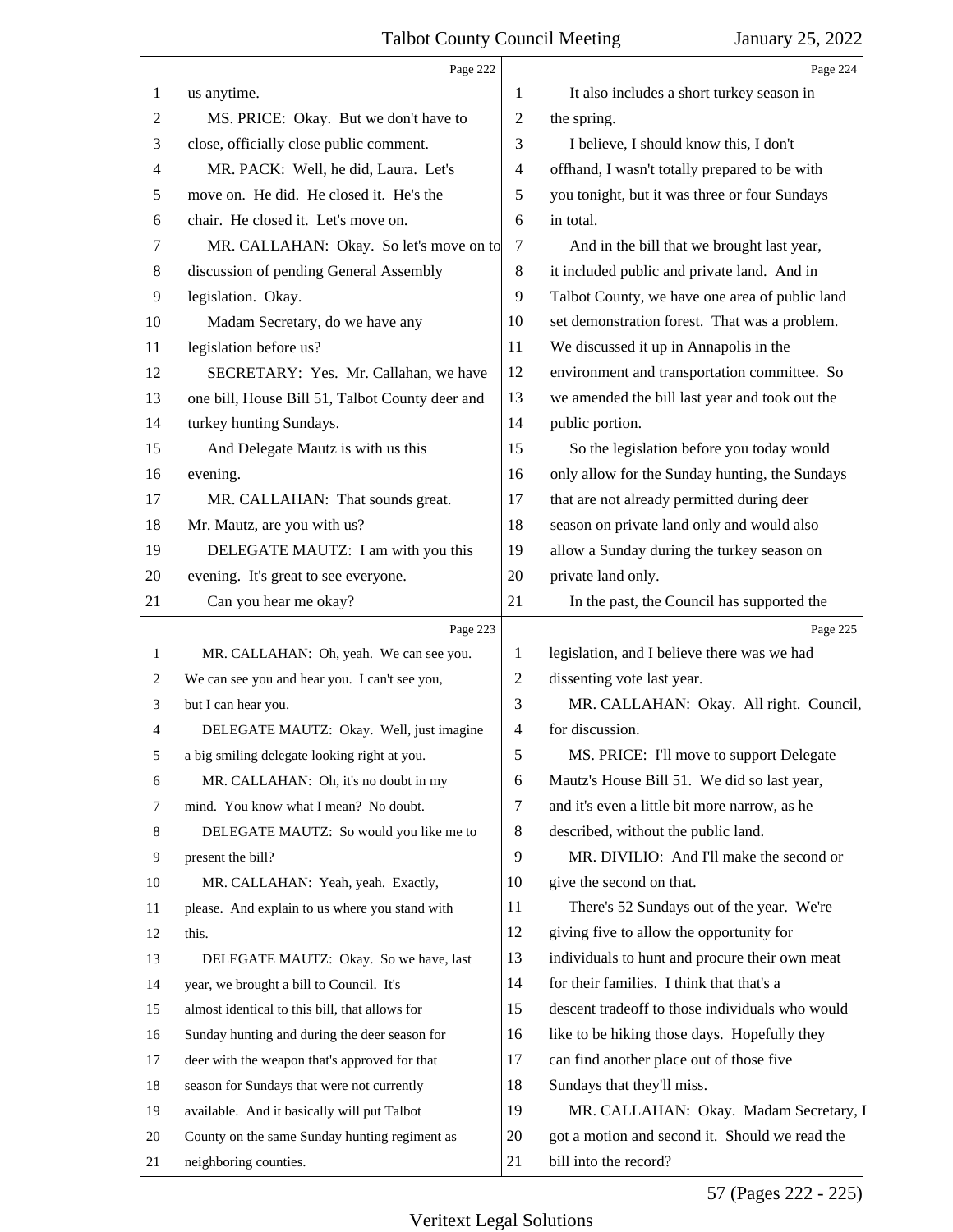<span id="page-58-0"></span>

|                | Page 226                                        |                | Page 228                                        |
|----------------|-------------------------------------------------|----------------|-------------------------------------------------|
| 1              | SECRETARY: Yes. It's House Bill 51,             | 1              | close to home, I'm your guy. So please don't    |
| $\overline{c}$ | Talbot County deer and turkey hunting on        | $\overline{2}$ | hesitate to let me know because I'll be there   |
| 3              | Sundays.                                        | 3              | for you.                                        |
| 4              | MR. CALLAHAN: Okay. All right. So we            | 4              | So thank you guys very much. And have a         |
| 5              | got a motion and a second. Madam Secretary,     | 5              | great rest of the night.                        |
| 6              | could you call the vote.                        | 6              | MR. CALLAHAN: And one last thing, Johnny,       |
| 7              | SECRETARY: Mr. Callahan.                        | 7              | if you would. We're going to be doing a work    |
| 8              | MR. CALLAHAN: Aye.                              | 8              | session within the next week. And I really      |
| 9              | SECRETARY: Mr. Divilio.                         | 9              | would like to invite you. And it's very, very   |
| 10             | MR. DIVILIO: Aye.                               | 10             | important about Trappe and all the discussions. |
| 11             | SECRETARY: Mr. Lesher.                          | 11             | And I would like for you to have a seat at the  |
| 12             | MR. LESHER: Nay.                                | 12             | table.                                          |
| 13             | SECRETARY: Ms. Price.                           | 13             | DELEGATE MAUTZ: Yeah, sure. Absolutely.         |
| 14             | MS. PRICE: Aye.                                 | 14             | I appreciate that. And I get it, I get it.      |
| 15             | SECRETARY: Mr. Pack.                            | 15             | Absolutely. Thank you for the invitation.       |
| 16             | MR. PACK: Aye.                                  | 16             | MR. CALLAHAN: All right.                        |
| 17             | MR. CALLAHAN: Thank you, Johnny, for            | 17             | MS. PRICE: Johnny, I want you to know           |
| 18             | spending some time with us tonight and working  | 18             | that I helped you a little bit with the deer    |
| 19             | hard on trying to manage, trying to manage the  | 19             | population I believe. And I can call myself a   |
| 20             | deer for the farmers and everything. So that's  | 20             | true Eastern Shore woman because I hit my first |
| 21             | kind of what it's all about. We've got herds    | 21             | deer two months ago. And I know you hit at      |
|                | Page 227                                        |                | Page 229                                        |
| 1              | of deer and they need to be managed.            | 1              | least two or three a year. But I just wanted    |
| 2              | So I really appreciate you working hard on      | 2              | to make sure that you know that. There's        |
| 3              | trying to get this passed.                      | 3              | probably one less deer because of me.           |
| 4              | DELEGATE MAUTZ: Thank you for the               | 4              | DELEGATE MAUTZ: Oh, dear, I'm sorry to          |
| 5              |                                                 |                |                                                 |
| 6              | opportunity. And I appreciate all of you.       | 5              | hear that. I hit five in five years.            |
|                | I know it's a tough time right now. I've        | 6              | MS. PRICE: Yeah, you do it a lot.               |
| 7              | been on the meeting here tonight.               | 7              | DELEGATE MAUTZ: I've invested in deer           |
| 8              | And Annapolis is going to be tough this         | 8              | whistles.                                       |
| 9              | year doing things remotely. We're remote right  | 9              | And I don't want to belabor, I know you         |
| 10             | now, the House of Delegates. That was a last    | 10             | guys had a long night, but I will be coming     |
| 11             | minute change with omicron and that sort of     | 11             | back to you to discuss setting up a deer        |
| 12             | thing.                                          | 12             | donation program.                               |
| 13             | I want to make sure everyone on the             | 13             | Montgomery County has one. DNR said it's        |
| 14             | Council knows that I will be home quite a bit,  | 14             | the best in the State of Maryland.              |
| 15             | even when we are meeting in person. I think     | 15             | And so I'm going to try to do what I can        |
| 16             | one of the hardest things we're dealing with    | 16             | to bring some resources to Talbot so that we    |
| 17             | right now is the ability to communicate because | 17             | can get some of that flowing.                   |
| 18             | of the separation.                              | 18             | I know there's a church in Trappe that          |
| 19             | And if I can do anything to bridge or           | 19             | relies heavily on that protein.                 |
| 20             | facilitate communication, you'd like me to come | 20             | But I'm sorry to hear about your vehicle.       |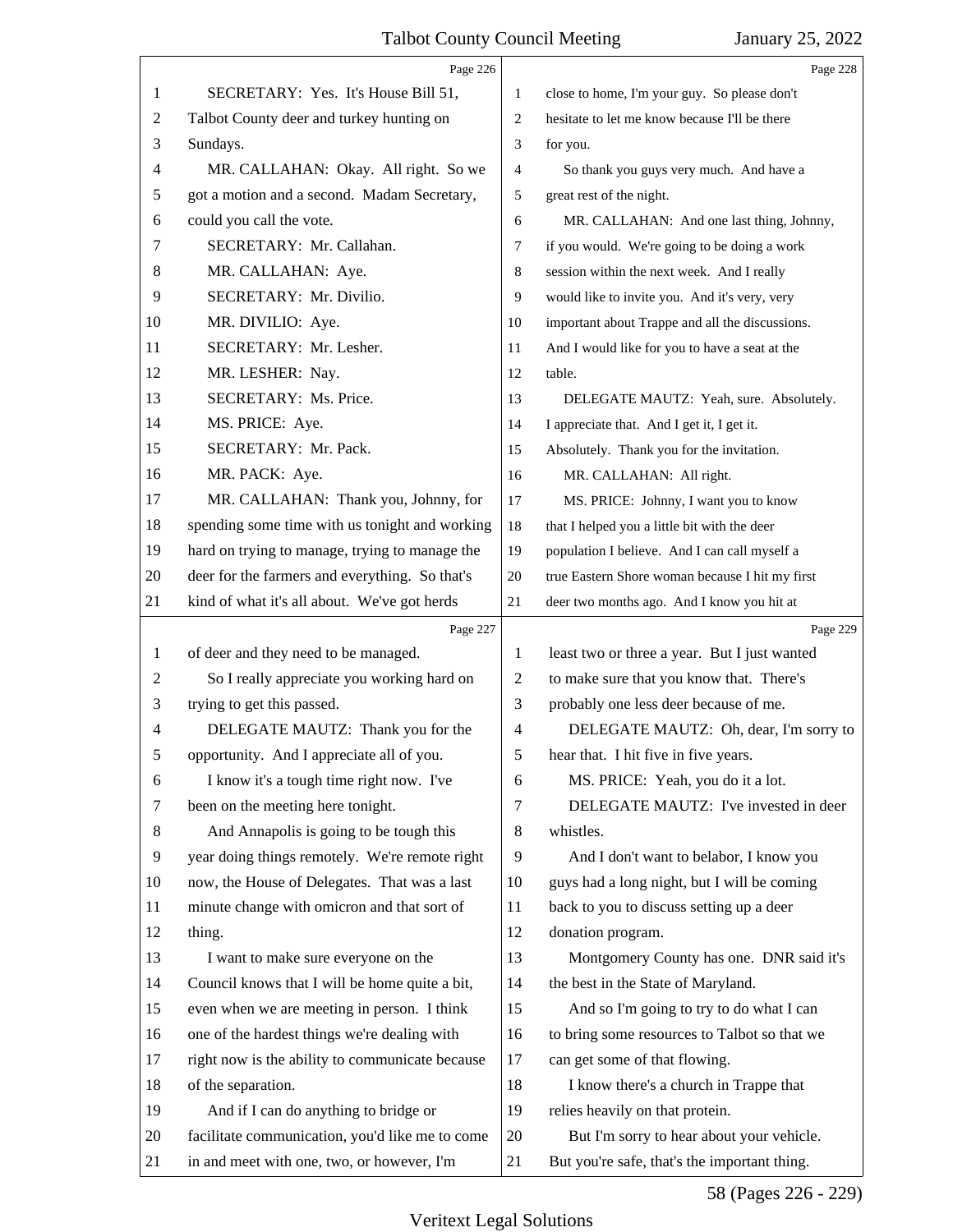<span id="page-59-0"></span>

|    | Page 230                                        |                | Page 232                                                 |
|----|-------------------------------------------------|----------------|----------------------------------------------------------|
| 1  | MS. PRICE: It's all better now. And I           | 1              | SECRETARY: Ms. Price.                                    |
| 2  | kept the tuft of deer fur that landed in my     | 2              | MS. PRICE: Aye.                                          |
| 3  | grill. And I'm going to do something with it,   | 3              | SECRETARY: Mr. Pack.                                     |
| 4  | hang it from my rearview mirror or something.   | $\overline{4}$ | MR. PACK: Aye.                                           |
| 5  | DELEGATE MAUTZ: Okay, okay. Well, be            | 5              | MR. STAMP: Okay. The next item I have,                   |
| 6  | safe out there.                                 | 6              | Miguel is with us this evening. He is here to            |
| 7  | Thank you all very much.                        | 7              | request a letter in support of the 2022                  |
| 8  | MS. PRICE: Thanks, Johnny.                      | 8              | Mid-Shore Rural Legacy Grant process.                    |
| 9  | MR. CALLAHAN: Thank you, Johnny.                | 9              | Miguel, I'm going to hand it off to you at               |
| 10 | So Madam Secretary, was that the only           | 10             | this point to present the request. You are               |
| 11 | thing as of right now?                          | 11             | here; aren't you?                                        |
| 12 | SECRETARY: Yes. That was the only bill          | 12             | MR. SALINAS: I am here, yes.                             |
| 13 | this evening.                                   | 13             | SECRETARY: Mr. Satterfield is with us as                 |
| 14 | MR. CALLAHAN: Okay. So let's get -- we          | 14             | well.                                                    |
| 15 | got through that. We got our county manager.    | 15             | MR. SALINAS: So Mr. Satterfield, if you                  |
| 16 | Hopefully he can put -- he hasn't said much     | 16             | have any questions, he's with the Eastern Shore          |
| 17 | tonight. You know what I mean? You're very      | 17             | Land Conservancy. He is part of the management           |
| 18 | quiet, you know.                                | 18             | of this program.                                         |
| 19 | MR. STAMP: Thank you. I have about four         | 19             | This comes to the County Council every                   |
| 20 | items for the county manager report that I'll   | 20             | year where Eastern Shore Land Conservancy                |
| 21 | run through for Council's consideration.        | 21             | requests to the Council a letter of support              |
|    |                                                 |                |                                                          |
|    | Page 231                                        |                | Page 233                                                 |
| 1  | The first one under board and committee         | 1              | regarding the two legacy areas that impact               |
| 2  | appointments, this is for the Adult Public      | 2              | Talbot County, the Tuckahoe Rural Legacy area            |
| 3  | Guardianship Review Board. Requesting the       | 3              | and the Eastern Shore Heartland Rural Legacy             |
| 4  | reappointment of Wendy Young Dyott, Laura       | $\overline{4}$ | area. You have in Granicus a map of both of              |
|    | Higgins, Glenn Klakring, and Kerri Engels       | 5              | those areas.                                             |
| 6  | Roberts to that board.                          | 6              | And so this letter just states that the                  |
| 7  | MR. DIVILIO: Frank Divilio. I'll make           | 7              | legacy area remains consistent with our                  |
| 8  | the motion that we approve.                     | 8              | Comprehensive Plan, which is all about                   |
| 9  | MR. PACK: Second.                               | 9              | preservation related to agriculture, forestry,           |
| 10 | MR. CALLAHAN: Okay. We got a motion and         | 10             | and other environmental sensitive areas that             |
| 11 | a second to approve these very needed people.   | 11             | Eastern Shore Land Conservancy does such a well          |
| 12 | I know several of them, and we're really        | 12             | job managing in terms of those easement                  |
| 13 | happy to have people like that on these boards. | 13             | acquisition programs in partnership with the             |
| 14 | So Madam Secretary, could you call the          | 14             | State of Maryland.                                       |
| 15 | vote, please.                                   | 15             | So if you have any questions specifically                |
| 16 |                                                 | 16             |                                                          |
| 17 | SECRETARY: Mr. Callahan.<br>MR. CALLAHAN: Aye.  | 17             | on the program, David is here to answer any of<br>those. |
| 18 | SECRETARY: Mr. Divilio.                         | 18             | MR. CALLAHAN: Does anybody have any                      |
| 19 | MR. DIVILIO: Aye.                               | 19             | questions?                                               |
| 20 | SECRETARY: Mr. Lesher.                          | 20             | MR. STAMP: David, do you have anything                   |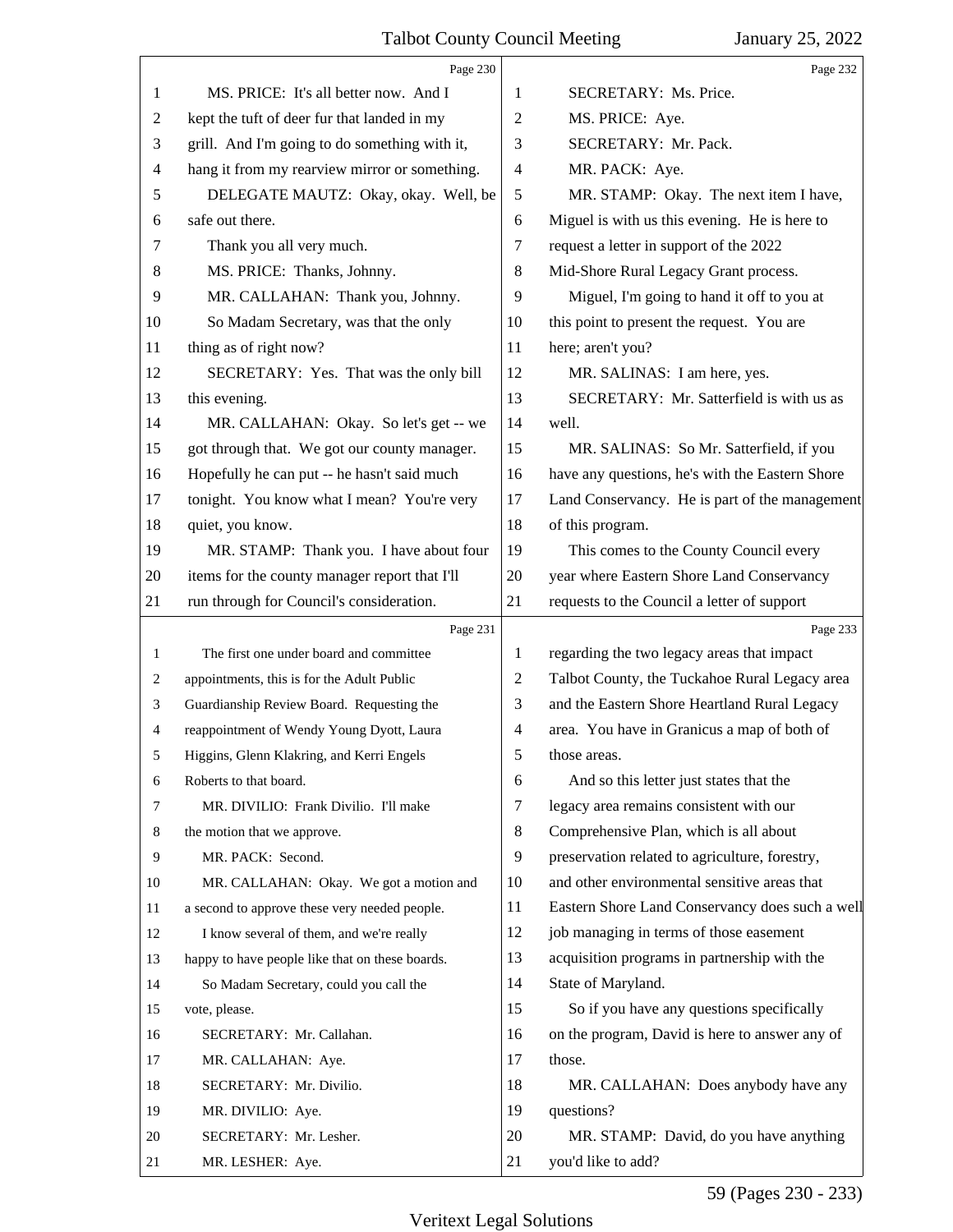<span id="page-60-0"></span>

|    | Page 234                                        |                                             | Page 236                                        |
|----|-------------------------------------------------|---------------------------------------------|-------------------------------------------------|
| 1  | MR. SATTERFIELD: No. I think Miguel has         | 21-08, Community Center athletic field<br>1 |                                                 |
| 2  | done a pretty good job of discussing this.      | $\overline{c}$                              | irrigation. He has a single bid for \$85,000.   |
| 3  | I mean these rural legacy areas have been       | 3                                           | If it's approved, he can get a grant.           |
| 4  | in existence for almost 20 years. We did        | $\overline{4}$                              | He'll be here to talk -- he can add detail      |
| 5  | expand them a few years ago. The Council was    | 5                                           | to his request at this point.                   |
| 6  | part of that decision.                          | 6                                           | Preston.                                        |
| 7  | We appreciate the Council's consideration       | $\overline{7}$                              | MR. PEPER: So this was part of the              |
| 8  | here and continuing to work with us on this     | 8                                           | changing over the turf in the back of the       |
| 9  | annual application because the funding has been | 9                                           | Community Center to Bermuda to be more play     |
| 10 | key to protection of 63 properties on the shore | 10                                          | ready and safer for athletes.                   |
| 11 | so far, and we have seven projects currently    | 11                                          | Like Mr. Stamp said, this is something          |
| 12 | going on, one of which is in Talbot County. So  | 12                                          | that if approved, would have a 90 percent       |
| 13 | the continued support is excellent for          | 13                                          | reimbursement from the State Program Open Space |
| 14 | continuing that program and getting us more and | 14                                          | funding.                                        |
| 15 | more funding so that we get more work done here | 15                                          | MR. STAMP: And we have confirmed that his       |
| 16 | on the shore.                                   | 16                                          | budget is suitable enough to handle the         |
| 17 | MR. STAMP: Thank you, Mr. Council               | 17                                          | difference and make up the ten percent.         |
| 18 | President. We look forward to --                | 18                                          | MR. PACK: So moved.                             |
| 19 | MR. PACK: You need a motion?                    | 19                                          | MR. DIVILIO: Second.                            |
| 20 | MR. CALLAHAN: Yeah. I was going to say          | 20                                          | MR. CALLAHAN: Madam Secretary, could you        |
| 21 | do we have a motion?                            | 21                                          | call the vote.                                  |
|    | Page 235                                        |                                             | Page 237                                        |
| 1  | MR. PACK: I make a motion for approval of       | 1                                           | SECRETARY: Mr. Callahan.                        |
| 2  | the Rural Legacy.                               | $\overline{2}$                              | MR. CALLAHAN: Aye.                              |
| 3  | MS. PRICE: Second.                              |                                             |                                                 |
|    |                                                 | 3                                           | SECRETARY: Mr. Divilio.                         |
| 4  | MR. CALLAHAN: We got a motion and a             | 4                                           | MR. DIVILIO: Aye.                               |
| 5  | second. Madam Secretary, could you call the     | 5                                           | SECRETARY: Mr. Lesher.                          |
| 6  | vote, please.                                   | 6                                           | MR. LESHER: Aye.                                |
| 7  | SECRETARY: Mr. Callahan.                        | $\overline{7}$                              | SECRETARY: Ms. Price.                           |
| 8  | MR. CALLAHAN: Aye.                              | 8                                           | MS. PRICE: Aye.                                 |
| 9  | SECRETARY: Mr. Divilio.                         | 9                                           | SECRETARY: Mr. Pack.                            |
| 10 | MR. DIVILIO: Aye.                               | 10                                          | MR. PACK: Aye.                                  |
| 11 | SECRETARY: Mr. Lesher.                          | 11                                          | MR. STAMP: Okay. The second request is          |
| 12 | MR. LESHER: Aye.                                | 12                                          | to award Bid Number 21-11, Community Center ice |
| 13 | SECRETARY: Ms. Price.                           | 13                                          | plant replacement.                              |
| 14 | MS. PRICE: Aye.                                 | 14                                          | As you read in your packet, Preston is          |
| 15 | SECRETARY: Mr. Pack.                            | 15                                          | requesting Council approval to award Bid 21-11  |
| 16 | MR. PACK: Aye.                                  | 16                                          | to American Arena, the sole bidder in the       |
| 17 | MR. STAMP: Thank you, Miguel and                | 17                                          | amount of \$1,089,000 plus an additional fixed  |
| 18 | Mr. Satterfield. Appreciate that.               | 18                                          | cost of 25,000 for the removal of the old ice   |
| 19 | Preston, we have Preston here. He has two       | 19                                          | plant, including draining and disposing of all  |
| 20 | requests for you this evening.                  | 20                                          | toxic chemicals, for a total of 1,114,000.      |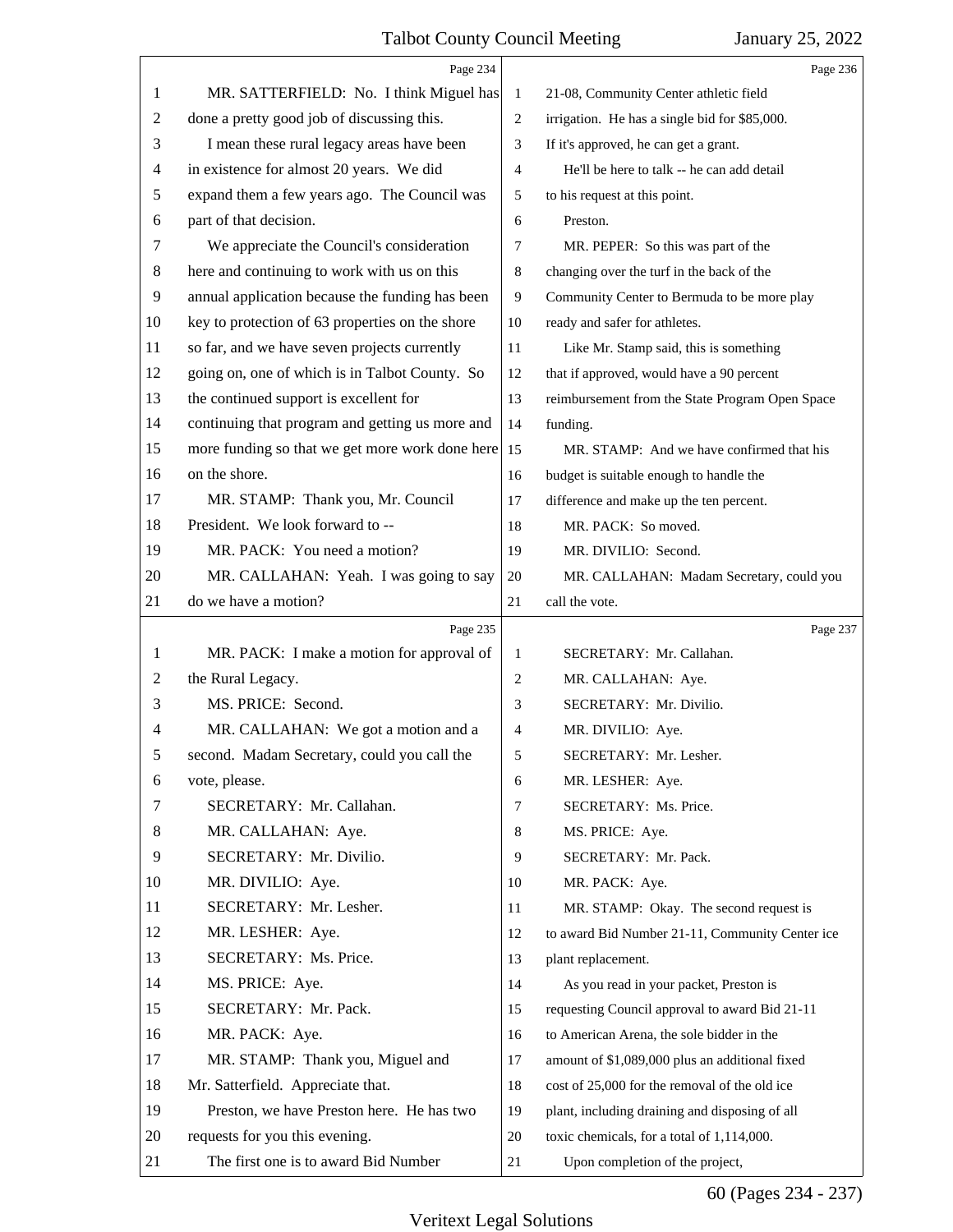<span id="page-61-0"></span>

|    | Page 238                                       |                | Page 240                                        |
|----|------------------------------------------------|----------------|-------------------------------------------------|
| 1  | reimbursement of \$1 million will be requested | 1              | SECRETARY: Mr. Pack. Mr. Pack.                  |
| 2  | from the Maryland Department of Natural        | 2              | MR. PACK: I said aye. You didn't hear           |
| 3  | Resources local parks and programs             | 3              | me. Aye.                                        |
| 4  | infrastructure funding to be used in FY22.     | 4              | MR. CALLAHAN: There you go, there you go.       |
| 5  | Preston and I are requesting Council's         | 5              | MR. STAMP: Thank you. That's --                 |
| 6  | approval for \$114,000 in contingency funds to | 6              | MR. CALLAHAN: I just want to say one            |
| 7  | the cover the cost not reimbursed by DNR. We   | 7              | thing with Preston.                             |
| 8  | have certified that contingency is available   | 8              | Preston, are you still here?                    |
| 9  | for this purchase to cover the cost.           | 9              | MR. PEPER: Yeah.                                |
| 10 | MR. PACK: So moved.                            | 10             | MR. CALLAHAN: I'm really proud of you.          |
| 11 | MR. DIVILIO: Second.                           | 11             | I'm looking at ways to be able to pay for this  |
| 12 | MR. CALLAHAN: Okay. We got a motion and        | 12             | because it's a lot of money. And you do such a  |
| 13 | a second to put a new ice plant up to the      | 13             | good job. And really, that's -- you're really   |
| 14 | skating rink. Madam Secretary, could you call  | 14             | replacing the heart of that building. And I     |
| 15 | the roll, please.                              | 15             | really appreciate it. It means a lot to a lot   |
| 16 | MS. PRICE: Got a question.                     | 16             | of people, especially Mr. Divilio. You know     |
| 17 | MR. CALLAHAN: Yup.                             | 17             | what I mean.                                    |
| 18 | MS. PRICE: So is the million dollars           | 18             | MR. PEPER: Now if I can just get the            |
| 19 | going to be reimbursed?                        | 19             | sewer finished, then I'd be --                  |
| 20 | MR. PEPER: Yes, it is.                         | 20             | MR. CALLAHAN: I know it. Don't, please          |
| 21 | MS. PRICE: Okay. So it is. We just have        | 21             | don't get him worked up.                        |
|    | Page 239                                       |                | Page 241                                        |
|    | to submit it when it's done.                   |                |                                                 |
| 1  |                                                | 1              | MR. PACK: That's right. Don't get me            |
| 2  | MR. PEPER: Correct. It's part of the           | 2              | started.                                        |
| 3  | LPPI plan, the one that it was the extension   | 3              | MR. PEPER: I don't think Mr. Pack is any        |
| 4  | that all the counties got a fixed amount extra | $\overline{4}$ | more worked up about this than I am.            |
|    | this year as far as part of the Program Open   | 5              | MR. CALLAHAN: That's all right. It's            |
| 6  | Space.                                         | 6              | coming. We're moving forward.                   |
| 7  | So yes. That's already a fixed amount.         | 7              | But all kidding aside, thanks a lot for         |
| 8  | It's already been approved also.               | 8              | your hard work.                                 |
| 9  | MS. PRICE: I just wanted to make sure          | 9              | MR. PACK: I think Ray been ducking me.          |
| 10 | that was definitely in the bank, so to speak.  | 10             | MR. CALLAHAN: We'll get 'er done. We'll         |
| 11 | All right. Thank you.                          | 11             | get 'er done.                                   |
| 12 | MR. CALLAHAN: Madam Secretary, could you       | 12             | MR. STAMP: So Council, and I join you,          |
| 13 | call the vote.                                 | 13             | Mr. Callahan. I would like to recognize         |
| 14 | SECRETARY: Mr. Callahan.                       | 14             | Preston for his hard work out there.            |
| 15 | MR. CALLAHAN: Aye.                             | 15             | The two items we talked about tonight that      |
| 16 | SECRETARY: Mr. Divilio.                        | 16             | you approved, they're not unfamiliar to you.    |
| 17 | MR. DIVILIO: Aye.                              | 17             | They're been part of his long-range plan. It's  |
| 18 | SECRETARY: Mr. Lesher.                         | 18             | exciting some of the things happening out there |
| 19 | MR. LESHER: Aye.                               | 19             | that Preston and his team are doing.            |
| 20 | SECRETARY: Ms. Price.                          | 20             | We're going to be moving forward with the       |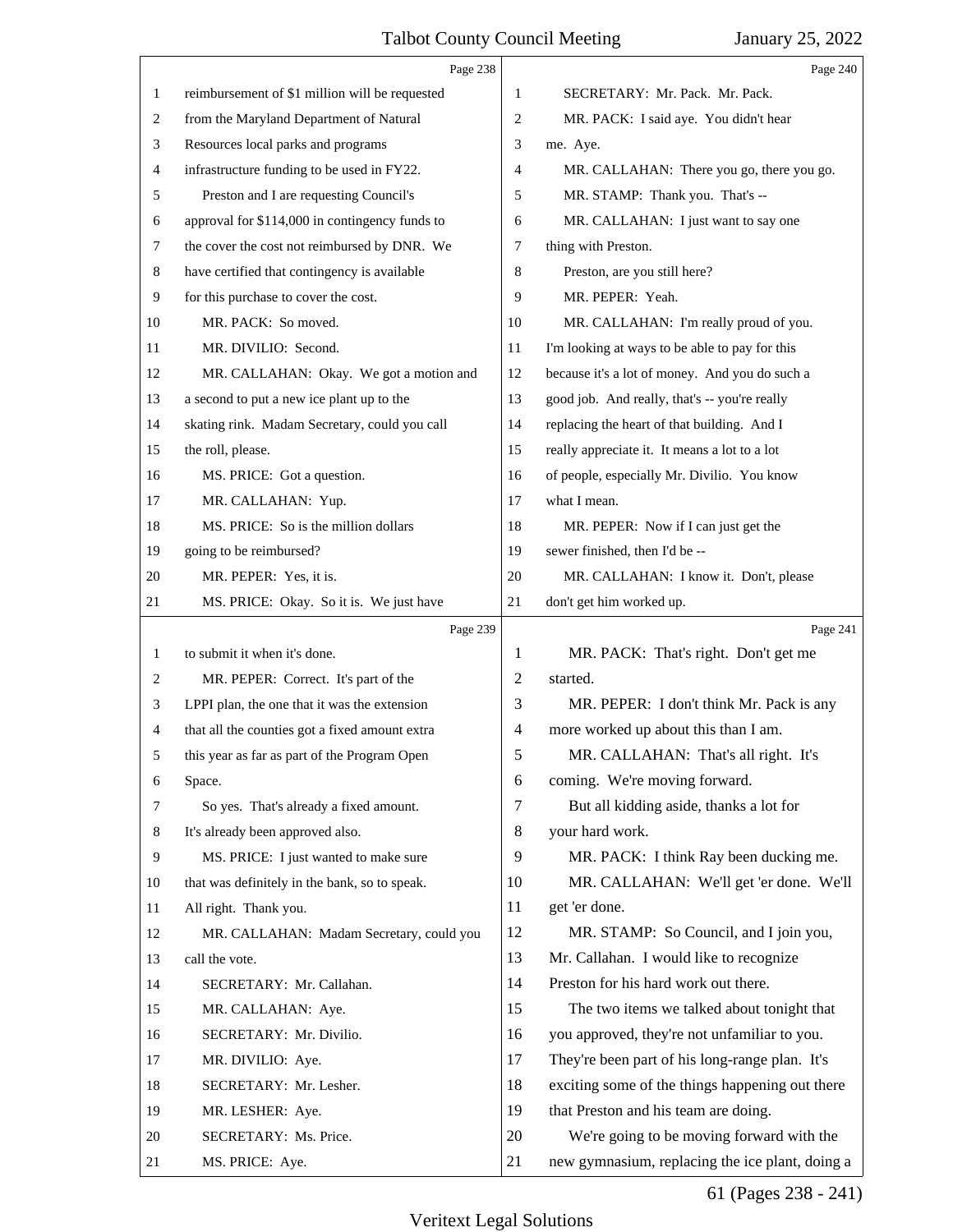<span id="page-62-0"></span>

|    | Page 242                                        |                                                     | Page 244                                        |
|----|-------------------------------------------------|-----------------------------------------------------|-------------------------------------------------|
| 1  | lot of work out there.                          | 1                                                   | moved on in the agenda, I don't think we should |
| 2  | So Preston, good job.                           | $\overline{2}$                                      | go backwards because Council should always have |
| 3  | And Council, thank you for approving those      | the last word in our meetings. And that didn't<br>3 |                                                 |
| 4  | items.                                          | 4                                                   | happen last time.                               |
| 5  | The only other thing I have under               | 5                                                   | Just my two cents.                              |
| 6  | announcements is Council has decided that       | 6                                                   | MR. PACK: I agree with that.                    |
| 7  | Council meetings will remain virtual through    | 7                                                   | MR. CALLAHAN: While you're doing the            |
| 8  | February.                                       | 8                                                   | talking, Ms. Price, go ahead.                   |
| 9  | And with that, I'll turn it back to you,        | 9                                                   | MS. PRICE: I don't actually have any            |
| 10 | Mr. Council President. Thank you for your       | 10                                                  | additional comments. How about that?            |
| 11 | help.                                           | 11                                                  | It's been a long night. Thank you,              |
| 12 | MR. CALLAHAN: Thank you, Mr. County             | 12                                                  | everybody.                                      |
| 13 | Manager. And you do such a great job.           | 13                                                  | MR. CALLAHAN: You're welcome.                   |
| 14 | Appreciate you preparing Council for all this   | 14                                                  | Mr. Vice President.                             |
| 15 | stuff.                                          | 15                                                  | MR. LESHER: Thank you. During the battle        |
| 16 | So Madam Secretary, you're up next. Do we       | 16                                                  | of Britain in 1940, the British government      |
| 17 | have public comment?                            | 17                                                  | ordered a blackout so as not to aid Luftwaffe   |
| 18 | SECRETARY: Yes. If anybody would like to        | 18                                                  | bombers that would confirm information about    |
| 19 | speak this evening, if you could please raise   | 19                                                  | the location of London homes and businesses.    |
| 20 | your hand or send a note in the chat feature.   | 20                                                  | The government did not leave it up to the       |
| 21 | MR. CALLAHAN: What we'll do, if you're          | 21                                                  | personal decision of each individual as to      |
|    | Page 243                                        |                                                     |                                                 |
|    |                                                 |                                                     | Page 245                                        |
| 1  | not getting anything right now, if something    | 1                                                   | whether or not to use blackout curtains. And    |
| 2  | pops up, you have anything right yet?           | $\overline{2}$                                      | yet Londoners did not whine about this loss of  |
| 3  | SECRETARY: Nobody has indicated they wish       | 3                                                   | their personal liberty. They were saving        |
| 4  | to speak.                                       | $\overline{4}$                                      | lives, their own and those of their neighbors.  |
| 5  | MR. CALLAHAN: Okay. Well, if something          | 5                                                   | After a compelling presentation by our          |
| 6  | pops up during Council comments, just let me    | 6                                                   | county health officer at this Council's last    |
| 7  | know. Okay?                                     | 7                                                   | meeting concerning a dire situation of our      |
| 8  | SECRETARY: Sure.                                | $\,8\,$                                             | local hospital and medical providers, the COVID |
| 9  | MS. PRICE: President Callahan?                  | 9                                                   | caseload in this county and the strong          |
| 10 | MR. CALLAHAN: Yes, Ms. Price.                   | 10                                                  | recommendation to return to indoor masking to   |
| 11 | MS. PRICE: I would like to address that         | 11                                                  | abate this crisis, all this Council could do is |
| 12 | because once Council has started making their   | 12                                                  | to make a statement about how it was up to each |
| 13 | comments, I don't really feel it's appropriate  | 13                                                  | individual.                                     |
| 14 | for the public to comment after us because      | 14                                                  | Our weak response showed a real disregard       |
| 15 | sometimes they might say something that we want | 15                                                  | for the health of our constituents and for life |
| 16 | to address.                                     | 16                                                  | itself.                                         |
| 17 | So this is their time. If nobody is on at       | 17                                                  | MR. CALLAHAN: Thank you, Mr. Lesher.            |
| 18 | this point, once Council has moved on to the    | 18                                                  | Mr. Pack.                                       |
| 19 | next agenda item, we should probably still      | 19                                                  | MR. PACK: -- Callahan.                          |
| 20 | stick with that. And there's an opportunity     | 20                                                  | MR. CALLAHAN: Yup.                              |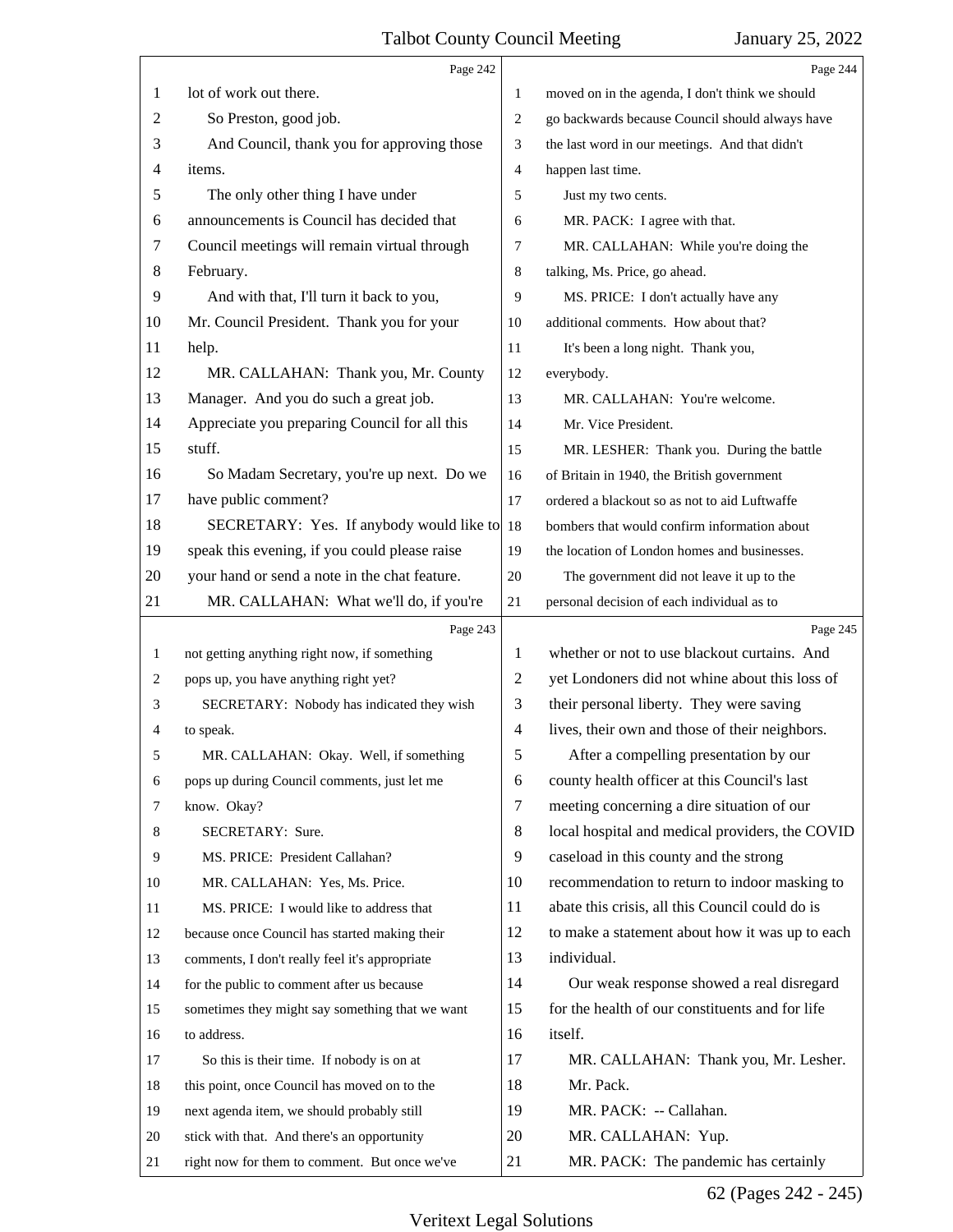<span id="page-63-0"></span>

|                | Page 246                                        |                | Page 248                                        |
|----------------|-------------------------------------------------|----------------|-------------------------------------------------|
| 1              | impacted each of us in different ways, as       | 1              | I know we've heard from our mental health       |
| $\overline{c}$ | evident even here tonight.                      | $\overline{2}$ | providers throughout this term. And I know      |
| 3              | Mental health is a stress. Sometimes can        | 3              | that they have been working right along with    |
| 4              | get to -- can be overwhelming.                  | 4              | Dr. Maguire.                                    |
| 5              | I have asked the COVID response team to         | 5              | I'm not saying we aren't looking at mental      |
| 6              | take a look at working with some of our         | 6              | health. I'm not saying that at all.             |
| 7              | community partners and trying to just see how   | 7              | I just would like to see if we can work         |
| $\,8$          | we could mitigate some of the mental health     | 8              | even closer as the days go on.                  |
| 9              | issues, especially those young people, those    | 9              | Look, COVID is going to be with us. Let's       |
| 10             | students in our schools.                        | 10             | face it. There are two points in time. There    |
| 11             | I think you turn on the TV at any point of      | 11             | was a point in time before COVID. Now there's   |
| 12             | the day, and before the telecast is over,       | 12             | a point in time with COVID. I really don't      |
| 13             | you'll hear a story regarding mental illness.   | 13             | think there's going to be a point in time when  |
| 14             | And it is very apparent that the pandemic,      | 14             | we're not going to have COVID somewhere within  |
| 15             | the isolation is being felt by our young        | 15             | the four corners of this country.               |
| 16             | people. They are feeling it, just like we do.   | 16             | Even Dr. Maguire mentioned before where         |
| 17             | They feel the stress and the anxiety just like  | 17             | we're approaching an endemic, which means that  |
| 18             | we do.                                          | 18             | the presence of that is with you in your        |
| 19             | And I think that having a small group that      | 19             | day-to-day society.                             |
| 20             | can work with the schools and For All Seasons   | 20             | So we're going to have this with us. I          |
| 21             | and some other partners in the community could  | 21             | think trying to work together to address the    |
|                |                                                 |                |                                                 |
|                | Page 247                                        |                | Page 249                                        |
| $\mathbf{1}$   | maybe help stem some of the deep emotional      | 1              | mental health of our young people is equally as |
| $\overline{c}$ | feelings that some of our young people have.    | 2              | importation.                                    |
| 3              | I was even happy to hear that there's a         | 3              | We heard about the CAC today and what           |
| $\overline{4}$ | House bill that has been introduced, House Bill | 4              | they're doing. We heard about the Drug          |
| 5              | 118, that would allow, if passed, that would    | 5              | Trafficking Prevention Task Force and what      |
| 6              | allow students to even take a mental health day | 6              | they're doing. Let's get a big shout out to     |
| 7              | in school and not have that day counted against | 7              | those providers in the community that works     |
| 8              | them.                                           | 8              | also dealing with mental health, and especially |
| 9              | So even some persons in our legislature in      | 9              | that of our young people.                       |
| 10             | Annapolis, and I certainly hope our local       | 10             | So that's all I have to say. Thanks.            |
| 11             | delegation takes a look at that House Bill 118  | 11             | MR. CALLAHAN: Thank you, Mr. Pack. Well         |
| 12             | and hopefully see that hopefully they can       | 12             | said, well said.                                |
| 13             | support it, because I know I certainly will     | 13             | So Mr. Divilio.                                 |
| 14             | support it.                                     | 14             | MR. DIVILIO: Well, I got a lot. So I'll         |
| 15             | And I think that allowing students to take      | 15             | start with I don't think a week has gone by     |
| 16             | care of their mental health is just as          | 16             | since I've been elected that I haven't received |
| 17             | important as students staying home to take care | 17             | a phone call about a Planning and Zoning issue. |
| 18             | of their physical health when it comes to being | 18             | And boy, if they all seemed to revolve around   |
| 19             | sick with COVID and other disease and injuries. | 19             | septic systems. Somebody wants to build         |
| 20             | So with that, I just wanted to highlight        | 20             | something, and there's a septic issue.          |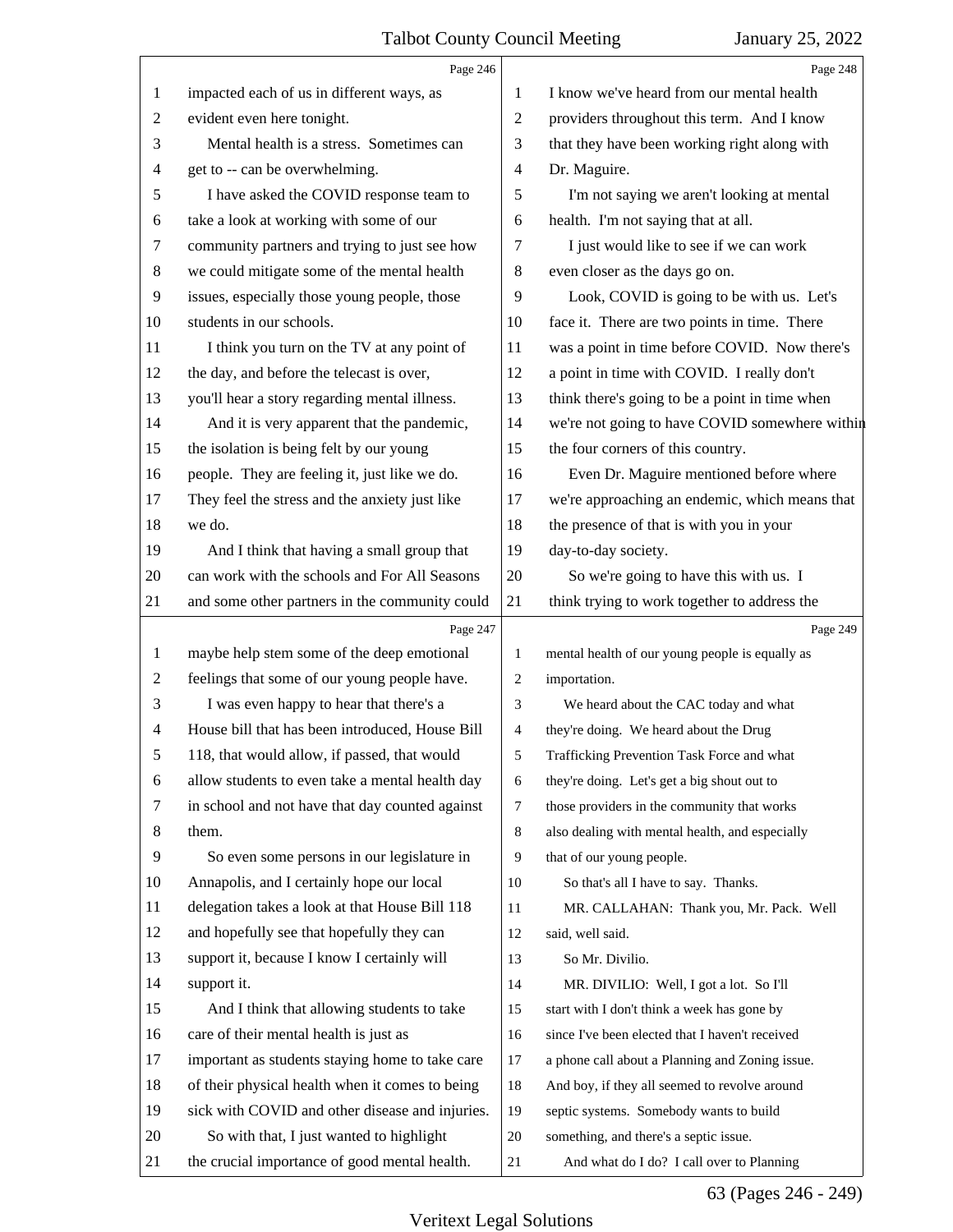<span id="page-64-0"></span>

|                | Page 250                                        |                | Page 252                                        |
|----------------|-------------------------------------------------|----------------|-------------------------------------------------|
| $\mathbf{1}$   | and Zoning or I call over to Environmental      | $\mathbf{1}$   | they've got to wear the mask. They don't care.  |
| 2              | Health and I get the answers and I help explain | 2              | That's a roadblock. That's a mental stop for    |
| 3              | it to the customer. I give them the             | 3              | individuals when they see that and they think   |
| $\overline{4}$ | recommendations of the individuals in this      | $\overline{4}$ | I'll just wait. And then it gets put off. And   |
| 5              | community who can solve that problem, they get  | 5              | I don't like that.                              |
| 6              | it fixed, and they move on.                     | 6              | I like to approach this project, problem        |
| 7              | I don't quite see a big difference between      | $\tau$         | from all the different perspectives. And I      |
| $8\,$          | that phone call that we regularly all get and   | 8              | think that there is public choice. I think      |
| $\overline{9}$ | what is going on in Lakeside, other than it's   | 9              | when you go into government buildings right now |
| 10             | some people who are pretty upset that there     | 10             | in Talbot County, you have to have a mask on.   |
| 11             | might be more people moving over here.          | 11             | When you go into schools, you have to have a    |
| 12             | And I'm not one of those. I don't think         | 12             | mask on. When you're going into places of       |
| 13             | that that's quite our decision to make, to be   | 13             | health where people congregate, you have to     |
| 14             | honest.                                         | 14             | have a mask on.                                 |
| 15             | I think it's our decision to make sure          | 15             | For the rest of us, it's our decision           |
| 16             | that this is a safe and healthy environment for | 16             | whether or not to go into Acme or go into       |
| 17             | people to live. And I'll make sure that they    | 17             | Lowe's with a mask on and how far away to stay  |
| 18             | have the best technology in there for those     | 18             | from people. And we can do that. And we're      |
| 19             | families when they move in.                     | 19             | doing everything in our power and spending a    |
| 20             | On a second note, regarding Mr. Lesher's        | 20             | ton of money giving vaccines out and giving     |
| 21             | comments about us doing nothing last month or   | 21             | masks out to anyone who wants one.              |
|                | Page 251                                        |                | Page 253                                        |
| $\mathbf{1}$   | at the last meeting as far as public safety and | $\mathbf{1}$   | And I think that if we are going to solve       |
| $\overline{2}$ | COVID, that disappoints me because I think we   | $\overline{2}$ | any kinds of problems, it's going to take all   |
| 3              | are. And I think all of us have a different     | 3              | five of us working together to make our own     |
| 4              | role to play in that.                           | $\overline{4}$ | constituents happy, and then all of Talbot      |
| 5              | My father taught us many times to think         | 5              | County will be a happy, safe place to live,     |
| 6              | outside the box to make sure you're solving the | 6              | because we are five very different people from  |
| 7              | problem by looking at all the different angles  | 7              | very different backgrounds who all chose this   |
| 8              | and perspectives that are out there.            | 8              | place to live and this Council to run for.      |
| 9              | And there's a lot of different people in        | 9              | And I'm very proud of that. And I like          |
| 10             |                                                 |                |                                                 |
| 11             | this community. And a mask is not going to      | 10             | each and every single one of you. And I         |
|                | keep them all safe. You can wear a mask all     | 11             | appreciate each and every one of you.           |
| 12             | day long and still get it. And that's why       | 12             | I recently read an article in a business        |
| 13             | there's a vaccine that's out there.             | 13             | magazine about a board and how important it is  |
| 14             | I wish to God there was a vaccine for           | 14             | for the president of that company to be able to |
| 15             | Lymes (sic.) disease and I'd get that right now | 15             | call any member of that board to get an answer  |
| 16             | because I live back in the woods. And I'm very  | 16             | and that they all be resources to their both    |
| 17             | proud of vaccines. I think medicine works.      | 17             | the CEO, CFO, COO. And that's what it takes     |
| 18             | So when I see a sign that goes up in a          | 18             | when you have a diversified board.              |
| 19             | neighboring county that says masks required     | 19             | I recognize politics is not like that.          |
| 20             | regardless of vaccine status, that's one less   | 20             | And we all have something that we want and that |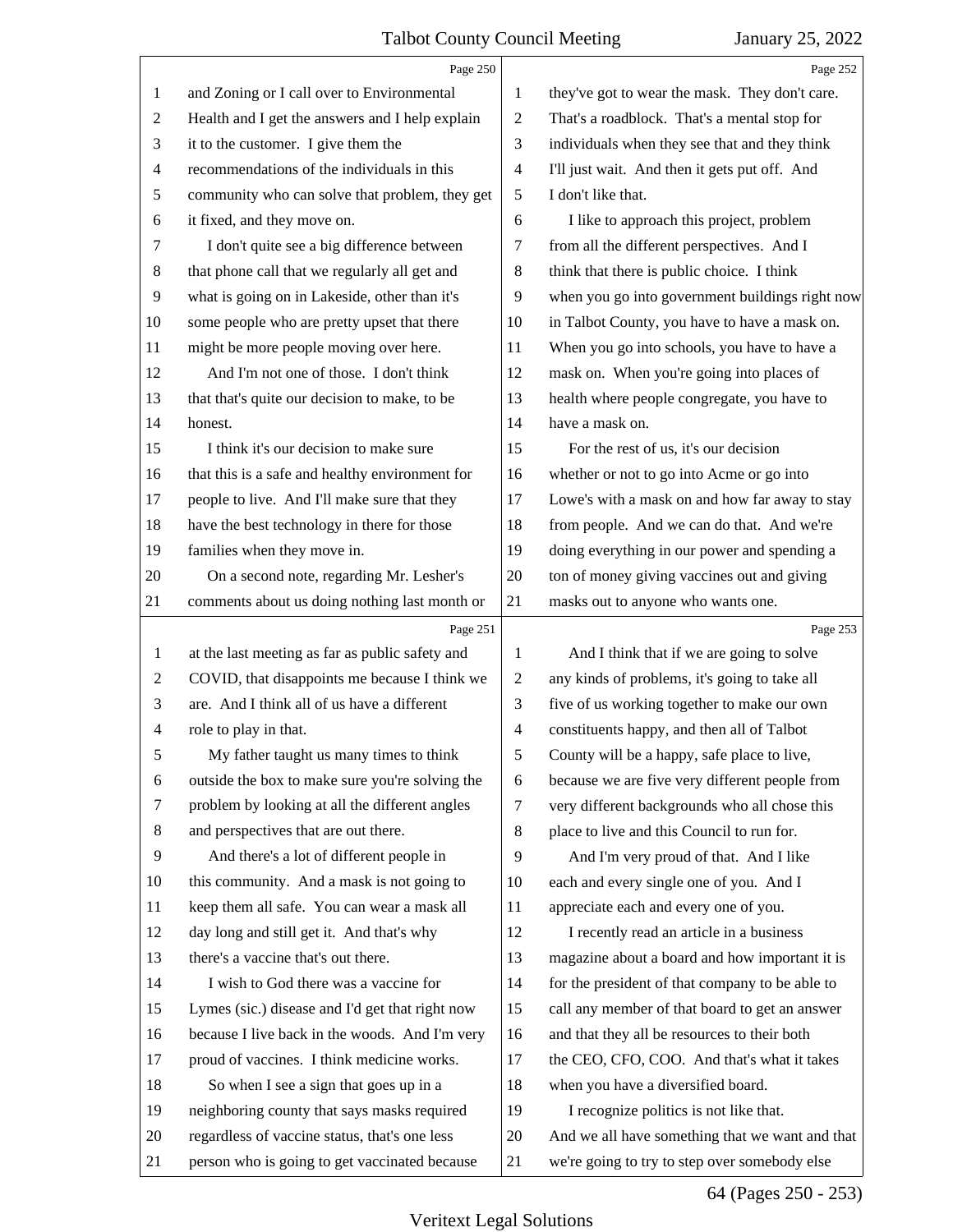<span id="page-65-0"></span>

|                | Page 254                                           |                | Page 256                                        |  |
|----------------|----------------------------------------------------|----------------|-------------------------------------------------|--|
| 1              | to get it if they're not in our favor.             | 1              | have to start dealing with it. And so is        |  |
| 2              | I don't see that with us. I think we've            | $\overline{2}$ | COVID.                                          |  |
| 3              | all worked really well together, and I've          | 3              | So all we can do is support each other,         |  |
| 4              | enjoyed it. And I have enjoyed this time, as       | $\overline{4}$ | support the community, look after their safety. |  |
| 5              | difficult as it's been, including this meeting.    | 5              | And at the same time, we've got to be able to   |  |
| 6              | And I think the public does know we care           | 6              | have people make their own choices, too.        |  |
| 7              | for the vast majority. There will always be a      | $\tau$         | That's sometimes what we have to do.            |  |
| $\,8\,$        | few who don't and who disagree with us. And I      | 8              | But I'm proud of Council tonight.               |  |
| 9              | don't really mind that because I got you guys      | 9              | I'm proud of staff. Okay.                       |  |
| 10             | and you got me.                                    | 10             | Staff looks up to us. Okay. Council, I          |  |
| 11             | Thank you.                                         | 11             | want you to understand when we get in the heat  |  |
| 12             | MR. CALLAHAN: Well said.                           | 12             | of the moment and we're doing things, keep in   |  |
| 13             | Very -- just a comment on some of the              | 13             | mind we have Council or staff that sometimes    |  |
| 14             | comments here with Council.                        | 14             | might get uncomfortable. Okay. So you take      |  |
| 15             | I'm proud, too, of all five of us. What a          | 15             | that stuff to heart that we're making decisions |  |
| 16             | tough night on all of us. But we're leaders.       | 16             | and we're telling this and we're telling that.  |  |
| 17             | That's what we are. We're here to lead this        | 17             | I'm very proud of you tonight because I         |  |
| 18             | community and this county. And a lot of people     | 18             | can tell you one thing. When we took a break    |  |
| 19             | rely on us.                                        | 19             | and we all come back and we started toning      |  |
| 20             | And we are, we are very different, all of          | 20             | things down and the public started talking,     |  |
| 21             | us. And that's why we're in these seats.           | 21             | that's what it's about. Notice what happened    |  |
|                |                                                    |                |                                                 |  |
|                | Page 255                                           |                | Page 257                                        |  |
| 1              | And we are very -- I'm blessed that we are         | 1              | towards the end of our meeting. It calmed       |  |
| $\overline{c}$ | here leading.                                      | 2              | down. People were communicating. And it         |  |
| 3              | You take what's happened in Baltimore this         | 3              | started to take another direction. Keep that    |  |
| 4              | week. That puts a lot of things in perspective     | 4              | in mind.                                        |  |
| 5              | quick. I mean quick, and it can happen quick.      | 5              | That's my whole point tonight to try to         |  |
| 6              | So I want to make sure that Council                | 6              | get everybody at the table, get it all, all     |  |
| 7              | understands that we're here to be positive role    | 7              | these facts and figures and numbers and all     |  |
| 8              | models in Talbot County. We're positive            | 8              | this stuff, okay. All we want to do is just     |  |
| 9              | people. We lead. We don't -- we agree to           | 9              | sit at the table and get it right. That's all   |  |
| 10             | disagree. But at the end of the day, I think       | 10             | we want to do. We just want to get it right.    |  |
| 11             | we do come together. And it's very, very           | 11             | And I don't see any harm in that.               |  |
| 12             | important that people see the very positive        | 12             | And I'm proud of Council because I felt         |  |
| 13             | notes of all of us. Okay.                          | 13             | that towards the end of this meeting, that we   |  |
| 14             | And this pandemic in the last couple of            | 14             | all come together. And look, we're going to     |  |
| 15             | years, people have had some mental problems and 15 |                | have our moments. We always do. But I just      |  |
| 16             | physical problems and deaths. And it's very        | 16             | want to let you know that I'm proud and I want  |  |
| 17             | sad.                                               | 17             | you to look back on this meeting and it come    |  |
| 18             | But like Mr. Divilio said, there's a time          | $18\,$         | around. And it come around because we were      |  |
| 19             | where it's not going anywhere. Common cold has     | 19             | communicating with the public and communicating |  |
| 20             | been here for many, many years. The flu has        | 20             | with other elected officials and people that    |  |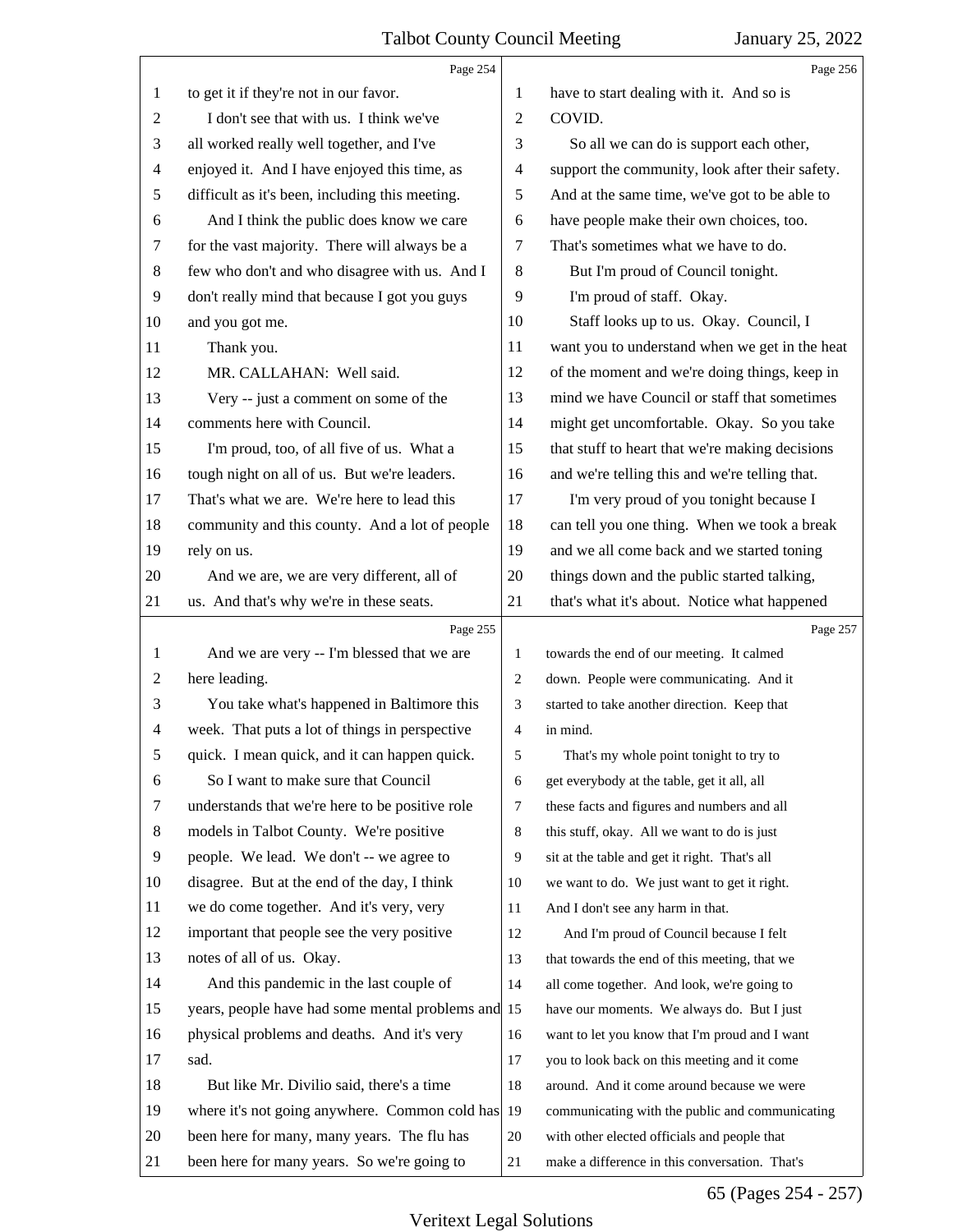<span id="page-66-0"></span>

|                          | Page 258                                                      |                                                                                                          |
|--------------------------|---------------------------------------------------------------|----------------------------------------------------------------------------------------------------------|
| 1                        | what it's about, bringing people together.                    | Page 260<br>lot.<br>1                                                                                    |
| 2                        | So I'm proud of everybody. I know it's                        | $\overline{2}$<br>Thank you, staff.                                                                      |
| 3                        | been a long night. So Mr. Lesher, can you                     | 3<br>(Meeting concluded at: 10:07 p.m.)                                                                  |
| $\overline{\mathcal{A}}$ | bring us home.                                                | $\overline{4}$                                                                                           |
| 5                        | MR. LESHER: The County Council's next                         | 5                                                                                                        |
| 6                        | meeting will be held on Tuesday, February 8th,                | 6                                                                                                        |
| 7                        | beginning at six o'clock p.m. The Council will                | 7                                                                                                        |
| 8                        | be convening in open session at three o'clock                 | 8                                                                                                        |
| 9                        | p.m. for a work session with county staff,                    | 9                                                                                                        |
| 10                       | Sheriff Gamble and staff, representatives from                | 10                                                                                                       |
| 11                       | Easton, Oxford, and St. Michaels and police                   | 11                                                                                                       |
| 12                       | chiefs on House Bill 670, Maryland Police                     | 12                                                                                                       |
| 13                       | Accountability Act of 2021.                                   | 13                                                                                                       |
| 14                       | And then adjourning into closed session to                    | 14                                                                                                       |
| 15                       | discuss real estate, legal, and personnel                     | 15                                                                                                       |
| 16                       | matters, as listed on the statement for closing               | 16                                                                                                       |
| 17                       | that meeting.                                                 | 17                                                                                                       |
| 18                       | On Tuesday, February 1st, at five o'clock                     | 18                                                                                                       |
| 19                       | p.m., the County Council will be holding their                | 19                                                                                                       |
| 20                       | quarterly meeting with elected officials from                 | 20                                                                                                       |
| 21                       | Easton, Oxford, Queen Anne's, St. Michaels,                   | 21                                                                                                       |
|                          | Page 259                                                      | Page 261                                                                                                 |
| 1                        | and Trappe.                                                   | <b>STATE OF MARYLAND</b><br>1<br>$\overline{c}$<br>I, Diane Houlihan, a Notary Public in and             |
| $\overline{c}$           | On Thursday, February 3rd, at 5:30 p.m.,                      | for the State of Maryland, County of Baltimore City,                                                     |
| 3                        | the County Council will be meeting with the                   | 3 do hereby certify that the within named Talbot<br>County Council Audio, personally appeared before me  |
| 4                        | Board of Education. Please check the County                   | 4 at the time and place herein set according to law,<br>was interrogated by counsel.                     |
| 5                        | Council agenda for meeting locations.                         | 5                                                                                                        |
| 6                        | Therefore, is there a motion to adjourn                       | I further certify that the examination was<br>6 recorded stenographically by me and then transcribed     |
| 7                        | the meeting and reconvene as noted?                           | from my stenographic notes to the within printed<br>7 matter by means of computer-assisted transcription |
| 8                        | MR. DIVILIO: So moved.                                        | in a true and accurate manner.                                                                           |
| 9                        | MR. CALLAHAN: Second?                                         | 8<br>I further certify that the stipulations                                                             |
| 10                       | We got a motion and second. Madam                             | 9 contained herein were entered into by counsel in my<br>presence.                                       |
| 11                       | Secretary.                                                    | 10                                                                                                       |
| 12                       | SECRETARY: Mr. Callahan.                                      | I further certify that I am not of counsel<br>11 to any of the parties, not an employee of counsel,      |
| 13                       | MR. CALLAHAN: Aye.                                            | nor related to any of the parties, nor in any way<br>12 interested in the outcome of this action.        |
| 14                       | SECRETARY: Mr. Divilio.                                       | 13<br>AS WITNESS my hand Notorial Seal this 31st                                                         |
| 15                       | MR. DIVILIO: Aye.                                             | day of January, 2022, via Zoom.<br>14                                                                    |
| 16                       | SECRETARY: Mr. Lesher.                                        | 15                                                                                                       |
|                          |                                                               |                                                                                                          |
| 17                       | MR. LESHER: Aye.                                              | Healtha<br>16                                                                                            |
| 18                       | SECRETARY: Ms. Price. Ms. Price.                              | Diane Houlihan                                                                                           |
| 19                       | MS. PRICE: Aye.                                               | 17<br>Notary Public<br>18                                                                                |
| 20<br>21                 | SECRETARY: Mr. Pack.<br>MR. CALLAHAN: Okay, Council, thanks a | 19<br>20 My commission expires September 16, 2025                                                        |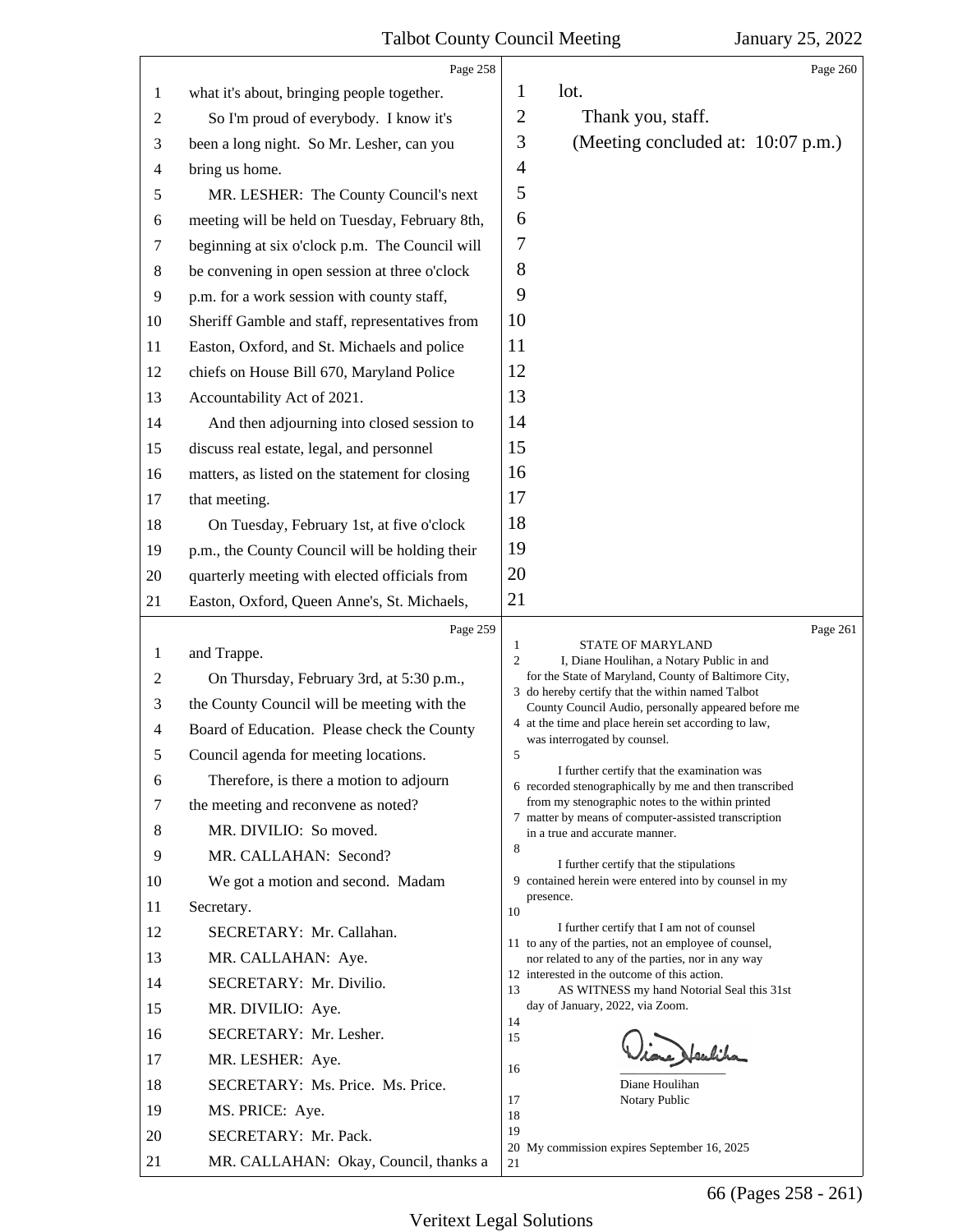**[& - 8th]** Page 1

| $\boldsymbol{\&}$     | 211:12 216:9        | 24 43:17 201:19           | 192:15 193:7            |
|-----------------------|---------------------|---------------------------|-------------------------|
| $\& 11:9,1412:13$     | 18th 3:21 44:15     | 249 201:16                | 198:6 201:9 204:4       |
| 24:6                  | 19 5:12 67:14       | $25 \t1:7$                | 207:17 210:11           |
|                       | 1940 244:16         | 25,000 237:18             | 220:14 221:10,13        |
| $\mathbf{1}$          | 1st 258:18          | 253 42:7                  | 31st 14:20 261:13       |
| 1 67:21 68:1 238:1    | $\overline{2}$      | <b>25th</b> 3:17 4:1 6:20 | 38 42:9                 |
| 1,089,000 237:17      | 2 $67:17,1771:14$   | 281 67:6 69:12            | 3rd 259:2               |
| 1,114,000 237:20      | 71:14 85:1,1,3,3,6  | 70:11,13,17 71:12         | $\overline{\mathbf{4}}$ |
| 1,200 56:2            |                     | 72:4,5 73:3,7 74:7        | 44 67:14                |
| 100 80:2,8 90:11      | 85:6,11,12          | 75:17 76:4 83:19          |                         |
| 105:20 167:14         | 2,800 117:15        | 84:2,20,21 87:13          | 5                       |
| 170:20                | 20 84:17 96:17      | 88:7,9 89:2,6,10          | 50 146:11 215:20        |
| 10:07 $260:3$         | 115:5 212:21        | 89:16,17 91:15            | 216:6                   |
| <b>10th</b> 33:9 46:3 | 234:4               | 97:3 98:20 99:9           | <b>50th</b> 52:21       |
| 11 129:8,20           | 200 146:11          | 99:12 116:10              | 51 222:13 225:6         |
| 132:20 138:7          | 2002 84:13 94:9     | 163:21 205:2              | 226:1                   |
| 113 127:12            | 94:19 213:13        | 2nd 193:14                | 513 197:16              |
| 114,000 238:6         | 216:15              | 3                         | 52 225:11               |
| 118 247:5,11          | 2003 197:13         |                           | 45:4<br>53              |
| 12 132:18 211:12      | 213:18              | 3,700 75:2 117:15         | 54 67:13                |
| 120 167:21 168:3      | 2004 213:18         | 3.1 197:17                | 540,000 213:11          |
| 168:20 170:16         | 2005 84:11 94:16    | 30<br>16:12 93:16         | 55 67:14                |
| 199:10 206:2          | 213:18              | 304 67:13                 | 59 $67:15$              |
| 210:18                | 2007 214:4          | 308 67:4 68:17            | 5:30 259:2              |
| 126 94:8,15 95:3      | 2008 214:5          | 73:2 74:6 81:14           | 6                       |
| 127 $6:1$             | 2010 214:6,14       | 82:8 83:4,8,13            |                         |
| 13 132:18             | 2013 5:19 26:1      | 85:17 99:7,15             | 600 56:1                |
| 1362 261:15           | 2015<br>55:21       | 108:9 111:1               | 600,000 204:19          |
| 14 2:13 67:14         | 2017<br>6:1         | 112:21 113:7              | 63 234:10               |
| 132:19                | 2019 87:18          | 123:11 191:1,11           | 65 67:14                |
| 14th 122:5,10         | 2020 5:20 41:7      | 193:2 217:17              | 670 258:12              |
| 15 42:14 67:14        | 42:3 68:7 72:5      | 218:19                    | 6:00 1:7                |
| 81:1                  | 2021 16:12 32:14    | 311 128:2,3 159:9         | $\overline{7}$          |
| 150 126:17            | 205:4 207:2         | 184:4 185:6,7,8           | 7 171:21                |
| 16 $2:14\,261:20$     | 258:13              | 185:14                    | 8                       |
| 162 95:7              | 2022 1:7 4:20 6:13  | 313 73:20 74:3            |                         |
| 17 $67:14$            | 6:21 33:9 232:7     | 89:4 117:21 118:7         | 83 67:14                |
| 18 37:18 145:15       | 261:13              | 161:3,4 162:4             | 85 67:14                |
| 149:15 150:4          | 2025 261:20         | 167:3 175:3,14            | 85,000 236:2            |
| 151:8 153:7,18        | <b>2030</b><br>68:7 | 178:6,6,17 179:6          | 865 67:16               |
| 154:2,12 155:18       | $21-08$ 236:1       | 179:15,18 185:1           | 160:17<br>8:30          |
| 157:1 158:3           | 21-11 237:12,15     | 186:9,11,18 187:2         | <b>8th</b> 258:6        |
| 163:10,11 207:16      | $22 \quad 42:13$    | 187:17 188:2              |                         |
| 208:4,9,15,20         | $23 \quad 2:12$     | 189:21 190:3,19           |                         |
|                       |                     | 191:2 192:13,15           |                         |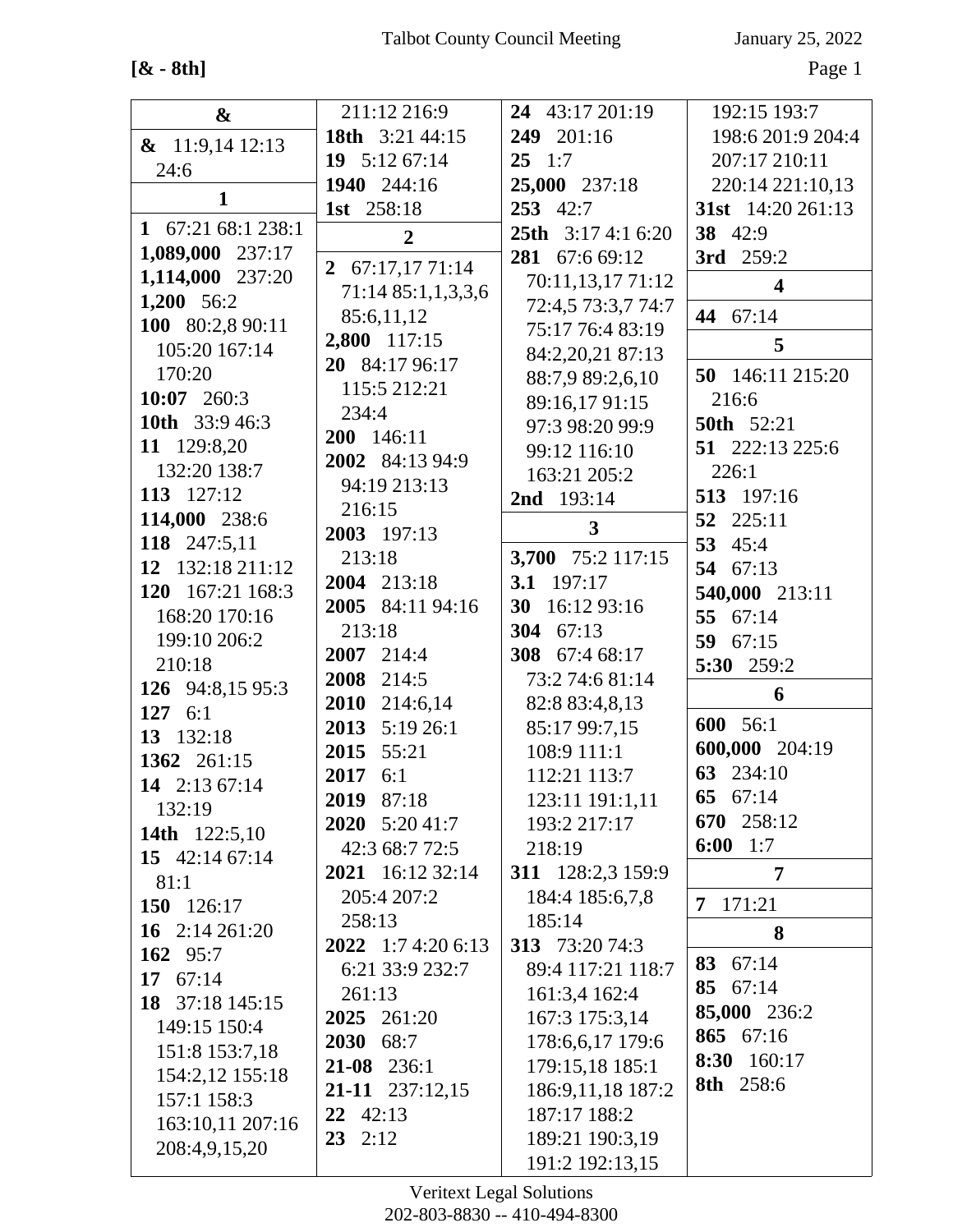# **[9 - agenda]** Page 2

|                           | $access$ 21:5      |                      | 231:2                   |
|---------------------------|--------------------|----------------------|-------------------------|
| 9                         |                    | actual 117:18        |                         |
| $9 \t94:16$               | accomplish 69:9    | 138:14 193:14        | <b>adults</b> 5:47:21   |
| 9.5 $5:9$                 | accountability     | 206:7                | 41:6 42:9 43:21         |
| 90 236:12                 | 258:13             | add 16:2 68:5        | 47:20 48:4,7,13         |
| 911 16:20                 | accounting 12:21   | 100:9 136:12         | 48:14,19,20 50:11       |
| 94 42:8                   | 20:12              | 146:9 148:6,18       | 51:14 53:5,12           |
| a                         | accreditation 32:9 | 152:17 156:16        | 55:13 56:1              |
| abandoning 51:7           | 32:18 33:1         | 157:20 162:18        | advance 130:5           |
| 51:8 215:17               | accredited 32:10   | 233:21 236:4         | 134:13                  |
| abate $245:11$            | accredits 33:5     | <b>added</b> 139:14  | advantage 61:9          |
| <b>ability</b> 74:13 77:7 | accurate 261:7     | 145:16,17            | adversely 95:4          |
| 78:11 81:6 197:11         | accused 102:4      | adding 139:19        | advertising             |
| 199:13 227:17             | achieved 32:17     | addition 16:13       | 193:10                  |
| able 13:6 15:11           | acknowledge 8:10   | 45:17 191:7,12       | advise 106:4            |
|                           | 9:4 10:9           | additional 59:3      | advisory 122:8,17       |
| 26:18 28:9 39:5           | acknowledged 6:4   | 100:9,10 145:19      | 123:6,12 179:11         |
| 55:9 56:21 59:1           | acknowledgement    | 145:21 153:4         | 180:12,16 189:8,9       |
| 64:2 65:13 97:1           | 134:5              | 190:14 210:3         | 192:16,19 194:18        |
| 99:17 119:19              | acknowledgment     | 237:17 244:10        | 195:9,10,20             |
| 146:3,9,12,20             | 132:10 135:16      | additions $3:184:2$  | advocacy 30:16          |
| 155:4,19 169:12           | acme 252:16        | address 29:12        | 32:1 33:4 34:16         |
| 170:5,10 193:9            | acquisition 233:13 | 70:9 76:5,6          | 35:18 36:4,13           |
| 199:17 206:3              | acres 67:16        | 180:20 181:5         | 37:13,19 38:6,11        |
| 240:11 253:14             | act 7:18 90:5 93:9 | 243:11,16 248:21     | 38:16,20 39:15          |
| 256:5                     | 99:17 109:18       | addressed 187:11     | 40:15 41:1,17           |
| absent $209:2$            | 145:7 147:8        | addressing 71:2      | 43:11 44:5,13           |
| absolutely 35:3           | 218:20 258:13      | adequate 18:4        | 46:5,14 59:20           |
| 60:2 69:18 75:14          | acted 96:11 99:1   | 19:4, 18, 18 20:7, 7 | advocate 35:15          |
| 76:4 91:7 131:7           | action 32:20 69:21 | adjourn 259:6        | 37:21 41:12 42:8        |
| 150:16 168:17             | 70:1 81:16,21      | adjourning           | advocating 152:2        |
| 203:19 228:13,15          | 82:9,21 91:19      | 258:14               | <b>affect</b> 73:8 95:4 |
| <b>abuse</b> 34:19,20     | 92:8 112:17,19     | administration       | 136:9                   |
| 35:4,4 36:12 38:5         | 119:4 150:12       | 117:11               | affirmative 73:15       |
| 38:17 40:18 41:20         | 193:11 202:10      | administrative       | 135:8,16                |
| 46:13,14,19 47:9          | 206:17 207:6,7     | 38:10 128:7          | afternoon 134:15        |
| 47:11,16,19 48:6          | 217:15 261:12      | <b>admit</b> 96:11   | agencies 43:12          |
| <b>abused</b> 36:2 129:9  | actions $5:168:5$  | <b>adopt</b> 151:2   | agency $32:10$          |
| 129:21 138:6              | 96:6 166:7 202:7   | 180:13               | agenda 3:15,16,16       |
| abusive $133:19$          | actively 6:15      | adopted 94:16        | 3:19,20 89:15           |
| <b>accept</b> 50:9 84:7   | activities 19:14   | adopting $141:10$    | 115:3 119:14            |
| 84:15 97:20               | 38:8 49:17         | adoption 67:5        | 122:20 127:10           |
| acceptable 20:12          | activity 58:15     | 72:5 128:6           | 151:20 155:16,17        |
| accepted $3:204:5$        | acts $5:5$         | <b>adult</b> 49:9,13 | 243:19 244:1            |
| 84:4                      |                    | 50:20 53:16 56:14    | 259:5                   |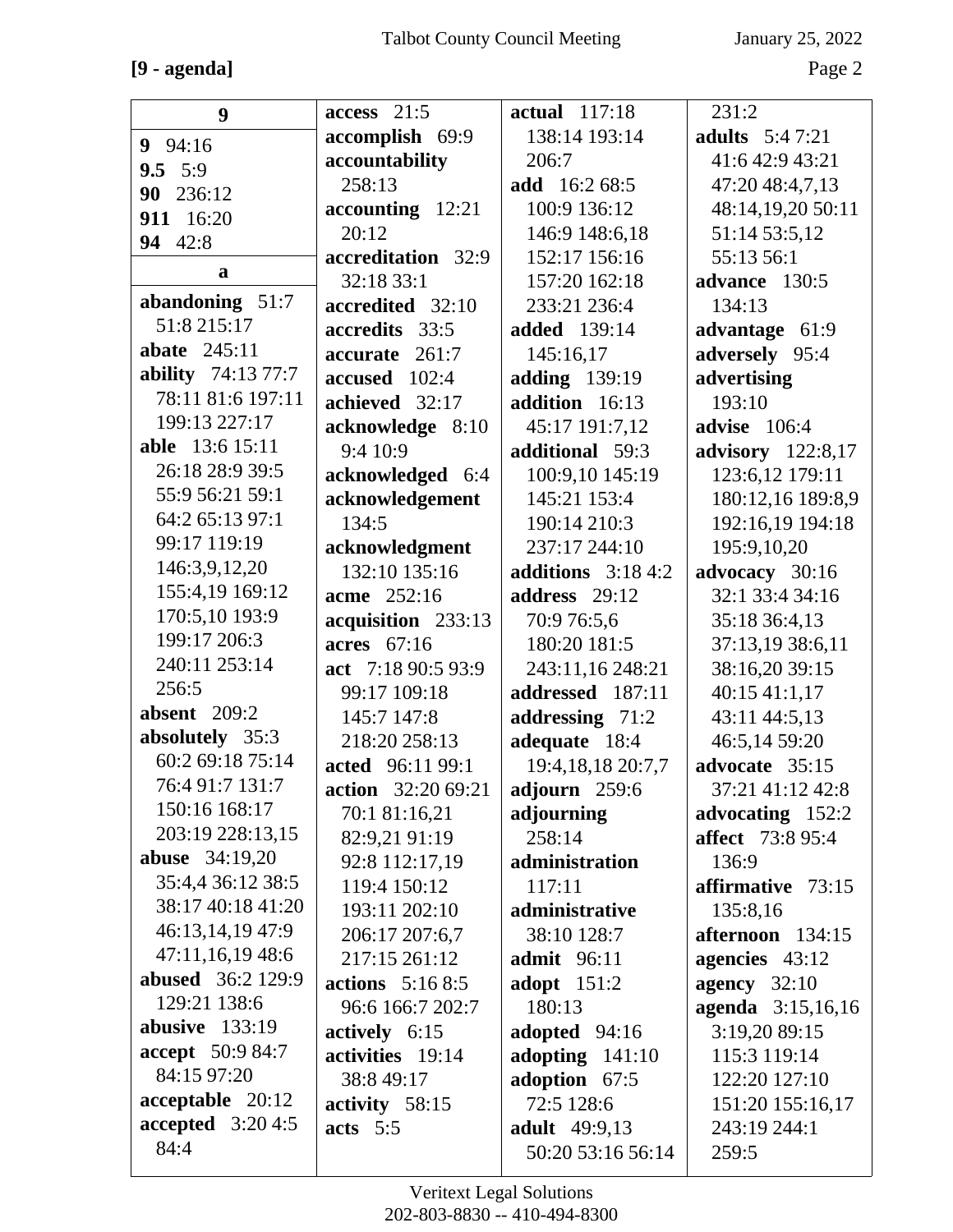#### **[ago - approach]** Page 3

| ago 18:13 27:10                 | allison $47:13$                        | 178:7 179:6,15,19                  | 129:9 132:20      |
|---------------------------------|----------------------------------------|------------------------------------|-------------------|
| 29:4,16 35:1                    | allocation 205:3,5                     | 180:14 181:17                      | 148:10 188:1      |
| 46:16 51:5 60:19                | 205:6                                  | 182:1,9,11,14,17                   | 194:11 219:4      |
| 84:18 89:10 96:17               | <b>allow</b> 124:5                     | 182:20 183:4,6,14                  | 233:18 242:18     |
| 98:18 113:18,21                 | 151:10,15 152:16                       | 183:18,19 184:10                   | anybody's 52:21   |
| 132:19 187:5                    | 157:8 169:16,19                        | 184:16,18,20,21                    | 148:14            |
| 228:21 234:5                    | 224:16,19 225:12                       | 185:8,19 186:1,4                   | anytime $222:1$   |
| <b>agree</b> 8:14 9:8           | 247:5,6                                | 186:6, 10, 15, 20                  | apologize 96:11   |
| 102:11 106:1                    | <b>allowed</b> 73:14,14                | 187:2,8 193:15                     | 109:21 203:17     |
| 124:10,10 129:18                | 87:21 92:7 100:8                       | 201:8 204:7                        | apologizing 96:5  |
| 130:1 135:4                     | 100:9 174:9                            | 206:14,15 207:14                   | appalling 8:16    |
| 137:12 145:10                   | allowing 30:5                          | 207:21 209:14                      | apparent 246:14   |
| 149:3 156:1 157:7               | 192:1 247:15                           | 218:7,11,14,16                     | apparently 76:21  |
| 178:9 181:8 244:6               | allows 186:13                          | amendments                         | appeared 261:3    |
| 255:9                           | 204:17 223:15                          | 106:21 147:2                       | appearing 204:2   |
| agreement 86:10                 | alter 185:7,8,9                        | 159:3 163:7 180:2                  | appears $172:13$  |
| 205:4 210:16                    | alternative 34:6                       | 181:5,6 185:20                     | 203:12            |
| 212:2,7 218:1                   | amazing $21:13,13$                     | american 237:16                    | applaud $107:14$  |
| agreements 213:4                | 63:5 65:4 106:18                       | ammonium                           | applicable 141:11 |
| <b>agrees</b> 102:21            | 106:18                                 | 201:15                             | 141:16 143:6,12   |
| 202:6 212:17                    | ameliorate 9:5                         | <b>amount</b> 237:17               | 144:12 146:17     |
| agriculture 233:9               | amend 67:6 68:4,8                      | 239:4,7                            | application 234:9 |
|                                 | 94:9 128:4 161:5                       | anderson 122:15                    | apply 49:18 50:16 |
| <b>ahead</b> 2:3 13:18          |                                        |                                    |                   |
| 13:19 22:5 31:4                 | 175:16 185:9                           | 193:4 194:21                       | appointments      |
| 74:5 81:11 91:5                 | 193:7 221:13                           | angles $251:7$                     | 231:2             |
| 95:21 119:8 120:4               | amended 68:11                          | animals $49:4,5$                   | appreciate 9:15   |
| 120:17 148:7                    | 139:17 159:10,11                       | annapolis 224:11                   | 9:21 13:15 14:17  |
| 159:8,9 160:16                  | 159:12 179:6,10                        | 227:8 247:10                       | 15:5 22:19 23:3   |
| 161:19,20 175:4                 | 179:12,15,18,20                        | <b>anne's</b> 40:19                | 24:1,16 40:1 59:7 |
| 194:12 195:3                    | 180:3,19 185:1                         | 258:21                             | 63:15 64:5 66:13  |
| 196:9,11,13                     | 186:9,12 224:13                        | anniversary 53:1                   | 66:15 109:10,10   |
| 203:20 210:15                   | amending $202:19$                      | announcements                      | 192:9 196:14      |
| 211:7 212:14                    | amendment 72:20                        | 242:6                              | 203:3 209:18      |
| 221:13 244:8                    | 84:15 95:6 138:18                      | annual $234:9$                     | 217:3 227:2,5     |
| aid $244:17$                    | 138:20 139:13                          | answer $13:8$                      | 228:14 234:7      |
| $\text{ain}'\text{t}$ 160:17,18 | 140:12,15 142:1,2                      | 211:14 233:16                      | 235:18 240:15     |
| alan $201:3,6$                  | 142:6 152:6 162:2                      | 253:15                             | 242:14 253:11     |
| alcohol 8:4                     | 162:3,3,9,17                           | answering $174:2$                  | appreciated 13:6  |
| allegations 102:3               | 163:16,18 166:18                       | 216:19                             | 44:17 66:12       |
| 115:17,19,21                    | 167:18 168:12,12                       | answers $250:2$                    | appreciation      |
| 116:1 212:20                    | 168:18 174:21                          | <b>anti</b> 5:15                   | 64:11             |
| allegiance $3:11$               | 175:6, 11, 19 176: 5                   | anxiety 246:17                     | approach $18:17$  |
| alliance 33:3,8                 | 176:7,10,12 177:2<br>177:10,16 178:3,3 | anybody $7:7,11$<br>49:1 76:9 96:7 | 215:2 252:6       |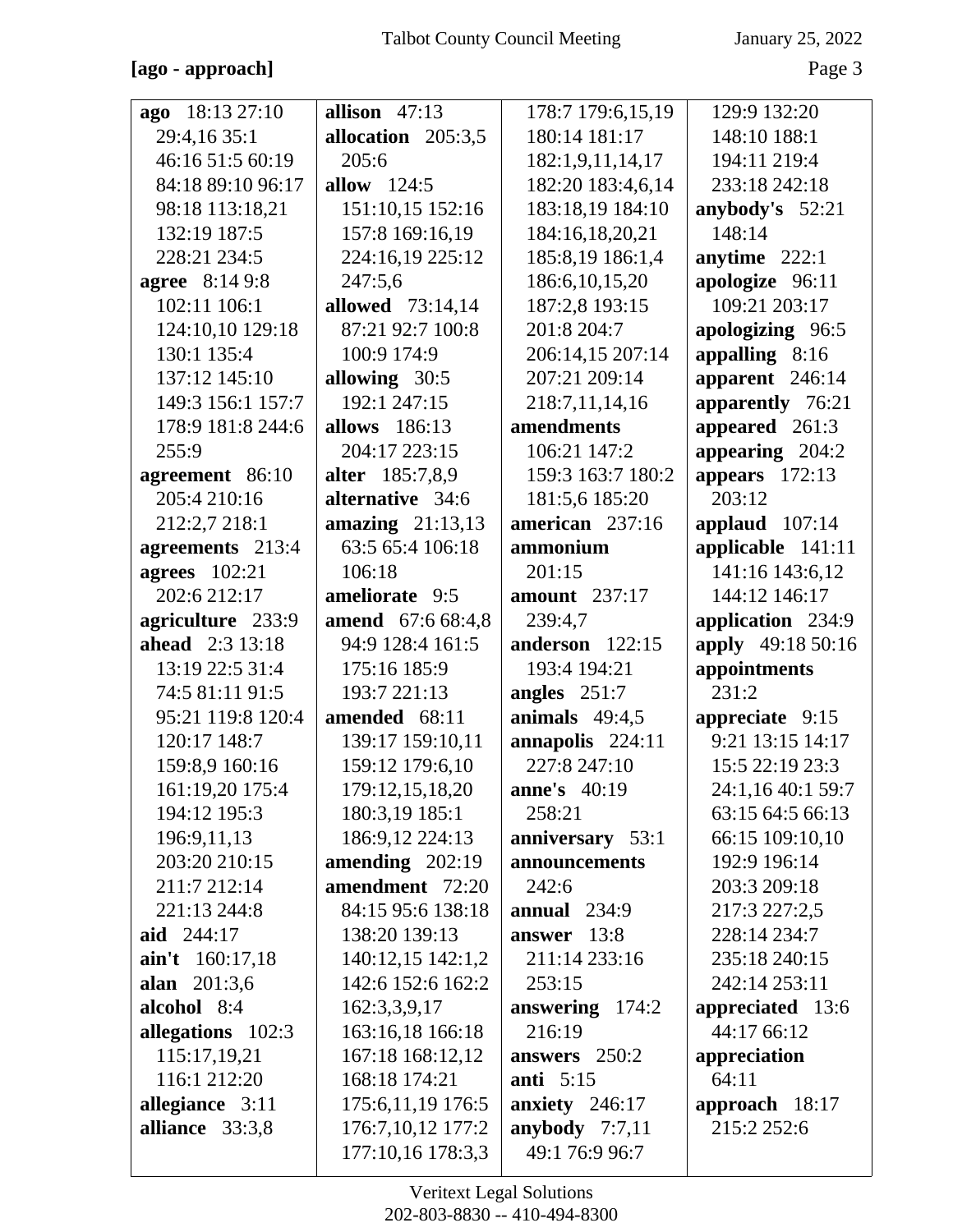## **[approaching - based]** Page 4

|                         | asking 69:11,14         | 14:15 15:5 16:1,6     | 237:2,4,6,8,10            |
|-------------------------|-------------------------|-----------------------|---------------------------|
| approaching<br>248:17   | 69:20 71:7 90:15        |                       |                           |
|                         | 96:21 110:16            | 16:9, 12, 15, 16, 18  | 239:15,17,19,21           |
| appropriate 99:10       |                         | 16:21,21 17:1,3,5     | 240:2,3 259:13,15         |
| 181:13 243:13           | 112:14 120:8            | 17:7,16,17 18:6,9     | 259:17,19                 |
| approval 137:19         | 133:17 134:9            | 18:10,17,19,21        | $\mathbf b$               |
| 138:1,2 163:10          | 135:21 146:7            | 19:3, 19, 19 20: 11   | <b>back</b> 10:2 25:21    |
| 205:1 207:17            | 167:10 182:16           | 20:17,19 21:12,19     | 31:20,21 61:14            |
| 235:1 237:15            | 216:16                  | 22:10 24:2,8,10       | 66:9 69:10 75:2           |
| 238:6                   | asks 36:7,9 136:4       | 66:17                 | 81:1 84:1,11,17           |
| approvals 163:13        | assembly 222:8          | auditors 24:2         | 97:11,15 98:9             |
| approve 7:14            | assessment 19:1         | august 72:5 79:10     | 100:16 101:15             |
| 72:14 88:9 89:5         | 19:13                   | authority 72:7,13     | 102:10 109:21             |
| 179:17,19 231:8         | assets 20:5             | 84:6 85:20 87:5       | 113:14 117:11,14          |
| 231:11                  | assistance 42:12        | 87:12 88:8 91:8       | 122:7,9,10 138:21         |
| approved 81:21          | 42:14                   | 95:11 113:7           | 143:4 149:5 152:4         |
| 84:7,20 86:1            | assisted 261:7          | 141:15 143:11,18      | 154:2 157:17              |
| 89:10 172:1             | associated 67:10        | 144:3,10,16 198:7     | 160:10 163:20             |
| 193:16 223:17           | 12:14 74:4<br>assume    | 198:11                | 164:11 179:10             |
| 236:3,12 239:8          | assumes $202:15$        | authorized 204:14     | 193:8,17 207:1            |
| 241:16                  | assuming 14:2           | autonomy 90:8         | 212:6,21 213:3,17         |
| approving 242:3         | assurance 16:21         | available 21:4        | 216:3,14 218:11           |
| approximately           | athletes 236:10         | 211:20 223:19         | 219:14 221:15             |
| 56:1                    | athletic 236:1          | 238:8                 | 229:11 236:8              |
| arbiter $207:11$        | <b>attach</b> 179:15    | average 201:18        | 242:9 251:16              |
| arbitrary 149:15        | attempt 94:18           | avoid 143:19          | 256:19 257:17             |
| 150:7                   | 170:18 173:10           | award 235:21          | background 117:9          |
| area 67:15 163:3        | <b>attend</b> 191:13    | 237:12,15             | backgrounds               |
| 224:9 233:2,4,7         | attended 44:18          | aware $26:14$         | 253:7                     |
| areas 20:6 45:8         | attending 44:16         | 132:11 134:7,11       | <b>backs</b> 200:6        |
| 59:10 67:17 68:1        | attention $20:15,17$    | 134:17,20 135:2       | backwards 244:2           |
| 233:1,5,10 234:3        | 30:1 88:10 92:4         | 136:16                | backyards 54:16           |
| arena $237:16$          | 198:18                  | awareness 5:17        | <b>bad</b> $27:14,1551:9$ |
| argue 88:4              | attorney 36:8           | 26:13 48:7            | 98:9 107:19               |
| argument 90:21          | 83:17 88:18 90:1        | awesome 66:17         | 160:17,18                 |
| arrangements            | 91:21 92:14 116:9       | aye 10:14,16,18,20    | <b>balanced</b> 104:3     |
| 217:4                   | 117:4,5 129:1,21        | 11:1 111:9,13,15      | <b>baltimore</b> 2:9      |
| arrest 25:21 26:5       | 131:3 132:21            | 142:15,17,19,21       | 255:3 261:2               |
| art $33:1934:1,7$       | 133:17 134:9            | 143:2 158:11,13       | <b>bank</b> 239:10        |
| <b>article</b> 253:12   | attorney's 37:6         | 158:15,17,19          | <b>bar</b> 78:5           |
| aside $241:7$           | 117:4                   | 159:14,16,18,20       | barely $20:12$            |
| <b>asked</b> 51:2 98:19 | attorneys 118:20        | 160:1 226:8,10,14     | barrier $145:12$          |
| 100:2 110:18            | <b>audio</b> 261:3      | 226:16 231:17,19      | <b>based</b> 26:1 77:20   |
| 113:8,14 124:2          | <b>audit</b> 11:7 12:12 | 231:21 232:2,4        | 83:13 84:21 98:21         |
| 188:14 246:5            | 12:19 13:7,14           | 235:8, 10, 12, 14, 16 | 99:7 205:1 220:19         |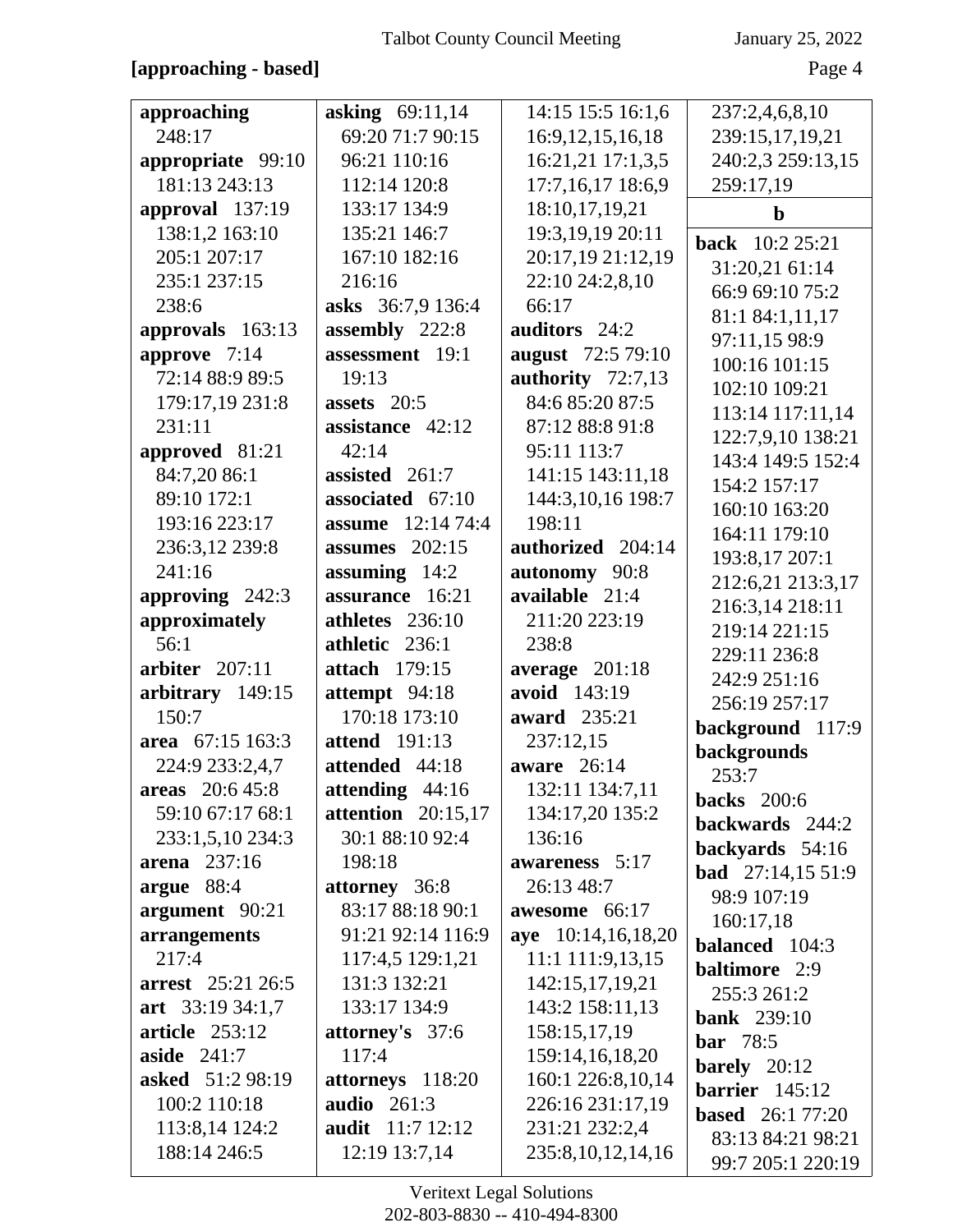#### **[basically - call]** Page 5

| basically 152:14          | beyond $168:16$           | <b>blue</b> 162:3 165:6,6 | broadness $144:13$      |
|---------------------------|---------------------------|---------------------------|-------------------------|
| 167:12 173:8              | 214:5                     | 206:14                    | brother 90:17           |
| 192:17 210:12             | biased $53:15$            | <b>bnr</b> $76:2077:2$    | 198:15                  |
| 211:10 223:19             | bid 235:21 236:2          | 78:16 82:3 197:9          | brought $5:11$          |
| <b>basis</b> 204:17 210:9 | 237:12,15                 | 197:20 213:12             | 144:19 223:14           |
| baskets 60:19             | <b>bidder</b> 237:16      | <b>board</b> 23:8 119:20  | 224:7                   |
| <b>battle</b> 244:15      | big $61:1364:16$          | 122:8,17 123:6,12         | <b>bud</b> 189:16       |
| bay $201:7$               | 90:16 104:15              | 131:19 137:4,20           | <b>budget</b> 236:16    |
| <b>bear</b> 221:8         | 198:15 223:5              | 179:12 180:12,16          | <b>build</b> 48:3 103:6 |
| <b>beauties</b> 47:21     | 249:6 250:7               | 189:9 192:16,20           | 200:4 205:9 206:1       |
| becoming 26:16            | bigger $107:5$            | 194:18 195:9,17           | 211:12 212:14           |
| <b>bed</b> 119:18         | <b>bill</b> 12:16,17 16:6 | 195:18,20 231:1,3         | 249:19                  |
| <b>befitting</b> $7:16$   | 21:1 58:10 63:11          | 231:6 253:13,15           | building $23:6$         |
| began $55:20$             | 136:4,7 140:13            | 253:18 259:4              | 61:16 104:19,20         |
| beginning 27:5            | 145:6 193:4 198:6         | <b>boards</b> 195:17      | 146:6 199:16            |
| 57:9 207:2 213:8          | 200:1 222:13,13           | 231:13                    | 211:7 240:14            |
| 258:7                     | 223:9,14,15 224:7         | <b>bodies</b> 123:14      | buildings 252:9         |
| <b>begs</b> 207:9         | 224:13 225:6,21           | 181:7                     | <b>built</b> 197:13     |
| begun $45:14$             | 226:1 230:12              | <b>body</b> 14:21         | bulbs $52:4$            |
| behalf $204:2$            | 247:4,4,11 258:12         | bombers 244:18            | <b>bully</b> 114:17,18  |
| <b>belabor</b> 212:19     | <b>billion</b> 5:9        | <b>books</b> 58:18,18     | bullying 114:19         |
| 229:9                     | bills $107:1$             | <b>bore</b> 18:18         | <b>bumps</b> 129:15     |
| believe 48:18             | biolac 76:21 77:1         | <b>bottom</b> 28:17 32:6  | <b>burden</b> 145:12    |
| 61:18 75:1 85:8           | 78:4 80:6 82:4            | <b>bought</b> 93:15,18    | 148:17                  |
| 87:18 100:5               | 166:17 190:13             | <b>box</b> 251:6          | burdensome              |
| 121:20 123:20             | 197:8 213:12              | <b>boy</b> $249:18$       | 135:7 145:2             |
| 127:5 177:5               | birthday $53:1$           | <b>boys</b> $7:20$        | 148:13                  |
| 192:21 193:9              | <b>bit</b> 13:3 16:18     | brave $3:5$               | business 28:17          |
| 224:3 225:1               | 27:10 32:5 33:14          | <b>break</b> 256:18       | 39:2 199:18 204:3       |
| 228:19                    | 102:17 107:5,6            | bridge $227:19$           | 209:2 253:12            |
| believes 94:20            | 132:7 134:12              | <b>brief</b> 47:18 204:6  | businesses 244:19       |
| <b>bell</b> 83:20,21      | 137:9 144:13              | briefly $34:15$           |                         |
| bermuda 236:9             | 149:11 156:14             | <b>bring</b> $20:14,17$   | $\mathbf c$             |
| <b>best</b> 3:2 17:10,11  | 194:4 196:5 212:4         | 54:4,21 89:19             | cac 34:18 38:8          |
| 35:21 61:3 77:3,5         | 225:7 227:14              | 114:3,21 115:8            | 39:19 41:4,19           |
| 97:20 106:13,15           | 228:18                    | 144:18 156:16             | 43:12,16 54:3           |
| 211:1 212:17              | blackout 244:17           | 171:18 172:3              | 55:11 58:13 61:3        |
| 229:14 250:18             | 245:1                     | 174:13 201:20             | 61:9,14 62:1            |
| <b>better</b> $3:141:21$  | blatant $173:10$          | 229:16 258:4              | 249:3                   |
| 47:5 70:14 77:3           | <b>blend</b> 39:1         | bringing $57:11$          | call 10:12 16:7         |
| 97:12 127:5               | <b>blessed</b> 23:7 60:9  | 106:7 258:1               | 32:18 49:7 77:3         |
| 139:21 164:5              | 66:3 255:1                | <b>britain</b> $244:16$   | 81:13,14 85:16          |
|                           |                           |                           | 96:13 108:11            |
| 197:18 230:1              | blessing $87:13$          | <b>british</b> $244:16$   | 110:16 111:7            |
|                           | 90:12                     |                           | 112:3,9,15 113:17       |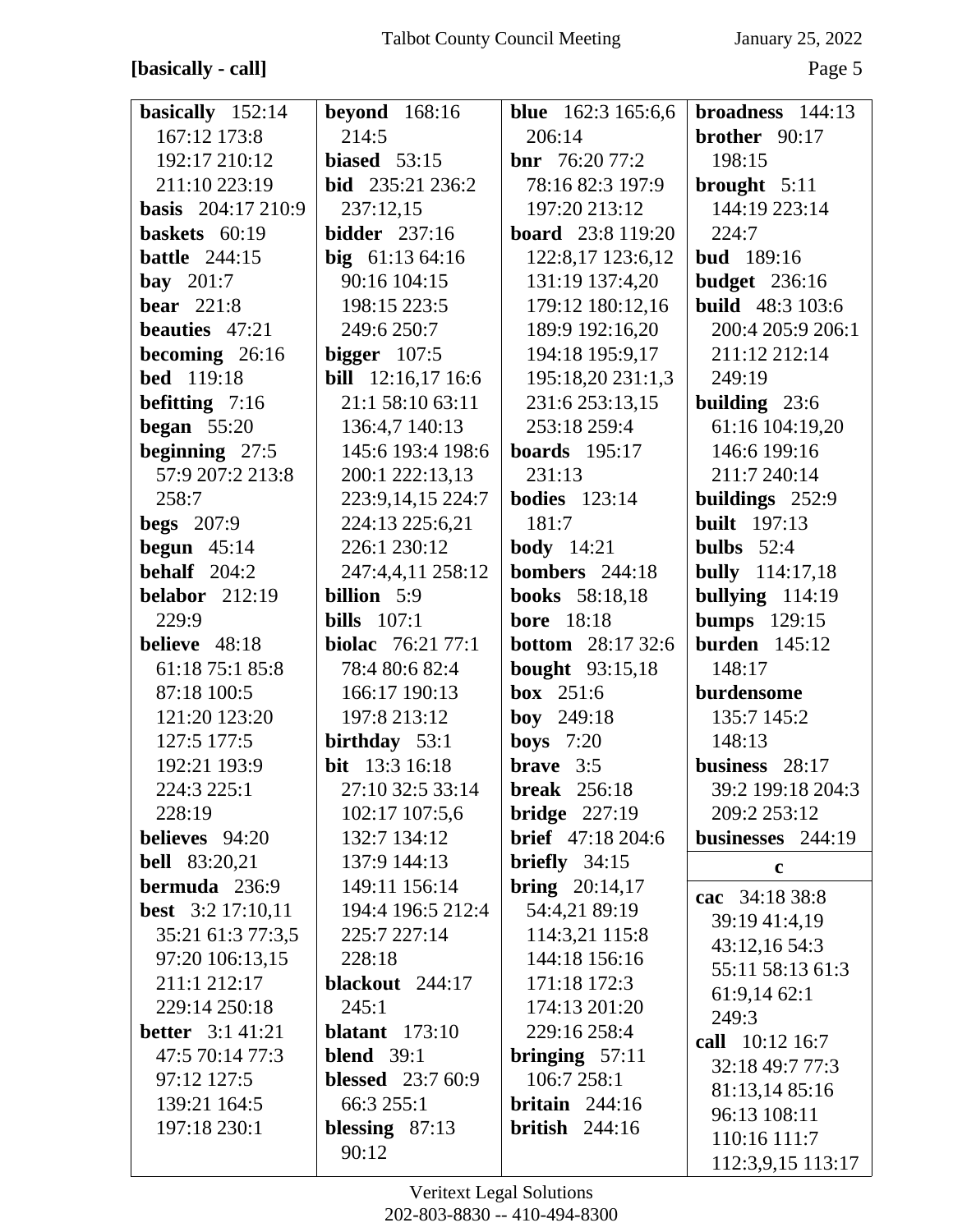# **[call - challenges]** Page 6

| 119:8 136:15       | 142:5, 12, 14, 15 | called 32:3 46:18   | 90:2,3 139:20      |
|--------------------|-------------------|---------------------|--------------------|
| 141:21 142:6       | 156:13 157:14     | 76:10,21 118:13     | caseload 245:9     |
| 158:8 162:13       | 158:7,10,11 159:7 | 122:19 184:21       | cases 43:8,13      |
| 203:11 208:13      | 159:11,13,14      | 213:10 219:10       | 62:21 147:3        |
| 226:6 228:19       | 160:3,7,9,13,15   | caller 201:2,3      | caught $26:15$     |
| 231:14 235:5       | 161:1,11,16,18,19 | 203:7               | caution 209:5      |
| 236:21 238:14      | 161:21 162:7      | callers 187:21      | cell 29:19,19 30:2 |
| 239:13 249:17,21   | 173:18,21 176:6   | calling $65:17$     | center 30:16 32:1  |
| 250:1,8 253:15     | 177:4,11,17 178:9 | 112:13,14           | 34:17 37:13,19     |
| callahan $1:142:3$ | 178:12,15,19,21   | calmed 257:1        | 38:6,11,16 39:15   |
| 3:9,124:11,13,15   | 179:14 180:4      | cancel 153:20       | 40:1541:1,17       |
| 7:1,5,9 10:5,13,14 | 181:8,15 182:3,5  | 156:7               | 43:11 44:5,13      |
| 11:4,15,18 13:18   | 183:21 184:2,6,8  | cap 190:10          | 46:5,15 47:15      |
| 14:1 15:15,19      | 184:14 185:4,10   | capable 165:3       | 54:13 59:21 236:1  |
| 16:4 21:8 22:3,6   | 186:8 187:3,12,15 | 166:1               | 236:9 237:12       |
| 22:16,20 23:2,12   | 188:3,5,9,17      | capacity 204:12     | centers 33:5 36:4  |
| 23:14,17,21 24:14  | 189:1,5,13,16,18  | 204:16 206:8        | 36:14 38:21        |
| 24:18,20 25:3,6,9  | 190:18 191:5,17   | capital 68:5 94:11  | <b>cents</b> 244:5 |
| 25:12 27:9 28:3,8  | 192:2,5,9 193:18  | 204:18              | ceo 253:17         |
| 30:7,13,20 31:1,2  | 194:20 195:2,5    | car 50:9            | certain 67:8 68:5  |
| 31:8,19 46:6 60:6  | 196:2,13,18       | care 9:5 21:16      | 128:5 147:3        |
| 60:13,14 62:15     | 200:10,20 201:1   | 36:1 42:14 45:11    | 150:12             |
| 66:1,12,15,18      | 203:2,6,13,16,19  | 50:7,20 53:5        | certainly 55:8     |
| 68:12 81:8,10      | 204:1 209:8,17    | 54:15 119:2 164:5   | 66:13 75:12 89:21  |
| 83:10 86:16 93:21  | 210:6,8 217:2,13  | 247:16,17 252:1     | 130:6,12 133:3     |
| 96:2 98:14,15,17   | 219:8,13,19,21    | 254:6               | 144:9 145:6 147:7  |
| 100:21 108:8       | 220:5,8,13,17     | career 9:20         | 173:13,14 245:21   |
| 109:5,8,14,17      | 221:8,21 222:7,12 | caregiver 35:11     | 247:10,13          |
| 110:2,14,18 111:2  | 222:17 223:1,6,10 | caregivers 34:21    | certification      |
| 111:5,8,9,18       | 225:3,19 226:4,7  | 48:8                | 189:21             |
| 112:4,19 113:13    | 226:8,17 228:6,16 | cares 77:17         | certified 190:2    |
| 114:3,8,20 115:2   | 230:9,14 231:10   | caretakers 53:12    | 238:8              |
| 115:6, 10, 16, 21  | 231:16,17 233:18  | caroline $40:12,12$ | certify 261:3,5,8  |
| 116:11,14,17,19    | 234:20 235:4,7,8  | 40:18               | 261:10             |
| 117:1 118:15       | 236:20 237:1,2    | carried 178:3       | cfo $253:17$       |
| 119:11,13 120:2    | 238:12,17 239:12  | 183:8 185:5 186:5   | chair $3:194:4$    |
| 120:10,19 122:4    | 239:14,15 240:4,6 | 186:6               | 81:14,15 85:16     |
| 124:2,10,19        | 240:10,20 241:5   | carries 184:21      | 108:11 110:16      |
| 125:10,15,17       | 241:10,13 242:12  | carrots $154:1,3,8$ | 112:3,6 195:14     |
| 126:7,18 127:7,8   | 242:21 243:5,9,10 | 157:11              | 222:6              |
| 127:13,17,19       | 244:7,13 245:17   | carry $183:20$      | chair's $112:7$    |
| 128:11 136:11      | 245:19,20 249:11  | 184:1               | challenges 42:3    |
| 137:5,8,16 138:1   | 254:12 259:9,12   | case 26:5 28:12     | 209:6              |
| 138:17 141:6       | 259:13,21         | 34:14 39:3 43:5     |                    |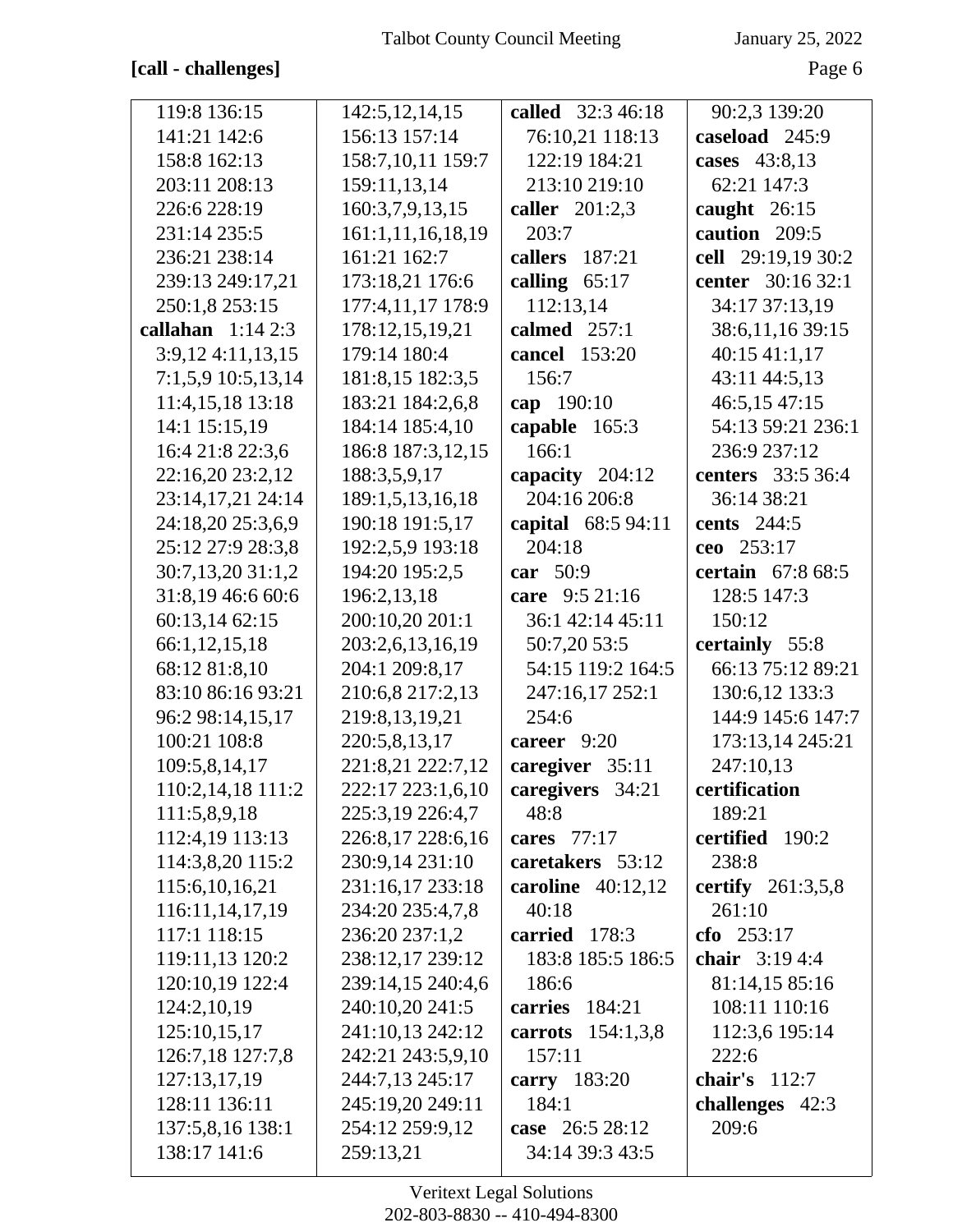## **[challenging - comment]** Page 7

| challenging 55:7    | 38:6 40:17 41:20         | circle 84:17       | clients $54:14$      |
|---------------------|--------------------------|--------------------|----------------------|
| 63:1                | 42:14 43:3,18            | circulated 130:5   | clock 146:6          |
| chance 4:1 14:9     | 46:10,13,14,19,19        | circumstance       | clog $151:20$        |
| 181:6               | 47:8,11,19 48:6,8        | 153:11             | close 35:8 58:9      |
| change 13:5 39:6    | 53:19 54:15 56:6         | circumstances      | 100:13 220:10        |
| 51:21 70:3 84:8     | 58:16                    | 149:18 150:20      | 222:3,3 228:1        |
| 108:3 118:6         | child's $9:2$            | 152:19 157:3,6,8   | <b>closed</b> 220:14 |
| 130:18 135:4        | childhood 49:1           | 158:5 216:11       | 222:5,6 258:14       |
| 139:5 141:13        | children 9:17 10:3       | cite 141:11,15     | <b>closer</b> 248:8  |
| 149:17 150:20       | 26:16 30:2,3 36:1        | 143:6,11 144:12    | closing $23:18$      |
| 151:12,13 152:10    | 41:6,10 42:8,13          | 144:16             | 258:16               |
| 152:19 153:11       | 42:14 43:20 45:11        | citing $141:18$    | cochair 7:3          |
| 154:7,14 155:6      | 47:20 48:2,8,12          | citizen 146:15     | code 144:6           |
| 157:2,6,8 158:4     | 48:18 49:4,11,17         | 149:10             | coerce 5:4           |
| 162:14 185:13,14    | 49:21 50:6,15            | citizens 6:14      | cold 255:19          |
| 185:17 208:7        | 51:1,2,10,12,13          | 146:19             | colleagues 13:8      |
| 213:6 221:11        | 52:9,19 53:10,14         | city 2:9,18,18     | 65:3                 |
| 227:11              | 55:13,19 56:2            | 261:2              | collected 192:21     |
| changed 39:9 76:3   | 63:8,9 65:6,19           | claiming $101:20$  | collection 17:6      |
| 152:15 212:9        | children's 30:15         | clarification      | 42:1                 |
| 216:2,10,14         | 32:1 33:3,4,8            | 124:15             | coloring 58:18       |
| changes 5:11 39:4   | 34:16 35:18 36:3         | clarify $120:7$    | come 18:12 31:21     |
| 39:7 45:8 91:18     | 36:13 37:13,19           | 128:5 212:11       | 38:21 47:3 69:16     |
| 94:12 130:12        | 38:11,16,20 39:15        | clarity $73:17$    | 87:17 90:10,17       |
| 133:21 141:7        | 40:14 41:1,17            | 125:5 144:18       | 91:2 94:4 98:9       |
| 150:16 155:3        | 43:11 44:5,13            | 156:16 157:17      | 102:4 147:5 154:2    |
| 213:5               | 46:5,14 59:20            | clarke 85:9 192:4  | 160:10 168:21,21     |
| changing $51:20$    | chime 16:2 64:10         | 192:7,11           | 174:3 194:8 195:3    |
| 236:8               | choice 252:8             | classes $57:14$    | 221:15 227:20        |
| chapel $56:17$      | choices 256:6            | classified 74:15   | 255:11 256:19        |
| charge $117:10$     | choose 108:20            | classroom 58:14    | 257:14,17,18         |
| charter $147:2$     | 144:10                   | classrooms 49:21   | comes 61:7 80:3      |
| chat 242:20         | chose 127:3 253:7        | 58:12              | 232:19 247:18        |
| check 50:5,6,6,17   | chris 11:9,13,15         | clean 17:8 20:19   | coming 59:20 80:1    |
| 259:4               | 11:20 12:12,14           | 22:9 51:3,11,14    | 80:3,5 97:18,19      |
| checking $50:19$    | $13:7,12,18$ 14:8        | 79:16 97:8 196:7   | 102:2 106:12         |
| chemicals 237:20    | 14:12 21:8 23:3          | cleanup 130:13     | 117:21 134:14        |
| chesapeake 201:7    | 24:4                     | clear 102:17 103:9 | 149:5 196:20         |
| chiefs 258:12       | christmas 40:9           | 105:14 156:13      | 218:5 229:10         |
| child 5:20 8:20 9:1 | <b>chuck</b> 1:14 129:10 | 172:10 174:12      | 241:6                |
| 9:9 29:18 34:19     | chuckle 87:15            | 181:10 191:16      | comment 7:12         |
| 35:3,5,10,14 36:4   | church 229:18            | 197:4 206:18       | 73:2 75:3 100:6,9    |
| 36:6,7,8,9,10,17    | churches 54:10           | clearly $143:21$   | 100:10 150:19        |
| 36:21 37:5,7 38:1   |                          |                    | 176:5 179:12         |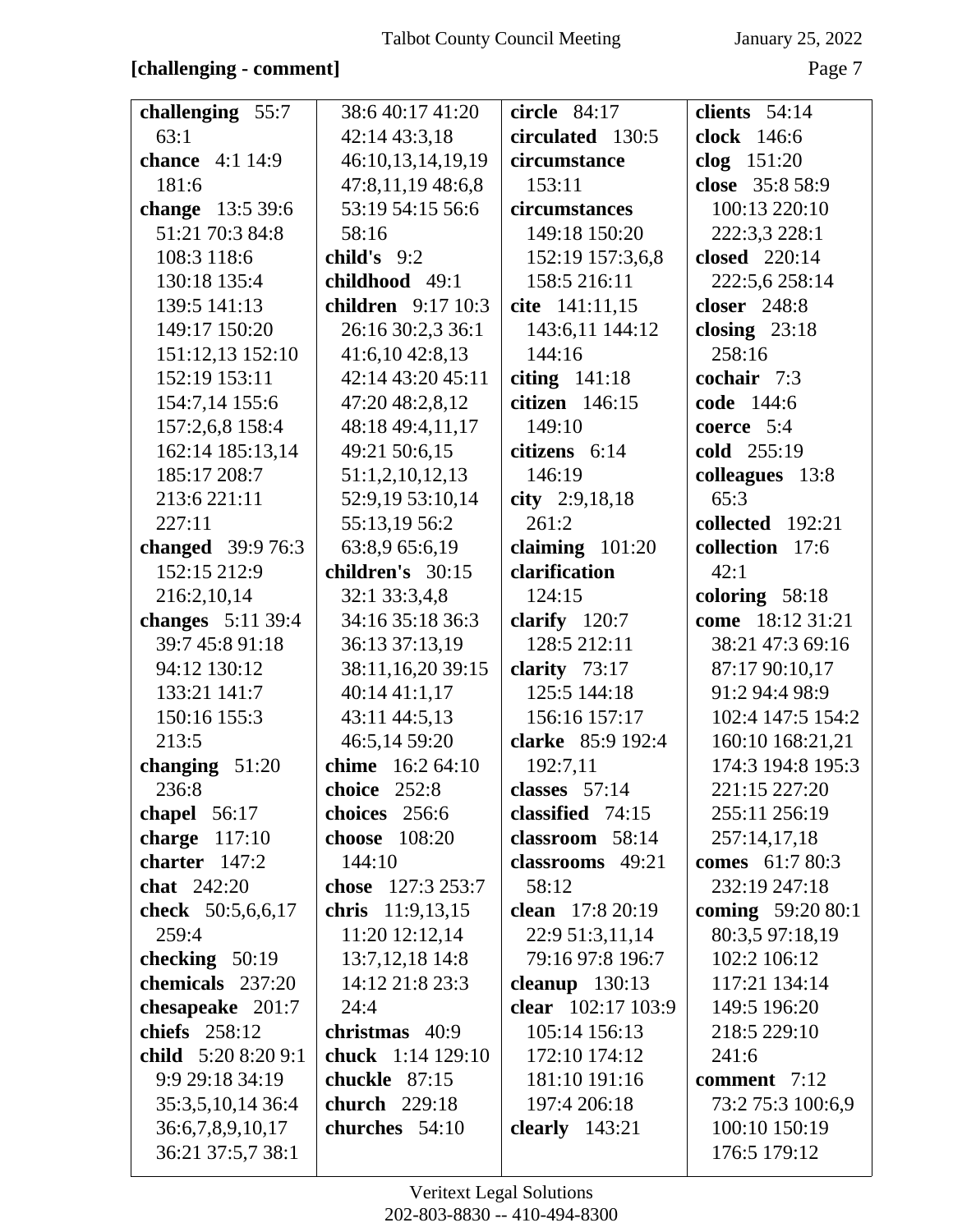## **[comment - connection]** Page 8

| 181:19 194:19<br>220:21 221:2,18 | commissioners<br>188:12 | compelling 202:1<br>245:5 | conclusion 17:7<br>214:11 |
|----------------------------------|-------------------------|---------------------------|---------------------------|
| 222:3 242:17                     | commissions             | complete 16:11            | condensed 14:19           |
| 243:14,21 254:13                 | 106:8                   | 17:4,6 33:10              | 15:1                      |
| comments 16:2                    | commitment              | 43:17 91:8 149:1          | condition 201:14          |
| 21:7 25:5,16 75:2                | 204:9                   | completed 16:20           | conditions 8:2            |
| 89:21 117:12,15                  | committed 8:5           | completely 88:18          | 190:11 214:4              |
| 117:15 128:11,14                 | committee 224:12        | 93:7 100:4 181:16         | condolences 2:17          |
| 161:12 204:5                     | 231:1                   | completing $17:2$         | conduct 128:9             |
| 209:14 243:6,13                  | committees              | 18:14 43:5                | conducted 42:9,10         |
| 244:10 250:21                    | 195:15                  | completion 237:21         | 56:4                      |
| 254:14                           | common 137:8,9          | compliance 57:5           | conducting 44:9           |
| commercial 5:5                   | 255:19                  | 79:5,7,8,9,9,10,11        | conference 54:4           |
| 174:8                            | communicate             | 80:8,10,15 81:18          | confidentiality           |
| commission 68:17                 | 36:18 227:17            | 81:20 207:3               | 64:17                     |
| 69:11,12 70:12,20                | communicating           | compliant 79:21           | confirm $214:14$          |
| 71:4,16,21 72:3                  | 257:2,19,19             | complicate 209:7          | 244:18                    |
| 72:12 73:16 74:11                | communication           | component 77:12           | confirmed 236:15          |
| 75:16,19 82:11,14                | 19:14 103:18            | components 19:11          | confused 69:19            |
| 82:21 83:3,9                     | 140:1 200:16            | 19:16                     | 70:8                      |
| 85:19 87:4,7 88:7                | 211:15 227:20           | comport $70:4$            | confuses 75:14            |
| 88:13,20 91:18,21                | community 8:18          | comprehensive             | confusing $71:1$          |
| 92:2,10,12,16                    | 9:16 40:2,8 41:5        | 67:7 69:17 70:2,4         | confusion 101:18          |
| 97:11 98:19 99:11                | 41:10,15 44:11,21       | 70:5 71:5,18 84:5         | congratulations           |
| 99:13 100:17                     | 47:11 48:4,7            | 90:8,12 91:3,9            | 22:7 23:1 66:16           |
| 101:6 102:14                     | 53:13,18 54:6,8         | 92:6,14 126:11            | congregate 252:13         |
| 105:18 106:2                     | 54:11 55:1,13           | 161:6 163:4 190:4         | <b>connect</b> 10:1 64:3  |
| 113:2,4,6 121:5                  | 58:3,5 67:19 68:1       | 213:14 233:8              | 87:12 166:12              |
| 121:12,12,16                     | 116:20 236:1,9          | compromise                | 168:3,20 170:4,10         |
| 122:3,7 123:9,19                 | 237:12 246:7,21         | 138:16 210:12             | 170:20 171:19             |
| 124:7 125:12                     | 249:7 250:5             | computer 261:7            | 173:8 174:9               |
| 126:2 163:20                     | 251:10 254:18           | <b>concern</b> 144:21     | 198:13 204:18             |
| 167:1,4 175:15                   | 256:4                   | 190:13                    | 208:4 210:10              |
| 177:3 179:11                     | comp 69:13              | concerned 26:10           | 211:11 216:17             |
| 180:17 183:2                     | 192:14,18 201:21        | 172:8                     | connected 72:7            |
| 189:7,21 191:10                  | 202:15                  | concerning                | 163:9 167:5               |
| 192:13,17 193:8                  | company $11:9,14$       | 149:19 150:21             | 198:16 202:21             |
| 193:21 194:17                    | 12:13 24:6 253:14       | 151:6 153:16              | 207:16                    |
| 195:8,19 197:2                   | comparing 78:20         | 156:20 158:1              | connecting 80:21          |
| 209:1 218:12                     | compassion 65:6         | 199:4 245:7               | 81:3,4 167:14,21          |
| 261:20                           | 65:14                   | concerns 21:3             | 214:20                    |
| commission's                     | compassionate           | 190:7,8                   | connection 12:9           |
| 68:19 73:13                      | 62:6                    | concluded 19:17           | 28:20 161:7 164:3         |
| 112:21                           |                         | 20:6 260:3                | 166:3,20 169:19           |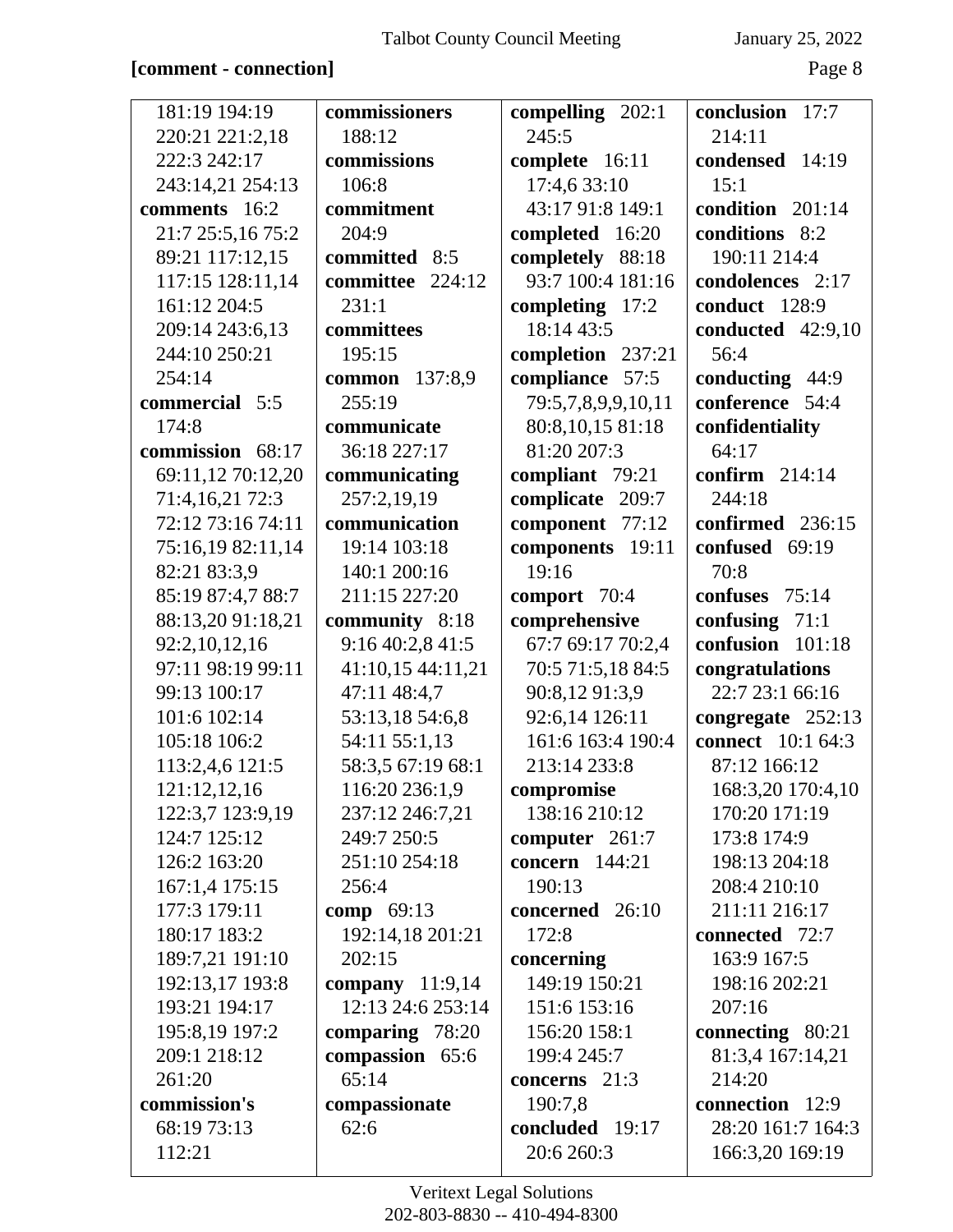## [connection - counties]

January 25, 2022

Page 9

| 170:6 171:11            | contact $21:2,4$          | corey 1:17 60:12        | 138:13 139:8,15    |
|-------------------------|---------------------------|-------------------------|--------------------|
| 172:14 175:21           | 28:4 127:14               | corners 32:6            | 139:18 140:7,14    |
| 190:14 199:12           | contacted 139:21          | 248:15                  | 141:6,21 143:10    |
| 204:3,19 205:8          | contained 261:9           | correct 35:3 86:7       | 143:18 144:4,6     |
| connections 40:2        | context 51:3              | 87:10 88:18 98:10       | 145:5 148:12       |
| 77:8 117:19             | 172:20                    | 128:9 138:20            | 151:20 152:21      |
| 162:19 166:4            | contingency 238:6         | 142:11 181:15,15        | 153:6,17 155:21    |
| 169:5,8,16,20           | 238:8                     | 186:8,21 219:16         | 157:3 158:5 159:7  |
| 170:12,15 172:16        | continue $45:11$          | 220:11,12 239:2         | 160:19 184:9,15    |
| 173:6,7 174:4,5         | 50:2 55:12 57:15          | corrections 3:18        | 187:6,15 189:20    |
| 205:14 206:6            | 58:2 59:4 61:18           | 4:3                     | 191:1,3,8,9        |
| 208:3,5 212:16          | 87:21 97:7 176:3          | corrective 32:20        | 193:16 197:1       |
| <b>consent</b> 3:20 4:5 | 190:16                    | correctly 28:16         | 198:14 200:6,13    |
| 166:7 206:17            | continued 21:11           | cost 32:12 54:9         | 201:9 204:1        |
| conservancy             | 216:21 234:13             | 59:2 138:4 216:1        | 207:19,20 214:10   |
| 232:17,20 233:11        | continuing 234:8          | 237:18 238:7,9          | 215:1 216:13       |
| consider 108:2          | 234:14                    | <b>councell</b> 106:5,6 | 223:14 224:21      |
| 117:20 146:10           | contrary 92:9             | council 1:1,4,13        | 225:3 227:14       |
| 150:7 155:4             | 205:18                    | 2:4 3:13,16 4:1         | 232:19,21 234:5    |
| 176:11 202:18           | <b>control</b> 19:9,11,13 | 6:11 7:11 8:9 10:6      | 234:17 237:15      |
| 212:3                   | 19:14 94:3                | 11:5 21:8,9 22:4        | 241:12 242:3,6,7   |
| consideration           | controlling 169:20        | 24:15 25:14 27:18       | 242:10,14 243:6    |
| 230:21 234:7            | controls 17:21            | 27:20 30:8 31:20        | 243:12,18 244:2    |
| considered 72:11        | 19:2,6,9 169:15           | 32:9 33:1 35:1          | 245:11 253:8       |
| consistent 208:18       | convening 258:8           | 39:20 44:16 58:20       | 254:14 255:6       |
| 233:7                   | conversation              | 59:11,19 60:12          | 256:8,10,13        |
| consistently 6:6        | 171:15 216:20             | 66:8,21 67:1 72:6       | 257:12 258:7,19    |
| consisting 67:16        | 257:21                    | 74:10 75:4 82:8         | 259:3,5,21 261:3   |
| constituents            | conversations             | 82:15,17 83:1           | council's 84:14    |
| 245:15 253:4            | 73:674:20                 | 84:10 85:2,21           | 90:16 99:19        |
| constitutes 157:7       | $\cos 253:17$             | 90:4,10 92:12           | 105:19 141:14      |
| construct 205:10        | cooperation 18:1          | 93:19 94:8,16           | 144:2 205:1        |
| 206:3,3,10 209:1        | coordinate 32:3           | 105:21 108:10           | 206:14 230:21      |
| 211:19                  | coordinates 38:7          | 110:15 112:18           | 234:7 238:5 245:6  |
| constructed 205:9       | coordinator 38:7          | 120:9 121:7 124:3       | 258:5              |
| 205:20 207:15           | 43:16 46:8                | 125:3 126:10            | councils 131:21    |
| construction            | copied $129:5$            | 127:21 128:4,11         | counsel 261:4,9,10 |
| 67:19 68:3 202:12       | 134:19 135:14             | 129:1,4,11,13,18        | 261:11             |
| 205:15,17 208:11        | 138:9 139:8,16,18         | 130:8, 14, 16, 21       | counted $247:7$    |
| 209:6 211:17,17         | 140:14 141:3              | 131:3,6,10 132:1        | counterbalance     |
| 214:1 215:12            | copy 137:18               | 132:6, 11, 18 133:8     | 154:11             |
| 216:1                   | 138:11,13 139:2,4         | 133:16,17 134:2,6       | counties 27:7      |
| consulting $54:19$      | 140:20                    | 134:8, 10, 14, 16, 19   | 40:19 54:20        |
|                         |                           | 135:9, 12, 20 137:3     | 223:21 239:4       |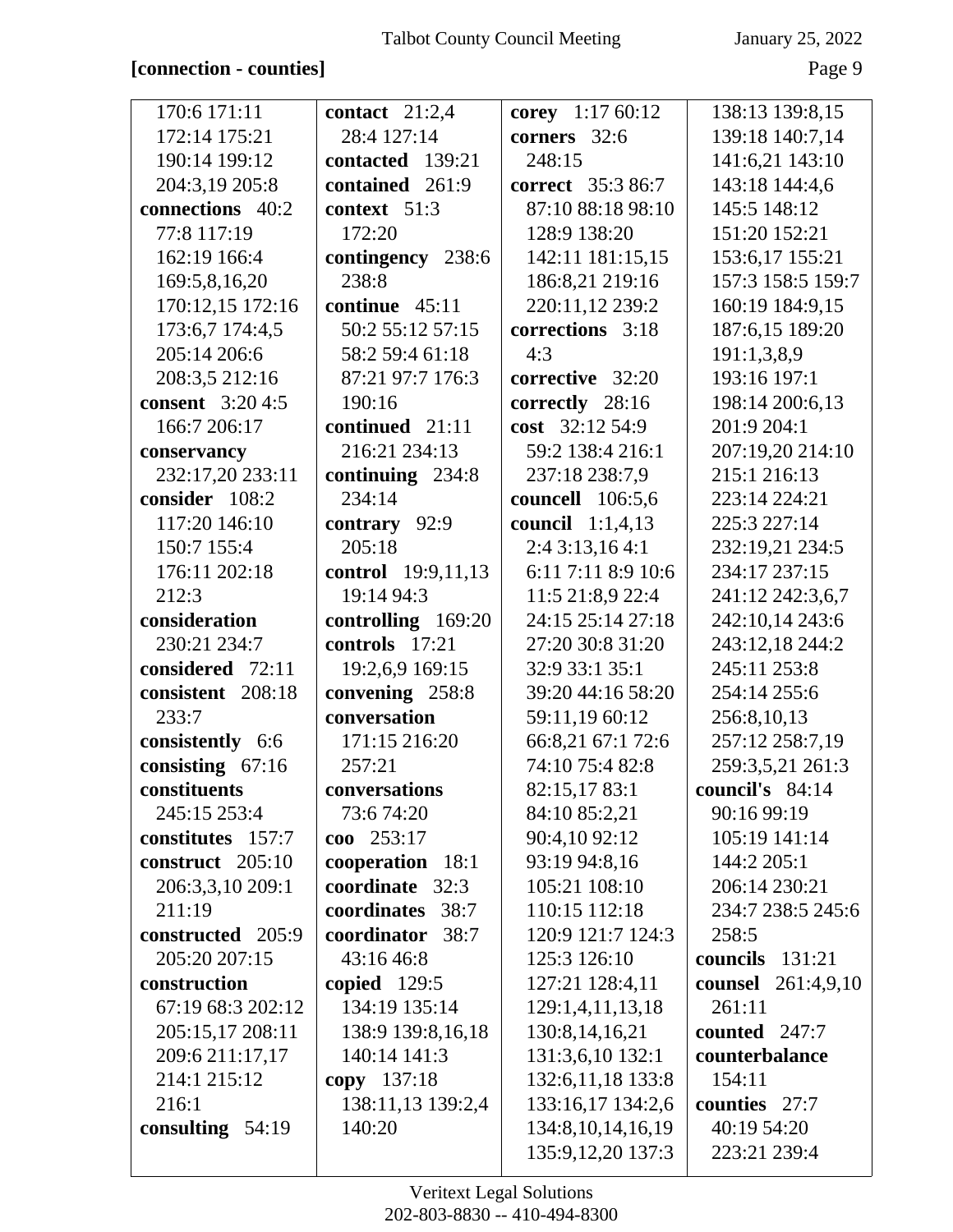## [country - defer]

January 25, 2022

| <b>country</b> 29:3 33:5  | couple 29:16 41:8   | current 61:17      | 249:8 256:1          |
|---------------------------|---------------------|--------------------|----------------------|
| 248:15                    | 42:1 64:1 86:7      | 168:4 169:12       | <b>dealt</b> 184:17  |
| <b>county</b> $1:1,15:21$ | 101:19 106:7        | 170:2 172:9        | <b>dear</b> 229:4    |
| 6:11,12,14,20             | 114:9,15 128:12     | 201:13 216:2       | deaths $255:16$      |
| 16:13 22:9 28:20          | 132:15 164:20       | currently 37:17    | debate $207:12$      |
| 29:4 30:14 32:1           | 179:2 190:20        | 43:4 46:2 223:18   | debated 213:17       |
| 32:16 34:16 37:11         | 194:9 198:20,21     | 234:11             | <b>debt</b> 204:20   |
| 37:20 39:20 40:12         | 204:6 255:14        | curriculum 57:7    | decade $202:17$      |
| 44:4 53:21 55:21          | <b>course</b> 28:20 | curtains $245:1$   | december 14:20       |
| 56:6,7,10,11 57:2         | 164:8 170:9 216:9   | customer 250:3     | 42:6 87:17,18        |
| 57:3 58:20 59:5           | court 37:7 105:16   | cut 161:9          | 89:7 113:12 122:5    |
| 61:4 66:5 67:6            | courtesy 110:19     | cycle 14:15 15:5   | 122:10               |
| 70:7 72:6 74:10           | courthouse          | 20:4 24:11 32:17   | <b>decent</b> 138:15 |
| 82:2,8 83:16              | 143:21              | 32:21              | deception 5:2        |
| 84:10 85:4 88:17          | courts 99:2         |                    | decide 83:12         |
| 90:10 92:11 93:2          | cover 238:7,9       | $\mathbf d$        | 170:4                |
| 93:19 94:5,13             | covered 164:8       | <b>d</b> $58:19$   | decided 214:17       |
| 116:9 117:4               | covid $5:1263:6$    | danger 9:10 35:2   | 218:18 242:6         |
| 126:10 128:4              | 209:2 245:8 246:5   | 51:6,7             | deciding $181:4$     |
| 129:1,5,21 131:2          | 247:19 248:9,11     | data 17:6 41:21    | decision $75:6,10$   |
| 132:7,21 134:9            | 248:12,14 251:2     | 117:13             | 77:20 82:15 83:9     |
| 138:10 139:16,19          | 256:2               | date 18:10 42:11   | 89:1,6,7 106:1       |
|                           |                     | 45:5,7 147:16      | 112:8 122:3 124:8    |
| 140:9,10 141:10           | cps 38:2            | 193:10,14 216:15   |                      |
| 145:5 151:6,7             | created 26:11       | dates 214:13,15    | 126:11 170:7         |
| 153:16 156:20,21          | 36:14 171:8         | david 233:16,20    | 175:15 199:9         |
| 158:1,2 161:5             | creates $145:11$    | davis 12:18 14:9   | 234:6 244:21         |
| 185:15 197:15             | creating 144:6      | 14:11 24:5         | 250:13,15 252:15     |
| 198:14 200:6              | creek 78:9 164:6    | day 6:20 29:6      | decisions 86:5       |
| 202:3,19 216:13           | 190:9,11 202:2      | 46:15 105:21       | 104:4 256:15         |
| 222:13 223:20             | 204:15              | 108:21 148:5       | declare 6:12         |
| 224:9 226:2               | crime 6:18 39:16    | 155:20 206:20      | dedicated 2:15       |
| 229:13 230:15,20          | crimes $9:610:1$    | 246:12 247:6,7     | deduced 187:4        |
| 232:19 233:2              | criminal $5:87:18$  | 248:19,19 251:12   | deemed 199:1         |
| 234:12 242:12             | 61:6                | 255:10 261:13      | deep 9:2 12:20       |
| 245:6,9 251:19            | crisis $245:11$     | days 130:5,9       | 247:1                |
| 252:10 253:5              | critical 37:14      | 145:21 225:16      | <b>deer</b> 222:13   |
| 254:18 255:8              | crossed 43:13 58:7  | 248:8              | 223:16,17 224:17     |
| 258:5,9,19 259:3          | crosswell 214:8     | de $8:5$           | 226:2,20 227:1       |
| 259:4 261:2,3             | crucial $247:21$    | deadline 14:20     | 228:18,21 229:3,7    |
| county's $12:19$          | cry $2:11$          | 15:7               | 229:11 230:2         |
| 70:5 84:5 94:18           | cumbersome          | <b>deal</b> 104:16 | <b>defend</b> 105:12 |
| 201:21 202:14             | 134:12              | 184:11 212:9       | defer $69:3 110:21$  |
| 213:20                    | curious 180:5       | dealing $94:5$     | 111:6 121:8,10,19    |
|                           |                     | 174:10 227:16      | 125:21 180:10,14     |
|                           |                     |                    |                      |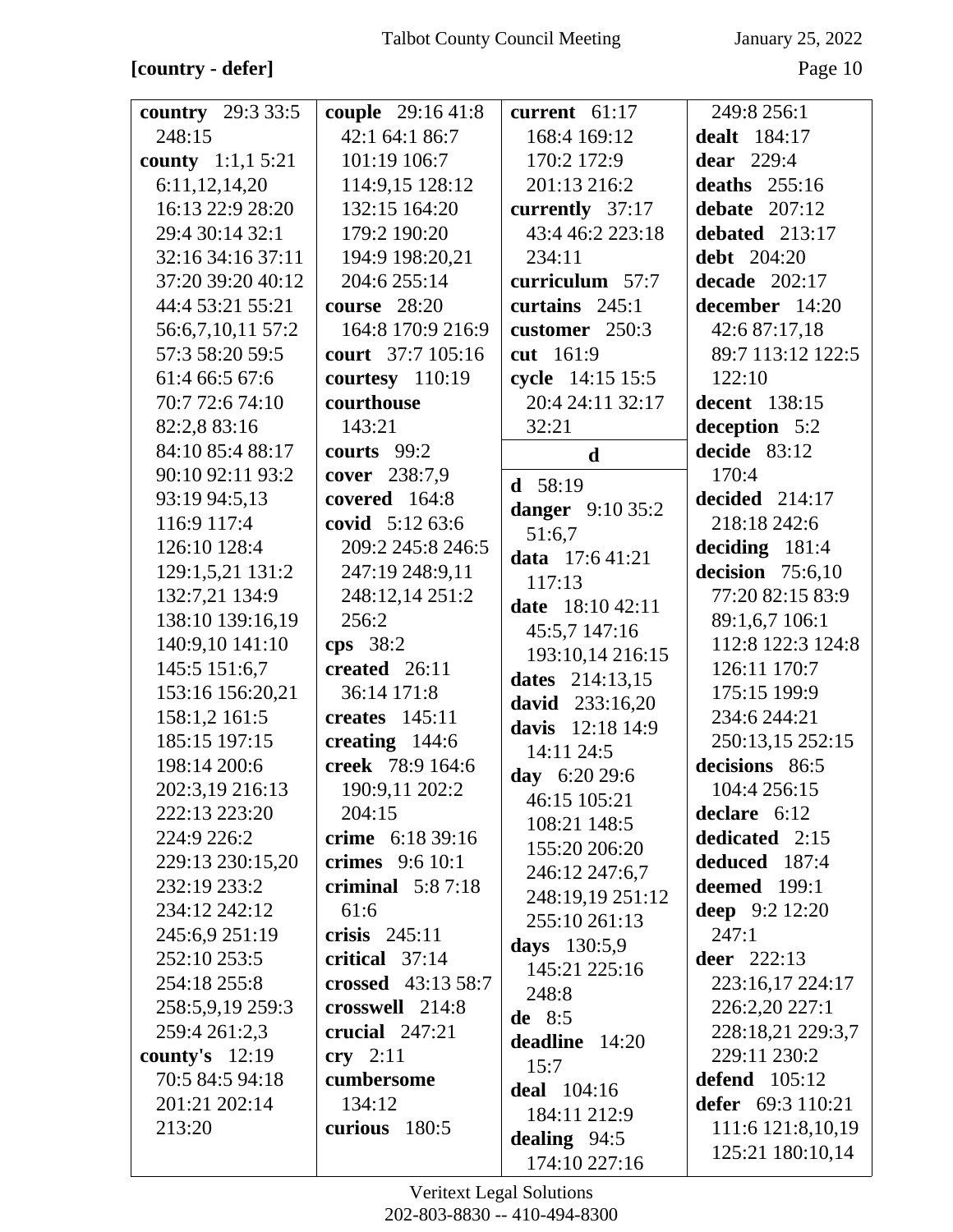# **[defer - divilio]** Page 11

| 217:14 218:19       | describes 213:15    | 236:17 250:7         | discharging 80:8    |
|---------------------|---------------------|----------------------|---------------------|
| 219:15,20 220:1,4   | description 68:9    | 257:21               | discloses 36:4      |
| defers 206:20       | deserves 91:16      | different 15:12      | discover $17:15,20$ |
| define $122:1$      | deshields 58:11     | 34:6,7 39:1 50:15    | discoveries 13:4    |
| defines $153:13$    | design $19:2$       | 78:3 95:16 117:10    | discredit 116:6     |
| definitely 22:2     | 202:12              | 117:11 147:20        | discretion 157:4    |
| 162:12 200:15       | designating 202:2   | 155:21 162:12        | 158:6               |
| 239:10              | designed 148:21     | 179:2 194:8          | discuss $191:19$    |
| degree $83:18$      | 164:9               | 199:18 214:7,11      | 218:8 229:11        |
| degrees 85:5        | desire $205:13$     | 246:1 251:3,7,9      | 258:15              |
| delay 94:11 99:21   | 207:21 213:9        | 252:7 253:6,7        | discussed 43:1      |
| 110:13 206:1        | desires $94:20$     | 254:20               | 136:17 142:7        |
| delayed 16:16       | 207:19              | difficult $9:2063:1$ | 174:18 201:11       |
| delays 13:10 209:3  | detail $236:4$      | 141:17 254:5         | 224:11              |
| delegate 44:18      | details 18:18       | difficulties 20:11   | discussing 149:21   |
| 222:15,19 223:4,5   | detention 54:13     | digest $181:6$       | 234:2               |
| 223:8,13 225:5      | determination       | diligently 200:4     | discussion 68:14    |
| 227:4 228:13        | 206:16,19           | <b>dire</b> 245:7    | 103:6 149:11,13     |
| 229:4,7 230:5       | determine 198:11    | direct $166:3$       | 163:20 181:13       |
| delegates $227:10$  | determined 157:3    | direction 104:18     | 184:19 221:3        |
| delegation 247:11   | 158:5 213:19        | 125:11 190:21        | 222:8 225:4         |
| delete 163:6        | develop $49:8,18$   | 191:8,18 257:3       | discussions 82:6    |
| 208:13              | 50:3 54:20          | directly 48:2        | 215:8 228:10        |
| deleted 163:16      | developed 47:14     | 54:14                | disease $247:19$    |
| 208:7               | 54:5                | director 44:6        | 251:15              |
| deletions $3:184:3$ | developer 87:11     | dirt 117:17          | disposing $237:19$  |
| <b>delist</b> 94:18 | 90:2 91:10 126:15   | disagree 100:4       | dispute 92:11       |
| deliver 54:9 59:1   | 174:14              | 148:20 213:1         | 206:21              |
| delivered 54:13     | developer's 80:19   | 254:8 255:10         | disregard $245:14$  |
| 56:1 57:19          | developers 102:14   | disagreement         | dissenting $225:2$  |
| delivery 39:8 55:9  | development         | 201:12               | district 56:18      |
| demonstration       | 67:11 70:6 72:7     | disappoints $251:2$  | 144:7 213:10        |
| 157:2 158:4         | 91:12 97:19 165:4   | disapproves 95:6     | diversified 253:18  |
| 224:10              | 166:2 172:16        | disbursements        | divilio 1:16 9:7    |
| department 2:18     | 173:17 199:15       | 3:21 4:3,5 20:4      | 10:5,15,16 22:17    |
| 30:15 32:16 33:16   | diane $1:21\,261:2$ | discharge 73:10      | 22:18 35:2 62:16    |
| 37:20 40:3,13       | 261:16              | 74:16 87:19 94:10    | 62:17 64:6,9 69:6   |
| 46:17 56:10 58:21   | diaper $51:2152:3$  | 164:6,8 193:3        | 69:8,19 70:8,11     |
| 60:21 79:6 120:15   | diapers 51:20       | 205:16 206:8         | 71:15,20 75:14      |
| 139:20 238:2        | dies 177:14         | 208:10 211:16        | 76:5,13 77:14,19    |
| department's 46:7   | difference 52:9,15  | 214:1 215:7 216:2    | 79:1,14,21 80:12    |
| descent $225:15$    | 52:20 53:4 60:10    | discharges $201:18$  | 80:14 96:3,8,10     |
| described 67:13     | 97:8 100:15         | 202:2                | 98:5 100:4 101:7    |
| 225:8               | 101:10,14 145:18    |                      | 102:7 104:12        |
|                     |                     |                      |                     |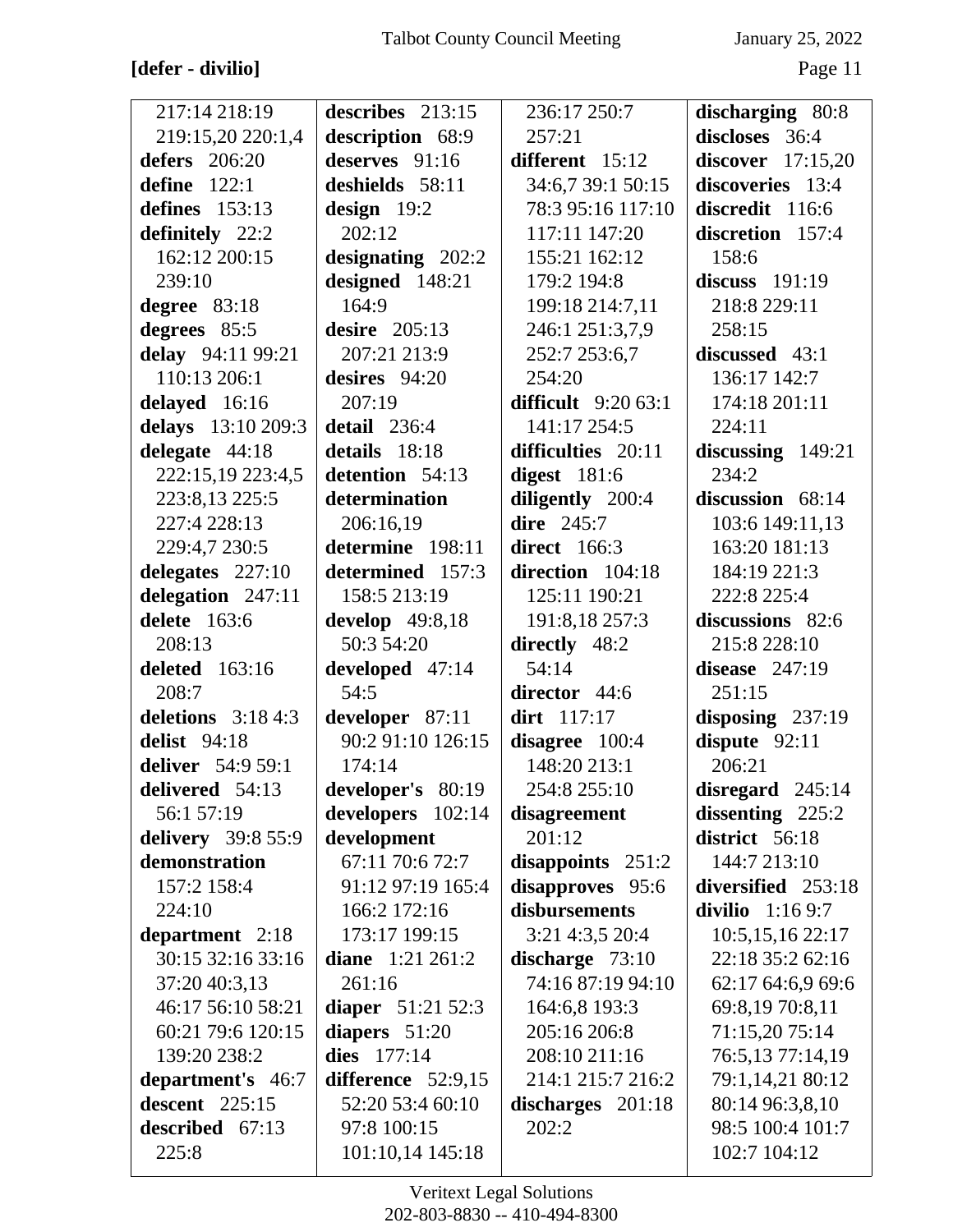# ${\bf [divilio \textbf{-} enr]}$

January 25, 2022

| 111:10,11 112:17    | 104:2,3 119:1,7          | early $42:3$         | 258:20               |
|---------------------|--------------------------|----------------------|----------------------|
| 113:1,10,19         | 154:21 155:3             | easement 233:12      | electric 63:11       |
| 118:16 119:4        | 192:6,7 197:18           | easier 212:5         | elementary 56:18     |
| 120:15 121:3,11     | 212:3 227:9 228:7        | east 67:12 204:2,9   | 57:18                |
| 121:16,20 122:2,5   | 241:19,21 244:7          | 205:3 213:11         | elicit 36:20         |
| 122:13 123:2,16     | 249:4,6 250:21           | 214:1 215:14         | eligible $66:2167:1$ |
| 124:6,13,17         | 252:19 256:12            | 216:5                | 217:12               |
| 125:11 135:19       | dollars $21:18$          | eastern 5:1,14,21    | emergency 42:12      |
| 136:11 139:19       | 238:18                   | 7:3 25:1,19          | emitted 83:21        |
| 140:11 142:16,17    | donation 229:12          | 228:20 232:16,20     | emotional 247:1      |
| 148:21 149:3        | dorchester 40:19         | 233:3,11             | emphasizes 6:7       |
| 152:20 153:13       | dory 137:21              | easton 25:20 26:6    | employ 38:6          |
| 155:14 156:4,18     | <b>doubt</b> 204:8 223:6 | 26:9 27:2,5 28:15    | employee 261:11      |
| 158:12,13 159:15    | 223:7                    | 40:20 258:11,21      | empower 30:16        |
| 159:16 169:3        | douglass $29:1,6,15$     | eckardt 44:18        | 32:4 46:18 47:4,8    |
| 170:1,14,17 171:1   | $dr$ 44:19 248:4,16      | economic 214:4       | 47:14,18 48:17       |
| 171:5,7,10 172:8    | draft 129:1,13           | ed $24:21$           | 54:2,21 57:11        |
| 172:11,18 173:3     | 133:17 134:9             | educate 52:19        | 59:10                |
| 174:1,19 194:15     | 136:4 137:14             | 55:12                | enables $202:11$     |
| 194:21 225:9        | 138:14                   | education 46:10      | enabling 26:20       |
| 226:9,10 231:7,7    | drafted $133:7$          | 48:6 50:12 56:14     | enacted 84:3         |
| 231:18,19 235:9     | 178:6 185:8,14           | 59:4 259:4           | encompassing         |
| 235:10 236:19       | 187:10                   | educators 50:1       | 118:1,5              |
| 237:3,4 238:11      | drafting 128:8           | edwin 7:2 25:8,10    | encourages 208:2     |
| 239:16,17 240:16    | 130:2 131:7 137:4        | 25:13 28:2,6         | encouraging 5:16     |
| 249:13,14 255:18    | drafts 129:16            | 29:14 30:12          | endemic 248:17       |
| 259:8,14,15         | draining $237:19$        | <b>effect</b> 144:18 | endless 54:18        |
| divilio's 82:7      | dropped 42:5             | 151:10 207:18        | enforcement          |
| dnr 229:13 238:7    | drug $249:4$             | effective $24:9,10$  | 35:16 43:14 166:7    |
| $doctor \quad 36:9$ | drugs 5:10 8:4           | 138:4                | 206:17 207:6,7       |
| document 71:4       | ducking $241:9$          | efficient $24:9,10$  | engage $5:4$         |
| 81:1 93:15,18       | <b>dude</b> 92:17        | effluent 163:2       | engaged 5:15         |
| 97:2,5 125:13       | due 108:8,9 117:3        | 166:10               | 16:11                |
| 126:17              | 184:7 187:7 214:3        | effort 15:2,5 29:11  | engagement 16:8      |
| documents 80:20     | dump $79:2$              | 57:5 94:9            | engels $231:5$       |
| 95:19,20 96:3       | duplicative              | efforts $8:10\,29:7$ | engine $2:13$        |
| 174:16 212:12       | 150:14                   | 59:5                 | engineer 85:4        |
| doing $10:10$ 11:11 | $dyott$ 231:4            | $egg \ 107:8$        | 195:11               |
| 23:9 27:11 28:11    | $\mathbf e$              | either 23:2 82:9     | engineering 202:9    |
| 29:10 30:21 31:2    | e $1:1863:21166:9$       | 102:9 125:7 133:2    | enjoyed 22:1         |
| 31:3 49:20 50:13    | 221:21                   | 138:12 145:5         | 254:4,4              |
| 55:20 63:10 64:21   | earlier 51:6 53:9        | 148:11 204:20        | enr 76:20 77:6,8     |
| 73:19 74:4 80:17    | 82:7 127:9 173:1         | elected 83:11,15     | 78:10,17,21 80:6     |
| 80:17,18,18 102:5   | 174:18 188:13            | 249:16 257:20        | 80:21 81:2,4 82:3    |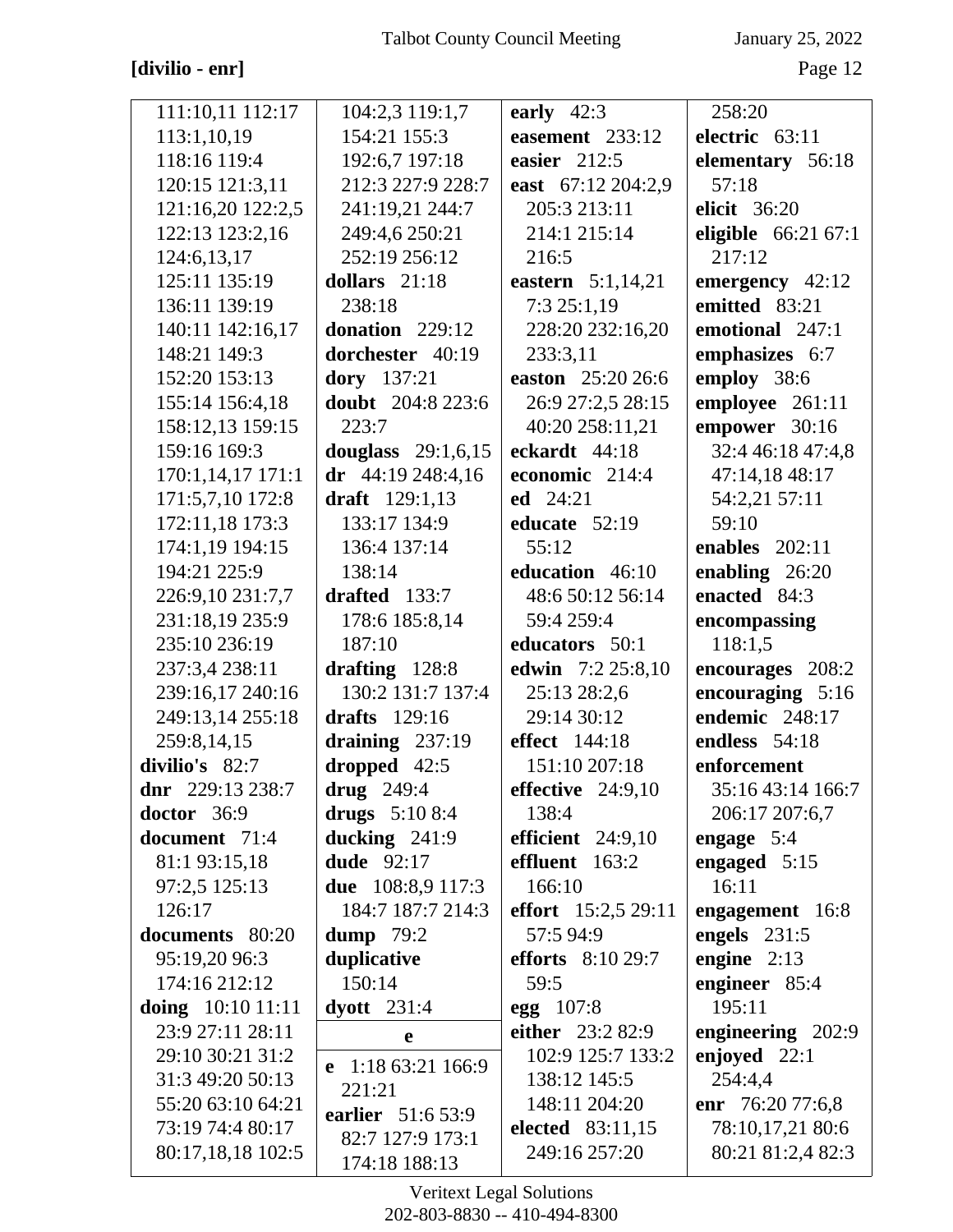# [enr - facility]

January 25, 2022

| 98:2,7 163:1,2        | especially 35:4      | everyone's 22:19    | expect 24:11               |
|-----------------------|----------------------|---------------------|----------------------------|
| 164:5,9 165:2,20      | 52:11 55:6 240:16    | evidence 37:4       | 208:21                     |
| 166:2,9,11,17         | 246:9 249:8          | 71:12 151:9,11      | expectations               |
| 167:5 168:5,21        | essentially 153:6    | 152:1 154:15        | 202:15                     |
| 171:3,10,19 173:9     | 163:17,21 215:9      | evident 246:2       | expedite 211:16            |
| 176:1 198:1,21        | 216:3                | exact 94:1          | expedited 32:18            |
| 200:4 201:19          | establish 94:12      | exactly 66:18 95:8  | expenditure 20:4           |
| 202:10,16,20          | established          | 150:11 219:8,8      | experience 2:14            |
| 204:10 210:10         | 204:15               | 223:10              | 13:1 23:20 36:11           |
| 211:20 212:16         | <b>estate</b> 258:15 | examination 38:3    | 53:17                      |
| 214:2 216:4,18        | estimates 20:2       | 261:5               | experienced 2:16           |
| ensure 15:6 21:17     | evaluate $214:18$    | examinations        | 42:19                      |
| entered 205:3         | evaluated 213:18     | 35:20 42:10 44:9    | expert $45:11$             |
| 261:9                 | evaluation 214:20    | examiners 38:18     | expires 208:4              |
| entering 56:7         | 215:21               | example 42:4        | 261:20                     |
| enterprise 5:8        | evening $2:77:6$     | 71:11 89:4 144:5    | explain $162:16$           |
| entertain 215:11      | 12:11 42:21,21       | 147:1               | 223:11 250:2               |
| 217:9                 | 47:2 60:5 66:14      | exceeding 201:15    | explained 37:10            |
| enthusiastic 44:8     | 72:20 81:14 82:6     | excellent 234:13    | 64:14                      |
| entire 57:18 130:7    | 83:12 85:17          | exception 152:3     | explains 18:20             |
| 153:8 180:3           | 108:19 175:11        | excess 204:19       | express 64:11              |
| entirely 99:10        | 187:2 188:8          | exciting 53:6       | expressed 190:7            |
| 100:3                 | 203:13 217:10        | 241:18              | 190:13                     |
| entirety 59:14        | 222:16,20 230:13     | <b>exist</b> 96:8,9 | expression 215:16          |
| 164:12 208:14         | 232:6 235:20         | 133:12 143:7        | 215:18                     |
| entities 40:5         | 242:19               | 216:18              | extension 239:3            |
| entity 84:19          | event 29:15          | existence 234:4     | extensions 67:18           |
| entries 18:5          | events 1:10 29:3     | existing $67:18$    | extensive 73:5             |
| environment           | everybody 2:4,7      | 68:3,6,10 161:8     | 74:19                      |
| 19:10, 12, 13, 18, 19 | 11:10 29:18 66:2     | 162:20,21 163:9     | extensively 29:7           |
| 20:8 45:19 79:6       | 101:17 103:17        | 164:3 166:3,5,16    | extra 15:1,5 239:4         |
| 105:3 106:16          | 104:11 106:9         | 168:1 169:5,6,8     | extreme 34:20              |
| 120:16 224:12         | 107:11,13 109:15     | 170:6,9,21 171:12   | extremely 48:11            |
| 250:16                | 113:15 117:7         | 173:9 190:10,11     | eye 9:10,13                |
| environmental         | 118:18 119:20        | 190:12,15 204:12    | f                          |
| 233:10 250:1          | 120:5 126:5 135:7    | 204:16,20 208:16    | $f \quad 1:14$             |
| equally 249:1         | 146:14 160:10        | 214:21 215:4,5      | face 105:5 248:10          |
| equate $49:4$         | 181:5 211:1          | exists 62:19 77:7   | facilitate 211:15          |
| equipment 38:18       | 212:17 219:9         | 87:14 98:2 172:4    | 227:20                     |
| er 241:10,11          | 244:12 257:6         | 172:5 174:16,17     | facilities 63:16           |
| erin's 57:6,10        | 258:2                | 176:1               | 67:20 68:2                 |
| erred 95:13           | everybody's          | expand 144:9,9      | <b>facility</b> 59:21 79:4 |
| erroneous 71:13       | 101:16               | 234:5               | 80:1 97:13 163:13          |
|                       |                      |                     | 202:21                     |
|                       |                      |                     |                            |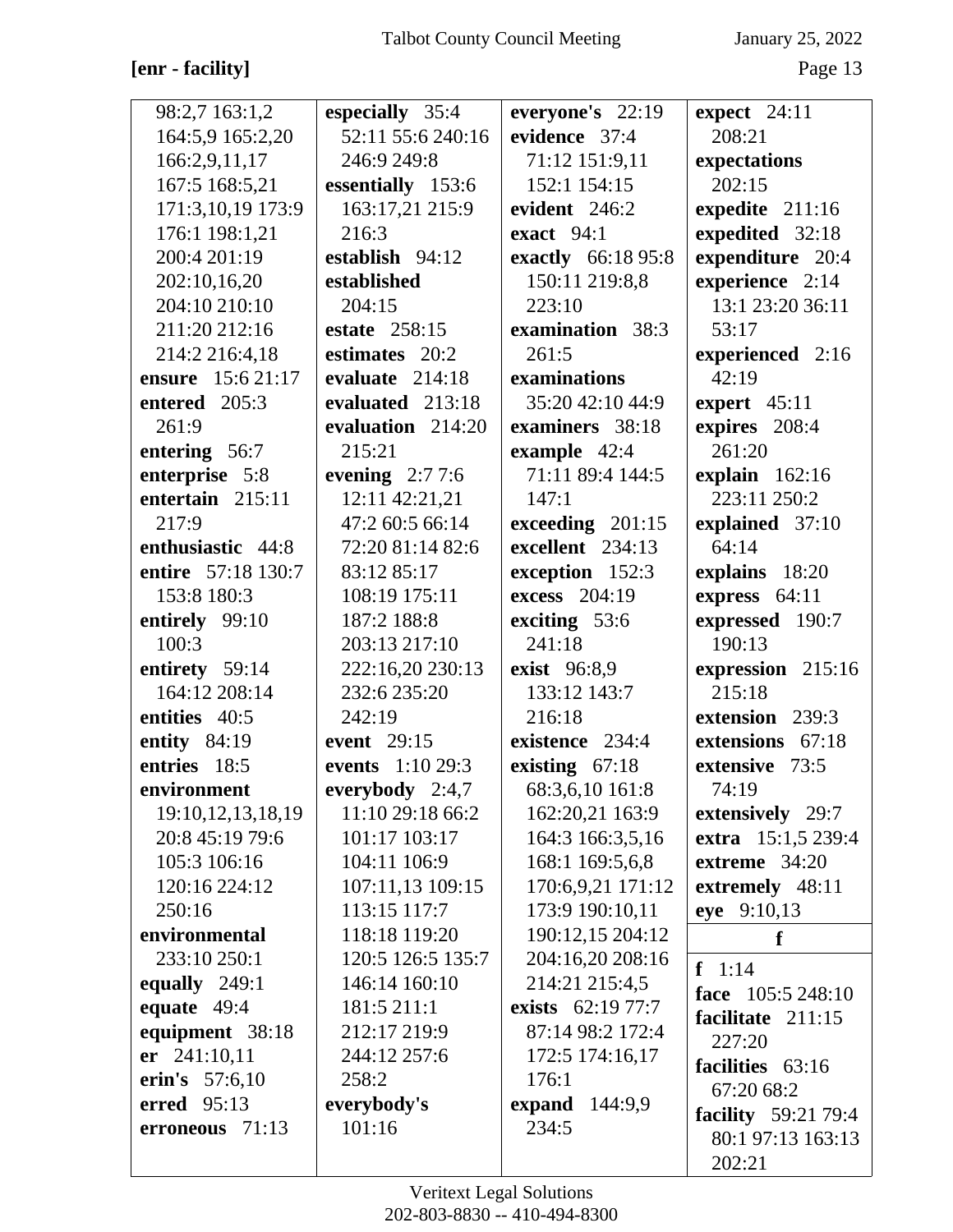# **[fact - footprint]** Page 14

| fact $10:332:17$         | favor 83:2 91:11           | <b>filibustering</b>        | 178:5 189:5,11              |
|--------------------------|----------------------------|-----------------------------|-----------------------------|
| 53:3 71:13 73:6          | 126:3 254:1                | 153:6                       | 206:13 228:20               |
| 78:18 87:20 88:2         | favorite 50:17             | filing $128:7$              | 231:1 235:21                |
| 88:3,3 147:6,12          | fay $47:13$                | 141:13 151:18               | <b>fiscal</b> $42:11\,45:5$ |
| 148:9 153:11             | fbi $43:11$                | final 18:13 163:10          | 68:7                        |
| 213:20                   | feasible 199:2             | 163:12 207:17               | fit 69:20                   |
| facts 92:20 93:11        | feature $242:20$           | finance $12:21$             | fits $69:12$                |
| 149:17 150:20            | february 68:20             | 21:12,13                    | five $19:10,15$             |
| 152:19 155:4,6           | 99:19 123:21               | financial $16:9,12$         | 41:16 42:15 67:21           |
| 157:2 158:4              | 242:8 258:6,18             | 17:2,3,9,11,13,16           | 106:10,10 133:5,6           |
| 212:21 257:7             | 259:2                      | 18:7,21 20:3,3              | 134:15 137:3,5              |
| factually 97:4           | <b>federal</b> 17:5 43:12  | 42:12 56:9                  | 148:6 155:15,21             |
| fail 76:9                | feds 16:16 18:12           | financials $12:20$          | 187:20 209:8,12             |
| <b>failed</b> 169:11     | feedback $45:13,15$        | find $26:2$ 141:17          | 225:12,17 229:5,5           |
| 219:13 220:7,10          | <b>feel</b> 13:4 26:13     | 192:13 225:17               | 253:3,6 254:15              |
| failing $76:8,14$        | 27:19 59:6 62:10           | findings $18:11$            | 258:18                      |
| 77:20 80:16 197:6        | 63:6 101:13 105:8          | <b>fine</b> $7:10,10$ 13:19 | fix $81:698:6$              |
| 197:7                    | 105:11 114:14              | 121:2 125:15                | fixed 20:5 237:17           |
| fails 77:15 170:4        | 133:2,19 243:13            | 130:12 134:1                | 239:4,7 250:6               |
| 176:10 219:1,7           | 246:17                     | 146:16 149:12               | flexibility 14:18           |
| fair $105:12$            | feeling $49:3,7$           | 177:7 182:3                 | 15:6 24:7                   |
| fairly $15:21$           | 246:16                     | 189:13,13 203:14            | floor $21:9$ 177:9          |
| fall 50:21 145:6         | feelings 247:2             | 220:5                       | 184:10 188:16               |
| falls 136:9              | feels $49:3$               | <b>fingers</b> 49:13 58:7   | 190:20 217:18,19            |
| false 93:11 96:21        | fees 199:12 204:19         | 58:17                       | flow $165:4166:2$           |
| families 10:1            | feet 61:15                 | finish $88:689:17$          | 205:11 206:12               |
| 41:10 42:7,13,15         | <b>felt</b> 246:15 257:12  | 89:20 90:18                 | 208:11,16 214:21            |
| 42:17 45:21 55:19        | ferry 199:6                | 167:16 168:8                | 215:3                       |
| 61:11 65:20              | field $236:1$              | finished $149:20$           | flowing $173:5$             |
| 225:14 250:19            | <b>fifths</b> $112:5,7,12$ | 240:19                      | 229:17                      |
| <b>family</b> $2:189:11$ | fighting $104:1$           | fire $2:18$                 | flu $255:20$                |
| 35:6,7,8,15 37:21        | <b>figure</b> 74:9 118:21  | firefighters $2:10$         | flush $124:11,13$           |
| 38:241:1242:8            | 125:18 201:20              | 2:13,153:6                  | <b>focus</b> $5:106:9$      |
| 46:10                    | figures $257:7$            | <b>firm</b> $21:20$         | 26:13 42:17 49:8            |
| fans 58:13               | file 150:11 153:19         | <b>first</b> $12:18\ 13:2$  | 50:8 51:12 52:18            |
| far $17:2 133:12$        | 156:5                      | 22:10 33:20 44:14           | focusing $48:17$            |
| 198:2 234:11             | <b>filed</b> 140:21        | 47:12 50:5,6,17             | follow 3:4 73:12            |
| 239:5 251:1              | 145:18 147:5,10            | 50:19 54:2 57:1             | 118:16 210:2                |
| 252:17                   | 148:3,9,19 149:19          | 57:14 58:12 62:20           | followed 100:8              |
| farmers 226:20           | 150:21 151:5,7             | 67:2 82:2 99:18             | 142:9                       |
| fascinating 107:3        | 153:15,17 156:19           | 123:20 142:1                | following 70:21             |
| fast 125:19              | 156:21 157:21              | 164:4 167:8,14,21           | food 60:19                  |
| father $251:5$           | 158:2                      | 168:3,20 170:16             | footprint 215:4             |
|                          |                            | 170:20 173:7                |                             |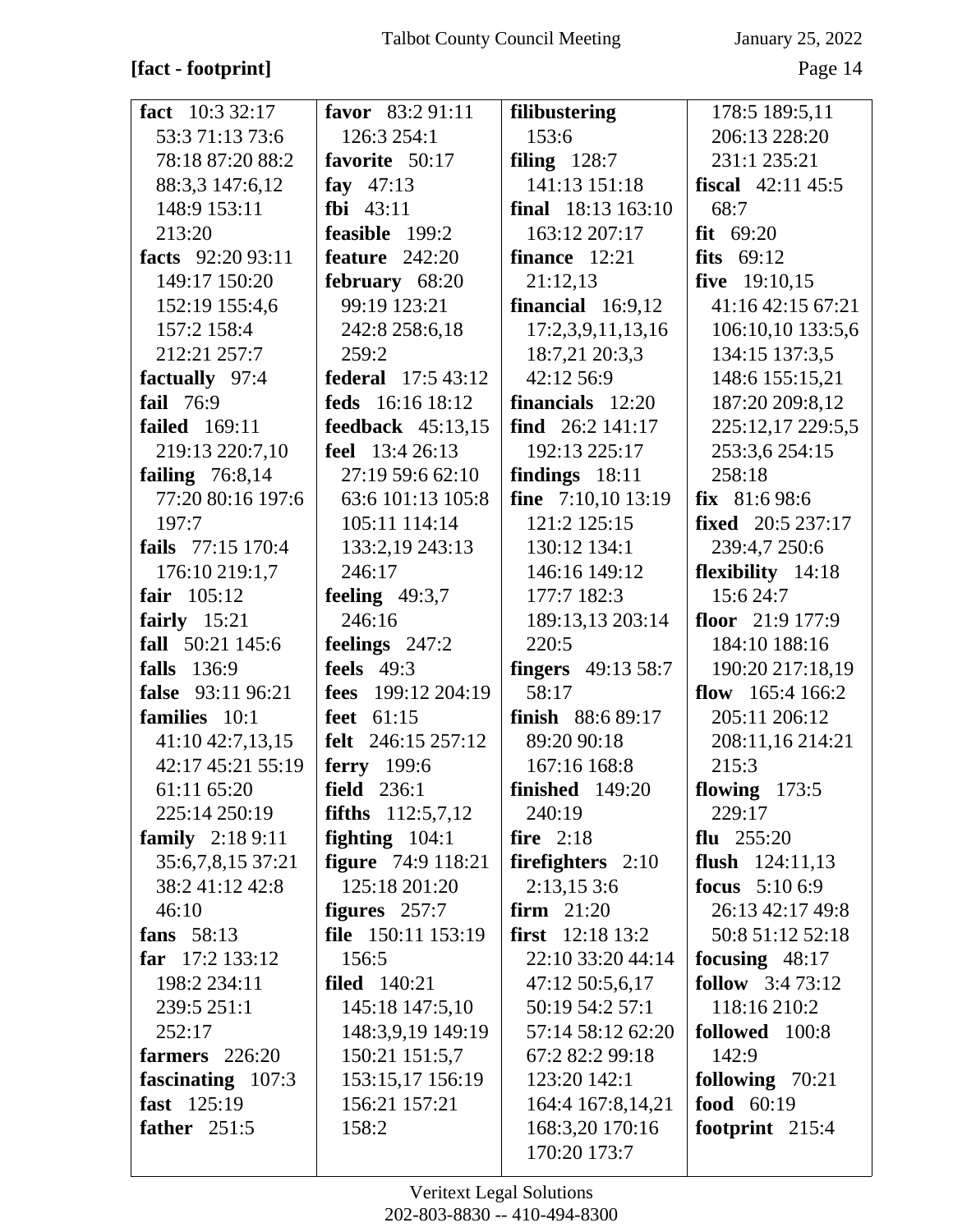$[force - go] \centering% \begin{tabular}{cc} \includegraphics[width=0.8\columnwidth]{figures/cross-2} & \includegraphics[width=0.8\columnwidth]{figures/cross-2} & \includegraphics[width=0.8\columnwidth]{figures/cross-2} & \includegraphics[width=0.8\columnwidth]{figures/cross-2} & \includegraphics[width=0.8\columnwidth]{figures/cross-2} & \includegraphics[width=0.8\columnwidth]{figures/cross-2} & \includegraphics[width=0.8\columnwidth]{figures/cross-2} & \includegraphics[width=0.8\columnwidth]{figures/cross-2} & \includegraphics[width=0.8\columnwidth]{figures/cross-2} & \includegraphics[width=0.8\columnwidth]{figures/cross-2} & \includegraphics$ 

| force $5:3,157:4$        | 67:15 105:10               | funds $38:2140:3$         | 139:13 167:9        |
|--------------------------|----------------------------|---------------------------|---------------------|
| 25:1,19 26:11            | 112:5,7,12 148:6           | 205:7 238:6               | 188:20 225:10       |
| 28:11 46:9 211:10        | 150:19 152:9               | fur $230:2$               | 250:3               |
| 249:5                    | 210:4 216:15               | <b>further</b> 20:1 67:12 | given 6:19 14:5     |
| forefront 63:14          | 224:5 230:19               | 94:13 186:14              | 64:17 69:15 99:1    |
| forensic 35:19           | 248:15                     | 261:5,8,10                | 180:17              |
| 36:16 42:9 43:9          | fracking 38:12             | <b>future</b> 129:11      | gives 130:8 144:12  |
| 43:17,19 45:10           | frame 14:19 15:1           | 207:12                    | giving $64:8225:12$ |
| <b>forest</b> 224:10     | 208:15 214:6,14            | fy2021 $11:7$             | 252:20,20           |
| forestry 233:9           | 214:16                     | fy22 24:8,12 238:4        | glad $61:14$        |
| forever $80:14$          | <b>frank</b> $1:16 101:12$ | g                         | glenn $231:5$       |
| forget 31:9 40:20        | 107:18 126:19              |                           | go 2:3 9:19 13:2    |
| forgotten 3:7            | 129:11 153:21              | gallon 213:11             | 13:18,18 15:20      |
| form 17:6 92:8           | 231:7                      | gamble 27:21              | 22:4 31:4,16        |
| 110:20 181:13            | <b>frank's</b> 153:20      | 258:10                    | 34:15 49:13,15      |
| formally 6:5             | 154:11                     | game 86:13,15             | 52:4 63:9 74:5,8    |
| former 183:11            | frankly 208:18             | garner 100:1              | 81:1,11 82:13       |
| 214:8                    | fraud 17:16,17,18          | gather 153:9,9            | 83:4 84:1 85:10     |
| formerly 67:12           | 216:8                      | general 71:1 92:1         | 85:18 91:5,5        |
| forth 101:15             | frederick 29:1,5           | 92:15 222:8               | 95:16,21,21         |
| 102:10 129:3             | 29:15                      | generally 130:11          | 108:17 113:13       |
| 163:3 166:11             | free 17:14 27:19           | 208:21                    | 118:3 119:8 120:4   |
| 167:9                    | frequently 43:9            | generate 206:12           | 120:17 122:10       |
| fortuitous 42:20         | friday 53:2 130:10         | generous 39:21            | 127:8 131:6         |
| fortunate 37:11          | 221:1,1                    | gentleman $2:12$          | 135:17,17 136:21    |
| <b>forward</b> 15:3 28:7 | frivolous 143:19           | 86:11 194:13              | 137:14 138:21       |
| 100:14 105:7             | 144:1,14 151:19            | 214:7                     | 148:4,7 149:9       |
| 114:11,12 124:5          | <b>front</b> $3:1664:3$    | gentleman's 86:10         | 154:9 156:10        |
| 135:10 157:9             | 101:20 105:9,15            | 218:1                     | 157:9 159:8,9       |
| 173:17 179:7             | 124:14 152:21              | gerard 201:4,5,6,6        | 160:15 161:19,20    |
| 186:14 194:10            | 214:13                     | 203:2,5                   | 165:15 167:8,9      |
| 199:3 200:8              | full $18:141:13$           | getting 20:11             | 173:2,4 174:2       |
| 202:11 234:18            | 84:17 132:6                | 30:13 50:8 56:21          | 175:4,4 177:2       |
| 241:6,20                 | 202:12                     | 120:19 144:13             | 179:7,9,10 181:21   |
| forwarded 193:4          | <b>fully</b> 9:8 101:8     | 166:17 194:1              | 186:13 189:11,18    |
| foster $60:2061:2$       | functions 38:10            | 234:14 243:1              | 191:14 192:20       |
| <b>found</b> 9:17 92:6   | fund 16:20 40:9            | ghezzi $194:21$           | 193:16 194:12       |
| 192:17                   | funded 40:4                | 195:3                     | 195:3,5 196:8,11    |
| foundation 40:8,9        | funding $39:3,18$          | gift $50:965:14$          | 196:13 198:3        |
| 40:12 201:7              | 40:6,11 199:4              | girls $7:2040:9$          | 203:20 208:11       |
| founder $47:13$          | 234:9,15 236:14            | give 2:8 13:21            | 210:15 211:7        |
| 56:5                     | 238:4                      | 14:9 17:10,12             | 212:6,14 215:3      |
| four $32:2143:7$         | fundraising 40:6           | 75:5 102:12,14            | 216:3 218:11        |
| 49:9,15 50:5,13          |                            | 121:5 123:7               | 219:7,14 221:12     |
|                          |                            | 125:11 127:15,16          |                     |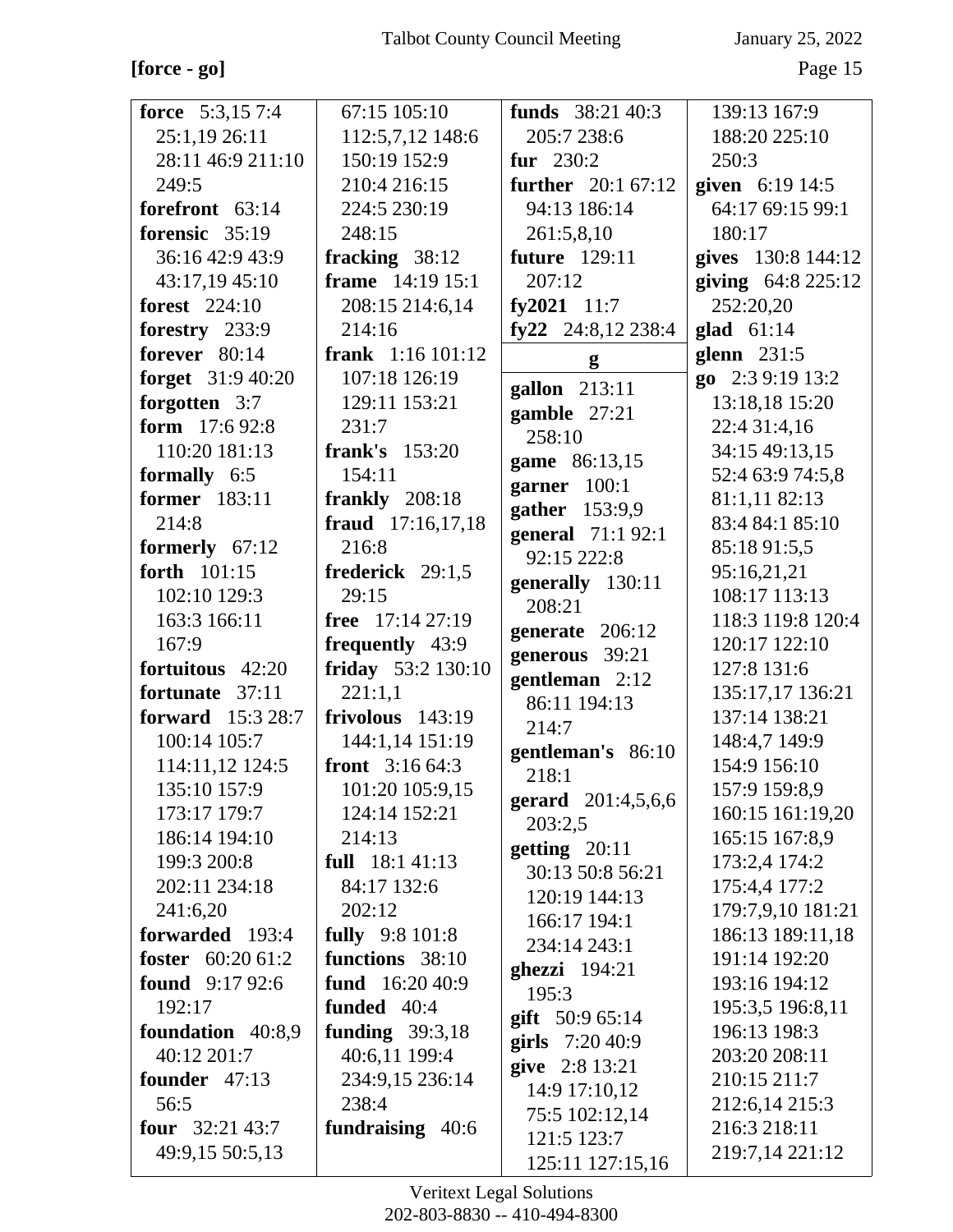# **[go - hardest]** Page 16

| 240:4,4 244:2,8    | 218:18 221:17,19    | 236:3               | 211:5,12 228:4            |
|--------------------|---------------------|---------------------|---------------------------|
| 248:8 252:9,11,16  | 227:8 228:7         | grants 38:12,13     | 229:10 254:9              |
| 252:16             | 229:15 230:3        | 40:6                | gymnasium                 |
| goal 48:5          | 232:9 234:12,20     | grassroots 54:6     | 241:21                    |
| god 10:7 178:14    | 238:19 241:20       | grateful 9:3        | h                         |
| 251:14             | 248:9,13,14,20      | great 6:19 11:2     | half 98:18 103:7          |
| goes 18:19 21:15   | 250:9 251:10,21     | 21:11 23:1,21       | halfway $165:9$           |
| 91:20,21 130:9     | 252:12 253:1,2,21   | 24:11 28:21,21,21   | hand 49:10,12             |
| 131:7 193:8        | 255:19,21 257:14    | 28:21 31:2,3 60:7   | 74:9,9 84:14              |
| 251:18             | <b>golden</b> 107:8 | 66:7,11 98:1        | 185:20 188:11             |
| going 2:6 4:7 11:7 | good 10:10 11:4     | 106:6 188:9         | 203:9,11,17 232:9         |
| 16:15 18:18 19:1   | 11:21 15:15,19      | 222:17,20 228:5     | 242:20 261:13             |
| 20:9 21:18 27:6    | 16:4 19:6 21:18     | 242:13              | handing $60:19$           |
| 53:7 63:21 65:8    | 23:9,19 27:16       | greatly 9:15 63:15  | handle $179:1$            |
| 70:18 73:11 74:3   | 30:10 32:6 39:2     | 199:13              | 217:16 236:16             |
| 74:4 75:10 78:1,8  | 47:2 51:8 60:16     | green 165:10        | handles $62:21$           |
| 78:8 79:19 81:4    | 62:5 68:13 77:3     | $griffith$ 44:19    | handling 96:16            |
| 82:5 84:17 86:6    | 96:14 101:16        | grill 230:3         | 217:16                    |
| 86:12 87:9,21      | 106:9 130:6 142:3   | groomed $107:13$    | hands 6:19 33:17          |
| 90:18 92:1,15      | 149:13 161:11       | grossing 5:9        | 33:18 35:5 89:3           |
| 93:6,13,14,17      | 192:9,9 219:3       | ground 144:19       | 218:13                    |
| 95:16 97:6,7,10    | 234:2 240:13        | 188:18              | hang 64:16 230:4          |
| 98:6,6 101:13      | 242:2 247:21        | grounds $144:17$    | hanging $196:14$          |
| 105:5,6 106:1      | goodness 126:16     | group 29:6 33:20    | 203:4                     |
| 108:3 111:18,19    | gory 18:18          | 34:2,10 246:19      | <b>happen</b> $43:1060:3$ |
| 114:12,13,14       | gotten 40:11 41:21  | groups 50:1 54:15   | 68:18 74:17,17            |
| 116:16 118:2,7,13  | 58:20 123:14        | 97:8                | 105:6,6 120:1             |
| 121:3,4 123:20     | govern 84:19        | grown $41:6$        | 244:4 255:5               |
| 126:5 127:3,8      | governance's        | guardianship        | happened $2:20$           |
| 129:18 131:5       | 20:15               | 231:3               | 36:6 37:1 91:17           |
| 136:13,13,20       | government 40:5     | guess 42:20 64:14   | 92:4 133:8 210:4          |
| 137:18 140:2,8     | 150:10 168:13       | 110:6 175:18        | 255:3 256:21              |
| 141:4 145:2,6      | 244:16,20 252:9     | 192:20 209:13       | happening $63:13$         |
| 146:17 147:16      | governments 13:1    | 221:6               | 117:19 241:18             |
| 152:15 160:15      | governor's 39:16    | guidance $16:14,17$ | <b>happy</b> $4:823:5$    |
| 161:17 162:15      | grade 53:11 57:14   | 18:13               | 59:14 62:5 63:20          |
| 169:15 173:19,19   | 57:19 58:12         | guise 94:2 168:14   | 76:6 125:4 231:13         |
| 181:9 182:1,6      | graders 57:2        | gut 48:18,20 49:3   | 247:3 253:4,5             |
| 184:16 186:1,19    | grandson 28:21      | 49:3,5 107:10       | <b>hard</b> $22:1955:16$  |
| 187:17 188:15,20   | granicus 233:4      | guy 85:7,12 228:1   | 60:10 98:13               |
| 188:21 191:5       | grant 38:11 39:18   | guys 11:11 66:3     | 226:19 227:2              |
| 193:9,12 194:8     | 146:4 172:1 196:2   | 66:19 101:15        | 241:8,14                  |
| 209:3 212:21       | 196:7 197:14        | 108:2 165:5 178:7   | hardest 227:16            |
| 214:13 217:9,21    | 216:14 232:8        | 196:21 200:15,17    |                           |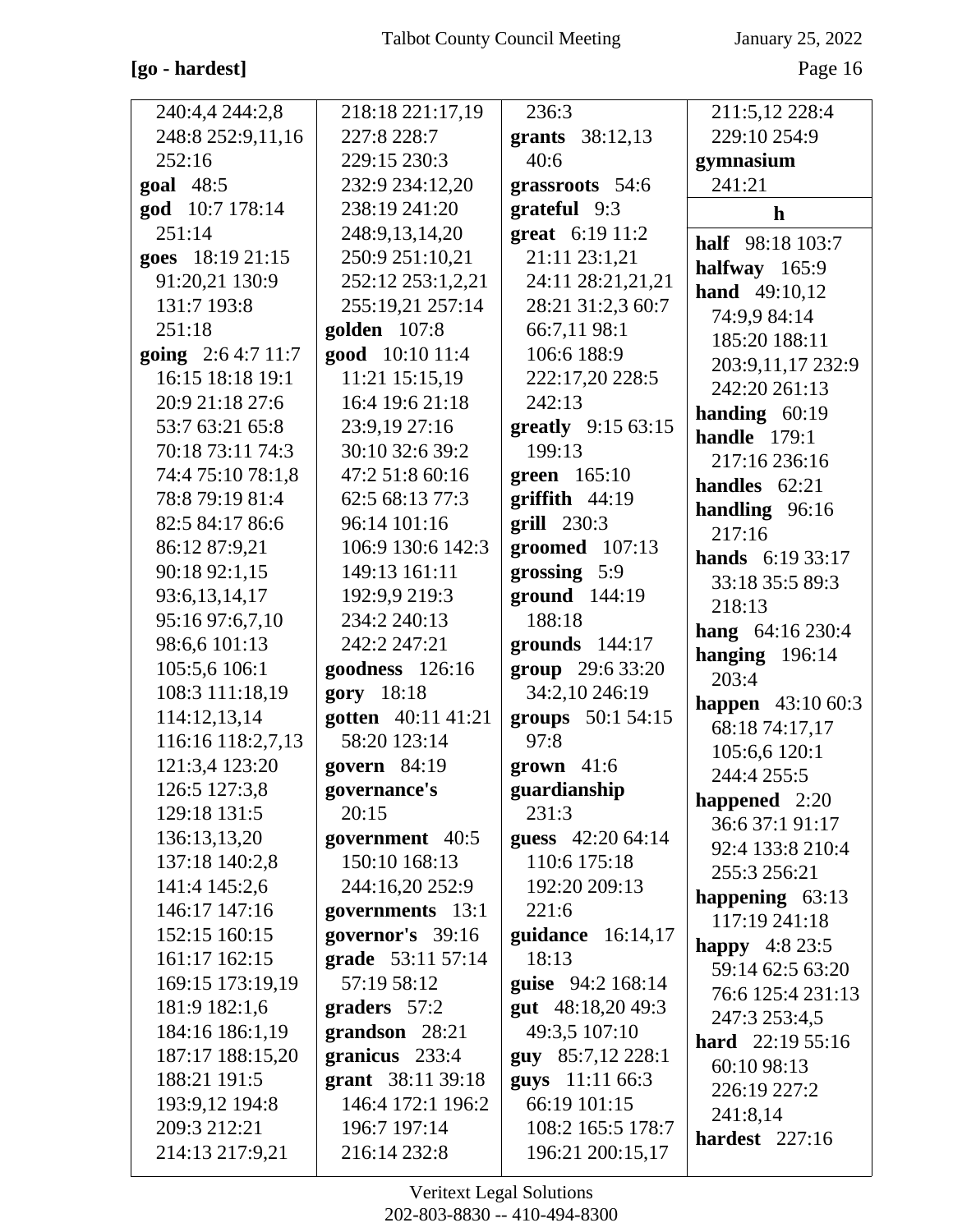# [harm - hours]

January 25, 2022

| <b>harm</b> $103:15$      | 195:18,20 202:7           | helpful $45:19$           | 258:4                   |
|---------------------------|---------------------------|---------------------------|-------------------------|
| 190:16 257:11             | 248:1 249:3,4             | 64:19                     | homeland $43:10$        |
| harm's $7:21$             | <b>hearing</b> $3:194:4$  | <b>helping</b> 13:13 23:9 | <b>homes</b> 167:21     |
| harms $102:16$            | 60:2 80:15 101:15         | 44:8,11 49:8,18           | 168:3,21 170:16         |
| <b>hat</b> 29:9           | 104:15 108:16             | 51:16 54:20 65:20         | 170:20 171:19           |
| he'll 236:4               | 117:14 160:5,16           | 66:4                      | 190:14 202:21           |
| head $90:14$ 105:14       | 162:1,6,15 167:7          | <b>helps</b> 204:20       | 206:2,10 210:18         |
| 139:20                    | 167:8 174:20              | <b>herds</b> 226:21       | 244:19                  |
| headed 101:8              | 176:3,11 177:20           | hesitate 228:2            | <b>honest</b> 250:14    |
| 191:17                    | 178:1,4,5,17              | hey 11:15 103:3           | honor $4:18$            |
| heal 34:7 55:19           | 179:8,13,16 180:6         | 104:12 136:6              | <b>honored</b> 7:2 59:6 |
| 65:20                     | 180:10,10,15,18           | 183:21,21 192:5           | honoring 47:6           |
| healing $42:18$           | 180:21 181:4,21           | 194:7                     | hook 98:3 169:12        |
| 45:20,20                  | 182:11 183:16             | $hi 11:13$                | 172:6 212:13            |
| <b>health</b> 34:5 35:16  | 184:4,5 185:20            | hide 87:4 112:20          | hooking $212:15$        |
| 37:18 38:15 39:7          | 186:3,13,18               | hiding $87:6$             | hookup $212:8$          |
| 39:9,12 45:3,9            | 187:17 189:12             | higgins $231:5$           | <b>hookups</b> 163:14   |
| 57:7 61:15 63:14          | 190:1 193:17              | high 15:21 17:8           | 199:10,10               |
| 116:20 245:6,15           | 201:11 209:15             | 78:5,679:19 80:1          | hope 3:2 21:21          |
| 246:3,8 247:6,16          | 217:8 218:9               | highest 5:8               | 97:12 147:8             |
| 247:18,21 248:1,6         | 220:10,14                 | highlight 247:20          | 202:18 217:3            |
| 249:1,8 250:2             | hearings 128:9            | highlighted 19:12         | 247:10                  |
| 252:13                    | 153:1 180:17              | highly 43:19 44:7         | hoped $15:3$            |
| healthiest 38:20          | 193:1                     | hiking $225:16$           | hopefully 63:18         |
| <b>healthy</b> 17:18 51:4 | heart 65:9,12,18          | hired 44:5 83:17          | 118:1 119:17            |
| 51:11,14 52:1             | 240:14 256:15             | 86:4                      | 130:1 181:10            |
| 53:6 106:15               | heartland 233:3           | history $212:21$          | 194:9 225:16            |
| 250:16                    | heat 256:11               | hit $29:5 228:20,21$      | 230:16 247:12,12        |
| <b>hear</b> $11:12,14,16$ | heavily $229:19$          | 229:5                     | <b>hopes</b> 57:20      |
| 25:7,7,9,10,17            | height $56:3$             | <b>hock</b> 98:3          | hoping $12:9$           |
| 34:14 52:13,13            | heinous $7:18,18$         | hold 16:18 86:17          | horrendous 6:17         |
| 60:16 124:21              | held $44:1454:11$         | 86:18 111:19              | 8:1                     |
| 167:6 181:2 183:1         | 180:17 258:6              | 118:14 119:10             | <b>horse's</b> 124:18   |
| 189:2,4,10 194:1          | help $9:21\,27:17$        | 125:12 133:7              | 125:1                   |
| 195:12,13,16,17           | 42:17 48:3,9,14           | 177:17 178:12,12          | hospice 65:7            |
| 196:1,6 220:19            | 50:2,11 51:10             | 181:4                     | hospital 37:16          |
| 222:21 223:2,3            | 52:8,16 55:19             | holding $58:12$           | 39:10 44:11 245:8       |
| 229:5,20 240:2            | 59:4 66:8 75:6            | 258:19                    | houlihan 1:21           |
| 246:13 247:3              | 122:17 136:18             | holdings $204:3$          | 261:2,16                |
| <b>heard</b> $35:146:9$   | 179:1 197:14              | <b>holds</b> 126:10       | hour 43:17 103:7        |
| 51:5 71:11 101:17         | 198:3 242:11              | <b>holiday</b> 15:2 60:19 | 155:2                   |
| 105:17,17 108:18          | 247:1 250:2               | home 26:4 36:6            | hours $105:10$          |
| 148:16 176:20             | <b>helped</b> $32:1141:9$ | 198:16 227:14             | 108:17 160:18           |
| 181:18 192:12             | 57:11,11 228:18           | 228:1 247:17              |                         |
|                           |                           |                           |                         |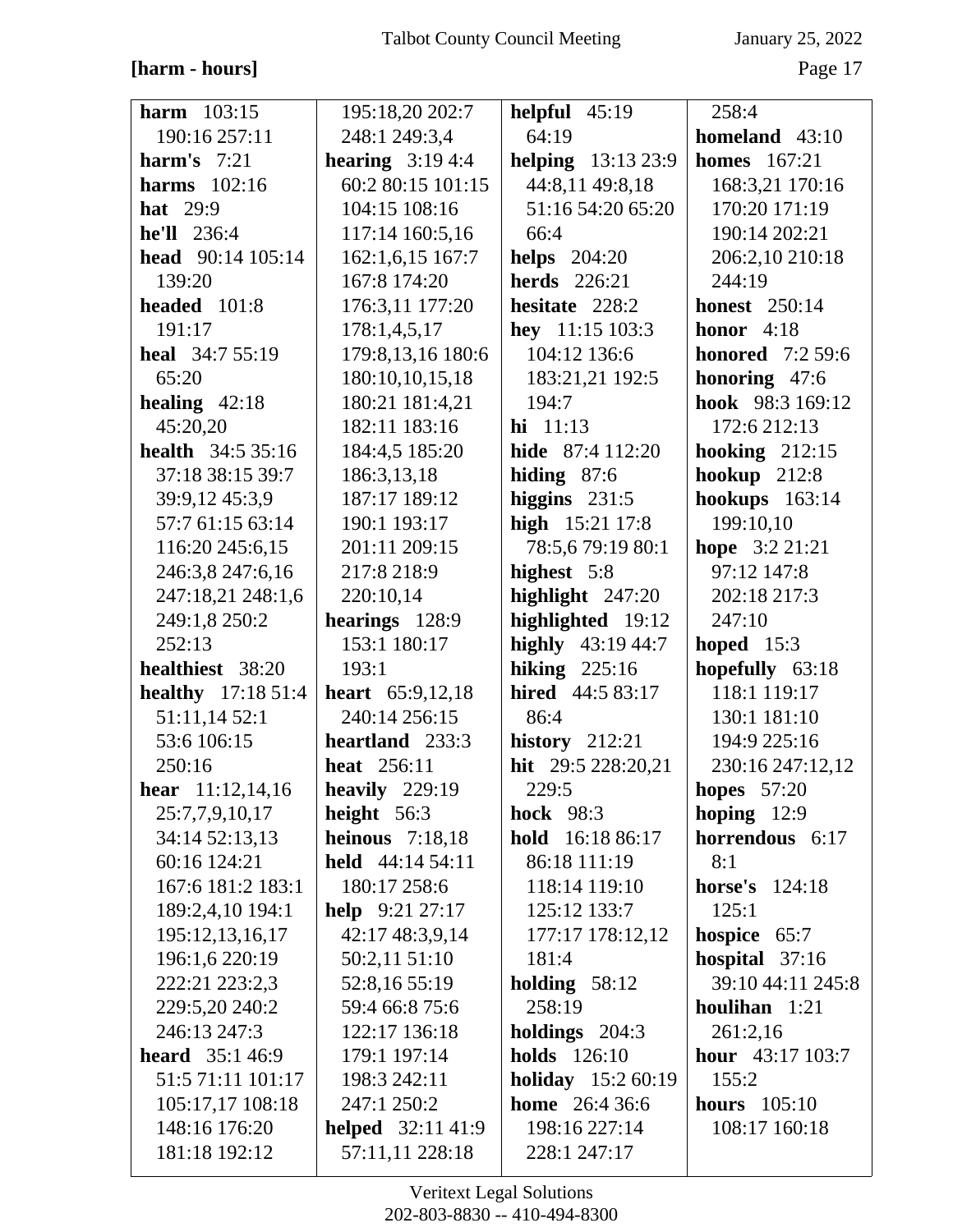# $[house\text{-}\text{intent}]$

January 25, 2022

| house $26:844:14$          | illness $246:13$                      | inaudible 18:17                     | individuals 9:18                   |
|----------------------------|---------------------------------------|-------------------------------------|------------------------------------|
| 64:12 205:9,12             | imagine 9:20                          | 93:20 98:21                         | 34:7 62:9 225:13                   |
| 222:13 225:6               | 223:4                                 | 121:13 122:13                       | 225:15 250:4                       |
| 226:1 227:10               | immediate 42:17                       | 131:14 150:9                        | 252:3                              |
| 247:4,4,11 258:12          | 68:4                                  | 156:3 157:10                        | <b>indoor</b> 245:10               |
| household 35:9             | immediately                           | 185:15 190:18,19                    | information 19:14                  |
| households                 | 78:11 98:7 185:19                     | incentives 208:2                    | 21:2,4 33:15                       |
| 197:16                     | <b>impact</b> 41:4 46:13              | incentivizes 208:5                  | 36:20 56:7 59:18                   |
| houses $117:19$            | 55:3,5,8 70:6                         | incidence 48:5                      | 60:8 69:1,15,16                    |
| 198:12 205:11              | 199:13 208:8                          | 147:20                              | 72:10 75:15,16,20                  |
| huge 53:3 73:8             | 233:1                                 | incident 38:5                       | 76:2 89:2 91:16                    |
| <b>human</b> 4:9,19,21     | impacted 246:1                        | incidents 36:12                     | 96:12,18,20 98:21                  |
| 5:7, 12, 14, 15, 17        | impacts 202:1                         | <b>include</b> 39:16                | 99:1,6,9,14 100:1                  |
| $6:1,3,6,13,15$ 7:3        | 209:3                                 | 120:5 132:9 134:4                   | 107:15 114:11                      |
| 8:11 25:1,16,19            | impaired 78:9                         | 134:5 139:2,4                       | 115:11,12,13,14                    |
| 25:21 26:3 29:2,7          | 79:20                                 | included 21:1                       | 117:8,9,13 124:7                   |
| 30:4 43:1,2,4,21           | impede $84:12$                        | 224:8                               | 126:4 127:1 150:1                  |
| 46:11 47:7,10              | 94:14 95:5 167:13                     | includes 35:14                      | 150:6,15 153:4                     |
| humane 8:5                 | 167:20 170:19                         | 224:1                               | 167:10 192:21                      |
| humanity 29:13             | 173:10,16                             | including $237:19$                  | 193:3 194:2,5,9                    |
| <b>hunky</b> 137:21        | implement 13:5                        | 254:5                               | 196:5 209:19                       |
| hunt 225:13                | implementation                        | inconsistent                        | 210:3 212:21                       |
| hunting $222:14$           | 36:3,13 57:10                         | 128:10 163:7                        | 218:4,8 244:18                     |
| 223:16,20 224:16           | implemented                           | 190:3 192:13,18                     | infrastructure                     |
| 226:2                      | 45:13                                 | incorporated 57:6                   | 205:10 213:19                      |
| hurt 2:20 75:12            | implementing                          | 84:5 198:9                          | 238:4                              |
| 104:9 200:1                | 45:14 46:18 49:9                      | incorporating                       | <b>initial</b> 99:12 164:1         |
| i                          | importance                            | 159:3                               | 165:3 166:1                        |
| ice 237:12,18              | 247:21                                | incorrect 89:18                     | 210:11                             |
| 238:13 241:21              | <b>important</b> $4:14$               | 97:3                                | initiative 54:6                    |
| <b>idea</b> 110:8 136:1    | 8:9 45:7 46:11,12                     | increase $41:9,19$                  | injuries $247:19$                  |
| 137:13 142:3               | 48:11 52:10 61:5                      | increased 5:10                      | input $203:3$                      |
| 151:17 186:5,7             | 68:21 150:6<br>228:10 229:21          | 41:12                               | <b>insert</b> 208:14               |
| 211:3                      |                                       | increasing $5:12$                   | insight $127:5$<br>instances 17:15 |
| <b>identical</b> 223:15    | 247:17 253:13<br>255:12               | incredibly 45:6<br>incumbent 216:12 |                                    |
| <b>identified</b> 20:21    |                                       | indicated 190:6                     | <b>instinct</b> 48:18,21<br>49:5   |
| 54:3                       | importation 249:2<br>impose 84:18     | 243:3                               | <b>intend</b> 205:21               |
| ifs $50:13$                |                                       | indicates 32:9                      | 206:2 211:19                       |
| <b>ignore</b> 184:12,13    | <b>imposed</b> 190:10<br>improvements | individual 38:1                     | 215:13                             |
| 185:3                      | 67:18 94:12 95:2                      | 96:15 180:1                         | intended 162:18                    |
| <b>illegal</b> 8:4 96:6,20 | <b>inaccurate</b> 91:16               | 244:21 245:13                       | 170:11 198:5                       |
| 97:3                       | inappropriate                         | individually                        | <b>intent</b> 208:19               |
| <b>illegally</b> 96:11     | 93:7 181:16                           | 187:19                              | 210:10,19,20                       |
|                            |                                       |                                     |                                    |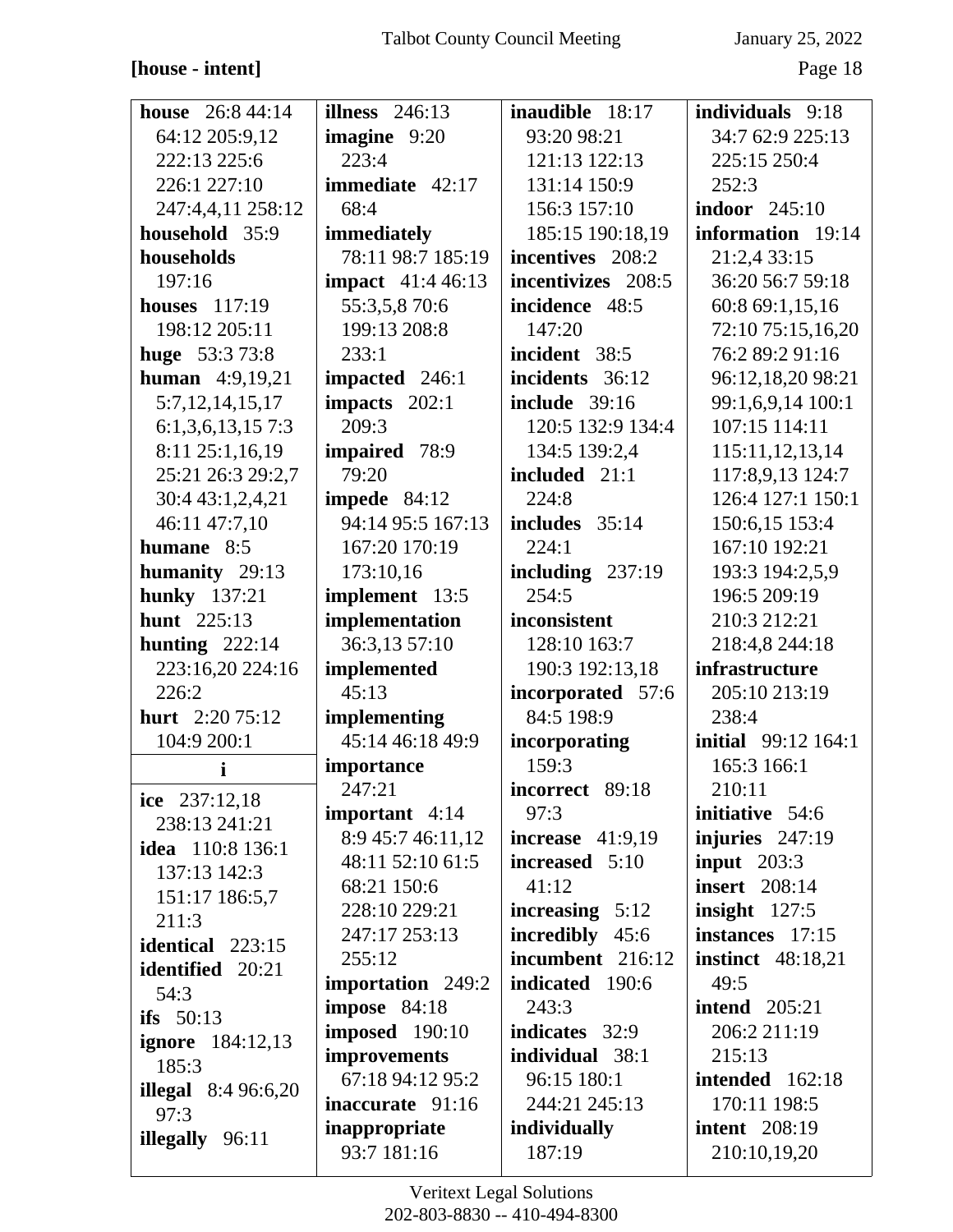# **[intent - know]** Page 19

| 212:13 213:9           | invalid $82:21$                       | jessica $31:11$                        | 210:18 251:11                       |
|------------------------|---------------------------------------|----------------------------------------|-------------------------------------|
| 215:18                 | <b>invent</b> 97:12,17                | 201:6                                  | 256:12 257:3                        |
| intention 80:20        | invested 229:7                        | jewelry 33:21                          | keeping $53:4$                      |
| intentions 94:21       | investigation                         | <b>job</b> $22:11\,23:1,9$             | 104:3                               |
| 211:2                  | 36:21 38:2 45:8                       | 62:7 66:7 68:13                        | ken 12:18 13:3                      |
| interact 58:15         | investigator 36:7                     | 83:11,11,12,14                         | 14:9 15:9 23:5,17                   |
| interactive 49:11      | 36:18                                 | 86:4,5 97:21                           | 23:20 24:14                         |
| 49:16                  | invitation 228:15                     | 188:20 212:4                           | kenneth $28:19$                     |
| interacts 53:13        | invite 125:6 228:9                    | 233:12 234:2                           | <b>kent</b> 40:18                   |
| interested 41:4        | <b>invited</b> 109:3,4                | 240:13 242:2,13                        | <b>kept</b> 230:2                   |
| 55:4 59:13,20          | 110:11                                | john $40:8$                            | <b>kerri</b> 231:5                  |
| 64:8 261:12            | invites $207:11$                      | <b>johnny</b> 226:17                   | keswick 58:10                       |
| interim $204:17$       | involved 43:14                        | 228:6,17 230:8,9                       | key 19:3,21                         |
| 205:5,6 210:9          | 101:5                                 | join 28:10 146:20                      | 234:10                              |
| <b>intern</b> 58:11    | involves 71:5                         | 241:12                                 | kicking $82:20$                     |
| internal 19:9          | ire 197:12                            | <b>joined</b> 7:6 25:2                 | kidding $241:7$                     |
| international 26:4     | <b>irrigation</b> 73:9                | 74:20                                  | <b>kids</b> $27:1348:15$            |
| internet 12:9          | 77:9 166:14                           | joining 44:8 188:8                     | 51:20 52:1 60:11                    |
| 40:21                  | 171:20 211:8                          | <b>joint</b> 191:14                    | 64:3                                |
| interpretation         | 213:13 215:6                          | journal 18:5                           | kind 16:17 20:1                     |
| 95:3                   | 216:5 236:2                           | <b>joye</b> 11:7 12:1                  | 50:18 51:6 58:9                     |
| interrelated 19:10     | isolation 246:15                      | 14:2,11,13,14                          | 62:21 65:9 66:13                    |
| 19:15                  | issuance 16:17                        | 16:5 22:1 23:4,14                      | 74:8 97:12 103:6                    |
| interrogated           | 163:12 211:16                         | judgment 95:14                         | 105:11 147:20                       |
| 261:4                  | <b>issue</b> 93:3 132:2               | july $42:579:10$                       | 218:13 226:21                       |
| interrupt 24:18        | 141:19 187:8                          | <b>jump</b> 86:6                       | kinds $253:2$                       |
| interrupting<br>90:20  | 249:17,20<br><b>issued</b> $17:872:9$ | <b>jumping</b> 147:11                  | klakring 231:5<br>knew $41:1362:18$ |
| interview 36:17        | 74:16 213:21                          | <b>june</b> 5:19 16:12<br>jurisdiction | 110:12 175:20                       |
| 44:1 45:9              | issues $70:1571:2$                    | 141:14 143:10                          | <b>know</b> 4:10 12:1,6             |
| interviewer 36:16      | 71:10 128:13                          | jurisdictions                          | 19:5 23:14 27:16                    |
| interviews 35:20       | 166:15 246:9                          | 41:16 43:15                            | 28:4,19 29:11                       |
| 37:3 42:9 43:5,10      | <b>item</b> $119:12232:5$             | justice $61:6$                         | 31:11,15 33:13                      |
| 43:18,19               | 243:19                                | justifiable 86:21                      | 35:6 39:6 48:20                     |
| <b>introduce</b> 182:2 | items $230:20$                        | justifies 100:18                       | 48:21 52:6 53:7                     |
| introduced 72:19       | 241:15 242:4                          | $\bf k$                                | 53:15 55:15 59:9                    |
| 94:8 130:10 175:7      |                                       |                                        | 62:19 66:6 68:15                    |
| 175:9,11 176:8,14      | j                                     | <b>k</b> $57:18$                       | 71:3 76:13 77:16                    |
| 177:5 183:15           | $\mathbf{jacob}$ 47:15                | <b>keep</b> $9:10,1230:4$              | 83:1 87:9 88:14                     |
| 201:9 207:20           | january $1:73:17$                     | 45:7 48:10,14                          | 88:15 101:9                         |
| 247:4                  | 3:21 4:20 6:5,13                      | 49:5 51:13,21                          | 102:11,19 103:10                    |
| introducing 182:9      | 6:20 123:8,10                         | 55:18 80:15,15                         | 107:9 109:14                        |
| introductory 32:7      | 190:2 205:4                           | 114:1 139:10                           | 110:6 111:20                        |
|                        | 261:13                                | 149:5 151:18                           | 114:17 116:17                       |
|                        |                                       | 188:21 194:10                          |                                     |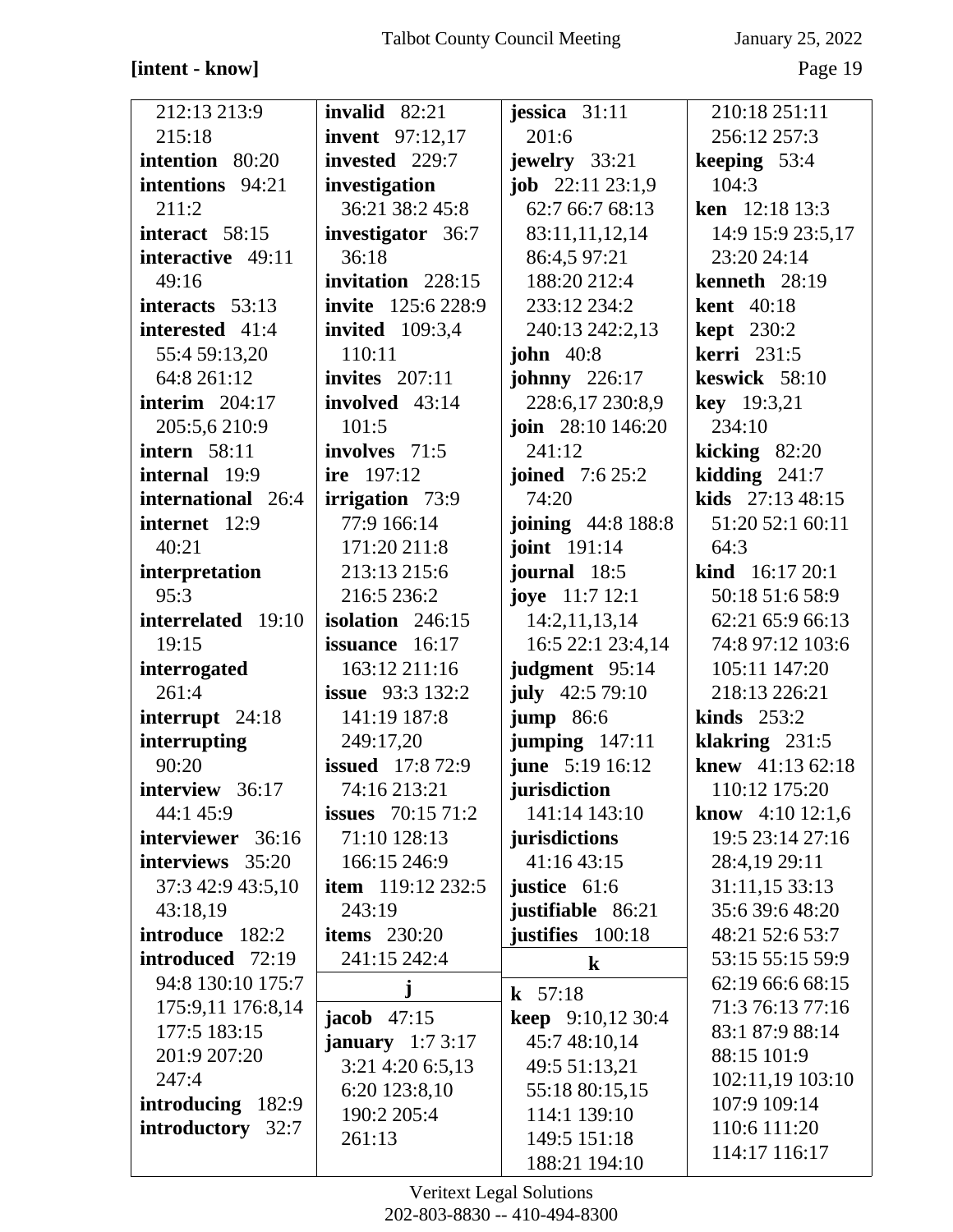# [know - limiting]

January 25, 2022

Page 20

| 117:8 118:18             | lakeside $67:10,11$     | <b>leaders</b> 50:1 107:4 | 122:1,9 123:2,16        |
|--------------------------|-------------------------|---------------------------|-------------------------|
| 123:17 124:16,20         | 68:6,10 94:18           | 254:16                    | 123:19 127:4            |
| 125:8 126:9,14,14        | 117:18 161:8            | leadership $22:8,15$      | 135:4,15 141:20         |
| 126:15 127:7             | 162:19 163:13           | leading $255:2$           | 142:18,19 145:10        |
| 132:1,2,16 137:6         | 164:1,2,10,16           | learned $13:3$            | 150:8,10 157:15         |
| 138:10 144:20            | 165:17,21 170:13        | learning $23:20$          | 158:14,15 159:17        |
| 145:8 149:14             | 172:12,17 174:5         | 60:1 64:13                | 159:18 161:20,21        |
| 150:4 153:2 156:9        | 190:15 199:11,15        | <b>leave</b> 188:4 220:18 | 162:8 163:17            |
| 167:11 171:1             | 204:9,17 205:16         | 220:20 221:2,18           | 172:20 173:1            |
| 172:18 176:4             | 205:20 208:17           | 244:20                    | 177:6, 12, 16 182:8     |
| 179:4 183:12             | 211:19 214:18,21        | <b>led</b> 119:5          | 182:16,18 183:1,5       |
| 185:21 191:21            | 215:14 250:9            | ledger $18:8$             | 183:6,11 186:8,21       |
| 193:18 198:19            | land $224:8,9,18,20$    | <b>left</b> 32:8 33:18    | 187:4,7 191:9           |
| 199:5,5,20 205:8         | 225:8 232:17,20         | legacy 232:8 233:1        | 217:14 218:15           |
| 213:6 220:9 223:7        | 233:11                  | 233:2,3,7 234:3           | 219:14,15,17            |
| 224:3 227:6 228:2        | landed $61:14$          | 235:2                     | 226:11,12 231:20        |
| 228:17,21 229:2,9        | 230:2                   | legal 35:15 38:4          | 231:21 235:11,12        |
| 229:18 230:17,18         | landfill $16:21$        | 70:19 104:21,21           | 237:5,6 239:18,19       |
| 231:12 240:16,20         | language 48:9           | 136:10 258:15             | 244:15 245:17           |
| 243:7 247:13             | 51:7,8 128:10           | legislation 98:9          | 258:3,5 259:16,17       |
| 248:1,2 254:6            | 130:13 134:3            | 128:8 129:2,14            | lesher's $250:20$       |
| 257:16 258:2             | 135:5,13 139:6          | 130:3,4,15 131:4          | letter 96:5 232:7       |
| knowledge 12:20          | 152:5,12 157:13         | 136:1 137:4               | 232:21 233:6            |
| 53:17 131:12,16          | 163:8,15,19             | 138:14 222:9,11           | <b>level</b> 5:12 15:21 |
| 186:14 207:7             | 165:18 167:4,12         | 224:15 225:1              | 17:8 78:7 79:19         |
| knowledgeable            | 198:6 207:11            | legislative 82:8          | 190:8 196:21            |
| 62:7                     | 210:16                  | legislature 247:9         | <b>levels</b> 76:19     |
| <b>known</b> $2:1961:5$  | largest $93:3$          | <b>lehman</b> 11:9,13,13  | 168:21                  |
| 67:12 95:7               | late $14:15$            | 11:16 12:1,5,12           | liberty 245:3           |
| knows 55:4,5             | laughter $51:19$        | 12:16 13:15,20            | library $27:229:15$     |
| 227:14                   | <b>laura</b> 1:18 137:6 | 14:6 15:9,17,20           | license 56:11           |
| kupersmith 133:1         | 138:3 222:4 231:4       | 16:5 22:2 23:10           | <b>lied</b> 96:21       |
| 133:15                   | law $35:1543:14$        | 23:13                     | lies 96:6 216:8         |
| l                        | 57:6,10 70:17           | length $108:17$           | <b>life</b> $9:263:1$   |
| la $78:8164:6$           | 83:17 105:16            | <b>lesher</b> 1:15 3:9,12 | 245:15                  |
| 190:9,11 202:2           | 141:11,16,18            | 8:16 10:17,18             | light 52:3 69:16        |
| 204:15                   | 143:6,6,7,12            | 22:6,16 44:16             | 99:5,13 150:6           |
| labor 5:5                | 144:12 146:17           | 64:10 65:1 68:14          | limit $207:21$          |
| laboratory 38:19         | 261:4                   | 68:15 69:14 70:3          | 210:17,18               |
| lack 190:9               | lawsuit $100:11$        | 71:10,17 74:20            | limitation 146:18       |
| <b>ladies</b> 26:7 34:10 | lawyer $102:20$         | 98:14,15,16,18            | 147:15,19 149:14        |
| lady $2:14$              | laying $189:20$         | 110:18 111:12,13          | 150:5                   |
| lagoon $82:3$            | <b>lead</b> 11:8 14:7   | 112:5,11 113:5,8          | limiting $206:6$        |
|                          | 54:7 254:17 255:9       | 113:11,19 121:20          |                         |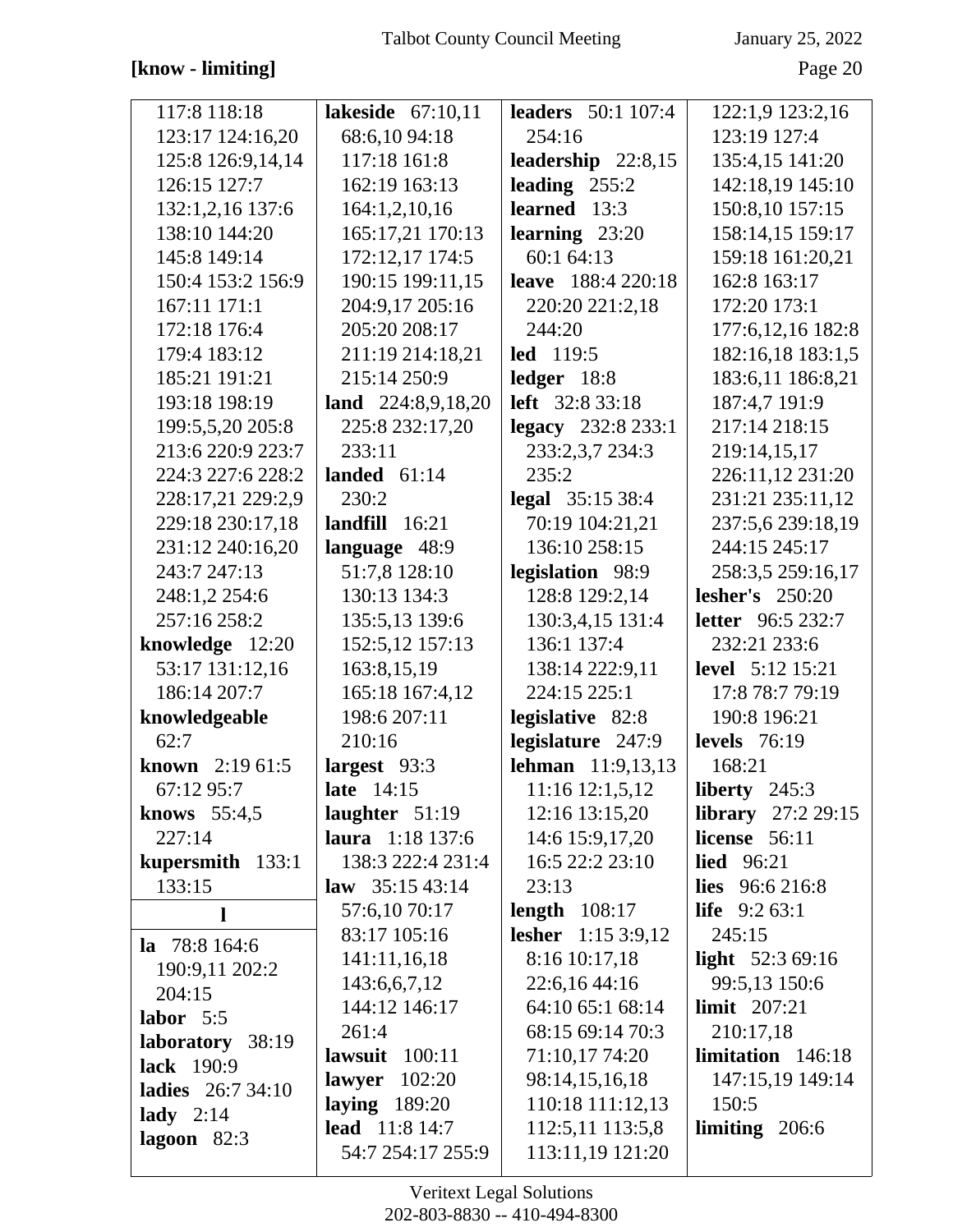# **[limits - marks]** Page 21

| limits $201:15$           | loaded 83:2            | <b>loosely</b> 122:12,21  | magazine $253:13$       |
|---------------------------|------------------------|---------------------------|-------------------------|
| 204:13,14                 | <b>local</b> 13:1 44:7 | 123:1                     | maguire 248:4,16        |
| <b>linda</b> $30:17,20$   | 54:16 56:10 58:21      | lord $6:21$               | mail 63:21 221:21       |
| 31:15 47:4,8 60:6         | 202:3 238:3 245:8      | lose $92:1 153:2$         | maintain 56:9           |
| 60:15 62:8,13             | 247:10                 | loss $245:2$              | maintained 54:7         |
| 66:1                      | locally $29:11$        | lost $2:19$               | <b>major</b> 18:20      |
| <b>line</b> $92:6,14$     | 53:21 54:5             | <b>lot</b> 2:19 27:5 29:1 | majority $112:14$       |
| 165:15 166:21             | located 67:9           | 30:10 39:18 50:12         | 112:16 114:14           |
| 194:18 196:10             | location $35:18$       | 50:13 54:19 55:8          | 176:18 254:7            |
| 202:14                    | 38:15 39:11 61:17      | 60:8,20 63:12             | making $19:3$           |
| lines $43:14$ 173:2       | 61:18 244:19           | 66:19 89:21 101:3         | 45:17 75:11 80:4        |
| 173:4,5 174:2             | locations 259:5        | 101:12 104:10             | 89:1 93:10 104:4        |
| 211:14                    | $logo$ 32:8 33:2,2     | 107:17 150:1              | 105:7,10 113:2          |
| <b>list</b> $120:17$      | $logos$ 32:7           | 199:12 220:18             | 126:11 160:2,3          |
| <b>listed</b> 258:16      | <b>london</b> 244:19   | 229:6 240:12,15           | 162:8 199:3             |
| <b>listen</b> $49:285:12$ | londoners 245:2        | 240:15 241:7              | 243:12 256:15           |
| 98:8 100:20               | long $75:3130:2$       | 242:1 249:14              | <b>male</b> 35:6        |
| 114:10 178:10             | 143:9 160:2,3          | 251:9 254:18              | <b>man</b> 192:6        |
| 209:21 221:3              | 167:1 170:8 187:5      | 255:4 260:1               | manage $21:16$          |
| listened $101:21,21$      | 204:10 229:10          | lots $51:19212:19$        | 226:19,19               |
| 200:14                    | 241:17 244:11          | lousy $80:11$             | managed 227:1           |
| listening $25:14$         | 251:12 258:3           | love 48:11 63:17          | management 18:2         |
| 101:1 105:1 218:4         | <b>longer</b> 132:15   | 113:13 151:2              | 232:17                  |
| 218:6                     | look $4:28:19,19$      | low $64:15$               | management's            |
| listing $192:20$          | 15:3,12 19:9,11        | <b>lowe's</b> $252:17$    | 19:5                    |
| <b>liter</b> 201:19       | 19:16 20:1,2,3,9       | <b>lower</b> 78:5,20      | manager $21:12,13$      |
| <b>little</b> 2:6 15:12   | 28:7 51:15 55:8        | <b>lppi</b> 239:3         | 38:9 129:5 132:7        |
| 16:18 27:10 32:2          | 85:2 101:2,17,18       | <b>lucky</b> 56:19        | 138:10 139:16,20        |
| 32:5 33:14 35:1           | 105:5 106:8            | luftwaffe 244:17          | 140:9,10 230:15         |
| 74:4 102:17 104:8         | 107:19 118:4           | <b>lymes</b> 251:15       | 230:20 242:13           |
| 107:5,6 127:5             | 178:16 221:9           | m                         | managing 233:12         |
| 128:15 137:9              | 234:18 246:6           | <b>madam</b> 4:167:1      | mandate 57:10           |
| 141:17 144:13             | 247:11 248:9           | 10:11 67:2 68:12          | 140:7                   |
| 149:10 150:7              | 256:4 257:14,17        | 111:6 128:1 142:5         | mandated 17:1           |
| 156:14 194:4              | <b>looked</b> 91:17    | 158:8 161:2 196:8         | maneuver 84:9           |
| 196:5 206:7 212:4         | 199:1                  | 201:1 203:6,15            | manipulative 5:3        |
| 225:7 228:18              | looking 19:21 47:9     | 217:6 220:9               | <b>manner</b> 8:5 261:7 |
| live $56:16,1758:8$       | 55:17 69:8 75:4        | 222:10 225:19             | map 67:13,13,15         |
| 132:12,12 250:17          | 95:12 97:14 223:5      | 226:5 230:10              | 233:4                   |
| 251:16 253:5,8            | 240:11 248:5           | 231:14 235:5              | <b>maps</b> 71:17       |
| lives $60:11,11$          | 251:7                  | 236:20 238:14             | <b>march</b> 126:1      |
| 245:4                     | <b>looks</b> 256:10    | 239:12 242:16             | 193:11,14               |
| $\text{llc}$ 11:9         | loop 135:7             | 259:10                    | marks $21:11$           |
|                           |                        |                           |                         |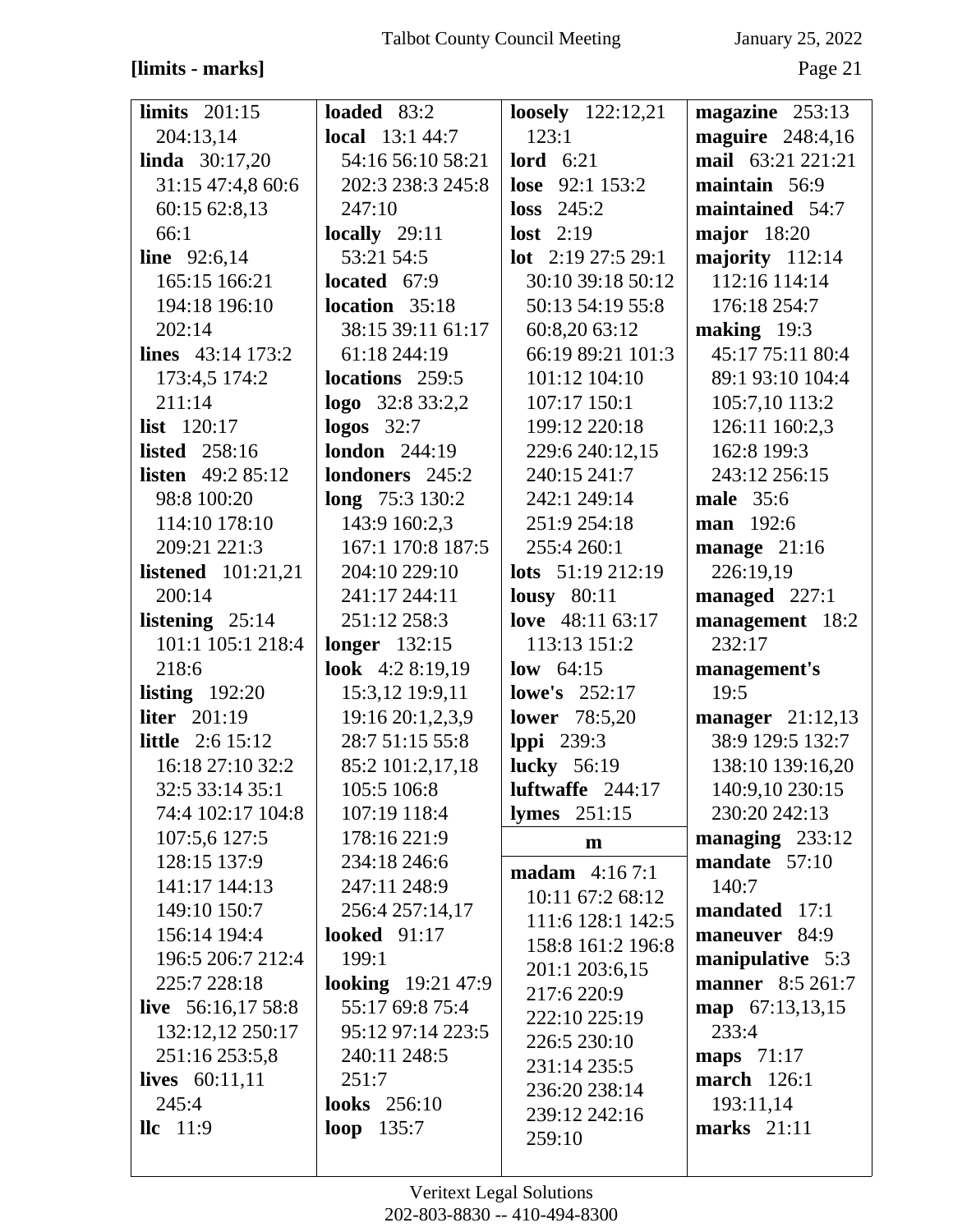## [maryland - minimize]

January 25, 2022

Page 22

| maryland $1:16:2$        | 94:20 95:10 96:3         | meet 14:19 42:16        | 139:15,17 140:8          |
|--------------------------|--------------------------|-------------------------|--------------------------|
| 37:17 38:14 39:8         | 96:5,10,13,17            | 57:12 74:11 77:4        | 140:14 148:12            |
| 39:12 45:2 67:10         | 98:21 99:2 100:5         | 120:3,4,5,6,12,12       | 156:1 201:8 204:1        |
| 79:6 82:1 120:15         | 101:3 102:4,13           | 121:6 125:20            | 207:20                   |
| 197:15 229:14            | 117:5,10 120:16          | 168:2 220:21            | memo 146:15              |
| 233:14 238:2             | 166:7,15 168:2           | 221:1 227:21            | memorandum               |
| 258:12 261:1,2           | 169:14,14,18             | meeting $1:42:5$        | 189:19                   |
| mask 251:10,11           | 170:7,21,21              | 62:20 68:19 73:1        | <b>mental</b> 34:5 35:16 |
| 252:1,10,12,14,17        | 197:14 199:4             | 75:2 99:18,20           | 45:9 63:14 246:3         |
| masking $245:10$         | 211:9,15 213:18          | 103:15 109:1,3,13       | 246:8,13 247:6,16        |
| masks 251:19             | 215:8,10                 | 109:14 110:4,7,12       | 247:21 248:1,5           |
| 252:21                   | <b>mde's</b> 95:3        | 119:16,17,19            | 249:1,8 252:2            |
| massage 28:16            | <b>mdse</b> 57:6         | 121:4 123:10,20         | 255:15                   |
| <b>material</b> 17:14,20 | <b>mdt</b> 45:7          | 163:2 166:11            | mention 39:13            |
| 20:20 99:8 149:17        | mean 76:2 78:6,14        | 190:2 191:10            | mentioned 14:13          |
| 150:20 152:10,18         | 88:12,13,17              | 193:20 196:19           | 16:5 28:12 46:6          |
| 153:11 154:7             | 107:19 113:17            | 221:3 227:7,15          | 53:9 121:21              |
| 155:6 157:2,6,8          | 114:17 124:20            | 245:7 251:1 254:5       | 132:14 248:16            |
| 158:4 162:13             | 131:9,11 132:13          | 257:1,13,17 258:6       | <b>merely</b> 150:13     |
| <b>matter</b> 75:9 88:19 | 136:12 137:2,5,5         | 258:17,20 259:3,5       | met 15:7 32:19           |
| 91:10 99:9 100:3         | 141:8 145:14,17          | 259:7 260:3             | michael's $40:10$        |
| 105:7 112:3,9            | 146:11,14 147:7          | meetings $27:1$         | michaels 258:11          |
| 119:6 126:5              | 147:14 149:16,20         | 90:5 93:9 103:14        | 258:21                   |
| 127:11 141:13            | 169:10 170:1             | 198:19 242:7            | microscope 62:11         |
| 143:10 144:3             | 185:5 207:9              | 244:3                   | <b>mid</b> 40:8 232:8    |
| 151:1,6,21 153:16        | 211:19 219:2             | meets 78:14             | <b>middle</b> 165:8,13   |
| 156:20 158:1             | 221:12 223:7             | <b>member</b> 22:4 30:8 | $midst$ 33:7             |
| 174:11 261:7             | 230:17 234:3             | 35:2,7 59:19            | miguel 122:19,19         |
| matters $122:7$          | 240:17 255:5             | 128:21 129:12           | 167:9 175:4 189:4        |
| 143:20 221:4             | means $32:19$            | 130:14,16 132:1         | 189:14,16 232:6,9        |
| 258:16                   | 103:18 148:7             | 132:18 134:2,8,14       | 234:1 235:17             |
| mautz $44:18$            | 240:15 248:17            | 135:20 184:9,15         | mike 133:1,15            |
| 222:15,18,19             | 261:7                    | 191:9 194:16            | milligrams $80:2,7$      |
| 223:4,8,13 227:4         | measure 55:7             | 253:15                  | 80:9,9 201:19            |
| 228:13 229:4,7           | measuring 55:5           | members $1:13$          | million $171:21$         |
| 230:5                    | <b>meat</b> 225:13       | 9:11 25:15 31:20        | 197:17 238:1,18          |
| mautz's $225:6$          | <b>media</b> 5:11 103:14 | 44:16 45:5,7 48:4       | <b>mind</b> 30:4 63:15   |
| maximized 197:9          | <b>medical</b> 35:16,20  | 59:11 73:15 83:1        | 74:2 76:3 104:3          |
| mbr 82:3 165:2,20        | 38:3,18 40:15,16         | 90:5 129:4 130:8        | 108:3 197:21             |
| <b>mde</b> 72:9 73:6,8   | 40:17 42:10 44:6         | 130:21 131:4,6,10       | 218:3 223:7 254:9        |
| 74:18 75:10 76:16        | 44:9,10 45:9             | 132:5,10 133:8,16       | 256:13 257:4             |
| 78:1 79:14 84:3,3        | 245:8                    | 134:6, 10, 17, 19       | minds $55:16$            |
| 84:6,13 88:11,14         | medicine $251:17$        | 135:9,12 137:3,15       | minimize 202:1           |
| 91:5,6 94:17,20          |                          | 138:9,13 139:3,8        |                          |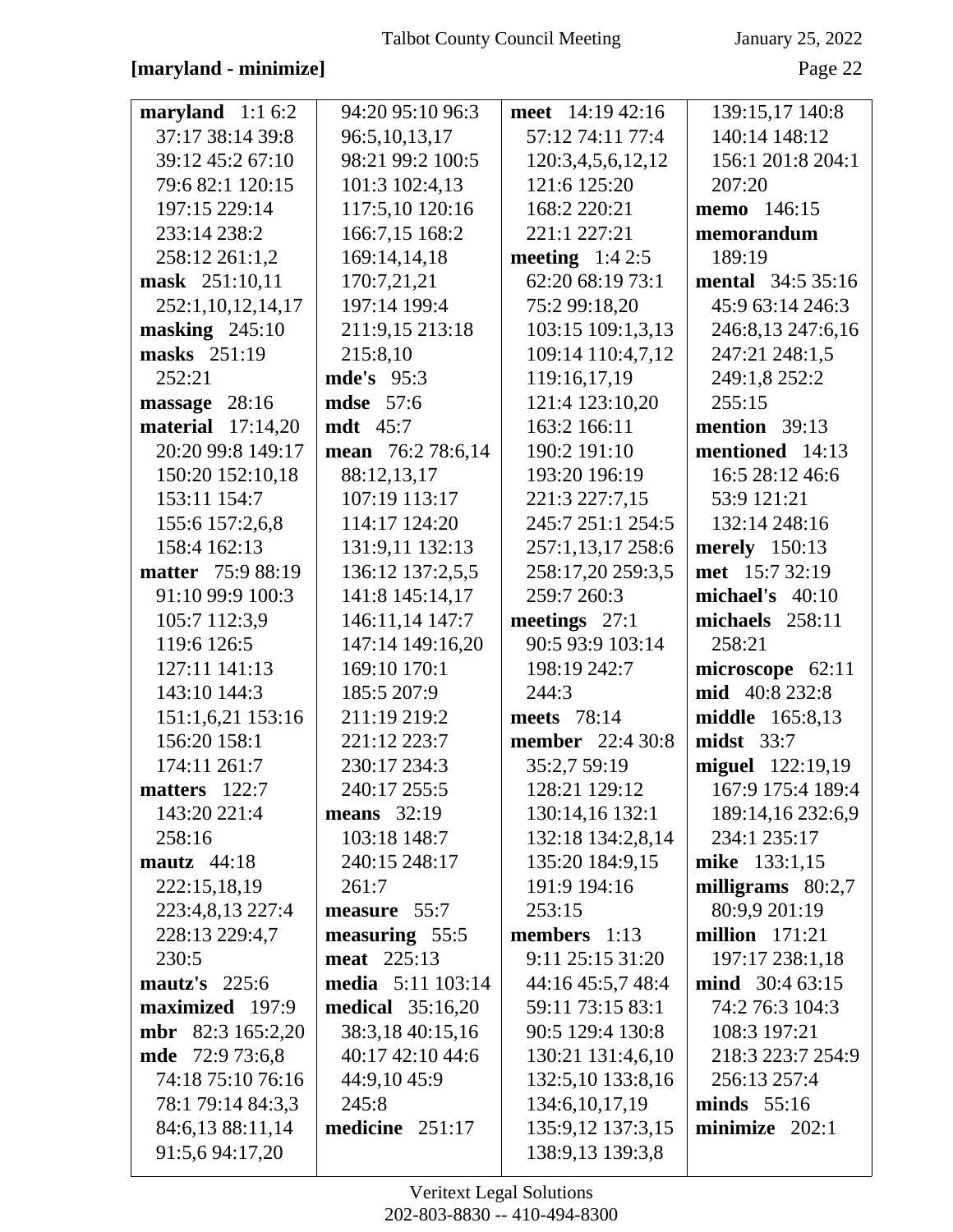## [minnesota - needs]

January 25, 2022

Page 23

| minnesota $47:16$       | 205:18 208:15           | 217:10 220:8            | nationally 29:12         |
|-------------------------|-------------------------|-------------------------|--------------------------|
| minute $25:18$          | 250:21                  | 221:4 222:5,6,7         | natural 238:2            |
| 133:5 176:13            | months $60:18$          | 225:5 250:6,19          | nature $18:12$           |
| 185:4 195:4             | 101:19 113:18,21        | moved 236:18            | 20:14,16 28:17           |
| 227:11                  | 133:10 145:16           | 238:10 243:18           | 201:10                   |
| minutes $3:5$ 133:5     | 149:15 151:8            | 244:1 259:8             | nay 226:12               |
| 146:1 149:8 160:8       | 153:7,18 154:3,12       | moves 3:19 4:4          | <b>near</b> 204:18       |
| 160:10 187:18,20        | 155:18 157:1            | moving $26:12$          | nearby $26:9$            |
| 190:20 209:8,11         | 158:3 163:10,11         | 105:7 117:17            | nearing 199:8            |
| 209:12                  | 197:13 206:1,10         | 173:17 194:10           | <b>nearly</b> 201:18     |
| <b>mirror</b> 230:4     | 207:1,16 208:5,9        | 200:8 220:15            | necessarily 64:14        |
| misrepresentation       | 208:21 211:12           | 241:6,20 250:11         | 115:10 117:6             |
| 214:16                  | 228:21                  | multi 67:19 68:2        | 141:15 144:20            |
| misrepresentatio        | <b>moran</b> 193:5      | multidisciplinary       | 186:2                    |
| 216:7                   | moratorium 171:7        | 35:13 36:14 41:18       | necessary 141:1          |
| misstatement            | 171:16 173:12           | 44:20 45:6              | 145:9                    |
| 17:14                   | 174:13,19 175:20        | multiple 43:14          | $necessity$ 14:15        |
| mistake $151:14$        | 176:2                   | 83:18 85:11             | need 6:7 8:19 9:3        |
| mistakes 75:20          | <b>morris</b> 28:19     | 215:11                  | 9:3 20:16 24:16          |
| 96:4,6                  | 119:14                  | municipalities          | 38:4 39:4 41:11          |
| mistruths $91:1$        | <b>motion</b> 7:13 8:12 | 199:19                  | 51:21 70:9 74:1          |
| mitigate 246:8          | 10:11 110:20            | municipality 90:7       | 74:11 75:5,6,11          |
| <b>model</b> 36:1       | 111:5,6 142:9           | 94:7,21 104:4           | 76:18 88:21 97:19        |
| <b>models</b> 255:8     | 157:13 158:7            | 167:14,20 198:9         | 98:3 107:20 109:8        |
| modular 77:11           | 159:5,7 162:9           | mute 112:2              | 120:11 125:5             |
| 165:2,20 166:13         | 177:2,9 190:4           | muted 11:1 111:3        | 129:10 133:2,20          |
| 171:17 172:3,7          | 217:9,18,19             | 158:19                  | 135:1 136:8              |
| <b>moment</b> 2:8 3:4,8 | 218:20 219:1,4,6        | $\mathbf n$             | 137:19 145:20            |
| 24:19 39:13             | 219:6,15,18 220:2       |                         | 150:1 152:12             |
| 182:12 183:15           | 220:7 225:20            | <b>nagle</b> 12:4,7,17  | 175:4 183:1 184:3        |
| 189:1 190:19            | 226:5 231:8,10          | 14:4,7 22:8 23:16       | 188:18 198:10            |
| 256:12                  | 234:19,21 235:1,4       | 23:19 24:1              | 202:1 218:8              |
| moments $257:15$        | 238:12 259:6,10         | name 58:16 77:14        | 220:10 227:1             |
| monday $154:1$          | motivations             | 77:16,17 146:9          | 234:19                   |
| money 7:21 21:16        | 150:13                  | <b>named</b> 214:8      | <b>needed</b> 36:19 37:1 |
| 197:14 240:12           | <b>mouth</b> 124:18     | 261:3                   | 41:14 64:17 66:18        |
| 252:20                  | 125:1                   | <b>names</b> 145:19,21  | 66:19 100:11             |
| monitoring 19:15        | move 33:12 39:10        | 153:9                   | 176:4 191:20             |
| montgomery              | 66:21 100:14            | narrative 68:8          | 201:13 231:11            |
| 229:13                  | 110:21 114:11,12        | narrow $225:7$          | needing $64:18$          |
| <b>month</b> 4:9,19 6:4 | 124:5 127:21            | <b>nation</b> $6:37:19$ | 73:12                    |
| 6:12,14 43:3 47:7       | 142:1 161:21            | national $4:9,19$       | <b>needs</b> 42:17 72:10 |
| 58:7 72:19 115:4        | 162:2,5,7 187:12        | 26:3 33:3,8 43:2        | 106:14 126:7,8           |
| 125:20 150:4            | 187:15 202:11           | 47:7 54:4               | 129:10,12 133:6          |
|                         |                         |                         |                          |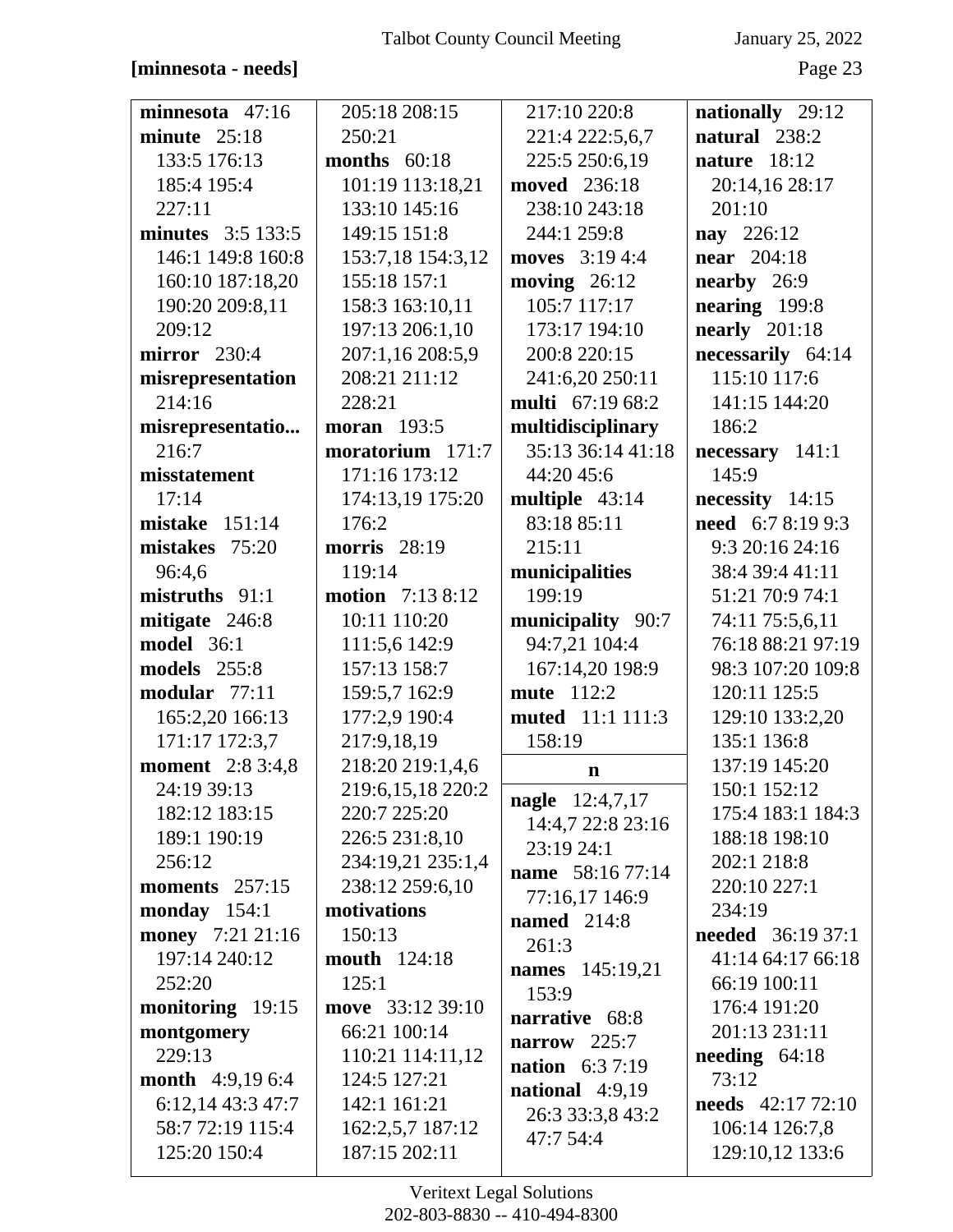## [needs - okay]

January 25, 2022

Page 24

| 136:17 139:20            | <b>news</b> 32:6         | 206:15 221:10               | officer 189:3     |
|--------------------------|--------------------------|-----------------------------|-------------------|
| 177:2 184:18             | nice $21:10\,25:15$      | 235:21 237:12               | 195:10 245:6      |
| 202:7                    | 29:15 136:15             | numbered 128:6              | official 73:18    |
| negative 18:11           | 137:2 193:19             | 217:11                      | officially 74:1,5 |
| 20:13,16 72:16           | nicely $25:11$           | numbers 42:5                | 222:3             |
| 160:20                   | nick 109:1               | 55:14 80:5 257:7            | officials 257:20  |
| neglect 34:20            | <b>night</b> 53:2 64:20  | nurse 38:17 44:7            | 258:20            |
| neighbor 53:18           | 122:15 228:5             | 62:20                       | offline $127:15$  |
| neighborhoods            | 229:10 244:11            | nutrient 78:7               | oftentimes 8:4    |
| 54:17                    | 254:16 258:3             | nutrients 79:18             | oh $14:425:346:1$ |
| neighboring              | <b>nine</b> 42:10,13     | $\bf{0}$                    | 49:7 52:1 77:13   |
| 223:21 251:19            | nitrogen 78:7            | o'clock 134:15              | 83:3 116:21 153:4 |
| neighbors 245:4          | 79:17 80:3 190:8         |                             | 188:5 194:20      |
| neither $12:21$          | 190:9 201:15,19          | 258:7,8,18<br>observe 36:15 | 223:1,6 229:4     |
| net 49:9,11,12,19        | non 34:21 35:11          | observing 59:12             | okay 3:13,204:6   |
| <b>nets</b> 50:3         | <b>nonprofit</b> 40:3    | obtained 18:3               | 7:2,9,9,9 11:5,17 |
| <b>never</b> 3:6,6 62:18 | nonprofits 54:12         | obviously 27:20             | 12:17 14:2 16:4   |
| 89:14 129:7              | normally $123:13$        | 72:18 125:4                 | 24:17 25:3,6 30:9 |
| 131:19,19,20             | 189:2                    | 147:14                      | 31:8,17 44:2 66:1 |
| 140:3,3 146:4            | <b>notary</b> $261:2,17$ | occasions 133:4,9           | 66:20 72:2,17     |
| 212:8,12                 | note 18:5 208:20         | occupied 205:12             | 77:21 78:2 80:4,7 |
| new 21:13 22:8           | 242:20 250:20            | 206:11                      | 86:6 87:10 96:2   |
| 44:4,6 45:2 67:19        | <b>noted</b> 190:12      | occur 95:2 180:11           | 96:10 100:21      |
| 69:16 72:7,10            | 195:9 259:7              | 205:14 208:6                | 107:17,17 109:21  |
| 75:7,8 99:1,3,6,9        | <b>notes</b> 255:13      | 215:10                      | 111:5,18 114:18   |
| 99:14 115:17             | 261:6                    | occurred 214:4              | 115:19,19 116:21  |
| 126:21 140:3             | <b>notice</b> 256:21     | <b>occurs</b> 6:6 205:8     | 117:1,2 126:20    |
| 149:18 150:1,5,15        | notified 132:6           | october 44:15               | 127:1,17,20 132:4 |
| 150:16,21 151:9          | 135:15 215:12            | 64:12 75:2 79:8             | 138:7,17 140:12   |
| 151:11 152:1,12          | notify $129:12$          | 117:14                      | 142:13 143:4      |
| 162:18 163:13            | 130:16,20 133:13         | offender 43:6               | 146:5 154:13      |
| 164:7,7 166:4            | 133:16                   | offending 34:21             | 157:12 158:7      |
| 168:4 169:4,7,16         | notifying $132:6,7$      | 35:11                       | 159:5 160:15      |
| 170:5,12,14              | notorial $261:13$        | <b>offer</b> 58:3 59:11     | 161:16 165:14,14  |
| 171:11,19 172:13         | november 32:14           | 162:2 219:17                | 176:13 178:15     |
| 172:16 173:6             | 72:3 73:7 76:4           | offered 45:4                | 180:6 182:5,19    |
| 174:5 179:4,15           | 79:8 88:13 89:2,8        | 163:19 182:14               | 184:3 186:20      |
| 192:21 198:21            | 94:16 163:20             | 183:6 184:18                | 187:1,12,16 191:7 |
| 199:7,14 200:4           | <b>number</b> 26:9 27:1  | 185:20 187:2                | 191:20,21 192:5   |
| 202:20 204:21            | 41:6 46:16 51:9          | offering 162:8              | 194:20 195:2      |
| 205:16 208:12,17         | 67:4 80:4 86:8           | 178:2,7 183:4               | 196:8 203:14,14   |
| 212:15,20 221:15         | 128:3 147:3              | offhand 224:4               | 209:13 211:21     |
| 238:13 241:21            | 150:18 152:9             | <b>office</b> 37:6 39:16    | 217:21 220:5,8,14 |
|                          | 161:3,4 162:4            | 39:18 70:17                 | 220:14,17 221:6   |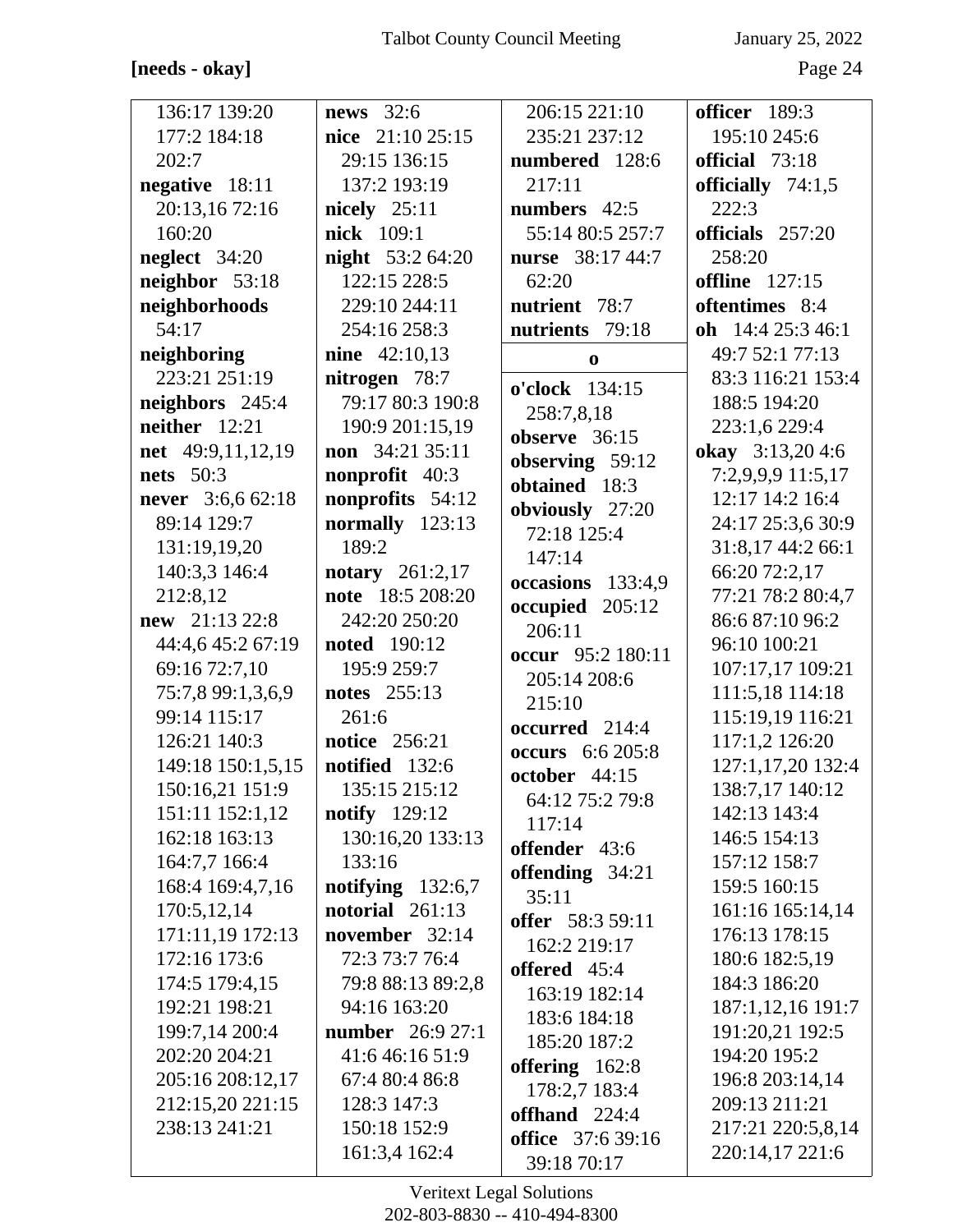[okay - pack]

January 25, 2022

Page 25

| 222:2,7,9,21             | 82:20 92:18 93:8      | outdated<br>128:10                    | 116:13,15,18,21   |
|--------------------------|-----------------------|---------------------------------------|-------------------|
| 223:4,13 225:3,19        | 98:20 99:12,14        | outreach 44:12                        | 117:2 120:3,11    |
| 226:4 230:5,5,14         | 104:18 105:13         | 58:2                                  | 121:1 122:5,14    |
| 231:10 232:5             | 113:9 117:4 123:7     | outside 251:6                         | 127:8,14,18       |
| 237:11 238:12,21         | 124:1 191:11          | outstanding 166:7                     | 130:18 131:2,12   |
| 243:5,7 255:13           | 194:3 195:7           | 206:18,20 207:10                      | 131:15,20 132:13  |
| 256:9,10,14 257:8        | opinions 123:13       | overall 190:11                        | 135:14,17 138:18  |
| 259:21                   | 180:18                | overburdened                          | 139:10,13 140:10  |
| old 63:10 165:18         | opportunities         | 131:3 132:14,21                       | 140:12,18 141:2,7 |
| 212:8,13 213:3           | 45:4 55:18 216:1      | overkill 133:3                        | 142:10 143:1,2,4  |
| 237:18                   | opportunity 47:3      | overreach 168:13                      | 145:1,10,13       |
| <b>older</b> 197:6       | 57:17 59:7 60:4       | <b>overrule</b> 112:6,7               | 147:21 149:2      |
| omicron 227:11           | 66:12 68:18 69:4      | 112:11                                | 150:9 152:11      |
| once 37:2 60:6           | 99:5,16 102:12        | overturned 73:7                       | 153:14 154:16     |
| 83:20 105:14             | 108:19 110:10         | overview 47:18                        | 155:1,9,12 156:5  |
| 125:20 145:18            | 151:16 225:12         | overwhelming                          | 157:11 158:18,18  |
| 147:10 148:9,18          | 227:5 243:20          | 246:4                                 | 158:19 159:1,6,10 |
| 196:6 211:8              | opposed 52:5          | 174:8<br>owner                        | 159:21 160:1,18   |
| 243:12,18,21             | 70:14 80:9 153:7      | 258:11,21<br>oxford                   | 160:20 165:5,10   |
| ongoing 95:5             | opposite 118:11       | $\mathbf{p}$                          | 165:12,14 167:11  |
| 207:12                   | 207:18                |                                       | 167:16,19 168:7   |
| ons 148:6                | <b>option</b> 164:21  | <b>p.m.</b> $1:7258:7,9$              | 168:11,19 170:16  |
| <b>open</b> 21:6,8 44:14 | options 199:1         | 258:19 259:2<br>260:3                 | 171:6 172:21      |
| 54:11 64:12 75:3         | order 14:19 15:6      |                                       | 173:2,13,16,21    |
| 90:5 93:9 100:5          | 36:20 81:8,12         | pack 1:17 4:11,14                     | 175:6,9 176:6,14  |
| 104:3 128:20             | 110:17 112:3          | 7:13 10:21,21                         | 176:17,20 177:9   |
| 161:17 175:7             | 119:9 176:6           | 11:1 22:20,21<br>28:9 44:16 60:13     | 177:13 178:2,6,18 |
| 187:17 194:13            | 206:17                |                                       | 178:20 182:4,8,14 |
| 220:19,21 221:2          | ordered 99:2,4        | 60:15 62:14,15<br>69:7 80:13 81:8     | 182:19 183:4,7,18 |
| 221:18 236:13            | 244:17                |                                       | 183:20 184:1,6,9  |
| 239:5 258:8              | orders 166:8          | 81:10,12 86:4,12<br>86:21 87:3,8 88:2 | 184:15 185:3,5,7  |
| opened $47:8$            | organization 7:8      | 89:6,10,13,18                         | 185:13,17 186:4   |
| opening $3:10$           | 33:4 58:6 64:7        | 90:15 91:1 93:10                      | 186:19 187:1,7,13 |
| operate 198:5            | 187:20                | 93:14,17,21 94:1                      | 188:20 195:5,16   |
| operated 197:10          | organizations         | 95:15 96:8 101:7                      | 196:3 203:14      |
| 207:3                    | 8:19 33:6 39:14       | 102:19 104:12                         | 209:12,16 211:13  |
| operating 165:3          | 40:7 54:12 64:2       | 105:20 107:14                         | 217:7,8,18 218:6  |
| 166:1 198:4              | original $212:7,9$    | 108:8 109:7,12,16                     | 218:14,20 219:3,5 |
| operation 19:2           | 212:12 216:4          | 109:20 110:3,9,15                     | 219:10,12 220:1,7 |
| 37:12,1862:3             | ought $155:7$         | 111:16,17,20                          | 220:16 221:4      |
| operator 214:9           | ourself 104:1         | 112:9,20 113:3,6                      | 222:4 226:15,16   |
| <b>opinion</b> 17:9,10   | <b>outcome</b> 137:12 | 113:17,20 114:5                       | 231:9 232:3,4     |
| 17:11 20:20 22:10        | 261:12                | 114:16,19 115:3,7                     | 234:19 235:1,15   |
| 68:16 71:8 72:4          |                       | 115:12,19 116:8                       | 235:16 236:18     |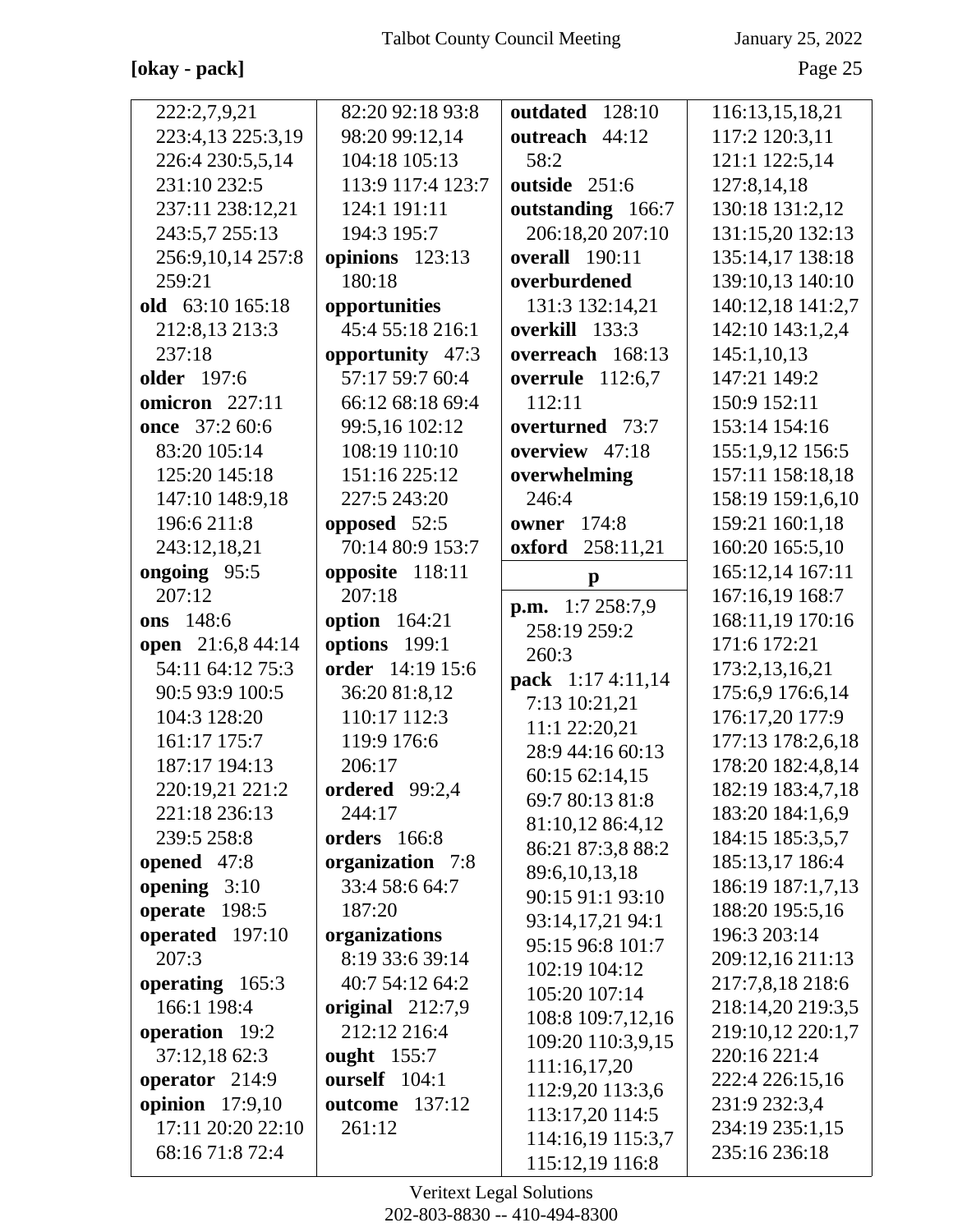## **[pack - personnel]** Page 26

| 237:9,10 238:10     | 241:17                   | pending 222:8           | perfectly 133:21          |
|---------------------|--------------------------|-------------------------|---------------------------|
| 240:1,1,2 241:1,3   | participate 38:4         | penetration 41:9        | performing                |
| 241:9 244:6         | participated             | <b>people</b> 5:4 10:7  | 201:17                    |
| 245:18,19,21        | 33:19 34:11              | 15:16,17 16:2           | <b>period</b> 83:9,14     |
| 249:11 259:20       | particular 103:4         | 21:15 22:12 27:12       | 85:20 86:1 89:16          |
| package 162:4       | 148:18 151:20            | 27:15,15,16 29:21       | 150:12 205:14             |
| packet 68:16 89:9   | 211:4                    | 41:3 45:15 51:15        | permission 87:18          |
| 95:19,20 123:11     | parties 119:15           | 52:11 55:9 60:9         | 90:11,1691:2              |
| 174:16 237:14       | 261:11,11                | 62:6 63:3 65:7,12       | 94:5                      |
| packets 123:5       | <b>partner</b> 6:8 12:12 | 78:18 80:16 86:8        | <b>permit</b> 73:9,10,10  |
| page 126:17         | 16:6,8                   | 88:11,15 90:3           | 74:15 75:7,7,8            |
| 128:19 139:1        | partners 11:8,9          | 91:6 101:3,20           | 87:19 94:11               |
| 165:7,8             | 35:17 44:21 246:7        | 102:1 104:10,15         | 166:15 171:2              |
| <b>paid</b> 205:7   | 246:21                   | 104:16 105:9            | 201:14 204:13             |
| paint 143:21        | partnership 57:2         | 106:9,11 107:10         | 205:15,16 207:4           |
| pandemic 29:5       | 57:4,8 233:13            | 108:5 110:11,13         | 211:9,16,17               |
| 33:21 42:4 56:3     | partnerships             | 114:21 115:8            | <b>permits</b> 72:9       |
| 56:21 57:17         | 37:12,14                 | 117:10 127:15           | 163:12 193:3              |
| 245:21 246:14       | <b>parts</b> 51:16       | 136:16 137:20           | 208:10,11 211:20          |
| 255:14              | party 53:1               | 146:11,12 147:5,7       | 213:21 214:3              |
| paragraph 129:19    | pass 72:13 73:14         | 147:11 151:18           | 215:11                    |
| 139:1 165:8,9       | 76:9 83:13 92:7          | 162:14 164:18           | permitted 205:21          |
| 172:20              | 136:20                   | 175:20 181:1            | 224:17                    |
| parallel 100:2      | passed 69:5 72:6         | 187:13 188:7            | permitting 202:12         |
| parcel 67:13,15     | 91:15 175:10             | 197:13 200:17           | perpetrated 8:21          |
| parcels 67:14       | 190:4 227:3 247:5        | 220:19 221:3            | 17:19                     |
| parent 61:2         | passes 77:15             | 231:11,13 240:16        | perpetrators 6:16         |
| parenting 54:14     | 180:14                   | 246:9,16 247:2          | <b>person</b> 8:7 26:6    |
| <b>parents</b> 30:1 | passing $76:14$          | 249:1,9 250:10,11       | 44:14 49:14 50:7          |
| 60:20 63:9          | passionate 102:19        | 250:17 251:9            | 56:15 57:1,21             |
| paris 31:5 46:6,20  | 104:11 106:9             | 252:13,18 253:6         | 58:4,8 59:15              |
| 46:21 59:17 60:7    | patrick 130:1            | 254:18 255:9,12         | 105:1 137:13              |
| 60:16,18 66:6       | 135:21 139:11            | 255:15 256:6            | 175:1 227:15              |
| parking $60:20$     | <b>paul</b> 57:16        | 257:2,20 258:1          | 251:21                    |
| <b>parks</b> 238:3  | pay 30:1 63:11,12        | people's $60:11$        | person's 156:6            |
| parlor $28:16$      | 79:17 85:4,4             | <b>peper</b> 236:7      | personal 47:21            |
| part 17:5 19:3      | 88:10 92:4 199:13        | 238:20 239:2            | 196:21 244:21             |
| 29:16 34:1 41:13    | 204:21 240:11            | 240:9,18 241:3          | 245:3                     |
| 43:1 59:6 61:5      | paying $85:9,10$         | percent 90:11           | <b>personalities</b> 93:4 |
| 70:6 76:18 121:14   | 198:18                   | 105:20 201:16           | personalized              |
| 121:18 124:9        | payroll 20:5             | 236:12,17               | 33:14                     |
| 128:18 212:9        | <b>peak</b> 197:10       | <b>perfect</b> 11:18,18 | <b>personally</b> 261:3   |
| 232:17 234:6        | <b>peas</b> 154:1,3,8    | 31:17 61:18             | personnel 258:15          |
| 236:7 239:2,5       | 157:11                   | 200:19                  |                           |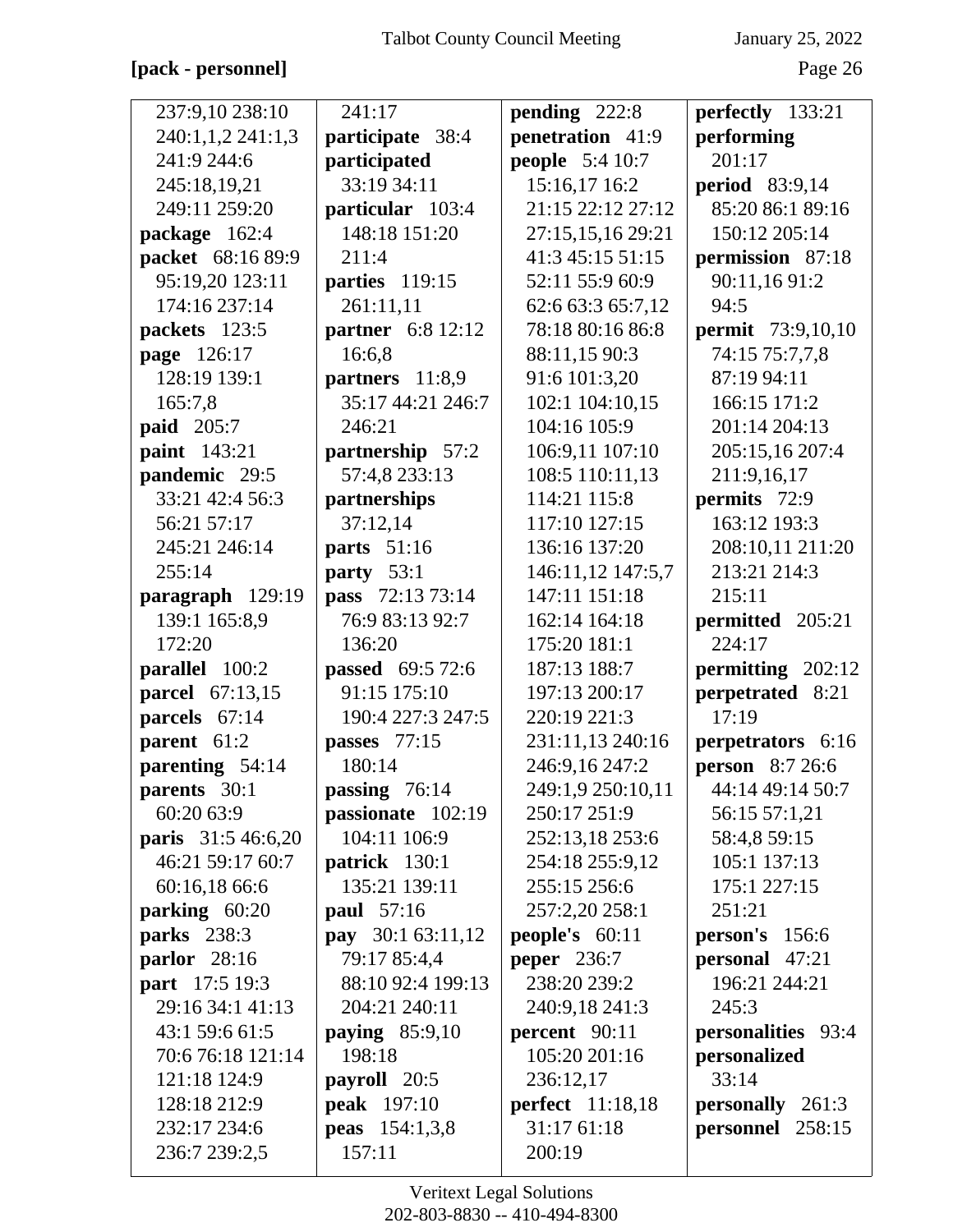## **[persons - point]** Page 27

| persons 247:9             | phosphorus 78:7     | 82:11,13,21 83:3    | 208:1,12,17,17            |
|---------------------------|---------------------|---------------------|---------------------------|
| perspective 19:5,7        | 79:18 198:1         | 83:8 85:18 87:4,6   | 209:2 211:8,18,20         |
| 206:8 255:4               | photo 50:10 58:10   | 88:7,12,20 91:18    | 212:8,13 213:12           |
| perspectives              | 58:19               | 91:21 92:2,10,12    | 213:16 214:2,18           |
| 251:8 252:7               | physical 34:19      | 92:15 97:11 98:19   | 214:19,21 215:5           |
| <b>pete</b> 1:15 110:14   | 38:15 247:18        | 99:11,13 100:16     | 215:10,15,19              |
| <b>peter</b> 57:16        | 255:16              | 101:5 102:13        | 216:4 237:13,19           |
| petition 128:16           | pick 127:4          | 105:18 106:2,8      | 238:13 241:21             |
| 141:12,13,16,19           | picture 18:16       | 112:20 113:2,4,6    | plants 78:4               |
| 143:16,18 144:1           | pictured 47:12      | 121:5,11,12,16      | <b>plate</b> 103:3        |
| 144:15,17 145:17          | piece 75:5          | 122:3,7 123:9,19    | play 50:14 86:12          |
| 146:4,20 147:4,8          | piecemeal 118:5     | 124:7 125:12        | 236:9 251:4               |
| 147:10,11,18,20           | pieces 75:11        | 126:2 163:19        | players 101:5             |
| 148:2,3,7,9,15,18         | <b>pimps</b> 29:20  | 166:21 167:3        | 102:13 103:5,8            |
| 149:18 150:17,21          | pivot 215:9         | 175:15 177:3        | 120:18,20 126:6           |
| 151:5,7,12 152:3          | place 3:17:19       | 179:11 180:16       | please 3:10 4:17          |
| 152:20 153:15,17          | 19:4,6 21:16 22:9   | 183:2 189:2,7,20    | 9:12 10:12 27:19          |
| 153:19,20,21              | 22:13,13 32:13      | 192:12,17 193:8     | 28:4 34:13 37:9           |
| 154:2,11,12               | 35:4,19 50:21       | 193:21 194:17       | 41:2 44:3 47:17           |
| 155:17 156:5,7,19         | 75:12 139:11        | 195:8,9,19 197:2    | 48:16 50:4 53:8           |
| 156:21 157:9,21           | 147:17 199:7        | 199:8 206:1         | 53:20 55:2 59:13          |
| 158:2                     | 202:16 225:17       | 218:12 249:17,21    | 67:3 123:17 127:9         |
| petitioned 143:17         | 253:5,8 261:4       | plans 202:8 216:2   | 128:2 142:6,7             |
| petitioner 100:8          | placed $7:21$       | plant 72:8 76:8,11  | 156:18 160:8              |
| 119:3 143:5 145:3         | places 26:2 252:12  | 77:10 78:21 80:6    | 161:3 162:11              |
| 149:1                     | plan 67:7,7 68:4,8  | 80:681:597:13       | 188:10 210:5,7            |
| petitioner's              | 68:9 69:13,18       | 97:18 98:7 104:19   | 223:11 228:1              |
| 118:17                    | 70:2,4,5,5 71:6,18  | 104:20 105:2        | 231:15 235:6              |
| petitioning 144:3         | 84:6,7,13,16 90:9   | 163:1 164:3,4,8,9   | 238:15 240:20             |
| 144:6                     | 90:13 91:3,9 92:6   | 164:20 165:3,21     | 242:19 259:4              |
| petitions 128:8           | 92:14 94:6,9,19     | 166:6, 13, 16 167:5 | <b>pleased</b> 26:18 27:6 |
| 141:9 143:4,9,19          | 126:12,12 161:6     | 168:1,4,4 169:7,9   | pleasure 60:15            |
| 146:5,21 147:1,1          | 163:5 190:4         | 169:13 170:6,21     | 61:1                      |
| 151:19                    | 192:14,18 201:21    | 171:3,12 172:2      | $pledge$ 3:11             |
| phase $161:7$             | 202:15,19 213:14    | 173:9 190:10,12     | plenty 13:9               |
| 162:19 163:9,14           | 213:15,17,21        | 190:13,15 197:5,6   | ploy 82:19 83:6           |
| 164:1,2 170:12            | 215:3 216:4 233:8   | 197:6,7,8,12,19     | 84:9 85:15 86:2           |
| 173:3,7 174:2,3           | 239:3 241:17        | 197:21 198:2,8,12   | 87:3,8 115:8              |
| 207:15                    | planned $67:10$     | 198:13,17,21        | plus 237:17               |
| phone 29:19 63:19         | planning $68:17,19$ | 199:7,14,16 200:5   | point 43:6 81:8,12        |
| 188:1 249:17              | 69:10,11 70:12,20   | 200:7 201:13,14     | 82:7 88:5 89:17           |
| 250:8                     | 71:3,15,20 72:3     | 201:18 202:7,10     | 89:20 90:18               |
| <b>phones</b> $29:1930:2$ | 72:12 73:12,16      | 204:11,13,21        | 107:13 110:17             |
|                           | 74:11 75:16,19      | 205:17,19 207:3     | 112:2,3 119:9             |
|                           |                     |                     |                           |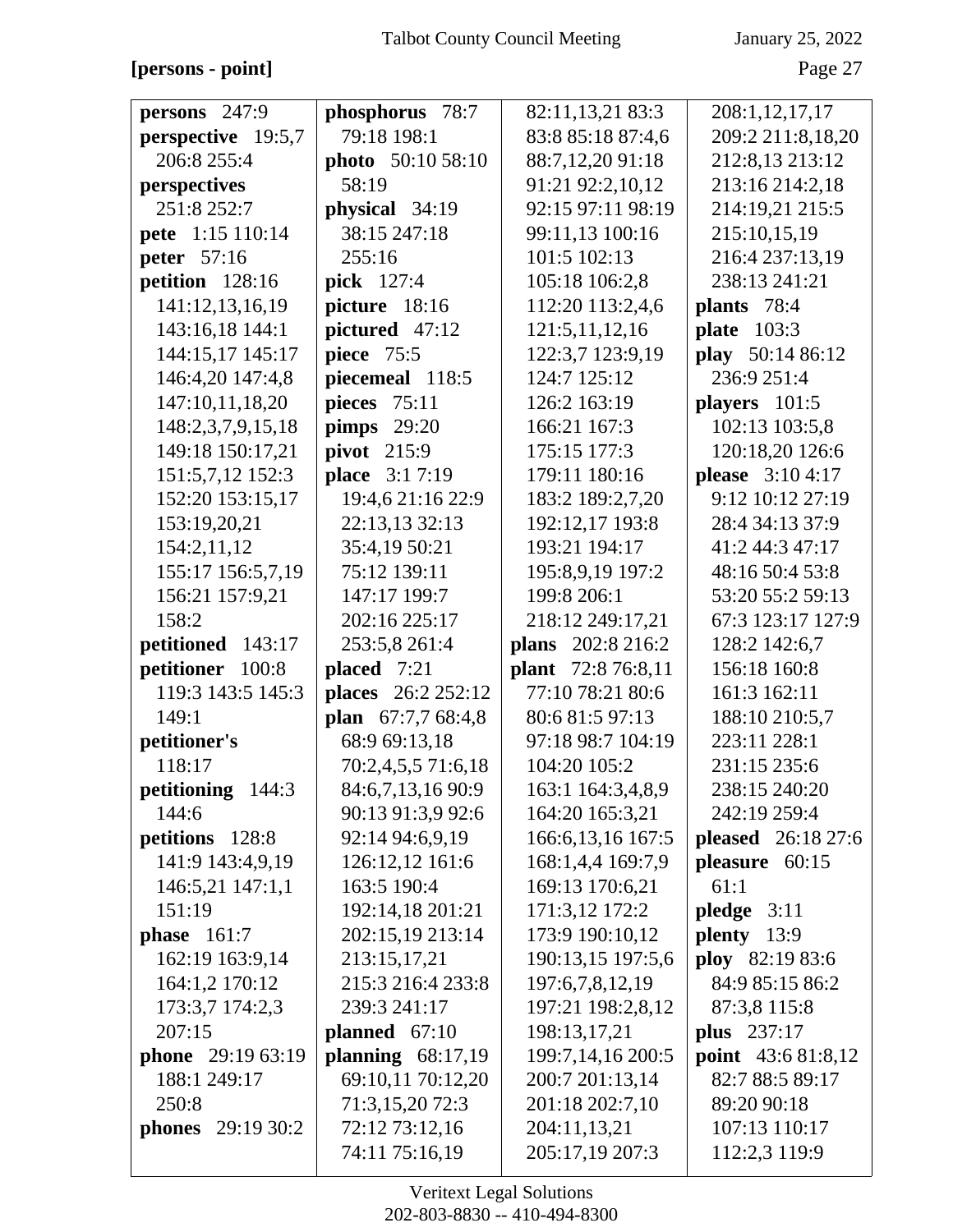# **[point - price]** Page 28

| pound 79:17                                          | 60:8 62:13 64:19                                                                                                                                                                                                                                                                                                                                                                                         | 131:21 151:8                                                                                                                                                                                                                                                                                                                                                                                                |
|------------------------------------------------------|----------------------------------------------------------------------------------------------------------------------------------------------------------------------------------------------------------------------------------------------------------------------------------------------------------------------------------------------------------------------------------------------------------|-------------------------------------------------------------------------------------------------------------------------------------------------------------------------------------------------------------------------------------------------------------------------------------------------------------------------------------------------------------------------------------------------------------|
| <b>power</b> 84:12 89:13                             | 151:9 245:5                                                                                                                                                                                                                                                                                                                                                                                              | 157:1 158:3                                                                                                                                                                                                                                                                                                                                                                                                 |
| 89:15 94:3 252:19                                    | presentations                                                                                                                                                                                                                                                                                                                                                                                            | previously 132:8                                                                                                                                                                                                                                                                                                                                                                                            |
| powerful 48:13                                       | 49:20 54:1 55:21                                                                                                                                                                                                                                                                                                                                                                                         | price 1:18 8:14                                                                                                                                                                                                                                                                                                                                                                                             |
| practicality 206:5                                   | 56:4,15 57:1                                                                                                                                                                                                                                                                                                                                                                                             | 10:19,20 21:10                                                                                                                                                                                                                                                                                                                                                                                              |
| practice 36:1                                        | presented 117:13                                                                                                                                                                                                                                                                                                                                                                                         | 22:3,11 65:2,16                                                                                                                                                                                                                                                                                                                                                                                             |
| practitioner 44:7                                    | 149:21                                                                                                                                                                                                                                                                                                                                                                                                   | 70:10 71:9 72:1                                                                                                                                                                                                                                                                                                                                                                                             |
| $\begin{bmatrix} \textbf{pray} & 2:21 \end{bmatrix}$ | presenting 48:12                                                                                                                                                                                                                                                                                                                                                                                         | 76:1,11,16 77:16                                                                                                                                                                                                                                                                                                                                                                                            |
| prayer $3:10,11$                                     | 48:13 55:20 57:14                                                                                                                                                                                                                                                                                                                                                                                        | 77:21 79:12,16                                                                                                                                                                                                                                                                                                                                                                                              |
| pre 57:17,18                                         | presently 198:20                                                                                                                                                                                                                                                                                                                                                                                         | 80:2,19 86:3,6,14                                                                                                                                                                                                                                                                                                                                                                                           |
| 137:19 138:1,2                                       | preservation                                                                                                                                                                                                                                                                                                                                                                                             | 86:17 87:2,6,9                                                                                                                                                                                                                                                                                                                                                                                              |
| precisely 99:5                                       | 233:9                                                                                                                                                                                                                                                                                                                                                                                                    | 88:4 89:8,12,17                                                                                                                                                                                                                                                                                                                                                                                             |
| preclude 135:19                                      | preserve 199:6                                                                                                                                                                                                                                                                                                                                                                                           | 90:18 91:5 93:13                                                                                                                                                                                                                                                                                                                                                                                            |
| 136:5 148:1,10                                       | president 31:19                                                                                                                                                                                                                                                                                                                                                                                          | 93:16,20 95:12,16                                                                                                                                                                                                                                                                                                                                                                                           |
| predators 29:20                                      | 46:5 66:11 68:14                                                                                                                                                                                                                                                                                                                                                                                         | 95:18 98:1 110:6                                                                                                                                                                                                                                                                                                                                                                                            |
| $\bf{predetermined}$                                 | 119:9 125:3                                                                                                                                                                                                                                                                                                                                                                                              | 110:11 111:3,14                                                                                                                                                                                                                                                                                                                                                                                             |
| 137:11                                               | 141:21 183:11                                                                                                                                                                                                                                                                                                                                                                                            | 111:15 115:15,20                                                                                                                                                                                                                                                                                                                                                                                            |
| preference 215:2                                     | 187:5 203:21                                                                                                                                                                                                                                                                                                                                                                                             | 116:1 117:3 119:2                                                                                                                                                                                                                                                                                                                                                                                           |
| prejudice 68:11                                      | 214:9 234:18                                                                                                                                                                                                                                                                                                                                                                                             | 119:8,12,21                                                                                                                                                                                                                                                                                                                                                                                                 |
| 118:20                                               | 242:10 243:9                                                                                                                                                                                                                                                                                                                                                                                             | 120:14 121:9                                                                                                                                                                                                                                                                                                                                                                                                |
| preliminarily 99:1                                   | 244:14 253:14                                                                                                                                                                                                                                                                                                                                                                                            | 122:6 123:4                                                                                                                                                                                                                                                                                                                                                                                                 |
|                                                      | preston 235:19,19                                                                                                                                                                                                                                                                                                                                                                                        | 125:16,18 126:9                                                                                                                                                                                                                                                                                                                                                                                             |
|                                                      |                                                                                                                                                                                                                                                                                                                                                                                                          | 127:3 128:12                                                                                                                                                                                                                                                                                                                                                                                                |
|                                                      |                                                                                                                                                                                                                                                                                                                                                                                                          | 131:1,9,14,18                                                                                                                                                                                                                                                                                                                                                                                               |
|                                                      |                                                                                                                                                                                                                                                                                                                                                                                                          | 132:13 134:15                                                                                                                                                                                                                                                                                                                                                                                               |
|                                                      |                                                                                                                                                                                                                                                                                                                                                                                                          | 136:21 137:7,11                                                                                                                                                                                                                                                                                                                                                                                             |
|                                                      |                                                                                                                                                                                                                                                                                                                                                                                                          | 137:18 138:6                                                                                                                                                                                                                                                                                                                                                                                                |
|                                                      |                                                                                                                                                                                                                                                                                                                                                                                                          | 140:2,17,18,19                                                                                                                                                                                                                                                                                                                                                                                              |
|                                                      |                                                                                                                                                                                                                                                                                                                                                                                                          | 141:8,20 142:3,10                                                                                                                                                                                                                                                                                                                                                                                           |
|                                                      |                                                                                                                                                                                                                                                                                                                                                                                                          | 142:20,21 143:5                                                                                                                                                                                                                                                                                                                                                                                             |
|                                                      |                                                                                                                                                                                                                                                                                                                                                                                                          | 143:14 144:11                                                                                                                                                                                                                                                                                                                                                                                               |
|                                                      |                                                                                                                                                                                                                                                                                                                                                                                                          | 145:1,14 147:13                                                                                                                                                                                                                                                                                                                                                                                             |
|                                                      |                                                                                                                                                                                                                                                                                                                                                                                                          | 147:21 148:20                                                                                                                                                                                                                                                                                                                                                                                               |
|                                                      |                                                                                                                                                                                                                                                                                                                                                                                                          | 149:6 150:18                                                                                                                                                                                                                                                                                                                                                                                                |
|                                                      |                                                                                                                                                                                                                                                                                                                                                                                                          | 151:13 152:4,9,13                                                                                                                                                                                                                                                                                                                                                                                           |
|                                                      |                                                                                                                                                                                                                                                                                                                                                                                                          | 153:10 154:13,20                                                                                                                                                                                                                                                                                                                                                                                            |
|                                                      |                                                                                                                                                                                                                                                                                                                                                                                                          | 155:2,11 156:3,9                                                                                                                                                                                                                                                                                                                                                                                            |
|                                                      |                                                                                                                                                                                                                                                                                                                                                                                                          | 157:10,12 158:16                                                                                                                                                                                                                                                                                                                                                                                            |
|                                                      |                                                                                                                                                                                                                                                                                                                                                                                                          | 158:17,21 159:2,5                                                                                                                                                                                                                                                                                                                                                                                           |
|                                                      |                                                                                                                                                                                                                                                                                                                                                                                                          | 159:19,20 160:7                                                                                                                                                                                                                                                                                                                                                                                             |
|                                                      |                                                                                                                                                                                                                                                                                                                                                                                                          | 160:12 161:18,20                                                                                                                                                                                                                                                                                                                                                                                            |
|                                                      |                                                                                                                                                                                                                                                                                                                                                                                                          | 162:10 164:11                                                                                                                                                                                                                                                                                                                                                                                               |
|                                                      |                                                                                                                                                                                                                                                                                                                                                                                                          | 165:7,11,15                                                                                                                                                                                                                                                                                                                                                                                                 |
|                                                      |                                                                                                                                                                                                                                                                                                                                                                                                          | 167:15,17 168:6,9                                                                                                                                                                                                                                                                                                                                                                                           |
|                                                      | preliminary 199:9<br>202:9<br>premature 104:8<br>194:4<br>prepare 189:19<br>prepared 13:4<br>31:12 107:14<br>162:3 224:4<br>preparing $46:1$<br>242:14<br>prerecorded 58:4<br>preschool 53:11<br>presence 2:19<br>248:18 261:9<br>$present$ 151:11<br>157:5 198:1 204:5<br>223:9 232:10<br>presentation 7:7<br>11:6 12:5 13:17<br>15:11,14 31:10<br>34:14 47:6 53:10<br>53:17 56:6,8,12<br>57:20 59:2,14 | 236:6 237:14<br>238:5 240:7,8<br>241:14,19 242:2<br>presume 124:4<br><b>pretty</b> 89:3 234:2<br>250:10<br>prevent 9:6 146:2<br>146:8, 12, 19 147:9<br>151:17 154:14,16<br>155:14<br>prevented 26:16<br>preventing 46:11<br>154:20<br>prevention 4:11<br>4:12,13,19 5:17<br>6:4,9,13,15 8:11<br>32:3 39:17 43:2<br>46:13,19 47:7,9<br>47:19 55:5,6,15<br>59:4 249:5<br>previous $21:12$<br>82:9 84:13 85:21 |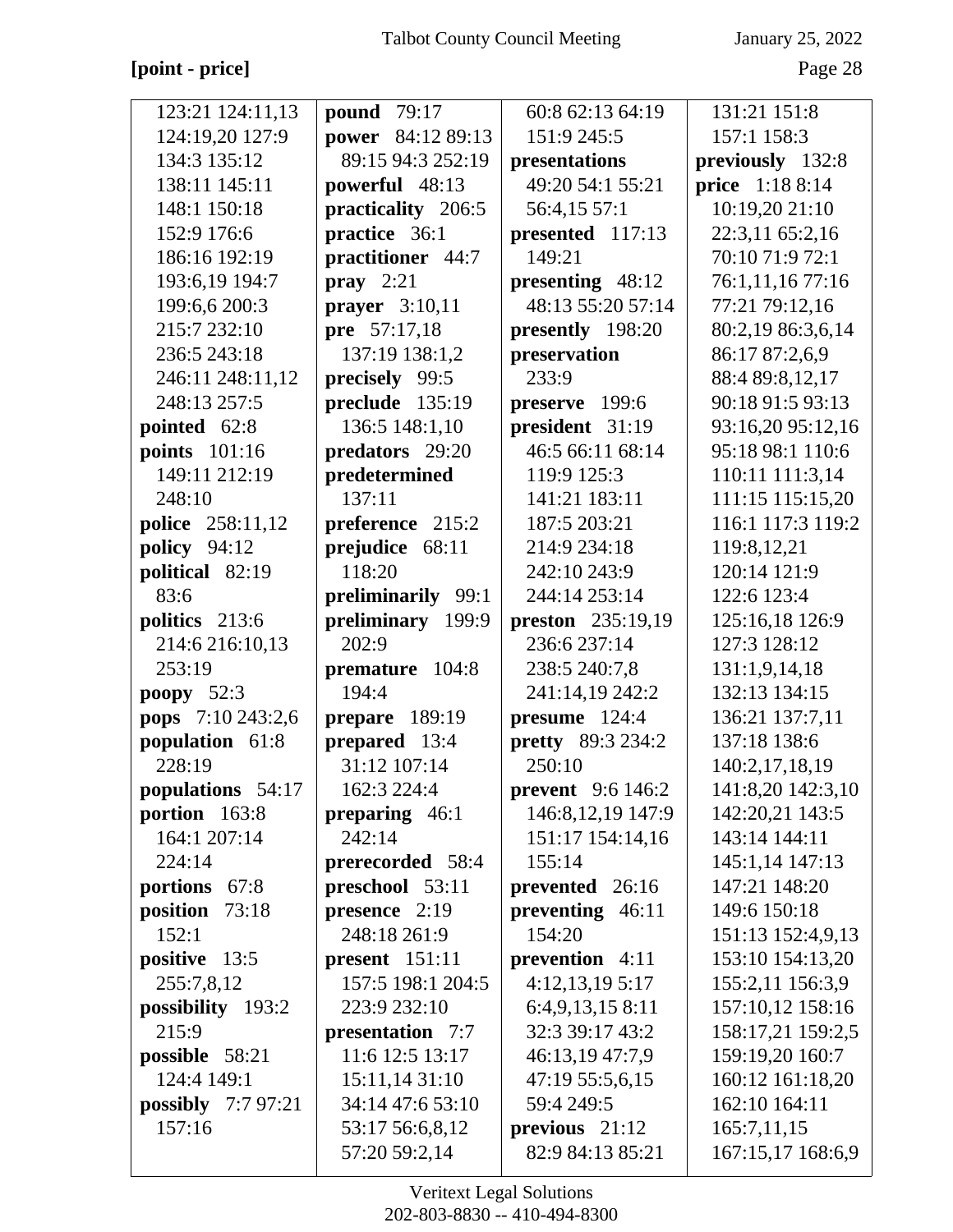# **[price - public]** Page 29

| 168:17 169:2,14      | problem $5:18:17$   | 57:9 64:13 229:12   | prosecution 6:9           |
|----------------------|---------------------|---------------------|---------------------------|
| 170:7 171:9,13       | 14:1 81:10 105:11   | 232:18 233:16       | 6:16                      |
| 172:10,17 173:11     | 118:2 127:20        | 234:14 236:13       | protect 37:7              |
| 173:15 174:12        | 133:12 140:4        | 239:5               | protection 53:19          |
| 175:8,13 176:13      | 160:13 192:2,2,11   | programmed          | 234:10                    |
| 176:16,19,21         | 192:11 196:18       | 67:20               | protective 35:14          |
| 177:6,7,15,19        | 210:20 220:6        | programs 30:16      | 36:6                      |
| 178:4,8,10,14        | 224:10 250:5        | 33:16 54:15,21      | protein 229:19            |
| 181:16 182:6,12      | 251:7 252:6         | 55:6 61:3 233:13    | proud $45:1240:10$        |
| 183:3,9,14,19        | problems 253:2      | 238:3               | 251:17 253:9              |
| 185:2,15,18 189:1    | 255:15,16           | progress 67:21      | 254:15 256:8,9,17         |
| 189:6 195:13         | procedure 73:9      | 94:14 199:3         | 257:12,16 258:2           |
| 210:6,9 211:21       | 128:5 183:12        | prohibition         | proudly 34:11             |
| 213:3 216:12         | 218:21              | 150:11              | <b>provide</b> 5:5 34:5,5 |
| 217:21 218:7,17      | procedures 128:6    | project 47:16 59:7  | 34:9 35:21 37:15          |
| 219:3,5,20 220:18    | proceed $162:5$     | 67:11 68:6,10       | 38:9,17 39:14             |
| 221:6,16 222:2       | 186:18 215:13       | 88:1 100:14 115:4   | 40:5,21 42:16             |
| 225:5 226:13,14      | proceeding 69:2     | 161:8 164:10,16     | 43:9 45:11 58:18          |
| 228:17 229:6         | proceedings 2:1     | 165:17,21 174:5     | 59:2 61:10 98:19          |
| 230:1,8 232:1,2      | process 16:16 18:6  | 197:17 204:10       | 191:11 192:20             |
| 235:3,13,14 237:7    | 18:10,14,15 19:20   | 213:8 215:17        | provided 14:18            |
| 237:8 238:16,18      | 20:18 21:19,21      | 237:21 252:6        | 35:12 39:11,20            |
| 238:21 239:9,20      | 24:3 33:11 61:6     | projects $46:868:5$ | 42:12 45:2 66:14          |
| 239:21 243:9,10      | 94:10 95:5 128:16   | 234:11              | 70:19 164:16              |
| 243:11 244:8,9       | 131:6 137:1,14,15   | promoted 29:2       | 165:1,17                  |
| 259:18,18,19         | 144:5 148:5 153:8   | promoting 5:17      | providers 245:8           |
| <b>price's</b> 127:9 | 232:8               | proper 98:10        | 248:2 249:7               |
| 134:3                | processes $19:4,21$ | properly 72:9       | provides 34:18            |
| printed 261:6        | 20:13 21:17 24:10   | 74:16               | 37:21 38:15 40:15         |
| prior 36:3 99:19     | processing $197:21$ | properties 234:10   | 40:17 205:4               |
| 201:11               | proclamation 4:8    | property 67:9,17    | providing 45:18           |
| priority 68:4        | 4:17,187:158:3      | 71:13 84:21 85:3    | 48:2,6,8 63:4             |
| priuses 79:3         | 11:3 25:17 26:19    | 85:6 174:8          | 204:15                    |
| private 6:8 51:16    | procure $225:13$    | proposal 129:3      | provision 208:9           |
| 199:18 224:8,18      | procurement         | propose 69:3        | prying $27:15$            |
| 224:20               | 209:2,5             | 130:15              | <b>public</b> 6:8 26:13   |
| proactive 73:21      | professionalism     | proposed $129:2$    | 26:14 57:3 71:1           |
| probably $41:3$      | 24:6                | 130:2 135:5 163:6   | 75:3 83:19 89:21          |
| 61:4 91:15 108:2     | professionals       | 163:16 173:4        | 95:5 100:6,9              |
| 112:2 138:15         | 35:13 36:15         | 184:10 193:15       | 102:18 108:16             |
| 140:5 146:14         | program $32:3$      | 206:13 207:13       | 117:14 122:8,16           |
| 167:9 193:10         | 38:9 40:16 46:20    | 213:19              | 123:5,11 128:9            |
| 229:3 243:19         | 47:9,14,19 48:1,2   | proposing $141:12$  | 130:9 148:11              |
|                      | 54:8 55:8 56:5      | 191:4               | 153:1 154:14,17           |
|                      |                     |                     |                           |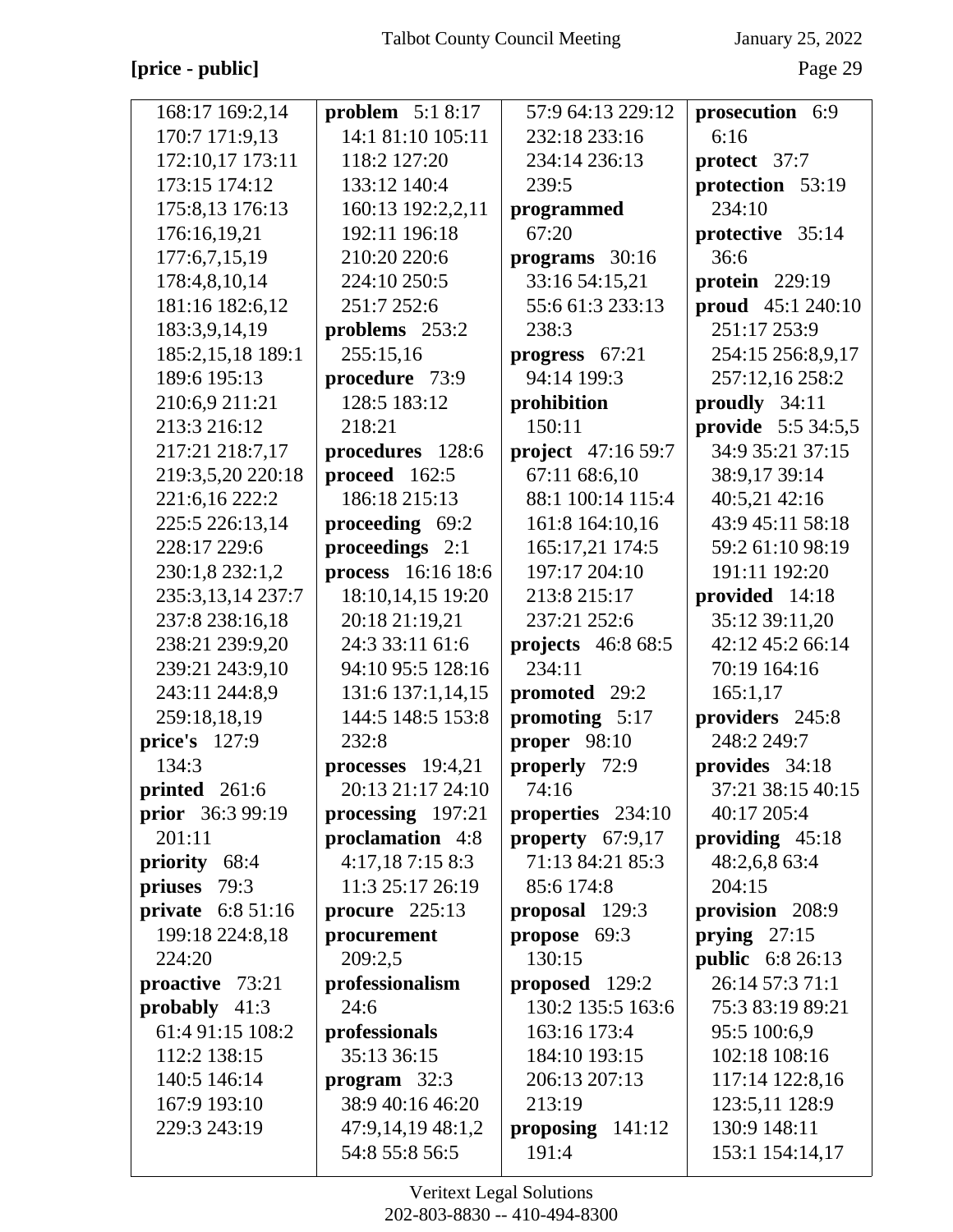# [public - recall]

January 25, 2022

Page 30

| 155:5, 15, 17 156:4    | <b>put</b> 8:1 16:18           | quickly 39:5                            | <b>reads</b> 139:15       |
|------------------------|--------------------------------|-----------------------------------------|---------------------------|
| 160:5,16 162:1,6       | 62:10 70:13 98:7               | 218:10                                  | ready 30:14 31:16         |
| 162:15 167:6,8         | 110:20 111:19                  | quiet 230:18                            | 86:8 161:13 194:1         |
| 174:20 176:3,4,11      | 113:14 114:10                  | quillet 31:7 46:7                       | 218:2,2,17 236:10         |
| 176:11 177:19,21       | 119:14,18 122:19               | 47:1                                    | real 13:1 67:9            |
| 178:4,5,16 179:7       | 146:18 152:4,20                | quite 13:3 29:6                         | 169:3 245:14              |
| 179:11,13,16           | 153:8 155:16,17                | 91:15 227:14                            | 258:15                    |
| 180:6,8,9,10,11        | 159:8 172:15                   | 250:7,13                                | reality 52:7              |
| 180:15,16,21           | 176:2 180:7                    | quote 78:12                             | 199:15 206:5              |
| 181:19,21 183:16       | 210:11,13,16                   | r                                       | 216:8                     |
| 184:4,5 185:19,21      | 211:5,21 216:16                |                                         | really 14:12 18:19        |
| 186:3, 10, 11, 13, 17  | 223:19 230:16                  | 208:3<br>race<br>raise                  | 20:13,15 23:3             |
| 187:17 189:3,7,8       | 238:13 252:4                   | 188:11                                  | 39:4,19 44:17             |
| 189:12 190:1           | puts 65:18 73:17               | 203:11,17 242:19                        | 51:10 52:10 53:13         |
| 192:16,19 193:1        | 153:21 255:4                   | raised 203:8                            | 53:16 54:5,17             |
| 193:17 194:13,17       | putting 150:4                  | raises 40:3                             | 56:19 59:3,7              |
| 195:6,8,10,11,12       | 199:6 210:1                    | raising $48:7$                          | 60:10 62:2 64:4           |
| 195:20 196:1,6,6       | <b>pwab</b> 123:15             | range 241:17                            | 66:6,7 82:4,5 89:3        |
| 196:9 201:11           | $\boldsymbol{q}$               | rarely 35:3<br><b>rates</b> 165:4 166:2 | 101:9,16 103:1,15         |
| 205:19 207:5           |                                |                                         | 103:16 104:20             |
| 217:8 218:9            | qualified 147:3                | ray 85:9 189:8                          | 106:11 107:20,21          |
| 220:10,13,20           | quality 18:7 74:12<br>204:10   | 192:3,5 193:12                          | 108:1,1,6 113:13          |
| 221:2,18,19 222:3      |                                | 241:9                                   | 119:2 124:16              |
| 224:8,9,14 225:8       | quarterly 258:20               | reaccreditation                         | 129:19 130:13             |
| 231:2 242:17           | queen 40:19                    | 33:7,11 46:2                            | 136:14 148:21             |
| 243:14 251:1           | 258:21                         | reaccredited                            | 152:1,12 181:18           |
| 252:8 254:6            | question 69:6                  | 32:15,21                                | 193:19 194:4              |
| 256:20 257:19          | 71:16 72:8,15                  | <b>reach</b> 27:19,20                   | 209:18 227:2              |
| 261:2,17               | 77:13 81:12                    | 29:20 55:10 78:6                        | 228:8 231:12              |
| <b>pull</b> 109:8      | 110:15 112:13,14               | 96:12                                   | 240:10,13,13,15           |
| <b>pullen</b> 133:1,15 | 120:8 140:19                   | reaching $41:10$<br>135:20 168:16       | 243:13 248:12             |
| pulling 22:9           | 169:3 206:21                   | <b>read</b> 4:16 20:9                   | 254:3,9                   |
| 182:10,16              | 207:9 212:6                    | 25:17 67:2 80:19                        | reappointment             |
| purchase 238:9         | 213:16 238:16                  | 93:15,17 95:19                          | 231:4                     |
| <b>purple</b> 143:21   | questioned 36:10               | 122:10 128:1                            | rearview 230:4            |
| purpose 122:1          | questions 13:9                 |                                         | reason 78:2 82:12         |
| 134:21                 | 16:2 18:3 21:3,7               | 139:7,17 146:14                         | 85:18 200:16              |
| purposes 141:3         | 22:6,18,21 23:2                | 157:16,21 161:2                         | 220:20 221:17             |
| 151:19                 | 36:7,9,19 50:14<br>74:14 210:7 | 164:12,14 172:21<br>213:4 217:12        | reasonable 100:3          |
| purview $82:5,10$      | 216:20 232:16                  | 225:20 237:14                           | reasonably 17:13          |
| 82:15 126:11           |                                |                                         | <b>reasons</b> $51:987:1$ |
| 145:4,7 169:18         | 233:15,19                      | 253:12                                  | 202:18                    |
| <b>push</b> 79:3       | quick 107:4 120:1              | reading $63:7$                          | recall $32:11\,34:3$      |
|                        | 255:5,5,5                      | 154:17 165:6                            | 133:9                     |
|                        |                                | 170:14                                  |                           |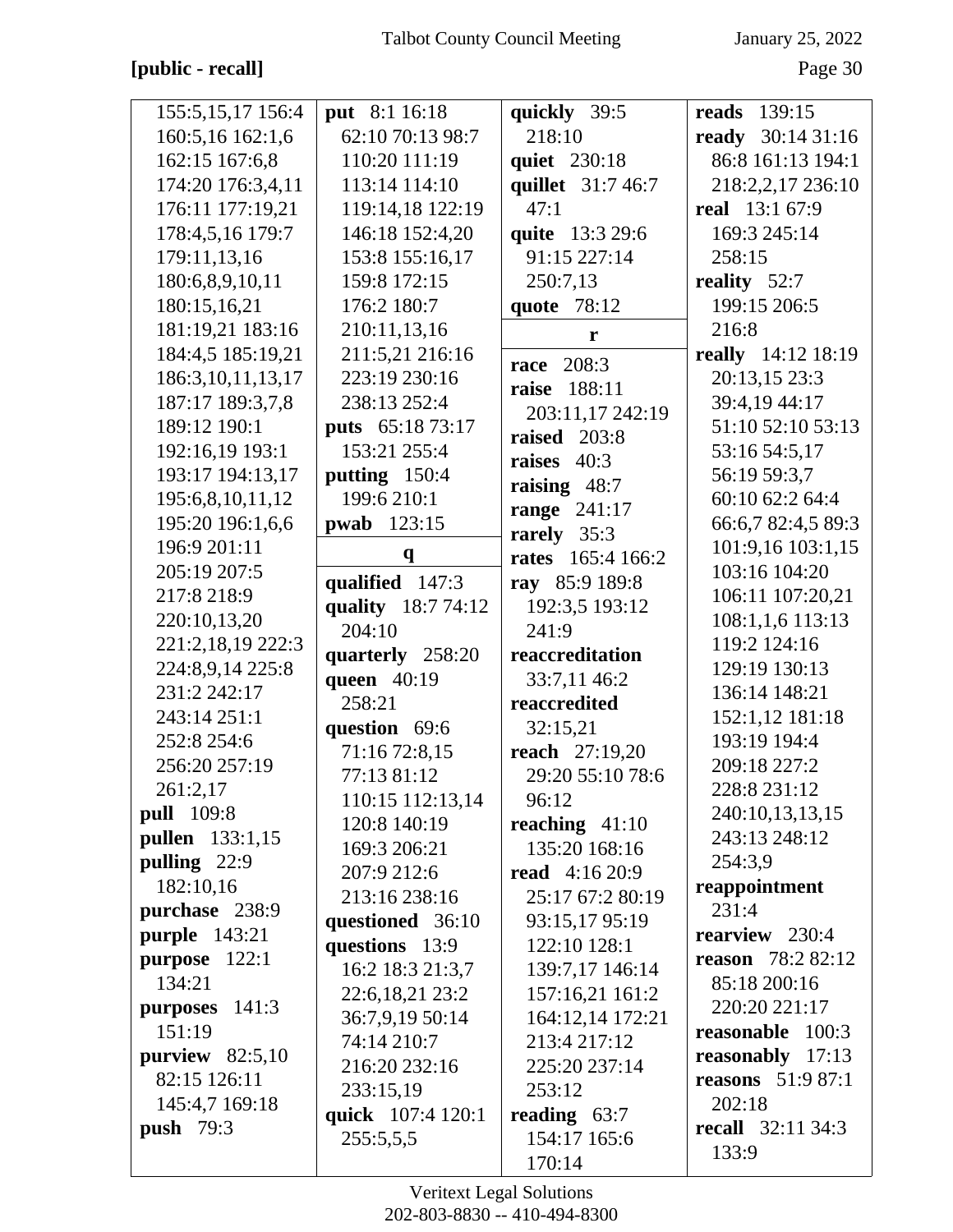## **[receipt - research]** Page 31

| receipt $208:10$          | <b>refer</b> 132:16       | remains $12:10$           | request $118:17$          |
|---------------------------|---------------------------|---------------------------|---------------------------|
| <b>receive</b> 35:9 64:12 | reference 51:5            | 233:7                     | 128:21 129:6              |
| 97:4                      | referenced 170:13         | remap $67:8$              | 132:11 133:18             |
| received 18:1             | referendum $147:1$        | remember 9:9              | 134:11,14,20              |
| 75:18 249:16              | 147:14                    | 28:13,14,15 62:20         | 139:9,16,18               |
| receives 11:3             | referrals $41:19$         | 70:15 122:14              | 140:15,20 141:1,8         |
| receiving $202:4$         | referring $174:6,7$       | 130:18 187:6              | 216:14 232:7,10           |
| <b>recess</b> 160:14      | reflect 49:1              | remembers                 | 236:5 237:11              |
| reclassify 67:8           | reflects 163:18           | 118:18                    | requested 18:2            |
| recognize $7:17$          | regard $79:2$             | reminding 193:13          | 238:1                     |
| 97:20 241:13              | regarding 128:6           | remote $227:9$            | requesting 145:3          |
| 253:19                    | 161:6 233:1               | remotely 36:17            | 231:3 237:15              |
| recognizes 6:5            | 246:13 250:20             | 82:12 227:9               | 238:5                     |
| 201:21                    | regardless 251:20         | <b>removal</b> 237:18     | requests 128:20           |
| recognizing $65:21$       | regiment 223:20           | <b>remove</b> 140:10,11   | 232:21 235:20             |
| recommendation            | region 39:9 40:16         | removed 35:9              | <b>require</b> 44:1 135:8 |
| 70:19 92:10 123:5         | regional 37:17            | 61:15 192:16              | 147:2 164:4               |
| 123:11 245:10             | 38:14 39:9,12             | <b>render</b> 99:14       | 171:20,21 202:20          |
| recommendations           | 44:20 45:3                | 124:1,8                   | 211:6                     |
| 73:13 250:4               | regular 189:3             | <b>rent</b> 63:12         | required 17:17            |
| reconsider 150:2          | regularly 250:8           | repeat $77:13$            | 20:14 32:20               |
| reconvene 259:7           | regulations               | repeated 90:6             | 163:12 251:19             |
| <b>record</b> 4:17 56:5   | 198:10 199:19             | repercussions 9:1         | requirement               |
| 67:3 95:17 123:3          | regulatory 81:21          | replacement               | 140:6 162:18              |
| 128:2 141:5 148:8         | 171:2                     | 237:13                    | requirements 57:7         |
| 148:17 157:17             | reimbursed 238:7          | replacing $240:14$        | requires $112:13$         |
| 161:3 175:19              | 238:19                    | 241:21                    | 112:15 208:2              |
| 186:11,18 225:21          | reimbursement             | reply 90:4 93:7           | requiring 175:21          |
| recorded 37:3             | 236:13 238:1              | report 17:4 18:12         | <b>rescind</b> 67:5 70:13 |
| 59:15 261:6               | reinforce 50:2            | 79:5 189:6 195:18         | 82:9,17 83:5,19           |
| recording 148:4           | 58:17                     | 230:20                    | 84:13 85:21 89:14         |
| recordkeeping             | reissuance 75:9           | <b>reported</b> 1:20      | 89:16 97:10 116:9         |
| 141:3                     | rejected $94:17$          | reporting 20:4            | 118:19 177:1,1,7          |
| records 18:2              | <b>related</b> 68:6 190:7 | 38:12 55:13,18            | rescinded 89:12           |
| recovered 9:18            | 191:1 233:9               | <b>reports</b> 5:20 202:9 | 181:20                    |
| recreational 54:12        | 261:11                    | represent 7:8             | rescinding $69:12$        |
| recreationists            | relationship 96:14        | 71:19                     | 70:11,17 71:8             |
| 190:17                    | relative 68:9             | representative            | 73:3 98:5 101:13          |
| <b>red</b> 130:19         | release 190:8             | 109:1                     | rescission 72:17          |
| redirected 163:15         | reliant 39:3              | representatives           | 85:19                     |
| <b>redo</b> 84:2          | <b>relies</b> 229:19      | 44:19 258:10              | rescued 6:2               |
| reduce 48:5               | rely 164:2 254:19         | representing              | research 92:19            |
| 204:20                    | remain $242:7$            | 49:13 90:1 187:19         | 136:1,10 153:9            |
|                           |                           | 201:7                     |                           |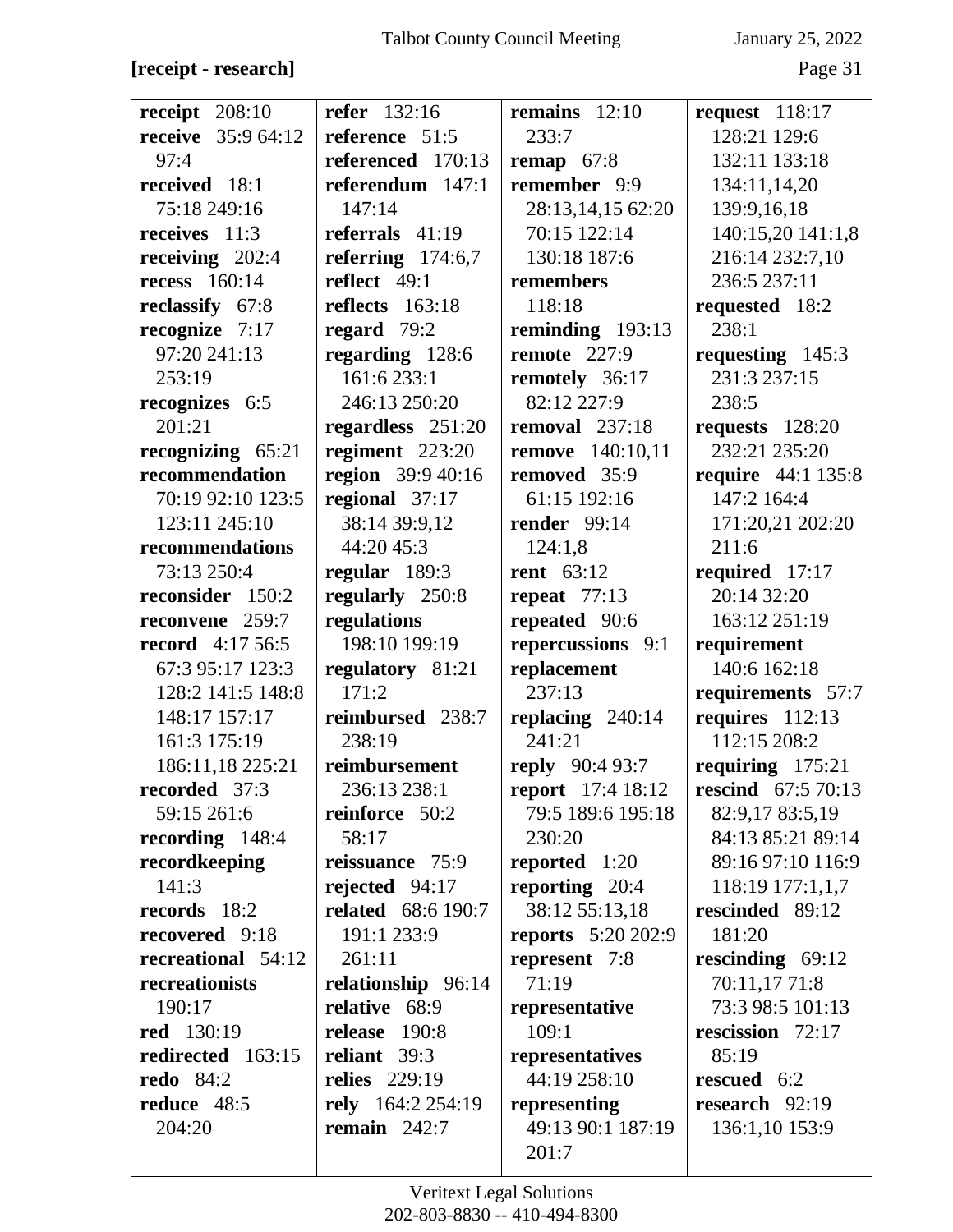# **[researching - salinas]** Page 32

| researching             | respond 39:5              | 98:11 101:11,12     | <b>rose</b> 132:1        |
|-------------------------|---------------------------|---------------------|--------------------------|
| 198:21                  | response 135:9            | 102:6,7 103:19,20   | <b>round</b> 13:2 80:5   |
| reserve $209:14$        | 245:14 246:5              | 103:21 104:6,13     | <b>route</b> 215:20      |
| residents 26:10         | responses 18:4            | 105:20 106:1        | 216:6                    |
| 197:15,16               | responsibility            | 107:16,16 110:12    | row $32:17$              |
| resining $178:10$       | 48:14                     | 116:5 117:19        | ruin $52:21$             |
| resolution 7:14         | rest 189:11 228:5         | 118:12 120:16       | rule 52:8,18 82:16       |
| 67:3,4,5,5,6 68:17      | 252:15                    | 123:3 124:12,17     | 85:19 134:10             |
| 72:4,1873:20            | restaurant 27:3           | 127:19 131:15       | 151:14 218:21            |
| 74:6 82:9,17            | 28:15 169:11              | 143:5 147:18        | <b>rules</b> 49:10,15,18 |
| 83:13 86:1 94:8         | 170:2                     | 148:14,15 150:18    | 50:5,13,1692:5           |
| 94:15 95:3,7            | <b>restrict</b> 148:14,15 | 153:3,6 155:7,19    | 128:5 188:18             |
| 98:20 99:7,8,9,12       | restrictive 128:16        | 160:5,6,9,18        | 198:10 199:18            |
| 99:15 108:9             | resubmit 153:5            | 161:1,11 165:12     | run 61:3 198:12          |
| 110:21 113:7            | result 38:5 114:16        | 175:14,16 178:8     | 200:7 230:21             |
| 117:21 118:11           | <b>results</b> 16:1 34:12 | 181:12 182:12       | 253:8                    |
| 128:1,3,4 136:4,8       | resumed 56:15             | 183:3 184:4,4,5     | running $105:2$          |
| 140:13 145:5            | rethink 153:7             | 184:20 185:15       | 131:4                    |
| 150:2 161:3,4,5         | retired 109:9             | 187:1,16,16         | runs $33:17$             |
| 161:13 162:4            | return $245:10$           | 189:17 191:17,18    | <b>rural</b> 232:8 233:2 |
| 163:11,21 179:10        | revenue 20:5              | 196:2 208:4         | 233:3 234:3 235:2        |
| 179:12,18,19,20         | 69:21<br>reverse          | 218:12 221:10,16    | 126:16 172:4<br>ryan     |
| 180:1,2,3 183:16        | reversed 69:21            | 223:5 225:3 226:4   | 203:18 204:1             |
| 187:9 189:21            | review $72:21$            | 227:6,9,17 228:16   | S                        |
| 190:3 191:11            | 99:17 121:5,17            | 230:11 239:11       |                          |
| 192:13,15 193:2,7       | 125:12 130:9              | 241:1,5 243:1,2     | $\, 67:17,2171:14$       |
| 201:9 204:4 205:2       | 231:3                     | 243:21 248:3        | 85:1,3,6,11              |
| 207:17 211:4            | reviewed 147:18           | 251:15 252:9        | sad 255:17               |
| 217:11,15 221:15        | reviewing 71:5,21         | 257:9,10            | safe 48:10,15 49:6       |
| resolutions 67:1        | 75:1 88:15 117:8          | rings $34:1$        | 51:14 52:1 53:6          |
| 106:21 128:7            | 126:6,6                   | <b>rink</b> 238:14  | 55:19 58:5,8             |
| resolves $144:20$       | revised $69:15$           | rise $55:14$        | 105:2 229:21             |
| resource $47:15$        | 135:12                    | rising $55:14$      | 230:6 250:16             |
| 54:4 56:12,13           | <b>revolve</b> 249:18     | <b>risk</b> 19:13   | 251:11 253:5             |
| resources 9:16          | rid 166:19                | <b>road</b> 95:9    | safer 236:10             |
| 42:16 56:8 59:3         | <b>right</b> 8:18 10:6    | roadblock 252:2     | safety 27:12 46:19       |
| 229:16 238:3            | 11:4 21:15 25:20          | rob 214:8           | 47:21 49:9,10,15         |
| 253:16                  | 26:6 27:2 28:2            | roberts $231:6$     | 49:19 50:3,5             |
| <b>respect</b> 86:14,18 | 33:2 43:5 47:13           | role 53:19 251:4    | 116:19 251:1             |
| 94:10 102:1 108:9       | 48:20 50:19 52:2          | 255:7               | 256:4                    |
| 108:9 117:3 140:8       | 55:4 56:20 65:17          | <b>roles</b> 63:4   | sakes 126:16             |
| 184:7 187:8             | 66:19 70:16 71:11         | roll $10:12$ 238:15 | salinas 189:15,17        |
| respectful 219:9        | 74:21 79:5 80:1           | rooms $28:18$       | 189:19 191:7,20          |
|                         | 84:19 96:2 98:6           |                     | 193:12 232:12,15         |
|                         |                           |                     |                          |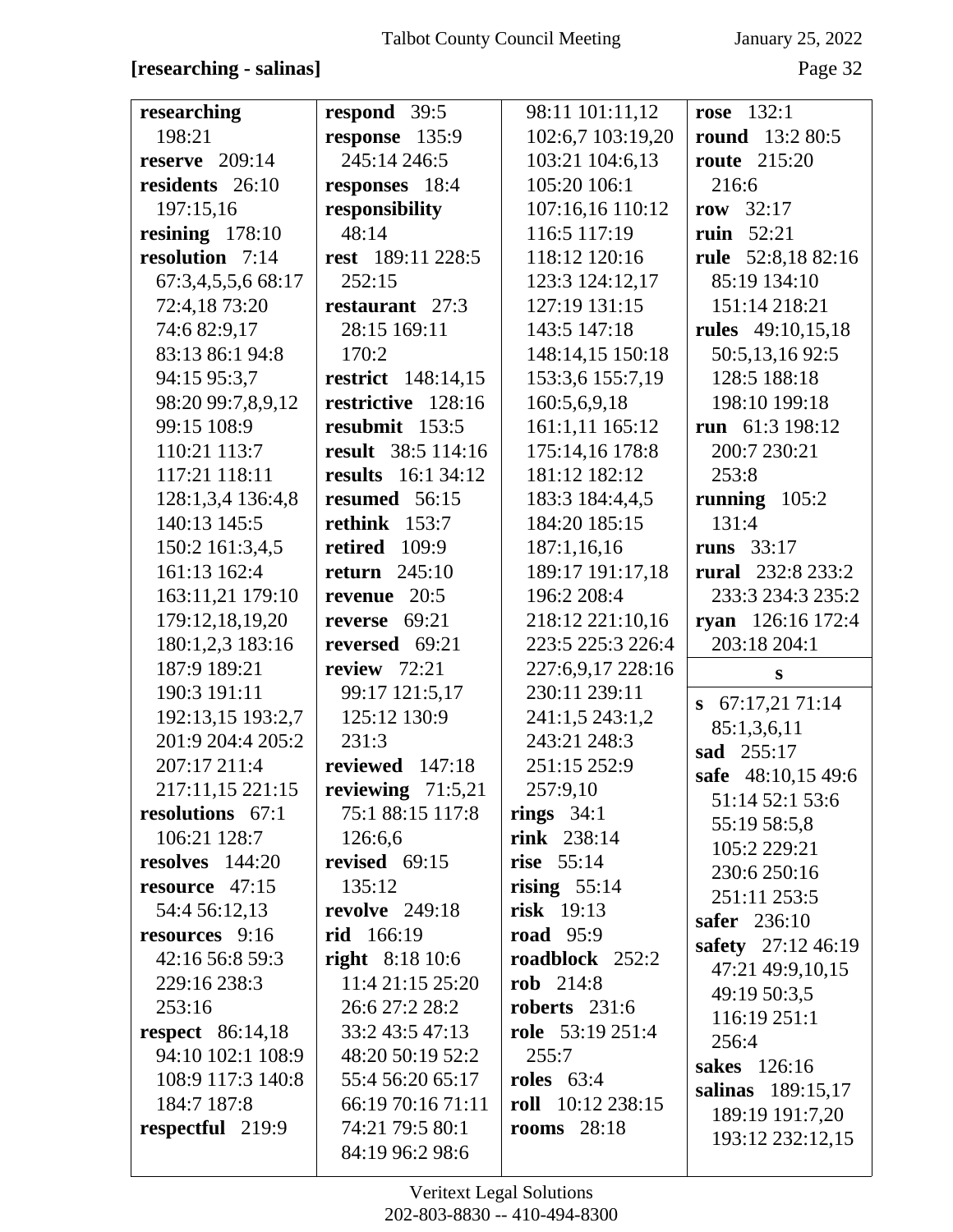## [sanitary - sending]

January 25, 2022

| sanitary $67:20$   | 200:10,19,21        | 175:12 176:8,15         | 173:3 174:3        |
|--------------------|---------------------|-------------------------|--------------------|
| 68:2               | school 36:5 56:18   | 176:21 177:4,6,13       | sections 20:10     |
| satterfield 232:13 | 57:12,13,18 247:7   | 182:15,21 183:7,8       | sectors 6:8        |
| 232:15 234:1       | schools 54:10,21    | 187:10                  | secure 40:7        |
| 235:18             | 57:3 246:10,20      | seconds $93:16$         | security 43:10     |
| saving $245:3$     | 252:11              | 219:1,6                 | see 7:5,7 9:14     |
| saw 55:11          | sciences 45:10      | secret 52:2             | 11:16 13:20 14:6   |
| saying $72:16$     | scope 16:10 145:4   | secretary $4:16,18$     | 15:10,11,13 16:10  |
| 75:19 80:12,16     | 168:16              | 7:1,5 10:11,13,15       | 21:11 24:21 32:6   |
| 91:11 95:8 96:3    | $scossa$ 27:4       | 10:17,19,21 11:2        | 33:17 35:3 41:5    |
| 103:2 105:10       | scourge $29:12$     | 24:18,21 25:4           | 42:2 46:13 47:12   |
| 109:7,10,11,12,16  | scramble 134:16     | 31:1467:2,4             | 58:19 61:14 69:12  |
| 114:1,5,6,21       | screen 12:6 15:10   | 68:12 91:6 111:6        | 69:21 71:7 95:15   |
| 136:6,12 137:9     | 15:12 31:12,14      | 111:8, 10, 12, 14, 16   | 100:17 102:16      |
| 138:3,3,5 139:3    | 33:18               | 128:1,3 138:11          | 103:5,15 104:9     |
| 139:10 141:10      | seal 6:19 261:13    | 140:21 141:2            | 145:13 152:7       |
| 152:14 153:14      | season $15:2$       | 142:5,8,13,16,18        | 165:11 173:4       |
| 154:2,5,6,10,19    | 223:16,18 224:1     | 142:20 143:1,3          | 187:13 191:18      |
| 155:9,10,12 156:8  | 224:18,19           | 148:4,10,17 158:8       | 205:13 213:10      |
| 156:9,12 168:2     | seasons $246:20$    | 158:10,12,14,16         | 215:2,19 217:19    |
| 173:7 174:1        | seat 102:15 104:5   | 158:18,20 159:13        | 218:11 222:20      |
| 179:14 185:12      | 228:11              | 159:15,17,19,21         | 223:1,2,2 246:7    |
| 210:13 211:11      | <b>seats</b> 254:21 | 161:2,4 177:5           | 247:12 248:7       |
| 248:5,6            | second 5:8 8:14     | 188:3,6,10 196:8        | 250:7 251:18       |
| says 17:12 22:12   | 10:12 13:21 24:5    | 196:10 201:1,3          | 252:3 254:2        |
| 80:20 81:2 85:13   | 32:17 104:6 111:2   | 203:6,8,15,16,20        | 255:12 257:11      |
| 128:19 129:4       | 111:6 139:1         | 217:6 220:9,12          | seeing $60:16$     |
| 138:21 141:9       | 140:16,17,18,19     | 222:10,12 225:19        | seeking 50:11      |
| 145:16,16 150:19   | 157:14,15 158:8     | 226:1,5,7,9,11,13       | seen 75:21 102:6,8 |
| 153:21 164:13      | 159:6,8 162:10      | 226:15 230:10,12        | 180:8              |
| 165:12 166:18      | 165:8 177:1,8,10    | 231:14,16,18,20         | segments 18:20     |
| 167:4 169:4 170:5  | 177:18 178:11       | 232:1,3,13 235:5        | segue $12:2$       |
| 171:11 174:3       | 181:20 184:19       | 235:7,9,11,13,15        | <b>sell</b> 79:2   |
| 207:14 208:9       | 186:16 192:1        | 236:20 237:1,3,5        | senator $44:18$    |
| 211:3 251:19       | 207:13 208:13,14    | 237:7,9 238:14          | send 24:3 69:10    |
| sb $11:9,1412:13$  | 212:6 217:12,13     | 239:12,14,16,18         | 88:21 97:10        |
| 24:6               | 217:20 219:11,19    | 239:20 240:1            | 100:19 113:3       |
| scenarios 50:15    | 225:9,10,20 226:5   | 242:16,18 243:3,8       | 121:11 175:2       |
| scenes $64:15$     | 231:9,11 235:3,5    | 259:11,12,14,16         | 242:20             |
| schedule 125:4     | 236:19 237:11       | 259:18,20               | sending $14:21$    |
| scheduled 46:3     | 238:11,13 250:20    | <b>secrets</b> 52:19,20 | 74:3 97:15 100:16  |
| 58:6 124:4 180:21  | 259:9,10            | 53:4                    | 113:1 122:6 167:1  |
| schmidt 188:12,15  | seconded 111:4      | section 161:7           | 167:2,3 168:10     |
| 196:10,13,16,19    | 142:10 175:7,10     | 163:4 170:13            | 178:1              |
|                    |                     |                         |                    |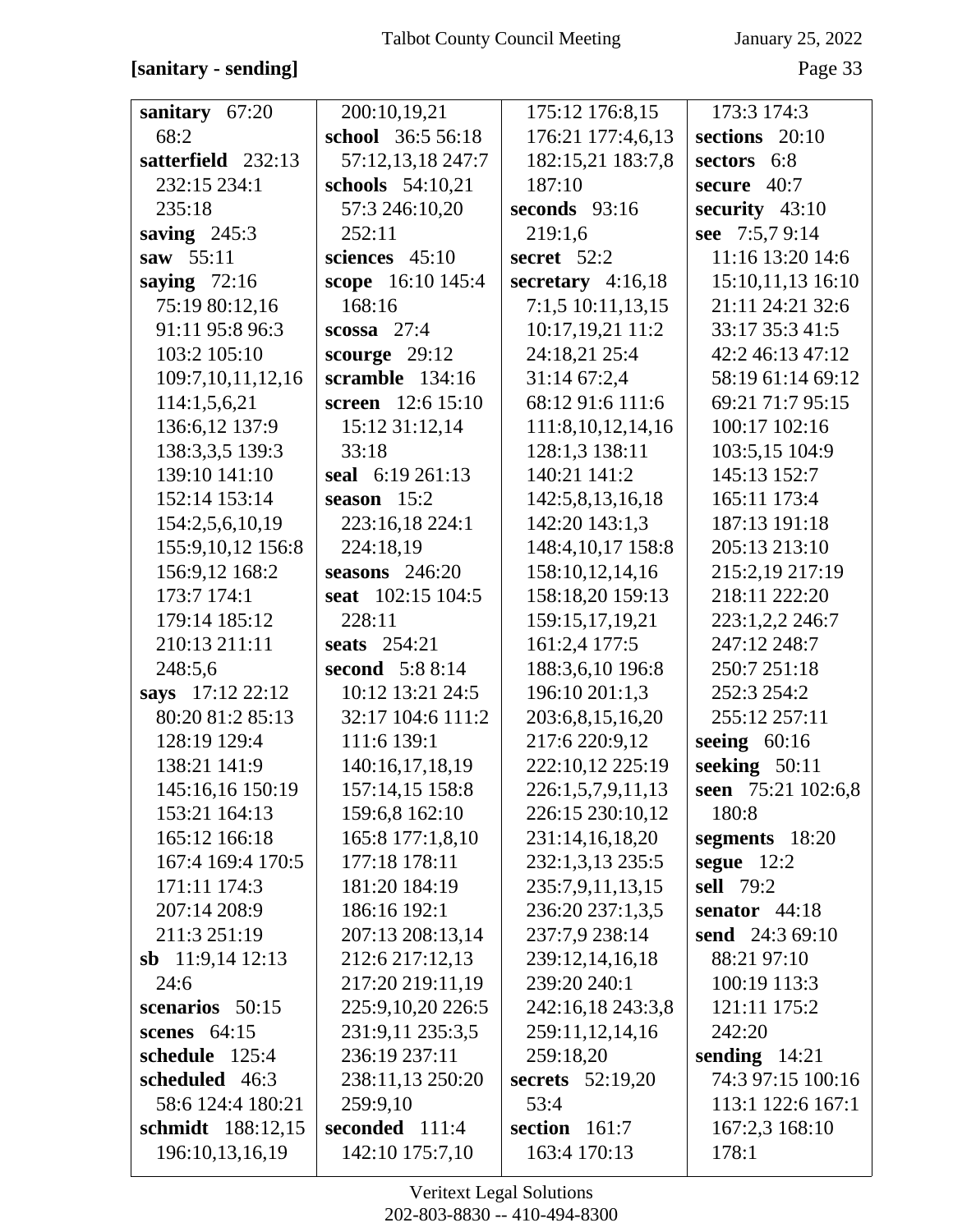[seniors - skills]

January 25, 2022

Page 34

| seniors 65:7         | 39:17 40:4,13,15  | <b>share</b> 12:6 13:16 | side $22:792:1,15$      |
|----------------------|-------------------|-------------------------|-------------------------|
| sense 72:21 74:2,7   | 40:17 41:11 45:16 | 13:20 31:12,14          | 105:12,19 215:19        |
| 103:12 104:5,17      | 45:18 46:17 60:21 | 33:14 47:3 53:7         | 216:5                   |
| 118:3,8,10 124:6     | 64:18 65:5 66:4   | 59:8 65:13 125:7        | sides 105:16            |
| 136:18 137:8,10      | serving $65:19$   | 137:16,17 201:8         | sign $64:16$ 146:3      |
| 147:15               | session 120:9,11  | 204:6                   | 147:4 251:18            |
| sensitive 233:10     | 124:9 125:4,9,14  | shared 67:20 68:2       | signature $261:15$      |
| sent 84:3 122:2      | 128:21 148:11     | sheriff $27:21$         | significance 206:7      |
| 126:17 190:1         | 181:10 191:4,12   | 258:10                  | significant 95:2        |
| sentence 139:7,14    | 191:13,14,19      | shift 106:19            | 155:3,6                 |
| 140:20 157:20,20     | 217:4 221:14,19   | shifted 104:17,18       | silence 2:8 3:5,8       |
| 169:4 206:13         | 228:8 258:8,9,14  | shoot $63:21$           | similar $15:4$          |
| 207:13,14 208:1,7    | sessions $42:7$   | shore $5:1,146:1$       | 201:10                  |
| 208:8,14             | 54:11 58:3        | 7:3 25:1,19 37:17       | simplify $134:18$       |
| sentences 164:12     | set 47:4 48:3     | 38:14 39:8,12           | 135:3                   |
| separate 39:11       | 120:8 125:8 126:1 | 40:8 45:3 61:15         | simply 89:1 100:1       |
| 174:11 214:18        | 129:3 163:3       | 228:20 232:8,16         | 110:19,19 135:13        |
| 215:14               | 166:11 191:4      | 232:20 233:3,11         | 186:9                   |
| separately 124:2     | 224:10 261:4      | 234:10,16               | single 16:14,15,18      |
| 214:15               | setting $58:4,8$  | short 99:21             | 17:5,7 18:10 93:2       |
| separation 227:18    | 191:3 200:14      | 197:20 205:14           | 129:12 130:16           |
| september 79:9       | 229:11            | 224:1                   | 137:15 156:11           |
| 261:20               | settings 54:1     | shot $72:1$             | 198:15 214:19           |
| <b>septic</b> 169:11 | seven 130:5,8     | shoulders 105:19        | 215:19 236:2            |
| 170:3,3 174:8        | 234:11            | shout 249:6             | 253:10                  |
| 249:19,20            | severe $34:19$    | show $21:1545:1$        | $\sin$ 192:4 203:5      |
| serious 4:21 102:3   | sewer 67:7 68:5   | 109:4 146:3             | 209:16                  |
| seriously 26:20      | 70:4 71:18 90:9   | showalter 93:8          | sit 87:15 90:13         |
| 92:21 93:4           | 90:12 91:3,9 94:6 | 126:17 127:6            | 108:13,14 257:9         |
| serve 34:20 35:10    | 95:1 126:12 161:6 | 172:5 203:18,20         | site 32:12 33:10        |
| 45:12                | 163:4 202:19      | 203:21 204:2            | 46:2 215:4,6            |
| served 41:6,17       | 213:10,14,17,20   | 209:9,10,13,17          | sitting $15:16,18$      |
| 42:7,8 45:16 68:1    | 240:19            | 210:7 211:13            | 100:21 105:9            |
| 68:1 204:10          | sewerage $163:3$  | 212:18 213:5            | situation 15:4          |
| 213:11               | sex 5:5,20 34:19  | 217:1,2                 | 92:13 103:4 245:7       |
| serves 61:5 134:21   | 36:12 38:5,17     | showed $245:14$         | $\sin$ 43:12 128:19     |
| service $40:21$      | 40:18 41:20 43:18 | showing $31:11$         | 133:10 139:1            |
| 41:14 61:10 63:5     | 46:14 47:9,11,19  | 33:21 34:11 79:7        | 152:17 258:7            |
| 213:10               | 48:6              | shows 79:8,9,10         | sixth 53:11 57:19       |
| services 5:6 16:11   | sexual $35:4$     | 79:10                   | skating $238:14$        |
| 30:15 32:16 33:17    | sexually 36:2     | sic 17:18 185:6         | skeptism 17:18          |
| 34:8,18 35:10,12     | seymour 16:6      | 211:13 251:15           | <b>skill</b> 48:3       |
| 35:14,21 36:7        | shake 90:13       | sick 247:19             | <b>skills</b> 44:1 50:2 |
| 37:15,21 38:19       |                   |                         |                         |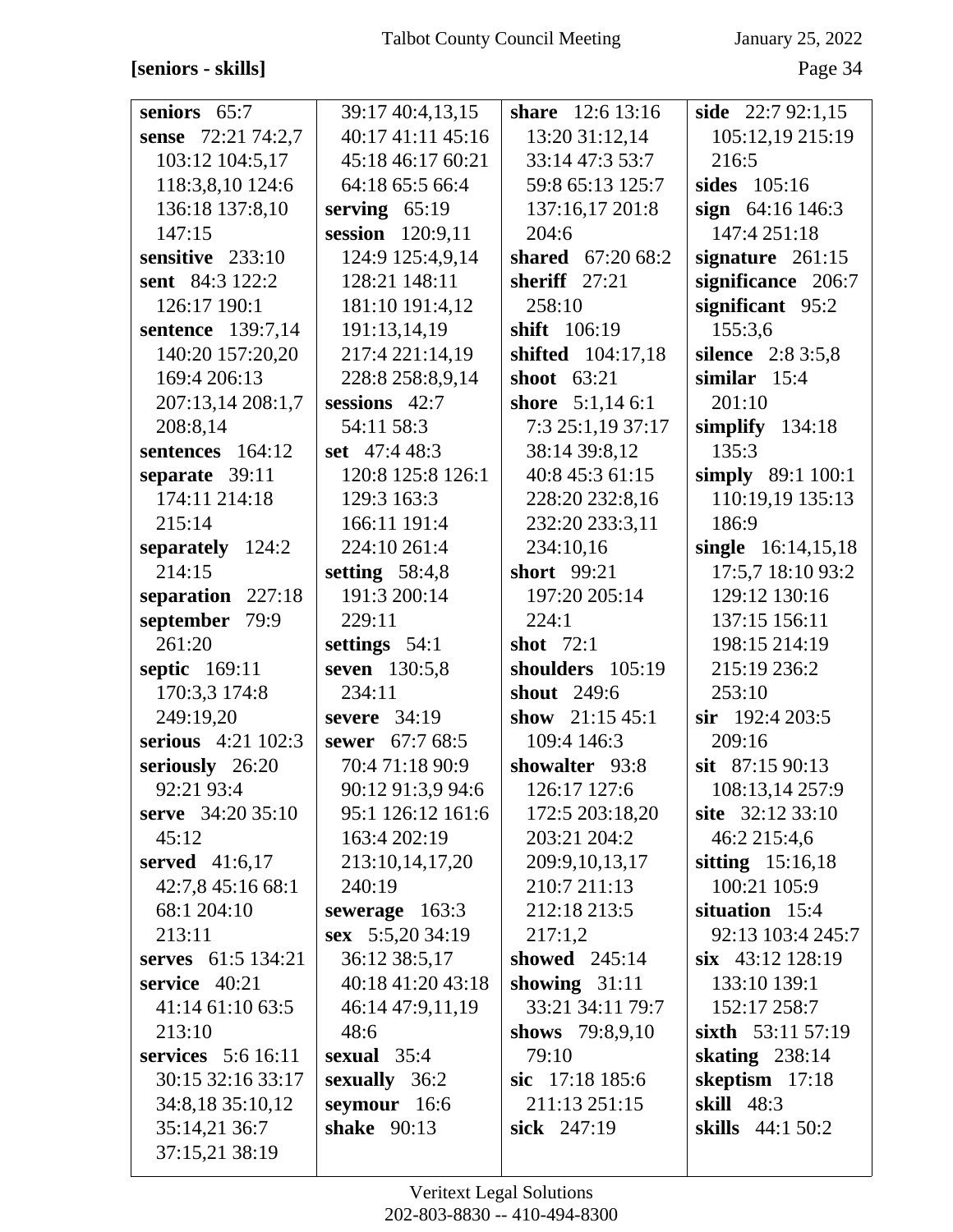## **[slapped - states]** Page 35

| slapped $84:14,14$  | 77:13 111:3 142:8  | speed 13:11 106:7   | standards 17:12         |
|---------------------|--------------------|---------------------|-------------------------|
| slide 16:10 18:16   | 158:19 159:11      | spend $32:2$        | 57:12 77:4 78:10        |
| 31:16 32:7 33:12    | 161:9,10 165:5     | spending $226:18$   | 163:1,2 164:5           |
| 34:13 37:9 41:2     | 166:1,9 187:3      | 252:19              | 166:10,11 168:2         |
| 44:3 47:12,17       | 188:5 203:16       | spent 150:2 155:2   | 197:9 198:1,5           |
| 48:16 50:4 53:8     | 207:16 209:10      | split 84:21         | start $2:74:712:2$      |
| 53:20 55:2 59:13    | 229:4,20           | spoke 29:6 59:9     | 12:8 15:16 21:10        |
| slides $19:1$       | sort 64:15 117:16  | 122:16              | 25:20 32:5 50:21        |
| slow $108:4$ 178:13 | 227:11             | spoken 76:7         | 52:4,4 99:3             |
| 178:15              | sorting $117:12$   | sponsor 4:8         | 137:15 161:14           |
| smacks 168:12       | soul 65:18         | spray 73:9 77:9     | 189:3 196:9 211:7       |
| small 62:9 246:19   | <b>sound</b> 83:20 | 166:14 171:20       | 249:15 256:1            |
| smiling $223:5$     | sounds 16:4 30:10  | 211:7 213:13        | started $2:43:14$       |
| snow $79:3$         | 142:3 200:19       | 215:6 216:5         | 3:15 14:15 23:6         |
| social 5:11 30:15   | 222:17             | spring $57:21$      | 27:3 28:13 46:17        |
| 32:16 33:17 37:20   | source $39:3$      | 224:2               | 54:2 96:16 110:19       |
| 40:4,13 46:17       | sources 39:1       | $ss$ 54:7           | 146:10 160:16           |
| 60:21 103:14        | sovereign 84:18    | st $40:8,1057:16$   | 241:2 243:12            |
| society 248:19      | 94:7 167:13,20     | 258:11,21           | 256:19,20 257:3         |
| sold 206:11         | space 18:17 45:2   | stabilization       | starts $15:17$          |
| sole 157:4 158:6    | 236:13 239:6       | 42:13               | startup $162:19$        |
| 237:16              | speak 14:9 19:1    | stable $12:10$      | 163:9,14 164:13         |
| solid $24:1$        | 22:4 37:5 136:16   | staff $21:14\,54:3$ | 164:14,15 165:1         |
| solution 107:9      | 181:1 187:18       | 56:17 61:2 65:12    | 165:16 207:15           |
| 212:17              | 188:10,14 192:1    | 114:9 120:8 125:3   | state 17:1 43:13        |
| solve 10:1 118:2    | 196:12 203:9,10    | 125:11 140:1        | 81:21 82:1 90:2,3       |
| 133:11 250:5        | 203:18 239:10      | 194:12 256:9,10     | 197:14 204:14           |
| 253:1               | 242:19 243:4       | 256:13 258:9,10     | 207:6 213:21            |
| solving $251:6$     | speakers 203:12    | 260:2               | 215:12 229:14           |
| somebody 7:10       | speaking $64:7$    | stage $47:4103:13$  | 233:14 236:13           |
| 51:21 96:21 104:7   | 174:4              | stamp $119:13$      | 261:1,2                 |
| 105:15 116:6        | speaks $18:6$      | 120:7 121:7,10,14   | state's 36:8 37:6       |
| 137:13 141:12       | special 44:1 46:7  | 121:18 125:3        | <b>stated</b> 8:3 83:18 |
| 143:20 146:2,8      | 65:9               | 127:14 230:19       | 94:20                   |
| 151:10,21 154:20    | specialized 35:19  | 232:5 233:20        | statement $16:9,12$     |
| 203:17 249:19       | 43:20              | 234:17 235:17       | 17:3,16 18:21           |
| 253:21              | specially $36:16$  | 236:11,15 237:11    | 73:8 74:6 89:1          |
| somewhat 135:3      | 38:17              | 240:5 241:12        | 122:6 245:12            |
| 196:21              | specific 19:8 56:6 | stand $2:883:2$     | 258:16                  |
| soon $124:4205:20$  | 56:7,11            | 97:6 223:11         | statements 17:9         |
| 206:3               | specifically 70:9  | standalone 213:10   | 17:13 18:7 20:3         |
| <b>sooner</b> 208:6 | 132:1 213:14       | standard $32:19$    | 105:10                  |
| sorry 4:13 7:15     | 233:15             | 77:1 78:5,14,20     | states $2:205:96:7$     |
| 8:7 11:1 75:19      |                    | 79:12 80:11         | 8:18 134:8 233:6        |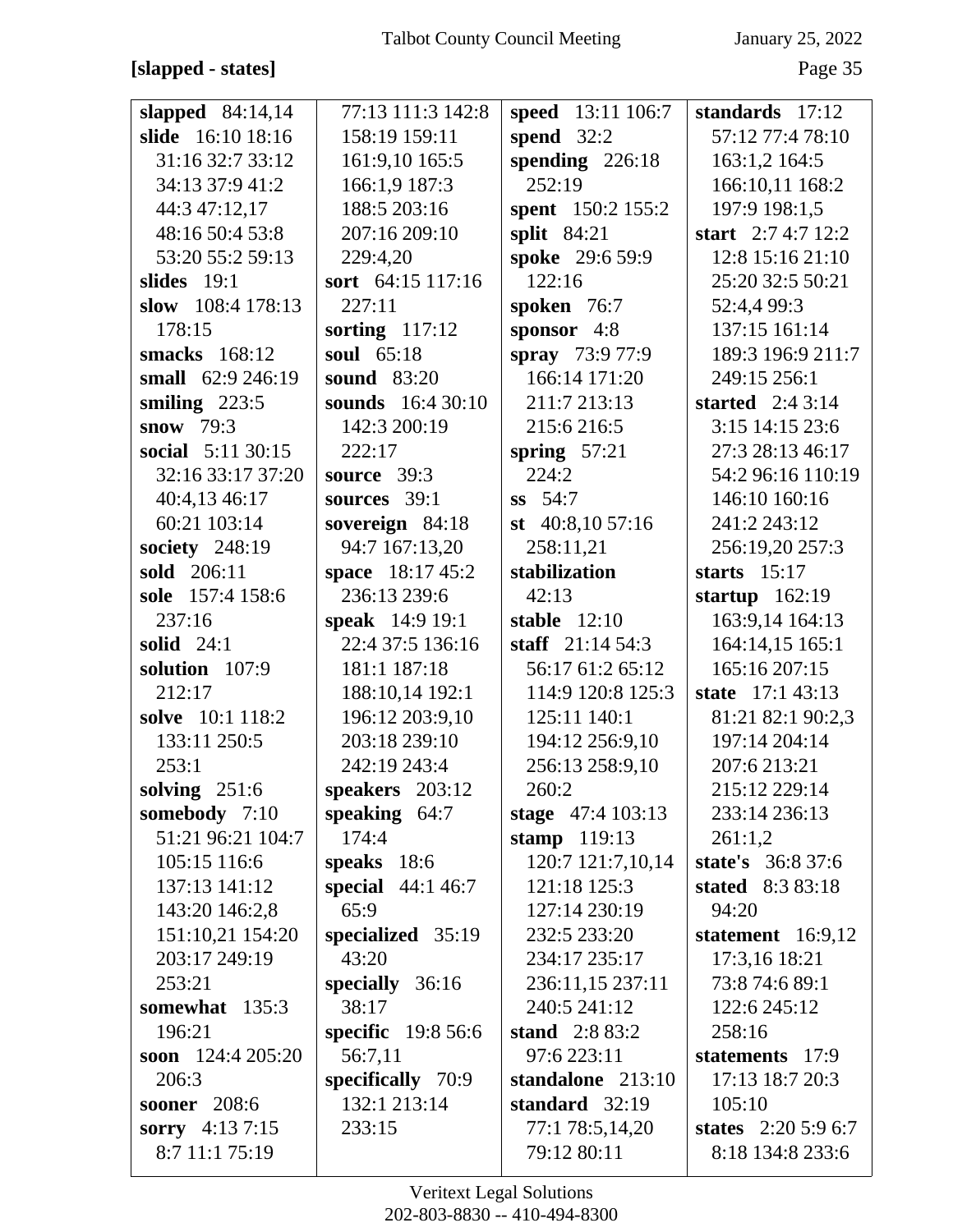# **[stats - talbot]** Page 36

| stats $55:12$       | 124:16 125:1                   | 225:5 232:7,21      | 166:4 169:6 214:9           |
|---------------------|--------------------------------|---------------------|-----------------------------|
| 113:20<br>statue    | 144:14 242:15                  | 234:13 247:13,14    | systems $22:13$             |
| status 68:4 251:20  | 256:15 257:8                   | 256:3,4             | 38:4 68:7,10                |
| statutory 14:20     | subject 99:8 100:3             | supported 54:8      | 249:19                      |
| stay 139:6 252:17   | 162:21 166:5                   | 69:17 131:5         | t                           |
| staying $247:17$    | 169:6                          | 176:17 224:21       | table 102:15 103:5          |
| steadily 41:7       | submit 149:4                   | supporter $61:13$   | 103:8 104:6                 |
| stem $247:1$        | 156:11 202:9                   | supporting 131:16   | 106:20 107:2,10             |
| stenographic        | 206:15 239:1                   | 148:2,11            | 108:5 113:15                |
| 261:6               | submitted 134:13               | supports 33:4       | 115:1 126:8                 |
| stenographically    | 152:8 202:8                    | 38:1 59:3           | 228:12 257:6,9              |
| 261:6               | substance 129:3                | sure 11:2 14:11     | tactic 87:3                 |
| step 9:7,21 20:1    | 150:17 151:12                  | 15:13 19:3 24:20    | tactics 5:3                 |
| 63:3 73:21 103:3    | substandard 81:5               | 31:9 36:18 38:21    | take 4:1 7:17 9:5           |
| 135:10 253:21       | substantive                    | 39:4 45:17 105:7    | 9:12 11:7 21:16             |
| steps $72:11$       | 162:14                         | 107:11 119:21       |                             |
| stick 93:11 243:20  | successful 45:1                | 123:8 126:3         | 25:18 39:13 50:10           |
| sticking $192:10$   | successfully 32:15             | 128:15 140:7        | 53:5 72:1,12                |
| stigmatized 62:10   | sudden 133:6                   | 142:9 145:11        | 73:18,21 81:16              |
| stipulations 261:8  | sufficient 209:4               | 152:7 160:9         | 91:19 92:8,20               |
| stop 10:8 28:3      | suggested $82:13$              | 175:19 182:4        | 93:3,4 96:12,18             |
| 90:20 91:1 114:6    | suggestions                    | 190:21 191:15       | 109:21 112:6                |
| 252:2               | 146:16 205:18                  | 200:12 209:20,21    | 117:20,21 119:18            |
| story $246:13$      | 207:5 212:20                   | 210:8 212:15        | 159:2 160:7 164:5           |
| stranger $9:935:2$  | suitable 236:16                | 216:20 220:16       | 164:20 181:17               |
| 51:6,7              | sunday 223:16,20               | 227:13 228:13       | 198:6 218:8 246:6           |
| street 27:4 85:7,13 | 224:16,19                      | 229:2 239:9 243:8   | 247:6,15,17 253:2           |
| 92:18               | sundays $222:14$               | 250:15,17 251:6     | 255:3 256:14                |
| streetlight 144:7   | 223:18 224:5,16                | 255:6               | 257:3                       |
| stress 246:3,17     | 225:11,18 226:3                | surely 183:12       | taken 61:9 160:14           |
| stricken 139:6      | super 112:14,15                | 187:4               | 194:3,4 198:2               |
| strikeout 132:9     | superintendent                 | surface 190:16      | 207:6,8                     |
| 139:1               | 198:4                          | surprise 26:1 53:1  | takes 8:9 112:12            |
| strikeouts 130:20   | supervisor 38:9                | 53:5                | 175:1 199:7 205:9           |
| 139:11              | supply $97:1$                  | surprises $52:20$   | 205:10 206:10               |
| strong $245:9$      | support $4:106:10$             | survey 45:13,14     | 247:11 253:17               |
| strongly 213:1      | 6:178:10,12,13                 | survivors $6:10,17$ | <b>talbot</b> $1:1 6:12,14$ |
| student 58:11       | 10:3,9 18:3 34:18              | susan $193:5$       | 6:20 28:20 29:4             |
| students 246:10     | 36:21 39:15,21                 | sustaining $37:14$  | 30:1432:1,15                |
| 247:6,15,17         | 41:20 43:9 45:19               | sustains 39:19      | 34:16 37:11,20              |
| stuff $10:627:13$   | 56:9 58:19 131:10              | system $39:8,9$     | 40:2,18 44:4 57:3           |
| 28:3 66:4 101:20    | 135:13 146:3                   | 81:17,19,20,21      | 66:4 67:6 82:1              |
| 106:20 107:1        |                                | 82:4,4 161:9,10     | 93:2 126:10 128:4           |
|                     | 147:7,9 148:14<br>152:1 167:11 |                     | 161:5 197:15                |
| 115:17 124:12,14    |                                | 162:20 163:3,10     | 198:14 200:5                |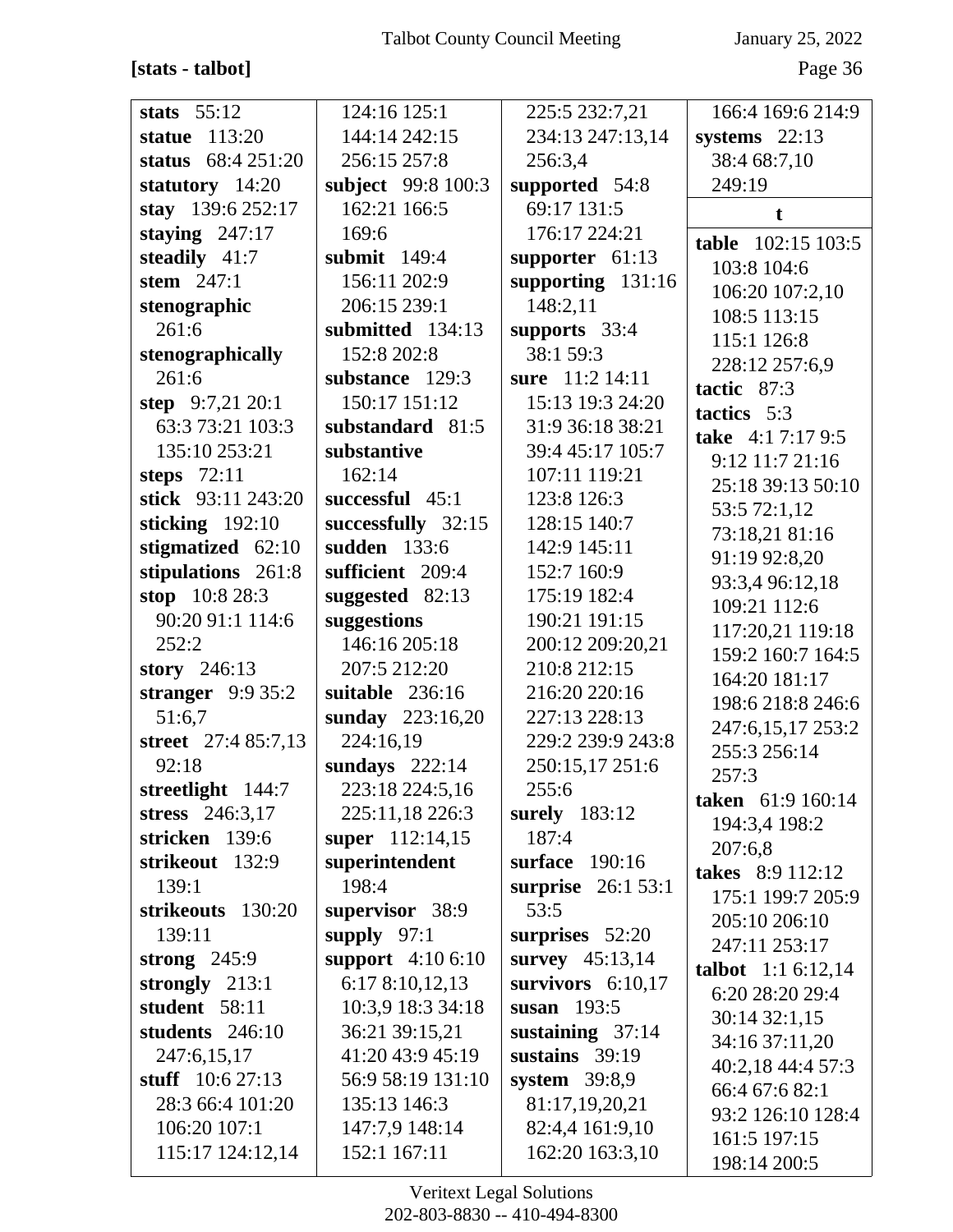# **[talbot - think]** Page 37

| 222:13 223:19              | teaches $47:2050:6$ | terms $233:12$         | 249:10 259:21      |
|----------------------------|---------------------|------------------------|--------------------|
| 224:9 226:2                | teaching $48:3,18$  | terrible $63:12$       | thanksgiving       |
| 229:16 233:2               | 48:19 49:21         | test 76:10,14          | 32:13              |
| 234:12 252:10              | team 13:13 14:12    | 77:14,17,18            | therapies 34:6     |
| 253:4 255:8 261:3          | 14:17 22:8 23:4,6   | testify $37:6$         | therapy $33:20$    |
| talent $65:4$              | 24:4 27:11 29:10    | <b>thank</b> $3:12,13$ | 34:2,5,8           |
| talk 2:11 15:21            | 35:13 36:14 37:1    | 4:15 7:1 10:4,5,7      | therefor 26:12     |
| 33:15 34:4 35:2            | 44:8,1045:6         | 11:5,5,20 13:12        | therewith 163:7    |
| 46:10,20 51:1,17           | 65:18 66:3 241:19   | 14:11,12 15:8,9        | thing $64:1676:18$ |
| 52:3 53:3 76:11            | 246:5               | 21:20 22:3,14,14       | 94:1 107:9 108:6   |
| 78:18 80:5 81:7            | teams $41:1844:20$  | 22:16,19 23:8,10       | 110:9 116:5        |
| 86:16 88:14 91:5           | technical 45:18     | 23:10 24:4,5,13        | 119:18 156:11      |
| 104:6 140:8                | technicalities      | 24:14,15 26:20         | 208:20 211:12      |
| 173:19,20 182:1            | 183:10              | 27:8,9,10 28:6,8       | 212:14 227:12      |
| 188:1 195:3 236:4          | technically 80:7    | 28:10 29:13 30:5       | 228:6 229:21       |
| talked 88:11 101:2         | techniques 45:10    | 30:7,12 31:2,17        | 230:11 240:7       |
| 101:3,4,4,5 103:7          | technology 77:6,7   | 31:19 44:15 47:2       | 242:5 256:18       |
| 104:10 106:5               | 78:16,17 80:21      | 59:16 60:6,7           | things $2:627:14$  |
| 117:5 166:17               | 81:2 98:2 171:16    | 62:12,14,15 63:3       | 29:17 41:8 44:12   |
| 241:15                     | 171:17,19 172:4     | 64:4,6,20 65:1,2       | 50:21 62:18 63:12  |
| talking $11:11$            | 174:14,17 176:1     | 65:11,15,16,21         | 65:8 74:12 79:18   |
| 28:13 32:2 51:19           | 202:16 212:16       | 66:1,7,11,15           | 80:21 86:7 98:8    |
| 89:7,11 93:11              | 213:5 215:21        | 68:12,15 127:18        | 102:17 105:11      |
| 94:2 143:9 172:11          | 216:9,18 250:18     | 142:13 143:3           | 106:19 107:17      |
| 172:12,17,18               | telecast $246:12$   | 158:20 160:2,11        | 116:2,2 127:6      |
| 199:3 210:18               | telephone 29:19     | 160:12 163:17          | 128:12 129:16      |
| 244:8 256:20               | tell 11:21 52:8     | 191:21,21 192:1        | 130:7 145:14       |
| targeting 173:6            | 76:9,16 78:1        | 193:12,13 200:9        | 154:14 167:2       |
| task 5:15 7:4 25:1         | 85:21 94:3 106:3    | 200:10,11,20,21        | 177:21 197:3       |
| 25:19 26:11 28:11          | 168:19 175:13       | 203:1,2,5,21           | 219:7 227:9,16     |
| 46:9 249:5                 | 188:18 196:4        | 209:16,17 216:19       | 241:18 255:4       |
| tattletale 52:13           | 209:3 256:18        | 217:1,2,4 226:17       | 256:12,20          |
| tattletaling $52:14$       | telling $52:10,16$  | 227:4 228:4,15         | think $11:7 15:15$ |
| tattling $52:9,15$         | 78:2 91:1 105:15    | 230:7,9,19 234:17      | 21:14 29:17 51:2   |
| taught $52:12$             | 107:10 200:6        | 235:17 239:11          | 55:11 56:20 64:2   |
| 251:5                      | 256:16,16           | 240:5 242:3,10,12      | 68:21 73:17 74:8   |
| $\textbf{tax}$ 67:13,13,15 | temporary 77:11     | 244:11,15 245:17       | 75:5 76:1,2 95:13  |
| taxpayer $21:18$           | 166:13,20 171:17    | 249:11 254:11          | 101:11,11 102:8    |
| tcps $57:8$                | 172:3,6 205:6       | 260:2                  | 102:17 103:19      |
| teach 49:2,11 51:1         | ten 80:7,9 106:10   | thanks $30:10$         | 104:8 105:16       |
| 52:9,14                    | 236:17              | 59:17 60:4,13          | 106:3 107:16       |
| teacher 36:5               | term $204:10,18$    | 64:9 66:19 173:21      | 111:21 118:8       |
| teachers 58:17             | 248:2               | 196:16 201:6           | 121:7,14,18 122:4  |
|                            |                     | 203:3 230:8 241:7      | 122:15 124:12      |
|                            |                     |                        |                    |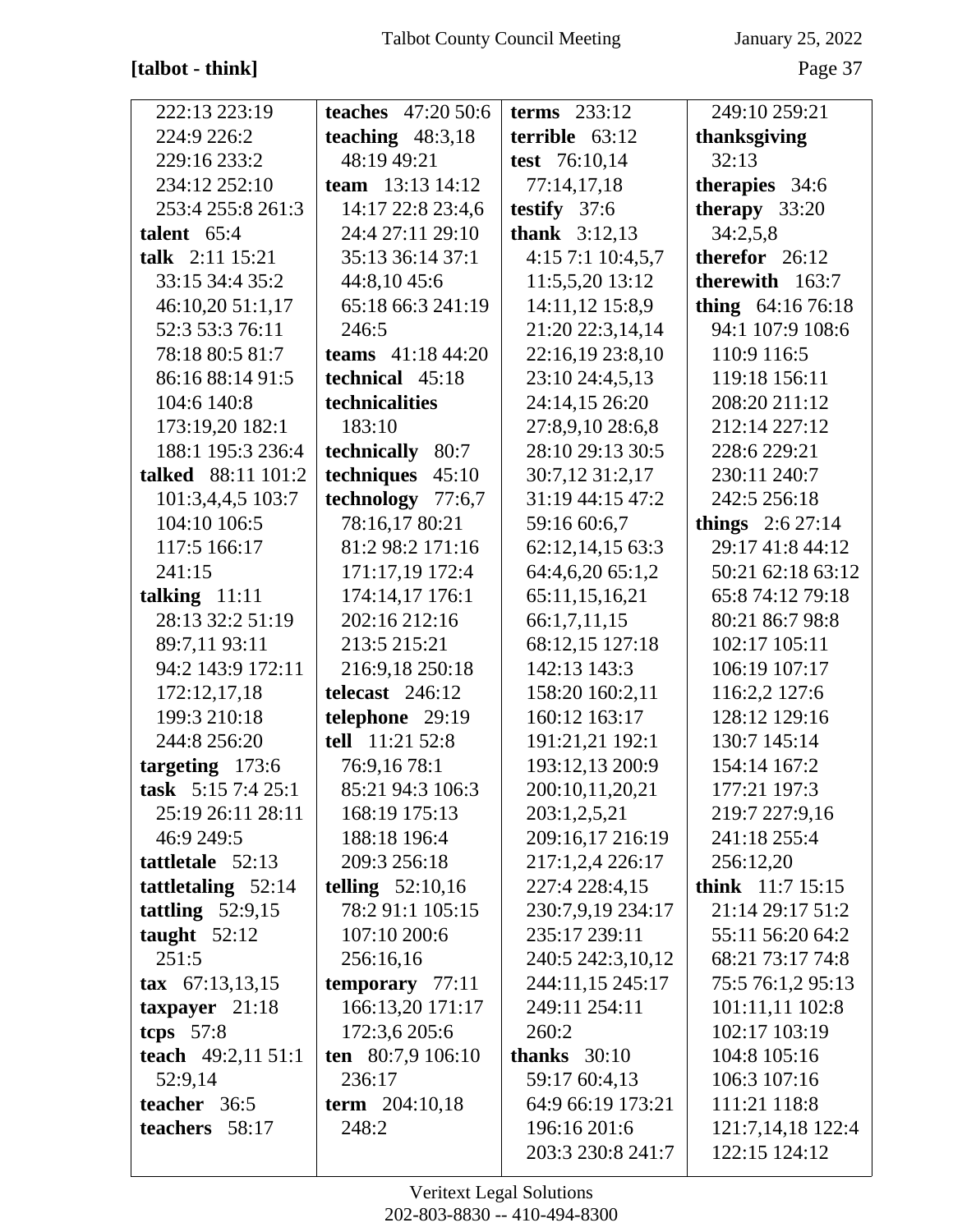# **[think - town]** Page 38

| 126:4 129:9,10,17         | 148:1 151:4,15      | 149:14 150:3,12      | ton $53:2195:20$        |
|---------------------------|---------------------|----------------------|-------------------------|
| 129:20 130:5,11           | 152:7 155:11        | 151:8 153:18         | 252:20                  |
| 130:14,17 132:16          | 156:13,15,19        | 157:1 158:2 160:2    | tonight $2:54:7$        |
| 132:17,18,20              | 157:16,18 159:4     | 160:3,5,6 173:18     | 24:17 26:19 47:6        |
| 133:3,11,19               | 161:12,15 162:11    | 173:19,20 184:2      | 66:7 86:13 90:7         |
| 134:12,17,21              | 162:16,17 170:11    | 188:21 189:18        | 93:12 101:15            |
| 135:2 136:11              | 171:14 179:1,5,17   | 193:21 194:5,11      | 107:12 108:10           |
| 137:7 138:8,15            | 180:9 181:12        | 197:19 203:15        | 115:7,8 118:6           |
| 139:5 140:5 141:2         | thought $76:20$     | 205:9,10,14 207:4    | 123:2 125:8             |
| 141:12 144:14             | 101:7 135:10        | 208:15,21 209:4      | 127:11 167:18           |
| 145:1 146:15              | thoughtful $25:16$  | 213:7 214:6,14,16    | 168:10 174:16           |
| 151:2 152:11              | thoughts $102:11$   | 215:1,19 217:12      | 175:1 179:13            |
| 154:13 155:5              | 102:12 153:8        | 219:11 220:9,13      | 180:11,15 181:2         |
| 156:8,15 164:18           | 204:7               | 221:2,5 226:18       | 181:19 182:9,11         |
| 165:6 170:11              | threats $5:2$       | 227:6 243:17         | 182:17 186:20           |
| 179:5 183:1 191:9         | three $2:10,1543:6$ | 244:4 248:10,11      | 196:14 203:3,4          |
| 192:12 193:1,5            | 67:21 72:18 73:15   | 248:12,13 254:4      | 209:21 218:18           |
| 206:6,18 207:11           | 74:8 76:19 78:3     | 255:18 256:5         | 220:2,3 224:5           |
| 207:17 208:17             | 110:13 137:6        | 261:4                | 226:18 227:7            |
| 212:4 225:14              | 145:21 146:1        | timeline 94:11       | 230:17 241:15           |
| 227:15 234:1              | 149:7 187:18        | 123:18 166:19        | 246:2 256:8,17          |
| 241:3,9 244:1             | 190:4 195:18,19     | timely $18:447:5$    | 257:5                   |
| 246:11,19 247:15          | 201:20 207:1        | times $43:13\ 51:13$ | tonight's $3:14,15$     |
| 248:13,21 249:15          | 211:18 224:5        | 83:10,18 85:11       | toning $256:19$         |
| 250:12,15 251:2,3         | 229:1 258:8         | 93:18 220:18         | tony $133:1,15$         |
| 251:5,17 252:3,8          | thrilled 44:6       | 251:5                | <b>tools</b> 48:9       |
| 252:8 253:1 254:2         | 128:17              | $tip$ 29:9           | top 28:14,18 64:20      |
| 254:6 255:10              | throw $105:18$      | tired 90:20 183:9    | 180:7 185:5             |
| thinking $55:15$          | 187:8 188:17        | title 71:11,12       | topic 152:14 155:8      |
| 63:1 88:16 143:15         | thursday 259:2      | <b>tmdl</b> 204:14   | total $67:15224:6$      |
| 144:7                     | tied 89:3 218:13    | tmdls 77:5 79:16     | 237:20                  |
| <b>thinks</b> 26:3 126:14 | time $7:178:.9$     | today $46:659:11$    | totally $155:21$        |
| 126:15                    | 13:16 14:19 15:1    | 78:13 79:15 98:2     | 224:4                   |
| <b>third</b> 90:6 208:8   | 17:19 32:2 34:4     | 172:4,5 174:14       | touch $27:2051:3,4$     |
| <b>thomas</b> $7:3,611:3$ | 34:15 36:10 37:10   | 176:1 205:17         | 51:9,9,11,16            |
| 24:21 25:6,7,8,10         | 41:13,13 49:6       | 224:15 249:3         | 59:18                   |
| 25:13 27:9 28:2,6         | 60:3 62:20 63:7     | told 76:7 83:16      | touches $51:2,12$       |
| 28:9 29:14 30:10          | 90:7 100:13,13      | 85:3,5,11 91:20      | 51:18 52:6              |
| 30:12 46:9 131:18         | 117:16 121:17       | 100:5 102:20         | tough 86:5 227:6        |
| 133:14 134:2              | 128:19 130:7,14     | 110:7 135:2          | 227:8 254:16            |
| 135:21 136:3,14           | 132:17 136:19       | 160:20 174:14        | tour $59:2163:17$       |
| 139:5, 12, 14 14 2:4      | 138:14 141:1        | tolerate $13:10$     | 64:8,11                 |
| 143:13,14,15              | 144:2 146:7,18      | tomorrow 108:14      | <b>town</b> $67:984:12$ |
| 144:16 146:21             | 147:4,15,19 149:4   | 171:18 172:6         | 94:13 95:4,6            |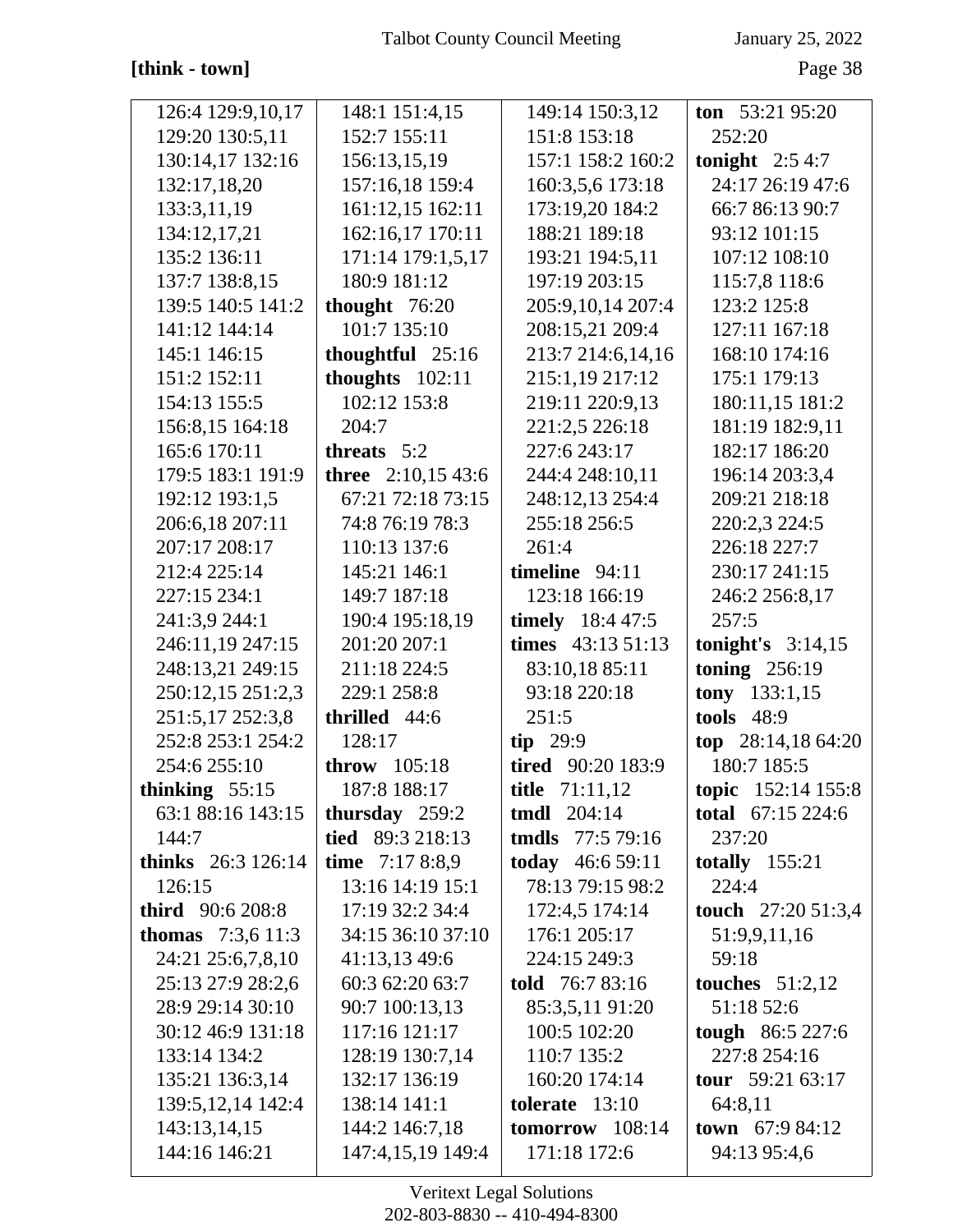## **[town - types]** Page 39

| transparent 135:6 | 198:7, 12, 13, 17                                                                                                                                                                                                                                                                                                                           | tuckahoe 233:2                                                                                                                                                                                                                                                                                                                                                               |
|-------------------|---------------------------------------------------------------------------------------------------------------------------------------------------------------------------------------------------------------------------------------------------------------------------------------------------------------------------------------------|------------------------------------------------------------------------------------------------------------------------------------------------------------------------------------------------------------------------------------------------------------------------------------------------------------------------------------------------------------------------------|
| transportation    | 199:7,14,16 200:5                                                                                                                                                                                                                                                                                                                           | tuesday $133:5$                                                                                                                                                                                                                                                                                                                                                              |
| 224:12            | 200:7 201:20                                                                                                                                                                                                                                                                                                                                | 134:15 154:4                                                                                                                                                                                                                                                                                                                                                                 |
| trappe $67:9,12$  | 202:16,20 204:11                                                                                                                                                                                                                                                                                                                            | 258:6,18                                                                                                                                                                                                                                                                                                                                                                     |
| 77:10 78:8 81:17  | 204:21 205:19                                                                                                                                                                                                                                                                                                                               | tuft 230:2                                                                                                                                                                                                                                                                                                                                                                   |
| 84:12 87:11 91:10 | 208:1 209:1                                                                                                                                                                                                                                                                                                                                 | turf 236:8                                                                                                                                                                                                                                                                                                                                                                   |
| 94:3,4 95:4 101:4 | 211:18 213:12                                                                                                                                                                                                                                                                                                                               | turkey 222:14                                                                                                                                                                                                                                                                                                                                                                |
| 102:13 106:13,15  | 215:15                                                                                                                                                                                                                                                                                                                                      | 224:1,19 226:2                                                                                                                                                                                                                                                                                                                                                               |
| 108:21 109:2      | tried 84:11 95:8                                                                                                                                                                                                                                                                                                                            | turn 58:15 153:3                                                                                                                                                                                                                                                                                                                                                             |
| 126:14 161:8      | trolling $29:21$                                                                                                                                                                                                                                                                                                                            | 155:19 242:9                                                                                                                                                                                                                                                                                                                                                                 |
| 162:20 163:3      | trouble $12:10$                                                                                                                                                                                                                                                                                                                             | 246:11                                                                                                                                                                                                                                                                                                                                                                       |
| 164:3,4,6 166:3,5 | 27:12 52:16,17                                                                                                                                                                                                                                                                                                                              | turned 88:9                                                                                                                                                                                                                                                                                                                                                                  |
| 169:5,8 170:3,19  | 84:10                                                                                                                                                                                                                                                                                                                                       | tv $246:11$                                                                                                                                                                                                                                                                                                                                                                  |
| 172:13 173:9,16   | truck $2:12$                                                                                                                                                                                                                                                                                                                                | twice 197:20                                                                                                                                                                                                                                                                                                                                                                 |
| 188:13 190:9,11   | trucks $79:3$                                                                                                                                                                                                                                                                                                                               | twist 150:16                                                                                                                                                                                                                                                                                                                                                                 |
| 190:15 197:1,2,16 | true $116:2,3,11,12$                                                                                                                                                                                                                                                                                                                        | two $2:6,12\,29:4$                                                                                                                                                                                                                                                                                                                                                           |
| 198:8,8 199:11    | 116:14 117:6                                                                                                                                                                                                                                                                                                                                | 32:7 43:8,12 53:9                                                                                                                                                                                                                                                                                                                                                            |
| 200:2,4 202:2,6   | 127:1 207:7                                                                                                                                                                                                                                                                                                                                 | 60:18 67:1 76:7                                                                                                                                                                                                                                                                                                                                                              |
| 202:11,17,20      | 228:20 261:7                                                                                                                                                                                                                                                                                                                                | 89:10 102:15                                                                                                                                                                                                                                                                                                                                                                 |
| 204:2,9,12,15     | trumps $50:18$                                                                                                                                                                                                                                                                                                                              | 108:5 118:12                                                                                                                                                                                                                                                                                                                                                                 |
| 205:2,2,16 207:2  | trust 16:20 51:15                                                                                                                                                                                                                                                                                                                           | 130:21 131:5,9                                                                                                                                                                                                                                                                                                                                                               |
| 213:9,11 214:1,7  | 204:3                                                                                                                                                                                                                                                                                                                                       | 132:5,10 133:7,8                                                                                                                                                                                                                                                                                                                                                             |
| 214:8, 10, 12, 17 | trusted 49:14                                                                                                                                                                                                                                                                                                                               | 133:16 134:6,10                                                                                                                                                                                                                                                                                                                                                              |
| 215:14 228:10     | truth $87:16$                                                                                                                                                                                                                                                                                                                               | 134:16,19 135:1,9                                                                                                                                                                                                                                                                                                                                                            |
| 229:18 259:1      |                                                                                                                                                                                                                                                                                                                                             | 135:11 136:16                                                                                                                                                                                                                                                                                                                                                                |
| trappe's $197:4$  |                                                                                                                                                                                                                                                                                                                                             | 138:8,13 139:2,7                                                                                                                                                                                                                                                                                                                                                             |
|                   |                                                                                                                                                                                                                                                                                                                                             | 139:17 140:13                                                                                                                                                                                                                                                                                                                                                                |
|                   |                                                                                                                                                                                                                                                                                                                                             | 148:5 159:3 160:7                                                                                                                                                                                                                                                                                                                                                            |
|                   |                                                                                                                                                                                                                                                                                                                                             | 160:10,17 164:11                                                                                                                                                                                                                                                                                                                                                             |
|                   |                                                                                                                                                                                                                                                                                                                                             | 164:17 165:7,8,12                                                                                                                                                                                                                                                                                                                                                            |
|                   |                                                                                                                                                                                                                                                                                                                                             | 173:2,4,5 174:2                                                                                                                                                                                                                                                                                                                                                              |
|                   |                                                                                                                                                                                                                                                                                                                                             | 189:10 190:5                                                                                                                                                                                                                                                                                                                                                                 |
|                   |                                                                                                                                                                                                                                                                                                                                             | 195:19 210:7                                                                                                                                                                                                                                                                                                                                                                 |
|                   |                                                                                                                                                                                                                                                                                                                                             | 216:19 227:21                                                                                                                                                                                                                                                                                                                                                                |
|                   |                                                                                                                                                                                                                                                                                                                                             | 228:21 229:1                                                                                                                                                                                                                                                                                                                                                                 |
|                   |                                                                                                                                                                                                                                                                                                                                             | 233:1 235:19                                                                                                                                                                                                                                                                                                                                                                 |
|                   |                                                                                                                                                                                                                                                                                                                                             | 241:15 244:5                                                                                                                                                                                                                                                                                                                                                                 |
|                   |                                                                                                                                                                                                                                                                                                                                             | 248:10                                                                                                                                                                                                                                                                                                                                                                       |
|                   |                                                                                                                                                                                                                                                                                                                                             | type $62:377:11$                                                                                                                                                                                                                                                                                                                                                             |
|                   |                                                                                                                                                                                                                                                                                                                                             | 81:5,17 133:17                                                                                                                                                                                                                                                                                                                                                               |
|                   |                                                                                                                                                                                                                                                                                                                                             | 137:19 176:1                                                                                                                                                                                                                                                                                                                                                                 |
|                   |                                                                                                                                                                                                                                                                                                                                             | 211:8                                                                                                                                                                                                                                                                                                                                                                        |
|                   |                                                                                                                                                                                                                                                                                                                                             | <b>types</b> $63:1665:8$                                                                                                                                                                                                                                                                                                                                                     |
|                   |                                                                                                                                                                                                                                                                                                                                             | 78:3                                                                                                                                                                                                                                                                                                                                                                         |
|                   | 198:7,19 199:13<br>trauma $42:1845:9$<br>traumatization<br>37:8<br>traumatized 36:11<br>travel $26:2$<br>treasury $20:2$<br><b>treat</b> 9:18 77:6<br>78:10<br>treated $163:2$<br>166:10 202:4<br>treater 35:7<br>treatment $77:10$<br>78:4 94:19 97:13<br>162:21 164:15,19<br>165:2, 16, 21 166: 6<br>166:13,16 168:1<br>169:7 172:2 197:5 | 107:12 116:5<br>try $33:1336:20$<br>84:1,12 85:14<br>87:3 106:19 137:2<br>141:17 154:11<br>170:19 229:15<br>253:21 257:5<br>trying $45:1580:5$<br>82:20 84:18 97:16<br>105:8 107:6 116:4<br>119:3 129:13<br>133:11 149:9<br>154:13,16 155:14<br>156:7 167:13,19<br>168:15,19 170:18<br>171:4,6 175:13<br>185:10,11 200:18<br>210:12 219:4<br>226:19,19 227:3<br>246:7 248:21 |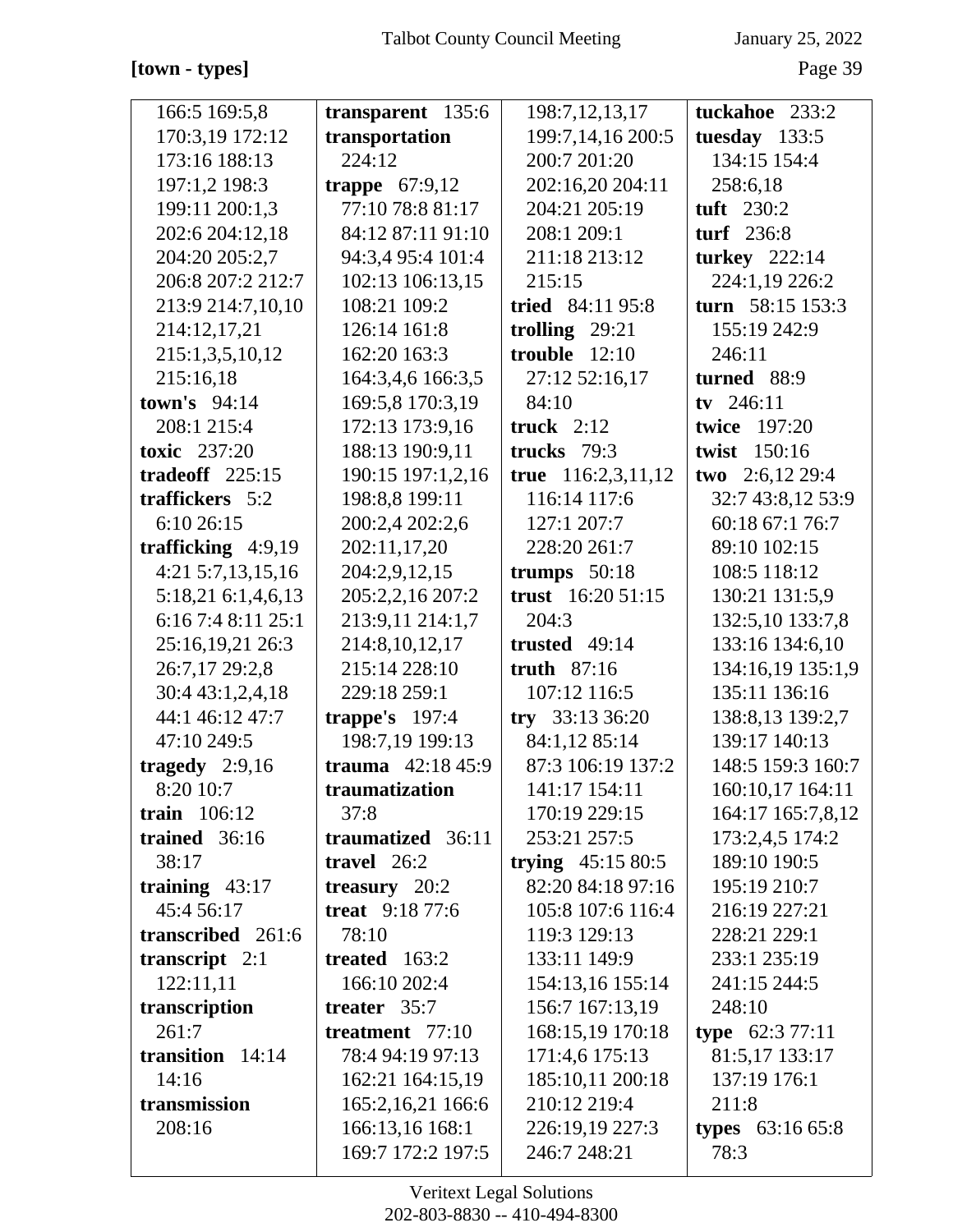# [typically - voters]

| typically $146:21$  | university 37:17   | utilization 204:16           | virtually 29:18        |
|---------------------|--------------------|------------------------------|------------------------|
| 147:2,10 189:10     | 38:14 39:8,12      | 207:21                       | 57:20 59:15            |
|                     |                    |                              |                        |
| 195:13 218:10       | 45:2               | utilize 206:9                | virtuals $56:16$       |
| u                   | unlawful $101:21$  | utilized 208:6               | visibility $64:15$     |
|                     | unmodified 17:9    | 214:3                        | visit 32:12 33:10      |
| $uh 49:7$           | 20:20              | utilizing 215:6              | 46:2                   |
| ultimately 94:15    |                    |                              |                        |
| unanimous $3:20$    | unmute $11:12$     | V                            | visited 33:9           |
| 4:5                 | 188:15             | vaccinated 251:21            | voice 148:16           |
|                     | unmuted 196:11     |                              | voices 126:7           |
| unauthorized        | 201:5              | vaccine 251:13,14            | <b>volumes</b> 115:13  |
| 112:21              |                    | 251:20                       |                        |
| uncomfortable       | unnecessary        | vaccines $251:17$            | vote 73:15 75:17       |
| 184:12 256:14       | 130:17 200:8       | 252:20                       | 81:14 85:17 86:9       |
|                     | unprogrammed       |                              | 86:17,18 87:9          |
| underlying 144:3    | 85:8,13            | vacillated 216:11            | 91:19 96:19 97:6       |
| 144:21              | unquote 78:13      | <b>vague</b> 206:16          | 99:21 103:1,4,11       |
| understand 49:7     |                    | valuable 61:7                |                        |
| 51:10,17 52:5       | unring $83:20$     | 209:18                       | 103:11 104:13,14       |
| 72:15 76:19 101:8   | unsuitable 202:4   | variety 54:1                 | 107:4 108:3,10,12      |
|                     | upcoming 15:4      |                              | 110:14,16 111:7        |
| 102:1 103:20        | 89:5               | vast 254:7                   | 112:1,4,5,7,10,12      |
| 104:14 107:15       |                    | <b>vehicle</b> 229:20        |                        |
| 115:6,6 147:13      | update $30:14$     | version 204:6                | 112:15,16,21           |
| 185:11,11 190:21    | 31:21 68:8 149:7   | versions $53:10$             | 114:13,13 118:6        |
| 191:3,9 200:17      | updated 145:20     | <b>versus</b> 52:10,20       | 118:13 121:6,7,15      |
| 205:13 256:11       | upgrade $164:4,19$ | vice 68:14 244:14            | 121:19 127:11          |
|                     | 202:10,13 215:3,5  |                              | 141:21 142:6           |
| understanding       | upgraded 77:10     | victim $39:17$               | 147:16 158:9           |
| 115:18 182:10       | 163:1 166:8,9      | victims $6:28:20$            | 159:2,9 175:7          |
| understands         |                    | 9:6 26:17 30:3               |                        |
| 255:7               | 171:3,10 197:20    | 34:19 40:17 41:20            | 177:21 179:3,3,5       |
| undertaken 215:1    | 202:8              | 43:3,7,18,21                 | 180:13 181:17          |
| <b>undo</b> 94:9    | upgrades 198:2     | 47:10 61:10,11               | 183:14 184:21          |
| <b>undue</b> 145:11 | 201:12             |                              | 185:18 186:2,16        |
|                     | upset $110:2$      | village $9:12$               | 189:20 190:7           |
| unduly $145:2$      | 250:10             | <b>violate</b> 90:5 93:8     | 193:21 194:4           |
| unethical 97:3      | upstairs 26:7      | violated $201:14$            | 217:10,12 218:2        |
| unfamiliar $241:16$ |                    | violation $76:16$            |                        |
| unfortunate $61:21$ | $urge 6:14$        | 78:13,19 169:17              | 218:10,17,19           |
| 62:1,19             | <b>usda</b> 199:4  | 169:21 170:8,9               | 219:10,20 220:2,2      |
| unfortunately       | use $5:2,1021:18$  | 206:19 207:10                | 221:4 225:2 226:6      |
|                     | 30:2 49:10 58:14   |                              | 231:15 235:6           |
| 62:3                | 59:18 67:19 68:2   | violations 76:17             | 236:21 239:13          |
| uniform $16:14$     | 82:21 151:13       | 77:21 78:1 166:8             | <b>voted</b> 83:3 93:2 |
| 17:3                |                    | 201:17 207:1                 |                        |
| unique $117:15$     | 190:18 245:1       | violence 5:2                 | 97:2 98:8 119:10       |
| unit 67:11 118:1    | <b>uses</b> 216:5  | <b>virtual</b> $2:5 56:3,12$ | 176:8 180:1,3          |
| united $2:205:9$    | usually $150:8$    | 56:13,17 58:3                | 220:3                  |
|                     | utilities 40:20    |                              | voters 147:4           |
| 6:7 8:17            |                    | 63:18 64:8 242:7             |                        |
|                     |                    |                              |                        |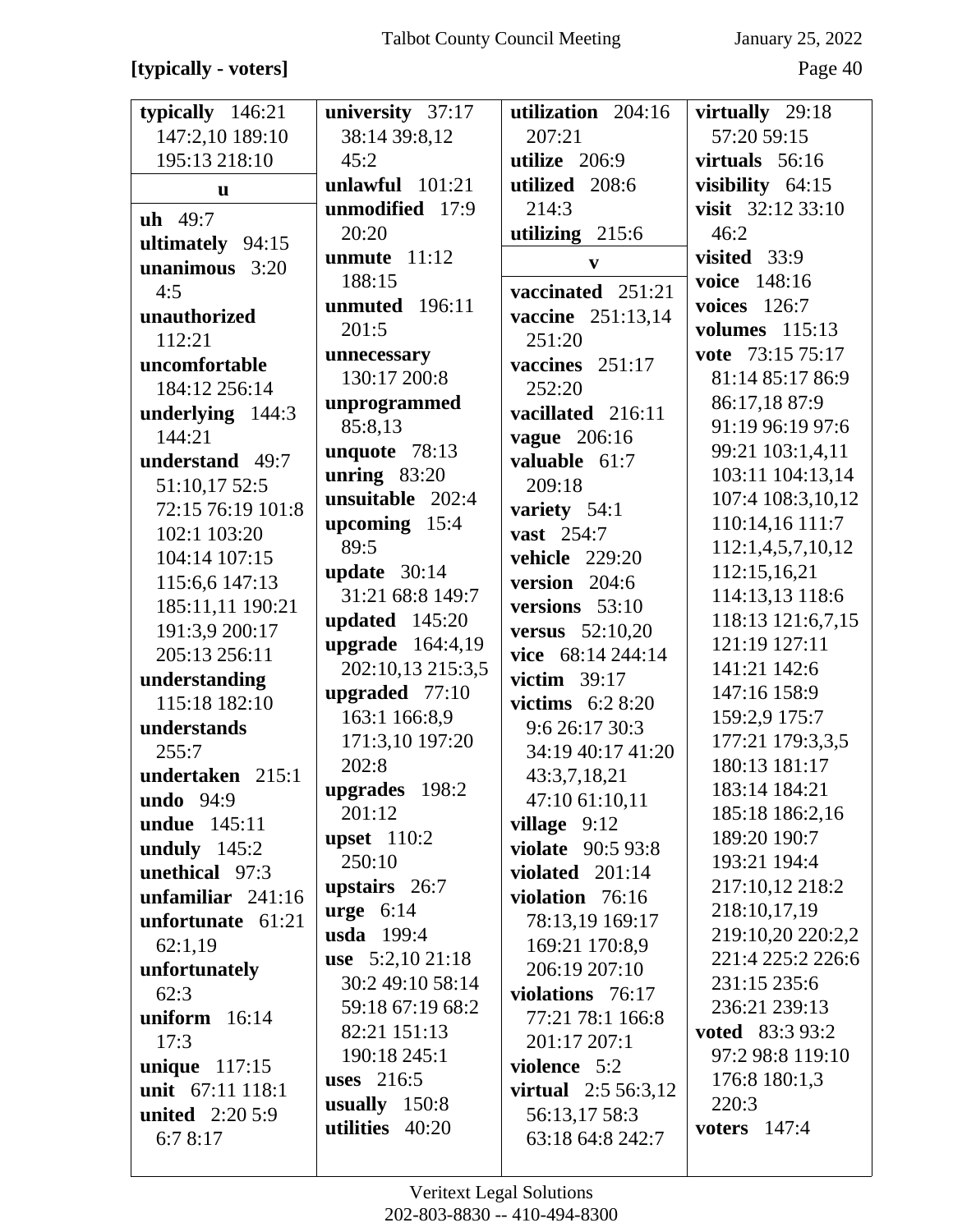# **[votes - whine]** Page 41

| <b>votes</b> 66:21 67:1      | 181:1,2 191:15    | 90:8,12 91:3,9     | 186:2 226:21        |
|------------------------------|-------------------|--------------------|---------------------|
| voting 69:4 98:12            | 194:11,12 197:3   | 95:1 97:9 126:12   | 243:21 248:1        |
| 110:21 147:14                | 198:14 200:12,15  | 161:6 163:4 198:4  | 254:2 256:5         |
| 167:17 168:9                 | 200:16 209:4,20   | 202:19 213:14,17   | weak 245:14         |
| 174:21 179:17,18             | 212:18 221:11,12  | 213:20             | weaknesses 17:21    |
| 179:20                       | 227:13 228:17     | watering 145:8     | 20:20               |
| vulnerable 61:7,8            | 229:9 240:6       | watermen 190:16    | weapon 223:17       |
| 62:9                         | 243:15 253:20     | waters 190:16      | wear 251:11 252:1   |
| W                            | 255:6 256:11      | 202:4              | webb 30:17,19,21    |
| $\mathbf{w}$ 1:17 67:17 68:1 | 257:8,10,10,16,16 | waterway 78:9      | 31:6, 10, 17 59: 17 |
| 71:14 85:1,3,6,12            | wanted 13:12 14:8 | waterways<br>79:20 | 62:14 64:6 65:1     |
| wait 86:9 114:15             | 25:4 31:21 112:11 | 202:3              | 65:16 66:11,16      |
| 155:18 176:13                | 119:3 120:21      | watson 108:17      | webex $1:10$        |
| 177:15 185:4                 | 174:9 175:18,19   | wavelength         | wedding $53:1$      |
| 193:11 252:4                 | 214:17 229:1      | 107:21             | wednesday 99:18     |
| waiting $116:16$             | 239:9 247:20      | way 7:21 15:1      | 123:21              |
| 153:7 194:14                 | wants 86:19       | 29:20 37:8 49:11   | week 18:13 32:13    |
| walk 63:19                   | 101:17 103:17     | 57:19 62:8 71:19   | 74:21 88:14         |
| want 2:4,7,8,17              | 120:12 130:15     | 77:5 86:20 98:10   | 102:15 104:9        |
| 3:4 7:11 11:20               | 143:20 154:1      | 101:10 104:10      | 108:5,14 119:15     |
| 12:2 14:8 15:13              | 188:1 249:19      | 107:20 113:20,21   | 119:20 134:13       |
| 22:4 23:17 28:10             | 252:21            | 130:19 132:4,8     | 191:11 228:8        |
| 29:9 30:17 31:4,9            | waste 95:1 136:19 | 144:11 149:16      | 249:15 255:4        |
| 32:5 33:13 34:15             | 144:1 202:5       | 151:4 154:17       | weeks 102:15        |
| 39:2,13 44:15                | wastewater 77:10  | 166:20 168:16      | 106:7 114:9,15      |
| 52:13,13 63:19               | 78:3 84:19 87:19  | 178:16 180:19      | 117:20 148:5        |
| 65:11 69:20 71:3             | 94:6,19 97:13     | 196:4 212:10       | 194:10 210:4        |
| 76:13 78:10 85:12            | 161:9,10 162:20   | 217:16 261:11      | 211:18              |
| 86:9,17,18 91:10             | 162:21 164:15,19  | ways 34:7 55:7     | weight $95:2$       |
| 100:19 103:1,20              | 165:1,2,16,20     | 101:2 179:2        | welcome 2:4 11:10   |
| 104:7,20 105:2               | 166:4,6,13,16     | 240:11 246:1       | 11:10,20 12:17      |
| 106:13,14,15,19              | 168:1 169:6,7     | we've $2:910:7$    | 25:12,12 30:17      |
| 107:4 108:13,14              | 172:2 197:5 198:7 | 17:8 19:17 20:6    | 60:2 64:7 108:15    |
| 109:18 110:13                | 198:11,13,16      | 20:21 27:1 40:11   | 109:2 221:21        |
| 114:1,2,2,6,6,21             | 199:7,14,16 200:5 | 42:6,8,9,10,11     | 244:13              |
| 115:8 118:10                 | 200:7 204:11      | 45:4,14 53:21      | welcomes 57:13      |
| 120:3,5,16,18,20             | 205:3,19 209:1    | 54:11,13,19 55:21  | wendy $231:4$       |
| 122:18,18 124:15             | 213:12 214:9      | 57:13,16,17 58:20  | went 41:16 42:3     |
| 125:21 127:15                | 215:15            | 66:12 71:11 96:4   | 100:7,12 213:3      |
| 128:20 135:11                | watch 63:20 66:9  | 100:2 101:19       | west 215:19         |
| 141:2,18 149:7               | watching $25:14$  | 103:7 115:21       | wetterling $47:15$  |
| 151:18 154:3                 | 63:8              | 119:9 129:7,7      | whatnot $193:1$     |
| 161:13 162:7                 | water 67:7 68:5   | 130:6 140:3 146:4  | whine $245:2$       |
| 172:10 174:12                | 70:4 71:18 74:11  | 155:3 183:12,15    |                     |